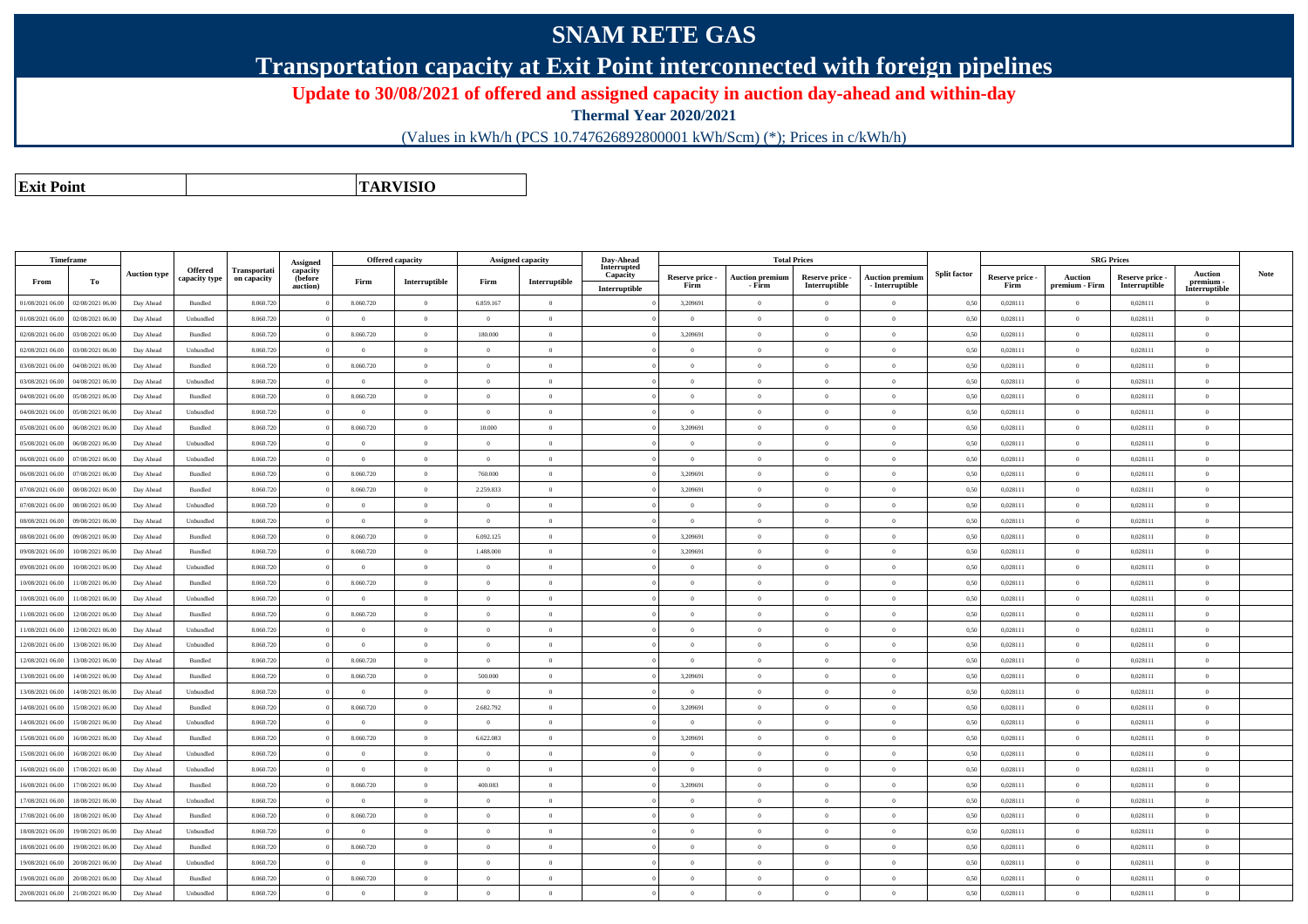| 20/08/2021 06:00 21/08/2021 06:00    | Day Ahead  | Bundled   | 8.060.720 |           | 8.060.720      | $\overline{0}$ | 2.492.042      | $\Omega$       | 3,209691       | $\theta$       | $\Omega$       | $\overline{0}$ | 0,50 | 0,028111 | $\theta$       | 0,028111       | $\overline{0}$ |  |
|--------------------------------------|------------|-----------|-----------|-----------|----------------|----------------|----------------|----------------|----------------|----------------|----------------|----------------|------|----------|----------------|----------------|----------------|--|
| 21/08/2021 06:00<br>22/08/2021 06:00 | Day Ahead  | Bundled   | 8.060.720 |           | 8.060.720      | $\overline{0}$ | 4.320.792      | $\overline{0}$ | 3,209691       | $\theta$       | $\overline{0}$ | $\bf{0}$       | 0,50 | 0,028111 | $\theta$       | 0,028111       | $\overline{0}$ |  |
| 21/08/2021 06:00<br>22/08/2021 06:00 | Day Ahead  | Unbundled | 8.060.720 |           | $\overline{0}$ | $\overline{0}$ | $\bf{0}$       | $\overline{0}$ | $\overline{0}$ | $\bf{0}$       | $\overline{0}$ | $\bf{0}$       | 0,50 | 0,028111 | $\overline{0}$ | 0,028111       | $\overline{0}$ |  |
| 22/08/2021 06:00<br>23/08/2021 06:00 | Day Ahead  | Unbundled | 8.060.720 |           | $\overline{0}$ | $\overline{0}$ | $\overline{0}$ | $\overline{0}$ | $\overline{0}$ | $\overline{0}$ | $\overline{0}$ | $\overline{0}$ | 0.50 | 0.028111 | $\overline{0}$ | 0,028111       | $\overline{0}$ |  |
| 22/08/2021 06:00<br>23/08/2021 06:00 | Day Ahead  | Bundled   | 8.060.720 |           | 8.060.720      | $\bf{0}$       | 4.232.083      | $\overline{0}$ | 3,209691       | $\theta$       | $\overline{0}$ | $\bf{0}$       | 0,50 | 0,028111 | $\theta$       | 0,028111       | $\overline{0}$ |  |
|                                      |            |           |           |           |                |                |                |                |                |                |                |                |      |          |                |                |                |  |
| 23/08/2021 06:00<br>24/08/2021 06:00 | Day Ahead  | Unbundled | 8.060.720 |           | $\bf{0}$       | $\overline{0}$ | $\overline{0}$ | $\overline{0}$ | $\overline{0}$ | $\overline{0}$ | $\overline{0}$ | $\bf{0}$       | 0,50 | 0,028111 | $\overline{0}$ | 0,028111       | $\bf{0}$       |  |
| 23/08/2021 06:00<br>24/08/2021 06:00 | Day Ahead  | Bundled   | 8.060.720 |           | 8.060.720      | $\overline{0}$ | 427.417        | $\overline{0}$ | 3,209691       | $\overline{0}$ | $\overline{0}$ | $\overline{0}$ | 0.5( | 0,028111 | $\overline{0}$ | 0,028111       | $\overline{0}$ |  |
| 24/08/2021 06:00<br>25/08/2021 06:00 | Day Ahead  | Bundled   | 8.060.720 |           | 8.060.720      | $\overline{0}$ | $\overline{0}$ | $\overline{0}$ | $\overline{0}$ | $\overline{0}$ | $\overline{0}$ | $\bf{0}$       | 0,50 | 0,028111 | $\theta$       | 0,028111       | $\overline{0}$ |  |
| 24/08/2021 06:00<br>25/08/2021 06:00 | Day Ahead  | Unbundled | 8.060.720 |           | $\overline{0}$ | $\overline{0}$ | $\bf{0}$       | $\overline{0}$ | $\overline{0}$ | $\overline{0}$ | $\bf{0}$       | $\bf{0}$       | 0,50 | 0,028111 | $\overline{0}$ | 0,028111       | $\overline{0}$ |  |
| 25/08/2021 06:00<br>26/08/2021 06:00 | Day Ahead  | Bundled   | 8.060.720 |           | 8.060.720      | $\overline{0}$ | $\overline{0}$ | $\overline{0}$ | $\overline{0}$ | $\overline{0}$ | $\overline{0}$ | $\bf{0}$       | 0.5( | 0,028111 | $\overline{0}$ | 0,028111       | $\overline{0}$ |  |
| 25/08/2021 06:00<br>26/08/2021 06:00 | Day Ahead  | Unbundled | 8.060.720 |           | $\,$ 0         | $\bf{0}$       | $\overline{0}$ | $\overline{0}$ | $\overline{0}$ | $\theta$       | $\overline{0}$ | $\bf{0}$       | 0,50 | 0,028111 | $\theta$       | 0,028111       | $\overline{0}$ |  |
| 26/08/2021 06:00<br>27/08/2021 06:00 | Day Ahead  | Bundled   | 8.060.720 |           | 8.060.720      | $\overline{0}$ | $\bf{0}$       | $\overline{0}$ | $\overline{0}$ | $\bf{0}$       | $\overline{0}$ | $\bf{0}$       | 0,50 | 0,028111 | $\overline{0}$ | 0,028111       | $\overline{0}$ |  |
| 26/08/2021 06:00<br>27/08/2021 06:00 | Day Ahead  | Unbundled | 8.060.720 |           | $\bf{0}$       | $\overline{0}$ | $\overline{0}$ | $\overline{0}$ | $\overline{0}$ | $\overline{0}$ | $\overline{0}$ | $\overline{0}$ | 0.5( | 0.028111 | $\overline{0}$ | 0,028111       | $\overline{0}$ |  |
| 27/08/2021 06:00<br>28/08/2021 06:00 | Day Ahead  | Bundled   | 8.060.720 |           | 8.060.720      | $\overline{0}$ | $\theta$       | $\overline{0}$ | $\overline{0}$ | $\theta$       | $\overline{0}$ | $\bf{0}$       | 0,50 | 0,028111 | $\theta$       | 0,028111       | $\overline{0}$ |  |
| 27/08/2021 06:00<br>28/08/2021 06:00 | Day Ahead  | Unbundled | 8.060.720 |           | $\bf{0}$       | $\overline{0}$ | $\overline{0}$ | $\overline{0}$ | $\overline{0}$ | $\overline{0}$ | $\overline{0}$ | $\bf{0}$       | 0,50 | 0,028111 | $\overline{0}$ | 0,028111       | $\bf{0}$       |  |
|                                      |            |           |           |           |                |                |                |                |                |                |                |                |      |          | $\overline{0}$ |                | $\overline{0}$ |  |
| 28/08/2021 06:00<br>29/08/2021 06:00 | Day Ahead  | Bundled   | 8.060.720 |           | 8.060.720      | $\overline{0}$ | 650.000        | $\overline{0}$ | 3,209691       | $\overline{0}$ | $\overline{0}$ | $\overline{0}$ | 0.5( | 0,028111 |                | 0,028111       |                |  |
| 28/08/2021 06:00<br>29/08/2021 06:00 | Day Ahead  | Unbundled | 8.060.720 |           | $\overline{0}$ | $\bf{0}$       | $\overline{0}$ | $\overline{0}$ | $\overline{0}$ | $\theta$       | $\overline{0}$ | $\bf{0}$       | 0,50 | 0,028111 | $\theta$       | 0,028111       | $\overline{0}$ |  |
| 29/08/2021 06:00<br>30/08/2021 06:00 | Day Ahead  | Bundled   | 8.060.720 |           | 8.060.720      | $\overline{0}$ | 4.157.000      | $\overline{0}$ | 3,209691       | $\overline{0}$ | $\bf{0}$       | $\bf{0}$       | 0,50 | 0,028111 | $\bf{0}$       | 0,028111       | $\overline{0}$ |  |
| 29/08/2021 06:00<br>30/08/2021 06:00 | Day Ahead  | Unbundled | 8.060.720 |           | $\bf{0}$       | $\overline{0}$ | $\overline{0}$ | $\overline{0}$ | $\overline{0}$ | $\overline{0}$ | $\overline{0}$ | $\overline{0}$ | 0.5( | 0,028111 | $\overline{0}$ | 0,028111       | $\overline{0}$ |  |
| 30/08/2021 06:00<br>31/08/2021 06:00 | Day Ahead  | Unbundled | 8.060.720 |           | $\,$ 0         | $\overline{0}$ | $\bf{0}$       | $\overline{0}$ | $\overline{0}$ | $\overline{0}$ | $\overline{0}$ | $\bf{0}$       | 0,50 | 0,028111 | $\,$ 0 $\,$    | 0,028111       | $\overline{0}$ |  |
| 30/08/2021 06:00<br>31/08/2021 06:00 | Day Ahead  | Bundled   | 8.060.720 |           | 8.060.720      | $\overline{0}$ | 1.143.000      | $\overline{0}$ | 3,209691       | $\overline{0}$ | $\overline{0}$ | $\bf{0}$       | 0,50 | 0,028111 | $\bf{0}$       | 0,028111       | $\overline{0}$ |  |
| 31/08/2021 06:00<br>01/09/2021 06:00 | Day Ahead  | Bundled   | 8.060.720 |           | 8.060.720      | $\overline{0}$ | $\overline{0}$ | $\overline{0}$ | $\overline{0}$ | $\overline{0}$ | $\overline{0}$ | $\overline{0}$ | 0.50 | 0.028111 | $\overline{0}$ | 0.028111       | $\overline{0}$ |  |
| 31/08/2021 06:00<br>01/09/2021 06:00 | Day Ahead  | Unbundled | 8.060.720 |           | $\bf{0}$       | $\overline{0}$ | $\overline{0}$ | $\overline{0}$ | $\overline{0}$ | $\theta$       | $\overline{0}$ | $\bf{0}$       | 0,50 | 0,028111 | $\theta$       | 0,028111       | $\overline{0}$ |  |
| 01/08/2021 06:00<br>02/08/2021 06:00 | Within Day | Bundled   | 8.060.720 | 6.859.166 | 1.201.553      | $\overline{0}$ | $\bf{0}$       | $\overline{0}$ | $\overline{0}$ | $\overline{0}$ | $\overline{0}$ | $\bf{0}$       | 0,50 | 2,811091 | $\bf{0}$       | $\overline{0}$ | $\bf{0}$       |  |
| 01/08/2021 07:00<br>02/08/2021 06:00 | Within Day | Bundled   | 8.060.720 | 6.859.16  | 1.201.553      | $\overline{0}$ | $\overline{0}$ | $\overline{0}$ | $\overline{0}$ | $\overline{0}$ | $\overline{0}$ | $\overline{0}$ | 0.5( | 2,693962 | $\overline{0}$ | $\overline{0}$ | $\overline{0}$ |  |
| 01/08/2021 08:00<br>02/08/2021 06:00 | Within Day | Bundled   | 8.060.720 | 6.859.166 | 1.201.553      | $\overline{0}$ | $\overline{0}$ | $\overline{0}$ | $\overline{0}$ | $\overline{0}$ | $\overline{0}$ | $\bf{0}$       | 0,50 | 2,576833 | $\theta$       | $\theta$       | $\overline{0}$ |  |
|                                      |            |           |           |           |                |                |                |                |                |                |                |                |      |          |                |                |                |  |
| 01/08/2021 09:00<br>02/08/2021 06:00 | Within Day | Bundled   | 8.060.720 | 6.859.166 | 1.201.553      | $\overline{0}$ | $\bf{0}$       | $\overline{0}$ | $\overline{0}$ | $\overline{0}$ | $\bf{0}$       | $\bf{0}$       | 0,50 | 2,459705 | $\bf{0}$       | $\bf{0}$       | $\overline{0}$ |  |
| 01/08/2021 11:00<br>02/08/2021 06:00 | Within Day | Bundled   | 8.060.720 | 6.859.166 | 1.201.553      | $\overline{0}$ | $\overline{0}$ | $\overline{0}$ | $\overline{0}$ | $\overline{0}$ | $\overline{0}$ | $\overline{0}$ | 0.5( | 2.225447 | $\theta$       | $\theta$       | $\overline{0}$ |  |
| 01/08/2021 12:00<br>02/08/2021 06:00 | Within Day | Bundled   | 8.060.720 | 6.859.166 | 1.201.553      | $\bf{0}$       | $\overline{0}$ | $\overline{0}$ | $\overline{0}$ | $\theta$       | $\overline{0}$ | $\bf{0}$       | 0,50 | 2,108318 | $\,$ 0 $\,$    | $\theta$       | $\overline{0}$ |  |
| 01/08/2021 13:00<br>02/08/2021 06:00 | Within Day | Bundled   | 8.060.720 | 6.859.166 | 1.201.553      | $\overline{0}$ | $\bf{0}$       | $\overline{0}$ | $\overline{0}$ | $\bf{0}$       | $\overline{0}$ | $\bf{0}$       | 0,50 | 1,991189 | $\bf{0}$       | $\overline{0}$ | $\bf{0}$       |  |
| 01/08/2021 14:00<br>02/08/2021 06:00 | Within Day | Bundled   | 8.060.72  | 6.859.16  | 1.201.553      | $\overline{0}$ | $\overline{0}$ | $\overline{0}$ | $\Omega$       | $\Omega$       | $\Omega$       | $\overline{0}$ | 0.50 | 1,874061 | $\bf{0}$       | $\overline{0}$ | $\theta$       |  |
| 01/08/2021 15:00<br>02/08/2021 06:00 | Within Day | Bundled   | 8.060.720 | 6.859.166 | 1.201.553      | $\bf{0}$       | $\theta$       | $\overline{0}$ | $\overline{0}$ | $\theta$       | $\overline{0}$ | $\bf{0}$       | 0,50 | 1,756932 | $\theta$       | $\theta$       | $\overline{0}$ |  |
| 01/08/2021 16:00<br>02/08/2021 06:00 | Within Day | Bundled   | 8.060.720 | 6.859.166 | 1.201.553      | $\overline{0}$ | $\overline{0}$ | $\overline{0}$ | $\overline{0}$ | $\overline{0}$ | $\overline{0}$ | $\bf{0}$       | 0,50 | 1,639803 | $\bf{0}$       | $\overline{0}$ | $\bf{0}$       |  |
| 01/08/2021 17:00<br>02/08/2021 06:00 | Within Day | Bundled   | 8.060.72  | 6.859.166 | 1.201.553      | $\overline{0}$ | $\overline{0}$ | $\Omega$       | $\Omega$       | $\overline{0}$ | $\Omega$       | $\overline{0}$ | 0.50 | 1,522674 | $\bf{0}$       | $\theta$       | $\theta$       |  |
| 01/08/2021 18:00<br>02/08/2021 06:00 | Within Day | Bundled   | 8.060.720 | 6.859.166 | 1.201.553      | $\bf{0}$       | 409.166        | $\overline{0}$ | 1,671346       | $\theta$       | $\overline{0}$ | $\bf{0}$       | 0,50 | 1,405546 | $\,$ 0 $\,$    | $\theta$       | $\overline{0}$ |  |
| 01/08/2021 19:00<br>02/08/2021 06:00 | Within Day | Bundled   | 8.060.720 | 7.268.332 | 792.387        | $\overline{0}$ | $\bf{0}$       | $\overline{0}$ | $\overline{0}$ | $\overline{0}$ | $\bf{0}$       | $\bf{0}$       | 0,50 | 1,288417 | $\bf{0}$       | $\overline{0}$ | $\overline{0}$ |  |
| 01/08/2021 20:00<br>02/08/2021 06:00 | Within Day | Bundled   | 8.060.72  | 7.268.33  | 792.387        | $\overline{0}$ | $\overline{0}$ | $\Omega$       | $\Omega$       | $\overline{0}$ | $\Omega$       | $\overline{0}$ | 0.50 | 1,171288 | $\bf{0}$       | $\theta$       | $\theta$       |  |
| 01/08/2021 21:00<br>02/08/2021 06:00 | Within Day | Bundled   | 8.060.720 | 7.268.332 | 792.387        | $\bf{0}$       | 150.000        | $\overline{0}$ | 1,253459       | $\theta$       | $\overline{0}$ | $\bf{0}$       | 0,50 | 1,054159 | $\,$ 0 $\,$    | $\theta$       | $\overline{0}$ |  |
|                                      |            |           |           |           |                |                |                |                |                |                |                |                |      |          |                |                |                |  |
| 01/08/2021 22:00<br>02/08/2021 06:00 | Within Day | Bundled   | 8.060.720 | 7.418.332 | 642.387        | $\overline{0}$ | $\bf{0}$       | $\overline{0}$ | $\overline{0}$ | $\overline{0}$ | $\overline{0}$ | $\bf{0}$       | 0,50 | 0,937030 | $\bf{0}$       | $\overline{0}$ | $\overline{0}$ |  |
| 01/08/2021 23:00<br>02/08/2021 06:00 | Within Day | Bundled   | 8.060.72  | 7.418.332 | 642.387        | $\overline{0}$ | $\overline{0}$ | $\overline{0}$ | $\Omega$       | $\theta$       | $\Omega$       | $\overline{0}$ | 0.50 | 0,819902 | $\bf{0}$       | $\overline{0}$ | $\theta$       |  |
| 02/08/2021 00:00<br>02/08/2021 06:00 | Within Day | Bundled   | 8.060.720 | 7.418.332 | 642.387        | $\bf{0}$       | $\overline{0}$ | $\overline{0}$ | $\overline{0}$ | $\theta$       | $\overline{0}$ | $\bf{0}$       | 0,50 | 0,702773 | $\,$ 0 $\,$    | $\theta$       | $\overline{0}$ |  |
| 02/08/2021 01:00<br>02/08/2021 06:00 | Within Day | Bundled   | 8.060.720 | 7.418.332 | 642.387        | $\overline{0}$ | $\overline{0}$ | $\overline{0}$ | $\overline{0}$ | $\overline{0}$ | $\overline{0}$ | $\bf{0}$       | 0,50 | 0,585644 | $\overline{0}$ | $\overline{0}$ | $\bf{0}$       |  |
| 02/08/2021 02:00<br>02/08/2021 06:00 | Within Day | Bundled   | 8.060.72  | 7.418.33  | 642.387        | $\overline{0}$ | 300,000        | $\Omega$       | 0,557115       | $\Omega$       | $\theta$       | $\overline{0}$ | 0.50 | 0.468515 | $\bf{0}$       | $\overline{0}$ | $\theta$       |  |
| 02/08/2021 03:00<br>02/08/2021 06:00 | Within Day | Bundled   | 8.060.720 | 7.718.332 | 342.387        | $\overline{0}$ | $\overline{0}$ | $\overline{0}$ | $\overline{0}$ | $\overline{0}$ | $\overline{0}$ | $\bf{0}$       | 0,50 | 0,351386 | $\bf{0}$       | $\,$ 0 $\,$    | $\overline{0}$ |  |
| 02/08/2021 04:00 02/08/2021 06:00    | Within Day | Bundled   | 8.060.720 | 7.718.332 | 342.387        | $\bf{0}$       | $\bf{0}$       |                | $\bf{0}$       |                |                |                | 0,50 | 0,234258 | $\bf{0}$       | $\bf{0}$       |                |  |
| 02/08/2021 06:00 03/08/2021 06:00    | Within Day | Bundled   | 8.060.720 | 179.999   | 7.880.720      | $\Omega$       | $\overline{0}$ | $\Omega$       | $\theta$       | $\overline{0}$ | $\theta$       | $\overline{0}$ | 0.50 | 2,811091 | $\theta$       | $\theta$       | $\theta$       |  |
| 02/08/2021 10:00<br>03/08/2021 06:00 | Within Day | Bundled   | 8.060.720 | 179.999   | 7.880.720      | $\overline{0}$ | $\overline{0}$ | $\overline{0}$ | $\overline{0}$ | $\,$ 0 $\,$    | $\overline{0}$ | $\,$ 0 $\,$    | 0,50 | 2,342576 | $\,$ 0 $\,$    | $\,$ 0 $\,$    | $\bf{0}$       |  |
| 02/08/2021 11:00 03/08/2021 06:00    | Within Day | Bundled   | 8.060.720 | 179.999   | 7.880.720      | $\overline{0}$ | $\overline{0}$ | $\overline{0}$ | $\overline{0}$ | $\overline{0}$ | $\overline{0}$ | $\bf{0}$       | 0,50 | 2,225447 | $\overline{0}$ | $\bf{0}$       | $\overline{0}$ |  |
| 03/08/2021 06:00                     |            |           |           |           |                |                | $\bf{0}$       | $\overline{0}$ | $\overline{0}$ | $\overline{0}$ | $\overline{0}$ |                |      |          | $\overline{0}$ | $\theta$       | $\overline{0}$ |  |
| 02/08/2021 12:00                     | Within Day | Bundled   | 8.060.720 | 179.999   | 7.880.720      | $\overline{0}$ |                |                |                |                |                | $\bf{0}$       | 0,50 | 2,108318 |                |                |                |  |
| 02/08/2021 13:00<br>03/08/2021 06:00 | Within Day | Bundled   | 8.060.720 | 179.999   | 7.880.720      | $\overline{0}$ | $\overline{0}$ | $\overline{0}$ | $\overline{0}$ | $\overline{0}$ | $\overline{0}$ | $\,$ 0 $\,$    | 0,50 | 1,991189 | $\,$ 0 $\,$    | $\theta$       | $\overline{0}$ |  |
| 02/08/2021 14:00 03/08/2021 06:00    | Within Day | Bundled   | 8.060.720 | 179.999   | 7.880.720      | $\overline{0}$ | $\overline{0}$ | $\overline{0}$ | $\overline{0}$ | $\overline{0}$ | $\overline{0}$ | $\bf{0}$       | 0,50 | 1,874061 | $\overline{0}$ | $\overline{0}$ | $\overline{0}$ |  |
| 02/08/2021 15:00<br>03/08/2021 06:00 | Within Day | Bundled   | 8.060.720 | 179.999   | 7.880.720      | $\overline{0}$ | $\bf{0}$       | $\overline{0}$ | $\overline{0}$ | $\overline{0}$ | $\overline{0}$ | $\bf{0}$       | 0.50 | 1,756932 | $\overline{0}$ | $\theta$       | $\overline{0}$ |  |
| 02/08/2021 16:00<br>03/08/2021 06:00 | Within Day | Bundled   | 8.060.720 | 179.999   | 7.880.720      | $\overline{0}$ | $\bf{0}$       | $\overline{0}$ | $\overline{0}$ | $\overline{0}$ | $\overline{0}$ | $\bf{0}$       | 0,50 | 1,639803 | $\,$ 0 $\,$    | $\bf{0}$       | $\overline{0}$ |  |
| 02/08/2021 17:00 03/08/2021 06:00    | Within Day | Bundled   | 8.060.720 | 179.999   | 7.880.720      | $\overline{0}$ | $\bf{0}$       | $\overline{0}$ | $\overline{0}$ | $\overline{0}$ | $\overline{0}$ | $\bf{0}$       | 0,50 | 1,522674 | $\overline{0}$ | $\overline{0}$ | $\bf{0}$       |  |
| 02/08/2021 18:00<br>03/08/2021 06:00 | Within Day | Bundled   | 8.060.720 | 179.999   | 7.880.720      | $\overline{0}$ | $\overline{0}$ | $\overline{0}$ | $\overline{0}$ | $\overline{0}$ | $\overline{0}$ | $\bf{0}$       | 0.50 | 1,405546 | $\overline{0}$ | $\theta$       | $\overline{0}$ |  |
| 02/08/2021 19:00<br>03/08/2021 06:00 | Within Day | Bundled   | 8.060.720 | 179.999   | 7.880.720      | $\overline{0}$ | $\,$ 0         | $\overline{0}$ | $\overline{0}$ | $\bf{0}$       | $\bf{0}$       | $\bf{0}$       | 0,50 | 1,288417 | $\,$ 0 $\,$    | $\,$ 0 $\,$    | $\bf{0}$       |  |
| 02/08/2021 20:00 03/08/2021 06:00    | Within Day | Bundled   | 8.060.720 | 179.999   | 7.880.720      | $\overline{0}$ | $\bf{0}$       | $\overline{0}$ | $\overline{0}$ | $\overline{0}$ | $\overline{0}$ | $\bf{0}$       | 0,50 | 1,171288 | $\overline{0}$ | $\bf{0}$       | $\overline{0}$ |  |
|                                      |            |           |           |           |                |                |                |                |                |                |                |                |      |          |                |                |                |  |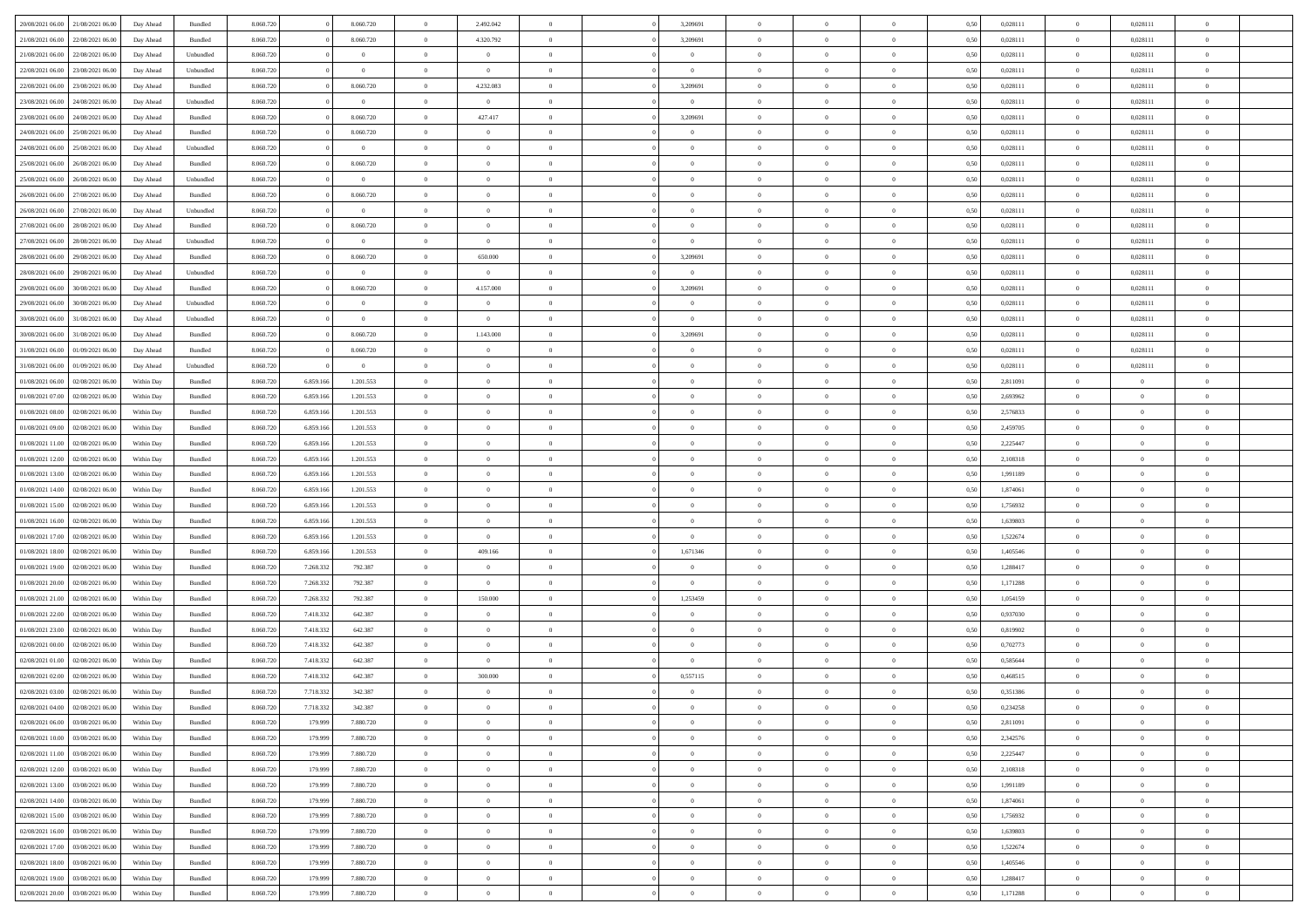| 02/08/2021 21:00                  | 03/08/2021 06:00 | Within Day | Bundled   | 8.060.720 | 179.999 | 7.880.720 | $\overline{0}$ | $\Omega$       |                | $\Omega$       | $\Omega$       | $\Omega$       | $\theta$       | 0.50 | 1,054159 | $\theta$       | $\theta$       | $\theta$       |  |
|-----------------------------------|------------------|------------|-----------|-----------|---------|-----------|----------------|----------------|----------------|----------------|----------------|----------------|----------------|------|----------|----------------|----------------|----------------|--|
|                                   |                  |            |           |           |         |           |                |                |                |                |                |                |                |      |          |                |                |                |  |
| 02/08/2021 22:00                  | 03/08/2021 06:00 | Within Day | Bundled   | 8.060.720 | 179.999 | 7.880.720 | $\overline{0}$ | $\theta$       | $\overline{0}$ | $\overline{0}$ | $\bf{0}$       | $\overline{0}$ | $\bf{0}$       | 0,50 | 0,937030 | $\theta$       | $\theta$       | $\overline{0}$ |  |
| 02/08/2021 23:00                  | 03/08/2021 06:00 | Within Day | Bundled   | 8.060.720 | 179.999 | 7.880.720 | $\overline{0}$ | $\overline{0}$ | $\overline{0}$ | $\bf{0}$       | $\bf{0}$       | $\bf{0}$       | $\mathbf{0}$   | 0,50 | 0,819902 | $\overline{0}$ | $\overline{0}$ | $\overline{0}$ |  |
| 03/08/2021 00:00                  | 03/08/2021 06:00 | Within Dav | Bundled   | 8.060.720 | 179,999 | 7.880.720 | $\overline{0}$ | $\overline{0}$ | $\overline{0}$ | $\overline{0}$ | $\bf{0}$       | $\overline{0}$ | $\overline{0}$ | 0.50 | 0,702773 | $\theta$       | $\theta$       | $\overline{0}$ |  |
| 03/08/2021 01:00                  | 03/08/2021 06:00 | Within Day | Bundled   | 8.060.720 | 179.999 | 7.880.720 | $\overline{0}$ | $\theta$       | $\overline{0}$ | $\overline{0}$ | $\bf{0}$       | $\overline{0}$ | $\bf{0}$       | 0,50 | 0,585644 | $\theta$       | $\theta$       | $\overline{0}$ |  |
| 03/08/2021 02:00                  | 03/08/2021 06:00 | Within Day | Bundled   | 8.060.720 | 179.999 | 7.880.720 | $\overline{0}$ | $\bf{0}$       | $\overline{0}$ | $\bf{0}$       | $\overline{0}$ | $\overline{0}$ | $\mathbf{0}$   | 0,50 | 0,468515 | $\overline{0}$ | $\overline{0}$ | $\bf{0}$       |  |
|                                   |                  |            |           |           |         |           |                |                |                |                |                |                |                |      |          |                |                |                |  |
| 03/08/2021 03:00                  | 03/08/2021 06:00 | Within Dav | Bundled   | 8.060.720 | 179,999 | 7.880.720 | $\overline{0}$ | $\overline{0}$ | $\overline{0}$ | $\overline{0}$ | $\overline{0}$ | $\overline{0}$ | $\overline{0}$ | 0.50 | 0,351386 | $\theta$       | $\overline{0}$ | $\overline{0}$ |  |
| 03/08/2021 04:00                  | 03/08/2021 06:00 | Within Day | Bundled   | 8.060.720 | 179.999 | 7.880.720 | $\overline{0}$ | $\theta$       | $\overline{0}$ | $\overline{0}$ | $\bf{0}$       | $\overline{0}$ | $\bf{0}$       | 0,50 | 0,234258 | $\theta$       | $\theta$       | $\overline{0}$ |  |
| 03/08/2021 05:00                  | 03/08/2021 06:00 | Within Day | Bundled   | 8.060.720 | 179.999 | 7.880.720 | $\overline{0}$ | $\overline{0}$ | $\overline{0}$ | $\bf{0}$       | $\bf{0}$       | $\bf{0}$       | $\bf{0}$       | 0,50 | 0,117129 | $\,0\,$        | $\overline{0}$ | $\overline{0}$ |  |
| 03/08/2021 06:00                  | 04/08/2021 06:00 | Within Dav | Bundled   | 8.060.720 |         | 8.060.720 | $\overline{0}$ | $\overline{0}$ | $\overline{0}$ | $\overline{0}$ | $\overline{0}$ | $\overline{0}$ | $\overline{0}$ | 0.50 | 2,811091 | $\theta$       | $\overline{0}$ | $\overline{0}$ |  |
| 03/08/2021 07:00                  | 04/08/2021 06:00 | Within Day | Bundled   | 8.060.720 |         | 8.060.720 | $\overline{0}$ | $\theta$       | $\overline{0}$ | $\overline{0}$ | $\bf{0}$       | $\overline{0}$ | $\bf{0}$       | 0,50 | 2,693962 | $\,$ 0 $\,$    | $\theta$       | $\overline{0}$ |  |
| 03/08/2021 09:00                  | 04/08/2021 06:00 | Within Day | Bundled   | 8.060.720 |         | 8.060.720 | $\overline{0}$ | $\overline{0}$ | $\overline{0}$ | $\bf{0}$       | $\bf{0}$       | $\bf{0}$       | $\bf{0}$       | 0,50 | 2,459705 | $\overline{0}$ | $\overline{0}$ | $\overline{0}$ |  |
| 03/08/2021 10:00                  | 04/08/2021 06:00 | Within Day | Bundled   | 8.060.720 |         | 8.060.720 | $\overline{0}$ | $\overline{0}$ | $\overline{0}$ | $\overline{0}$ | $\bf{0}$       | $\overline{0}$ | $\overline{0}$ | 0.50 | 2,342576 | $\theta$       | $\theta$       | $\overline{0}$ |  |
|                                   |                  |            |           |           |         |           |                |                |                |                |                |                |                |      |          |                |                |                |  |
| 03/08/2021 11:00                  | 04/08/2021 06:00 | Within Day | Bundled   | 8.060.720 |         | 8.060.720 | $\overline{0}$ | $\theta$       | $\overline{0}$ | $\overline{0}$ | $\bf{0}$       | $\overline{0}$ | $\bf{0}$       | 0,50 | 2,225447 | $\theta$       | $\overline{0}$ | $\overline{0}$ |  |
| 03/08/2021 12:00                  | 04/08/2021 06:00 | Within Day | Bundled   | 8.060.720 |         | 8.060.720 | $\overline{0}$ | $\bf{0}$       | $\overline{0}$ | $\bf{0}$       | $\overline{0}$ | $\overline{0}$ | $\mathbf{0}$   | 0,50 | 2,108318 | $\overline{0}$ | $\overline{0}$ | $\bf{0}$       |  |
| 03/08/2021 13:00                  | 04/08/2021 06:00 | Within Dav | Bundled   | 8.060.720 |         | 8.060.720 | $\overline{0}$ | $\overline{0}$ | $\overline{0}$ | $\overline{0}$ | $\overline{0}$ | $\overline{0}$ | $\overline{0}$ | 0.50 | 1,991189 | $\theta$       | $\overline{0}$ | $\overline{0}$ |  |
| 03/08/2021 14:00                  | 04/08/2021 06:00 | Within Day | Bundled   | 8.060.720 |         | 8.060.720 | $\overline{0}$ | $\theta$       | $\overline{0}$ | $\overline{0}$ | $\bf{0}$       | $\overline{0}$ | $\bf{0}$       | 0,50 | 1,874061 | $\theta$       | $\theta$       | $\overline{0}$ |  |
| 03/08/2021 15:00                  | 04/08/2021 06:00 | Within Day | Bundled   | 8.060.720 |         | 8.060.720 | $\overline{0}$ | $\overline{0}$ | $\overline{0}$ | $\bf{0}$       | $\bf{0}$       | $\bf{0}$       | $\bf{0}$       | 0,50 | 1,756932 | $\,0\,$        | $\overline{0}$ | $\overline{0}$ |  |
| 03/08/2021 16:00                  | 04/08/2021 06:00 | Within Day | Bundled   | 8.060.720 |         | 8.060.720 | $\overline{0}$ | $\overline{0}$ | $\overline{0}$ | $\overline{0}$ | $\overline{0}$ | $\overline{0}$ | $\overline{0}$ | 0.50 | 1,639803 | $\theta$       | $\overline{0}$ | $\overline{0}$ |  |
|                                   |                  |            |           |           |         |           | $\overline{0}$ | $\theta$       | $\overline{0}$ |                | $\bf{0}$       | $\overline{0}$ |                |      |          |                | $\theta$       | $\overline{0}$ |  |
| 03/08/2021 17:00                  | 04/08/2021 06:00 | Within Day | Bundled   | 8.060.720 |         | 8.060.720 |                |                |                | $\overline{0}$ |                |                | $\bf{0}$       | 0,50 | 1,522674 | $\,$ 0 $\,$    |                |                |  |
| 03/08/2021 18:00                  | 04/08/2021 06:00 | Within Day | Bundled   | 8.060.720 |         | 8.060.720 | $\overline{0}$ | $\overline{0}$ | $\overline{0}$ | $\bf{0}$       | $\bf{0}$       | $\bf{0}$       | $\bf{0}$       | 0,50 | 1,405546 | $\,0\,$        | $\overline{0}$ | $\overline{0}$ |  |
| 03/08/2021 19:00                  | 04/08/2021 06:00 | Within Day | Bundled   | 8.060.720 |         | 8.060.720 | $\overline{0}$ | $\overline{0}$ | $\overline{0}$ | $\overline{0}$ | $\bf{0}$       | $\overline{0}$ | $\overline{0}$ | 0.50 | 1.288417 | $\theta$       | $\theta$       | $\overline{0}$ |  |
| 03/08/2021 20:00                  | 04/08/2021 06:00 | Within Day | Bundled   | 8.060.720 |         | 8.060.720 | $\overline{0}$ | $\theta$       | $\overline{0}$ | $\overline{0}$ | $\bf{0}$       | $\overline{0}$ | $\bf{0}$       | 0,50 | 1,171288 | $\,$ 0 $\,$    | $\overline{0}$ | $\overline{0}$ |  |
| 03/08/2021 21.00                  | 04/08/2021 06:00 | Within Day | Bundled   | 8.060.720 |         | 8.060.720 | $\overline{0}$ | $\bf{0}$       | $\overline{0}$ | $\bf{0}$       | $\overline{0}$ | $\overline{0}$ | $\mathbf{0}$   | 0,50 | 1,054159 | $\overline{0}$ | $\overline{0}$ | $\bf{0}$       |  |
| 03/08/2021 22:00                  | 04/08/2021 06:00 | Within Dav | Bundled   | 8.060.720 |         | 8.060.720 | $\overline{0}$ | $\overline{0}$ | $\overline{0}$ | $\overline{0}$ | $\overline{0}$ | $\overline{0}$ | $\overline{0}$ | 0.50 | 0,937030 | $\theta$       | $\overline{0}$ | $\overline{0}$ |  |
| 03/08/2021 23:00                  | 04/08/2021 06:00 | Within Day | Bundled   | 8.060.720 |         | 8.060.720 | $\overline{0}$ | $\theta$       | $\overline{0}$ | $\overline{0}$ | $\bf{0}$       | $\overline{0}$ | $\bf{0}$       | 0,50 | 0,819902 | $\theta$       | $\theta$       | $\overline{0}$ |  |
|                                   |                  |            |           |           |         |           |                |                |                |                |                |                |                |      |          |                |                |                |  |
| 04/08/2021 00:00                  | 04/08/2021 06:00 | Within Day | Bundled   | 8.060.720 |         | 8.060.720 | $\overline{0}$ | $\overline{0}$ | $\overline{0}$ | $\bf{0}$       | $\bf{0}$       | $\bf{0}$       | $\bf{0}$       | 0,50 | 0,702773 | $\,0\,$        | $\overline{0}$ | $\overline{0}$ |  |
| 04/08/2021 01:00                  | 04/08/2021 06:00 | Within Day | Bundled   | 8.060.720 |         | 8.060.720 | $\overline{0}$ | $\overline{0}$ | $\overline{0}$ | $\overline{0}$ | $\overline{0}$ | $\overline{0}$ | $\overline{0}$ | 0.50 | 0.585644 | $\theta$       | $\overline{0}$ | $\overline{0}$ |  |
| 04/08/2021 02:00                  | 04/08/2021 06:00 | Within Day | Bundled   | 8.060.720 |         | 8.060.720 | $\overline{0}$ | $\theta$       | $\overline{0}$ | $\overline{0}$ | $\bf{0}$       | $\overline{0}$ | $\bf{0}$       | 0,50 | 0,468515 | $\,$ 0 $\,$    | $\overline{0}$ | $\overline{0}$ |  |
| 04/08/2021 03:00                  | 04/08/2021 06:00 | Within Day | Bundled   | 8.060.720 |         | 8.060.720 | $\overline{0}$ | $\overline{0}$ | $\overline{0}$ | $\bf{0}$       | $\bf{0}$       | $\bf{0}$       | $\bf{0}$       | 0,50 | 0,351386 | $\overline{0}$ | $\overline{0}$ | $\overline{0}$ |  |
| 04/08/2021 04:00                  | 04/08/2021 06:00 | Within Day | Bundled   | 8.060.720 |         | 8.060.720 | $\overline{0}$ | $\Omega$       | $\Omega$       | $\Omega$       | $\Omega$       | $\overline{0}$ | $\overline{0}$ | 0,50 | 0,234258 | $\,0\,$        | $\theta$       | $\theta$       |  |
| 04/08/2021 05:00                  | 04/08/2021 06:00 | Within Day | Bundled   | 8.060.720 |         | 8.060.720 | $\overline{0}$ | $\theta$       | $\overline{0}$ | $\overline{0}$ | $\bf{0}$       | $\overline{0}$ | $\bf{0}$       | 0,50 | 0,117129 | $\theta$       | $\theta$       | $\overline{0}$ |  |
|                                   |                  |            |           |           |         |           |                |                |                |                |                |                |                |      |          |                |                |                |  |
| 04/08/2021 06:00                  | 05/08/2021 06:00 | Within Day | Bundled   | 8.060.720 |         | 8.060.720 | $\overline{0}$ | $\overline{0}$ | $\overline{0}$ | $\bf{0}$       | $\bf{0}$       | $\overline{0}$ | $\mathbf{0}$   | 0,50 | 2,811091 | $\overline{0}$ | $\overline{0}$ | $\bf{0}$       |  |
| 04/08/2021 07:00                  | 05/08/2021 06:00 | Within Day | Bundled   | 8.060.720 |         | 8.060.720 | $\overline{0}$ | $\Omega$       | $\Omega$       | $\Omega$       | $\bf{0}$       | $\overline{0}$ | $\overline{0}$ | 0.50 | 2,693962 | $\,0\,$        | $\theta$       | $\theta$       |  |
| 04/08/2021 08:00                  | 05/08/2021 06:00 | Within Day | Bundled   | 8.060.720 |         | 8.060.720 | $\overline{0}$ | $\theta$       | $\overline{0}$ | $\overline{0}$ | $\bf{0}$       | $\overline{0}$ | $\bf{0}$       | 0,50 | 2,576833 | $\theta$       | $\theta$       | $\overline{0}$ |  |
| 04/08/2021 09:00                  | 05/08/2021 06:00 | Within Day | Bundled   | 8.060.720 |         | 8.060.720 | $\overline{0}$ | $\overline{0}$ | $\overline{0}$ | $\bf{0}$       | $\bf{0}$       | $\bf{0}$       | $\bf{0}$       | 0,50 | 2,459705 | $\,0\,$        | $\overline{0}$ | $\overline{0}$ |  |
| 04/08/2021 10:00                  | 05/08/2021 06:00 | Within Day | Bundled   | 8.060.720 |         | 8.060.720 | $\overline{0}$ | $\Omega$       | $\Omega$       | $\Omega$       | $\theta$       | $\theta$       | $\overline{0}$ | 0.50 | 2,342576 | $\theta$       | $\theta$       | $\theta$       |  |
| 04/08/2021 11:00                  | 05/08/2021 06:00 | Within Day | Bundled   | 8.060.720 |         | 8.060.720 | $\overline{0}$ | $\theta$       | $\overline{0}$ | $\overline{0}$ | $\bf{0}$       | $\overline{0}$ | $\bf{0}$       | 0,50 | 2,225447 | $\,$ 0 $\,$    | $\overline{0}$ | $\overline{0}$ |  |
| 04/08/2021 12:00                  | 05/08/2021 06:00 | Within Day | Bundled   | 8.060.720 |         | 8.060.720 | $\overline{0}$ | $\overline{0}$ | $\overline{0}$ | $\overline{0}$ | $\bf{0}$       | $\overline{0}$ | $\bf{0}$       | 0,50 | 2,108318 | $\overline{0}$ | $\overline{0}$ | $\overline{0}$ |  |
|                                   |                  |            |           |           |         |           | $\overline{0}$ | $\Omega$       | $\overline{0}$ | $\Omega$       | $\overline{0}$ | $\overline{0}$ | $\overline{0}$ | 0.50 |          | $\,0\,$        | $\theta$       | $\theta$       |  |
| 04/08/2021 13:00                  | 05/08/2021 06:00 | Within Day | Bundled   | 8.060.720 |         | 8.060.720 |                |                |                |                |                |                |                |      | 1,991189 |                |                |                |  |
| 04/08/2021 14:00                  | 05/08/2021 06:00 | Within Day | Bundled   | 8.060.720 |         | 8.060.720 | $\overline{0}$ | $\theta$       | $\overline{0}$ | $\overline{0}$ | $\bf{0}$       | $\overline{0}$ | $\bf{0}$       | 0,50 | 1,874061 | $\,$ 0 $\,$    | $\overline{0}$ | $\overline{0}$ |  |
| 04/08/2021 15:00                  | 05/08/2021 06:00 | Within Day | Bundled   | 8.060.720 |         | 8.060.720 | $\overline{0}$ | $\overline{0}$ | $\overline{0}$ | $\overline{0}$ | $\bf{0}$       | $\overline{0}$ | $\mathbf{0}$   | 0,50 | 1,756932 | $\overline{0}$ | $\overline{0}$ | $\bf{0}$       |  |
| 04/08/2021 16:00                  | 05/08/2021 06:00 | Within Day | Bundled   | 8.060.720 |         | 8.060.720 | $\overline{0}$ | $\Omega$       | $\Omega$       | $\Omega$       | $\Omega$       | $\Omega$       | $\overline{0}$ | 0.50 | 1,639803 | $\theta$       | $\theta$       | $\theta$       |  |
| 04/08/2021 17:00                  | 05/08/2021 06:00 | Within Day | Bundled   | 8.060.720 |         | 8.060.720 | $\overline{0}$ | $\overline{0}$ | $\overline{0}$ | $\bf{0}$       | $\,$ 0         | $\overline{0}$ | $\bf{0}$       | 0,50 | 1,522674 | $\,0\,$        | $\,$ 0 $\,$    | $\overline{0}$ |  |
| 04/08/2021 18:00 05/08/2021 06:00 |                  | Within Day | Unbundled | 8.060.720 |         | 8.060.720 | $\bf{0}$       | $\bf{0}$       |                |                | $\bf{0}$       |                |                | 0,50 | 1,405546 | $\bf{0}$       | $\overline{0}$ |                |  |
| 04/08/2021 19:00                  | 05/08/2021 06:00 | Within Day | Bundled   | 8.060.720 |         | 8.060.720 | $\overline{0}$ | $\overline{0}$ | $\overline{0}$ | $\Omega$       | $\overline{0}$ | $\overline{0}$ | $\overline{0}$ | 0.50 | 1,288417 | $\theta$       | $\theta$       | $\theta$       |  |
| 04/08/2021 20:00                  | 05/08/2021 06:00 | Within Day | Bundled   | 8.060.720 |         | 8.060.720 | $\overline{0}$ | $\,$ 0         | $\overline{0}$ | $\overline{0}$ | $\,$ 0 $\,$    | $\overline{0}$ | $\mathbf{0}$   | 0,50 | 1,171288 | $\,$ 0 $\,$    | $\,$ 0 $\,$    | $\,$ 0         |  |
|                                   |                  |            |           |           |         |           |                |                |                |                |                |                |                |      |          |                |                |                |  |
| 04/08/2021 21:00                  | 05/08/2021 06:00 | Within Day | Bundled   | 8.060.720 |         | 8.060.720 | $\overline{0}$ | $\overline{0}$ | $\overline{0}$ | $\overline{0}$ | $\overline{0}$ | $\overline{0}$ | $\mathbf{0}$   | 0,50 | 1,054159 | $\overline{0}$ | $\bf{0}$       | $\overline{0}$ |  |
| 04/08/2021 22:00                  | 05/08/2021 06:00 | Within Day | Bundled   | 8.060.720 |         | 8.060.720 | $\overline{0}$ | $\overline{0}$ | $\overline{0}$ | $\Omega$       | $\overline{0}$ | $\overline{0}$ | $\overline{0}$ | 0,50 | 0,937030 | $\overline{0}$ | $\theta$       | $\overline{0}$ |  |
| 04/08/2021 23:00                  | 05/08/2021 06:00 | Within Day | Bundled   | 8.060.720 |         | 8.060.720 | $\overline{0}$ | $\,$ 0         | $\overline{0}$ | $\overline{0}$ | $\,$ 0 $\,$    | $\overline{0}$ | $\mathbf{0}$   | 0,50 | 0,819902 | $\,$ 0 $\,$    | $\overline{0}$ | $\overline{0}$ |  |
| 05/08/2021 00:00                  | 05/08/2021 06:00 | Within Day | Bundled   | 8.060.720 |         | 8.060.720 | $\overline{0}$ | $\overline{0}$ | $\overline{0}$ | $\overline{0}$ | $\overline{0}$ | $\overline{0}$ | $\mathbf{0}$   | 0,50 | 0,702773 | $\overline{0}$ | $\overline{0}$ | $\bf{0}$       |  |
| 05/08/2021 01:00                  | 05/08/2021 06:00 | Within Day | Bundled   | 8.060.720 |         | 8.060.720 | $\overline{0}$ | $\overline{0}$ | $\overline{0}$ | $\Omega$       | $\overline{0}$ | $\overline{0}$ | $\bf{0}$       | 0.50 | 0,585644 | $\overline{0}$ | $\theta$       | $\overline{0}$ |  |
| 05/08/2021 02:00                  | 05/08/2021 06:00 | Within Day | Bundled   | 8.060.720 |         | 8.060.720 | $\overline{0}$ | $\,$ 0         | $\overline{0}$ | $\overline{0}$ | $\bf{0}$       | $\overline{0}$ | $\bf{0}$       | 0,50 | 0,468515 | $\,$ 0 $\,$    | $\overline{0}$ | $\overline{0}$ |  |
| 05/08/2021 03:00                  | 05/08/2021 06:00 | Within Day | Bundled   | 8.060.720 |         | 8.060.720 | $\overline{0}$ | $\bf{0}$       | $\overline{0}$ | $\overline{0}$ | $\overline{0}$ | $\overline{0}$ | $\mathbf{0}$   | 0,50 | 0,351386 | $\overline{0}$ | $\overline{0}$ | $\bf{0}$       |  |
|                                   |                  |            |           |           |         |           |                |                |                |                |                |                |                |      |          |                |                |                |  |
| 05/08/2021 04:00                  | 05/08/2021 06:00 | Within Day | Bundled   | 8.060.720 |         | 8.060.720 | $\overline{0}$ | $\overline{0}$ | $\overline{0}$ | $\Omega$       | $\overline{0}$ | $\overline{0}$ | $\overline{0}$ | 0.50 | 0,234258 | $\overline{0}$ | $\overline{0}$ | $\overline{0}$ |  |
| 05/08/2021 05:00                  | 05/08/2021 06:00 | Within Day | Bundled   | 8.060.720 |         | 8.060.720 | $\overline{0}$ | $\bf{0}$       | $\overline{0}$ | $\overline{0}$ | $\bf{0}$       | $\bf{0}$       | $\bf{0}$       | 0,50 | 0,117129 | $\,$ 0 $\,$    | $\,$ 0 $\,$    | $\bf{0}$       |  |
| 05/08/2021 06:00                  | 06/08/2021 06:00 | Within Day | Bundled   | 8.060.720 | 10.000  | 8.050.720 | $\overline{0}$ | $\bf{0}$       | $\overline{0}$ | $\bf{0}$       | $\bf{0}$       | $\bf{0}$       | $\bf{0}$       | 0,50 | 2,811091 | $\overline{0}$ | $\overline{0}$ | $\bf{0}$       |  |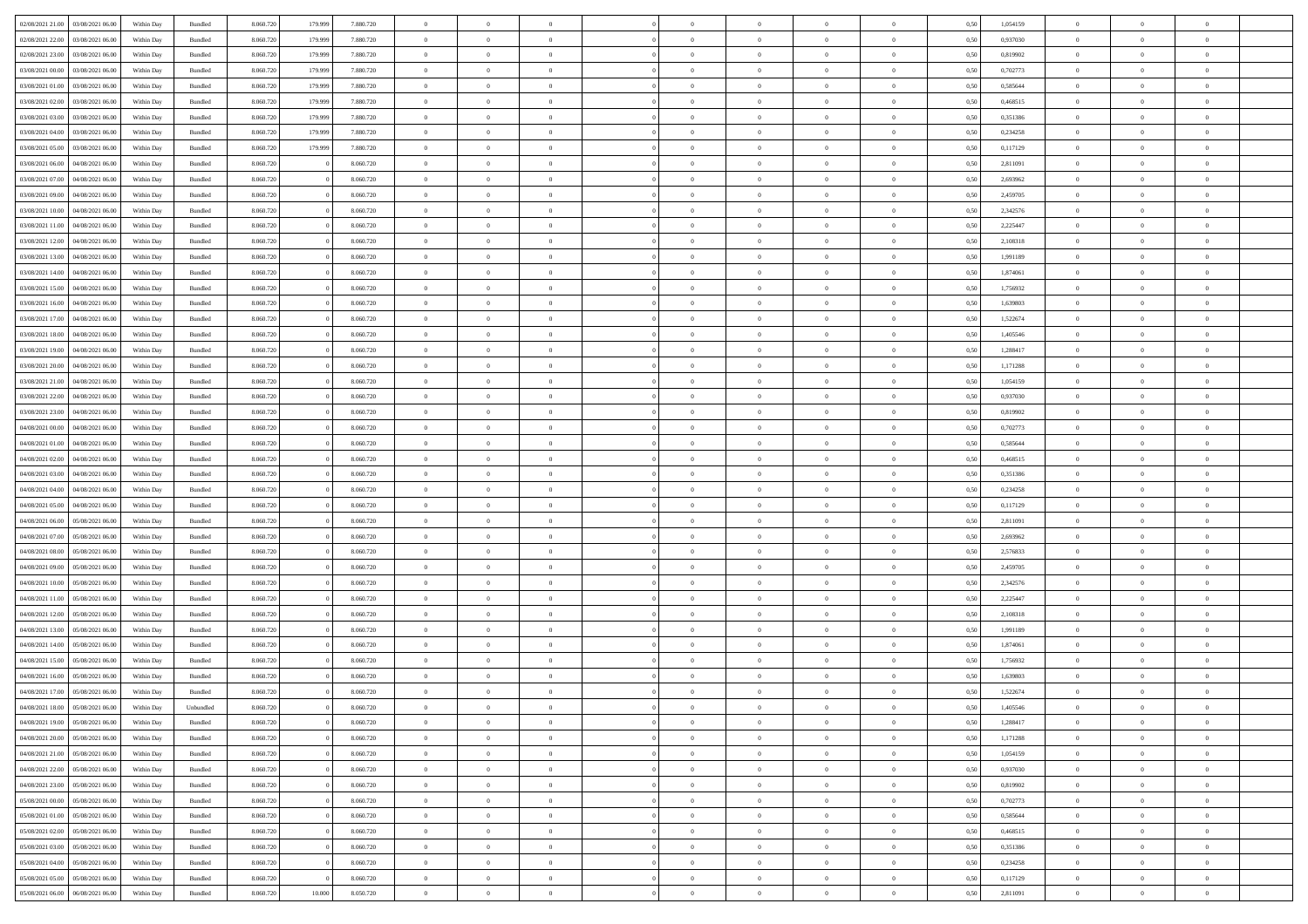| 05/08/2021 07:00                  | 06/08/2021 06:00 | Within Day | Bundled            | 8.060.720 | 10,000    | 8.050.720 | $\Omega$       | $\Omega$       |                | $\Omega$       | $\Omega$       | $\Omega$       | $\Omega$       | 0,50 | 2,693962 | $\theta$       | $\theta$       | $\Omega$       |  |
|-----------------------------------|------------------|------------|--------------------|-----------|-----------|-----------|----------------|----------------|----------------|----------------|----------------|----------------|----------------|------|----------|----------------|----------------|----------------|--|
|                                   |                  |            |                    |           |           |           |                |                |                |                |                |                |                |      |          |                |                |                |  |
| 05/08/2021 09:00                  | 06/08/2021 06:00 | Within Day | Bundled            | 8.060.720 | 10.000    | 8.050.720 | $\overline{0}$ | $\theta$       | $\overline{0}$ | $\overline{0}$ | $\bf{0}$       | $\overline{0}$ | $\overline{0}$ | 0,50 | 2,459705 | $\theta$       | $\theta$       | $\overline{0}$ |  |
| 05/08/2021 10:00                  | 06/08/2021 06:00 | Within Day | Bundled            | 8.060.720 | 10.000    | 8.050.720 | $\overline{0}$ | $\overline{0}$ | $\overline{0}$ | $\bf{0}$       | $\bf{0}$       | $\bf{0}$       | $\bf{0}$       | 0,50 | 2,342576 | $\overline{0}$ | $\overline{0}$ | $\overline{0}$ |  |
| 05/08/2021 11:00                  | 06/08/2021 06:00 | Within Dav | Bundled            | 8.060.720 | 10,000    | 8.050.720 | $\overline{0}$ | $\overline{0}$ | $\overline{0}$ | $\overline{0}$ | $\bf{0}$       | $\overline{0}$ | $\overline{0}$ | 0.50 | 2.225447 | $\theta$       | $\theta$       | $\overline{0}$ |  |
|                                   |                  |            |                    |           |           |           | $\overline{0}$ | $\theta$       |                |                |                |                |                |      |          | $\theta$       |                |                |  |
| 05/08/2021 12:00                  | 06/08/2021 06:00 | Within Day | Bundled            | 8.060.720 | 10.000    | 8.050.720 |                |                | $\overline{0}$ | $\overline{0}$ | $\bf{0}$       | $\overline{0}$ | $\bf{0}$       | 0,50 | 2,108318 |                | $\theta$       | $\overline{0}$ |  |
| 05/08/2021 13:00                  | 06/08/2021 06:00 | Within Day | Bundled            | 8.060.720 | 10.000    | 8.050.720 | $\overline{0}$ | $\bf{0}$       | $\overline{0}$ | $\bf{0}$       | $\overline{0}$ | $\overline{0}$ | $\mathbf{0}$   | 0,50 | 1,991189 | $\overline{0}$ | $\overline{0}$ | $\bf{0}$       |  |
| 05/08/2021 14:00                  | 06/08/2021 06:00 | Within Dav | Bundled            | 8.060.720 | 10,000    | 8.050.720 | $\overline{0}$ | $\overline{0}$ | $\overline{0}$ | $\overline{0}$ | $\overline{0}$ | $\overline{0}$ | $\overline{0}$ | 0.50 | 1,874061 | $\theta$       | $\overline{0}$ | $\overline{0}$ |  |
| 05/08/2021 15:00                  | 06/08/2021 06:00 | Within Day | Bundled            | 8.060.720 | 10.000    | 8.050.720 | $\overline{0}$ | $\theta$       | $\overline{0}$ | $\overline{0}$ | $\bf{0}$       | $\overline{0}$ | $\bf{0}$       | 0,50 | 1,756932 | $\theta$       | $\theta$       | $\overline{0}$ |  |
| 05/08/2021 16:00                  | 06/08/2021 06:00 | Within Day | Bundled            | 8.060.720 | 10.000    | 8.050.720 | $\overline{0}$ | $\overline{0}$ | $\overline{0}$ | $\bf{0}$       | $\bf{0}$       | $\bf{0}$       | $\bf{0}$       | 0,50 | 1,639803 | $\,0\,$        | $\overline{0}$ | $\overline{0}$ |  |
|                                   |                  |            |                    |           |           |           |                |                |                |                |                |                |                |      |          |                |                |                |  |
| 05/08/2021 17:00                  | 06/08/2021 06:00 | Within Dav | Bundled            | 8.060.720 | 10,000    | 8.050.720 | $\overline{0}$ | $\overline{0}$ | $\overline{0}$ | $\overline{0}$ | $\overline{0}$ | $\overline{0}$ | $\overline{0}$ | 0.50 | 1,522674 | $\theta$       | $\overline{0}$ | $\overline{0}$ |  |
| 05/08/2021 18:00                  | 06/08/2021 06:00 | Within Day | Bundled            | 8.060.720 | 10.000    | 8.050.720 | $\overline{0}$ | $\overline{0}$ | $\overline{0}$ | $\overline{0}$ | $\bf{0}$       | $\overline{0}$ | $\bf{0}$       | 0,50 | 1,405546 | $\,$ 0 $\,$    | $\theta$       | $\overline{0}$ |  |
| 05/08/2021 19:00                  | 06/08/2021 06:00 | Within Day | Bundled            | 8.060.720 | 10.000    | 8.050.720 | $\overline{0}$ | 749.000        | $\overline{0}$ | 1,532017       | $\bf{0}$       | $\bf{0}$       | $\bf{0}$       | 0,50 | 1,288417 | $\overline{0}$ | $\overline{0}$ | $\overline{0}$ |  |
| 05/08/2021 20:00                  | 06/08/2021 06:00 | Within Dav | Bundled            | 8.060.720 | 759,000   | 7.301.720 | $\overline{0}$ | 745,000        | $\overline{0}$ | 1,392788       | $\bf{0}$       | $\overline{0}$ | $\overline{0}$ | 0.50 | 1,171288 | $\theta$       | $\theta$       | $\overline{0}$ |  |
|                                   |                  |            |                    |           |           |           |                |                |                |                |                |                |                |      |          |                |                |                |  |
| 05/08/2021 21:00                  | 06/08/2021 06:00 | Within Day | Bundled            | 8.060.720 | 1.504.000 | 6.556.720 | $\overline{0}$ | 631.000        | $\overline{0}$ | 1,253459       | $\bf{0}$       | $\overline{0}$ | $\overline{0}$ | 0,50 | 1,054159 | $\theta$       | $\overline{0}$ | $\overline{0}$ |  |
| 05/08/2021 22.00                  | 06/08/2021 06:00 | Within Day | Bundled            | 8.060.720 | 2.135.000 | 5.925.720 | $\overline{0}$ | 99.000         | $\overline{0}$ | 1,114230       | $\overline{0}$ | $\overline{0}$ | $\mathbf{0}$   | 0,50 | 0,937030 | $\overline{0}$ | $\overline{0}$ | $\bf{0}$       |  |
| 05/08/2021 23:00                  | 06/08/2021 06:00 | Within Dav | Bundled            | 8.060.720 | 2.234.000 | 5.826.720 | $\overline{0}$ | $\overline{0}$ | $\overline{0}$ | $\overline{0}$ | $\overline{0}$ | $\overline{0}$ | $\overline{0}$ | 0.50 | 0,819902 | $\theta$       | $\overline{0}$ | $\overline{0}$ |  |
| 06/08/2021 00:00                  | 06/08/2021 06:00 | Within Day | Bundled            | 8.060.720 | 2.234.000 | 5.826.720 | $\overline{0}$ | 300,000        | $\overline{0}$ | 0,835673       | $\bf{0}$       | $\overline{0}$ | $\bf{0}$       | 0,50 | 0,702773 | $\theta$       | $\theta$       | $\overline{0}$ |  |
| 06/08/2021 01:00                  | 06/08/2021 06:00 | Within Day | Bundled            | 8.060.720 | 2.534.000 | 5.526.720 | $\overline{0}$ | $\bf{0}$       | $\overline{0}$ | $\bf{0}$       | $\bf{0}$       | $\bf{0}$       | $\bf{0}$       | 0,50 | 0,585644 | $\,0\,$        | $\overline{0}$ | $\overline{0}$ |  |
|                                   |                  |            |                    |           |           |           |                |                |                |                |                |                |                |      |          |                |                |                |  |
| 06/08/2021 02:00                  | 06/08/2021 06:00 | Within Dav | Bundled            | 8.060.720 | 2.534,000 | 5.526.720 | $\overline{0}$ | 200.000        | $\overline{0}$ | 0,557115       | $\overline{0}$ | $\overline{0}$ | $\overline{0}$ | 0.50 | 0,468515 | $\theta$       | $\overline{0}$ | $\overline{0}$ |  |
| 06/08/2021 03:00                  | 06/08/2021 06:00 | Within Day | Bundled            | 8.060.720 | 2.734.000 | 5.326.720 | $\overline{0}$ | $\theta$       | $\overline{0}$ | $\overline{0}$ | $\bf{0}$       | $\overline{0}$ | $\bf{0}$       | 0,50 | 0,351386 | $\,$ 0 $\,$    | $\theta$       | $\overline{0}$ |  |
| 06/08/2021 04:00                  | 06/08/2021 06:00 | Within Day | Bundled            | 8.060.720 | 2.734.000 | 5.326.720 | $\overline{0}$ | $\overline{0}$ | $\overline{0}$ | $\bf{0}$       | $\bf{0}$       | $\bf{0}$       | $\bf{0}$       | 0,50 | 0,234258 | $\bf{0}$       | $\overline{0}$ | $\overline{0}$ |  |
| 06/08/2021 05:00                  | 06/08/2021 06:00 | Within Dav | Bundled            | 8.060.720 | 2.734,000 | 5.326.720 | $\overline{0}$ | $\overline{0}$ | $\overline{0}$ | $\overline{0}$ | $\bf{0}$       | $\overline{0}$ | $\overline{0}$ | 0.50 | 0,117129 | $\theta$       | $\overline{0}$ | $\overline{0}$ |  |
|                                   |                  |            |                    |           |           |           |                |                |                |                |                |                |                |      |          |                |                |                |  |
| 06/08/2021 06:00                  | 07/08/2021 06:00 | Within Day | Bundled            | 8.060.720 | 760,000   | 7.300.720 | $\overline{0}$ | 700.000        | $\overline{0}$ | 3,342591       | $\bf{0}$       | $\overline{0}$ | $\bf{0}$       | 0,50 | 2,811091 | $\theta$       | $\overline{0}$ | $\overline{0}$ |  |
| 06/08/2021 07:00                  | 07/08/2021 06:00 | Within Day | Bundled            | 8.060.720 | 1.460.000 | 6.600.720 | $\overline{0}$ | $\bf{0}$       | $\overline{0}$ | $\overline{0}$ | $\overline{0}$ | $\overline{0}$ | $\mathbf{0}$   | 0,50 | 2,693962 | $\bf{0}$       | $\overline{0}$ | $\bf{0}$       |  |
| 06/08/2021 08:00                  | 07/08/2021 06:00 | Within Dav | Bundled            | 8.060.720 | 1.460,000 | 6.600.720 | $\overline{0}$ | $\overline{0}$ | $\overline{0}$ | $\overline{0}$ | $\overline{0}$ | $\overline{0}$ | $\overline{0}$ | 0.50 | 2,576833 | $\theta$       | $\overline{0}$ | $\overline{0}$ |  |
| 06/08/2021 09:00                  | 07/08/2021 06:00 | Within Day | Bundled            | 8.060.720 | 1.460.000 | 6.600.720 | $\overline{0}$ | $\theta$       | $\overline{0}$ | $\overline{0}$ | $\bf{0}$       | $\overline{0}$ | $\bf{0}$       | 0,50 | 2,459705 | $\theta$       | $\theta$       | $\overline{0}$ |  |
| 06/08/2021 10:00                  | 07/08/2021 06:00 | Within Day | Bundled            | 8.060.720 | 1.460.000 | 6.600.720 | $\overline{0}$ | $\overline{0}$ | $\overline{0}$ | $\bf{0}$       | $\bf{0}$       | $\overline{0}$ | $\bf{0}$       | 0,50 | 2,342576 | $\,0\,$        | $\overline{0}$ | $\overline{0}$ |  |
|                                   |                  |            |                    |           |           |           |                |                |                |                |                |                |                |      |          |                |                |                |  |
| 06/08/2021 11:00                  | 07/08/2021 06:00 | Within Dav | Bundled            | 8.060.720 | 1.460,000 | 6.600.720 | $\overline{0}$ | $\overline{0}$ | $\overline{0}$ | $\overline{0}$ | $\bf{0}$       | $\overline{0}$ | $\overline{0}$ | 0.50 | 2,225447 | $\theta$       | $\overline{0}$ | $\overline{0}$ |  |
| 06/08/2021 12:00                  | 07/08/2021 06:00 | Within Day | Bundled            | 8.060.720 | 1.460.000 | 6.600.720 | $\overline{0}$ | $\overline{0}$ | $\overline{0}$ | $\overline{0}$ | $\bf{0}$       | $\overline{0}$ | $\bf{0}$       | 0,50 | 2,108318 | $\,$ 0 $\,$    | $\theta$       | $\overline{0}$ |  |
| 06/08/2021 13:00                  | 07/08/2021 06:00 | Within Day | Bundled            | 8.060.720 | 1.460.000 | 6.600.720 | $\overline{0}$ | $\bf{0}$       | $\overline{0}$ | $\overline{0}$ | $\bf{0}$       | $\overline{0}$ | $\bf{0}$       | 0,50 | 1,991189 | $\bf{0}$       | $\overline{0}$ | $\overline{0}$ |  |
| 06/08/2021 14:00                  | 07/08/2021 06:00 | Within Day | Bundled            | 8.060.720 | 1.460.000 | 6.600.720 | $\bf{0}$       | 628.500        | $\overline{0}$ | 2,228361       | $\Omega$       | $\Omega$       | $\overline{0}$ | 0,50 | 1,874061 | $\,0\,$        | $\theta$       | $\theta$       |  |
| 06/08/2021 15:00                  | 07/08/2021 06:00 | Within Day | Bundled            | 8.060.720 | 2.088.500 | 5.972.220 | $\overline{0}$ | 750,000        | $\overline{0}$ | 2,089132       | $\bf{0}$       | $\overline{0}$ | $\bf{0}$       | 0,50 | 1,756932 | $\theta$       | $\theta$       | $\overline{0}$ |  |
|                                   |                  |            |                    |           |           |           |                |                |                |                |                |                |                |      |          |                |                |                |  |
| 06/08/2021 16:00                  | 07/08/2021 06:00 | Within Day | Bundled            | 8.060.720 | 2.838.500 | 5.222.220 | $\overline{0}$ | 291.000        | $\overline{0}$ | 1,949803       | $\bf{0}$       | $\overline{0}$ | $\mathbf{0}$   | 0,50 | 1,639803 | $\bf{0}$       | $\overline{0}$ | $\bf{0}$       |  |
| 06/08/2021 17:00                  | 07/08/2021 06:00 | Within Day | Bundled            | 8.060.720 | 3.129.500 | 4.931.220 | $\overline{0}$ | $\overline{0}$ | $\Omega$       | $\Omega$       | $\bf{0}$       | $\overline{0}$ | $\overline{0}$ | 0.50 | 1,522674 | $\,$ 0 $\,$    | $\theta$       | $\theta$       |  |
| 06/08/2021 18:00                  | 07/08/2021 06:00 | Within Day | Bundled            | 8.060.720 | 3.129.500 | 4.931.220 | $\overline{0}$ | 100.000        | $\overline{0}$ | 1,671346       | $\bf{0}$       | $\overline{0}$ | $\bf{0}$       | 0,50 | 1,405546 | $\,$ 0 $\,$    | $\theta$       | $\overline{0}$ |  |
| 06/08/2021 19:00                  | 07/08/2021 06:00 | Within Day | Bundled            | 8.060.720 | 3.229.500 | 4.831.220 | $\overline{0}$ | $\overline{0}$ | $\overline{0}$ | $\overline{0}$ | $\bf{0}$       | $\overline{0}$ | $\bf{0}$       | 0,50 | 1,288417 | $\,0\,$        | $\overline{0}$ | $\overline{0}$ |  |
|                                   |                  |            |                    |           |           |           |                |                |                |                |                |                |                |      |          |                |                |                |  |
| 06/08/2021 20:00                  | 07/08/2021 06:00 | Within Day | Bundled            | 8.060.72  | 3.229.500 | 4.831.220 | $\overline{0}$ | $\overline{0}$ | $\overline{0}$ | $\Omega$       | $\Omega$       | $\theta$       | $\overline{0}$ | 0.50 | 1,171288 | $\,$ 0 $\,$    | $\theta$       | $\theta$       |  |
| 06/08/2021 21:00                  | 07/08/2021 06:00 | Within Day | Bundled            | 8.060.720 | 3.229.500 | 4.831.220 | $\overline{0}$ | 300,000        | $\overline{0}$ | 1,253459       | $\bf{0}$       | $\overline{0}$ | $\bf{0}$       | 0,50 | 1,054159 | $\,$ 0 $\,$    | $\overline{0}$ | $\overline{0}$ |  |
| 06/08/2021 22.00                  | 07/08/2021 06:00 | Within Day | Bundled            | 8.060.720 | 3.529.500 | 4.531.220 | $\overline{0}$ | $\bf{0}$       | $\overline{0}$ | $\overline{0}$ | $\bf{0}$       | $\overline{0}$ | $\bf{0}$       | 0,50 | 0,937030 | $\bf{0}$       | $\overline{0}$ | $\overline{0}$ |  |
| 06/08/2021 23:00                  | 07/08/2021 06:00 | Within Day | Bundled            | 8.060.720 | 3.529.500 | 4.531.220 | $\overline{0}$ | $\Omega$       | $\overline{0}$ | $\Omega$       | $\overline{0}$ | $\overline{0}$ | $\overline{0}$ | 0.50 | 0,819902 | $\,0\,$        | $\theta$       | $\theta$       |  |
| 07/08/2021 00:00                  | 07/08/2021 06:00 | Within Day | Bundled            | 8.060.720 | 3.529.500 | 4.531.220 | $\overline{0}$ | $\theta$       | $\overline{0}$ | $\overline{0}$ | $\bf{0}$       | $\overline{0}$ | $\bf{0}$       | 0,50 | 0,702773 | $\,$ 0 $\,$    | $\overline{0}$ | $\overline{0}$ |  |
|                                   |                  |            |                    |           |           |           |                |                |                |                |                |                |                |      |          |                |                |                |  |
| 07/08/2021 01:00                  | 07/08/2021 06:00 | Within Day | Bundled            | 8.060.720 | 3.529.500 | 4.531.220 | $\overline{0}$ | $\overline{0}$ | $\overline{0}$ | $\overline{0}$ | $\bf{0}$       | $\overline{0}$ | $\mathbf{0}$   | 0,50 | 0,585644 | $\bf{0}$       | $\overline{0}$ | $\bf{0}$       |  |
| 07/08/2021 02:00                  | 07/08/2021 06:00 | Within Day | Bundled            | 8.060.72  | 3.529.500 | 4.531.220 | $\overline{0}$ | $\Omega$       | $\Omega$       | $\Omega$       | $\Omega$       | $\Omega$       | $\Omega$       | 0.50 | 0.468515 | $\theta$       | $\theta$       | $\theta$       |  |
| 07/08/2021 03:00                  | 07/08/2021 06:00 | Within Day | Bundled            | 8.060.720 | 3.529.500 | 4.531.220 | $\overline{0}$ | $\,$ 0 $\,$    | $\overline{0}$ | $\bf{0}$       | $\,$ 0         | $\overline{0}$ | $\bf{0}$       | 0,50 | 0,351386 | $\,0\,$        | $\,$ 0 $\,$    | $\overline{0}$ |  |
| 07/08/2021 04:00 07/08/2021 06:00 |                  | Within Day | $\mathbf B$ undled | 8.060.720 | 3.529.500 | 4.531.220 | $\bf{0}$       |                |                |                |                |                |                | 0,50 | 0,234258 | $\bf{0}$       | $\overline{0}$ |                |  |
| 07/08/2021 05:00                  | 07/08/2021 06:00 | Within Day | Bundled            | 8.060.720 | 3.529.500 | 4.531.220 | $\overline{0}$ | $\overline{0}$ | $\overline{0}$ | $\Omega$       | $\overline{0}$ | $\overline{0}$ | $\overline{0}$ | 0,50 | 0,117129 | $\theta$       | $\theta$       | $\theta$       |  |
|                                   |                  |            |                    |           |           |           |                |                |                |                |                |                |                |      |          |                |                |                |  |
| 07/08/2021 06:00                  | 08/08/2021 06:00 | Within Day | Bundled            | 8.060.720 | 2.259.833 | 5.800.887 | $\overline{0}$ | 1.882.000      | $\overline{0}$ | 3,342591       | $\bf{0}$       | $\overline{0}$ | $\mathbf{0}$   | 0,50 | 2,811091 | $\,$ 0 $\,$    | $\,$ 0 $\,$    | $\,$ 0         |  |
| 07/08/2021 07:00                  | 08/08/2021 06:00 | Within Day | Bundled            | 8.060.720 | 4.141.833 | 3.918.887 | $\overline{0}$ | $\overline{0}$ | $\overline{0}$ | $\overline{0}$ | $\overline{0}$ | $\overline{0}$ | $\mathbf{0}$   | 0,50 | 2,693962 | $\overline{0}$ | $\bf{0}$       | $\overline{0}$ |  |
| 07/08/2021 08:00                  | 08/08/2021 06:00 | Within Day | Bundled            | 8.060.720 | 4.141.833 | 3.918.887 | $\overline{0}$ | $\overline{0}$ | $\overline{0}$ | $\overline{0}$ | $\overline{0}$ | $\overline{0}$ | $\overline{0}$ | 0,50 | 2,576833 | $\overline{0}$ | $\theta$       | $\overline{0}$ |  |
| 07/08/2021 09:00                  | 08/08/2021 06:00 | Within Day | Bundled            | 8.060.720 | 4.141.833 | 3.918.887 | $\overline{0}$ | $\bf{0}$       | $\overline{0}$ | $\overline{0}$ | $\,$ 0 $\,$    | $\overline{0}$ | $\mathbf{0}$   | 0,50 | 2,459705 | $\,$ 0 $\,$    | $\overline{0}$ | $\,$ 0         |  |
|                                   |                  |            |                    |           |           |           |                |                |                |                |                |                |                |      |          |                |                |                |  |
| 07/08/2021 10:00                  | 08/08/2021 06:00 | Within Day | Bundled            | 8.060.720 | 4.141.833 | 3.918.887 | $\overline{0}$ | $\overline{0}$ | $\overline{0}$ | $\overline{0}$ | $\overline{0}$ | $\overline{0}$ | $\mathbf{0}$   | 0,50 | 2,342576 | $\overline{0}$ | $\overline{0}$ | $\overline{0}$ |  |
| 07/08/2021 11:00                  | 08/08/2021 06:00 | Within Day | Bundled            | 8.060.720 | 4.141.833 | 3.918.887 | $\overline{0}$ | $\overline{0}$ | $\overline{0}$ | $\overline{0}$ | $\overline{0}$ | $\overline{0}$ | $\bf{0}$       | 0.50 | 2,225447 | $\overline{0}$ | $\theta$       | $\overline{0}$ |  |
| 07/08/2021 12:00                  | 08/08/2021 06:00 | Within Day | Bundled            | 8.060.720 | 4.141.833 | 3.918.887 | $\overline{0}$ | $\overline{0}$ | $\overline{0}$ | $\bf{0}$       | $\bf{0}$       | $\bf{0}$       | $\bf{0}$       | 0,50 | 2,108318 | $\,$ 0 $\,$    | $\overline{0}$ | $\overline{0}$ |  |
| 07/08/2021 13:00                  | 08/08/2021 06:00 | Within Day | Bundled            | 8.060.720 | 4.141.833 | 3.918.887 | $\overline{0}$ | $\overline{0}$ | $\overline{0}$ | $\overline{0}$ | $\overline{0}$ | $\overline{0}$ | $\mathbf{0}$   | 0,50 | 1,991189 | $\overline{0}$ | $\overline{0}$ | $\bf{0}$       |  |
| 07/08/2021 14:00                  | 08/08/2021 06:00 | Within Day | Bundled            | 8.060.720 | 4.141.833 | 3.918.887 | $\overline{0}$ | $\overline{0}$ | $\overline{0}$ | $\overline{0}$ | $\overline{0}$ | $\overline{0}$ | $\overline{0}$ | 0.50 | 1,874061 | $\overline{0}$ | $\theta$       | $\overline{0}$ |  |
|                                   |                  |            |                    |           |           |           |                |                |                |                |                |                |                |      |          |                |                |                |  |
| 07/08/2021 15:00                  | 08/08/2021 06:00 | Within Day | Bundled            | 8.060.720 | 4.141.833 | 3.918.887 | $\overline{0}$ | 97.000         | $\overline{0}$ | 2,089132       | $\bf{0}$       | $\bf{0}$       | $\mathbf{0}$   | 0,50 | 1,756932 | $\,$ 0 $\,$    | $\,$ 0 $\,$    | $\bf{0}$       |  |
| 07/08/2021 16:00                  | 08/08/2021 06:00 | Within Day | Bundled            | 8.060.720 | 4.238.833 | 3.821.887 | $\overline{0}$ | $\overline{0}$ | $\overline{0}$ | $\overline{0}$ | $\overline{0}$ | $\bf{0}$       | $\mathbf{0}$   | 0,50 | 1,639803 | $\overline{0}$ | $\bf{0}$       | $\overline{0}$ |  |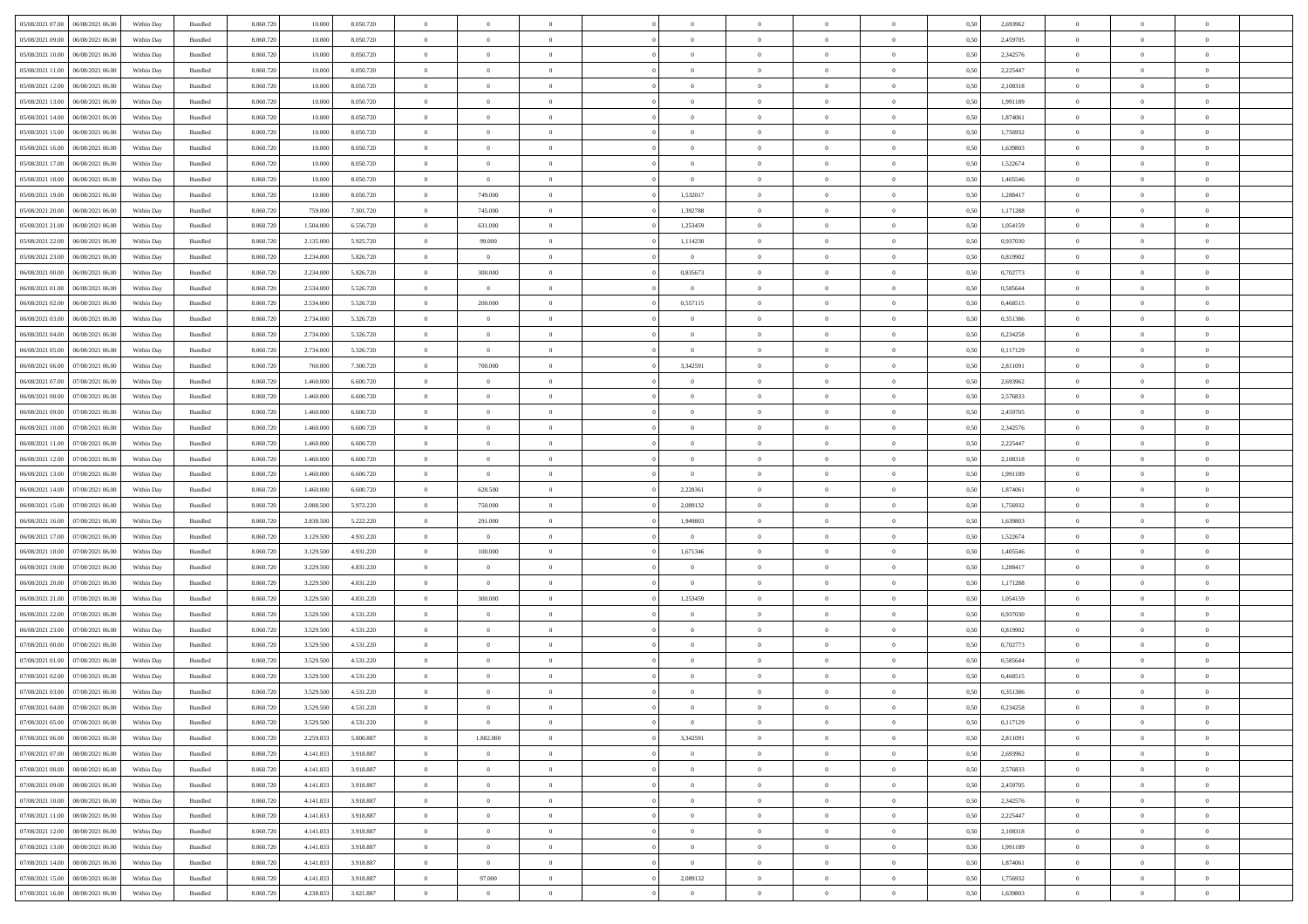| 07/08/2021 17:00 | 08/08/2021 06:00 | Within Day | Bundled            | 8.060.720 | 4.238.833 | 3.821.887 | $\Omega$       | $\Omega$       |                | $\Omega$       | $\Omega$       | $\Omega$       | $\theta$       | 0,50 | 1,522674 | $\theta$       | $\theta$       | $\theta$       |  |
|------------------|------------------|------------|--------------------|-----------|-----------|-----------|----------------|----------------|----------------|----------------|----------------|----------------|----------------|------|----------|----------------|----------------|----------------|--|
|                  |                  |            |                    |           |           |           |                |                |                |                |                |                |                |      |          |                |                |                |  |
| 07/08/2021 18:00 | 08/08/2021 06:00 | Within Day | Bundled            | 8.060.720 | 4.238.833 | 3.821.887 | $\overline{0}$ | $\theta$       | $\overline{0}$ | $\overline{0}$ | $\bf{0}$       | $\overline{0}$ | $\bf{0}$       | 0,50 | 1,405546 | $\theta$       | $\theta$       | $\overline{0}$ |  |
| 07/08/2021 19:00 | 08/08/2021 06:00 | Within Day | Bundled            | 8.060.720 | 4.238.833 | 3.821.887 | $\overline{0}$ | $\overline{0}$ | $\overline{0}$ | $\bf{0}$       | $\bf{0}$       | $\bf{0}$       | $\mathbf{0}$   | 0,50 | 1,288417 | $\overline{0}$ | $\overline{0}$ | $\overline{0}$ |  |
|                  |                  |            |                    |           |           |           |                |                |                |                |                |                |                |      |          | $\theta$       |                |                |  |
| 07/08/2021 20:00 | 08/08/2021 06:00 | Within Dav | Bundled            | 8.060.720 | 4.238.833 | 3.821.887 | $\overline{0}$ | $\overline{0}$ | $\overline{0}$ | $\overline{0}$ | $\bf{0}$       | $\overline{0}$ | $\overline{0}$ | 0.50 | 1,171288 |                | $\theta$       | $\overline{0}$ |  |
| 07/08/2021 21:00 | 08/08/2021 06:00 | Within Day | Bundled            | 8.060.720 | 4.238.833 | 3.821.887 | $\overline{0}$ | $\theta$       | $\overline{0}$ | $\overline{0}$ | $\bf{0}$       | $\overline{0}$ | $\bf{0}$       | 0,50 | 1,054159 | $\theta$       | $\overline{0}$ | $\overline{0}$ |  |
| 07/08/2021 22.00 | 08/08/2021 06:00 | Within Day | Bundled            | 8.060.720 | 4.238.833 | 3.821.887 | $\overline{0}$ | $\bf{0}$       | $\overline{0}$ | $\bf{0}$       | $\overline{0}$ | $\overline{0}$ | $\mathbf{0}$   | 0,50 | 0,937030 | $\overline{0}$ | $\overline{0}$ | $\bf{0}$       |  |
| 07/08/2021 23:00 | 08/08/2021 06:00 | Within Dav | Bundled            | 8.060.720 | 4.238.833 | 3.821.887 | $\overline{0}$ | $\overline{0}$ | $\overline{0}$ |                | $\overline{0}$ | $\overline{0}$ | $\overline{0}$ | 0.50 | 0,819902 | $\theta$       | $\overline{0}$ | $\overline{0}$ |  |
|                  |                  |            |                    |           |           |           |                |                |                | $\overline{0}$ |                |                |                |      |          |                |                |                |  |
| 08/08/2021 00:00 | 08/08/2021 06:00 | Within Day | Bundled            | 8.060.720 | 4.238.833 | 3.821.887 | $\overline{0}$ | $\theta$       | $\overline{0}$ | $\overline{0}$ | $\bf{0}$       | $\overline{0}$ | $\bf{0}$       | 0,50 | 0,702773 | $\theta$       | $\theta$       | $\overline{0}$ |  |
| 08/08/2021 01:00 | 08/08/2021 06:00 | Within Day | Bundled            | 8.060.720 | 4.238.833 | 3.821.887 | $\overline{0}$ | $\overline{0}$ | $\overline{0}$ | $\bf{0}$       | $\bf{0}$       | $\bf{0}$       | $\bf{0}$       | 0,50 | 0,585644 | $\,0\,$        | $\overline{0}$ | $\overline{0}$ |  |
| 08/08/2021 02:00 | 08/08/2021 06:00 | Within Dav | Bundled            | 8.060.720 | 4.238.833 | 3.821.887 | $\overline{0}$ | $\overline{0}$ | $\overline{0}$ | $\overline{0}$ | $\overline{0}$ | $\overline{0}$ | $\overline{0}$ | 0.50 | 0,468515 | $\theta$       | $\overline{0}$ | $\overline{0}$ |  |
|                  |                  |            |                    |           |           |           |                |                |                |                |                |                |                |      |          |                |                |                |  |
| 08/08/2021 03:00 | 08/08/2021 06:00 | Within Day | Bundled            | 8.060.720 | 4.238.833 | 3.821.887 | $\overline{0}$ | $\theta$       | $\overline{0}$ | $\overline{0}$ | $\bf{0}$       | $\overline{0}$ | $\bf{0}$       | 0,50 | 0,351386 | $\theta$       | $\theta$       | $\overline{0}$ |  |
| 08/08/2021 04:00 | 08/08/2021 06:00 | Within Day | Bundled            | 8.060.720 | 4.238.833 | 3.821.887 | $\overline{0}$ | $\overline{0}$ | $\overline{0}$ | $\bf{0}$       | $\bf{0}$       | $\bf{0}$       | $\mathbf{0}$   | 0,50 | 0,234258 | $\overline{0}$ | $\overline{0}$ | $\overline{0}$ |  |
| 08/08/2021 05:00 | 08/08/2021 06:00 | Within Dav | Bundled            | 8.060.720 | 4.238.833 | 3.821.887 | $\overline{0}$ | $\overline{0}$ | $\overline{0}$ | $\overline{0}$ | $\overline{0}$ | $\overline{0}$ | $\overline{0}$ | 0.50 | 0,117129 | $\theta$       | $\theta$       | $\overline{0}$ |  |
|                  |                  |            |                    |           |           |           |                |                |                |                |                |                |                |      |          |                |                |                |  |
| 08/08/2021 06:00 | 09/08/2021 06:00 | Within Day | Bundled            | 8.060.720 | 6.092.124 | 1.968.595 | $\overline{0}$ | $\theta$       | $\overline{0}$ | $\overline{0}$ | $\bf{0}$       | $\overline{0}$ | $\bf{0}$       | 0,50 | 2,811091 | $\theta$       | $\overline{0}$ | $\overline{0}$ |  |
| 08/08/2021 07:00 | 09/08/2021 06:00 | Within Day | Bundled            | 8.060.720 | 6.092.124 | 1.968.595 | $\overline{0}$ | $\overline{0}$ | $\overline{0}$ | $\bf{0}$       | $\overline{0}$ | $\overline{0}$ | $\mathbf{0}$   | 0,50 | 2,693962 | $\overline{0}$ | $\overline{0}$ | $\bf{0}$       |  |
| 08/08/2021 08:00 | 09/08/2021 06:00 | Within Dav | Bundled            | 8.060.720 | 6.092.124 | 1.968.595 | $\overline{0}$ | $\overline{0}$ | $\overline{0}$ | $\overline{0}$ | $\overline{0}$ | $\overline{0}$ | $\overline{0}$ | 0.50 | 2,576833 | $\theta$       | $\overline{0}$ | $\overline{0}$ |  |
|                  |                  |            |                    |           |           |           |                |                |                |                |                |                |                |      |          |                |                |                |  |
| 08/08/2021 09:00 | 09/08/2021 06:00 | Within Day | Bundled            | 8.060.720 | 6.092.124 | 1.968.595 | $\overline{0}$ | $\theta$       | $\overline{0}$ | $\overline{0}$ | $\bf{0}$       | $\overline{0}$ | $\bf{0}$       | 0,50 | 2,459705 | $\theta$       | $\theta$       | $\overline{0}$ |  |
| 08/08/2021 11:00 | 09/08/2021 06:00 | Within Day | Bundled            | 8.060.720 | 6.092.124 | 1.968.595 | $\overline{0}$ | $\overline{0}$ | $\overline{0}$ | $\bf{0}$       | $\bf{0}$       | $\bf{0}$       | $\mathbf{0}$   | 0,50 | 2,225447 | $\,0\,$        | $\overline{0}$ | $\overline{0}$ |  |
| 08/08/2021 12:00 | 09/08/2021 06:00 | Within Dav | Bundled            | 8.060.720 | 6.092.124 | 1.968.595 | $\overline{0}$ | $\overline{0}$ | $\overline{0}$ | $\overline{0}$ | $\overline{0}$ | $\overline{0}$ | $\overline{0}$ | 0.50 | 2,108318 | $\theta$       | $\overline{0}$ | $\overline{0}$ |  |
| 08/08/2021 13:00 | 09/08/2021 06:00 |            |                    | 8.060.720 | 6.092.124 | 1.968.595 | $\overline{0}$ | $\theta$       | $\overline{0}$ | $\overline{0}$ | $\bf{0}$       | $\overline{0}$ |                |      | 1,991189 | $\,$ 0 $\,$    | $\theta$       | $\overline{0}$ |  |
|                  |                  | Within Day | Bundled            |           |           |           |                |                |                |                |                |                | $\bf{0}$       | 0,50 |          |                |                |                |  |
| 08/08/2021 14:00 | 09/08/2021 06:00 | Within Day | Bundled            | 8.060.720 | 6.092.124 | 1.968.595 | $\overline{0}$ | $\overline{0}$ | $\overline{0}$ | $\bf{0}$       | $\bf{0}$       | $\overline{0}$ | $\bf{0}$       | 0,50 | 1,874061 | $\bf{0}$       | $\overline{0}$ | $\overline{0}$ |  |
| 08/08/2021 15:00 | 09/08/2021 06:00 | Within Dav | Bundled            | 8.060.720 | 6.092.124 | 1.968.595 | $\overline{0}$ | $\overline{0}$ | $\overline{0}$ | $\overline{0}$ | $\overline{0}$ | $\overline{0}$ | $\overline{0}$ | 0.50 | 1,756932 | $\theta$       | $\overline{0}$ | $\overline{0}$ |  |
| 08/08/2021 16:00 | 09/08/2021 06:00 | Within Day | Bundled            | 8.060.720 | 6.092.124 | 1.968.595 | $\overline{0}$ | $\theta$       | $\overline{0}$ | $\overline{0}$ | $\bf{0}$       | $\overline{0}$ | $\bf{0}$       | 0,50 | 1,639803 | $\theta$       | $\overline{0}$ | $\overline{0}$ |  |
|                  |                  |            |                    |           |           |           |                |                |                |                |                |                |                |      |          |                |                |                |  |
| 08/08/2021 17:00 | 09/08/2021 06:00 | Within Day | Bundled            | 8.060.720 | 6.092.124 | 1.968.595 | $\overline{0}$ | $\bf{0}$       | $\overline{0}$ | $\overline{0}$ | $\overline{0}$ | $\overline{0}$ | $\mathbf{0}$   | 0,50 | 1,522674 | $\bf{0}$       | $\overline{0}$ | $\bf{0}$       |  |
| 08/08/2021 18:00 | 09/08/2021 06:00 | Within Dav | Bundled            | 8.060.720 | 6.092.124 | 1.968.595 | $\overline{0}$ | $\overline{0}$ | $\overline{0}$ | $\overline{0}$ | $\overline{0}$ | $\overline{0}$ | $\overline{0}$ | 0.50 | 1,405546 | $\theta$       | $\overline{0}$ | $\overline{0}$ |  |
| 08/08/2021 19:00 | 09/08/2021 06:00 | Within Day | Bundled            | 8.060.720 | 6.092.124 | 1.968.595 | $\overline{0}$ | $\theta$       | $\overline{0}$ | $\overline{0}$ | $\bf{0}$       | $\overline{0}$ | $\bf{0}$       | 0,50 | 1,288417 | $\theta$       | $\theta$       | $\overline{0}$ |  |
|                  |                  |            |                    |           |           |           |                |                |                |                |                |                |                |      |          |                |                |                |  |
| 08/08/2021 20:00 | 09/08/2021 06:00 | Within Day | Bundled            | 8.060.720 | 6.092.124 | 1.968.595 | $\overline{0}$ | $\overline{0}$ | $\overline{0}$ | $\overline{0}$ | $\bf{0}$       | $\overline{0}$ | $\bf{0}$       | 0,50 | 1,171288 | $\,0\,$        | $\overline{0}$ | $\overline{0}$ |  |
| 08/08/2021 21:00 | 09/08/2021 06:00 | Within Day | Bundled            | 8.060.720 | 6.092.124 | 1.968.595 | $\overline{0}$ | $\overline{0}$ | $\overline{0}$ | $\overline{0}$ | $\overline{0}$ | $\overline{0}$ | $\overline{0}$ | 0.50 | 1,054159 | $\theta$       | $\overline{0}$ | $\overline{0}$ |  |
| 08/08/2021 22:00 | 09/08/2021 06:00 | Within Day | Bundled            | 8.060.720 | 6.092.124 | 1.968.595 | $\overline{0}$ | 250.000        | $\overline{0}$ | 1,114230       | $\bf{0}$       | $\overline{0}$ | $\bf{0}$       | 0,50 | 0,937030 | $\,$ 0 $\,$    | $\overline{0}$ | $\overline{0}$ |  |
|                  |                  |            |                    |           |           |           |                |                |                |                | $\bf{0}$       |                |                |      |          | $\bf{0}$       | $\overline{0}$ | $\overline{0}$ |  |
| 08/08/2021 23.00 | 09/08/2021 06:00 | Within Day | Bundled            | 8.060.720 | 6.342.124 | 1.718.595 | $\overline{0}$ | $\overline{0}$ | $\overline{0}$ | $\bf{0}$       |                | $\bf{0}$       | $\bf{0}$       | 0,50 | 0,819902 |                |                |                |  |
| 09/08/2021 00:00 | 09/08/2021 06:00 | Within Day | Bundled            | 8.060.720 | 6.342.124 | 1.718.595 | $\overline{0}$ | 282.000        | $\Omega$       | 0.835673       | $\Omega$       | $\overline{0}$ | $\overline{0}$ | 0,50 | 0,702773 | $\,0\,$        | $\theta$       | $\theta$       |  |
| 09/08/2021 01:00 | 09/08/2021 06:00 | Within Day | Bundled            | 8.060.720 | 6.624.124 | 1.436.595 | $\overline{0}$ | 120.000        | $\overline{0}$ | 0,696344       | $\bf{0}$       | $\overline{0}$ | $\bf{0}$       | 0,50 | 0,585644 | $\theta$       | $\overline{0}$ | $\overline{0}$ |  |
| 09/08/2021 02:00 | 09/08/2021 06:00 | Within Day | Bundled            | 8.060.720 | 6.744.124 | 1.316.595 | $\overline{0}$ | $\overline{0}$ | $\overline{0}$ | $\bf{0}$       | $\overline{0}$ | $\overline{0}$ | $\mathbf{0}$   | 0,50 | 0,468515 | $\overline{0}$ | $\overline{0}$ | $\bf{0}$       |  |
|                  |                  |            |                    |           |           |           |                |                |                |                |                |                |                |      |          |                |                |                |  |
| 09/08/2021 03:00 | 09/08/2021 06:00 | Within Day | Bundled            | 8.060.720 | 6.744.124 | 1.316.595 | $\overline{0}$ | 201.000        | $\Omega$       | 0,417786       | $\bf{0}$       | $\overline{0}$ | $\overline{0}$ | 0.50 | 0,351386 | $\,0\,$        | $\theta$       | $\theta$       |  |
| 09/08/2021 04:00 | 09/08/2021 06:00 | Within Day | Bundled            | 8.060.720 | 6.945.124 | 1.115.595 | $\overline{0}$ | $\theta$       | $\overline{0}$ | $\overline{0}$ | $\,$ 0         | $\overline{0}$ | $\bf{0}$       | 0,50 | 0,234258 | $\,$ 0 $\,$    | $\theta$       | $\overline{0}$ |  |
| 09/08/2021 05:00 | 09/08/2021 06:00 | Within Day | Bundled            | 8.060.720 | 6.945.124 | 1.115.595 | $\overline{0}$ | $\bf{0}$       | $\overline{0}$ | $\bf{0}$       | $\bf{0}$       | $\bf{0}$       | $\bf{0}$       | 0,50 | 0,117129 | $\,0\,$        | $\overline{0}$ | $\overline{0}$ |  |
|                  |                  |            |                    |           |           |           |                |                |                |                |                |                |                |      |          |                |                |                |  |
| 09/08/2021 06:00 | 10/08/2021 06:00 | Within Day | Bundled            | 8.060.72  | 1.487.999 | 6.572.720 | $\overline{0}$ | 205,000        | $\overline{0}$ | 3,342591       | $\Omega$       | $\overline{0}$ | $\overline{0}$ | 0.50 | 2,811091 | $\,$ 0 $\,$    | $\theta$       | $\theta$       |  |
| 09/08/2021 07:00 | 10/08/2021 06:00 | Within Day | Bundled            | 8.060.720 | 1.692.999 | 6.367.720 | $\overline{0}$ | $\theta$       | $\overline{0}$ | $\overline{0}$ | $\bf{0}$       | $\overline{0}$ | $\bf{0}$       | 0,50 | 2,693962 | $\,$ 0 $\,$    | $\overline{0}$ | $\overline{0}$ |  |
| 09/08/2021 08:00 | 10/08/2021 06:00 | Within Day | Bundled            | 8.060.720 | 1.692.999 | 6.367.720 | $\overline{0}$ | $\overline{0}$ | $\overline{0}$ | $\bf{0}$       | $\bf{0}$       | $\bf{0}$       | $\bf{0}$       | 0,50 | 2,576833 | $\overline{0}$ | $\overline{0}$ | $\overline{0}$ |  |
| 09/08/2021 09:00 | 10/08/2021 06:00 | Within Day | Bundled            | 8.060.720 | 1.692.999 | 6.367.720 | $\overline{0}$ | $\Omega$       | $\overline{0}$ | $\Omega$       | $\overline{0}$ | $\overline{0}$ | $\overline{0}$ | 0,50 | 2,459705 | $\,0\,$        | $\theta$       | $\theta$       |  |
|                  |                  |            |                    |           |           |           |                |                |                |                |                |                |                |      |          |                |                |                |  |
| 09/08/2021 10:00 | 10/08/2021 06:00 | Within Day | Bundled            | 8.060.720 | 1.692.999 | 6.367.720 | $\overline{0}$ | $\overline{0}$ | $\overline{0}$ | $\overline{0}$ | $\bf{0}$       | $\overline{0}$ | $\bf{0}$       | 0,50 | 2,342576 | $\,$ 0 $\,$    | $\overline{0}$ | $\overline{0}$ |  |
| 09/08/2021 11:00 | 10/08/2021 06:00 | Within Day | Bundled            | 8.060.720 | 1.692.999 | 6.367.720 | $\overline{0}$ | $\bf{0}$       | $\overline{0}$ | $\bf{0}$       | $\bf{0}$       | $\bf{0}$       | $\mathbf{0}$   | 0,50 | 2,225447 | $\overline{0}$ | $\overline{0}$ | $\bf{0}$       |  |
| 09/08/2021 12:00 | 10/08/2021 06:00 | Within Day | Bundled            | 8.060.72  | 1.692.99  | 6.367.720 | $\overline{0}$ | $\Omega$       | $\overline{0}$ | $\Omega$       | $\Omega$       | $\overline{0}$ | $\overline{0}$ | 0.50 | 2,108318 | $\theta$       | $\theta$       | $\theta$       |  |
|                  |                  |            |                    |           |           |           | $\overline{0}$ |                | $\overline{0}$ |                |                |                |                |      |          |                |                |                |  |
| 09/08/2021 13:00 | 10/08/2021 06:00 | Within Day | Bundled            | 8.060.720 | 1.692.999 | 6.367.720 |                | $\overline{0}$ |                | $\overline{0}$ | $\,$ 0         | $\bf{0}$       | $\bf{0}$       | 0,50 | 1,991189 | $\,0\,$        | $\,$ 0 $\,$    | $\overline{0}$ |  |
| 09/08/2021 14:00 | 10/08/2021 06:00 | Within Day | $\mathbf B$ undled | 8.060.720 | 1.692.999 | 6.367.720 | $\bf{0}$       | 554.000        |                | 2,228361       |                |                |                | 0,50 | 1,874061 | $\bf{0}$       | $\overline{0}$ |                |  |
| 09/08/2021 15:00 | 10/08/2021 06:00 | Within Day | Bundled            | 8.060.720 | 2.246.999 | 5.813.720 | $\overline{0}$ | 1.322.000      | $\overline{0}$ | 2.089132       | $\overline{0}$ | $\overline{0}$ | $\overline{0}$ | 0.50 | 1,756932 | $\theta$       | $\theta$       | $\theta$       |  |
| 09/08/2021 16:00 | 10/08/2021 06:00 | Within Day | Bundled            | 8.060.720 | 3.568.999 | 4.491.720 | $\overline{0}$ | 801.000        | $\overline{0}$ | 1,949803       | $\bf{0}$       | $\overline{0}$ | $\mathbf{0}$   | 0,50 | 1,639803 | $\,$ 0 $\,$    | $\,$ 0 $\,$    | $\bf{0}$       |  |
|                  |                  |            |                    |           |           |           |                |                |                |                |                |                |                |      |          |                |                |                |  |
| 09/08/2021 17:00 | 10/08/2021 06:00 | Within Day | Bundled            | 8.060.720 | 4.369.999 | 3.690.720 | $\overline{0}$ | 600.000        | $\overline{0}$ | 1,810574       | $\overline{0}$ | $\overline{0}$ | $\mathbf{0}$   | 0,50 | 1,522674 | $\overline{0}$ | $\bf{0}$       | $\bf{0}$       |  |
| 09/08/2021 18:00 | 10/08/2021 06:00 | Within Day | Bundled            | 8.060.720 | 4.969.999 | 3.090.720 | $\overline{0}$ | $\overline{0}$ | $\overline{0}$ | $\overline{0}$ | $\overline{0}$ | $\overline{0}$ | $\bf{0}$       | 0,50 | 1,405546 | $\overline{0}$ | $\theta$       | $\overline{0}$ |  |
| 09/08/2021 19:00 | 10/08/2021 06:00 | Within Day | Bundled            | 8.060.720 | 4.969.999 | 3.090.720 | $\overline{0}$ | $\,$ 0         | $\overline{0}$ | $\overline{0}$ | $\,$ 0 $\,$    | $\overline{0}$ | $\mathbf{0}$   | 0,50 | 1,288417 | $\,$ 0 $\,$    | $\overline{0}$ | $\overline{0}$ |  |
|                  |                  |            |                    |           |           |           |                |                |                |                |                |                |                |      |          |                |                |                |  |
| 09/08/2021 20:00 | 10/08/2021 06:00 | Within Day | Bundled            | 8.060.720 | 4.969.999 | 3.090.720 | $\overline{0}$ | $\overline{0}$ | $\overline{0}$ | $\overline{0}$ | $\overline{0}$ | $\overline{0}$ | $\mathbf{0}$   | 0,50 | 1,171288 | $\overline{0}$ | $\bf{0}$       | $\bf{0}$       |  |
| 09/08/2021 21.00 | 10/08/2021 06:00 | Within Day | Bundled            | 8.060.720 | 4.969.999 | 3.090.720 | $\overline{0}$ | $\overline{0}$ | $\overline{0}$ | $\overline{0}$ | $\overline{0}$ | $\overline{0}$ | $\bf{0}$       | 0.50 | 1,054159 | $\overline{0}$ | $\theta$       | $\overline{0}$ |  |
| 09/08/2021 22.00 | 10/08/2021 06:00 | Within Day | Bundled            | 8.060.720 | 4.969.999 | 3.090.720 | $\overline{0}$ | 411.250        | $\overline{0}$ | 1,114230       | $\bf{0}$       | $\bf{0}$       | $\bf{0}$       | 0,50 | 0,937030 | $\,$ 0 $\,$    | $\overline{0}$ | $\overline{0}$ |  |
|                  |                  |            |                    |           |           |           |                |                |                |                |                |                |                |      |          |                |                |                |  |
| 09/08/2021 23:00 | 10/08/2021 06:00 | Within Day | Bundled            | 8.060.720 | 5.381.249 | 2.679.470 | $\overline{0}$ | 450.000        | $\overline{0}$ | 0,974902       | $\overline{0}$ | $\bf{0}$       | $\mathbf{0}$   | 0,50 | 0,819902 | $\overline{0}$ | $\overline{0}$ | $\bf{0}$       |  |
| 10/08/2021 00:00 | 10/08/2021 06:00 | Within Day | Bundled            | 8.060.720 | 5.831.249 | 2.229.470 | $\overline{0}$ | $\overline{0}$ | $\overline{0}$ | $\overline{0}$ | $\overline{0}$ | $\overline{0}$ | $\overline{0}$ | 0.50 | 0,702773 | $\overline{0}$ | $\theta$       | $\overline{0}$ |  |
| 10/08/2021 01:00 | 10/08/2021 06:00 | Within Day | Bundled            | 8.060.720 | 5.831.249 | 2.229.470 | $\overline{0}$ | $\bf{0}$       | $\overline{0}$ | $\bf{0}$       | $\bf{0}$       | $\bf{0}$       | $\mathbf{0}$   | 0,50 | 0,585644 | $\,$ 0 $\,$    | $\,$ 0 $\,$    | $\bf{0}$       |  |
|                  |                  |            |                    |           |           |           |                |                |                |                |                |                |                |      |          |                |                |                |  |
| 10/08/2021 02:00 | 10/08/2021 06:00 | Within Day | Bundled            | 8.060.720 | 5.831.249 | 2.229.470 | $\overline{0}$ | 31.000         | $\overline{0}$ | 0,557115       | $\bf{0}$       | $\bf{0}$       | $\mathbf{0}$   | 0,50 | 0,468515 | $\overline{0}$ | $\bf{0}$       | $\bf{0}$       |  |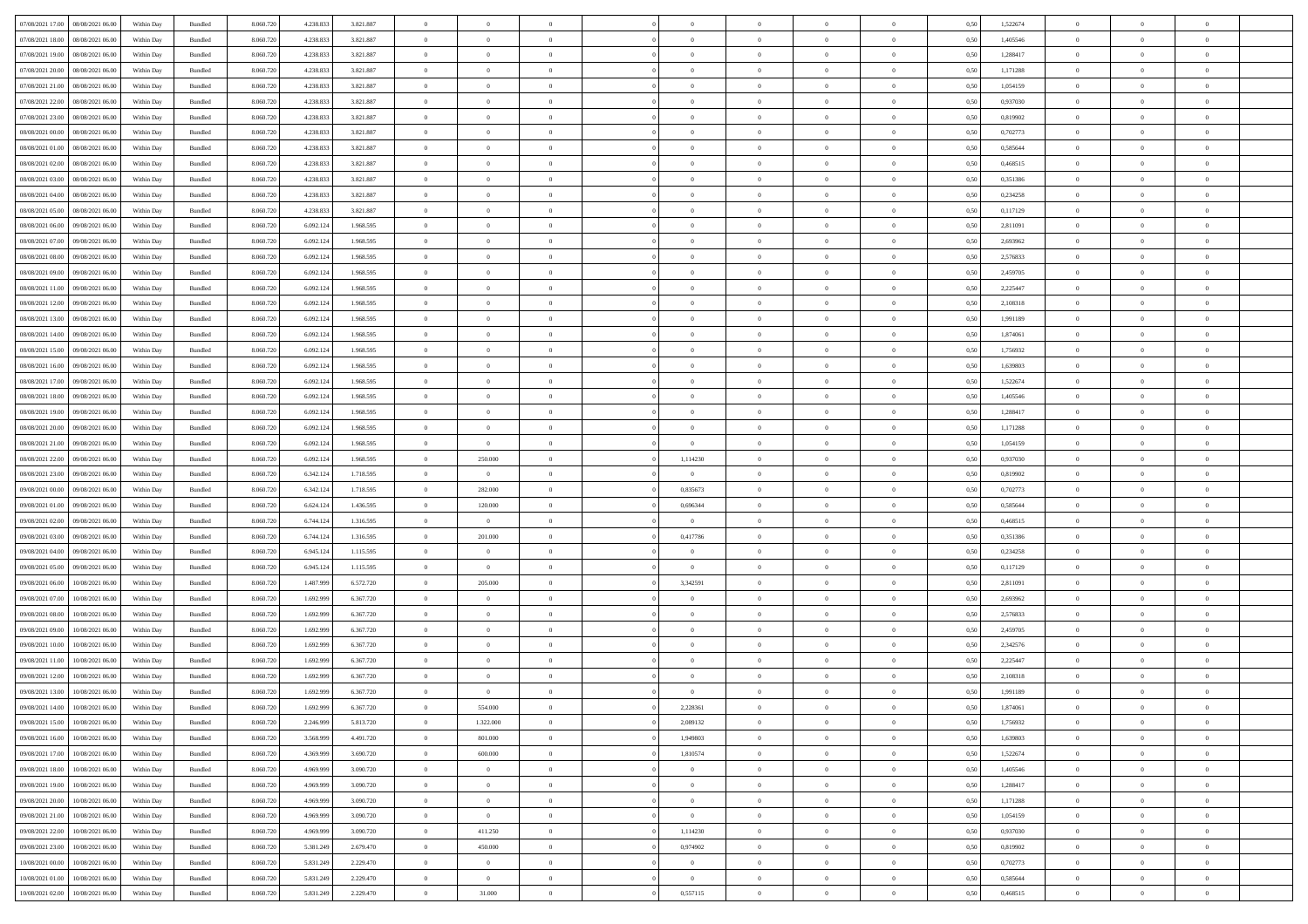| 10/08/2021 03:00 | 10/08/2021 06:00 | Within Day | Bundled | 8.060.720 | 5.862.249 | 2.198.470 | $\overline{0}$ | 355.000        |                | 0,417786       | $\Omega$       | $\Omega$       | $\theta$       | 0.50 | 0,351386 | $\theta$       | $\theta$       | $\theta$       |  |
|------------------|------------------|------------|---------|-----------|-----------|-----------|----------------|----------------|----------------|----------------|----------------|----------------|----------------|------|----------|----------------|----------------|----------------|--|
|                  |                  |            |         |           |           |           |                |                |                |                |                |                |                |      |          |                |                |                |  |
| 10/08/2021 04:00 | 10/08/2021 06:00 | Within Day | Bundled | 8.060.720 | 6.217.249 | 1.843.470 | $\overline{0}$ | $\overline{0}$ | $\overline{0}$ | $\overline{0}$ | $\bf{0}$       | $\overline{0}$ | $\bf{0}$       | 0,50 | 0,234258 | $\theta$       | $\theta$       | $\overline{0}$ |  |
| 10/08/2021 05:00 | 10/08/2021 06:00 | Within Day | Bundled | 8.060.720 | 6.217.249 | 1.843.470 | $\overline{0}$ | $\bf{0}$       | $\overline{0}$ | $\bf{0}$       | $\bf{0}$       | $\bf{0}$       | $\mathbf{0}$   | 0,50 | 0,117129 | $\bf{0}$       | $\overline{0}$ | $\overline{0}$ |  |
| 10/08/2021 06:00 | 11/08/2021 06:00 | Within Dav | Bundled | 8.060.720 |           | 8.060.720 | $\overline{0}$ | 35.250         | $\overline{0}$ | 3,342591       | $\bf{0}$       | $\overline{0}$ | $\overline{0}$ | 0.50 | 2.811091 | $\theta$       | $\theta$       | $\overline{0}$ |  |
| 10/08/2021 07:00 | 11/08/2021 06:00 | Within Day | Bundled | 8.060.720 | 35.250    | 8.025.470 | $\overline{0}$ | $\theta$       | $\overline{0}$ | $\overline{0}$ | $\bf{0}$       | $\overline{0}$ | $\bf{0}$       | 0,50 | 2,693962 | $\theta$       | $\theta$       | $\overline{0}$ |  |
| 10/08/2021 08:00 | 11/08/2021 06:00 | Within Day | Bundled | 8.060.720 | 35.250    | 8.025.470 | $\overline{0}$ | $\bf{0}$       | $\overline{0}$ | $\bf{0}$       | $\overline{0}$ | $\overline{0}$ | $\mathbf{0}$   | 0,50 | 2,576833 | $\bf{0}$       | $\overline{0}$ | $\bf{0}$       |  |
|                  |                  |            |         |           |           |           |                |                |                |                |                |                |                |      |          |                |                |                |  |
| 10/08/2021 09:00 | 11/08/2021 06:00 | Within Dav | Bundled | 8.060.720 | 35.250    | 8.025.470 | $\overline{0}$ | $\overline{0}$ | $\overline{0}$ | $\overline{0}$ | $\overline{0}$ | $\overline{0}$ | $\overline{0}$ | 0.50 | 2,459705 | $\theta$       | $\overline{0}$ | $\overline{0}$ |  |
| 10/08/2021 10:00 | 11/08/2021 06:00 | Within Day | Bundled | 8.060.720 | 35.250    | 8.025.470 | $\overline{0}$ | $\theta$       | $\overline{0}$ | $\overline{0}$ | $\bf{0}$       | $\overline{0}$ | $\bf{0}$       | 0,50 | 2,342576 | $\theta$       | $\theta$       | $\overline{0}$ |  |
| 10/08/2021 11:00 | 11/08/2021 06:00 | Within Day | Bundled | 8.060.720 | 35.250    | 8.025.470 | $\overline{0}$ | $\overline{0}$ | $\overline{0}$ | $\bf{0}$       | $\bf{0}$       | $\bf{0}$       | $\bf{0}$       | 0,50 | 2,225447 | $\,0\,$        | $\overline{0}$ | $\overline{0}$ |  |
| 10/08/2021 12:00 | 11/08/2021 06:00 | Within Dav | Bundled | 8.060.720 | 35.250    | 8.025.470 | $\overline{0}$ | $\overline{0}$ | $\overline{0}$ | $\overline{0}$ | $\overline{0}$ | $\overline{0}$ | $\overline{0}$ | 0.50 | 2,108318 | $\theta$       | $\overline{0}$ | $\overline{0}$ |  |
| 10/08/2021 13:00 | 11/08/2021 06:00 | Within Day | Bundled | 8.060.720 | 35.250    | 8.025.470 | $\overline{0}$ | $\overline{0}$ | $\overline{0}$ | $\overline{0}$ | $\bf{0}$       | $\overline{0}$ | $\bf{0}$       | 0,50 | 1,991189 | $\,$ 0 $\,$    | $\theta$       | $\overline{0}$ |  |
| 10/08/2021 14:00 | 11/08/2021 06:00 | Within Day | Bundled | 8.060.720 | 35.250    | 8.025.470 | $\overline{0}$ | 556.000        | $\overline{0}$ | 2,228361       | $\bf{0}$       | $\bf{0}$       | $\bf{0}$       | 0,50 | 1,874061 | $\overline{0}$ | $\overline{0}$ | $\overline{0}$ |  |
| 10/08/2021 15:00 | 11/08/2021 06:00 | Within Dav | Bundled | 8.060.720 | 591.250   | 7.469.470 | $\overline{0}$ | 441.333        | $\overline{0}$ | 2.089132       | $\bf{0}$       | $\overline{0}$ | $\overline{0}$ | 0.50 | 1.756932 | $\theta$       | $\theta$       | $\overline{0}$ |  |
|                  |                  |            |         |           |           |           |                |                |                |                |                |                |                |      |          |                |                |                |  |
| 10/08/2021 16:00 | 11/08/2021 06:00 | Within Day | Bundled | 8.060.720 | 1.032.583 | 7.028.137 | $\overline{0}$ | 19.429         | $\overline{0}$ | 1,949803       | $\bf{0}$       | $\overline{0}$ | $\bf{0}$       | 0,50 | 1,639803 | $\theta$       | $\overline{0}$ | $\overline{0}$ |  |
| 10/08/2021 17:00 | 11/08/2021 06:00 | Within Day | Bundled | 8.060.720 | 1.052.012 | 7.008.708 | $\overline{0}$ | $\overline{0}$ | $\overline{0}$ | $\bf{0}$       | $\overline{0}$ | $\overline{0}$ | $\mathbf{0}$   | 0,50 | 1,522674 | $\overline{0}$ | $\overline{0}$ | $\bf{0}$       |  |
| 10/08/2021 18:00 | 11/08/2021 06:00 | Within Dav | Bundled | 8.060.720 | 1.052.012 | 7.008.708 | $\overline{0}$ | $\overline{0}$ | $\overline{0}$ | $\overline{0}$ | $\overline{0}$ | $\overline{0}$ | $\overline{0}$ | 0.50 | 1,405546 | $\theta$       | $\overline{0}$ | $\overline{0}$ |  |
| 10/08/2021 19:00 | 11/08/2021 06:00 | Within Day | Bundled | 8.060.720 | 1.052.012 | 7.008.708 | $\overline{0}$ | $\theta$       | $\overline{0}$ | $\overline{0}$ | $\bf{0}$       | $\overline{0}$ | $\bf{0}$       | 0,50 | 1,288417 | $\theta$       | $\theta$       | $\overline{0}$ |  |
| 10/08/2021 20:00 | 11/08/2021 06:00 | Within Day | Bundled | 8.060.720 | 1.052.012 | 7.008.708 | $\overline{0}$ | $\overline{0}$ | $\overline{0}$ | $\bf{0}$       | $\bf{0}$       | $\bf{0}$       | $\mathbf{0}$   | 0,50 | 1,171288 | $\,0\,$        | $\overline{0}$ | $\overline{0}$ |  |
| 10/08/2021 21:00 | 11/08/2021 06:00 | Within Dav | Bundled | 8.060.720 | 1.052.012 | 7.008.708 | $\overline{0}$ | $\overline{0}$ | $\overline{0}$ | $\overline{0}$ | $\overline{0}$ | $\overline{0}$ | $\overline{0}$ | 0.50 | 1,054159 | $\theta$       | $\overline{0}$ | $\overline{0}$ |  |
| 10/08/2021 22:00 | 11/08/2021 06:00 | Within Day | Bundled | 8.060.720 | 1.052.012 | 7.008.708 | $\overline{0}$ | $\theta$       | $\overline{0}$ | $\overline{0}$ | $\bf{0}$       | $\overline{0}$ | $\bf{0}$       | 0,50 | 0,937030 | $\,$ 0 $\,$    | $\overline{0}$ | $\overline{0}$ |  |
|                  |                  |            |         |           |           |           |                |                |                |                |                |                |                |      |          |                |                |                |  |
| 10/08/2021 23:00 | 11/08/2021 06:00 | Within Day | Bundled | 8.060.720 | 1.052.012 | 7.008.708 | $\overline{0}$ | $\overline{0}$ | $\overline{0}$ | $\bf{0}$       | $\bf{0}$       | $\bf{0}$       | $\bf{0}$       | 0,50 | 0,819902 | $\bf{0}$       | $\overline{0}$ | $\overline{0}$ |  |
| 11/08/2021 00:00 | 11/08/2021 06:00 | Within Dav | Bundled | 8.060.720 | 1.052.012 | 7.008.708 | $\overline{0}$ | $\overline{0}$ | $\overline{0}$ | $\overline{0}$ | $\bf{0}$       | $\overline{0}$ | $\overline{0}$ | 0.50 | 0,702773 | $\theta$       | $\theta$       | $\overline{0}$ |  |
| 11/08/2021 01:00 | 11/08/2021 06:00 | Within Day | Bundled | 8.060.720 | 1.052.012 | 7.008.708 | $\overline{0}$ | $\theta$       | $\overline{0}$ | $\overline{0}$ | $\bf{0}$       | $\overline{0}$ | $\bf{0}$       | 0,50 | 0,585644 | $\theta$       | $\overline{0}$ | $\overline{0}$ |  |
| 11/08/2021 02:00 | 11/08/2021 06:00 | Within Day | Bundled | 8.060.720 | 1.052.012 | 7.008.708 | $\overline{0}$ | $\bf{0}$       | $\overline{0}$ | $\bf{0}$       | $\overline{0}$ | $\overline{0}$ | $\mathbf{0}$   | 0,50 | 0,468515 | $\overline{0}$ | $\overline{0}$ | $\bf{0}$       |  |
| 11/08/2021 03:00 | 11/08/2021 06:00 | Within Dav | Bundled | 8.060.720 | 1.052.012 | 7.008.708 | $\overline{0}$ | $\overline{0}$ | $\overline{0}$ | $\overline{0}$ | $\overline{0}$ | $\overline{0}$ | $\overline{0}$ | 0.50 | 0,351386 | $\theta$       | $\overline{0}$ | $\overline{0}$ |  |
| 11/08/2021 04:00 | 11/08/2021 06:00 | Within Day | Bundled | 8.060.720 | 1.052.012 | 7.008.708 | $\overline{0}$ | $\theta$       | $\overline{0}$ | $\overline{0}$ | $\bf{0}$       | $\overline{0}$ | $\bf{0}$       | 0,50 | 0,234258 | $\theta$       | $\theta$       | $\overline{0}$ |  |
|                  |                  |            |         |           |           |           |                | $\overline{0}$ |                | $\bf{0}$       | $\bf{0}$       |                |                |      |          | $\,0\,$        | $\overline{0}$ | $\overline{0}$ |  |
| 11/08/2021 05:00 | 11/08/2021 06:00 | Within Day | Bundled | 8.060.720 | 1.052.012 | 7.008.708 | $\overline{0}$ |                | $\overline{0}$ |                |                | $\bf{0}$       | $\bf{0}$       | 0,50 | 0,117129 |                |                |                |  |
| 11/08/2021 06:00 | 12/08/2021 06:00 | Within Day | Bundled | 8.060.720 |           | 8.060.720 | $\overline{0}$ | $\overline{0}$ | $\overline{0}$ | $\overline{0}$ | $\overline{0}$ | $\overline{0}$ | $\overline{0}$ | 0.50 | 2,811091 | $\theta$       | $\overline{0}$ | $\overline{0}$ |  |
| 11/08/2021 07:00 | 12/08/2021 06:00 | Within Day | Bundled | 8.060.720 |           | 8.060.720 | $\overline{0}$ | $\theta$       | $\overline{0}$ | $\overline{0}$ | $\bf{0}$       | $\overline{0}$ | $\bf{0}$       | 0,50 | 2,693962 | $\,$ 0 $\,$    | $\overline{0}$ | $\overline{0}$ |  |
| 11/08/2021 08:00 | 12/08/2021 06:00 | Within Day | Bundled | 8.060.720 |           | 8.060.720 | $\overline{0}$ | $\overline{0}$ | $\overline{0}$ | $\bf{0}$       | $\bf{0}$       | $\bf{0}$       | $\bf{0}$       | 0,50 | 2,576833 | $\bf{0}$       | $\overline{0}$ | $\overline{0}$ |  |
| 11/08/2021 09:00 | 12/08/2021 06:00 | Within Day | Bundled | 8.060.720 |           | 8.060.720 | $\overline{0}$ | $\Omega$       | $\Omega$       | $\Omega$       | $\Omega$       | $\Omega$       | $\overline{0}$ | 0,50 | 2,459705 | $\,0\,$        | $\theta$       | $\theta$       |  |
| 11/08/2021 10:00 | 12/08/2021 06:00 | Within Day | Bundled | 8.060.720 |           | 8.060.720 | $\overline{0}$ | $\theta$       | $\overline{0}$ | $\overline{0}$ | $\bf{0}$       | $\overline{0}$ | $\bf{0}$       | 0,50 | 2,342576 | $\,$ 0 $\,$    | $\overline{0}$ | $\overline{0}$ |  |
| 11/08/2021 11:00 | 12/08/2021 06:00 | Within Day | Bundled | 8.060.720 |           | 8.060.720 | $\overline{0}$ | $\bf{0}$       | $\overline{0}$ | $\bf{0}$       | $\bf{0}$       | $\overline{0}$ | $\mathbf{0}$   | 0,50 | 2,225447 | $\overline{0}$ | $\overline{0}$ | $\bf{0}$       |  |
| 11/08/2021 12:00 | 12/08/2021 06:00 |            | Bundled | 8.060.720 |           | 8.060.720 | $\overline{0}$ | $\Omega$       | $\Omega$       | $\Omega$       | $\bf{0}$       | $\overline{0}$ | $\overline{0}$ | 0.50 | 2,108318 | $\,0\,$        | $\theta$       | $\theta$       |  |
|                  |                  | Within Day |         |           |           |           |                |                |                |                |                |                |                |      |          |                |                |                |  |
| 11/08/2021 13:00 | 12/08/2021 06:00 | Within Day | Bundled | 8.060.720 |           | 8.060.720 | $\overline{0}$ | $\theta$       | $\overline{0}$ | $\overline{0}$ | $\bf{0}$       | $\overline{0}$ | $\bf{0}$       | 0,50 | 1,991189 | $\,$ 0 $\,$    | $\theta$       | $\overline{0}$ |  |
| 11/08/2021 14:00 | 12/08/2021 06:00 | Within Day | Bundled | 8.060.720 |           | 8.060.720 | $\overline{0}$ | $\overline{0}$ | $\overline{0}$ | $\bf{0}$       | $\bf{0}$       | $\bf{0}$       | $\bf{0}$       | 0,50 | 1,874061 | $\,0\,$        | $\overline{0}$ | $\overline{0}$ |  |
| 11/08/2021 15:00 | 12/08/2021 06:00 | Within Day | Bundled | 8.060.720 |           | 8.060.720 | $\overline{0}$ | $\Omega$       | $\Omega$       | $\Omega$       | $\Omega$       | $\theta$       | $\overline{0}$ | 0.50 | 1,756932 | $\,$ 0 $\,$    | $\theta$       | $\theta$       |  |
| 11/08/2021 16:00 | 12/08/2021 06:00 | Within Day | Bundled | 8.060.720 |           | 8.060.720 | $\overline{0}$ | <sup>1</sup>   | $\overline{0}$ | 1,949803       | $\bf{0}$       | $\overline{0}$ | $\bf{0}$       | 0,50 | 1,639803 | $\,$ 0 $\,$    | $\overline{0}$ | $\overline{0}$ |  |
| 11/08/2021 17:00 | 12/08/2021 06:00 | Within Day | Bundled | 8.060.720 |           | 8.060.719 | $\overline{0}$ | $\overline{0}$ | $\overline{0}$ | $\bf{0}$       | $\bf{0}$       | $\bf{0}$       | $\bf{0}$       | 0,50 | 1,522674 | $\overline{0}$ | $\overline{0}$ | $\overline{0}$ |  |
| 11/08/2021 18:00 | 12/08/2021 06:00 | Within Day | Bundled | 8.060.720 |           | 8.060.719 | $\overline{0}$ | $\Omega$       | $\overline{0}$ | $\Omega$       | $\overline{0}$ | $\overline{0}$ | $\overline{0}$ | 0.50 | 1,405546 | $\,0\,$        | $\theta$       | $\theta$       |  |
| 11/08/2021 19:00 | 12/08/2021 06:00 | Within Day | Bundled | 8.060.720 |           | 8.060.719 | $\overline{0}$ | $\theta$       | $\overline{0}$ | $\overline{0}$ | $\bf{0}$       | $\overline{0}$ | $\bf{0}$       | 0,50 | 1,288417 | $\,$ 0 $\,$    | $\overline{0}$ | $\overline{0}$ |  |
|                  |                  |            |         |           |           |           |                |                |                |                |                |                |                |      |          |                |                |                |  |
| 11/08/2021 20:00 | 12/08/2021 06:00 | Within Day | Bundled | 8.060.720 |           | 8.060.719 | $\overline{0}$ | $\overline{0}$ | $\overline{0}$ | $\bf{0}$       | $\bf{0}$       | $\bf{0}$       | $\mathbf{0}$   | 0,50 | 1,171288 | $\overline{0}$ | $\overline{0}$ | $\bf{0}$       |  |
| 11/08/2021 21:00 | 12/08/2021 06:00 | Within Day | Bundled | 8.060.720 |           | 8.060.719 | $\overline{0}$ | $\Omega$       | $\Omega$       | $\Omega$       | $\Omega$       | $\Omega$       | $\Omega$       | 0.50 | 1,054159 | $\theta$       | $\theta$       | $\theta$       |  |
| 11/08/2021 22:00 | 12/08/2021 06:00 | Within Day | Bundled | 8.060.720 |           | 8.060.719 | $\overline{0}$ | $\overline{0}$ | $\overline{0}$ | $\bf{0}$       | $\,$ 0         | $\bf{0}$       | $\bf{0}$       | 0,50 | 0,937030 | $\,0\,$        | $\overline{0}$ | $\overline{0}$ |  |
| 11/08/2021 23:00 | 12/08/2021 06:00 | Within Day | Bundled | 8.060.720 |           | 8.060.719 | $\bf{0}$       | $\bf{0}$       |                |                |                |                |                | 0,50 | 0,819902 | $\bf{0}$       | $\overline{0}$ |                |  |
| 12/08/2021 00:00 | 12/08/2021 06:00 | Within Day | Bundled | 8.060.720 |           | 8.060.719 | $\overline{0}$ | $\overline{0}$ | $\overline{0}$ | $\Omega$       | $\overline{0}$ | $\overline{0}$ | $\overline{0}$ | 0.50 | 0.702773 | $\theta$       | $\theta$       | $\theta$       |  |
| 12/08/2021 01:00 | 12/08/2021 06:00 | Within Day | Bundled | 8.060.720 |           | 8.060.719 | $\overline{0}$ | $\,$ 0         | $\overline{0}$ | $\bf{0}$       | $\,$ 0 $\,$    | $\overline{0}$ | $\mathbf{0}$   | 0,50 | 0,585644 | $\,$ 0 $\,$    | $\,$ 0 $\,$    | $\,$ 0         |  |
| 12/08/2021 02:00 | 12/08/2021 06:00 | Within Day | Bundled | 8.060.720 |           | 8.060.719 | $\overline{0}$ | $\overline{0}$ | $\overline{0}$ | $\overline{0}$ | $\overline{0}$ | $\overline{0}$ | $\mathbf{0}$   | 0,50 | 0,468515 | $\overline{0}$ | $\bf{0}$       | $\bf{0}$       |  |
|                  |                  |            |         |           |           |           | $\overline{0}$ | $\overline{0}$ |                | $\Omega$       | $\overline{0}$ | $\overline{0}$ |                |      |          |                | $\theta$       | $\overline{0}$ |  |
| 12/08/2021 03:00 | 12/08/2021 06:00 | Within Day | Bundled | 8.060.720 |           | 8.060.719 |                |                | $\overline{0}$ |                |                |                | $\bf{0}$       | 0,50 | 0,351386 | $\bf{0}$       |                |                |  |
| 12/08/2021 04:00 | 12/08/2021 06:00 | Within Day | Bundled | 8.060.720 |           | 8.060.719 | $\overline{0}$ | $\,$ 0         | $\overline{0}$ | $\overline{0}$ | $\,$ 0 $\,$    | $\overline{0}$ | $\mathbf{0}$   | 0,50 | 0,234258 | $\,$ 0 $\,$    | $\overline{0}$ | $\overline{0}$ |  |
| 12/08/2021 05:00 | 12/08/2021 06:00 | Within Day | Bundled | 8.060.720 |           | 8.060.719 | $\overline{0}$ | $\overline{0}$ | $\overline{0}$ | $\overline{0}$ | $\overline{0}$ | $\overline{0}$ | $\mathbf{0}$   | 0,50 | 0,117129 | $\overline{0}$ | $\overline{0}$ | $\bf{0}$       |  |
| 12/08/2021 06:00 | 13/08/2021 06:00 | Within Day | Bundled | 8.060.720 |           | 8.060.720 | $\overline{0}$ | $\overline{0}$ | $\overline{0}$ | $\Omega$       | $\overline{0}$ | $\overline{0}$ | $\bf{0}$       | 0.50 | 2,811091 | $\overline{0}$ | $\theta$       | $\overline{0}$ |  |
| 12/08/2021 07:00 | 13/08/2021 06:00 | Within Day | Bundled | 8.060.720 |           | 8.060.720 | $\overline{0}$ | $\,$ 0         | $\overline{0}$ | $\bf{0}$       | $\bf{0}$       | $\bf{0}$       | $\bf{0}$       | 0,50 | 2,693962 | $\,$ 0 $\,$    | $\overline{0}$ | $\overline{0}$ |  |
| 12/08/2021 08:00 | 13/08/2021 06:00 | Within Day | Bundled | 8.060.720 |           | 8.060.720 | $\overline{0}$ | $\bf{0}$       | $\overline{0}$ | $\overline{0}$ | $\overline{0}$ | $\overline{0}$ | $\mathbf{0}$   | 0,50 | 2,576833 | $\overline{0}$ | $\overline{0}$ | $\bf{0}$       |  |
| 12/08/2021 09:00 | 13/08/2021 06:00 | Within Day | Bundled | 8.060.720 |           | 8.060.720 | $\overline{0}$ | $\overline{0}$ | $\overline{0}$ | $\Omega$       | $\overline{0}$ | $\overline{0}$ | $\bf{0}$       | 0.50 | 2,459705 | $\overline{0}$ | $\theta$       | $\overline{0}$ |  |
| 12/08/2021 10:00 | 13/08/2021 06:00 |            |         | 8.060.720 |           | 8.060.720 | $\overline{0}$ | 42.000         |                | 2,785476       | $\bf{0}$       |                |                |      | 2,342576 | $\,$ 0 $\,$    | $\,$ 0 $\,$    | $\bf{0}$       |  |
|                  |                  | Within Day | Bundled |           |           |           |                |                | $\overline{0}$ |                |                | $\bf{0}$       | $\bf{0}$       | 0,50 |          |                |                |                |  |
| 12/08/2021 11:00 | 13/08/2021 06:00 | Within Day | Bundled | 8.060.720 | 42.000    | 8.018.720 | $\overline{0}$ | $\overline{0}$ | $\overline{0}$ | $\overline{0}$ | $\bf{0}$       | $\bf{0}$       | $\bf{0}$       | 0,50 | 2,225447 | $\overline{0}$ | $\overline{0}$ | $\bf{0}$       |  |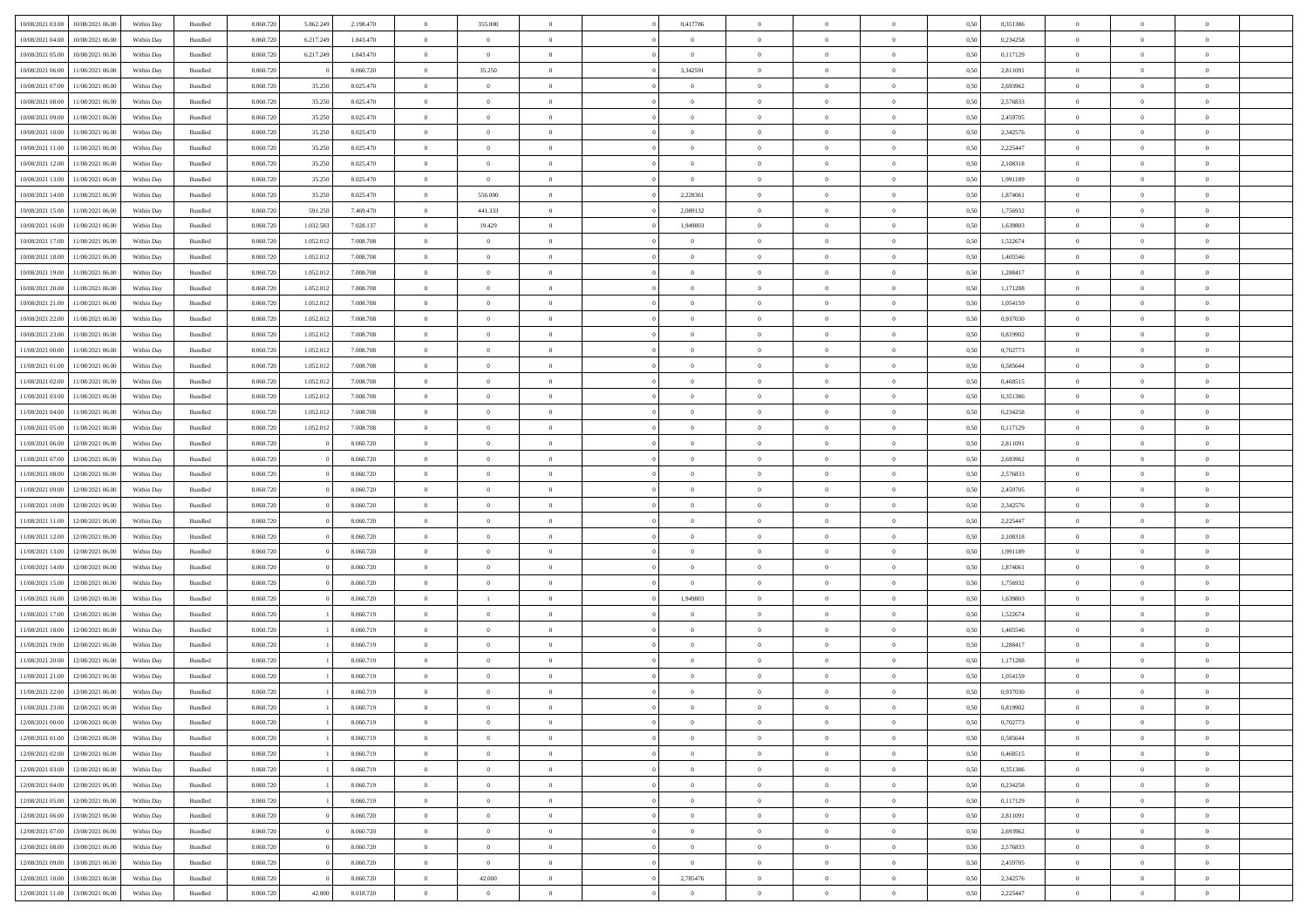|                  |                  |            |                    |           |           |           | $\overline{0}$ | $\Omega$       |                |                | $\Omega$       | $\Omega$       | $\theta$       |      |          | $\theta$       | $\theta$       | $\theta$       |  |
|------------------|------------------|------------|--------------------|-----------|-----------|-----------|----------------|----------------|----------------|----------------|----------------|----------------|----------------|------|----------|----------------|----------------|----------------|--|
| 12/08/2021 12:00 | 13/08/2021 06:00 | Within Dav | Bundled            | 8.060.720 | 42,000    | 8.018.720 |                |                |                | $\Omega$       |                |                |                | 0.50 | 2,108318 |                |                |                |  |
| 12/08/2021 13:00 | 13/08/2021 06:00 | Within Day | Bundled            | 8.060.720 | 42.000    | 8.018.720 | $\overline{0}$ | $\theta$       | $\overline{0}$ | $\overline{0}$ | $\bf{0}$       | $\overline{0}$ | $\bf{0}$       | 0,50 | 1,991189 | $\theta$       | $\theta$       | $\overline{0}$ |  |
| 12/08/2021 14:00 | 13/08/2021 06:00 | Within Day | Bundled            | 8.060.720 | 42.000    | 8.018.720 | $\overline{0}$ | $\bf{0}$       | $\overline{0}$ | $\bf{0}$       | $\bf{0}$       | $\bf{0}$       | $\mathbf{0}$   | 0,50 | 1,874061 | $\bf{0}$       | $\overline{0}$ | $\overline{0}$ |  |
| 12/08/2021 15:00 | 13/08/2021 06:00 | Within Dav | Bundled            | 8.060.720 | 42,000    | 8.018.720 | $\overline{0}$ | $\overline{0}$ | $\overline{0}$ | $\overline{0}$ | $\theta$       | $\overline{0}$ | $\overline{0}$ | 0.50 | 1,756932 | $\theta$       | $\theta$       | $\overline{0}$ |  |
|                  |                  |            |                    |           |           |           |                |                |                |                |                |                |                |      |          |                |                |                |  |
| 12/08/2021 16:00 | 13/08/2021 06:00 | Within Day | Bundled            | 8.060.720 | 42.000    | 8.018.720 | $\overline{0}$ | $\theta$       | $\overline{0}$ | $\overline{0}$ | $\bf{0}$       | $\overline{0}$ | $\bf{0}$       | 0,50 | 1,639803 | $\theta$       | $\overline{0}$ | $\overline{0}$ |  |
| 12/08/2021 17:00 | 13/08/2021 06:00 | Within Day | Bundled            | 8.060.720 | 42.000    | 8.018.720 | $\overline{0}$ | $\overline{0}$ | $\overline{0}$ | $\bf{0}$       | $\overline{0}$ | $\overline{0}$ | $\mathbf{0}$   | 0,50 | 1,522674 | $\bf{0}$       | $\overline{0}$ | $\bf{0}$       |  |
| 12/08/2021 18:00 | 13/08/2021 06:00 | Within Dav | Bundled            | 8.060.720 | 42,000    | 8.018.720 | $\overline{0}$ | $\overline{0}$ | $\overline{0}$ | $\overline{0}$ | $\overline{0}$ | $\overline{0}$ | $\overline{0}$ | 0.50 | 1,405546 | $\theta$       | $\overline{0}$ | $\overline{0}$ |  |
| 12/08/2021 19:00 | 13/08/2021 06:00 | Within Day | Bundled            | 8.060.720 | 42.000    | 8.018.720 | $\overline{0}$ | $\theta$       | $\overline{0}$ | $\overline{0}$ | $\,$ 0         | $\overline{0}$ | $\bf{0}$       | 0,50 | 1,288417 | $\,$ 0 $\,$    | $\theta$       | $\overline{0}$ |  |
|                  |                  |            |                    |           |           |           |                | $\overline{0}$ |                |                | $\bf{0}$       |                |                |      |          | $\,0\,$        | $\overline{0}$ | $\overline{0}$ |  |
| 12/08/2021 20:00 | 13/08/2021 06:00 | Within Day | Bundled            | 8.060.720 | 42.000    | 8.018.720 | $\overline{0}$ |                | $\overline{0}$ | $\bf{0}$       |                | $\bf{0}$       | $\mathbf{0}$   | 0,50 | 1,171288 |                |                |                |  |
| 12/08/2021 21:00 | 13/08/2021 06:00 | Within Dav | Bundled            | 8.060.720 | 42.000    | 8.018.720 | $\overline{0}$ | $\overline{0}$ | $\overline{0}$ | $\overline{0}$ | $\overline{0}$ | $\overline{0}$ | $\overline{0}$ | 0.50 | 1,054159 | $\theta$       | $\overline{0}$ | $\overline{0}$ |  |
| 12/08/2021 22:00 | 13/08/2021 06:00 | Within Day | Bundled            | 8.060.720 | 42.000    | 8.018.720 | $\overline{0}$ | $\theta$       | $\overline{0}$ | $\overline{0}$ | $\bf{0}$       | $\overline{0}$ | $\bf{0}$       | 0,50 | 0,937030 | $\,$ 0 $\,$    | $\overline{0}$ | $\overline{0}$ |  |
| 12/08/2021 23:00 | 13/08/2021 06:00 | Within Day | Bundled            | 8.060.720 | 42.000    | 8.018.720 | $\overline{0}$ | $\overline{0}$ | $\overline{0}$ | $\bf{0}$       | $\bf{0}$       | $\bf{0}$       | $\mathbf{0}$   | 0,50 | 0,819902 | $\bf{0}$       | $\overline{0}$ | $\bf{0}$       |  |
| 13/08/2021 00:00 | 13/08/2021 06:00 | Within Day | Bundled            | 8.060.720 | 42,000    | 8.018.720 | $\overline{0}$ | $\overline{0}$ | $\overline{0}$ | $\overline{0}$ | $\overline{0}$ | $\overline{0}$ | $\overline{0}$ | 0.50 | 0,702773 | $\theta$       | $\theta$       | $\overline{0}$ |  |
|                  |                  |            |                    |           |           |           |                |                |                |                |                |                |                |      |          |                |                |                |  |
| 13/08/2021 01:00 | 13/08/2021 06:00 | Within Day | Bundled            | 8.060.720 | 42.000    | 8.018.720 | $\overline{0}$ | $\theta$       | $\overline{0}$ | $\overline{0}$ | $\bf{0}$       | $\overline{0}$ | $\bf{0}$       | 0,50 | 0,585644 | $\theta$       | $\overline{0}$ | $\overline{0}$ |  |
| 13/08/2021 02:00 | 13/08/2021 06:00 | Within Day | Bundled            | 8.060.720 | 42.000    | 8.018.720 | $\overline{0}$ | $\overline{0}$ | $\overline{0}$ | $\bf{0}$       | $\overline{0}$ | $\overline{0}$ | $\mathbf{0}$   | 0,50 | 0,468515 | $\bf{0}$       | $\overline{0}$ | $\bf{0}$       |  |
| 13/08/2021 03:00 | 13/08/2021 06:00 | Within Dav | Bundled            | 8.060.720 | 42.000    | 8.018.720 | $\overline{0}$ | $\overline{0}$ | $\overline{0}$ | $\overline{0}$ | $\overline{0}$ | $\overline{0}$ | $\overline{0}$ | 0.50 | 0,351386 | $\theta$       | $\overline{0}$ | $\overline{0}$ |  |
| 13/08/2021 04:00 | 13/08/2021 06:00 | Within Day | Bundled            | 8.060.720 | 42.000    | 8.018.720 | $\overline{0}$ | $\theta$       | $\overline{0}$ | $\overline{0}$ | $\bf{0}$       | $\overline{0}$ | $\bf{0}$       | 0,50 | 0,234258 | $\,$ 0 $\,$    | $\theta$       | $\overline{0}$ |  |
|                  |                  |            |                    |           |           |           |                | $\overline{0}$ |                |                | $\bf{0}$       |                |                |      |          | $\bf{0}$       | $\overline{0}$ | $\overline{0}$ |  |
| 13/08/2021 05:00 | 13/08/2021 06:00 | Within Day | Bundled            | 8.060.720 | 42.000    | 8.018.720 | $\overline{0}$ |                | $\overline{0}$ | $\bf{0}$       |                | $\bf{0}$       | $\mathbf{0}$   | 0,50 | 0,117129 |                |                |                |  |
| 13/08/2021 06:00 | 14/08/2021 06:00 | Within Day | Bundled            | 8.060.720 | 500,000   | 7.560.720 | $\overline{0}$ | $\overline{0}$ | $\overline{0}$ | $\overline{0}$ | $\overline{0}$ | $\overline{0}$ | $\overline{0}$ | 0.50 | 2,811091 | $\theta$       | $\overline{0}$ | $\overline{0}$ |  |
| 13/08/2021 07:00 | 14/08/2021 06:00 | Within Day | Bundled            | 8.060.720 | 500.000   | 7.560.720 | $\overline{0}$ | $\theta$       | $\overline{0}$ | $\overline{0}$ | $\bf{0}$       | $\overline{0}$ | $\bf{0}$       | 0,50 | 2,693962 | $\,$ 0 $\,$    | $\overline{0}$ | $\overline{0}$ |  |
| 13/08/2021 08:00 | 14/08/2021 06:00 | Within Day | Bundled            | 8.060.720 | 500.000   | 7.560.720 | $\overline{0}$ | $\overline{0}$ | $\overline{0}$ | $\bf{0}$       | $\bf{0}$       | $\bf{0}$       | $\mathbf{0}$   | 0,50 | 2,576833 | $\bf{0}$       | $\overline{0}$ | $\overline{0}$ |  |
| 13/08/2021 09:00 | 14/08/2021 06:00 | Within Day | Bundled            | 8.060.720 | 500,000   | 7.560.720 | $\overline{0}$ | $\overline{0}$ | $\overline{0}$ | $\overline{0}$ | $\overline{0}$ | $\overline{0}$ | $\overline{0}$ | 0.50 | 2,459705 | $\theta$       | $\overline{0}$ | $\overline{0}$ |  |
|                  |                  |            |                    |           |           |           |                |                |                |                |                |                |                |      |          |                |                |                |  |
| 13/08/2021 10:00 | 14/08/2021 06:00 | Within Day | Bundled            | 8.060.720 | 500.000   | 7.560.720 | $\overline{0}$ | $\theta$       | $\overline{0}$ | $\overline{0}$ | $\bf{0}$       | $\overline{0}$ | $\,$ 0 $\,$    | 0,50 | 2,342576 | $\,$ 0 $\,$    | $\overline{0}$ | $\overline{0}$ |  |
| 13/08/2021 11:00 | 14/08/2021 06:00 | Within Day | Bundled            | 8.060.720 | 500.000   | 7.560.720 | $\overline{0}$ | $\overline{0}$ | $\overline{0}$ | $\bf{0}$       | $\overline{0}$ | $\overline{0}$ | $\mathbf{0}$   | 0,50 | 2,225447 | $\overline{0}$ | $\overline{0}$ | $\bf{0}$       |  |
| 13/08/2021 12:00 | 14/08/2021 06:00 | Within Dav | Bundled            | 8.060.720 | 500,000   | 7.560.720 | $\overline{0}$ | $\overline{0}$ | $\overline{0}$ | $\overline{0}$ | $\overline{0}$ | $\overline{0}$ | $\overline{0}$ | 0.50 | 2,108318 | $\overline{0}$ | $\overline{0}$ | $\overline{0}$ |  |
| 13/08/2021 13:00 | 14/08/2021 06:00 | Within Day | Bundled            | 8.060.720 | 500.000   | 7.560.720 | $\overline{0}$ | $\theta$       | $\overline{0}$ | $\overline{0}$ | $\,$ 0         | $\overline{0}$ | $\bf{0}$       | 0,50 | 1,991189 | $\,$ 0 $\,$    | $\theta$       | $\overline{0}$ |  |
|                  |                  |            |                    |           |           |           |                |                |                |                |                |                |                |      |          |                |                |                |  |
| 13/08/2021 14:00 | 14/08/2021 06:00 | Within Day | Bundled            | 8.060.720 | 500.000   | 7.560.720 | $\overline{0}$ | $\overline{0}$ | $\overline{0}$ | $\bf{0}$       | $\bf{0}$       | $\bf{0}$       | $\mathbf{0}$   | 0,50 | 1,874061 | $\,0\,$        | $\overline{0}$ | $\overline{0}$ |  |
| 13/08/2021 15:00 | 14/08/2021 06:00 | Within Day | Bundled            | 8.060.720 | 500.000   | 7.560.720 | $\overline{0}$ | $\overline{0}$ | $\overline{0}$ | $\overline{0}$ | $\overline{0}$ | $\overline{0}$ | $\overline{0}$ | 0.50 | 1,756932 | $\theta$       | $\overline{0}$ | $\overline{0}$ |  |
| 13/08/2021 16:00 | 14/08/2021 06:00 | Within Day | Bundled            | 8.060.720 | 500.000   | 7.560.720 | $\overline{0}$ | $\theta$       | $\overline{0}$ | $\overline{0}$ | $\bf{0}$       | $\overline{0}$ | $\bf{0}$       | 0,50 | 1,639803 | $\,$ 0 $\,$    | $\overline{0}$ | $\overline{0}$ |  |
| 13/08/2021 17:00 | 14/08/2021 06:00 | Within Day | Bundled            | 8.060.720 | 500.000   | 7.560.720 | $\overline{0}$ | $\overline{0}$ | $\overline{0}$ | $\bf{0}$       | $\bf{0}$       | $\bf{0}$       | $\mathbf{0}$   | 0,50 | 1,522674 | $\overline{0}$ | $\overline{0}$ | $\bf{0}$       |  |
| 13/08/2021 18:00 | 14/08/2021 06:00 | Within Day | Bundled            | 8.060.720 | 500.000   | 7.560.720 | $\overline{0}$ | $\theta$       | $\overline{0}$ | $\Omega$       | $\bf{0}$       | $\overline{0}$ | $\overline{0}$ | 0.50 | 1,405546 | $\,0\,$        | $\theta$       | $\theta$       |  |
|                  |                  |            |                    |           |           |           |                |                |                |                |                |                |                |      |          |                |                |                |  |
| 13/08/2021 19:00 | 14/08/2021 06:00 | Within Day | Bundled            | 8.060.720 | 500.000   | 7.560.720 | $\overline{0}$ | $\theta$       | $\overline{0}$ | $\overline{0}$ | $\bf{0}$       | $\overline{0}$ | $\bf{0}$       | 0,50 | 1,288417 | $\,$ 0 $\,$    | $\overline{0}$ | $\overline{0}$ |  |
| 13/08/2021 20:00 | 14/08/2021 06:00 | Within Day | Bundled            | 8.060.720 | 500.000   | 7.560.720 | $\overline{0}$ | $\overline{0}$ | $\overline{0}$ | $\bf{0}$       | $\bf{0}$       | $\overline{0}$ | $\mathbf{0}$   | 0,50 | 1,171288 | $\overline{0}$ | $\overline{0}$ | $\bf{0}$       |  |
| 13/08/2021 21:00 | 14/08/2021 06:00 | Within Day | Bundled            | 8.060.720 | 500,000   | 7.560.720 | $\overline{0}$ | $\overline{0}$ | $\overline{0}$ | $\Omega$       | $\overline{0}$ | $\overline{0}$ | $\overline{0}$ | 0.50 | 1,054159 | $\,0\,$        | $\theta$       | $\overline{0}$ |  |
| 13/08/2021 22:00 | 14/08/2021 06:00 | Within Day | Bundled            | 8.060.720 | 500.000   | 7.560.720 | $\overline{0}$ | $\theta$       | $\overline{0}$ | $\overline{0}$ | $\bf{0}$       | $\overline{0}$ | $\bf{0}$       | 0,50 | 0,937030 | $\,$ 0 $\,$    | $\overline{0}$ | $\overline{0}$ |  |
|                  |                  |            |                    |           |           |           |                | $\overline{0}$ |                |                | $\bf{0}$       |                |                |      |          | $\,0\,$        | $\overline{0}$ | $\bf{0}$       |  |
| 13/08/2021 23:00 | 14/08/2021 06:00 | Within Day | Bundled            | 8.060.720 | 500.000   | 7.560.720 | $\overline{0}$ |                | $\overline{0}$ | $\bf{0}$       |                | $\bf{0}$       | $\mathbf{0}$   | 0,50 | 0,819902 |                |                |                |  |
| 14/08/2021 00:00 | 14/08/2021 06:00 | Within Day | Bundled            | 8.060.720 | 500,000   | 7.560.720 | $\overline{0}$ | $\overline{0}$ | $\overline{0}$ | $\Omega$       | $\overline{0}$ | $\overline{0}$ | $\overline{0}$ | 0.50 | 0,702773 | $\,$ 0 $\,$    | $\theta$       | $\theta$       |  |
| 14/08/2021 01:00 | 14/08/2021 06:00 | Within Day | Bundled            | 8.060.720 | 500.000   | 7.560.720 | $\overline{0}$ | $\theta$       | $\overline{0}$ | $\overline{0}$ | $\,$ 0         | $\overline{0}$ | $\bf{0}$       | 0,50 | 0,585644 | $\,$ 0 $\,$    | $\overline{0}$ | $\overline{0}$ |  |
| 14/08/2021 02:00 | 14/08/2021 06:00 | Within Day | Bundled            | 8.060.720 | 500.000   | 7.560.720 | $\overline{0}$ | $\bf{0}$       | $\overline{0}$ | $\bf{0}$       | $\bf{0}$       | $\bf{0}$       | $\mathbf{0}$   | 0,50 | 0,468515 | $\bf{0}$       | $\overline{0}$ | $\overline{0}$ |  |
| 14/08/2021 03:00 | 14/08/2021 06:00 | Within Day | Bundled            | 8.060.720 | 500.000   | 7.560.720 | $\bf{0}$       | $\theta$       | $\overline{0}$ | $\Omega$       | $\bf{0}$       | $\overline{0}$ | $\overline{0}$ | 0.50 | 0,351386 | $\,0\,$        | $\theta$       | $\overline{0}$ |  |
| 14/08/2021 04:00 | 14/08/2021 06:00 |            |                    | 8.060.720 | 500.000   | 7.560.720 | $\overline{0}$ | $\theta$       | $\overline{0}$ | $\overline{0}$ | $\,$ 0         | $\overline{0}$ |                |      | 0,234258 | $\,$ 0 $\,$    | $\overline{0}$ | $\overline{0}$ |  |
|                  |                  | Within Day | Bundled            |           |           |           |                |                |                |                |                |                | $\bf{0}$       | 0,50 |          |                |                |                |  |
| 14/08/2021 05:00 | 14/08/2021 06:00 | Within Day | Bundled            | 8.060.720 | 500.000   | 7.560.720 | $\overline{0}$ | $\overline{0}$ | $\overline{0}$ | $\bf{0}$       | $\bf{0}$       | $\bf{0}$       | $\mathbf{0}$   | 0,50 | 0,117129 | $\bf{0}$       | $\overline{0}$ | $\bf{0}$       |  |
| 14/08/2021 06:00 | 15/08/2021 06:00 | Within Day | Bundled            | 8.060.720 | 2.682.792 | 5.377.928 | $\overline{0}$ | 3.045.000      | $\overline{0}$ | 3,342591       | $\Omega$       | $\overline{0}$ | $\overline{0}$ | 0.50 | 2,811091 | $\,0\,$        | $\theta$       | $\theta$       |  |
| 14/08/2021 07:00 | 15/08/2021 06:00 | Within Day | Bundled            | 8.060.720 | 5.727.792 | 2.332.928 | $\bf{0}$       | $\bf{0}$       | $\overline{0}$ | $\overline{0}$ | $\,$ 0         | $\bf{0}$       | $\bf{0}$       | 0,50 | 2,693962 | $\,0\,$        | $\,$ 0 $\,$    | $\overline{0}$ |  |
| 14/08/2021 08:00 | 15/08/2021 06:00 | Within Day | $\mathbf B$ undled | 8.060.720 | 5.727.792 | 2.332.928 | $\bf{0}$       | $\bf{0}$       |                |                |                |                |                | 0,50 | 2,576833 | $\bf{0}$       | $\overline{0}$ |                |  |
|                  |                  |            |                    |           |           |           |                |                |                |                |                |                |                |      |          |                |                |                |  |
| 14/08/2021 09:00 | 15/08/2021 06:00 | Within Day | Bundled            | 8.060.720 | 5.727.792 | 2.332.928 | $\overline{0}$ | $\overline{0}$ | $\Omega$       | $\Omega$       | $\theta$       | $\overline{0}$ | $\overline{0}$ | 0.50 | 2,459705 | $\theta$       | $\theta$       | $\theta$       |  |
| 14/08/2021 10:00 | 15/08/2021 06:00 | Within Day | Bundled            | 8.060.720 | 5.727.792 | 2.332.928 | $\overline{0}$ | $\,$ 0         | $\overline{0}$ | $\bf{0}$       | $\,$ 0 $\,$    | $\overline{0}$ | $\mathbf{0}$   | 0,50 | 2,342576 | $\,$ 0 $\,$    | $\,$ 0 $\,$    | $\,$ 0         |  |
| 14/08/2021 11:00 | 15/08/2021 06:00 | Within Day | Bundled            | 8.060.720 | 5.727.792 | 2.332.928 | $\overline{0}$ | $\overline{0}$ | $\overline{0}$ | $\overline{0}$ | $\overline{0}$ | $\overline{0}$ | $\mathbf{0}$   | 0,50 | 2,225447 | $\overline{0}$ | $\bf{0}$       | $\bf{0}$       |  |
| 14/08/2021 12:00 | 15/08/2021 06:00 | Within Day | Bundled            | 8.060.720 | 5.727.792 | 2.332.928 | $\overline{0}$ | $\overline{0}$ | $\overline{0}$ | $\Omega$       | $\overline{0}$ | $\overline{0}$ | $\overline{0}$ | 0,50 | 2,108318 | $\bf{0}$       | $\theta$       | $\overline{0}$ |  |
| 14/08/2021 13:00 | 15/08/2021 06:00 | Within Day | Bundled            | 8.060.720 | 5.727.792 | 2.332.928 | $\overline{0}$ | $\,$ 0         | $\overline{0}$ | $\overline{0}$ | $\,$ 0 $\,$    | $\overline{0}$ | $\mathbf{0}$   | 0,50 | 1,991189 | $\,$ 0 $\,$    | $\overline{0}$ | $\overline{0}$ |  |
|                  |                  |            |                    |           |           |           |                |                |                |                |                |                |                |      |          |                |                |                |  |
| 14/08/2021 14:00 | 15/08/2021 06:00 | Within Day | Bundled            | 8.060.720 | 5.727.792 | 2.332.928 | $\overline{0}$ | $\overline{0}$ | $\overline{0}$ | $\overline{0}$ | $\overline{0}$ | $\overline{0}$ | $\mathbf{0}$   | 0,50 | 1,874061 | $\overline{0}$ | $\overline{0}$ | $\bf{0}$       |  |
| 14/08/2021 15:00 | 15/08/2021 06:00 | Within Day | Bundled            | 8.060.720 | 5.727.792 | 2.332.928 | $\overline{0}$ | $\overline{0}$ | $\overline{0}$ | $\Omega$       | $\overline{0}$ | $\overline{0}$ | $\bf{0}$       | 0.50 | 1,756932 | $\overline{0}$ | $\theta$       | $\overline{0}$ |  |
| 14/08/2021 16:00 | 15/08/2021 06:00 | Within Day | Bundled            | 8.060.720 | 5.727.792 | 2.332.928 | $\overline{0}$ | $\overline{0}$ | $\overline{0}$ | $\bf{0}$       | $\bf{0}$       | $\bf{0}$       | $\bf{0}$       | 0,50 | 1,639803 | $\,$ 0 $\,$    | $\overline{0}$ | $\overline{0}$ |  |
| 14/08/2021 17:00 | 15/08/2021 06:00 | Within Day | Bundled            | 8.060.720 | 5.727.792 | 2.332.928 | $\overline{0}$ | $\bf{0}$       | $\overline{0}$ | $\overline{0}$ | $\overline{0}$ | $\bf{0}$       | $\mathbf{0}$   | 0,50 | 1,522674 | $\overline{0}$ | $\overline{0}$ | $\bf{0}$       |  |
|                  |                  |            |                    |           |           |           |                |                |                |                |                |                |                |      |          |                |                |                |  |
| 14/08/2021 18:00 | 15/08/2021 06:00 | Within Day | Bundled            | 8.060.720 | 5.727.792 | 2.332.928 | $\overline{0}$ | $\overline{0}$ | $\overline{0}$ | $\Omega$       | $\overline{0}$ | $\overline{0}$ | $\bf{0}$       | 0.50 | 1.405546 | $\overline{0}$ | $\theta$       | $\overline{0}$ |  |
| 14/08/2021 19:00 | 15/08/2021 06:00 | Within Day | Bundled            | 8.060.720 | 5.727.792 | 2.332.928 | $\overline{0}$ | $\bf{0}$       | $\overline{0}$ | $\overline{0}$ | $\bf{0}$       | $\bf{0}$       | $\mathbf{0}$   | 0,50 | 1,288417 | $\,$ 0 $\,$    | $\,$ 0 $\,$    | $\bf{0}$       |  |
| 14/08/2021 20:00 | 15/08/2021 06:00 | Within Day | Bundled            | 8.060.720 | 5.727.792 | 2.332.928 | $\overline{0}$ | $\overline{0}$ | $\overline{0}$ | $\overline{0}$ | $\bf{0}$       | $\bf{0}$       | $\mathbf{0}$   | 0,50 | 1,171288 | $\overline{0}$ | $\bf{0}$       | $\bf{0}$       |  |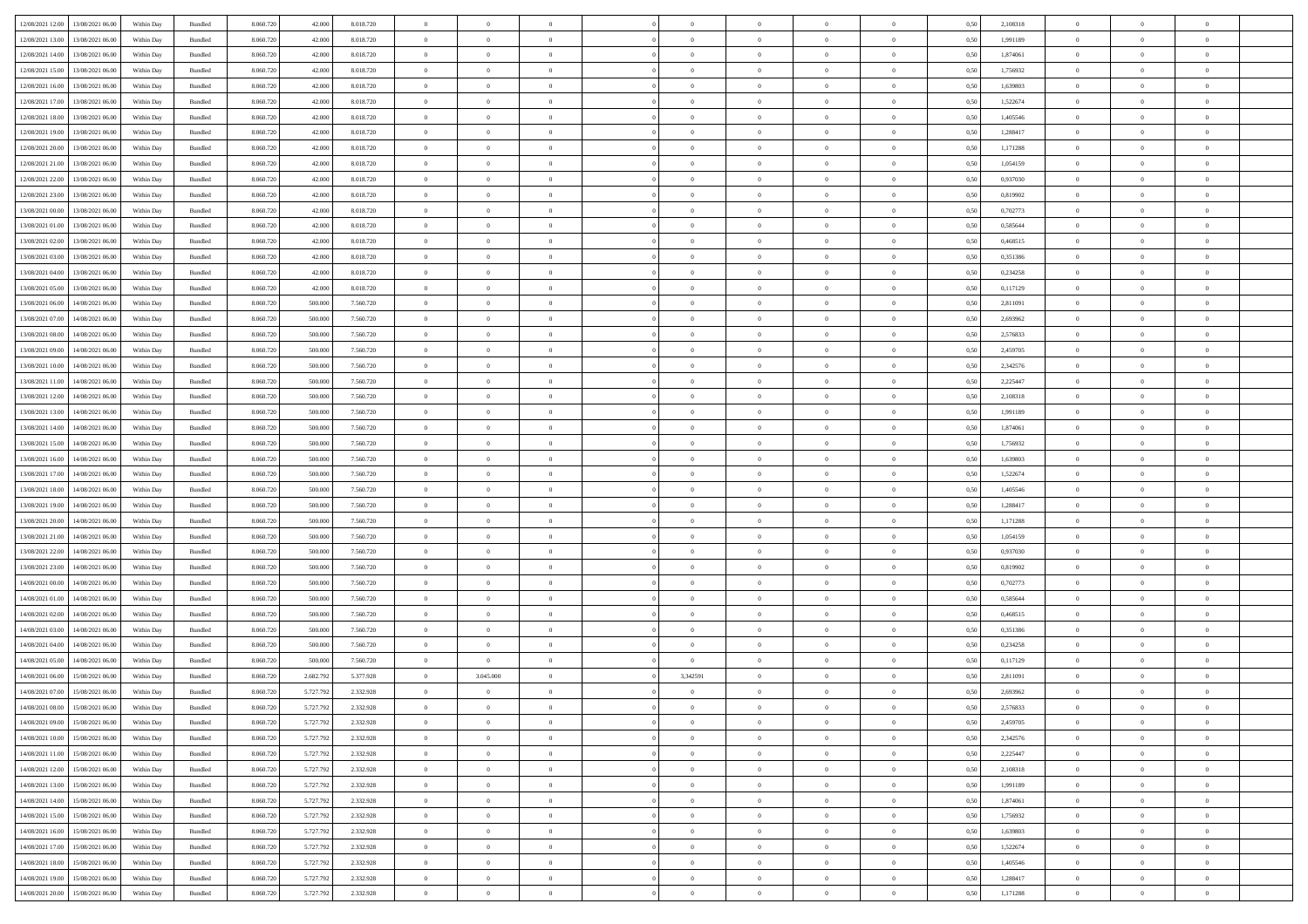| 14/08/2021 21:00                  | 15/08/2021 06:00 | Within Day | Bundled | 8.060.720 | 5.727.792 | 2.332.928 | $\overline{0}$ | $\theta$       |                | $\overline{0}$ | $\bf{0}$       | $\overline{0}$ | $\theta$       | 0,50 | 1,054159 | $\theta$       | $\theta$       | $\overline{0}$           |  |
|-----------------------------------|------------------|------------|---------|-----------|-----------|-----------|----------------|----------------|----------------|----------------|----------------|----------------|----------------|------|----------|----------------|----------------|--------------------------|--|
|                                   |                  |            |         |           |           |           |                |                |                |                |                |                |                |      |          |                |                |                          |  |
| 14/08/2021 22.00                  | 15/08/2021 06.00 | Within Day | Bundled | 8.060.72  | 5.727.792 | 2.332.928 | $\bf{0}$       | $\overline{0}$ | $\overline{0}$ | $\overline{0}$ | $\,$ 0         | $\bf{0}$       | $\bf{0}$       | 0,50 | 0,937030 | $\,$ 0 $\,$    | $\overline{0}$ | $\overline{0}$           |  |
| 14/08/2021 23:00                  | 15/08/2021 06:00 | Within Day | Bundled | 8.060.720 | 5.727.792 | 2.332.928 | $\overline{0}$ | $\overline{0}$ | $\overline{0}$ | $\overline{0}$ | $\bf{0}$       | $\overline{0}$ | $\mathbf{0}$   | 0.50 | 0.819902 | $\overline{0}$ | $\overline{0}$ | $\overline{0}$           |  |
| 15/08/2021 00:00                  | 15/08/2021 06:00 | Within Day | Bundled | 8.060.720 | 5.727.792 | 2.332.928 | $\overline{0}$ | $\overline{0}$ | $\overline{0}$ | $\overline{0}$ | $\,0\,$        | $\overline{0}$ | $\overline{0}$ | 0,50 | 0,702773 | $\,$ 0 $\,$    | $\overline{0}$ | $\overline{0}$           |  |
| 15/08/2021 01:00                  | 15/08/2021 06.00 | Within Day | Bundled | 8.060.720 | 5.727.792 | 2.332.928 | $\overline{0}$ | $\theta$       | $\overline{0}$ | $\overline{0}$ | $\,$ 0         | $\overline{0}$ | $\bf{0}$       | 0,50 | 0,585644 | $\,$ 0 $\,$    | $\overline{0}$ | $\overline{0}$           |  |
| 15/08/2021 02:00                  | 15/08/2021 06:00 | Within Day | Bundled | 8.060.720 | 5.727.792 | 2.332.928 | $\overline{0}$ | $\overline{0}$ | $\overline{0}$ | $\overline{0}$ | $\bf{0}$       | $\overline{0}$ | $\bf{0}$       | 0.50 | 0.468515 | $\,0\,$        | $\theta$       | $\overline{0}$           |  |
| 15/08/2021 03:00                  | 15/08/2021 06:00 | Within Day | Bundled | 8.060.720 | 5.727.792 | 2.332.928 | $\overline{0}$ | $\overline{0}$ | $\overline{0}$ | $\overline{0}$ | $\bf{0}$       | $\overline{0}$ | $\overline{0}$ | 0,50 | 0,351386 | $\,$ 0 $\,$    | $\theta$       | $\overline{0}$           |  |
| 15/08/2021 04:00                  | 15/08/2021 06.00 | Within Day | Bundled | 8.060.720 | 5.727.79  | 2.332.928 | $\overline{0}$ | $\overline{0}$ | $\overline{0}$ | $\overline{0}$ | $\,$ 0         | $\bf{0}$       | $\bf{0}$       | 0,50 | 0,234258 | $\,$ 0 $\,$    | $\overline{0}$ | $\overline{0}$           |  |
| 15/08/2021 05:00                  | 15/08/2021 06:00 | Within Day | Bundled | 8.060.720 | 5.727.792 | 2.332.928 | $\overline{0}$ | $\overline{0}$ | $\overline{0}$ | $\overline{0}$ | $\bf{0}$       | $\overline{0}$ | $\bf{0}$       | 0.50 | 0,117129 | $\bf{0}$       | $\overline{0}$ | $\overline{0}$           |  |
|                                   |                  |            |         |           |           |           |                |                |                |                |                |                |                |      |          |                |                |                          |  |
| 15/08/2021 06:00                  | 16/08/2021 06:00 | Within Day | Bundled | 8.060.720 | 6.622.083 | 1.438.637 | $\overline{0}$ | $\overline{0}$ | $\overline{0}$ | $\overline{0}$ | $\bf{0}$       | $\overline{0}$ | $\bf{0}$       | 0,50 | 2,811091 | $\,$ 0 $\,$    | $\overline{0}$ | $\overline{0}$           |  |
| 15/08/2021 07:00                  | 16/08/2021 06.00 | Within Day | Bundled | 8.060.720 | 6.622.083 | 1.438.637 | $\overline{0}$ | $\theta$       | $\overline{0}$ | $\overline{0}$ | $\,$ 0         | $\bf{0}$       | $\bf{0}$       | 0,50 | 2,693962 | $\,$ 0 $\,$    | $\overline{0}$ | $\overline{0}$           |  |
| 15/08/2021 08:00                  | 16/08/2021 06:00 | Within Day | Bundled | 8.060.720 | 6.622.083 | 1.438.637 | $\overline{0}$ | $\overline{0}$ | $\overline{0}$ | $\overline{0}$ | $\bf{0}$       | $\overline{0}$ | $\mathbf{0}$   | 0.50 | 2,576833 | $\,$ 0 $\,$    | $\,$ 0 $\,$    | $\overline{0}$           |  |
| 15/08/2021 09:00                  | 16/08/2021 06:00 | Within Day | Bundled | 8.060.720 | 6.622.083 | 1.438.637 | $\overline{0}$ | $\overline{0}$ | $\overline{0}$ | $\overline{0}$ | $\,$ 0         | $\overline{0}$ | $\overline{0}$ | 0,50 | 2,459705 | $\,$ 0 $\,$    | $\overline{0}$ | $\overline{0}$           |  |
| 15/08/2021 11:00                  | 16/08/2021 06.00 | Within Day | Bundled | 8.060.720 | 6.622.083 | 1.438.637 | $\overline{0}$ | $\theta$       | $\overline{0}$ | $\overline{0}$ | $\,$ 0         | $\overline{0}$ | $\bf{0}$       | 0,50 | 2,225447 | $\,$ 0 $\,$    | $\overline{0}$ | $\overline{0}$           |  |
| 15/08/2021 12:00                  | 16/08/2021 06:00 | Within Day | Bundled | 8.060.720 | 6.622.083 | 1.438.637 | $\overline{0}$ | $\overline{0}$ | $\overline{0}$ | $\overline{0}$ | $\bf{0}$       | $\overline{0}$ | $\bf{0}$       | 0.50 | 2.108318 | $\,0\,$        | $\theta$       | $\overline{0}$           |  |
| 15/08/2021 13:00                  | 16/08/2021 06:00 | Within Day | Bundled | 8.060.720 | 6.622.083 | 1.438.637 | $\overline{0}$ | $\overline{0}$ | $\overline{0}$ | $\overline{0}$ | $\bf{0}$       | $\overline{0}$ | $\bf{0}$       | 0,50 | 1,991189 | $\,$ 0 $\,$    | $\theta$       | $\overline{0}$           |  |
| 15/08/2021 14:00                  | 16/08/2021 06.00 | Within Day | Bundled | 8.060.720 | 6.622.083 | 1.438.637 | $\overline{0}$ | $\theta$       | $\overline{0}$ | $\overline{0}$ | $\,$ 0         | $\bf{0}$       | $\bf{0}$       | 0,50 | 1,874061 | $\,$ 0 $\,$    | $\overline{0}$ | $\overline{0}$           |  |
| 15/08/2021 15:00                  | 16/08/2021 06:00 | Within Day | Bundled | 8.060.720 | 6.622.083 | 1.438.637 | $\overline{0}$ | $\overline{0}$ | $\overline{0}$ | $\overline{0}$ | $\bf{0}$       | $\overline{0}$ | $\mathbf{0}$   | 0.50 | 1.756932 | $\bf{0}$       | $\overline{0}$ | $\bf{0}$                 |  |
|                                   |                  |            |         |           |           |           |                |                |                |                |                |                |                |      |          |                |                |                          |  |
| 15/08/2021 16:00                  | 16/08/2021 06:00 | Within Day | Bundled | 8.060.720 | 6.622.083 | 1.438.637 | $\overline{0}$ | $\overline{0}$ | $\overline{0}$ | $\overline{0}$ | $\bf{0}$       | $\overline{0}$ | $\bf{0}$       | 0,50 | 1,639803 | $\,$ 0 $\,$    | $\overline{0}$ | $\overline{0}$           |  |
| 15/08/2021 17:00                  | 16/08/2021 06.00 | Within Day | Bundled | 8.060.720 | 6.622.083 | 1.438.637 | $\bf{0}$       | $\overline{0}$ | $\overline{0}$ | $\overline{0}$ | $\bf{0}$       | $\bf{0}$       | $\bf{0}$       | 0,50 | 1,522674 | $\,$ 0 $\,$    | $\overline{0}$ | $\overline{0}$           |  |
| 15/08/2021 18:00                  | 16/08/2021 06:00 | Within Day | Bundled | 8.060.720 | 6.622.083 | 1.438.637 | $\overline{0}$ | $\overline{0}$ | $\overline{0}$ | $\overline{0}$ | $\bf{0}$       | $\overline{0}$ | $\mathbf{0}$   | 0.50 | 1.405546 | $\,$ 0 $\,$    | $\,$ 0 $\,$    | $\overline{0}$           |  |
| 15/08/2021 19:00                  | 16/08/2021 06:00 | Within Day | Bundled | 8.060.720 | 6.622.083 | 1.438.637 | $\overline{0}$ | $\overline{0}$ | $\overline{0}$ | $\overline{0}$ | $\bf{0}$       | $\overline{0}$ | $\overline{0}$ | 0,50 | 1,288417 | $\,$ 0 $\,$    | $\overline{0}$ | $\overline{0}$           |  |
| 15/08/2021 20:00                  | 16/08/2021 06.00 | Within Day | Bundled | 8.060.720 | 6.622.083 | 1.438.637 | $\overline{0}$ | $\overline{0}$ | $\overline{0}$ | $\overline{0}$ | $\,$ 0         | $\overline{0}$ | $\bf{0}$       | 0,50 | 1,171288 | $\,$ 0 $\,$    | $\overline{0}$ | $\overline{0}$           |  |
| 15/08/2021 21:00                  | 16/08/2021 06:00 | Within Day | Bundled | 8.060.720 | 6.622.083 | 1.438.637 | $\overline{0}$ | $\overline{0}$ | $\overline{0}$ | $\overline{0}$ | $\bf{0}$       | $\overline{0}$ | $\bf{0}$       | 0.50 | 1.054159 | $\,0\,$        | $\theta$       | $\overline{0}$           |  |
| 15/08/2021 22:00                  | 16/08/2021 06:00 | Within Day | Bundled | 8.060.720 | 6.622.083 | 1.438.637 | $\overline{0}$ | $\overline{0}$ | $\overline{0}$ | $\overline{0}$ | $\,$ 0         | $\overline{0}$ | $\overline{0}$ | 0,50 | 0,937030 | $\,0\,$        | $\theta$       | $\overline{0}$           |  |
| 15/08/2021 23:00                  | 16/08/2021 06.00 | Within Day | Bundled | 8.060.720 | 6.622.083 | 1.438.637 | $\overline{0}$ | $\theta$       | $\overline{0}$ | $\overline{0}$ | $\,$ 0         | $\bf{0}$       | $\bf{0}$       | 0,50 | 0,819902 | $\,$ 0 $\,$    | $\overline{0}$ | $\overline{0}$           |  |
| 16/08/2021 00:00                  | 16/08/2021 06:00 | Within Day | Bundled | 8.060.720 | 6.622.083 | 1.438.637 | $\overline{0}$ | $\overline{0}$ | $\overline{0}$ | $\overline{0}$ | $\bf{0}$       | $\overline{0}$ | $\mathbf{0}$   | 0.50 | 0.702773 | $\bf{0}$       | $\overline{0}$ | $\overline{0}$           |  |
| 16/08/2021 01:00                  | 16/08/2021 06:00 | Within Day | Bundled | 8.060.720 | 6.622.083 | 1.438.637 | $\overline{0}$ | $\overline{0}$ | $\overline{0}$ | $\overline{0}$ | $\bf{0}$       | $\overline{0}$ | $\bf{0}$       | 0,50 | 0,585644 | $\,$ 0 $\,$    | $\overline{0}$ | $\overline{0}$           |  |
|                                   |                  |            |         |           |           |           |                |                |                |                |                |                |                |      |          |                |                |                          |  |
| 16/08/2021 02:00                  | 16/08/2021 06.00 | Within Day | Bundled | 8.060.720 | 6.622.083 | 1.438.637 | $\bf{0}$       | $\overline{0}$ | $\overline{0}$ | $\overline{0}$ | $\bf{0}$       | $\bf{0}$       | $\bf{0}$       | 0,50 | 0,468515 | $\,$ 0 $\,$    | $\overline{0}$ | $\overline{0}$           |  |
| 16/08/2021 03:00                  | 16/08/2021 06:00 | Within Day | Bundled | 8.060.720 | 6.622.083 | 1.438.637 | $\overline{0}$ | $\bf{0}$       | $\overline{0}$ | $\overline{0}$ | $\bf{0}$       | $\overline{0}$ | $\mathbf{0}$   | 0.50 | 0,351386 | $\overline{0}$ | $\,$ 0 $\,$    | $\overline{0}$           |  |
| 16/08/2021 04:00                  | 16/08/2021 06:00 | Within Dav | Bundled | 8.060.720 | 6.622.083 | 1.438.637 | $\overline{0}$ | $\overline{0}$ | $\overline{0}$ | $\overline{0}$ | $\overline{0}$ | $\overline{0}$ | $\overline{0}$ | 0.50 | 0,234258 | $\theta$       | $\overline{0}$ | $\overline{0}$           |  |
| 16/08/2021 05:00                  | 16/08/2021 06.00 | Within Day | Bundled | 8.060.720 | 6.622.083 | 1.438.637 | $\overline{0}$ | $\theta$       | $\overline{0}$ | $\overline{0}$ | $\,$ 0         | $\bf{0}$       | $\bf{0}$       | 0,50 | 0,117129 | $\,$ 0 $\,$    | $\overline{0}$ | $\overline{0}$           |  |
| 16/08/2021 06:00                  | 17/08/2021 06:00 | Within Day | Bundled | 8.060.720 | 400,083   | 7.660.637 | $\overline{0}$ | $\overline{0}$ | $\overline{0}$ | $\overline{0}$ | $\bf{0}$       | $\overline{0}$ | $\bf{0}$       | 0.50 | 2.811091 | $\,0\,$        | $\overline{0}$ | $\overline{0}$           |  |
| 16/08/2021 07:00                  | 17/08/2021 06:00 | Within Dav | Bundled | 8.060.720 | 400.083   | 7.660.637 | $\overline{0}$ | $\overline{0}$ | $\Omega$       | $\overline{0}$ | $\mathbf{0}$   | $\overline{0}$ | $\overline{0}$ | 0.50 | 2,693962 | $\theta$       | $\overline{0}$ | $\overline{0}$           |  |
| 16/08/2021 08:00                  | 17/08/2021 06.00 | Within Day | Bundled | 8.060.720 | 400.083   | 7.660.637 | $\overline{0}$ | $\overline{0}$ | $\overline{0}$ | $\overline{0}$ | $\,$ 0         | $\bf{0}$       | $\bf{0}$       | 0,50 | 2,576833 | $\,$ 0 $\,$    | $\overline{0}$ | $\overline{0}$           |  |
| 16/08/2021 09:00                  | 17/08/2021 06:00 | Within Day | Bundled | 8.060.720 | 400,083   | 7.660.637 | $\overline{0}$ | $\overline{0}$ | $\overline{0}$ | $\overline{0}$ | $\bf{0}$       | $\overline{0}$ | $\mathbf{0}$   | 0.50 | 2.459705 | $\bf{0}$       | $\overline{0}$ | $\overline{\phantom{a}}$ |  |
| 16/08/2021 10:00                  | 17/08/2021 06:00 | Within Dav | Bundled | 8.060.720 | 400,083   | 7.660.637 | $\overline{0}$ | $\overline{0}$ | $\overline{0}$ | $\overline{0}$ | $\overline{0}$ | $\overline{0}$ | $\overline{0}$ | 0.50 | 2,342576 | $\theta$       | $\overline{0}$ | $\overline{0}$           |  |
|                                   | 17/08/2021 06.00 | Within Day | Bundled | 8.060.720 | 400.083   | 7.660.637 | $\overline{0}$ | $\overline{0}$ | $\overline{0}$ | $\bf{0}$       | $\bf{0}$       | $\bf{0}$       | $\bf{0}$       | 0,50 | 2,225447 | $\,$ 0 $\,$    | $\overline{0}$ | $\overline{0}$           |  |
| 16/08/2021 11:00                  |                  |            |         |           |           |           |                |                |                |                |                |                |                |      |          |                |                |                          |  |
| 16/08/2021 12:00                  | 17/08/2021 06:00 | Within Day | Bundled | 8.060.720 | 400,083   | 7.660.637 | $\overline{0}$ | $\overline{0}$ | $\overline{0}$ | $\overline{0}$ | $\bf{0}$       | $\overline{0}$ | $\mathbf{0}$   | 0.50 | 2.108318 | $\overline{0}$ | $\,$ 0 $\,$    | $\overline{\phantom{a}}$ |  |
| 16/08/2021 13:00                  | 17/08/2021 06:00 | Within Dav | Bundled | 8.060.720 | 400.083   | 7.660.637 | $\overline{0}$ | $\overline{0}$ | $\overline{0}$ | $\overline{0}$ | $\mathbf{0}$   | $\overline{0}$ | $\overline{0}$ | 0.50 | 1,991189 | $\theta$       | $\overline{0}$ | $\overline{0}$           |  |
| 16/08/2021 14:00                  | 17/08/2021 06.00 | Within Day | Bundled | 8.060.720 | 400.083   | 7.660.637 | $\bf{0}$       | $\overline{0}$ | $\overline{0}$ | $\overline{0}$ | $\,$ 0         | $\bf{0}$       | $\bf{0}$       | 0,50 | 1,874061 | $\,$ 0 $\,$    | $\overline{0}$ | $\overline{0}$           |  |
| 16/08/2021 15:00                  | 17/08/2021 06:00 | Within Day | Bundled | 8.060.720 | 400,083   | 7.660.637 | $\overline{0}$ | 348,000        | $\overline{0}$ | 2.089132       | $\,$ 0         | $\overline{0}$ | $\overline{0}$ | 0.50 | 1,756932 | $\,0\,$        | $\theta$       | $\overline{0}$           |  |
| 16/08/2021 16:00                  | 17/08/2021 06:00 | Within Dav | Bundled | 8.060.720 | 748,083   | 7.312.637 | $\overline{0}$ | 502,000        | $\Omega$       | 1,949803       | $\bf{0}$       | $\overline{0}$ | $\overline{0}$ | 0.50 | 1,639803 | $\theta$       | $\overline{0}$ | $\overline{0}$           |  |
| 16/08/2021 17:00                  | 17/08/2021 06:00 | Within Day | Bundled | 8.060.720 | 1.250.083 | 6.810.637 | $\bf{0}$       | 600.000        | $\overline{0}$ | 1,810574       | $\,$ 0         | $\bf{0}$       | $\bf{0}$       | 0,50 | 1,522674 | $\,$ 0 $\,$    | $\overline{0}$ | $\overline{0}$           |  |
| 16/08/2021 18:00                  | 17/08/2021 06:00 | Within Day | Bundled | 8.060.720 | 1.850.083 | 6.210.637 | $\bf{0}$       | 54.000         |                | 1,671346       | $\Omega$       |                |                | 0,50 | 1.405546 | $\bf{0}$       | $\theta$       |                          |  |
| 16/08/2021 19:00 17/08/2021 06:00 |                  | Within Day | Bundled | 8.060.720 | 1.904.083 | 6.156.637 | $\overline{0}$ | 1.873.274      | $\overline{0}$ | 1,532017       | $\overline{0}$ | $\overline{0}$ | $\mathbf{0}$   | 0,50 | 1,288417 | $\theta$       | $\overline{0}$ | $\overline{0}$           |  |
| 16/08/2021 20:00                  | 17/08/2021 06:00 | Within Day | Bundled | 8.060.720 | 3.777.357 | 4.283.363 | $\overline{0}$ | 1.895.420      | $\overline{0}$ | 1,392788       | $\overline{0}$ | $\overline{0}$ | $\bf{0}$       | 0,50 | 1,171288 | $\bf{0}$       | $\overline{0}$ | $\bf{0}$                 |  |
| 16/08/2021 21:00                  | 17/08/2021 06:00 | Within Day | Bundled | 8.060.720 | 5.672.777 | 2.387.943 | $\overline{0}$ | 807.667        | $\overline{0}$ | 1,253459       | $\bf{0}$       | $\overline{0}$ | $\mathbf{0}$   | 0.50 | 1.054159 | $\overline{0}$ | $\bf{0}$       | $\bf{0}$                 |  |
|                                   |                  |            |         |           |           |           |                |                |                |                |                |                |                |      |          |                |                |                          |  |
| 16/08/2021 22:00                  | 17/08/2021 06:00 | Within Day | Bundled | 8.060.720 | 6.480.444 | 1.580.276 | $\overline{0}$ | 112.500        | $\overline{0}$ | 1,114230       | $\overline{0}$ | $\overline{0}$ | $\mathbf{0}$   | 0.50 | 0,937030 | $\overline{0}$ | $\theta$       | $\overline{0}$           |  |
| 16/08/2021 23:00                  | 17/08/2021 06:00 | Within Day | Bundled | 8.060.720 | 6.592.944 | 1.467.776 | $\bf{0}$       | $\overline{0}$ | $\overline{0}$ | $\overline{0}$ | $\bf{0}$       | $\bf{0}$       | $\bf{0}$       | 0,50 | 0,819902 | $\bf{0}$       | $\overline{0}$ | $\overline{0}$           |  |
| 17/08/2021 00:00                  | 17/08/2021 06:00 | Within Day | Bundled | 8.060.720 | 6.592.944 | 1.467.776 | $\overline{0}$ | $\overline{0}$ | $\overline{0}$ | $\overline{0}$ | $\bf{0}$       | $\overline{0}$ | $\mathbf{0}$   | 0.50 | 0,702773 | $\,$ 0 $\,$    | $\overline{0}$ | $\overline{0}$           |  |
| 17/08/2021 01:00                  | 17/08/2021 06:00 | Within Day | Bundled | 8.060.720 | 6.592.944 | 1.467.776 | $\overline{0}$ | $\overline{0}$ | $\overline{0}$ | $\overline{0}$ | $\overline{0}$ | $\overline{0}$ | $\overline{0}$ | 0.50 | 0,585644 | $\overline{0}$ | $\theta$       | $\overline{0}$           |  |
| 17/08/2021 02:00                  | 17/08/2021 06:00 | Within Day | Bundled | 8.060.720 | 6.592.944 | 1.467.776 | $\overline{0}$ | $\,$ 0         | $\overline{0}$ | $\bf{0}$       | $\,$ 0 $\,$    | $\overline{0}$ | $\bf{0}$       | 0,50 | 0,468515 | $\,$ 0 $\,$    | $\overline{0}$ | $\overline{0}$           |  |
| 17/08/2021 03:00                  | 17/08/2021 06:00 | Within Day | Bundled | 8.060.720 | 6.592.944 | 1.467.776 | $\overline{0}$ | $\overline{0}$ | $\overline{0}$ | $\overline{0}$ | $\bf{0}$       | $\overline{0}$ | $\mathbf{0}$   | 0.50 | 0.351386 | $\mathbf{0}$   | $\bf{0}$       | $\bf{0}$                 |  |
| 17/08/2021 04:00                  | 17/08/2021 06:00 | Within Dav | Bundled | 8.060.720 | 6.592.944 | 1.467.776 | $\overline{0}$ | $\overline{0}$ | $\overline{0}$ | $\overline{0}$ | $\overline{0}$ | $\overline{0}$ | $\overline{0}$ | 0,50 | 0,234258 | $\overline{0}$ | $\theta$       | $\overline{0}$           |  |
| 17/08/2021 05:00                  | 17/08/2021 06:00 | Within Day | Bundled | 8.060.720 | 6.592.944 | 1.467.776 | $\overline{0}$ | $\overline{0}$ | $\overline{0}$ | $\bf{0}$       | $\bf{0}$       | $\bf{0}$       | $\bf{0}$       | 0,50 | 0,117129 | $\bf{0}$       | $\overline{0}$ | $\bf{0}$                 |  |
|                                   |                  |            |         |           |           |           |                |                |                |                |                |                |                |      |          |                |                |                          |  |
| 17/08/2021 06:00 18/08/2021 06:00 |                  | Within Day | Bundled | 8.060.720 |           | 8.060.720 | $\overline{0}$ | 193.208        | $\overline{0}$ | 3,342591       | $\bf{0}$       | $\,$ 0 $\,$    | $\,$ 0 $\,$    | 0,50 | 2,811091 | $\overline{0}$ | $\,$ 0 $\,$    | $\,$ 0 $\,$              |  |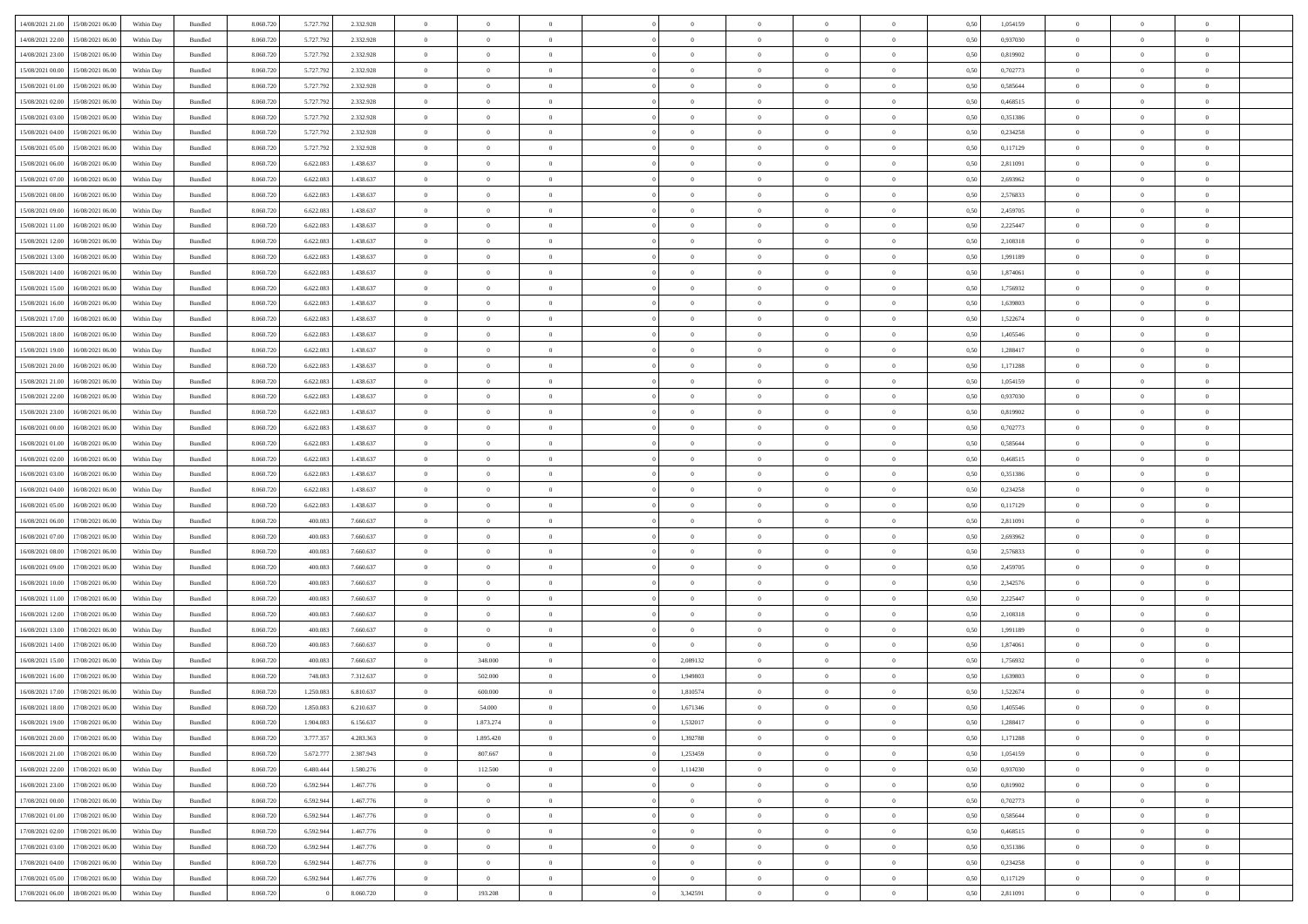| 17/08/2021 07:00 | 18/08/2021 06:00 | Within Dav | Bundled | 8.060.720 | 193.208   | 7.867.512 | $\Omega$       | $\Omega$       |                | $\Omega$       | $\Omega$       | $\Omega$       | $\theta$       | 0.50 | 2,693962 | $\theta$       | $\theta$       | $\theta$       |  |
|------------------|------------------|------------|---------|-----------|-----------|-----------|----------------|----------------|----------------|----------------|----------------|----------------|----------------|------|----------|----------------|----------------|----------------|--|
| 17/08/2021 08:00 | 18/08/2021 06:00 | Within Day | Bundled | 8.060.720 | 193.208   | 7.867.512 | $\overline{0}$ | $\theta$       | $\overline{0}$ | $\overline{0}$ | $\bf{0}$       | $\overline{0}$ | $\overline{0}$ | 0,50 | 2,576833 | $\theta$       | $\theta$       | $\overline{0}$ |  |
| 17/08/2021 09:00 | 18/08/2021 06:00 | Within Day | Bundled | 8.060.720 | 193.208   | 7.867.512 | $\overline{0}$ | $\overline{0}$ | $\overline{0}$ | $\bf{0}$       | $\bf{0}$       | $\bf{0}$       | $\bf{0}$       | 0,50 | 2,459705 | $\overline{0}$ | $\overline{0}$ | $\overline{0}$ |  |
|                  |                  |            |         |           |           |           |                |                |                |                |                |                |                |      |          |                |                |                |  |
| 17/08/2021 10:00 | 18/08/2021 06:00 | Within Dav | Bundled | 8.060.720 | 193,208   | 7.867.512 | $\overline{0}$ | $\theta$       | $\overline{0}$ | $\overline{0}$ | $\bf{0}$       | $\overline{0}$ | $\overline{0}$ | 0.50 | 2,342576 | $\theta$       | $\theta$       | $\overline{0}$ |  |
| 17/08/2021 11:00 | 18/08/2021 06:00 | Within Day | Bundled | 8.060.720 | 193.208   | 7.867.512 | $\overline{0}$ | $\theta$       | $\overline{0}$ | $\overline{0}$ | $\bf{0}$       | $\overline{0}$ | $\bf{0}$       | 0,50 | 2,225447 | $\theta$       | $\theta$       | $\overline{0}$ |  |
| 17/08/2021 12:00 | 18/08/2021 06:00 | Within Day | Bundled | 8.060.720 | 193.208   | 7.867.512 | $\overline{0}$ | $\bf{0}$       | $\overline{0}$ | $\bf{0}$       | $\overline{0}$ | $\overline{0}$ | $\mathbf{0}$   | 0,50 | 2,108318 | $\overline{0}$ | $\overline{0}$ | $\bf{0}$       |  |
| 17/08/2021 13:00 | 18/08/2021 06:00 | Within Dav | Bundled | 8.060.720 | 193,208   | 7.867.512 | $\overline{0}$ | $\overline{0}$ | $\overline{0}$ | $\overline{0}$ | $\overline{0}$ | $\overline{0}$ | $\overline{0}$ | 0.50 | 1,991189 | $\theta$       | $\overline{0}$ | $\overline{0}$ |  |
|                  |                  |            |         |           |           |           |                |                |                |                |                |                |                |      |          |                |                |                |  |
| 17/08/2021 14:00 | 18/08/2021 06:00 | Within Day | Bundled | 8.060.720 | 193.208   | 7.867.512 | $\overline{0}$ | $\theta$       | $\overline{0}$ | $\overline{0}$ | $\bf{0}$       | $\overline{0}$ | $\bf{0}$       | 0,50 | 1,874061 | $\theta$       | $\theta$       | $\overline{0}$ |  |
| 17/08/2021 15:00 | 18/08/2021 06:00 | Within Day | Bundled | 8.060.720 | 193.208   | 7.867.512 | $\overline{0}$ | $\overline{0}$ | $\overline{0}$ | $\bf{0}$       | $\bf{0}$       | $\bf{0}$       | $\bf{0}$       | 0,50 | 1,756932 | $\,0\,$        | $\overline{0}$ | $\overline{0}$ |  |
| 17/08/2021 16:00 | 18/08/2021 06:00 | Within Dav | Bundled | 8.060.720 | 193.208   | 7.867.512 | $\overline{0}$ | $\overline{0}$ | $\overline{0}$ | $\overline{0}$ | $\bf{0}$       | $\overline{0}$ | $\overline{0}$ | 0.50 | 1,639803 | $\theta$       | $\overline{0}$ | $\overline{0}$ |  |
| 17/08/2021 17:00 | 18/08/2021 06:00 |            |         | 8.060.720 | 193.208   | 7.867.512 | $\overline{0}$ | $\overline{0}$ | $\overline{0}$ | $\overline{0}$ | $\bf{0}$       | $\overline{0}$ |                |      | 1,522674 | $\theta$       | $\theta$       | $\overline{0}$ |  |
|                  |                  | Within Day | Bundled |           |           |           |                |                |                |                |                |                | $\bf{0}$       | 0,50 |          |                |                |                |  |
| 17/08/2021 18:00 | 18/08/2021 06:00 | Within Day | Bundled | 8.060.720 | 193.208   | 7.867.512 | $\overline{0}$ | 306.000        | $\overline{0}$ | 1,671346       | $\bf{0}$       | $\bf{0}$       | $\bf{0}$       | 0,50 | 1,405546 | $\,0\,$        | $\overline{0}$ | $\overline{0}$ |  |
| 17/08/2021 19:00 | 18/08/2021 06:00 | Within Dav | Bundled | 8.060.720 | 499.208   | 7.561.512 | $\overline{0}$ | 1.578.000      | $\overline{0}$ | 1,532017       | $\bf{0}$       | $\overline{0}$ | $\overline{0}$ | 0.50 | 1,288417 | $\theta$       | $\theta$       | $\overline{0}$ |  |
| 17/08/2021 20:00 | 18/08/2021 06:00 | Within Day | Bundled | 8.060.720 | 2.077.208 | 5.983.512 | $\overline{0}$ | $\theta$       | $\overline{0}$ | $\overline{0}$ | $\bf{0}$       | $\overline{0}$ | $\overline{0}$ | 0,50 | 1,171288 | $\theta$       | $\overline{0}$ | $\overline{0}$ |  |
|                  |                  |            |         |           |           |           |                |                |                |                |                |                |                |      |          |                |                |                |  |
| 17/08/2021 21.00 | 18/08/2021 06:00 | Within Day | Bundled | 8.060.720 | 2.077.208 | 5.983.512 | $\overline{0}$ | $\bf{0}$       | $\overline{0}$ | $\bf{0}$       | $\bf{0}$       | $\overline{0}$ | $\mathbf{0}$   | 0,50 | 1,054159 | $\overline{0}$ | $\overline{0}$ | $\bf{0}$       |  |
| 17/08/2021 22:00 | 18/08/2021 06:00 | Within Dav | Bundled | 8.060.720 | 2.077.208 | 5.983.512 | $\overline{0}$ | $\overline{0}$ | $\overline{0}$ | $\overline{0}$ | $\overline{0}$ | $\overline{0}$ | $\overline{0}$ | 0.50 | 0,937030 | $\theta$       | $\overline{0}$ | $\overline{0}$ |  |
| 17/08/2021 23:00 | 18/08/2021 06:00 | Within Day | Bundled | 8.060.720 | 2.077.208 | 5.983.512 | $\overline{0}$ | $\theta$       | $\overline{0}$ | $\overline{0}$ | $\bf{0}$       | $\overline{0}$ | $\bf{0}$       | 0,50 | 0,819902 | $\theta$       | $\theta$       | $\overline{0}$ |  |
| 18/08/2021 00:00 | 18/08/2021 06:00 | Within Day | Bundled | 8.060.720 | 2.077.208 | 5.983.512 | $\overline{0}$ | $\overline{0}$ | $\overline{0}$ | $\bf{0}$       | $\bf{0}$       | $\bf{0}$       | $\bf{0}$       | 0,50 | 0,702773 | $\,0\,$        | $\overline{0}$ | $\overline{0}$ |  |
|                  |                  |            |         |           |           |           |                |                |                |                |                |                |                |      |          |                |                |                |  |
| 18/08/2021 01:00 | 18/08/2021 06:00 | Within Dav | Bundled | 8.060.720 | 2.077.208 | 5.983.512 | $\overline{0}$ | $\overline{0}$ | $\overline{0}$ | $\overline{0}$ | $\overline{0}$ | $\overline{0}$ | $\overline{0}$ | 0.50 | 0,585644 | $\theta$       | $\overline{0}$ | $\overline{0}$ |  |
| 18/08/2021 02:00 | 18/08/2021 06:00 | Within Day | Bundled | 8.060.720 | 2.077.208 | 5.983.512 | $\overline{0}$ | $\theta$       | $\overline{0}$ | $\overline{0}$ | $\bf{0}$       | $\overline{0}$ | $\bf{0}$       | 0,50 | 0,468515 | $\,$ 0 $\,$    | $\theta$       | $\overline{0}$ |  |
| 18/08/2021 03:00 | 18/08/2021 06:00 | Within Day | Bundled | 8.060.720 | 2.077.208 | 5.983.512 | $\overline{0}$ | $\overline{0}$ | $\overline{0}$ | $\bf{0}$       | $\bf{0}$       | $\bf{0}$       | $\bf{0}$       | 0,50 | 0,351386 | $\,0\,$        | $\overline{0}$ | $\overline{0}$ |  |
| 18/08/2021 04:00 | 18/08/2021 06:00 | Within Dav | Bundled | 8.060.720 | 2.077.208 | 5.983.512 | $\overline{0}$ | $\overline{0}$ | $\overline{0}$ | $\overline{0}$ | $\bf{0}$       | $\overline{0}$ | $\overline{0}$ | 0.50 | 0,234258 | $\theta$       | $\theta$       | $\overline{0}$ |  |
|                  |                  |            |         |           |           |           | $\overline{0}$ | $\theta$       |                |                |                |                |                |      |          | $\theta$       | $\overline{0}$ |                |  |
| 18/08/2021 05:00 | 18/08/2021 06:00 | Within Day | Bundled | 8.060.720 | 2.077.208 | 5.983.512 |                |                | $\overline{0}$ | $\overline{0}$ | $\bf{0}$       | $\overline{0}$ | $\bf{0}$       | 0,50 | 0,117129 |                |                | $\overline{0}$ |  |
| 18/08/2021 06:00 | 19/08/2021 06:00 | Within Day | Bundled | 8.060.720 |           | 8.060.720 | $\overline{0}$ | $\bf{0}$       | $\overline{0}$ | $\bf{0}$       | $\overline{0}$ | $\overline{0}$ | $\mathbf{0}$   | 0,50 | 2,811091 | $\overline{0}$ | $\overline{0}$ | $\bf{0}$       |  |
| 18/08/2021 07:00 | 19/08/2021 06:00 | Within Dav | Bundled | 8.060.720 |           | 8.060.720 | $\overline{0}$ | $\overline{0}$ | $\overline{0}$ | $\overline{0}$ | $\overline{0}$ | $\overline{0}$ | $\overline{0}$ | 0.50 | 2,693962 | $\theta$       | $\overline{0}$ | $\overline{0}$ |  |
| 18/08/2021 08:00 | 19/08/2021 06:00 | Within Day | Bundled | 8.060.720 |           | 8.060.720 | $\overline{0}$ | $\theta$       | $\overline{0}$ | $\overline{0}$ | $\bf{0}$       | $\overline{0}$ | $\bf{0}$       | 0,50 | 2,576833 | $\theta$       | $\theta$       | $\overline{0}$ |  |
|                  |                  |            |         |           |           |           |                |                |                |                |                |                |                |      |          |                |                |                |  |
| 18/08/2021 09:00 | 19/08/2021 06:00 | Within Day | Bundled | 8.060.720 |           | 8.060.720 | $\overline{0}$ | $\overline{0}$ | $\overline{0}$ | $\bf{0}$       | $\bf{0}$       | $\bf{0}$       | $\bf{0}$       | 0,50 | 2,459705 | $\,0\,$        | $\overline{0}$ | $\overline{0}$ |  |
| 18/08/2021 10:00 | 19/08/2021 06:00 | Within Dav | Bundled | 8.060.720 |           | 8.060.720 | $\overline{0}$ | $\overline{0}$ | $\overline{0}$ | $\overline{0}$ | $\overline{0}$ | $\overline{0}$ | $\overline{0}$ | 0.50 | 2,342576 | $\theta$       | $\overline{0}$ | $\overline{0}$ |  |
| 18/08/2021 11:00 | 19/08/2021 06:00 | Within Day | Bundled | 8.060.720 |           | 8.060.720 | $\overline{0}$ | $\theta$       | $\overline{0}$ | $\overline{0}$ | $\bf{0}$       | $\overline{0}$ | $\bf{0}$       | 0,50 | 2,225447 | $\,$ 0 $\,$    | $\theta$       | $\overline{0}$ |  |
| 18/08/2021 12:00 | 19/08/2021 06:00 | Within Day | Bundled | 8.060.720 |           | 8.060.720 | $\overline{0}$ | $\overline{0}$ | $\overline{0}$ | $\bf{0}$       | $\bf{0}$       | $\bf{0}$       | $\bf{0}$       | 0,50 | 2,108318 | $\bf{0}$       | $\overline{0}$ | $\overline{0}$ |  |
|                  |                  |            |         |           |           |           |                |                |                |                |                |                |                |      |          |                |                | $\theta$       |  |
| 18/08/2021 13:00 | 19/08/2021 06:00 | Within Day | Bundled | 8.060.720 |           | 8.060.720 | $\overline{0}$ | $\Omega$       | $\Omega$       | $\Omega$       | $\Omega$       | $\Omega$       | $\overline{0}$ | 0.50 | 1,991189 | $\,0\,$        | $\theta$       |                |  |
| 18/08/2021 14:00 | 19/08/2021 06:00 | Within Day | Bundled | 8.060.720 |           | 8.060.720 | $\overline{0}$ | $\overline{0}$ | $\overline{0}$ | $\overline{0}$ | $\bf{0}$       | $\overline{0}$ | $\bf{0}$       | 0,50 | 1,874061 | $\theta$       | $\theta$       | $\overline{0}$ |  |
| 18/08/2021 15:00 | 19/08/2021 06:00 | Within Day | Bundled | 8.060.720 |           | 8.060.720 | $\overline{0}$ | 3.226.000      | $\overline{0}$ | 2,089132       | $\bf{0}$       | $\bf{0}$       | $\mathbf{0}$   | 0,50 | 1,756932 | $\overline{0}$ | $\overline{0}$ | $\bf{0}$       |  |
| 18/08/2021 16:00 | 19/08/2021 06:00 | Within Day | Bundled | 8.060.720 | 3.226.000 | 4.834.720 | $\overline{0}$ | 85.714         | $\overline{0}$ | 1,949803       | $\Omega$       | $\overline{0}$ | $\overline{0}$ | 0.50 | 1,639803 | $\,0\,$        | $\theta$       | $\theta$       |  |
|                  |                  |            |         |           |           |           | $\overline{0}$ |                | $\overline{0}$ |                | $\bf{0}$       | $\overline{0}$ |                |      |          | $\theta$       | $\theta$       | $\overline{0}$ |  |
| 18/08/2021 17:00 | 19/08/2021 06:00 | Within Day | Bundled | 8.060.720 | 3.311.714 | 4.749.006 |                | 107.692        |                | 1,810574       |                |                | $\bf{0}$       | 0,50 | 1,522674 |                |                |                |  |
| 18/08/2021 18:00 | 19/08/2021 06:00 | Within Day | Bundled | 8.060.720 | 3.419.406 | 4.641.314 | $\overline{0}$ | 180.000        | $\overline{0}$ | 1,671346       | $\bf{0}$       | $\bf{0}$       | $\bf{0}$       | 0,50 | 1,405546 | $\,0\,$        | $\overline{0}$ | $\overline{0}$ |  |
| 18/08/2021 19:00 | 19/08/2021 06:00 | Within Day | Bundled | 8.060.72  | 3.599.406 | 4.461.314 | $\overline{0}$ | $\Omega$       | $\Omega$       | $\Omega$       | $\Omega$       | $\theta$       | $\overline{0}$ | 0.50 | 1.288417 | $\,$ 0 $\,$    | $\theta$       | $\theta$       |  |
| 18/08/2021 20:00 | 19/08/2021 06:00 | Within Day | Bundled | 8.060.720 | 3.599.406 | 4.461.314 | $\overline{0}$ | $\theta$       | $\overline{0}$ | $\overline{0}$ | $\bf{0}$       | $\overline{0}$ | $\bf{0}$       | 0,50 | 1,171288 | $\,$ 0 $\,$    | $\overline{0}$ | $\overline{0}$ |  |
|                  |                  |            |         |           |           |           |                | $\overline{0}$ |                |                | $\bf{0}$       |                |                |      |          | $\bf{0}$       | $\overline{0}$ | $\overline{0}$ |  |
| 18/08/2021 21:00 | 19/08/2021 06:00 | Within Day | Bundled | 8.060.720 | 3.599.406 | 4.461.314 | $\overline{0}$ |                | $\overline{0}$ | $\bf{0}$       |                | $\bf{0}$       | $\bf{0}$       | 0,50 | 1,054159 |                |                |                |  |
| 18/08/2021 22:00 | 19/08/2021 06:00 | Within Day | Bundled | 8.060.720 | 3.599.406 | 4.461.314 | $\overline{0}$ | $\Omega$       | $\overline{0}$ | $\Omega$       | $\Omega$       | $\overline{0}$ | $\overline{0}$ | 0.50 | 0,937030 | $\,0\,$        | $\theta$       | $\theta$       |  |
| 18/08/2021 23:00 | 19/08/2021 06:00 | Within Day | Bundled | 8.060.720 | 3.599.406 | 4.461.314 | $\overline{0}$ | $\overline{0}$ | $\overline{0}$ | $\overline{0}$ | $\bf{0}$       | $\overline{0}$ | $\bf{0}$       | 0,50 | 0,819902 | $\,$ 0 $\,$    | $\overline{0}$ | $\overline{0}$ |  |
| 19/08/2021 00:00 | 19/08/2021 06:00 | Within Day | Bundled | 8.060.720 | 3.599.406 | 4.461.314 | $\overline{0}$ | 365.000        | $\overline{0}$ | 0,835673       | $\bf{0}$       | $\bf{0}$       | $\mathbf{0}$   | 0,50 | 0,702773 | $\overline{0}$ | $\overline{0}$ | $\bf{0}$       |  |
|                  | 19/08/2021 06:00 |            |         | 8.060.72  |           | 4.096.314 | $\overline{0}$ | 240,000        | $\Omega$       | 0.696344       | $\Omega$       | $\Omega$       | $\Omega$       | 0.50 | 0.585644 | $\theta$       | $\theta$       | $\theta$       |  |
| 19/08/2021 01:00 |                  | Within Day | Bundled |           | 3.964.406 |           |                |                |                |                |                |                |                |      |          |                |                |                |  |
| 19/08/2021 02:00 | 19/08/2021 06:00 | Within Day | Bundled | 8.060.720 | 4.204.406 | 3.856.314 | $\overline{0}$ | 200.000        | $\overline{0}$ | 0,557115       | $\,$ 0         | $\bf{0}$       | $\bf{0}$       | 0,50 | 0,468515 | $\,0\,$        | $\overline{0}$ | $\overline{0}$ |  |
| 19/08/2021 03:00 | 19/08/2021 06:00 | Within Day | Bundled | 8.060.720 | 4.404.406 | 3.656.314 | $\bf{0}$       |                |                |                |                |                |                | 0,50 | 0,351386 | $\bf{0}$       | $\overline{0}$ |                |  |
| 19/08/2021 04:00 | 19/08/2021 06:00 | Within Day | Bundled | 8.060.720 | 4.404.406 | 3.656.314 | $\overline{0}$ | $\Omega$       | $\Omega$       | $\Omega$       | $\overline{0}$ | $\overline{0}$ | $\overline{0}$ | 0.50 | 0,234258 | $\theta$       | $\theta$       | $\theta$       |  |
| 19/08/2021 05:00 | 19/08/2021 06:00 | Within Day | Bundled | 8.060.720 | 4.404.406 | 3.656.314 | $\overline{0}$ | $\overline{0}$ | $\overline{0}$ | $\bf{0}$       | $\,$ 0 $\,$    | $\overline{0}$ | $\mathbf{0}$   | 0,50 | 0,117129 | $\,$ 0 $\,$    | $\,$ 0 $\,$    | $\bf{0}$       |  |
|                  |                  |            |         |           |           |           |                |                |                |                |                |                |                |      |          |                |                |                |  |
| 19/08/2021 06:00 | 20/08/2021 06:00 | Within Day | Bundled | 8.060.720 |           | 8.060.720 | $\overline{0}$ | 171.375        | $\overline{0}$ | 3,342591       | $\overline{0}$ | $\overline{0}$ | $\mathbf{0}$   | 0,50 | 2,811091 | $\overline{0}$ | $\bf{0}$       | $\bf{0}$       |  |
| 19/08/2021 07:00 | 20/08/2021 06:00 | Within Day | Bundled | 8.060.720 | 171.375   | 7.889.345 | $\overline{0}$ | $\overline{0}$ | $\overline{0}$ | $\overline{0}$ | $\overline{0}$ | $\overline{0}$ | $\overline{0}$ | 0,50 | 2,693962 | $\overline{0}$ | $\theta$       | $\overline{0}$ |  |
| 19/08/2021 08:00 | 20/08/2021 06:00 | Within Day | Bundled | 8.060.720 | 171.375   | 7.889.345 | $\overline{0}$ | $\,$ 0         | $\overline{0}$ | $\overline{0}$ | $\,$ 0 $\,$    | $\overline{0}$ | $\mathbf{0}$   | 0,50 | 2,576833 | $\,$ 0 $\,$    | $\overline{0}$ | $\overline{0}$ |  |
|                  |                  |            |         |           |           |           |                |                |                |                |                |                |                |      |          |                |                |                |  |
| 19/08/2021 09:00 | 20/08/2021 06:00 | Within Day | Bundled | 8.060.720 | 171.375   | 7.889.345 | $\overline{0}$ | $\overline{0}$ | $\overline{0}$ | $\overline{0}$ | $\overline{0}$ | $\overline{0}$ | $\mathbf{0}$   | 0,50 | 2,459705 | $\overline{0}$ | $\overline{0}$ | $\bf{0}$       |  |
| 19/08/2021 10:00 | 20/08/2021 06:00 | Within Day | Bundled | 8.060.720 | 171.375   | 7.889.345 | $\overline{0}$ | $\overline{0}$ | $\overline{0}$ | $\Omega$       | $\overline{0}$ | $\overline{0}$ | $\bf{0}$       | 0.50 | 2,342576 | $\overline{0}$ | $\theta$       | $\overline{0}$ |  |
| 19/08/2021 11:00 | 20/08/2021 06:00 | Within Day | Bundled | 8.060.720 | 171.375   | 7.889.345 | $\overline{0}$ | $\,$ 0         | $\overline{0}$ | $\bf{0}$       | $\bf{0}$       | $\bf{0}$       | $\bf{0}$       | 0,50 | 2,225447 | $\,$ 0 $\,$    | $\overline{0}$ | $\overline{0}$ |  |
| 19/08/2021 12:00 | 20/08/2021 06:00 | Within Day | Bundled | 8.060.720 | 171.375   | 7.889.345 | $\overline{0}$ | $\bf{0}$       | $\overline{0}$ | $\overline{0}$ | $\overline{0}$ | $\overline{0}$ | $\mathbf{0}$   | 0,50 | 2,108318 | $\overline{0}$ | $\overline{0}$ | $\bf{0}$       |  |
|                  |                  |            |         |           |           |           |                |                |                |                |                |                |                |      |          |                |                |                |  |
| 19/08/2021 13:00 | 20/08/2021 06:00 | Within Day | Bundled | 8.060.720 | 171.375   | 7.889.345 | $\overline{0}$ | $\overline{0}$ | $\overline{0}$ | $\Omega$       | $\overline{0}$ | $\overline{0}$ | $\overline{0}$ | 0.50 | 1,991189 | $\overline{0}$ | $\theta$       | $\overline{0}$ |  |
| 19/08/2021 14:00 | 20/08/2021 06:00 | Within Day | Bundled | 8.060.720 | 171.375   | 7.889.345 | $\overline{0}$ | $\bf{0}$       | $\overline{0}$ | $\overline{0}$ | $\bf{0}$       | $\bf{0}$       | $\mathbf{0}$   | 0,50 | 1,874061 | $\,$ 0 $\,$    | $\,$ 0 $\,$    | $\bf{0}$       |  |
| 19/08/2021 15:00 | 20/08/2021 06:00 | Within Day | Bundled | 8.060.720 | 171.375   | 7.889.345 | $\overline{0}$ | 2.800.067      | $\overline{0}$ | 2,089132       | $\bf{0}$       | $\bf{0}$       | $\bf{0}$       | 0,50 | 1,756932 | $\overline{0}$ | $\overline{0}$ | $\bf{0}$       |  |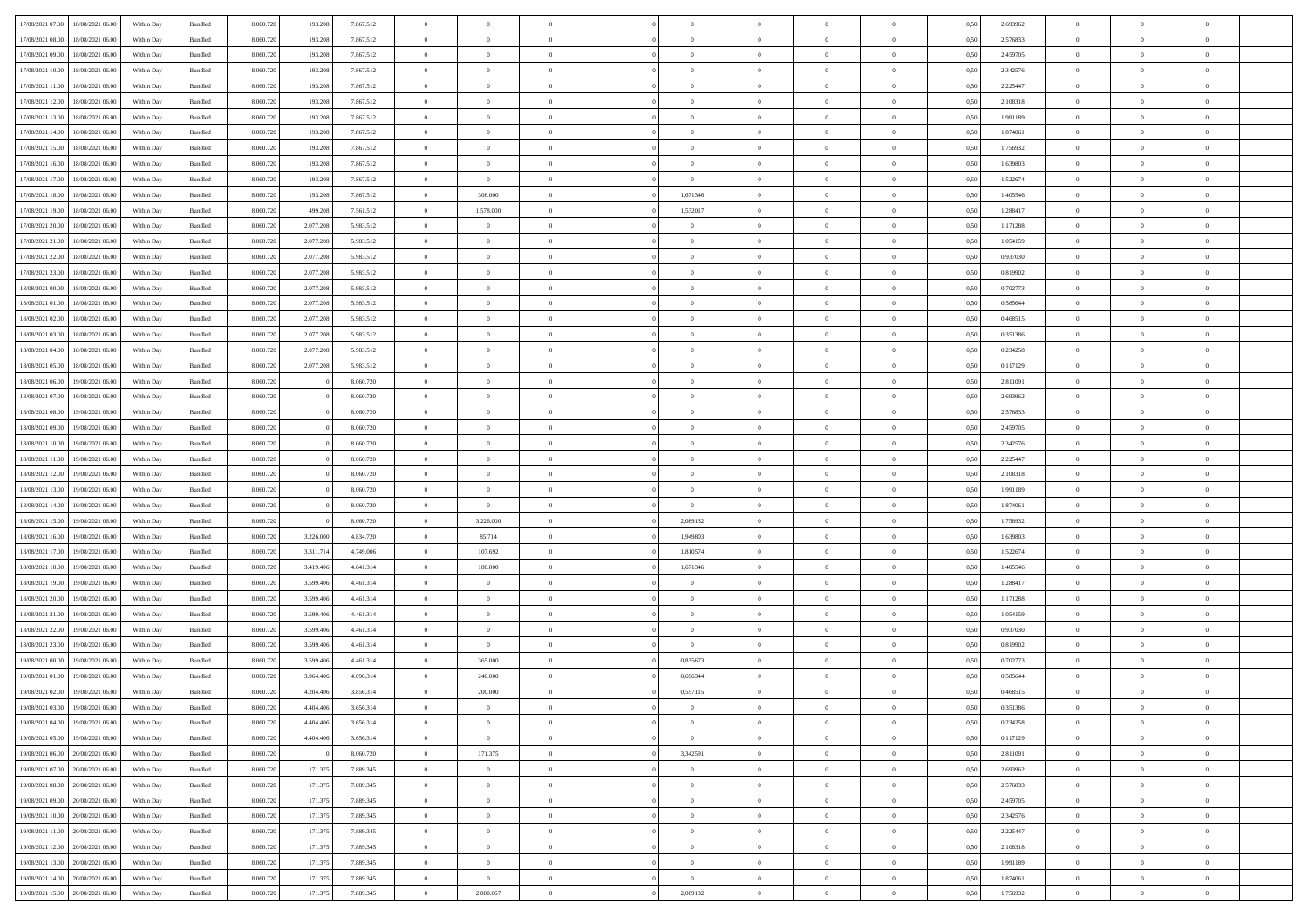| 19/08/2021 16:00                  | 20/08/2021 06:00 | Within Dav | Bundled            | 8.060.720 | 2.971.442 | 5.089.278 | $\theta$       | $\Omega$       |                | $\Omega$       | $\Omega$       | $\Omega$       | $\Omega$       | 0,50 | 1,639803 | $\theta$       | $\theta$       | $\theta$       |  |
|-----------------------------------|------------------|------------|--------------------|-----------|-----------|-----------|----------------|----------------|----------------|----------------|----------------|----------------|----------------|------|----------|----------------|----------------|----------------|--|
|                                   |                  |            |                    |           |           |           |                |                |                |                |                |                |                |      |          |                |                |                |  |
| 19/08/2021 17:00                  | 20/08/2021 06:00 | Within Day | Bundled            | 8.060.720 | 2.971.442 | 5.089.278 | $\overline{0}$ | $\overline{0}$ | $\overline{0}$ | $\overline{0}$ | $\bf{0}$       | $\overline{0}$ | $\bf{0}$       | 0,50 | 1,522674 | $\theta$       | $\theta$       | $\overline{0}$ |  |
| 19/08/2021 18:00                  | 20/08/2021 06:00 | Within Day | Bundled            | 8.060.720 | 2.971.442 | 5.089.278 | $\overline{0}$ | 1.889.000      | $\overline{0}$ | 1,671346       | $\bf{0}$       | $\overline{0}$ | $\mathbf{0}$   | 0,50 | 1,405546 | $\bf{0}$       | $\overline{0}$ | $\overline{0}$ |  |
|                                   |                  |            |                    |           |           |           |                |                |                |                |                |                |                |      |          | $\theta$       |                |                |  |
| 19/08/2021 19:00                  | 20/08/2021 06:00 | Within Dav | Bundled            | 8.060.720 | 4.860,442 | 3.200.278 | $\overline{0}$ | 1.892.181      | $\overline{0}$ | 1,532017       | $\bf{0}$       | $\overline{0}$ | $\overline{0}$ | 0.50 | 1.288417 |                | $\theta$       | $\overline{0}$ |  |
| 19/08/2021 20:00                  | 20/08/2021 06:00 | Within Day | Bundled            | 8.060.720 | 6.752.623 | 1.308.097 | $\overline{0}$ | 352.900        | $\overline{0}$ | 1,392788       | $\bf{0}$       | $\overline{0}$ | $\bf{0}$       | 0,50 | 1,171288 | $\theta$       | $\overline{0}$ | $\overline{0}$ |  |
| 19/08/2021 21:00                  | 20/08/2021 06:00 | Within Day | Bundled            | 8.060.720 | 7.105.523 | 955.197   | $\overline{0}$ | 200.000        | $\overline{0}$ | 1,253459       | $\bf{0}$       | $\overline{0}$ | $\mathbf{0}$   | 0,50 | 1,054159 | $\overline{0}$ | $\overline{0}$ | $\bf{0}$       |  |
| 19/08/2021 22:00                  | 20/08/2021 06:00 | Within Dav | Bundled            | 8.060.720 | 7.305.523 | 755.197   | $\overline{0}$ | 350,000        | $\overline{0}$ | 1,114230       | $\overline{0}$ | $\overline{0}$ | $\overline{0}$ | 0.50 | 0,937030 | $\theta$       | $\overline{0}$ | $\overline{0}$ |  |
|                                   |                  |            |                    |           |           |           |                |                |                |                |                |                |                |      |          |                |                |                |  |
| 19/08/2021 23:00                  | 20/08/2021 06:00 | Within Day | Bundled            | 8.060.720 | 7.655.523 | 405.197   | $\overline{0}$ | $\theta$       | $\overline{0}$ | $\overline{0}$ | $\bf{0}$       | $\overline{0}$ | $\bf{0}$       | 0,50 | 0,819902 | $\theta$       | $\theta$       | $\overline{0}$ |  |
| 20/08/2021 00:00                  | 20/08/2021 06:00 | Within Day | Bundled            | 8.060.720 | 7.655.523 | 405.197   | $\overline{0}$ | $\overline{0}$ | $\overline{0}$ | $\overline{0}$ | $\bf{0}$       | $\overline{0}$ | $\mathbf{0}$   | 0,50 | 0,702773 | $\,0\,$        | $\overline{0}$ | $\overline{0}$ |  |
| 20/08/2021 01:00                  | 20/08/2021 06:00 | Within Dav | Bundled            | 8.060.720 | 7.655.523 | 405.197   | $\overline{0}$ | $\overline{0}$ | $\overline{0}$ | $\overline{0}$ | $\overline{0}$ | $\overline{0}$ | $\overline{0}$ | 0.50 | 0,585644 | $\theta$       | $\overline{0}$ | $\overline{0}$ |  |
|                                   |                  |            |                    |           |           |           |                |                |                |                |                |                |                |      |          |                |                |                |  |
| 20/08/2021 02:00                  | 20/08/2021 06:00 | Within Day | Bundled            | 8.060.720 | 7.655.523 | 405.197   | $\overline{0}$ | $\theta$       | $\overline{0}$ | $\overline{0}$ | $\bf{0}$       | $\overline{0}$ | $\bf{0}$       | 0,50 | 0,468515 | $\theta$       | $\theta$       | $\overline{0}$ |  |
| 20/08/2021 03:00                  | 20/08/2021 06:00 | Within Day | Bundled            | 8.060.720 | 7.655.523 | 405.197   | $\overline{0}$ | $\bf{0}$       | $\overline{0}$ | $\overline{0}$ | $\bf{0}$       | $\overline{0}$ | $\mathbf{0}$   | 0,50 | 0,351386 | $\overline{0}$ | $\overline{0}$ | $\overline{0}$ |  |
| 20/08/2021 04:00                  | 20/08/2021 06:00 | Within Dav | Bundled            | 8.060.720 | 7.655.523 | 405.197   | $\overline{0}$ | $\overline{0}$ | $\overline{0}$ | $\overline{0}$ | $\bf{0}$       | $\overline{0}$ | $\overline{0}$ | 0.50 | 0,234258 | $\theta$       | $\theta$       | $\overline{0}$ |  |
|                                   |                  |            |                    |           |           |           |                |                |                |                |                |                |                |      |          |                |                |                |  |
| 20/08/2021 05:00                  | 20/08/2021 06:00 | Within Day | Bundled            | 8.060.720 | 7.655.523 | 405.197   | $\overline{0}$ | $\overline{0}$ | $\overline{0}$ | $\overline{0}$ | $\bf{0}$       | $\overline{0}$ | $\bf{0}$       | 0,50 | 0,117129 | $\theta$       | $\overline{0}$ | $\overline{0}$ |  |
| 20/08/2021 06:00                  | 21/08/2021 06:00 | Within Day | Bundled            | 8.060.720 | 2.492.041 | 5.568.678 | $\overline{0}$ | 522.000        | $\overline{0}$ | 3,342591       | $\bf{0}$       | $\overline{0}$ | $\mathbf{0}$   | 0,50 | 2,811091 | $\overline{0}$ | $\overline{0}$ | $\bf{0}$       |  |
| 20/08/2021 07:00                  | 21/08/2021 06:00 | Within Dav | Bundled            | 8.060.720 | 3.014.041 | 5.046.678 | $\overline{0}$ | $\overline{0}$ | $\overline{0}$ | $\overline{0}$ | $\overline{0}$ | $\overline{0}$ | $\overline{0}$ | 0.50 | 2,693962 | $\theta$       | $\overline{0}$ | $\overline{0}$ |  |
|                                   |                  |            |                    |           |           |           |                |                |                |                |                |                |                |      |          |                |                |                |  |
| 20/08/2021 08:00                  | 21/08/2021 06:00 | Within Day | Bundled            | 8.060.720 | 3.014.041 | 5.046.678 | $\overline{0}$ | $\theta$       | $\overline{0}$ | $\overline{0}$ | $\bf{0}$       | $\overline{0}$ | $\bf{0}$       | 0,50 | 2,576833 | $\theta$       | $\theta$       | $\overline{0}$ |  |
| 20/08/2021 09:00                  | 21/08/2021 06:00 | Within Day | Bundled            | 8.060.720 | 3.014.041 | 5.046.678 | $\overline{0}$ | $\overline{0}$ | $\overline{0}$ | $\overline{0}$ | $\bf{0}$       | $\overline{0}$ | $\mathbf{0}$   | 0,50 | 2,459705 | $\,0\,$        | $\overline{0}$ | $\overline{0}$ |  |
| 20/08/2021 10:00                  | 21/08/2021 06:00 | Within Dav | Bundled            | 8.060.720 | 3.014.041 | 5.046.678 | $\overline{0}$ | $\overline{0}$ | $\overline{0}$ | $\overline{0}$ | $\overline{0}$ | $\overline{0}$ | $\overline{0}$ | 0.50 | 2,342576 | $\theta$       | $\overline{0}$ | $\overline{0}$ |  |
| 20/08/2021 11:00                  | 21/08/2021 06:00 | Within Day | Bundled            | 8.060.720 | 3.014.041 | 5.046.678 | $\overline{0}$ | $\theta$       | $\overline{0}$ | $\overline{0}$ | $\bf{0}$       | $\overline{0}$ | $\bf{0}$       | 0,50 | 2,225447 | $\,$ 0 $\,$    | $\theta$       | $\overline{0}$ |  |
|                                   |                  |            |                    |           |           |           |                |                |                |                |                |                |                |      |          |                |                |                |  |
| 20/08/2021 12:00                  | 21/08/2021 06:00 | Within Day | Bundled            | 8.060.720 | 3.014.041 | 5.046.678 | $\overline{0}$ | $\overline{0}$ | $\overline{0}$ | $\bf{0}$       | $\bf{0}$       | $\bf{0}$       | $\mathbf{0}$   | 0,50 | 2,108318 | $\bf{0}$       | $\overline{0}$ | $\overline{0}$ |  |
| 20/08/2021 13:00                  | 21/08/2021 06:00 | Within Day | Bundled            | 8.060.720 | 3.014.041 | 5.046.678 | $\overline{0}$ | $\overline{0}$ | $\overline{0}$ | $\overline{0}$ | $\bf{0}$       | $\overline{0}$ | $\overline{0}$ | 0.50 | 1.991189 | $\theta$       | $\overline{0}$ | $\overline{0}$ |  |
| 20/08/2021 14:00                  | 21/08/2021 06:00 | Within Day | Bundled            | 8.060.720 | 3.014.041 | 5.046.678 | $\overline{0}$ | $\overline{0}$ | $\overline{0}$ | $\overline{0}$ | $\bf{0}$       | $\overline{0}$ | $\bf{0}$       | 0,50 | 1,874061 | $\theta$       | $\overline{0}$ | $\overline{0}$ |  |
|                                   |                  |            |                    |           |           |           |                |                |                |                |                |                |                |      |          |                |                |                |  |
| 20/08/2021 15:00                  | 21/08/2021 06:00 | Within Day | Bundled            | 8.060.720 | 3.014.041 | 5.046.678 | $\overline{0}$ | 1.428.000      | $\overline{0}$ | 2,089132       | $\bf{0}$       | $\overline{0}$ | $\mathbf{0}$   | 0,50 | 1,756932 | $\bf{0}$       | $\overline{0}$ | $\bf{0}$       |  |
| 20/08/2021 16:00                  | 21/08/2021 06:00 | Within Dav | Bundled            | 8.060.720 | 4.442.041 | 3.618.678 | $\overline{0}$ | $\overline{0}$ | $\overline{0}$ | $\overline{0}$ | $\overline{0}$ | $\overline{0}$ | $\overline{0}$ | 0.50 | 1,639803 | $\theta$       | $\overline{0}$ | $\overline{0}$ |  |
| 20/08/2021 17:00                  | 21/08/2021 06:00 | Within Day | Bundled            | 8.060.720 | 4.442.041 | 3.618.678 | $\overline{0}$ | 43.077         | $\overline{0}$ | 1,810574       | $\bf{0}$       | $\overline{0}$ | $\bf{0}$       | 0,50 | 1,522674 | $\theta$       | $\theta$       | $\overline{0}$ |  |
|                                   |                  |            |                    |           |           |           |                |                |                |                |                |                |                |      |          |                |                |                |  |
| 20/08/2021 18:00                  | 21/08/2021 06:00 | Within Day | Bundled            | 8.060.720 | 4.485.118 | 3.575.601 | $\overline{0}$ | $\bf{0}$       | $\overline{0}$ | $\bf{0}$       | $\bf{0}$       | $\bf{0}$       | $\bf{0}$       | 0,50 | 1,405546 | $\,0\,$        | $\overline{0}$ | $\overline{0}$ |  |
| 20/08/2021 19:00                  | 21/08/2021 06:00 | Within Day | Bundled            | 8.060.720 | 4.485.118 | 3.575.601 | $\overline{0}$ | 43.916         | $\overline{0}$ | 1,532017       | $\overline{0}$ | $\overline{0}$ | $\overline{0}$ | 0.50 | 1,288417 | $\theta$       | $\overline{0}$ | $\overline{0}$ |  |
| 20/08/2021 20:00                  | 21/08/2021 06:00 | Within Day | Bundled            | 8.060.720 | 4.529.034 | 3.531.685 | $\overline{0}$ | 135.300        | $\overline{0}$ | 1,392788       | $\bf{0}$       | $\overline{0}$ | $\bf{0}$       | 0,50 | 1,171288 | $\,0\,$        | $\overline{0}$ | $\overline{0}$ |  |
| 20/08/2021 21:00                  | 21/08/2021 06:00 | Within Day | Bundled            | 8.060.720 | 4.664.334 | 3.396.385 | $\overline{0}$ | 377.000        | $\overline{0}$ | 1,253459       | $\bf{0}$       | $\bf{0}$       | $\bf{0}$       | 0,50 | 1,054159 | $\bf{0}$       | $\overline{0}$ | $\overline{0}$ |  |
|                                   |                  |            |                    |           |           |           |                |                |                |                |                |                |                |      |          |                |                |                |  |
| 20/08/2021 22:00                  | 21/08/2021 06:00 | Within Day | Bundled            | 8.060.720 | 5.041.334 | 3.019.385 | $\bf{0}$       | $\Omega$       | $\Omega$       | $\Omega$       | $\Omega$       | $\overline{0}$ | $\overline{0}$ | 0,50 | 0,937030 | $\,0\,$        | $\theta$       | $\theta$       |  |
| 20/08/2021 23:00                  | 21/08/2021 06:00 | Within Day | Bundled            | 8.060.720 | 5.041.334 | 3.019.385 | $\overline{0}$ | $\theta$       | $\overline{0}$ | $\overline{0}$ | $\bf{0}$       | $\overline{0}$ | $\bf{0}$       | 0,50 | 0,819902 | $\theta$       | $\theta$       | $\overline{0}$ |  |
| 21/08/2021 00:00                  | 21/08/2021 06:00 | Within Day | Bundled            | 8.060.720 | 5.041.334 | 3.019.385 | $\overline{0}$ | $\overline{0}$ | $\overline{0}$ | $\bf{0}$       | $\bf{0}$       | $\overline{0}$ | $\mathbf{0}$   | 0,50 | 0,702773 | $\bf{0}$       | $\overline{0}$ | $\bf{0}$       |  |
|                                   |                  |            |                    |           |           |           |                |                |                |                |                |                |                |      |          |                |                |                |  |
| 21/08/2021 01:00                  | 21/08/2021 06:00 | Within Day | Bundled            | 8.060.720 | 5.041.334 | 3.019.385 | $\overline{0}$ | $\Omega$       | $\Omega$       | $\Omega$       | $\overline{0}$ | $\overline{0}$ | $\overline{0}$ | 0.50 | 0.585644 | $\,0\,$        | $\theta$       | $\theta$       |  |
| 21/08/2021 02:00                  | 21/08/2021 06:00 | Within Day | Bundled            | 8.060.720 | 5.041.334 | 3.019.385 | $\overline{0}$ | $\theta$       | $\overline{0}$ | $\overline{0}$ | $\bf{0}$       | $\overline{0}$ | $\bf{0}$       | 0,50 | 0,468515 | $\theta$       | $\theta$       | $\overline{0}$ |  |
| 21/08/2021 03:00                  | 21/08/2021 06:00 | Within Day | Bundled            | 8.060.720 | 5.041.334 | 3.019.385 | $\overline{0}$ | $\overline{0}$ | $\overline{0}$ | $\bf{0}$       | $\bf{0}$       | $\bf{0}$       | $\mathbf{0}$   | 0,50 | 0,351386 | $\,0\,$        | $\overline{0}$ | $\overline{0}$ |  |
| 21/08/2021 04:00                  | 21/08/2021 06:00 |            |                    |           |           | 3.019.385 | $\overline{0}$ | $\Omega$       | $\overline{0}$ | $\Omega$       | $\theta$       | $\overline{0}$ | $\overline{0}$ | 0.50 |          | $\,$ 0 $\,$    | $\theta$       | $\theta$       |  |
|                                   |                  | Within Day | Bundled            | 8.060.720 | 5.041.334 |           |                |                |                |                |                |                |                |      | 0,234258 |                |                |                |  |
| 21/08/2021 05:00                  | 21/08/2021 06:00 | Within Day | Bundled            | 8.060.720 | 5.041.334 | 3.019.385 | $\overline{0}$ | $\theta$       | $\overline{0}$ | $\overline{0}$ | $\bf{0}$       | $\overline{0}$ | $\bf{0}$       | 0,50 | 0,117129 | $\,$ 0 $\,$    | $\overline{0}$ | $\overline{0}$ |  |
| 21/08/2021 06:00                  | 22/08/2021 06:00 | Within Day | Bundled            | 8.060.720 | 4.320.791 | 3.739.928 | $\overline{0}$ | $\overline{0}$ | $\overline{0}$ | $\bf{0}$       | $\bf{0}$       | $\bf{0}$       | $\mathbf{0}$   | 0,50 | 2,811091 | $\bf{0}$       | $\overline{0}$ | $\overline{0}$ |  |
| 21/08/2021 07:00                  | 22/08/2021 06:00 | Within Day | Bundled            | 8.060.720 | 4.320.791 | 3.739.928 | $\bf{0}$       | $\Omega$       | $\overline{0}$ | $\Omega$       | $\overline{0}$ | $\overline{0}$ | $\overline{0}$ | 0.50 | 2,693962 | $\,0\,$        | $\theta$       | $\theta$       |  |
|                                   |                  |            |                    |           |           |           |                | $\theta$       |                |                |                |                |                |      |          |                | $\overline{0}$ |                |  |
| 21/08/2021 08:00                  | 22/08/2021 06:00 | Within Day | Bundled            | 8.060.720 | 4.320.791 | 3.739.928 | $\overline{0}$ |                | $\overline{0}$ | $\overline{0}$ | $\bf{0}$       | $\overline{0}$ | $\bf{0}$       | 0,50 | 2,576833 | $\,$ 0 $\,$    |                | $\overline{0}$ |  |
| 21/08/2021 09:00                  | 22/08/2021 06:00 | Within Day | Bundled            | 8.060.720 | 4.320.791 | 3.739.928 | $\overline{0}$ | $\overline{0}$ | $\overline{0}$ | $\bf{0}$       | $\bf{0}$       | $\bf{0}$       | $\mathbf{0}$   | 0,50 | 2,459705 | $\bf{0}$       | $\overline{0}$ | $\bf{0}$       |  |
| 21/08/2021 10:00                  | 22/08/2021 06:00 | Within Day | Bundled            | 8.060.720 | 4.320.791 | 3.739.928 | $\overline{0}$ | $\Omega$       | $\Omega$       | $\Omega$       | $\Omega$       | $\overline{0}$ | $\overline{0}$ | 0.50 | 2,342576 | $\theta$       | $\theta$       | $\theta$       |  |
| 21/08/2021 11:00                  | 22/08/2021 06:00 | Within Day | Bundled            | 8.060.720 | 4.320.791 | 3.739.928 | $\overline{0}$ | $\overline{0}$ | $\overline{0}$ | $\bf{0}$       | $\,$ 0         | $\bf{0}$       | $\bf{0}$       | 0,50 | 2,225447 | $\,0\,$        | $\,0\,$        | $\overline{0}$ |  |
|                                   |                  |            |                    |           |           |           |                |                |                |                |                |                |                |      |          |                |                |                |  |
| 21/08/2021 12:00                  | 22/08/2021 06:00 | Within Day | $\mathbf B$ undled | 8.060.720 | 4.320.791 | 3.739.928 | $\bf{0}$       | $\bf{0}$       |                |                |                |                |                | 0,50 | 2,108318 | $\bf{0}$       | $\overline{0}$ |                |  |
| 21/08/2021 13:00                  | 22/08/2021 06:00 | Within Day | Bundled            | 8.060.720 | 4.320.791 | 3.739.928 | $\overline{0}$ | $\Omega$       | $\Omega$       | $\Omega$       | $\theta$       | $\overline{0}$ | $\overline{0}$ | 0.50 | 1,991189 | $\theta$       | $\theta$       | $\theta$       |  |
| 21/08/2021 14:00                  | 22/08/2021 06:00 | Within Day | Bundled            | 8.060.720 | 4.320.791 | 3.739.928 | $\overline{0}$ | $\bf{0}$       | $\overline{0}$ | $\overline{0}$ | $\,$ 0 $\,$    | $\overline{0}$ | $\mathbf{0}$   | 0,50 | 1,874061 | $\,$ 0 $\,$    | $\,$ 0 $\,$    | $\bf{0}$       |  |
|                                   |                  |            |                    |           |           |           |                |                |                |                |                |                |                |      |          |                |                |                |  |
| 21/08/2021 15:00                  | 22/08/2021 06:00 | Within Day | Bundled            | 8.060.720 | 4.320.791 | 3.739.928 | $\overline{0}$ | $\overline{0}$ | $\overline{0}$ | $\overline{0}$ | $\overline{0}$ | $\overline{0}$ | $\mathbf{0}$   | 0,50 | 1,756932 | $\overline{0}$ | $\bf{0}$       | $\bf{0}$       |  |
| 21/08/2021 16:00                  | 22/08/2021 06:00 | Within Day | Bundled            | 8.060.720 | 4.320.791 | 3.739.928 | $\overline{0}$ | $\overline{0}$ | $\overline{0}$ | $\Omega$       | $\overline{0}$ | $\overline{0}$ | $\overline{0}$ | 0,50 | 1,639803 | $\overline{0}$ | $\theta$       | $\overline{0}$ |  |
| 21/08/2021 17:00                  | 22/08/2021 06:00 | Within Day | Bundled            | 8.060.720 | 4.320.791 | 3.739.928 | $\overline{0}$ | $\,$ 0         | $\overline{0}$ | $\overline{0}$ | $\,$ 0 $\,$    | $\overline{0}$ | $\mathbf{0}$   | 0,50 | 1,522674 | $\,$ 0 $\,$    | $\overline{0}$ | $\overline{0}$ |  |
| 21/08/2021 18:00                  | 22/08/2021 06:00 | Within Day | Bundled            | 8.060.720 | 4.320.791 | 3.739.928 | $\overline{0}$ | $\overline{0}$ | $\overline{0}$ | $\overline{0}$ | $\overline{0}$ | $\overline{0}$ | $\mathbf{0}$   | 0,50 | 1,405546 | $\overline{0}$ | $\overline{0}$ | $\bf{0}$       |  |
|                                   |                  |            |                    |           |           |           |                |                |                |                |                |                |                |      |          |                |                |                |  |
| 21/08/2021 19:00                  | 22/08/2021 06:00 | Within Day | Bundled            | 8.060.720 | 4.320.791 | 3.739.928 | $\overline{0}$ | $\overline{0}$ | $\overline{0}$ | $\Omega$       | $\overline{0}$ | $\overline{0}$ | $\bf{0}$       | 0.50 | 1,288417 | $\overline{0}$ | $\theta$       | $\overline{0}$ |  |
| 21/08/2021 20:00                  | 22/08/2021 06:00 | Within Day | Bundled            | 8.060.720 | 4.320.791 | 3.739.928 | $\overline{0}$ | $\overline{0}$ | $\overline{0}$ | $\overline{0}$ | $\bf{0}$       | $\overline{0}$ | $\bf{0}$       | 0,50 | 1,171288 | $\,$ 0 $\,$    | $\overline{0}$ | $\overline{0}$ |  |
| 21/08/2021 21:00                  | 22/08/2021 06:00 | Within Day | Bundled            | 8.060.720 | 4.320.791 | 3.739.928 | $\overline{0}$ | $\bf{0}$       | $\overline{0}$ | $\overline{0}$ | $\overline{0}$ | $\overline{0}$ | $\mathbf{0}$   | 0,50 | 1,054159 | $\overline{0}$ | $\overline{0}$ | $\bf{0}$       |  |
|                                   |                  |            |                    |           |           |           |                |                |                |                |                |                |                |      |          |                |                |                |  |
| 21/08/2021 22.00                  | 22/08/2021 06:00 | Within Day | Bundled            | 8.060.720 | 4.320.791 | 3.739.928 | $\overline{0}$ | $\overline{0}$ | $\overline{0}$ | $\Omega$       | $\overline{0}$ | $\overline{0}$ | $\overline{0}$ | 0.50 | 0,937030 | $\overline{0}$ | $\theta$       | $\overline{0}$ |  |
| 21/08/2021 23:00                  | 22/08/2021 06:00 | Within Day | Bundled            | 8.060.720 | 4.320.791 | 3.739.928 | $\overline{0}$ | $\bf{0}$       | $\overline{0}$ | $\overline{0}$ | $\bf{0}$       | $\overline{0}$ | $\mathbf{0}$   | 0,50 | 0,819902 | $\,$ 0 $\,$    | $\,$ 0 $\,$    | $\bf{0}$       |  |
| 22/08/2021 00:00 22/08/2021 06:00 |                  | Within Day | Bundled            | 8.060.720 | 4.320.791 | 3.739.928 | $\overline{0}$ | $\overline{0}$ | $\overline{0}$ | $\overline{0}$ | $\overline{0}$ | $\overline{0}$ | $\mathbf{0}$   | 0,50 | 0,702773 | $\overline{0}$ | $\bf{0}$       | $\overline{0}$ |  |
|                                   |                  |            |                    |           |           |           |                |                |                |                |                |                |                |      |          |                |                |                |  |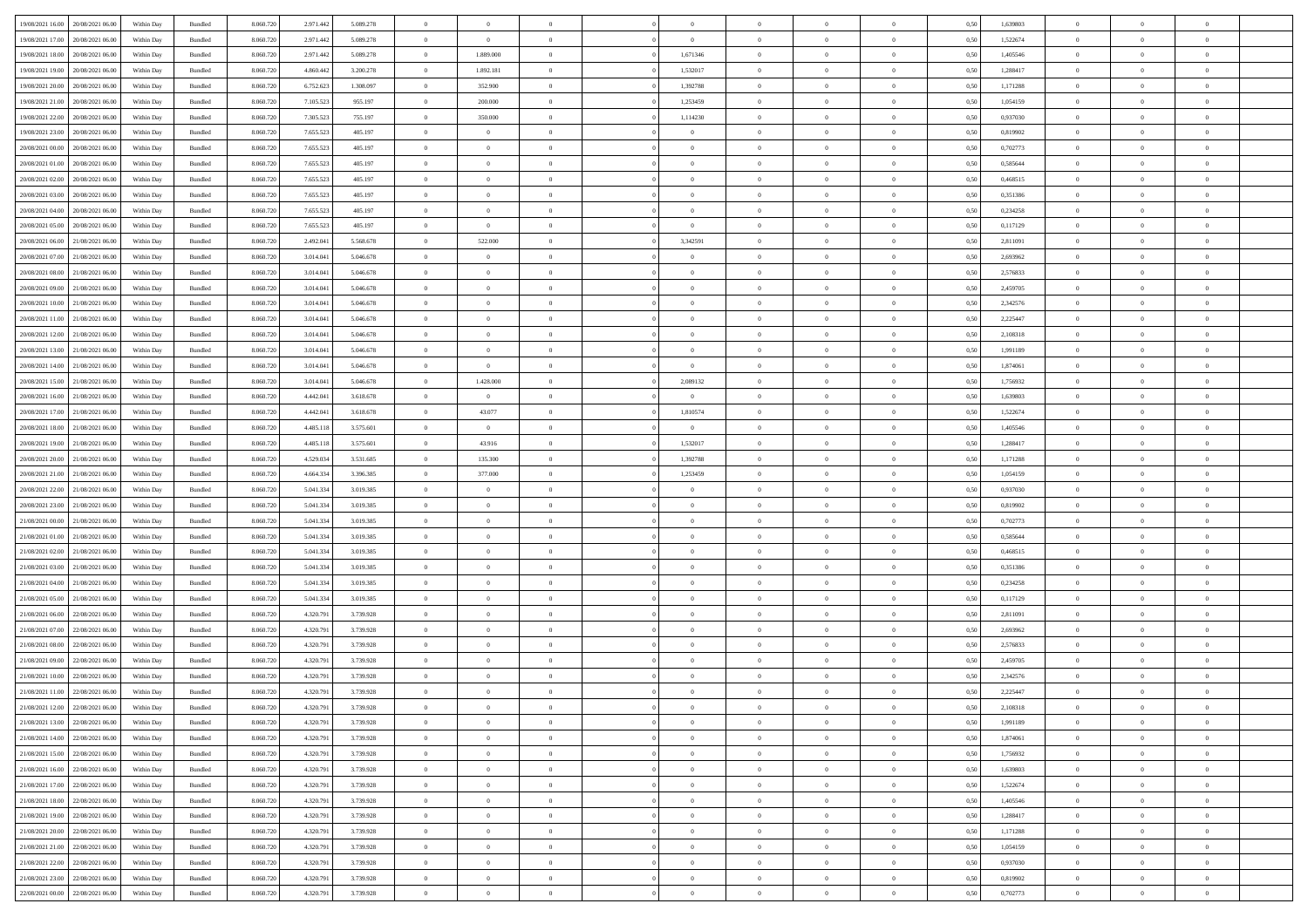| 22/08/2021 01:00 22/08/2021 06:00 |                                   | Within Day | Bundled            | 8.060.720 | 4.320.791 | 3.739.928 | $\overline{0}$ | $\theta$       |                | $\overline{0}$ | $\bf{0}$       | $\overline{0}$ | $\theta$       | 0,50 | 0,585644 | $\theta$       | $\theta$       | $\sqrt{a}$               |  |
|-----------------------------------|-----------------------------------|------------|--------------------|-----------|-----------|-----------|----------------|----------------|----------------|----------------|----------------|----------------|----------------|------|----------|----------------|----------------|--------------------------|--|
|                                   |                                   |            |                    |           |           |           | $\overline{0}$ | $\overline{0}$ |                |                |                |                |                |      |          |                |                | $\overline{0}$           |  |
| 22/08/2021 02:00                  | 22/08/2021 06.00                  | Within Day | Bundled            | 8.060.720 | 4.320.791 | 3.739.928 |                |                | $\overline{0}$ | $\overline{0}$ | $\,$ 0         | $\overline{0}$ | $\bf{0}$       | 0,50 | 0,468515 | $\,$ 0 $\,$    | $\overline{0}$ |                          |  |
| 22/08/2021 03:00                  | 22/08/2021 06:00                  | Within Day | Bundled            | 8.060.720 | 4.320.791 | 3.739.928 | $\overline{0}$ | $\overline{0}$ | $\overline{0}$ | $\overline{0}$ | $\bf{0}$       | $\overline{0}$ | $\mathbf{0}$   | 0.50 | 0,351386 | $\bf{0}$       | $\overline{0}$ | $\overline{0}$           |  |
| 22/08/2021 04:00                  | 22/08/2021 06:00                  | Within Day | Bundled            | 8.060.720 | 4.320.791 | 3.739.928 | $\overline{0}$ | $\overline{0}$ | $\overline{0}$ | $\overline{0}$ | $\bf{0}$       | $\overline{0}$ | $\overline{0}$ | 0,50 | 0,234258 | $\,$ 0 $\,$    | $\overline{0}$ | $\overline{0}$           |  |
| 22/08/2021 05:00                  | 22/08/2021 06.00                  | Within Day | Bundled            | 8.060.720 | 4.320.791 | 3.739.928 | $\overline{0}$ | $\theta$       | $\overline{0}$ |                | $\overline{0}$ | $\overline{0}$ | $\bf{0}$       | 0,50 | 0,117129 | $\,$ 0 $\,$    | $\overline{0}$ | $\overline{0}$           |  |
| 22/08/2021 06:00                  | 23/08/2021 06:00                  | Within Day | Bundled            | 8.060.720 | 4.232.083 | 3.828.637 | $\overline{0}$ | $\overline{0}$ | $\overline{0}$ | $\overline{0}$ | $\bf{0}$       | $\overline{0}$ | $\bf{0}$       | 0.50 | 2.811091 | $\,0\,$        | $\theta$       | $\overline{0}$           |  |
| 22/08/2021 07:00                  | 23/08/2021 06:00                  | Within Day | Bundled            | 8.060.720 | 4.232.083 | 3.828.637 | $\overline{0}$ | $\overline{0}$ | $\overline{0}$ | $\overline{0}$ | $\,$ 0         | $\overline{0}$ | $\overline{0}$ | 0,50 | 2,693962 | $\,0\,$        | $\theta$       | $\overline{0}$           |  |
| 22/08/2021 08:00                  | 23/08/2021 06:00                  | Within Day | Bundled            | 8.060.720 | 4.232.083 | 3.828.637 | $\overline{0}$ | $\theta$       | $\overline{0}$ | $\overline{0}$ | $\,$ 0         | $\bf{0}$       | $\bf{0}$       | 0,50 | 2,576833 | $\,$ 0 $\,$    | $\overline{0}$ | $\overline{0}$           |  |
|                                   |                                   |            |                    |           |           |           |                |                |                |                |                |                |                |      |          |                |                |                          |  |
| 22/08/2021 09:00                  | 23/08/2021 06:00                  | Within Day | Bundled            | 8.060.720 | 4.232.083 | 3.828.637 | $\overline{0}$ | $\overline{0}$ | $\overline{0}$ | $\overline{0}$ | $\bf{0}$       | $\overline{0}$ | $\bf{0}$       | 0.50 | 2.459705 | $\,0\,$        | $\overline{0}$ | $\overline{0}$           |  |
| 22/08/2021 11:00                  | 23/08/2021 06:00                  | Within Day | Bundled            | 8.060.720 | 4.232.083 | 3.828.637 | $\overline{0}$ | $\overline{0}$ | $\overline{0}$ | $\overline{0}$ | $\bf{0}$       | $\overline{0}$ | $\bf{0}$       | 0,50 | 2,225447 | $\,$ 0 $\,$    | $\overline{0}$ | $\overline{0}$           |  |
| 22/08/2021 12:00                  | 23/08/2021 06.00                  | Within Day | Bundled            | 8.060.720 | 4.232.083 | 3.828.637 | $\bf{0}$       | $\theta$       | $\overline{0}$ | $\overline{0}$ | $\,$ 0         | $\overline{0}$ | $\bf{0}$       | 0,50 | 2,108318 | $\,$ 0 $\,$    | $\overline{0}$ | $\overline{0}$           |  |
| 22/08/2021 13:00                  | 23/08/2021 06:00                  | Within Day | Bundled            | 8.060.720 | 4.232.083 | 3.828.637 | $\overline{0}$ | $\overline{0}$ | $\overline{0}$ | $\overline{0}$ | $\bf{0}$       | $\overline{0}$ | $\mathbf{0}$   | 0.50 | 1,991189 | $\bf{0}$       | $\overline{0}$ | $\bf{0}$                 |  |
| 22/08/2021 14:00                  | 23/08/2021 06:00                  | Within Day | Bundled            | 8.060.720 | 4.232.083 | 3.828.637 | $\overline{0}$ | $\overline{0}$ | $\overline{0}$ | $\overline{0}$ | $\bf{0}$       | $\overline{0}$ | $\overline{0}$ | 0,50 | 1,874061 | $\,$ 0 $\,$    | $\theta$       | $\overline{0}$           |  |
| 22/08/2021 15:00                  | 23/08/2021 06:00                  | Within Day | Bundled            | 8.060.720 | 4.232.083 | 3.828.637 | $\overline{0}$ | $\theta$       | $\overline{0}$ |                | $\bf{0}$       | $\overline{0}$ | $\bf{0}$       | 0,50 | 1,756932 | $\,$ 0 $\,$    | $\overline{0}$ | $\overline{0}$           |  |
| 22/08/2021 16:00                  | 23/08/2021 06:00                  | Within Day | Bundled            | 8.060.720 | 4.232.083 | 3.828.637 | $\overline{0}$ | $\overline{0}$ | $\overline{0}$ | $\overline{0}$ | $\bf{0}$       | $\overline{0}$ | $\bf{0}$       | 0.50 | 1.639803 | $\,0\,$        | $\theta$       | $\overline{0}$           |  |
|                                   |                                   |            |                    |           |           |           |                |                |                |                |                |                |                |      |          |                |                |                          |  |
| 22/08/2021 17:00                  | 23/08/2021 06:00                  | Within Day | Bundled            | 8.060.720 | 4.232.083 | 3.828.637 | $\overline{0}$ | $\overline{0}$ | $\overline{0}$ | $\overline{0}$ | $\,$ 0         | $\overline{0}$ | $\overline{0}$ | 0,50 | 1,522674 | $\,0\,$        | $\theta$       | $\overline{0}$           |  |
| 22/08/2021 18:00                  | 23/08/2021 06.00                  | Within Day | Bundled            | 8.060.720 | 4.232.083 | 3.828.637 | $\overline{0}$ | $\theta$       | $\overline{0}$ |                | $\,$ 0         | $\overline{0}$ | $\bf{0}$       | 0,50 | 1,405546 | $\,$ 0 $\,$    | $\overline{0}$ | $\overline{0}$           |  |
| 22/08/2021 19:00                  | 23/08/2021 06:00                  | Within Day | Bundled            | 8.060.720 | 4.232.083 | 3.828.637 | $\overline{0}$ | $\overline{0}$ | $\overline{0}$ | $\overline{0}$ | $\bf{0}$       | $\overline{0}$ | $\bf{0}$       | 0.50 | 1.288417 | $\,0\,$        | $\overline{0}$ | $\overline{\phantom{a}}$ |  |
| 22/08/2021 20:00                  | 23/08/2021 06:00                  | Within Day | Bundled            | 8.060.720 | 4.232.083 | 3.828.637 | $\overline{0}$ | $\overline{0}$ | $\overline{0}$ | $\overline{0}$ | $\,$ 0         | $\overline{0}$ | $\bf{0}$       | 0,50 | 1,171288 | $\,$ 0 $\,$    | $\overline{0}$ | $\overline{0}$           |  |
| 22/08/2021 21:00                  | 23/08/2021 06.00                  | Within Day | Bundled            | 8.060.720 | 4.232.083 | 3.828.637 | $\bf{0}$       | $\,$ 0 $\,$    | $\overline{0}$ | $\overline{0}$ | $\,$ 0         | $\bf{0}$       | $\bf{0}$       | 0,50 | 1,054159 | $\,$ 0 $\,$    | $\overline{0}$ | $\overline{0}$           |  |
| 22/08/2021 22:00                  | 23/08/2021 06:00                  | Within Day | Bundled            | 8.060.720 | 4.232.083 | 3.828.637 | $\overline{0}$ | $\overline{0}$ | $\overline{0}$ | $\overline{0}$ | $\bf{0}$       | $\overline{0}$ | $\mathbf{0}$   | 0.50 | 0,937030 | $\,$ 0 $\,$    | $\overline{0}$ | $\overline{0}$           |  |
| 22/08/2021 23:00                  | 23/08/2021 06:00                  | Within Day | Bundled            | 8.060.720 | 4.232.083 | 3.828.637 | $\overline{0}$ | $\overline{0}$ | $\overline{0}$ | $\overline{0}$ | $\bf{0}$       | $\overline{0}$ | $\overline{0}$ | 0,50 | 0,819902 | $\theta$       | $\overline{0}$ | $\overline{0}$           |  |
|                                   |                                   |            |                    |           |           |           |                |                |                |                |                |                |                |      |          |                |                |                          |  |
| 23/08/2021 00:00                  | 23/08/2021 06.00                  | Within Day | Bundled            | 8.060.720 | 4.232.083 | 3.828.637 | $\overline{0}$ | $\theta$       | $\overline{0}$ | $\overline{0}$ | $\,$ 0         | $\overline{0}$ | $\bf{0}$       | 0,50 | 0,702773 | $\,$ 0 $\,$    | $\overline{0}$ | $\overline{0}$           |  |
| 23/08/2021 01:00                  | 23/08/2021 06:00                  | Within Day | Bundled            | 8.060.720 | 4.232.083 | 3.828.637 | $\overline{0}$ | $\overline{0}$ | $\overline{0}$ | $\overline{0}$ | $\bf{0}$       | $\overline{0}$ | $\bf{0}$       | 0.50 | 0.585644 | $\,0\,$        | $\theta$       | $\overline{0}$           |  |
| 23/08/2021 02:00                  | 23/08/2021 06:00                  | Within Day | Bundled            | 8.060.720 | 4.232.083 | 3.828.637 | $\overline{0}$ | $\overline{0}$ | $\overline{0}$ | $\overline{0}$ | $\,$ 0         | $\overline{0}$ | $\overline{0}$ | 0,50 | 0,468515 | $\,0\,$        | $\theta$       | $\overline{0}$           |  |
| 23/08/2021 03:00                  | 23/08/2021 06:00                  | Within Day | Bundled            | 8.060.720 | 4.232.083 | 3.828.637 | $\overline{0}$ | $\theta$       | $\overline{0}$ |                | $\,$ 0         | $\overline{0}$ | $\bf{0}$       | 0,50 | 0,351386 | $\,$ 0 $\,$    | $\overline{0}$ | $\overline{0}$           |  |
| 23/08/2021 04:00                  | 23/08/2021 06:00                  | Within Day | Bundled            | 8.060.720 | 4.232.083 | 3.828.637 | $\overline{0}$ | $\overline{0}$ | $\overline{0}$ | $\overline{0}$ | $\bf{0}$       | $\overline{0}$ | $\bf{0}$       | 0.50 | 0.234258 | $\,0\,$        | $\overline{0}$ | $\overline{0}$           |  |
| 23/08/2021 05:00                  | 23/08/2021 06:00                  | Within Day | Bundled            | 8.060.720 | 4.232.083 | 3.828.637 | $\overline{0}$ | $\overline{0}$ | $\overline{0}$ | $\overline{0}$ | $\bf{0}$       | $\overline{0}$ | $\bf{0}$       | 0,50 | 0,117129 | $\,$ 0 $\,$    | $\overline{0}$ | $\overline{0}$           |  |
|                                   |                                   |            |                    |           |           |           |                | $\overline{0}$ | $\overline{0}$ | $\overline{0}$ | $\bf{0}$       |                |                |      |          | $\,$ 0 $\,$    | $\overline{0}$ | $\overline{0}$           |  |
| 23/08/2021 06:00                  | 24/08/2021 06.00                  | Within Day | Bundled            | 8.060.720 | 427.417   | 7.633.303 | $\overline{0}$ |                |                |                |                | $\bf{0}$       | $\bf{0}$       | 0,50 | 2,811091 |                |                |                          |  |
| 23/08/2021 07:00                  | 24/08/2021 06:00                  | Within Day | Bundled            | 8.060.720 | 427.417   | 7.633.303 | $\overline{0}$ | $\overline{0}$ | $\overline{0}$ | $\overline{0}$ | $\bf{0}$       | $\overline{0}$ | $\mathbf{0}$   | 0.50 | 2.693962 | $\bf{0}$       | $\overline{0}$ | $\bf{0}$                 |  |
| 23/08/2021 08:00                  | 24/08/2021 06:00                  | Within Dav | Bundled            | 8.060.720 | 427.41    | 7.633.303 | $\overline{0}$ | $\overline{0}$ | $\overline{0}$ | $\overline{0}$ | $\overline{0}$ | $\overline{0}$ | $\overline{0}$ | 0.50 | 2,576833 | $\theta$       | $\overline{0}$ | $\overline{0}$           |  |
| 23/08/2021 09:00                  | 24/08/2021 06.00                  | Within Day | Bundled            | 8.060.720 | 427.417   | 7.633.303 | $\overline{0}$ | $\theta$       | $\overline{0}$ | $\overline{0}$ | $\,$ 0         | $\overline{0}$ | $\bf{0}$       | 0,50 | 2,459705 | $\,$ 0 $\,$    | $\overline{0}$ | $\overline{0}$           |  |
| 23/08/2021 10:00                  | 24/08/2021 06:00                  | Within Day | Bundled            | 8.060.720 | 427.417   | 7.633.303 | $\overline{0}$ | $\overline{0}$ | $\overline{0}$ | $\overline{0}$ | $\bf{0}$       | $\overline{0}$ | $\bf{0}$       | 0.50 | 2.342576 | $\,0\,$        | $\theta$       | $\overline{0}$           |  |
| 23/08/2021 11:00                  | 24/08/2021 06:00                  | Within Dav | Bundled            | 8.060.720 | 427.417   | 7.633.303 | $\overline{0}$ | $\overline{0}$ | $\Omega$       | $\Omega$       | $\mathbf{0}$   | $\overline{0}$ | $\overline{0}$ | 0.50 | 2,225447 | $\theta$       | $\overline{0}$ | $\overline{0}$           |  |
| 23/08/2021 12:00                  | 24/08/2021 06.00                  | Within Day | Bundled            | 8.060.720 | 427.417   | 7.633.303 | $\overline{0}$ | $\theta$       | $\overline{0}$ | $\overline{0}$ | $\,$ 0         | $\overline{0}$ | $\bf{0}$       | 0,50 | 2,108318 | $\,$ 0 $\,$    | $\overline{0}$ | $\overline{0}$           |  |
| 23/08/2021 13:00                  | 24/08/2021 06:00                  | Within Day | Bundled            | 8.060.720 | 427.417   | 7.633.303 | $\overline{0}$ | $\overline{0}$ | $\overline{0}$ | $\overline{0}$ | $\bf{0}$       | $\overline{0}$ | $\bf{0}$       | 0.50 | 1.991189 | $\,0\,$        | $\overline{0}$ | $\overline{0}$           |  |
|                                   |                                   |            |                    |           |           |           |                |                |                |                |                |                |                |      |          |                |                |                          |  |
| 23/08/2021 14:00                  | 24/08/2021 06:00                  | Within Dav | Bundled            | 8.060.720 | 427.41    | 7.633.303 | $\overline{0}$ | 2.046.938      | $\overline{0}$ | 2,228361       | $\overline{0}$ | $\overline{0}$ | $\overline{0}$ | 0.50 | 1,874061 | $\theta$       | $\overline{0}$ | $\overline{0}$           |  |
| 23/08/2021 15:00                  | 24/08/2021 06.00                  | Within Day | Bundled            | 8.060.720 | 2.474.355 | 5.586.365 | $\overline{0}$ | 616.000        | $\overline{0}$ | 2,089132       | $\bf{0}$       | $\overline{0}$ | $\bf{0}$       | 0,50 | 1,756932 | $\,$ 0 $\,$    | $\overline{0}$ | $\overline{0}$           |  |
| 23/08/2021 16:00                  | 24/08/2021 06:00                  | Within Day | Bundled            | 8.060.720 | 3.090.355 | 4.970.365 | $\overline{0}$ | $\overline{0}$ | $\overline{0}$ | $\overline{0}$ | $\bf{0}$       | $\overline{0}$ | $\mathbf{0}$   | 0.50 | 1.639803 | $\,$ 0 $\,$    | $\overline{0}$ | $\overline{0}$           |  |
| 23/08/2021 17:00                  | 24/08/2021 06:00                  | Within Dav | Bundled            | 8.060.720 | 3.090.355 | 4.970.365 | $\overline{0}$ | $\overline{0}$ | $\Omega$       | $\overline{0}$ | $\mathbf{0}$   | $\overline{0}$ | $\overline{0}$ | 0.50 | 1,522674 | $\theta$       | $\overline{0}$ | $\overline{0}$           |  |
| 23/08/2021 18:00                  | 24/08/2021 06.00                  | Within Day | Bundled            | 8.060.720 | 3.090.355 | 4.970.365 | $\overline{0}$ | $\theta$       | $\overline{0}$ | $\overline{0}$ | $\,$ 0         | $\overline{0}$ | $\bf{0}$       | 0,50 | 1,405546 | $\,$ 0 $\,$    | $\overline{0}$ | $\overline{0}$           |  |
| 23/08/2021 19:00                  | 24/08/2021 06:00                  | Within Day | Bundled            | 8.060.720 | 3.090.355 | 4.970.365 | $\overline{0}$ | $\overline{0}$ | $\overline{0}$ | $\overline{0}$ | $\bf{0}$       | $\overline{0}$ | $\overline{0}$ | 0.50 | 1.288417 | $\,0\,$        | $\theta$       | $\overline{0}$           |  |
| 23/08/2021 20:00                  | 24/08/2021 06:00                  | Within Dav | Bundled            | 8.060.720 | 3.090.35  | 4.970.365 | $\overline{0}$ | $\Omega$       | $\Omega$       | $\Omega$       | $\bf{0}$       | $\overline{0}$ | $\bf{0}$       | 0.50 | 1,171288 | $\theta$       | $\theta$       | $\overline{0}$           |  |
| 23/08/2021 21:00                  | 24/08/2021 06:00                  | Within Day | Bundled            | 8.060.720 | 3.090.355 | 4.970.365 | $\overline{0}$ | $\,$ 0 $\,$    | $\overline{0}$ | $\overline{0}$ | $\,$ 0         | $\overline{0}$ | $\bf{0}$       | 0,50 | 1,054159 | $\overline{0}$ | $\overline{0}$ | $\overline{0}$           |  |
|                                   |                                   |            |                    |           |           |           |                |                |                |                |                |                |                |      |          |                |                |                          |  |
| 23/08/2021 22:00                  | 24/08/2021 06:00                  | Within Day | $\mathbf B$ undled | 8.060.720 | 3.090.355 | 4970365   | $\bf{0}$       | $\theta$       |                |                |                |                |                | 0,50 | 0.937030 | $\,$ 0         | $\theta$       |                          |  |
| 23/08/2021 23:00 24/08/2021 06:00 |                                   | Within Day | Bundled            | 8.060.720 | 3.090.355 | 4.970.365 | $\Omega$       | $\overline{0}$ | $\overline{0}$ | $\Omega$       | $\overline{0}$ | $\overline{0}$ | $\overline{0}$ | 0,50 | 0,819902 | $\theta$       | $\overline{0}$ | $\overline{0}$           |  |
| 24/08/2021 00:00                  | 24/08/2021 06:00                  | Within Day | Bundled            | 8.060.720 | 3.090.355 | 4.970.365 | $\overline{0}$ | $\bf{0}$       | $\overline{0}$ | $\bf{0}$       | $\overline{0}$ | $\overline{0}$ | $\mathbf{0}$   | 0,50 | 0,702773 | $\overline{0}$ | $\overline{0}$ | $\bf{0}$                 |  |
| 24/08/2021 01:00                  | 24/08/2021 06:00                  | Within Day | Bundled            | 8.060.720 | 3.090.355 | 4.970.365 | $\overline{0}$ | $\overline{0}$ | $\overline{0}$ | $\overline{0}$ | $\overline{0}$ | $\overline{0}$ | $\mathbf{0}$   | 0.50 | 0.585644 | $\overline{0}$ | $\bf{0}$       | $\bf{0}$                 |  |
| 24/08/2021 02:00                  | 24/08/2021 06:00                  | Within Day | Bundled            | 8.060.720 | 3.090.355 | 4.970.365 | $\overline{0}$ | $\overline{0}$ | $\overline{0}$ | $\overline{0}$ | $\overline{0}$ | $\overline{0}$ | $\mathbf{0}$   | 0,50 | 0,468515 | $\overline{0}$ | $\theta$       | $\overline{0}$           |  |
| 24/08/2021 03:00                  | 24/08/2021 06:00                  | Within Day | Bundled            | 8.060.720 | 3.090.355 | 4.970.365 | $\bf{0}$       | $\overline{0}$ | $\overline{0}$ | $\overline{0}$ | $\bf{0}$       | $\bf{0}$       | $\bf{0}$       | 0,50 | 0,351386 | $\bf{0}$       | $\overline{0}$ | $\overline{0}$           |  |
|                                   |                                   |            |                    |           |           |           |                |                |                |                |                |                |                |      |          |                |                |                          |  |
| 24/08/2021 04:00                  | 24/08/2021 06:00                  | Within Day | Bundled            | 8.060.720 | 3.090.355 | 4.970.365 | $\overline{0}$ | $\overline{0}$ | $\overline{0}$ | $\overline{0}$ | $\bf{0}$       | $\overline{0}$ | $\mathbf{0}$   | 0.50 | 0,234258 | $\,$ 0 $\,$    | $\overline{0}$ | $\overline{0}$           |  |
| 24/08/2021 05:00                  | 24/08/2021 06:00                  | Within Day | Bundled            | 8.060.720 | 3.090.355 | 4.970.365 | $\overline{0}$ | $\overline{0}$ | $\overline{0}$ | $\overline{0}$ | $\overline{0}$ | $\overline{0}$ | $\overline{0}$ | 0,50 | 0,117129 | $\overline{0}$ | $\theta$       | $\overline{0}$           |  |
| 24/08/2021 06:00                  | 25/08/2021 06:00                  | Within Day | Bundled            | 8.060.720 |           | 8.060.720 | $\overline{0}$ | $\,$ 0         | $\overline{0}$ | $\bf{0}$       | $\,$ 0 $\,$    | $\overline{0}$ | $\bf{0}$       | 0,50 | 2,811091 | $\,$ 0 $\,$    | $\overline{0}$ | $\overline{0}$           |  |
| 24/08/2021 07:00                  | 25/08/2021 06:00                  | Within Day | Bundled            | 8.060.720 |           | 8.060.720 | $\overline{0}$ | $\overline{0}$ | $\overline{0}$ | $\overline{0}$ | $\bf{0}$       | $\overline{0}$ | $\mathbf{0}$   | 0.50 | 2.693962 | $\mathbf{0}$   | $\,$ 0 $\,$    | $\overline{0}$           |  |
| 24/08/2021 09:00                  | 25/08/2021 06:00                  | Within Dav | Bundled            | 8.060.720 |           | 8.060.720 | $\overline{0}$ | $\overline{0}$ | $\overline{0}$ | $\overline{0}$ | $\overline{0}$ | $\overline{0}$ | $\overline{0}$ | 0,50 | 2,459705 | $\overline{0}$ | $\theta$       | $\overline{0}$           |  |
| 24/08/2021 10:00                  | 25/08/2021 06:00                  | Within Day | Bundled            | 8.060.720 |           | 8.060.720 | $\overline{0}$ | $\overline{0}$ | $\overline{0}$ | $\bf{0}$       | $\bf{0}$       | $\bf{0}$       | $\bf{0}$       | 0,50 | 2,342576 | $\bf{0}$       | $\overline{0}$ | $\bf{0}$                 |  |
|                                   |                                   |            |                    | 8.060.720 |           |           | $\overline{0}$ | $\,$ 0 $\,$    |                |                | $\,$ 0 $\,$    |                |                |      |          | $\overline{0}$ | $\,$ 0 $\,$    | $\,$ 0 $\,$              |  |
|                                   | 24/08/2021 11:00 25/08/2021 06:00 | Within Day | Bundled            |           |           | 8.060.720 |                |                | $\overline{0}$ | $\overline{0}$ |                | $\overline{0}$ | $\,$ 0 $\,$    | 0,50 | 2,225447 |                |                |                          |  |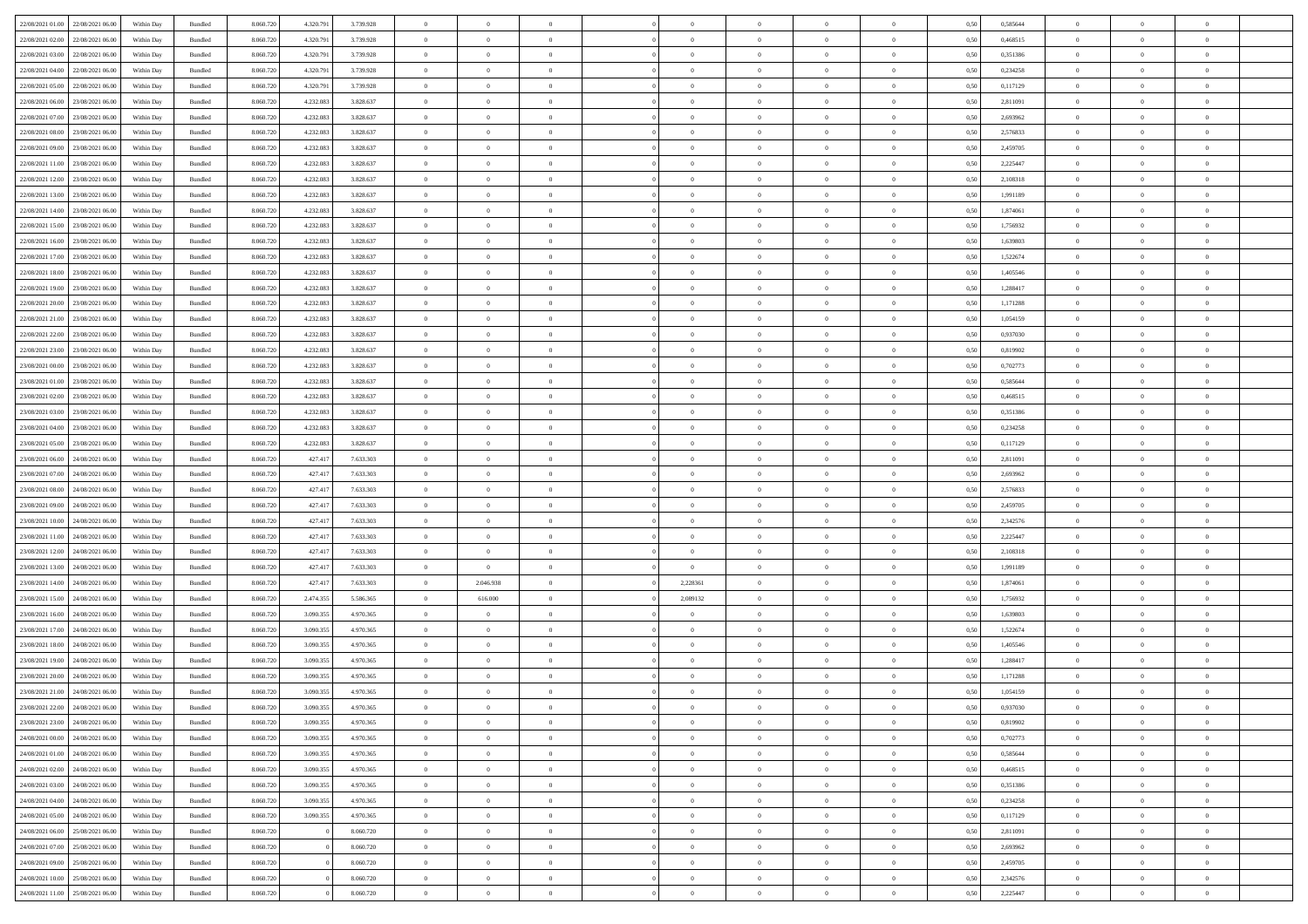|                                   |                  |            |                    |           |           | $\overline{0}$ | $\Omega$       |                |                | $\Omega$       | $\Omega$       | $\theta$       |      |          | $\theta$       | $\theta$       | $\theta$       |  |
|-----------------------------------|------------------|------------|--------------------|-----------|-----------|----------------|----------------|----------------|----------------|----------------|----------------|----------------|------|----------|----------------|----------------|----------------|--|
| 24/08/2021 12:00                  | 25/08/2021 06:00 | Within Day | Bundled            | 8.060.720 | 8.060.720 |                |                |                | $\Omega$       |                |                |                | 0.50 | 2,108318 |                |                |                |  |
| 24/08/2021 13:00                  | 25/08/2021 06:00 | Within Day | Bundled            | 8.060.720 | 8.060.720 | $\overline{0}$ | $\theta$       | $\overline{0}$ | $\overline{0}$ | $\bf{0}$       | $\overline{0}$ | $\overline{0}$ | 0,50 | 1,991189 | $\theta$       | $\theta$       | $\overline{0}$ |  |
| 24/08/2021 14:00                  | 25/08/2021 06:00 | Within Day | Bundled            | 8.060.720 | 8.060.720 | $\overline{0}$ | $\overline{0}$ | $\overline{0}$ | $\bf{0}$       | $\bf{0}$       | $\bf{0}$       | $\bf{0}$       | 0,50 | 1,874061 | $\overline{0}$ | $\overline{0}$ | $\overline{0}$ |  |
| 24/08/2021 15:00                  | 25/08/2021 06:00 | Within Dav | Bundled            | 8.060.720 | 8.060.720 | $\overline{0}$ | $\overline{0}$ | $\overline{0}$ | $\overline{0}$ | $\bf{0}$       | $\overline{0}$ | $\overline{0}$ | 0.50 | 1.756932 | $\theta$       | $\theta$       | $\overline{0}$ |  |
|                                   |                  |            |                    |           |           |                |                |                |                |                |                |                |      |          |                |                |                |  |
| 24/08/2021 16:00                  | 25/08/2021 06:00 | Within Day | Bundled            | 8.060.720 | 8.060.720 | $\overline{0}$ | $\theta$       | $\overline{0}$ | $\overline{0}$ | $\bf{0}$       | $\overline{0}$ | $\bf{0}$       | 0,50 | 1,639803 | $\theta$       | $\theta$       | $\overline{0}$ |  |
| 24/08/2021 17:00                  | 25/08/2021 06:00 | Within Day | Bundled            | 8.060.720 | 8.060.720 | $\overline{0}$ | $\bf{0}$       | $\overline{0}$ | $\bf{0}$       | $\overline{0}$ | $\overline{0}$ | $\mathbf{0}$   | 0,50 | 1,522674 | $\overline{0}$ | $\overline{0}$ | $\bf{0}$       |  |
| 24/08/2021 18:00                  | 25/08/2021 06:00 | Within Dav | Bundled            | 8.060.720 | 8.060.720 | $\overline{0}$ | $\overline{0}$ | $\overline{0}$ | $\overline{0}$ | $\overline{0}$ | $\overline{0}$ | $\overline{0}$ | 0.50 | 1,405546 | $\theta$       | $\theta$       | $\overline{0}$ |  |
| 24/08/2021 19:00                  | 25/08/2021 06:00 | Within Day | Bundled            | 8.060.720 | 8.060.720 | $\overline{0}$ | $\theta$       | $\overline{0}$ | $\overline{0}$ | $\bf{0}$       | $\overline{0}$ | $\bf{0}$       | 0,50 | 1,288417 | $\theta$       | $\theta$       | $\overline{0}$ |  |
| 24/08/2021 20:00                  | 25/08/2021 06:00 | Within Day | Bundled            | 8.060.720 | 8.060.720 | $\overline{0}$ | $\overline{0}$ | $\overline{0}$ | $\bf{0}$       | $\bf{0}$       | $\bf{0}$       | $\bf{0}$       | 0,50 | 1,171288 | $\,0\,$        | $\overline{0}$ | $\overline{0}$ |  |
|                                   |                  |            |                    |           |           |                |                |                |                |                |                |                |      |          |                |                |                |  |
| 24/08/2021 21:00                  | 25/08/2021 06:00 | Within Dav | Bundled            | 8.060.720 | 8.060.720 | $\overline{0}$ | $\overline{0}$ | $\overline{0}$ | $\overline{0}$ | $\overline{0}$ | $\overline{0}$ | $\overline{0}$ | 0.50 | 1,054159 | $\theta$       | $\overline{0}$ | $\overline{0}$ |  |
| 24/08/2021 22:00                  | 25/08/2021 06:00 | Within Day | Bundled            | 8.060.720 | 8.060.720 | $\overline{0}$ | $\theta$       | $\overline{0}$ | $\overline{0}$ | $\bf{0}$       | $\overline{0}$ | $\bf{0}$       | 0,50 | 0,937030 | $\theta$       | $\theta$       | $\overline{0}$ |  |
| 24/08/2021 23:00                  | 25/08/2021 06:00 | Within Day | Bundled            | 8.060.720 | 8.060.720 | $\overline{0}$ | $\overline{0}$ | $\overline{0}$ | $\bf{0}$       | $\bf{0}$       | $\bf{0}$       | $\bf{0}$       | 0,50 | 0,819902 | $\overline{0}$ | $\overline{0}$ | $\overline{0}$ |  |
| 25/08/2021 00:00                  | 25/08/2021 06:00 | Within Dav | Bundled            | 8.060.720 | 8.060.720 | $\overline{0}$ | $\overline{0}$ | $\overline{0}$ | $\overline{0}$ | $\bf{0}$       | $\overline{0}$ | $\overline{0}$ | 0.50 | 0,702773 | $\theta$       | $\theta$       | $\overline{0}$ |  |
| 25/08/2021 01:00                  | 25/08/2021 06:00 | Within Day | Bundled            | 8.060.720 | 8.060.720 | $\overline{0}$ | $\theta$       | $\overline{0}$ | $\overline{0}$ | $\bf{0}$       | $\overline{0}$ | $\overline{0}$ | 0,50 | 0,585644 | $\theta$       | $\theta$       | $\overline{0}$ |  |
|                                   |                  |            |                    |           |           |                |                |                |                |                |                |                |      |          |                |                |                |  |
| 25/08/2021 02:00                  | 25/08/2021 06:00 | Within Day | Bundled            | 8.060.720 | 8.060.720 | $\overline{0}$ | $\overline{0}$ | $\overline{0}$ | $\overline{0}$ | $\overline{0}$ | $\overline{0}$ | $\mathbf{0}$   | 0,50 | 0,468515 | $\overline{0}$ | $\overline{0}$ | $\bf{0}$       |  |
| 25/08/2021 03:00                  | 25/08/2021 06:00 | Within Dav | Bundled            | 8.060.720 | 8.060.720 | $\overline{0}$ | $\overline{0}$ | $\overline{0}$ | $\overline{0}$ | $\overline{0}$ | $\overline{0}$ | $\overline{0}$ | 0.50 | 0,351386 | $\theta$       | $\overline{0}$ | $\overline{0}$ |  |
| 25/08/2021 04:00                  | 25/08/2021 06:00 | Within Day | Bundled            | 8.060.720 | 8.060.720 | $\overline{0}$ | $\theta$       | $\overline{0}$ | $\overline{0}$ | $\bf{0}$       | $\overline{0}$ | $\bf{0}$       | 0,50 | 0,234258 | $\theta$       | $\theta$       | $\overline{0}$ |  |
| 25/08/2021 05:00                  | 25/08/2021 06:00 | Within Day | Bundled            | 8.060.720 | 8.060.720 | $\overline{0}$ | $\overline{0}$ | $\overline{0}$ | $\overline{0}$ | $\bf{0}$       | $\overline{0}$ | $\bf{0}$       | 0,50 | 0,117129 | $\bf{0}$       | $\overline{0}$ | $\overline{0}$ |  |
| 25/08/2021 06:00                  | 26/08/2021 06:00 | Within Dav | Bundled            | 8.060.720 | 8.060.720 | $\overline{0}$ | $\overline{0}$ | $\overline{0}$ | $\overline{0}$ | $\overline{0}$ | $\overline{0}$ | $\overline{0}$ | 0.50 | 2,811091 | $\theta$       | $\overline{0}$ | $\overline{0}$ |  |
|                                   |                  |            |                    |           |           |                |                |                |                |                |                |                |      |          |                |                |                |  |
| 25/08/2021 07:00                  | 26/08/2021 06:00 | Within Day | Bundled            | 8.060.720 | 8.060.720 | $\overline{0}$ | $\theta$       | $\overline{0}$ | $\overline{0}$ | $\bf{0}$       | $\overline{0}$ | $\bf{0}$       | 0,50 | 2,693962 | $\,$ 0 $\,$    | $\theta$       | $\overline{0}$ |  |
| 25/08/2021 08:00                  | 26/08/2021 06:00 | Within Day | Bundled            | 8.060.720 | 8.060.720 | $\overline{0}$ | $\overline{0}$ | $\overline{0}$ | $\overline{0}$ | $\bf{0}$       | $\overline{0}$ | $\bf{0}$       | 0,50 | 2,576833 | $\,0\,$        | $\overline{0}$ | $\overline{0}$ |  |
| 25/08/2021 09:00                  | 26/08/2021 06:00 | Within Day | Bundled            | 8.060.720 | 8.060.720 | $\overline{0}$ | $\overline{0}$ | $\overline{0}$ | $\overline{0}$ | $\bf{0}$       | $\overline{0}$ | $\overline{0}$ | 0.50 | 2,459705 | $\theta$       | $\theta$       | $\overline{0}$ |  |
| 25/08/2021 10:00                  | 26/08/2021 06:00 | Within Day | Bundled            | 8.060.720 | 8.060.720 | $\overline{0}$ | $\theta$       | $\overline{0}$ | $\overline{0}$ | $\bf{0}$       | $\overline{0}$ | $\bf{0}$       | 0,50 | 2,342576 | $\theta$       | $\overline{0}$ | $\overline{0}$ |  |
| 25/08/2021 11:00                  | 26/08/2021 06:00 | Within Day | Bundled            | 8.060.720 | 8.060.720 | $\overline{0}$ | $\bf{0}$       | $\overline{0}$ | $\overline{0}$ | $\overline{0}$ | $\overline{0}$ | $\mathbf{0}$   | 0,50 | 2,225447 | $\overline{0}$ | $\overline{0}$ | $\bf{0}$       |  |
|                                   |                  |            |                    |           |           |                |                |                |                |                |                |                |      |          |                |                |                |  |
| 25/08/2021 12:00                  | 26/08/2021 06:00 | Within Dav | Bundled            | 8.060.720 | 8.060.720 | $\overline{0}$ | $\overline{0}$ | $\overline{0}$ | $\overline{0}$ | $\overline{0}$ | $\overline{0}$ | $\overline{0}$ | 0.50 | 2,108318 | $\theta$       | $\theta$       | $\overline{0}$ |  |
| 25/08/2021 13:00                  | 26/08/2021 06:00 | Within Day | Bundled            | 8.060.720 | 8.060.720 | $\overline{0}$ | $\theta$       | $\overline{0}$ | $\overline{0}$ | $\bf{0}$       | $\overline{0}$ | $\bf{0}$       | 0,50 | 1,991189 | $\theta$       | $\theta$       | $\overline{0}$ |  |
| 25/08/2021 14:00                  | 26/08/2021 06:00 | Within Day | Bundled            | 8.060.720 | 8.060.720 | $\overline{0}$ | $\overline{0}$ | $\overline{0}$ | $\overline{0}$ | $\bf{0}$       | $\overline{0}$ | $\bf{0}$       | 0,50 | 1,874061 | $\,0\,$        | $\overline{0}$ | $\overline{0}$ |  |
| 25/08/2021 15:00                  | 26/08/2021 06:00 | Within Day | Bundled            | 8.060.720 | 8.060.720 | $\overline{0}$ | $\overline{0}$ | $\overline{0}$ | $\overline{0}$ | $\overline{0}$ | $\overline{0}$ | $\overline{0}$ | 0.50 | 1,756932 | $\theta$       | $\theta$       | $\overline{0}$ |  |
| 25/08/2021 16:00                  | 26/08/2021 06:00 | Within Day | Bundled            | 8.060.720 | 8.060.720 | $\overline{0}$ | $\theta$       | $\overline{0}$ | $\overline{0}$ | $\bf{0}$       | $\overline{0}$ | $\bf{0}$       | 0,50 | 1,639803 | $\,$ 0 $\,$    | $\theta$       | $\overline{0}$ |  |
|                                   |                  |            |                    |           |           |                |                |                |                |                |                |                |      |          |                |                |                |  |
| 25/08/2021 17:00                  | 26/08/2021 06:00 | Within Day | Bundled            | 8.060.720 | 8.060.720 | $\overline{0}$ | $\overline{0}$ | $\overline{0}$ | $\overline{0}$ | $\bf{0}$       | $\overline{0}$ | $\bf{0}$       | 0,50 | 1,522674 | $\overline{0}$ | $\overline{0}$ | $\overline{0}$ |  |
| 25/08/2021 18:00                  | 26/08/2021 06:00 | Within Day | Bundled            | 8.060.720 | 8.060.720 | $\overline{0}$ | $\Omega$       | $\Omega$       | $\Omega$       | $\Omega$       | $\Omega$       | $\overline{0}$ | 0.50 | 1,405546 | $\,0\,$        | $\theta$       | $\theta$       |  |
| 25/08/2021 19:00                  | 26/08/2021 06:00 | Within Day | Bundled            | 8.060.720 | 8.060.720 | $\overline{0}$ | $\theta$       | $\overline{0}$ | $\overline{0}$ | $\bf{0}$       | $\overline{0}$ | $\bf{0}$       | 0,50 | 1,288417 | $\theta$       | $\theta$       | $\overline{0}$ |  |
| 25/08/2021 20:00                  | 26/08/2021 06:00 | Within Day | Bundled            | 8.060.720 | 8.060.720 | $\overline{0}$ | $\overline{0}$ | $\overline{0}$ | $\overline{0}$ | $\bf{0}$       | $\overline{0}$ | $\mathbf{0}$   | 0,50 | 1,171288 | $\overline{0}$ | $\overline{0}$ | $\bf{0}$       |  |
| 25/08/2021 21:00                  | 26/08/2021 06:00 |            | Bundled            | 8.060.720 | 8.060.720 | $\overline{0}$ | $\Omega$       | $\Omega$       | $\Omega$       | $\bf{0}$       | $\Omega$       | $\overline{0}$ | 0.50 | 1,054159 | $\theta$       | $\theta$       | $\theta$       |  |
|                                   |                  | Within Day |                    |           |           |                |                |                |                |                |                |                |      |          |                |                |                |  |
| 25/08/2021 22:00                  | 26/08/2021 06:00 | Within Day | Bundled            | 8.060.720 | 8.060.720 | $\overline{0}$ | $\theta$       | $\overline{0}$ | $\overline{0}$ | $\bf{0}$       | $\overline{0}$ | $\bf{0}$       | 0,50 | 0,937030 | $\theta$       | $\theta$       | $\overline{0}$ |  |
| 25/08/2021 23:00                  | 26/08/2021 06:00 | Within Day | Bundled            | 8.060.720 | 8.060.720 | $\overline{0}$ | $\overline{0}$ | $\overline{0}$ | $\overline{0}$ | $\bf{0}$       | $\bf{0}$       | $\bf{0}$       | 0,50 | 0,819902 | $\,0\,$        | $\overline{0}$ | $\overline{0}$ |  |
| 26/08/2021 00:00                  | 26/08/2021 06:00 | Within Day | Bundled            | 8.060.720 | 8.060.720 | $\overline{0}$ | $\Omega$       | $\Omega$       | $\Omega$       | $\Omega$       | $\theta$       | $\overline{0}$ | 0.50 | 0,702773 | $\theta$       | $\theta$       | $\theta$       |  |
| 26/08/2021 01:00                  | 26/08/2021 06:00 | Within Day | Bundled            | 8.060.720 | 8.060.720 | $\overline{0}$ | $\theta$       | $\overline{0}$ | $\overline{0}$ | $\bf{0}$       | $\overline{0}$ | $\bf{0}$       | 0,50 | 0,585644 | $\,$ 0 $\,$    | $\overline{0}$ | $\overline{0}$ |  |
| 26/08/2021 02:00                  | 26/08/2021 06:00 | Within Day | Bundled            | 8.060.720 | 8.060.720 | $\overline{0}$ | $\overline{0}$ | $\overline{0}$ | $\bf{0}$       | $\bf{0}$       | $\bf{0}$       | $\bf{0}$       | 0,50 | 0,468515 | $\bf{0}$       | $\overline{0}$ | $\overline{0}$ |  |
|                                   |                  |            |                    |           |           |                |                |                |                |                |                |                |      |          |                |                |                |  |
| 26/08/2021 03:00                  | 26/08/2021 06:00 | Within Day | Bundled            | 8.060.720 | 8.060.720 | $\overline{0}$ | $\Omega$       | $\Omega$       | $\Omega$       | $\Omega$       | $\overline{0}$ | $\overline{0}$ | 0.50 | 0,351386 | $\,0\,$        | $\theta$       | $\theta$       |  |
| 26/08/2021 04:00                  | 26/08/2021 06:00 | Within Day | Bundled            | 8.060.720 | 8.060.720 | $\overline{0}$ | $\theta$       | $\overline{0}$ | $\overline{0}$ | $\bf{0}$       | $\overline{0}$ | $\bf{0}$       | 0,50 | 0,234258 | $\,$ 0 $\,$    | $\overline{0}$ | $\overline{0}$ |  |
| 26/08/2021 05:00                  | 26/08/2021 06:00 | Within Day | Bundled            | 8.060.720 | 8.060.720 | $\overline{0}$ | $\overline{0}$ | $\overline{0}$ | $\bf{0}$       | $\bf{0}$       | $\bf{0}$       | $\mathbf{0}$   | 0,50 | 0,117129 | $\bf{0}$       | $\overline{0}$ | $\bf{0}$       |  |
| 26/08/2021 06:00                  | 27/08/2021 06:00 | Within Day | Bundled            | 8.060.720 | 8.060.720 | $\overline{0}$ | $\Omega$       | $\Omega$       | $\Omega$       | $\Omega$       | $\Omega$       | $\overline{0}$ | 0.50 | 2,811091 | $\theta$       | $\Omega$       | $\theta$       |  |
| 26/08/2021 07:00                  | 27/08/2021 06:00 | Within Day | Bundled            | 8.060.720 | 8.060.720 | $\overline{0}$ | $\overline{0}$ | $\overline{0}$ | $\bf{0}$       | $\,$ 0         | $\bf{0}$       | $\bf{0}$       | 0,50 | 2,693962 | $\,0\,$        | $\overline{0}$ | $\overline{0}$ |  |
|                                   |                  |            |                    |           |           |                |                |                |                |                |                |                |      |          |                |                |                |  |
| 26/08/2021 08:00                  | 27/08/2021 06:00 | Within Day | $\mathbf B$ undled | 8.060.720 | 8.060.720 | $\bf{0}$       | $\bf{0}$       |                |                | $\bf{0}$       |                |                | 0,50 | 2,576833 | $\bf{0}$       | $\overline{0}$ |                |  |
| 26/08/2021 09:00                  | 27/08/2021 06:00 | Within Day | Bundled            | 8.060.720 | 8.060.720 | $\overline{0}$ | $\overline{0}$ | $\overline{0}$ | $\Omega$       | $\overline{0}$ | $\overline{0}$ | $\overline{0}$ | 0.50 | 2,459705 | $\theta$       | $\theta$       | $\theta$       |  |
| 26/08/2021 10:00                  | 27/08/2021 06:00 | Within Day | Bundled            | 8.060.720 | 8.060.720 | $\overline{0}$ | $\,$ 0         | $\overline{0}$ | $\overline{0}$ | $\,$ 0 $\,$    | $\overline{0}$ | $\,$ 0 $\,$    | 0,50 | 2,342576 | $\,$ 0 $\,$    | $\,$ 0 $\,$    | $\,$ 0         |  |
| 26/08/2021 11:00                  | 27/08/2021 06:00 | Within Day | Bundled            | 8.060.720 | 8.060.720 | $\overline{0}$ | $\overline{0}$ | $\overline{0}$ | $\overline{0}$ | $\overline{0}$ | $\overline{0}$ | $\mathbf{0}$   | 0,50 | 2,225447 | $\overline{0}$ | $\bf{0}$       | $\overline{0}$ |  |
| 26/08/2021 12:00                  | 27/08/2021 06:00 | Within Day | Bundled            | 8.060.720 | 8.060.720 | $\overline{0}$ | $\overline{0}$ | $\overline{0}$ | $\Omega$       | $\overline{0}$ | $\overline{0}$ | $\overline{0}$ | 0,50 | 2,108318 | $\overline{0}$ | $\theta$       | $\overline{0}$ |  |
| 26/08/2021 13:00                  | 27/08/2021 06:00 | Within Day | Bundled            | 8.060.720 | 8.060.720 | $\overline{0}$ | $\,$ 0         | $\overline{0}$ | $\overline{0}$ | $\,$ 0 $\,$    | $\overline{0}$ | $\mathbf{0}$   | 0,50 | 1,991189 | $\,$ 0 $\,$    | $\overline{0}$ | $\overline{0}$ |  |
|                                   |                  |            |                    |           |           |                |                |                |                |                |                |                |      |          |                |                |                |  |
| 26/08/2021 14:00                  | 27/08/2021 06:00 | Within Day | Bundled            | 8.060.720 | 8.060.720 | $\overline{0}$ | $\overline{0}$ | $\overline{0}$ | $\overline{0}$ | $\overline{0}$ | $\overline{0}$ | $\mathbf{0}$   | 0,50 | 1,874061 | $\overline{0}$ | $\overline{0}$ | $\bf{0}$       |  |
| 26/08/2021 15:00                  | 27/08/2021 06:00 | Within Day | Bundled            | 8.060.720 | 8.060.720 | $\overline{0}$ | $\overline{0}$ | $\overline{0}$ | $\Omega$       | $\overline{0}$ | $\overline{0}$ | $\bf{0}$       | 0.50 | 1,756932 | $\overline{0}$ | $\theta$       | $\overline{0}$ |  |
| 26/08/2021 16:00                  | 27/08/2021 06:00 | Within Day | Bundled            | 8.060.720 | 8.060.720 | $\overline{0}$ | $\,$ 0         | $\overline{0}$ | $\overline{0}$ | $\bf{0}$       | $\overline{0}$ | $\bf{0}$       | 0,50 | 1,639803 | $\,$ 0 $\,$    | $\overline{0}$ | $\overline{0}$ |  |
| 26/08/2021 17:00                  | 27/08/2021 06:00 | Within Day | Bundled            | 8.060.720 | 8.060.720 | $\overline{0}$ | $\bf{0}$       | $\overline{0}$ | $\overline{0}$ | $\overline{0}$ | $\overline{0}$ | $\mathbf{0}$   | 0,50 | 1,522674 | $\overline{0}$ | $\overline{0}$ | $\bf{0}$       |  |
|                                   |                  |            |                    |           |           | $\overline{0}$ | $\overline{0}$ | $\overline{0}$ | $\Omega$       | $\overline{0}$ | $\overline{0}$ |                |      |          |                | $\overline{0}$ | $\overline{0}$ |  |
| 26/08/2021 18:00                  | 27/08/2021 06:00 | Within Day | Bundled            | 8.060.720 | 8.060.720 |                |                |                |                |                |                | $\overline{0}$ | 0.50 | 1,405546 | $\overline{0}$ |                |                |  |
| 26/08/2021 19:00                  | 27/08/2021 06:00 | Within Day | Bundled            | 8.060.720 | 8.060.720 | $\overline{0}$ | $\bf{0}$       | $\overline{0}$ | $\bf{0}$       | $\bf{0}$       | $\bf{0}$       | $\mathbf{0}$   | 0,50 | 1,288417 | $\,$ 0 $\,$    | $\,$ 0 $\,$    | $\bf{0}$       |  |
| 26/08/2021 20:00 27/08/2021 06:00 |                  | Within Day | Bundled            | 8.060.720 | 8.060.720 | $\overline{0}$ | $\overline{0}$ | $\overline{0}$ | $\overline{0}$ | $\overline{0}$ | $\bf{0}$       | $\mathbf{0}$   | 0,50 | 1,171288 | $\overline{0}$ | $\bf{0}$       | $\overline{0}$ |  |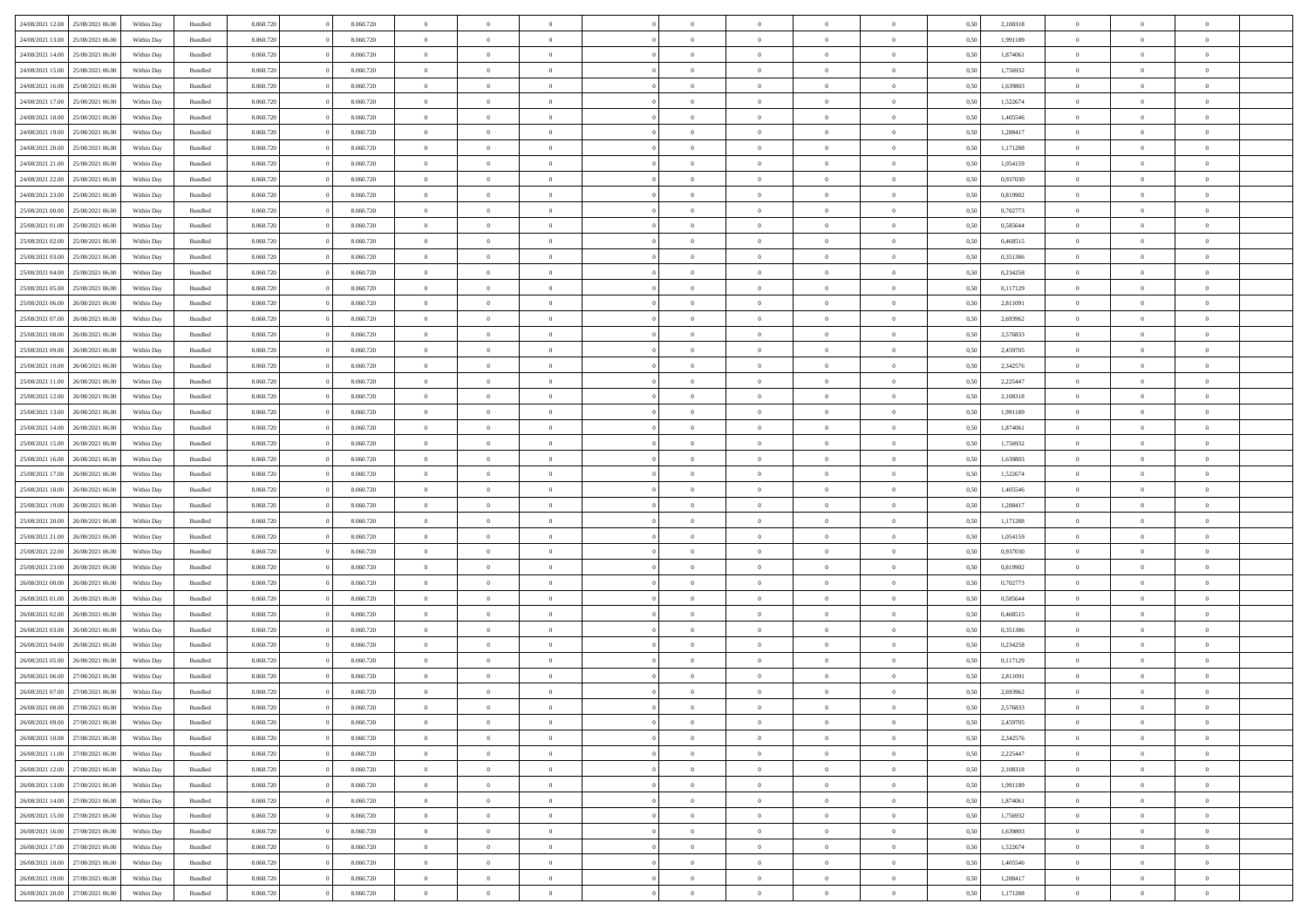| 26/08/2021 21:00 | 27/08/2021 06:00 | Within Dav | Bundled            | 8.060.720 |           | 8.060.720 | $\Omega$       | $\Omega$       |                | $\Omega$       | $\Omega$       | $\Omega$       | $\Omega$       | 0.50 | 1,054159 | $\theta$       | $\theta$       | $\theta$       |  |
|------------------|------------------|------------|--------------------|-----------|-----------|-----------|----------------|----------------|----------------|----------------|----------------|----------------|----------------|------|----------|----------------|----------------|----------------|--|
| 26/08/2021 22:00 | 27/08/2021 06:00 | Within Day | Bundled            | 8.060.720 |           | 8.060.720 | $\overline{0}$ | $\theta$       | $\overline{0}$ | $\overline{0}$ | $\bf{0}$       | $\overline{0}$ | $\overline{0}$ | 0,50 | 0,937030 | $\theta$       | $\theta$       | $\overline{0}$ |  |
| 26/08/2021 23:00 | 27/08/2021 06:00 | Within Day | Bundled            | 8.060.720 |           | 8.060.720 | $\overline{0}$ | $\overline{0}$ | $\overline{0}$ | $\bf{0}$       | $\bf{0}$       | $\bf{0}$       | $\bf{0}$       | 0,50 | 0,819902 | $\overline{0}$ | $\overline{0}$ | $\overline{0}$ |  |
| 27/08/2021 00:00 | 27/08/2021 06:00 | Within Dav | Bundled            | 8.060.720 |           | 8.060.720 | $\overline{0}$ | $\theta$       | $\overline{0}$ | $\overline{0}$ | $\bf{0}$       | $\overline{0}$ | $\overline{0}$ | 0.50 | 0,702773 | $\theta$       | $\theta$       | $\overline{0}$ |  |
|                  |                  |            |                    |           |           |           |                |                |                |                |                |                |                |      |          |                |                |                |  |
| 27/08/2021 01:00 | 27/08/2021 06:00 | Within Day | Bundled            | 8.060.720 |           | 8.060.720 | $\overline{0}$ | $\theta$       | $\overline{0}$ | $\overline{0}$ | $\bf{0}$       | $\overline{0}$ | $\bf{0}$       | 0,50 | 0,585644 | $\theta$       | $\theta$       | $\overline{0}$ |  |
| 27/08/2021 02:00 | 27/08/2021 06:00 | Within Day | Bundled            | 8.060.720 |           | 8.060.720 | $\overline{0}$ | $\bf{0}$       | $\overline{0}$ | $\bf{0}$       | $\overline{0}$ | $\overline{0}$ | $\mathbf{0}$   | 0,50 | 0,468515 | $\overline{0}$ | $\overline{0}$ | $\bf{0}$       |  |
| 27/08/2021 03:00 | 27/08/2021 06:00 | Within Dav | Bundled            | 8.060.720 |           | 8.060.720 | $\overline{0}$ | $\overline{0}$ | $\overline{0}$ | $\overline{0}$ | $\overline{0}$ | $\overline{0}$ | $\overline{0}$ | 0.50 | 0,351386 | $\theta$       | $\theta$       | $\overline{0}$ |  |
| 27/08/2021 04:00 | 27/08/2021 06:00 | Within Day | Bundled            | 8.060.720 |           | 8.060.720 | $\overline{0}$ | $\theta$       | $\overline{0}$ | $\overline{0}$ | $\bf{0}$       | $\overline{0}$ | $\bf{0}$       | 0,50 | 0,234258 | $\theta$       | $\theta$       | $\overline{0}$ |  |
| 27/08/2021 05:00 | 27/08/2021 06:00 | Within Day | Bundled            | 8.060.720 |           | 8.060.720 | $\overline{0}$ | $\overline{0}$ | $\overline{0}$ | $\bf{0}$       | $\bf{0}$       | $\bf{0}$       | $\bf{0}$       | 0,50 | 0,117129 | $\,0\,$        | $\overline{0}$ | $\overline{0}$ |  |
| 27/08/2021 06:00 | 28/08/2021 06:00 | Within Dav | Bundled            | 8.060.720 |           | 8.060.720 | $\overline{0}$ | $\overline{0}$ | $\overline{0}$ | $\overline{0}$ | $\overline{0}$ | $\overline{0}$ | $\overline{0}$ | 0.50 | 2,811091 | $\theta$       | $\overline{0}$ | $\overline{0}$ |  |
|                  |                  |            |                    |           |           |           |                |                |                |                |                |                |                |      |          |                |                |                |  |
| 27/08/2021 07:00 | 28/08/2021 06:00 | Within Day | Bundled            | 8.060.720 |           | 8.060.720 | $\overline{0}$ | $\theta$       | $\overline{0}$ | $\overline{0}$ | $\bf{0}$       | $\overline{0}$ | $\bf{0}$       | 0,50 | 2,693962 | $\theta$       | $\theta$       | $\overline{0}$ |  |
| 27/08/2021 08:00 | 28/08/2021 06:00 | Within Day | Bundled            | 8.060.720 |           | 8.060.720 | $\overline{0}$ | $\overline{0}$ | $\overline{0}$ | $\bf{0}$       | $\bf{0}$       | $\bf{0}$       | $\bf{0}$       | 0,50 | 2,576833 | $\bf{0}$       | $\overline{0}$ | $\overline{0}$ |  |
| 27/08/2021 09:00 | 28/08/2021 06:00 | Within Dav | Bundled            | 8.060.720 |           | 8.060.720 | $\overline{0}$ | $\overline{0}$ | $\overline{0}$ | $\overline{0}$ | $\bf{0}$       | $\overline{0}$ | $\overline{0}$ | 0.50 | 2,459705 | $\theta$       | $\theta$       | $\overline{0}$ |  |
| 27/08/2021 10:00 | 28/08/2021 06:00 | Within Day | Bundled            | 8.060.720 |           | 8.060.720 | $\overline{0}$ | $\theta$       | $\overline{0}$ | $\overline{0}$ | $\bf{0}$       | $\overline{0}$ | $\overline{0}$ | 0,50 | 2,342576 | $\theta$       | $\theta$       | $\overline{0}$ |  |
| 27/08/2021 11:00 | 28/08/2021 06:00 | Within Day | Bundled            | 8.060.720 |           | 8.060.720 | $\overline{0}$ | $\overline{0}$ | $\overline{0}$ | $\bf{0}$       | $\bf{0}$       | $\overline{0}$ | $\mathbf{0}$   | 0,50 | 2,225447 | $\overline{0}$ | $\overline{0}$ | $\bf{0}$       |  |
| 27/08/2021 12:00 | 28/08/2021 06:00 | Within Dav | Bundled            | 8.060.720 |           | 8.060.720 | $\overline{0}$ | $\overline{0}$ | $\overline{0}$ | $\overline{0}$ | $\overline{0}$ | $\overline{0}$ | $\overline{0}$ | 0.50 | 2,108318 | $\theta$       | $\overline{0}$ | $\overline{0}$ |  |
|                  |                  |            |                    |           |           |           |                |                |                |                |                |                |                |      |          |                |                |                |  |
| 27/08/2021 13:00 | 28/08/2021 06:00 | Within Day | Bundled            | 8.060.720 |           | 8.060.720 | $\overline{0}$ | $\theta$       | $\overline{0}$ | $\overline{0}$ | $\bf{0}$       | $\overline{0}$ | $\bf{0}$       | 0,50 | 1,991189 | $\theta$       | $\theta$       | $\overline{0}$ |  |
| 27/08/2021 14:00 | 28/08/2021 06:00 | Within Day | Bundled            | 8.060.720 |           | 8.060.720 | $\overline{0}$ | $\overline{0}$ | $\overline{0}$ | $\bf{0}$       | $\bf{0}$       | $\bf{0}$       | $\bf{0}$       | 0,50 | 1,874061 | $\,0\,$        | $\overline{0}$ | $\overline{0}$ |  |
| 27/08/2021 15:00 | 28/08/2021 06:00 | Within Dav | Bundled            | 8.060.720 |           | 8.060.720 | $\overline{0}$ | $\overline{0}$ | $\overline{0}$ | $\overline{0}$ | $\overline{0}$ | $\overline{0}$ | $\overline{0}$ | 0.50 | 1,756932 | $\theta$       | $\theta$       | $\overline{0}$ |  |
| 27/08/2021 16:00 | 28/08/2021 06:00 | Within Day | Bundled            | 8.060.720 |           | 8.060.720 | $\overline{0}$ | $\theta$       | $\overline{0}$ | $\overline{0}$ | $\bf{0}$       | $\overline{0}$ | $\bf{0}$       | 0,50 | 1,639803 | $\theta$       | $\theta$       | $\overline{0}$ |  |
| 27/08/2021 17:00 | 28/08/2021 06:00 | Within Day | Bundled            | 8.060.720 |           | 8.060.720 | $\overline{0}$ | $\overline{0}$ | $\overline{0}$ | $\bf{0}$       | $\bf{0}$       | $\bf{0}$       | $\bf{0}$       | 0,50 | 1,522674 | $\,0\,$        | $\overline{0}$ | $\overline{0}$ |  |
| 27/08/2021 18:00 | 28/08/2021 06:00 | Within Dav | Bundled            | 8.060.720 |           | 8.060.720 | $\overline{0}$ | $\overline{0}$ | $\overline{0}$ | $\overline{0}$ | $\bf{0}$       | $\overline{0}$ | $\overline{0}$ | 0.50 | 1.405546 | $\theta$       | $\theta$       | $\overline{0}$ |  |
|                  |                  |            |                    |           |           |           |                |                |                |                |                |                |                |      |          |                |                |                |  |
| 27/08/2021 19:00 | 28/08/2021 06:00 | Within Day | Bundled            | 8.060.720 |           | 8.060.720 | $\overline{0}$ | $\theta$       | $\overline{0}$ | $\overline{0}$ | $\bf{0}$       | $\overline{0}$ | $\bf{0}$       | 0,50 | 1,288417 | $\theta$       | $\overline{0}$ | $\overline{0}$ |  |
| 27/08/2021 20:00 | 28/08/2021 06:00 | Within Day | Bundled            | 8.060.720 |           | 8.060.720 | $\overline{0}$ | $\bf{0}$       | $\overline{0}$ | $\bf{0}$       | $\bf{0}$       | $\bf{0}$       | $\mathbf{0}$   | 0,50 | 1,171288 | $\overline{0}$ | $\overline{0}$ | $\bf{0}$       |  |
| 27/08/2021 21:00 | 28/08/2021 06:00 | Within Dav | Bundled            | 8.060.720 |           | 8.060.720 | $\overline{0}$ | 56.000         | $\overline{0}$ | 1,253459       | $\overline{0}$ | $\overline{0}$ | $\overline{0}$ | 0.50 | 1,054159 | $\theta$       | $\theta$       | $\overline{0}$ |  |
| 27/08/2021 22:00 | 28/08/2021 06:00 | Within Day | Bundled            | 8.060.720 | 56.000    | 8.004.720 | $\overline{0}$ | 302.000        | $\overline{0}$ | 1,114230       | $\bf{0}$       | $\overline{0}$ | $\bf{0}$       | 0,50 | 0,937030 | $\theta$       | $\theta$       | $\overline{0}$ |  |
| 27/08/2021 23:00 | 28/08/2021 06:00 | Within Day | Bundled            | 8.060.720 | 358.000   | 7.702.720 | $\overline{0}$ | $\overline{0}$ | $\overline{0}$ | $\bf{0}$       | $\bf{0}$       | $\bf{0}$       | $\bf{0}$       | 0,50 | 0,819902 | $\,0\,$        | $\overline{0}$ | $\overline{0}$ |  |
| 28/08/2021 00:00 | 28/08/2021 06:00 | Within Day | Bundled            | 8.060.720 | 358,000   | 7.702.720 | $\overline{0}$ | $\overline{0}$ | $\overline{0}$ | $\overline{0}$ | $\bf{0}$       | $\overline{0}$ | $\overline{0}$ | 0.50 | 0,702773 | $\theta$       | $\overline{0}$ | $\overline{0}$ |  |
|                  |                  |            |                    |           |           |           | $\overline{0}$ | $\overline{0}$ | $\overline{0}$ | $\overline{0}$ | $\bf{0}$       | $\overline{0}$ |                |      |          |                | $\theta$       | $\overline{0}$ |  |
| 28/08/2021 01:00 | 28/08/2021 06:00 | Within Day | Bundled            | 8.060.720 | 358.000   | 7.702.720 |                |                |                |                |                |                | $\bf{0}$       | 0,50 | 0,585644 | $\,$ 0 $\,$    |                |                |  |
| 28/08/2021 02:00 | 28/08/2021 06:00 | Within Day | Bundled            | 8.060.720 | 358.000   | 7.702.720 | $\overline{0}$ | 500.000        | $\overline{0}$ | 0,557115       | $\bf{0}$       | $\bf{0}$       | $\bf{0}$       | 0,50 | 0,468515 | $\bf{0}$       | $\overline{0}$ | $\overline{0}$ |  |
| 28/08/2021 03:00 | 28/08/2021 06:00 | Within Day | Bundled            | 8.060.720 | 858.000   | 7.202.720 | $\overline{0}$ | $\Omega$       | $\Omega$       | $\Omega$       | $\Omega$       | $\Omega$       | $\overline{0}$ | 0.50 | 0,351386 | $\,0\,$        | $\Omega$       | $\theta$       |  |
| 28/08/2021 04:00 | 28/08/2021 06:00 | Within Day | Bundled            | 8.060.720 | 858.000   | 7.202.720 | $\overline{0}$ | $\theta$       | $\overline{0}$ | $\overline{0}$ | $\bf{0}$       | $\overline{0}$ | $\bf{0}$       | 0,50 | 0,234258 | $\theta$       | $\theta$       | $\overline{0}$ |  |
| 28/08/2021 05:00 | 28/08/2021 06:00 | Within Day | Bundled            | 8.060.720 | 858.000   | 7.202.720 | $\overline{0}$ | $\overline{0}$ | $\overline{0}$ | $\bf{0}$       | $\bf{0}$       | $\overline{0}$ | $\mathbf{0}$   | 0,50 | 0,117129 | $\bf{0}$       | $\overline{0}$ | $\bf{0}$       |  |
| 28/08/2021 06:00 | 29/08/2021 06:00 | Within Day | Bundled            | 8.060.720 | 649,999   | 7.410.720 | $\overline{0}$ | 1.703.000      | $\Omega$       | 3,342591       | $\bf{0}$       | $\Omega$       | $\overline{0}$ | 0.50 | 2,811091 | $\theta$       | $\theta$       | $\theta$       |  |
| 28/08/2021 07:00 | 29/08/2021 06:00 | Within Day | Bundled            | 8.060.720 | 2.352.999 | 5.707.720 | $\overline{0}$ | $\theta$       | $\overline{0}$ | $\overline{0}$ | $\bf{0}$       | $\overline{0}$ | $\bf{0}$       | 0,50 | 2,693962 | $\theta$       | $\theta$       | $\overline{0}$ |  |
|                  |                  |            |                    |           |           |           |                |                |                |                |                |                |                |      |          |                |                |                |  |
| 28/08/2021 08:00 | 29/08/2021 06:00 | Within Day | Bundled            | 8.060.720 | 2.352.999 | 5.707.720 | $\overline{0}$ | $\overline{0}$ | $\overline{0}$ | $\bf{0}$       | $\bf{0}$       | $\bf{0}$       | $\bf{0}$       | 0,50 | 2,576833 | $\,0\,$        | $\overline{0}$ | $\overline{0}$ |  |
| 28/08/2021 09:00 | 29/08/2021 06:00 | Within Day | Bundled            | 8.060.72  | 2.352.999 | 5.707.720 | $\overline{0}$ | $\Omega$       | $\Omega$       | $\Omega$       | $\Omega$       | $\theta$       | $\overline{0}$ | 0.50 | 2,459705 | $\theta$       | $\theta$       | $\theta$       |  |
| 28/08/2021 12:00 | 29/08/2021 06:00 | Within Day | Bundled            | 8.060.720 | 2.352.999 | 5.707.720 | $\overline{0}$ | $\theta$       | $\overline{0}$ | $\overline{0}$ | $\bf{0}$       | $\overline{0}$ | $\bf{0}$       | 0,50 | 2,108318 | $\,$ 0 $\,$    | $\theta$       | $\overline{0}$ |  |
| 28/08/2021 13:00 | 29/08/2021 06:00 | Within Day | Bundled            | 8.060.720 | 2.352.999 | 5.707.720 | $\overline{0}$ | $\overline{0}$ | $\overline{0}$ | $\bf{0}$       | $\bf{0}$       | $\overline{0}$ | $\bf{0}$       | 0,50 | 1,991189 | $\bf{0}$       | $\overline{0}$ | $\overline{0}$ |  |
| 28/08/2021 14:00 | 29/08/2021 06:00 | Within Day | Bundled            | 8.060.720 | 2.352.999 | 5.707.720 | $\overline{0}$ | $\Omega$       | $\Omega$       | $\Omega$       | $\Omega$       | $\overline{0}$ | $\overline{0}$ | 0.50 | 1,874061 | $\,0\,$        | $\theta$       | $\theta$       |  |
| 28/08/2021 15:00 | 29/08/2021 06:00 | Within Day | Bundled            | 8.060.720 | 2.352.999 | 5.707.720 | $\overline{0}$ | $\overline{0}$ | $\overline{0}$ | $\overline{0}$ | $\bf{0}$       | $\overline{0}$ | $\bf{0}$       | 0,50 | 1,756932 | $\,$ 0 $\,$    | $\theta$       | $\overline{0}$ |  |
|                  |                  |            |                    |           |           |           |                |                |                |                |                |                |                |      |          |                |                |                |  |
| 28/08/2021 16:00 | 29/08/2021 06:00 | Within Day | Bundled            | 8.060.720 | 2.352.999 | 5.707.720 | $\overline{0}$ | 1.264.000      | $\overline{0}$ | 1,949803       | $\bf{0}$       | $\overline{0}$ | $\mathbf{0}$   | 0,50 | 1,639803 | $\bf{0}$       | $\overline{0}$ | $\bf{0}$       |  |
| 28/08/2021 17:00 | 29/08/2021 06:00 | Within Day | Bundled            | 8.060.72  | 3.616.99  | 4.443.720 | $\overline{0}$ | 628,000        | $\Omega$       | 1,810574       | $\Omega$       | $\Omega$       | $\Omega$       | 0.50 | 1,522674 | $\theta$       | $\Omega$       | $\theta$       |  |
| 28/08/2021 18:00 | 29/08/2021 06:00 | Within Day | Bundled            | 8.060.720 | 4.244.999 | 3.815.720 | $\overline{0}$ | $\overline{0}$ | $\overline{0}$ | $\overline{0}$ | $\,$ 0         | $\overline{0}$ | $\bf{0}$       | 0,50 | 1,405546 | $\,0\,$        | $\overline{0}$ | $\overline{0}$ |  |
| 28/08/2021 19:00 | 29/08/2021 06:00 | Within Day | $\mathbf B$ undled | 8.060.720 | 4.244.999 | 3.815.720 | $\bf{0}$       | 351.000        |                | 1,532017       |                |                |                | 0,50 | 1,288417 | $\bf{0}$       | $\overline{0}$ |                |  |
| 28/08/2021 20:00 | 29/08/2021 06:00 | Within Day | Bundled            | 8.060.720 | 4.595.999 | 3.464.720 | $\overline{0}$ | 260,000        | $\overline{0}$ | 1.392788       | $\overline{0}$ | $\overline{0}$ | $\overline{0}$ | 0,50 | 1,171288 | $\theta$       | $\theta$       | $\theta$       |  |
| 28/08/2021 21:00 | 29/08/2021 06:00 | Within Day | Bundled            | 8.060.720 | 4.855.999 | 3.204.720 | $\overline{0}$ | 50.000         | $\overline{0}$ | 1,253459       | $\bf{0}$       | $\overline{0}$ | $\mathbf{0}$   | 0,50 | 1,054159 | $\,$ 0 $\,$    | $\,$ 0 $\,$    | $\bf{0}$       |  |
| 28/08/2021 22:00 | 29/08/2021 06:00 | Within Day | Bundled            | 8.060.720 | 4.905.999 | 3.154.720 | $\overline{0}$ | 276.125        | $\overline{0}$ | 1,114230       | $\overline{0}$ | $\overline{0}$ | $\mathbf{0}$   | 0,50 | 0,937030 | $\overline{0}$ | $\bf{0}$       | $\bf{0}$       |  |
|                  |                  |            |                    |           |           |           |                |                |                |                |                |                |                |      |          |                |                |                |  |
| 28/08/2021 23:00 | 29/08/2021 06:00 | Within Day | Bundled            | 8.060.720 | 5.182.124 | 2.878.595 | $\overline{0}$ | $\overline{0}$ | $\overline{0}$ | $\overline{0}$ | $\overline{0}$ | $\overline{0}$ | $\bf{0}$       | 0,50 | 0,819902 | $\bf{0}$       | $\theta$       | $\overline{0}$ |  |
| 29/08/2021 00:00 | 29/08/2021 06:00 | Within Day | Bundled            | 8.060.720 | 5.182.124 | 2.878.595 | $\overline{0}$ | $\,$ 0         | $\overline{0}$ | $\overline{0}$ | $\,$ 0 $\,$    | $\overline{0}$ | $\mathbf{0}$   | 0,50 | 0,702773 | $\,$ 0 $\,$    | $\overline{0}$ | $\overline{0}$ |  |
| 29/08/2021 01:00 | 29/08/2021 06:00 | Within Day | Bundled            | 8.060.720 | 5.182.124 | 2.878.595 | $\overline{0}$ | $\overline{0}$ | $\overline{0}$ | $\overline{0}$ | $\overline{0}$ | $\overline{0}$ | $\mathbf{0}$   | 0,50 | 0,585644 | $\overline{0}$ | $\overline{0}$ | $\bf{0}$       |  |
| 29/08/2021 02:00 | 29/08/2021 06:00 | Within Day | Bundled            | 8.060.720 | 5.182.124 | 2.878.595 | $\overline{0}$ | $\overline{0}$ | $\overline{0}$ | $\overline{0}$ | $\overline{0}$ | $\overline{0}$ | $\bf{0}$       | 0.50 | 0.468515 | $\overline{0}$ | $\theta$       | $\overline{0}$ |  |
| 29/08/2021 03:00 | 29/08/2021 06:00 | Within Day | Bundled            | 8.060.720 | 5.182.124 | 2.878.595 | $\overline{0}$ | 830.000        | $\overline{0}$ | 0,417786       | $\bf{0}$       | $\overline{0}$ | $\bf{0}$       | 0,50 | 0,351386 | $\,$ 0 $\,$    | $\overline{0}$ | $\overline{0}$ |  |
| 29/08/2021 04:00 | 29/08/2021 06:00 | Within Day | Bundled            | 8.060.720 | 6.012.124 | 2.048.595 | $\overline{0}$ | $\overline{0}$ | $\overline{0}$ | $\overline{0}$ | $\overline{0}$ | $\overline{0}$ | $\mathbf{0}$   | 0,50 | 0,234258 | $\overline{0}$ | $\overline{0}$ | $\bf{0}$       |  |
|                  |                  |            |                    |           |           |           |                |                |                |                |                |                |                |      |          |                |                |                |  |
| 29/08/2021 05:00 | 29/08/2021 06:00 | Within Day | Bundled            | 8.060.720 | 6.012.124 | 2.048.595 | $\overline{0}$ | $\overline{0}$ | $\overline{0}$ | $\Omega$       | $\overline{0}$ | $\overline{0}$ | $\overline{0}$ | 0.50 | 0,117129 | $\overline{0}$ | $\theta$       | $\overline{0}$ |  |
| 29/08/2021 06:00 | 30/08/2021 06:00 | Within Day | Unbundled          | 8.060.720 | 4.156.999 | 1.027.720 | $\overline{0}$ | $\bf{0}$       | $\overline{0}$ | $\overline{0}$ | $\bf{0}$       | $\overline{0}$ | $\mathbf{0}$   | 0,50 | 2,811091 | $\,$ 0 $\,$    | $\,$ 0 $\,$    | $\bf{0}$       |  |
| 29/08/2021 06:00 | 30/08/2021 06:00 | Within Day | Bundled            | 8.060.720 | 4.156.999 | 3.903.720 | $\overline{0}$ | 215.000        | $\overline{0}$ | 3,342591       | $\bf{0}$       | $\overline{0}$ | $\bf{0}$       | 0,50 | 2,811091 | $\overline{0}$ | $\overline{0}$ | $\bf{0}$       |  |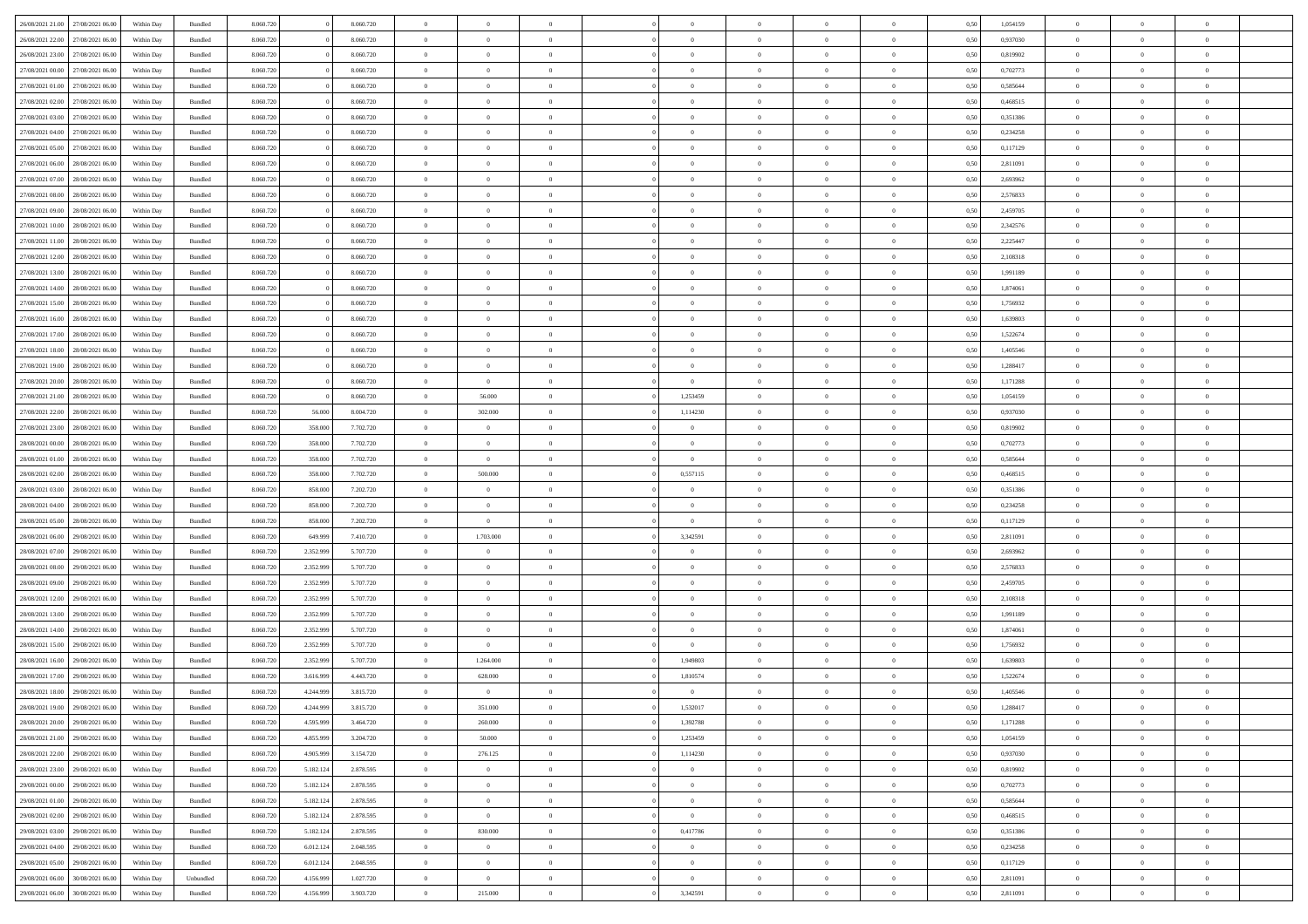| 29/08/2021 07:00<br>30/08/2021 06:00 | Within Day               | Bundled                       | 8.060.720 | 4.371.999 | 3.688.720 | $\overline{0}$   | $\Omega$       | $\Omega$       | $\Omega$                         |                | $\Omega$       | $\Omega$                                                           | 0,50 | 2,693962 | $\theta$                         |                            | $\Omega$             |  |
|--------------------------------------|--------------------------|-------------------------------|-----------|-----------|-----------|------------------|----------------|----------------|----------------------------------|----------------|----------------|--------------------------------------------------------------------|------|----------|----------------------------------|----------------------------|----------------------|--|
| 29/08/2021 08:00<br>30/08/2021 06:0  | Within Day               | Bundled                       | 8.060.720 | 4.371.999 | 3.688.720 | $\overline{0}$   | $\overline{0}$ | $\overline{0}$ | $\overline{0}$                   | $\theta$       | $\overline{0}$ | $\overline{0}$                                                     | 0,50 | 2,576833 | $\overline{0}$                   | $\overline{0}$             | $\overline{0}$       |  |
| 29/08/2021 09:00<br>30/08/2021 06:00 | Within Dav               | Bundled                       | 8.060.720 | 4.371.999 | 3.688.720 | $\overline{0}$   | $\overline{0}$ | $\overline{0}$ | $\overline{0}$                   | $\overline{0}$ | $\theta$       | $\bf{0}$                                                           | 0.50 | 2,459705 | $\overline{0}$                   | $\theta$                   | $\theta$             |  |
| 29/08/2021 11:00<br>30/08/2021 06:00 | Within Dav               | Bundled                       | 8.060.720 | 4.371.999 | 3.688.720 | $\overline{0}$   | $\overline{0}$ | $\overline{0}$ | $\overline{0}$                   | $\theta$       | $\Omega$       | $\theta$                                                           | 0.50 | 2.225447 | $\overline{0}$                   | $\theta$                   | $\theta$             |  |
| 29/08/2021 12:00<br>30/08/2021 06:00 | Within Day               | Bundled                       | 8.060.720 | 4.371.999 | 3.688.720 | $\overline{0}$   | 1.000          | $\overline{0}$ | 2,506918                         | $\overline{0}$ | $\,$ 0 $\,$    | $\,$ 0 $\,$                                                        | 0,50 | 2,108318 | $\overline{0}$                   | $\overline{0}$             | $\overline{0}$       |  |
| 29/08/2021 13:00<br>30/08/2021 06:00 | Within Day               | Bundled                       | 8.060.720 | 4.372.999 | 3.687.720 | $\overline{0}$   | $\overline{0}$ | $\overline{0}$ | $\Omega$                         | $\Omega$       | $\Omega$       | $\overline{0}$                                                     | 0.50 | 1.991189 | $\overline{0}$                   | $\theta$                   | $\overline{0}$       |  |
| 29/08/2021 14:00<br>30/08/2021 06.0  | Within Day               | Bundled                       | 8.060.720 | 4.372.999 | 3.687.720 | $\overline{0}$   | $\overline{0}$ | $\overline{0}$ | $\overline{0}$                   |                | $\overline{0}$ | $\overline{0}$                                                     | 0.50 | 1,874061 | $\overline{0}$                   | $\overline{0}$             | $\overline{0}$       |  |
| 29/08/2021 15:00<br>30/08/2021 06:00 | Within Dav               | <b>Bundled</b>                | 8.060.720 | 4.372.999 | 3687720   | $\overline{0}$   | 29.000         | $\overline{0}$ | 2.089132                         | $\Omega$       | $\overline{0}$ | $\bf{0}$                                                           | 0.50 | 1.756932 | $\overline{0}$                   | $\theta$                   | $\overline{0}$       |  |
| 29/08/2021 16:00<br>30/08/2021 06:00 | Within Day               | Bundled                       | 8.060.720 | 4.401.999 | 3.658.720 | $\overline{0}$   | 297.000        | $\overline{0}$ | 1,949803                         | $\overline{0}$ | $\overline{0}$ | $\overline{0}$                                                     | 0,50 | 1,639803 | $\overline{0}$                   | $\overline{0}$             | $\overline{0}$       |  |
| 29/08/2021 17:00<br>30/08/2021 06:00 | Within Day               | Bundled                       | 8.060.720 | 4.698.999 | 3.361.720 | $\overline{0}$   | 328.000        | $\overline{0}$ | 1,810574                         | $\theta$       | $\overline{0}$ | $\overline{0}$                                                     | 0.50 | 1,522674 | $\overline{0}$                   | $\overline{0}$             | $\overline{0}$       |  |
| 29/08/2021 18:00<br>30/08/2021 06.0  | Within Day               | Bundled                       | 8.060.720 | 5.026.999 | 3.033.720 | $\overline{0}$   | $\overline{0}$ | $\overline{0}$ | $\overline{0}$                   | $\theta$       | $\overline{0}$ | $\hspace{0.1mm}$ 0                                                 | 0,50 | 1,405546 | $\overline{0}$                   | $\overline{0}$             | $\overline{0}$       |  |
| 29/08/2021 19:00<br>30/08/2021 06:00 | Within Day               | <b>Bundled</b>                | 8.060.720 | 5.026.999 | 3.033.720 | $\overline{0}$   | $\Omega$       | $\Omega$       | $\Omega$                         | $\Omega$       | $\Omega$       | $\theta$                                                           | 0.50 | 1.288417 | $\Omega$                         | $\Omega$                   | $\Omega$             |  |
| 29/08/2021 20:00<br>30/08/2021 06:00 | Within Dav               | Bundled                       | 8.060.720 | 5.026.999 | 3.033.720 | $\overline{0}$   | 836.000        | $\overline{0}$ | 1,392788                         | $\overline{0}$ | $\overline{0}$ | $\,$ 0 $\,$                                                        | 0,50 | 1.171288 | $\overline{0}$                   | $\overline{0}$             | $\overline{0}$       |  |
| 29/08/2021 21:00<br>30/08/2021 06:00 | Within Dav               | Bundled                       | 8.060.720 | 5.862.999 | 2.197.720 | $\overline{0}$   | $\overline{0}$ | $\overline{0}$ | $\overline{0}$                   | $\overline{0}$ | $\theta$       | $\bf{0}$                                                           | 0,50 | 1,054159 | $\overline{0}$                   | $\overline{0}$             | $\overline{0}$       |  |
| 29/08/2021 22:00<br>30/08/2021 06:00 | Within Day               | Bundled                       | 8.060.720 | 5.862.999 | 2.197.720 | $\overline{0}$   | 226.000        | $\overline{0}$ | 1,114230                         | $\overline{0}$ | $\overline{0}$ | $\hspace{0.1mm}$ 0                                                 | 0,50 | 0,937030 | $\overline{0}$                   | $\overline{0}$             | $\overline{0}$       |  |
| 29/08/2021 23:00<br>30/08/2021 06:00 | Within Day               | Bundled                       | 8.060.720 | 6.088.999 | 1.971.720 | $\,$ 0 $\,$      | 750.571        | $\overline{0}$ | 0,974902                         | $\overline{0}$ | $\overline{0}$ | $\,$ 0 $\,$                                                        | 0,50 | 0,819902 | $\overline{0}$                   | $\theta$                   | $\overline{0}$       |  |
| 30/08/2021 00:00<br>30/08/2021 06:00 | Within Dav               | Bundled                       | 8.060.720 | 6.839.570 | 1.221.149 | $\overline{0}$   | 100.000        | $\Omega$       | 0.835673                         | $\Omega$       | $\Omega$       | $\theta$                                                           | 0.50 | 0,702773 | $\overline{0}$                   | $\sqrt{2}$                 | $\theta$             |  |
| 30/08/2021 01:00<br>30/08/2021 06:00 | Within Day               | Bundled                       | 8.060.720 | 6.939.570 | 1.121.149 | $\overline{0}$   | $\overline{0}$ | $\overline{0}$ | $\overline{0}$                   | $\overline{0}$ | $\theta$       | $\overline{0}$                                                     | 0,50 | 0,585644 | $\overline{0}$                   | $\overline{0}$             | $\overline{0}$       |  |
| 30/08/2021 02:00<br>30/08/2021 06:00 | Within Day               | Bundled                       | 8.060.720 | 6.939.570 | 1.121.149 | $\overline{0}$   | 54.500         | $\overline{0}$ | 0,557115                         | $\Omega$       | $\Omega$       | $\overline{0}$                                                     | 0.50 | 0.468515 | $\Omega$                         | $\Omega$                   | $\theta$             |  |
| 30/08/2021 03:00<br>30/08/2021 06:00 | Within Day               | Bundled                       | 8.060.720 | 6.994.070 | 1.066.649 | $\overline{0}$   | 330.667        | $\theta$       | 0,417786                         |                | $\overline{0}$ | $\overline{0}$                                                     | 0,50 | 0,351386 | $\overline{0}$                   | $\overline{0}$             | $\bf{0}$             |  |
| 30/08/2021 04:00<br>30/08/2021 06:00 |                          |                               | 8.060.720 | 7.324.737 | 735.982   | $\overline{0}$   | $\overline{0}$ | $\overline{0}$ |                                  | $\theta$       | $\theta$       |                                                                    | 0.50 | 0,234258 |                                  | $\theta$                   | $\overline{0}$       |  |
| 30/08/2021 05:00<br>30/08/2021 06:00 | Within Day<br>Within Day | $\mathbf B$ undled<br>Bundled | 8.060.720 | 7.324.737 | 735.982   | $\overline{0}$   | $\overline{0}$ | $\overline{0}$ | $\overline{0}$<br>$\overline{0}$ | $\overline{0}$ | $\theta$       | $\hspace{0.1mm}0\hspace{0.1mm}$<br>$\hspace{0.1mm}0\hspace{0.1mm}$ | 0,50 | 0,117129 | $\overline{0}$<br>$\overline{0}$ | $\overline{0}$             | $\overline{0}$       |  |
| 30/08/2021 06:00<br>31/08/2021 06:00 | Within Day               | <b>Bundled</b>                | 8.060.720 |           | 6917720   | $\overline{0}$   | $\Omega$       | $\Omega$       | $\Omega$                         | $\theta$       | $\theta$       | $\overline{0}$                                                     | 0.50 | 2.811091 | $\overline{0}$                   | $\Omega$                   | $\overline{0}$       |  |
|                                      |                          |                               |           | 1.142.999 |           |                  |                |                |                                  |                |                |                                                                    |      |          |                                  |                            |                      |  |
| 30/08/2021 07:00<br>31/08/2021 06.0  | Within Day               | Bundled                       | 8.060.720 | 1.142.999 | 6.917.720 | $\overline{0}$   | $\overline{0}$ | $\overline{0}$ | $\overline{0}$                   | $\overline{0}$ | $\overline{0}$ | $\overline{0}$                                                     | 0,50 | 2,693962 | $\overline{0}$                   | $\overline{0}$<br>$\theta$ | $\theta$<br>$\theta$ |  |
| 30/08/2021 08:00<br>31/08/2021 06:00 | Within Dav               | Bundled                       | 8.060.720 | 1.142.999 | 6.917.720 | $\overline{0}$   | $\overline{0}$ | $\overline{0}$ | $\overline{0}$                   | $\Omega$       | $\overline{0}$ | $\overline{0}$                                                     | 0.50 | 2,576833 | $\overline{0}$                   |                            |                      |  |
| 30/08/2021 09:00<br>31/08/2021 06:00 | Within Day               | Bundled                       | 8.060.720 | 1.142.999 | 6.917.720 | $\overline{0}$   | $\overline{0}$ | $\overline{0}$ | $\overline{0}$                   | $\mathbf{0}$   | $\,$ 0 $\,$    | $\,$ 0 $\,$                                                        | 0,50 | 2,459705 | $\overline{0}$                   | $\overline{0}$             | $\overline{0}$       |  |
| 30/08/2021 10:00<br>31/08/2021 06:00 | Within Day               | Bundled                       | 8.060.720 | 1.142.999 | 6.917.720 | $\overline{0}$   | $\overline{0}$ | $\theta$       | $\theta$                         | $\theta$       | $\overline{0}$ | $\mathbf{0}$                                                       | 0.50 | 2,342576 | $\overline{0}$                   | $\overline{0}$             | $\mathbf{0}$         |  |
| 30/08/2021 11:00<br>31/08/2021 06:0  | Within Day               | Bundled                       | 8.060.720 | 1.142.999 | 6.917.720 | $\overline{0}$   | $\overline{0}$ | $\overline{0}$ | $\overline{0}$                   | $\theta$       | $\overline{0}$ | $\hspace{0.1mm}0\hspace{0.1mm}$                                    | 0,50 | 2,225447 | $\overline{0}$                   | $\overline{0}$             | $\overline{0}$       |  |
| 30/08/2021 12:00<br>31/08/2021 06:00 | Within Day               | Bundled                       | 8.060.720 | 1.142.999 | 6.917.720 | $\overline{0}$   | $\overline{0}$ | $\overline{0}$ | $\overline{0}$                   | $\Omega$       | $\overline{0}$ | $\overline{0}$                                                     | 0,50 | 2,108318 | $\overline{0}$                   | $\Omega$                   | $\theta$             |  |
| 30/08/2021 13:00 31/08/2021 06:00    | Within Day               | Bundled                       | 8.060.720 | 1.142.999 | 6.917.720 | $\overline{0}$   | $\overline{0}$ | $\Omega$       | $\Omega$                         | $\Omega$       | $\overline{0}$ | $\overline{0}$                                                     | 0.50 | 1.991189 | $\overline{0}$                   | $\theta$                   | $\theta$             |  |
| 30/08/2021 14:00<br>31/08/2021 06:00 | Within Day               | Bundled                       | 8.060.720 | 1.142.999 | 6.917.720 | $\overline{0}$   | $\overline{0}$ | $\overline{0}$ | $\overline{0}$                   | $\overline{0}$ | $\overline{0}$ | $\bf{0}$                                                           | 0,50 | 1,874061 | $\overline{0}$                   | $\overline{0}$             | $\overline{0}$       |  |
| 30/08/2021 15:00<br>31/08/2021 06:00 | Within Day               | Bundled                       | 8.060.720 | 1.142.999 | 6.917.720 | $\overline{0}$   | $\overline{0}$ | $\overline{0}$ | $\Omega$                         | $\theta$       | $\theta$       | $\overline{0}$                                                     | 0,50 | 1,756932 | $\overline{0}$                   | $\theta$                   | $\theta$             |  |
| 30/08/2021 16:00<br>31/08/2021 06:00 | Within Day               | Bundled                       | 8.060.720 | 1.142.999 | 6.917.720 | $\,$ 0 $\,$      | $\overline{0}$ | $\Omega$       | $\theta$                         | $\Omega$       | $\theta$       | $\theta$                                                           | 0,50 | 1,639803 | $\overline{0}$                   | $\Omega$                   | $\theta$             |  |
| 30/08/2021 17:00<br>31/08/2021 06:00 | Within Dav               | Bundled                       | 8.060.720 | 1.142.999 | 6.917.720 | $\hspace{.1in}0$ | $\Omega$       | $\overline{0}$ | $\overline{0}$                   | $\theta$       | $\overline{0}$ | $\overline{0}$                                                     | 0.50 | 1.522674 | $\overline{0}$                   | $\theta$                   | $\theta$             |  |
| 30/08/2021 18:00<br>31/08/2021 06:00 | Within Dav               | Bundled                       | 8.060.720 | 1.142.999 | 6.917.720 | $\overline{0}$   | $\overline{0}$ | $\overline{0}$ | $\overline{0}$                   | $\overline{0}$ | $\theta$       | $\bf{0}$                                                           | 0,50 | 1,405546 | $\overline{0}$                   | $\overline{0}$             | $\overline{0}$       |  |
| 30/08/2021 19:00<br>31/08/2021 06:00 | Within Day               | Bundled                       | 8.060.720 | 1.142.999 | 6.917.720 | $\overline{0}$   | $\Omega$       | $\overline{0}$ | $\Omega$                         | $\Omega$       | $\Omega$       | $\bf{0}$                                                           | 0.50 | 1.288417 | $\Omega$                         | $\theta$                   | $\theta$             |  |
| 30/08/2021 20:00<br>31/08/2021 06.00 | Within Day               | Bundled                       | 8.060.720 | 1.142.999 | 6.917.720 | $\,$ 0 $\,$      | $\overline{0}$ | $\overline{0}$ | $\overline{0}$                   |                | $\overline{0}$ | $\mathbf{0}$                                                       | 0,50 | 1,171288 | $\overline{0}$                   | $\theta$                   | $\bf{0}$             |  |
| 30/08/2021 21:00<br>31/08/2021 06:00 | Within Dav               | Bundled                       | 8.060.720 | 1.142.999 | 6.917.720 | $\overline{0}$   | $\overline{0}$ | $\overline{0}$ | $\overline{0}$                   | $\Omega$       | $\overline{0}$ | $\mathbf{0}$                                                       | 0.50 | 1,054159 | $\overline{0}$                   | $\Omega$                   | $\overline{0}$       |  |
| 30/08/2021 22:00<br>31/08/2021 06:00 | Within Day               | Bundled                       | 8.060.720 | 1.142.999 | 6.917.720 | $\overline{0}$   | $\overline{0}$ | $\overline{0}$ | $\overline{0}$                   | $\bf{0}$       | $\theta$       | $\bf{0}$                                                           | 0,50 | 0,937030 | $\overline{0}$                   | $\overline{0}$             | $\overline{0}$       |  |
| 30/08/2021 23:00<br>31/08/2021 06:00 | Within Day               | <b>Bundled</b>                | 8.060.720 | 1.142.999 | 6917720   | $\overline{0}$   | $\Omega$       | $\Omega$       | $\Omega$                         | $\theta$       | $\Omega$       | $\theta$                                                           | 0.50 | 0.819902 | $\overline{0}$                   | $\theta$                   | $\theta$             |  |
| 31/08/2021 00:00<br>31/08/2021 06:00 | Within Day               | Bundled                       | 8.060.720 | 1.142.999 | 6.917.720 | $\overline{0}$   | $\overline{0}$ | $\overline{0}$ | $\overline{0}$                   | $\overline{0}$ | $\overline{0}$ | $\overline{0}$                                                     | 0,50 | 0,702773 | $\overline{0}$                   | $\bf{0}$                   | $\overline{0}$       |  |
| 31/08/2021 01:00<br>31/08/2021 06:00 | Within Day               | Bundled                       | 8.060.720 | 1.142.999 | 6.917.720 | $\overline{0}$   | $\overline{0}$ | $\overline{0}$ | $\overline{0}$                   | $\overline{0}$ | $\theta$       | $\bf{0}$                                                           | 0,50 | 0,585644 | $\overline{0}$                   | $\overline{0}$             | $\overline{0}$       |  |
| 31/08/2021 02:00<br>31/08/2021 06:00 | Within Day               | Bundled                       | 8.060.720 | 1.142.999 | 6.917.720 | $\overline{0}$   | $\overline{0}$ | $\overline{0}$ | $\,$ 0 $\,$                      | $\overline{0}$ | $\overline{0}$ | $\overline{0}$                                                     | 0,50 | 0,468515 | $\overline{0}$                   | $\overline{0}$             | $\overline{0}$       |  |
| 31/08/2021 03:00<br>31/08/2021 06:00 | Within Day               | Bundled                       | 8.060.720 | 1.142.999 | 6.917.720 | $\overline{0}$   | $\overline{0}$ | $\,$ 0 $\,$    | $\Omega$                         | $\theta$       | $\bf{0}$       | $\,$ 0 $\,$                                                        | 0,50 | 0,351386 | $\overline{0}$                   | $\overline{0}$             | $\,$ 0 $\,$          |  |
| 31/08/2021 04:00<br>31/08/2021 06:0  | Within Day               | Bundled                       | 8.060.72  | 1.142.999 | 6.917.720 | $\overline{0}$   | $\Omega$       | $\Omega$       | $\Omega$                         |                | $\Omega$       | $\theta$                                                           | 0.50 | 0.234258 | $\Omega$                         | $\theta$                   | $\theta$             |  |
| 31/08/2021 06:00 01/09/2021 06:00    | Within Day               | Bundled                       | 8.060.720 |           | 8.060.720 | $\overline{0}$   | $\Omega$       |                | $\Omega$                         |                | $\Omega$       | $\theta$                                                           | 0,50 | 2,811091 | $\overline{0}$                   | $\Omega$                   | $\mathbf{0}$         |  |

(\*) GCV used for the purpose of the conversion does not corresponding to the actual GCV of the Gas Day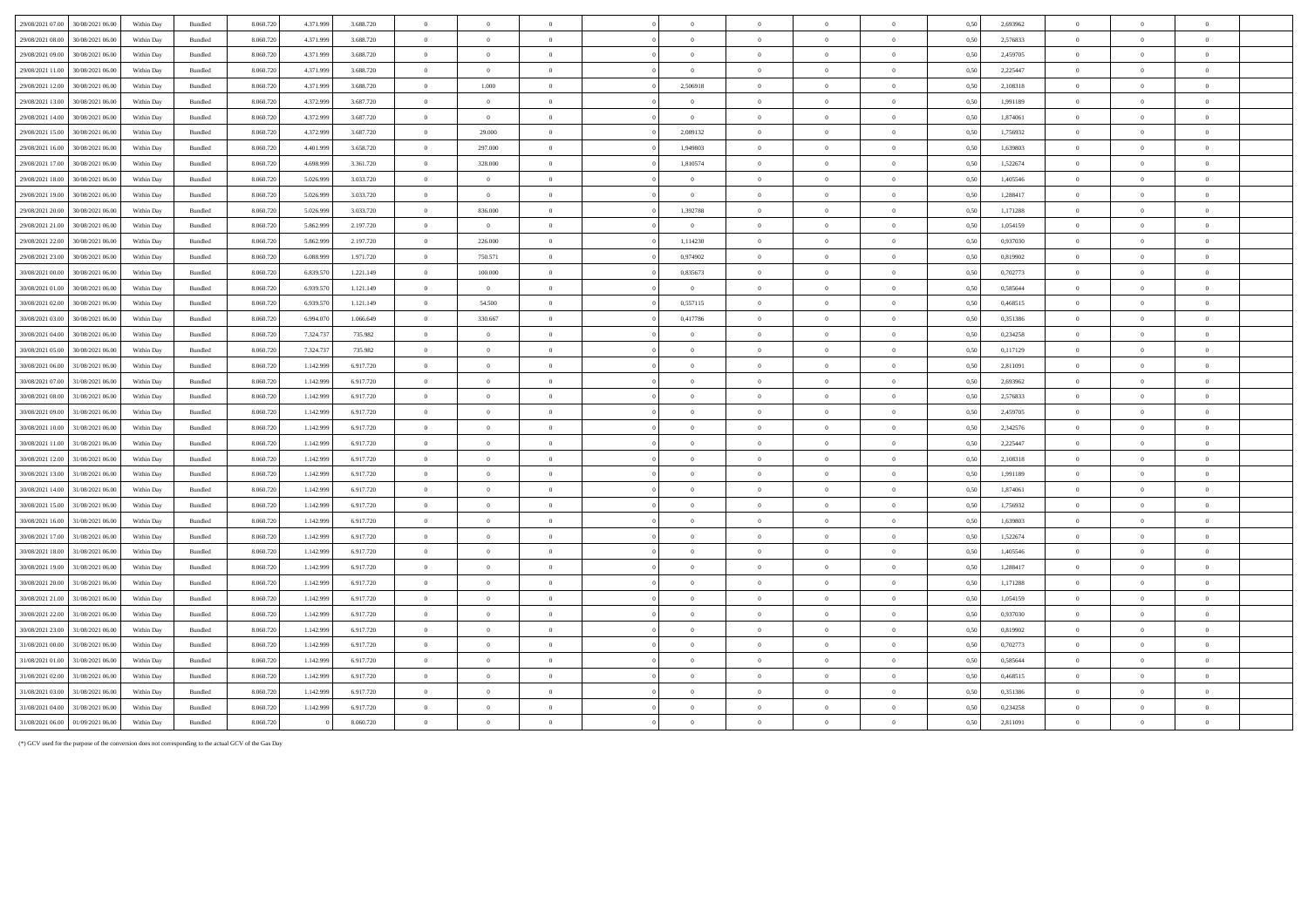## **SNAM RETE GAS**

**Transportation capacity at Exit Point interconnected with foreign pipelines**

**Update to 30/08/2021 of offered and assigned capacity in auction day-ahead and within-day**

**Thermal Year 2020/2021**

(Values in Scm/day (15° C; 1,01325 bar); Prices in c/Scm)

| <b>Exit Point</b> |
|-------------------|
|                   |

**TARVISIO**

| Interrupted<br>Offered<br>Transportati<br>capacity<br><b>Auction</b><br><b>Split factor</b><br><b>Auction type</b><br>Capacity<br>Reserve price -<br><b>Auction premiun</b><br>Reserve price -<br><b>Auction premium</b><br>Reserve price -<br>Auction<br>Reserve price -<br>capacity type<br>on capacity<br>(before<br>$\label{prop:inter} \textbf{Interruptible}$<br>Firm<br>Interruptible<br>From<br>То<br>Firm<br>premium -<br>Interruptible<br>- Interruptible<br>Interruptible<br>Firm<br>Firm<br>premium - Firm<br>auction)<br>- Firm<br>Interruptible<br>Interruptible<br>01/08/2021 06:00<br>02/08/2021 06:00<br>Bundled<br>18.000.000<br>18.000.000<br>$\overline{0}$<br>15.316.870<br>1,437357<br>0,50<br>0,012589<br>0,012589<br>Day Ahead<br>$\overline{0}$<br>$\theta$<br>$\Omega$<br>$\theta$<br>$\overline{0}$<br>$\Omega$<br>18.000.000<br>$\overline{0}$<br>$\overline{0}$<br>0,012589<br>01/08/2021 06:00<br>02/08/2021 06:00<br>Day Ahead<br>Unbundled<br>$\theta$<br>$\Omega$<br>$\theta$<br>$\Omega$<br>0,50<br>0,012589<br>$\Omega$<br>$\mathbf{a}$<br>$\Omega$<br>$\overline{0}$<br>02/08/2021 06:00<br>03/08/2021 06:00<br>Bundled<br>18.000.000<br>18.000.000<br>$\theta$<br>401.949<br>1,437357<br>0,50<br>0,012589<br>$\theta$<br>0,012589<br>Day Ahead<br>$\Omega$<br>$\Omega$<br>$\Omega$<br>$\theta$<br>$\overline{0}$<br>$\theta$<br>$\theta$<br>02/08/2021 06:00<br>03/08/2021 06:00<br>Day Ahead<br>Unbundled<br>18,000,000<br>$\theta$<br>$\overline{0}$<br>$\Omega$<br>$\Omega$<br>$\theta$<br>$\overline{0}$<br>0.50<br>0.012589<br>0.012589<br>$\theta$<br>18.000.000<br>$\overline{0}$<br>$\overline{0}$<br>$\,$ 0 $\,$<br>03/08/2021 06:00<br>04/08/2021 06:00<br>Bundled<br>18.000.000<br>$\overline{0}$<br>$\theta$<br>0,50<br>0,012589<br>0,012589<br>Day Ahead<br>$\overline{0}$<br>$\theta$<br>$\overline{0}$<br>$\overline{0}$<br>04/08/2021 06:00<br>18.000.000<br>$\overline{0}$<br>0,012589<br>$\theta$<br>0,012589<br>3/08/2021 06.00<br>Day Ahead<br>Unbundled<br>$\overline{0}$<br>$\overline{0}$<br>$\overline{0}$<br>$\theta$<br>$\theta$<br>$\bf{0}$<br>0,50<br>$\overline{0}$<br>$\overline{0}$<br>$\overline{0}$<br>$\theta$<br>04/08/2021 06:00<br>05/08/2021 06:00<br>Bundled<br>18,000,000<br>18,000,000<br>$\overline{0}$<br>$\Omega$<br>$\theta$<br>$\theta$<br>$\overline{0}$<br>$\theta$<br>0,50<br>0,012589<br>0,012589<br>Day Ahead<br>$\theta$<br>$\overline{0}$<br>$\theta$<br>04/08/2021 06:00<br>05/08/2021 06:00<br>Day Ahead<br>Unbundled<br>18.000.000<br>$\theta$<br>$\overline{0}$<br>$\theta$<br>$\Omega$<br>$\theta$<br>$\theta$<br>$\bf{0}$<br>0,50<br>0,012589<br>0,012589<br>$\overline{0}$<br>18,000,000<br>22.331<br>1.437357<br>05/08/2021 06:00<br>06/08/2021 06:00<br>Bundled<br>18,000,000<br>$\theta$<br>$\theta$<br>0.50<br>0.012589<br>$\theta$<br>0.012589<br>Day Ahead<br>$\Omega$<br>$\overline{0}$<br>$\Omega$<br>18.000.000<br>$\theta$<br>$\theta$<br>0,50<br>0,012589<br>$\theta$<br>0,012589<br>05/08/2021 06.00<br>06/08/2021 06:00<br>Day Ahead<br>Unbundled<br>$\theta$<br>$\theta$<br>$\Omega$<br>$\theta$<br>$\theta$<br>$\Omega$<br>$\theta$<br>06/08/2021 06:00<br>07/08/2021 06:00<br>Day Ahead<br>Unbundled<br>18.000.000<br>$\overline{0}$<br>$\overline{0}$<br>$\overline{0}$<br>$\overline{0}$<br>$\overline{0}$<br>$\theta$<br>$\,$ 0<br>0,50<br>0,012589<br>$\theta$<br>0,012589<br>$\overline{0}$<br>$\theta$<br>06/08/2021 06:00<br>07/08/2021 06:00<br>18,000,000<br>18,000,000<br>$\overline{0}$<br>1.697.119<br>1,437357<br>$\overline{0}$<br>0.012589<br>$\theta$<br>0,012589<br>Day Ahead<br><b>Bundled</b><br>$\Omega$<br>0,50<br>$\theta$<br>$\Omega$<br>$\theta$<br>07/08/2021 06.00<br>08/08/2021 06.00<br>Day Ahead<br>Bundled<br>18.000.000<br>18.000.000<br>$\overline{0}$<br>5.046.323<br>$\overline{0}$<br>1,437357<br>$\theta$<br>$\theta$<br>$\bf{0}$<br>0,50<br>0,012589<br>$\theta$<br>0,012589<br>$\overline{0}$<br>07/08/2021 06:00<br>18.000.000<br>$\overline{0}$<br>$\bf{0}$<br>0,50<br>$\theta$<br>0,012589<br>08/08/2021 06:00<br>Day Ahead<br>Unbundled<br>$\theta$<br>$\theta$<br>$\Omega$<br>$\Omega$<br>$\theta$<br>$\Omega$<br>0,012589<br>$\overline{0}$<br>18,000,000<br>18,000,000<br>$\overline{0}$<br>13,604,026<br>1,437357<br>$\Omega$<br>08/08/2021 06:00<br>09/08/2021 06:00<br><b>Bundled</b><br>$\theta$<br>0,50<br>0.012589<br>0.012589<br>Day Ahead<br>$\Omega$<br>$\theta$<br>$\Omega$<br>$\theta$<br>08/08/2021 06:00<br>09/08/2021 06.00<br>Day Ahead<br>Unbundled<br>18.000.000<br>$\theta$<br>$\theta$<br>$\overline{0}$<br>$\theta$<br>$\theta$<br>$\theta$<br>0,50<br>0,012589<br>$\theta$<br>0,012589<br>$\theta$<br>$\Omega$<br>$\theta$<br>10/08/2021 06:00<br>18.000.000<br>18.000.000<br>$\overline{0}$<br>3.322.780<br>1,437357<br>$\bf{0}$<br>0,012589<br>$\theta$<br>0,012589<br>09/08/2021 06:00<br>Day Ahead<br>Bundled<br>$\overline{0}$<br>$\theta$<br>$\overline{0}$<br>0,50<br>$\overline{0}$<br>18.000.000<br>$\overline{\phantom{0}}$<br>$\overline{0}$<br>$\,$ 0 $\,$<br>0,012589<br>$\bf{0}$<br>09/08/2021 06:00<br>10/08/2021 06:00<br>Day Ahead<br>Unbundled<br>$\overline{0}$<br>$\overline{0}$<br>$\overline{0}$<br>0,50<br>0,012589<br>$\theta$<br>$\overline{0}$<br>$\bf{0}$<br>11/08/2021 06:00<br>18.000.000<br>18.000.000<br>$\overline{0}$<br>0,012589<br>$\theta$<br>0,012589<br>0/08/2021 06:00<br>Day Ahead<br>Bundled<br>$\overline{0}$<br>$\Omega$<br>$\Omega$<br>$\theta$<br>$\Omega$<br>$\bf{0}$<br>0,50<br>$\overline{0}$<br>$\overline{0}$<br>$\Omega$<br>10/08/2021 06:00<br>11/08/2021 06:00<br>Unbundled<br>18,000,000<br>$\theta$<br>$\overline{0}$<br>$\Omega$<br>$\Omega$<br>$\theta$<br>$\overline{0}$<br>$\theta$<br>0.50<br>0.012589<br>0.012589<br>$\theta$<br>Day Ahead<br>18.000.000<br>18.000.000<br>$\overline{0}$<br>0,50<br>$\theta$<br>11/08/2021 06:00<br>12/08/2021 06:00<br>Day Ahead<br>Bundled<br>$\theta$<br>$\Omega$<br>$\Omega$<br>$\theta$<br>$\Omega$<br>$\bf{0}$<br>0,012589<br>0,012589<br>$\theta$<br>18,000,000<br>1/08/2021 06:00<br>12/08/2021 06:00<br>Day Ahead<br>Unbundled<br>$\theta$<br>$\theta$<br>$\Omega$<br>$\theta$<br>$\theta$<br>0.50<br>0.012589<br>$\theta$<br>0.012589<br>$\theta$<br>$\theta$<br>$\Omega$<br>13/08/2021 06:00<br>18.000.000<br>$\overline{0}$<br>$\overline{0}$<br>$\overline{0}$<br>$\overline{0}$<br>$\theta$<br>$\theta$<br>$\overline{0}$<br>$\hspace{0.1mm}$ 0<br>0,50<br>0,012589<br>$\,$ 0 $\,$<br>0,012589<br>$\overline{0}$<br>12/08/2021 06:00<br>Day Ahead<br>Unbundled<br>$\theta$<br>12/08/2021 06:00<br>13/08/2021 06:00<br>Day Ahead<br>Bundled<br>18.000.000<br>18.000.000<br>$\overline{0}$<br>$\overline{0}$<br>$\overline{0}$<br>$\overline{0}$<br>$\theta$<br>$\theta$<br>$\bf{0}$<br>0,50<br>0,012589<br>0,012589<br>$\overline{0}$<br>13/08/2021 06:00<br>14/08/2021 06:00<br>18,000,000<br>18,000,000<br>$\overline{0}$<br>1.116.526<br>1.437357<br>$\theta$<br>0.012589<br>$\theta$<br>0.012589<br>Day Ahead<br><b>Bundled</b><br>$\Omega$<br>$\theta$<br>$\theta$<br>0.50<br>$\theta$<br>$\overline{0}$<br>$\mathbf{0}$<br>13/08/2021 06:00<br>18,000,000<br>$\sqrt{2}$<br>$\theta$<br>0,50<br>0.012589<br>0.012589<br>14/08/2021 06:00<br>Day Ahead<br>Unbundled<br>$\Omega$<br>$\Omega$<br>$\Omega$<br>$\theta$<br>$\Omega$<br>$\theta$<br>14/08/2021 06:00<br>15/08/2021 06:00<br>Bundled<br>18.000.000<br>18.000.000<br>$\overline{0}$<br>5.990.812<br>1,437357<br>$\theta$<br>0,50<br>0,012589<br>$\theta$<br>0.012589<br>Day Ahead<br>$\Omega$<br>$\Omega$<br>$\Omega$<br>$\theta$<br>15/08/2021 06:00<br>18,000,000<br>$\overline{0}$<br>0.50<br>0.012589<br>$\theta$<br>0.012589<br>14/08/2021 06:00<br>Unbundled<br>$\theta$<br>$\Omega$<br>$\Omega$<br>$\theta$<br>Day Ahead<br>$\Omega$<br>$\theta$<br>$\Omega$<br>$\theta$<br>$\overline{0}$<br>14.787.450<br>1,437357<br>$\,$ 0 $\,$<br>18.000.000<br>18.000.000<br>$\bf{0}$<br>0,50<br>0,012589<br>0,012589<br>15/08/2021 06.00<br>16/08/2021 06:00<br>Day Ahead<br>Bundled<br>$\overline{0}$<br>$\theta$<br>$\Omega$<br>$\overline{0}$<br>15/08/2021 06:00<br>16/08/2021 06:00<br>18.000.000<br>$\overline{0}$<br>$\bf{0}$<br>0,50<br>0,012589<br>$\theta$<br>0,012589<br>Day Ahead<br>Unbundled<br>$\overline{0}$<br>$\overline{0}$<br>$\overline{0}$<br>$\overline{0}$<br>$\theta$<br>$\overline{0}$<br>$\overline{0}$<br>$\overline{0}$<br>1,437357<br>$\,$ 0 $\,$<br>18,000,000<br>18,000,000<br>893.406<br>$\overline{0}$<br>0.012589<br>0.012589<br>16/08/2021 06:00<br>17/08/2021 06:00<br>Day Ahead<br><b>Bundled</b><br>$\overline{0}$<br>$\theta$<br>$\overline{0}$<br>0,50<br>$\overline{0}$<br>$\theta$<br>16/08/2021 06:00<br>17/08/2021 06.00<br>Day Ahead<br>Unbundled<br>18.000.000<br>$\overline{0}$<br>$\overline{0}$<br>$\overline{0}$<br>$\overline{0}$<br>$\theta$<br>$\theta$<br>$\Omega$<br>$\bf{0}$<br>0,50<br>0,012589<br>0,012589<br>$\overline{0}$<br>18,000,000<br>$\theta$<br>17/08/2021 06:00<br>18/08/2021 06:00<br>Bundled<br>18,000,000<br>$\overline{0}$<br>$\Omega$<br>$\Omega$<br>$\theta$<br>$\theta$<br>$\Omega$<br>$\theta$<br>0.50<br>0.012589<br>0.012589<br>$\theta$<br>Day Ahead<br>17/08/2021 06:00<br>18/08/2021 06:00<br>18.000.000<br>$\overline{0}$<br>$\bf{0}$<br>0,50<br>0,012589<br>$\theta$<br>0,012589<br>Day Ahead<br>Unbundled<br>$\theta$<br>$\theta$<br>$\theta$<br>$\Omega$<br>$\theta$<br>$\Omega$<br>$\overline{0}$ | Timeframe |  |          | <b>Offered capacity</b> | <b>Assigned capacity</b> | Day-Ahead |  | <b>Total Prices</b> |  |  | <b>SRG Prices</b> |      |
|---------------------------------------------------------------------------------------------------------------------------------------------------------------------------------------------------------------------------------------------------------------------------------------------------------------------------------------------------------------------------------------------------------------------------------------------------------------------------------------------------------------------------------------------------------------------------------------------------------------------------------------------------------------------------------------------------------------------------------------------------------------------------------------------------------------------------------------------------------------------------------------------------------------------------------------------------------------------------------------------------------------------------------------------------------------------------------------------------------------------------------------------------------------------------------------------------------------------------------------------------------------------------------------------------------------------------------------------------------------------------------------------------------------------------------------------------------------------------------------------------------------------------------------------------------------------------------------------------------------------------------------------------------------------------------------------------------------------------------------------------------------------------------------------------------------------------------------------------------------------------------------------------------------------------------------------------------------------------------------------------------------------------------------------------------------------------------------------------------------------------------------------------------------------------------------------------------------------------------------------------------------------------------------------------------------------------------------------------------------------------------------------------------------------------------------------------------------------------------------------------------------------------------------------------------------------------------------------------------------------------------------------------------------------------------------------------------------------------------------------------------------------------------------------------------------------------------------------------------------------------------------------------------------------------------------------------------------------------------------------------------------------------------------------------------------------------------------------------------------------------------------------------------------------------------------------------------------------------------------------------------------------------------------------------------------------------------------------------------------------------------------------------------------------------------------------------------------------------------------------------------------------------------------------------------------------------------------------------------------------------------------------------------------------------------------------------------------------------------------------------------------------------------------------------------------------------------------------------------------------------------------------------------------------------------------------------------------------------------------------------------------------------------------------------------------------------------------------------------------------------------------------------------------------------------------------------------------------------------------------------------------------------------------------------------------------------------------------------------------------------------------------------------------------------------------------------------------------------------------------------------------------------------------------------------------------------------------------------------------------------------------------------------------------------------------------------------------------------------------------------------------------------------------------------------------------------------------------------------------------------------------------------------------------------------------------------------------------------------------------------------------------------------------------------------------------------------------------------------------------------------------------------------------------------------------------------------------------------------------------------------------------------------------------------------------------------------------------------------------------------------------------------------------------------------------------------------------------------------------------------------------------------------------------------------------------------------------------------------------------------------------------------------------------------------------------------------------------------------------------------------------------------------------------------------------------------------------------------------------------------------------------------------------------------------------------------------------------------------------------------------------------------------------------------------------------------------------------------------------------------------------------------------------------------------------------------------------------------------------------------------------------------------------------------------------------------------------------------------------------------------------------------------------------------------------------------------------------------------------------------------------------------------------------------------------------------------------------------------------------------------------------------------------------------------------------------------------------------------------------------------------------------------------------------------------------------------------------------------------------------------------------------------------------------------------------------------------------------------------------------------------------------------------------------------------------------------------------------------------------------------------------------------------------------------------------------------------------------------------------------------------------------------------------------------------------------------------------------------------------------------------------------------------------------------------------------------------------------------------------------------------------------------------------------------------------------------------------------------------------------------------------------------------------------------------------------------------------------------------------------------------------------------------------------------------------------------------------------------------------------------------------------------------------------------------------------------------------------------------------------------------------------------------------------------------------------------------------------------------------------------------------------------------------------------------------------------------------------------------------------------------------------------------------------------------------------------------------------------------------------------------------------------------------------------------------------------------------------------------------------------------------------------------------------------------------------------------------------------------------------------------------------------------------------------------------------------------------------------------------------------------------------------------------------------------------------------------------------------------------------------------------------------------------------------------------------------------------------------------------------------------------------------------------------------------------------------------------------------------------------------------------------------------------------------------------------------------------------------------------------------------------------------------------------------------------------------------------------------------------------------------------------------------------------------------------------|-----------|--|----------|-------------------------|--------------------------|-----------|--|---------------------|--|--|-------------------|------|
|                                                                                                                                                                                                                                                                                                                                                                                                                                                                                                                                                                                                                                                                                                                                                                                                                                                                                                                                                                                                                                                                                                                                                                                                                                                                                                                                                                                                                                                                                                                                                                                                                                                                                                                                                                                                                                                                                                                                                                                                                                                                                                                                                                                                                                                                                                                                                                                                                                                                                                                                                                                                                                                                                                                                                                                                                                                                                                                                                                                                                                                                                                                                                                                                                                                                                                                                                                                                                                                                                                                                                                                                                                                                                                                                                                                                                                                                                                                                                                                                                                                                                                                                                                                                                                                                                                                                                                                                                                                                                                                                                                                                                                                                                                                                                                                                                                                                                                                                                                                                                                                                                                                                                                                                                                                                                                                                                                                                                                                                                                                                                                                                                                                                                                                                                                                                                                                                                                                                                                                                                                                                                                                                                                                                                                                                                                                                                                                                                                                                                                                                                                                                                                                                                                                                                                                                                                                                                                                                                                                                                                                                                                                                                                                                                                                                                                                                                                                                                                                                                                                                                                                                                                                                                                                                                                                                                                                                                                                                                                                                                                                                                                                                                                                                                                                                                                                                                                                                                                                                                                                                                                                                                                                                                                                                                                                                                                                                                                                                                                                                                                                                                                                                                                                                                                                                                                                                                                                                                                                   |           |  | Assigned |                         |                          |           |  |                     |  |  |                   | Note |
|                                                                                                                                                                                                                                                                                                                                                                                                                                                                                                                                                                                                                                                                                                                                                                                                                                                                                                                                                                                                                                                                                                                                                                                                                                                                                                                                                                                                                                                                                                                                                                                                                                                                                                                                                                                                                                                                                                                                                                                                                                                                                                                                                                                                                                                                                                                                                                                                                                                                                                                                                                                                                                                                                                                                                                                                                                                                                                                                                                                                                                                                                                                                                                                                                                                                                                                                                                                                                                                                                                                                                                                                                                                                                                                                                                                                                                                                                                                                                                                                                                                                                                                                                                                                                                                                                                                                                                                                                                                                                                                                                                                                                                                                                                                                                                                                                                                                                                                                                                                                                                                                                                                                                                                                                                                                                                                                                                                                                                                                                                                                                                                                                                                                                                                                                                                                                                                                                                                                                                                                                                                                                                                                                                                                                                                                                                                                                                                                                                                                                                                                                                                                                                                                                                                                                                                                                                                                                                                                                                                                                                                                                                                                                                                                                                                                                                                                                                                                                                                                                                                                                                                                                                                                                                                                                                                                                                                                                                                                                                                                                                                                                                                                                                                                                                                                                                                                                                                                                                                                                                                                                                                                                                                                                                                                                                                                                                                                                                                                                                                                                                                                                                                                                                                                                                                                                                                                                                                                                                                   |           |  |          |                         |                          |           |  |                     |  |  |                   |      |
|                                                                                                                                                                                                                                                                                                                                                                                                                                                                                                                                                                                                                                                                                                                                                                                                                                                                                                                                                                                                                                                                                                                                                                                                                                                                                                                                                                                                                                                                                                                                                                                                                                                                                                                                                                                                                                                                                                                                                                                                                                                                                                                                                                                                                                                                                                                                                                                                                                                                                                                                                                                                                                                                                                                                                                                                                                                                                                                                                                                                                                                                                                                                                                                                                                                                                                                                                                                                                                                                                                                                                                                                                                                                                                                                                                                                                                                                                                                                                                                                                                                                                                                                                                                                                                                                                                                                                                                                                                                                                                                                                                                                                                                                                                                                                                                                                                                                                                                                                                                                                                                                                                                                                                                                                                                                                                                                                                                                                                                                                                                                                                                                                                                                                                                                                                                                                                                                                                                                                                                                                                                                                                                                                                                                                                                                                                                                                                                                                                                                                                                                                                                                                                                                                                                                                                                                                                                                                                                                                                                                                                                                                                                                                                                                                                                                                                                                                                                                                                                                                                                                                                                                                                                                                                                                                                                                                                                                                                                                                                                                                                                                                                                                                                                                                                                                                                                                                                                                                                                                                                                                                                                                                                                                                                                                                                                                                                                                                                                                                                                                                                                                                                                                                                                                                                                                                                                                                                                                                                                   |           |  |          |                         |                          |           |  |                     |  |  |                   |      |
|                                                                                                                                                                                                                                                                                                                                                                                                                                                                                                                                                                                                                                                                                                                                                                                                                                                                                                                                                                                                                                                                                                                                                                                                                                                                                                                                                                                                                                                                                                                                                                                                                                                                                                                                                                                                                                                                                                                                                                                                                                                                                                                                                                                                                                                                                                                                                                                                                                                                                                                                                                                                                                                                                                                                                                                                                                                                                                                                                                                                                                                                                                                                                                                                                                                                                                                                                                                                                                                                                                                                                                                                                                                                                                                                                                                                                                                                                                                                                                                                                                                                                                                                                                                                                                                                                                                                                                                                                                                                                                                                                                                                                                                                                                                                                                                                                                                                                                                                                                                                                                                                                                                                                                                                                                                                                                                                                                                                                                                                                                                                                                                                                                                                                                                                                                                                                                                                                                                                                                                                                                                                                                                                                                                                                                                                                                                                                                                                                                                                                                                                                                                                                                                                                                                                                                                                                                                                                                                                                                                                                                                                                                                                                                                                                                                                                                                                                                                                                                                                                                                                                                                                                                                                                                                                                                                                                                                                                                                                                                                                                                                                                                                                                                                                                                                                                                                                                                                                                                                                                                                                                                                                                                                                                                                                                                                                                                                                                                                                                                                                                                                                                                                                                                                                                                                                                                                                                                                                                                                   |           |  |          |                         |                          |           |  |                     |  |  |                   |      |
|                                                                                                                                                                                                                                                                                                                                                                                                                                                                                                                                                                                                                                                                                                                                                                                                                                                                                                                                                                                                                                                                                                                                                                                                                                                                                                                                                                                                                                                                                                                                                                                                                                                                                                                                                                                                                                                                                                                                                                                                                                                                                                                                                                                                                                                                                                                                                                                                                                                                                                                                                                                                                                                                                                                                                                                                                                                                                                                                                                                                                                                                                                                                                                                                                                                                                                                                                                                                                                                                                                                                                                                                                                                                                                                                                                                                                                                                                                                                                                                                                                                                                                                                                                                                                                                                                                                                                                                                                                                                                                                                                                                                                                                                                                                                                                                                                                                                                                                                                                                                                                                                                                                                                                                                                                                                                                                                                                                                                                                                                                                                                                                                                                                                                                                                                                                                                                                                                                                                                                                                                                                                                                                                                                                                                                                                                                                                                                                                                                                                                                                                                                                                                                                                                                                                                                                                                                                                                                                                                                                                                                                                                                                                                                                                                                                                                                                                                                                                                                                                                                                                                                                                                                                                                                                                                                                                                                                                                                                                                                                                                                                                                                                                                                                                                                                                                                                                                                                                                                                                                                                                                                                                                                                                                                                                                                                                                                                                                                                                                                                                                                                                                                                                                                                                                                                                                                                                                                                                                                                   |           |  |          |                         |                          |           |  |                     |  |  |                   |      |
|                                                                                                                                                                                                                                                                                                                                                                                                                                                                                                                                                                                                                                                                                                                                                                                                                                                                                                                                                                                                                                                                                                                                                                                                                                                                                                                                                                                                                                                                                                                                                                                                                                                                                                                                                                                                                                                                                                                                                                                                                                                                                                                                                                                                                                                                                                                                                                                                                                                                                                                                                                                                                                                                                                                                                                                                                                                                                                                                                                                                                                                                                                                                                                                                                                                                                                                                                                                                                                                                                                                                                                                                                                                                                                                                                                                                                                                                                                                                                                                                                                                                                                                                                                                                                                                                                                                                                                                                                                                                                                                                                                                                                                                                                                                                                                                                                                                                                                                                                                                                                                                                                                                                                                                                                                                                                                                                                                                                                                                                                                                                                                                                                                                                                                                                                                                                                                                                                                                                                                                                                                                                                                                                                                                                                                                                                                                                                                                                                                                                                                                                                                                                                                                                                                                                                                                                                                                                                                                                                                                                                                                                                                                                                                                                                                                                                                                                                                                                                                                                                                                                                                                                                                                                                                                                                                                                                                                                                                                                                                                                                                                                                                                                                                                                                                                                                                                                                                                                                                                                                                                                                                                                                                                                                                                                                                                                                                                                                                                                                                                                                                                                                                                                                                                                                                                                                                                                                                                                                                                   |           |  |          |                         |                          |           |  |                     |  |  |                   |      |
|                                                                                                                                                                                                                                                                                                                                                                                                                                                                                                                                                                                                                                                                                                                                                                                                                                                                                                                                                                                                                                                                                                                                                                                                                                                                                                                                                                                                                                                                                                                                                                                                                                                                                                                                                                                                                                                                                                                                                                                                                                                                                                                                                                                                                                                                                                                                                                                                                                                                                                                                                                                                                                                                                                                                                                                                                                                                                                                                                                                                                                                                                                                                                                                                                                                                                                                                                                                                                                                                                                                                                                                                                                                                                                                                                                                                                                                                                                                                                                                                                                                                                                                                                                                                                                                                                                                                                                                                                                                                                                                                                                                                                                                                                                                                                                                                                                                                                                                                                                                                                                                                                                                                                                                                                                                                                                                                                                                                                                                                                                                                                                                                                                                                                                                                                                                                                                                                                                                                                                                                                                                                                                                                                                                                                                                                                                                                                                                                                                                                                                                                                                                                                                                                                                                                                                                                                                                                                                                                                                                                                                                                                                                                                                                                                                                                                                                                                                                                                                                                                                                                                                                                                                                                                                                                                                                                                                                                                                                                                                                                                                                                                                                                                                                                                                                                                                                                                                                                                                                                                                                                                                                                                                                                                                                                                                                                                                                                                                                                                                                                                                                                                                                                                                                                                                                                                                                                                                                                                                                   |           |  |          |                         |                          |           |  |                     |  |  |                   |      |
|                                                                                                                                                                                                                                                                                                                                                                                                                                                                                                                                                                                                                                                                                                                                                                                                                                                                                                                                                                                                                                                                                                                                                                                                                                                                                                                                                                                                                                                                                                                                                                                                                                                                                                                                                                                                                                                                                                                                                                                                                                                                                                                                                                                                                                                                                                                                                                                                                                                                                                                                                                                                                                                                                                                                                                                                                                                                                                                                                                                                                                                                                                                                                                                                                                                                                                                                                                                                                                                                                                                                                                                                                                                                                                                                                                                                                                                                                                                                                                                                                                                                                                                                                                                                                                                                                                                                                                                                                                                                                                                                                                                                                                                                                                                                                                                                                                                                                                                                                                                                                                                                                                                                                                                                                                                                                                                                                                                                                                                                                                                                                                                                                                                                                                                                                                                                                                                                                                                                                                                                                                                                                                                                                                                                                                                                                                                                                                                                                                                                                                                                                                                                                                                                                                                                                                                                                                                                                                                                                                                                                                                                                                                                                                                                                                                                                                                                                                                                                                                                                                                                                                                                                                                                                                                                                                                                                                                                                                                                                                                                                                                                                                                                                                                                                                                                                                                                                                                                                                                                                                                                                                                                                                                                                                                                                                                                                                                                                                                                                                                                                                                                                                                                                                                                                                                                                                                                                                                                                                                   |           |  |          |                         |                          |           |  |                     |  |  |                   |      |
|                                                                                                                                                                                                                                                                                                                                                                                                                                                                                                                                                                                                                                                                                                                                                                                                                                                                                                                                                                                                                                                                                                                                                                                                                                                                                                                                                                                                                                                                                                                                                                                                                                                                                                                                                                                                                                                                                                                                                                                                                                                                                                                                                                                                                                                                                                                                                                                                                                                                                                                                                                                                                                                                                                                                                                                                                                                                                                                                                                                                                                                                                                                                                                                                                                                                                                                                                                                                                                                                                                                                                                                                                                                                                                                                                                                                                                                                                                                                                                                                                                                                                                                                                                                                                                                                                                                                                                                                                                                                                                                                                                                                                                                                                                                                                                                                                                                                                                                                                                                                                                                                                                                                                                                                                                                                                                                                                                                                                                                                                                                                                                                                                                                                                                                                                                                                                                                                                                                                                                                                                                                                                                                                                                                                                                                                                                                                                                                                                                                                                                                                                                                                                                                                                                                                                                                                                                                                                                                                                                                                                                                                                                                                                                                                                                                                                                                                                                                                                                                                                                                                                                                                                                                                                                                                                                                                                                                                                                                                                                                                                                                                                                                                                                                                                                                                                                                                                                                                                                                                                                                                                                                                                                                                                                                                                                                                                                                                                                                                                                                                                                                                                                                                                                                                                                                                                                                                                                                                                                                   |           |  |          |                         |                          |           |  |                     |  |  |                   |      |
|                                                                                                                                                                                                                                                                                                                                                                                                                                                                                                                                                                                                                                                                                                                                                                                                                                                                                                                                                                                                                                                                                                                                                                                                                                                                                                                                                                                                                                                                                                                                                                                                                                                                                                                                                                                                                                                                                                                                                                                                                                                                                                                                                                                                                                                                                                                                                                                                                                                                                                                                                                                                                                                                                                                                                                                                                                                                                                                                                                                                                                                                                                                                                                                                                                                                                                                                                                                                                                                                                                                                                                                                                                                                                                                                                                                                                                                                                                                                                                                                                                                                                                                                                                                                                                                                                                                                                                                                                                                                                                                                                                                                                                                                                                                                                                                                                                                                                                                                                                                                                                                                                                                                                                                                                                                                                                                                                                                                                                                                                                                                                                                                                                                                                                                                                                                                                                                                                                                                                                                                                                                                                                                                                                                                                                                                                                                                                                                                                                                                                                                                                                                                                                                                                                                                                                                                                                                                                                                                                                                                                                                                                                                                                                                                                                                                                                                                                                                                                                                                                                                                                                                                                                                                                                                                                                                                                                                                                                                                                                                                                                                                                                                                                                                                                                                                                                                                                                                                                                                                                                                                                                                                                                                                                                                                                                                                                                                                                                                                                                                                                                                                                                                                                                                                                                                                                                                                                                                                                                                   |           |  |          |                         |                          |           |  |                     |  |  |                   |      |
|                                                                                                                                                                                                                                                                                                                                                                                                                                                                                                                                                                                                                                                                                                                                                                                                                                                                                                                                                                                                                                                                                                                                                                                                                                                                                                                                                                                                                                                                                                                                                                                                                                                                                                                                                                                                                                                                                                                                                                                                                                                                                                                                                                                                                                                                                                                                                                                                                                                                                                                                                                                                                                                                                                                                                                                                                                                                                                                                                                                                                                                                                                                                                                                                                                                                                                                                                                                                                                                                                                                                                                                                                                                                                                                                                                                                                                                                                                                                                                                                                                                                                                                                                                                                                                                                                                                                                                                                                                                                                                                                                                                                                                                                                                                                                                                                                                                                                                                                                                                                                                                                                                                                                                                                                                                                                                                                                                                                                                                                                                                                                                                                                                                                                                                                                                                                                                                                                                                                                                                                                                                                                                                                                                                                                                                                                                                                                                                                                                                                                                                                                                                                                                                                                                                                                                                                                                                                                                                                                                                                                                                                                                                                                                                                                                                                                                                                                                                                                                                                                                                                                                                                                                                                                                                                                                                                                                                                                                                                                                                                                                                                                                                                                                                                                                                                                                                                                                                                                                                                                                                                                                                                                                                                                                                                                                                                                                                                                                                                                                                                                                                                                                                                                                                                                                                                                                                                                                                                                                                   |           |  |          |                         |                          |           |  |                     |  |  |                   |      |
|                                                                                                                                                                                                                                                                                                                                                                                                                                                                                                                                                                                                                                                                                                                                                                                                                                                                                                                                                                                                                                                                                                                                                                                                                                                                                                                                                                                                                                                                                                                                                                                                                                                                                                                                                                                                                                                                                                                                                                                                                                                                                                                                                                                                                                                                                                                                                                                                                                                                                                                                                                                                                                                                                                                                                                                                                                                                                                                                                                                                                                                                                                                                                                                                                                                                                                                                                                                                                                                                                                                                                                                                                                                                                                                                                                                                                                                                                                                                                                                                                                                                                                                                                                                                                                                                                                                                                                                                                                                                                                                                                                                                                                                                                                                                                                                                                                                                                                                                                                                                                                                                                                                                                                                                                                                                                                                                                                                                                                                                                                                                                                                                                                                                                                                                                                                                                                                                                                                                                                                                                                                                                                                                                                                                                                                                                                                                                                                                                                                                                                                                                                                                                                                                                                                                                                                                                                                                                                                                                                                                                                                                                                                                                                                                                                                                                                                                                                                                                                                                                                                                                                                                                                                                                                                                                                                                                                                                                                                                                                                                                                                                                                                                                                                                                                                                                                                                                                                                                                                                                                                                                                                                                                                                                                                                                                                                                                                                                                                                                                                                                                                                                                                                                                                                                                                                                                                                                                                                                                                   |           |  |          |                         |                          |           |  |                     |  |  |                   |      |
|                                                                                                                                                                                                                                                                                                                                                                                                                                                                                                                                                                                                                                                                                                                                                                                                                                                                                                                                                                                                                                                                                                                                                                                                                                                                                                                                                                                                                                                                                                                                                                                                                                                                                                                                                                                                                                                                                                                                                                                                                                                                                                                                                                                                                                                                                                                                                                                                                                                                                                                                                                                                                                                                                                                                                                                                                                                                                                                                                                                                                                                                                                                                                                                                                                                                                                                                                                                                                                                                                                                                                                                                                                                                                                                                                                                                                                                                                                                                                                                                                                                                                                                                                                                                                                                                                                                                                                                                                                                                                                                                                                                                                                                                                                                                                                                                                                                                                                                                                                                                                                                                                                                                                                                                                                                                                                                                                                                                                                                                                                                                                                                                                                                                                                                                                                                                                                                                                                                                                                                                                                                                                                                                                                                                                                                                                                                                                                                                                                                                                                                                                                                                                                                                                                                                                                                                                                                                                                                                                                                                                                                                                                                                                                                                                                                                                                                                                                                                                                                                                                                                                                                                                                                                                                                                                                                                                                                                                                                                                                                                                                                                                                                                                                                                                                                                                                                                                                                                                                                                                                                                                                                                                                                                                                                                                                                                                                                                                                                                                                                                                                                                                                                                                                                                                                                                                                                                                                                                                                                   |           |  |          |                         |                          |           |  |                     |  |  |                   |      |
|                                                                                                                                                                                                                                                                                                                                                                                                                                                                                                                                                                                                                                                                                                                                                                                                                                                                                                                                                                                                                                                                                                                                                                                                                                                                                                                                                                                                                                                                                                                                                                                                                                                                                                                                                                                                                                                                                                                                                                                                                                                                                                                                                                                                                                                                                                                                                                                                                                                                                                                                                                                                                                                                                                                                                                                                                                                                                                                                                                                                                                                                                                                                                                                                                                                                                                                                                                                                                                                                                                                                                                                                                                                                                                                                                                                                                                                                                                                                                                                                                                                                                                                                                                                                                                                                                                                                                                                                                                                                                                                                                                                                                                                                                                                                                                                                                                                                                                                                                                                                                                                                                                                                                                                                                                                                                                                                                                                                                                                                                                                                                                                                                                                                                                                                                                                                                                                                                                                                                                                                                                                                                                                                                                                                                                                                                                                                                                                                                                                                                                                                                                                                                                                                                                                                                                                                                                                                                                                                                                                                                                                                                                                                                                                                                                                                                                                                                                                                                                                                                                                                                                                                                                                                                                                                                                                                                                                                                                                                                                                                                                                                                                                                                                                                                                                                                                                                                                                                                                                                                                                                                                                                                                                                                                                                                                                                                                                                                                                                                                                                                                                                                                                                                                                                                                                                                                                                                                                                                                                   |           |  |          |                         |                          |           |  |                     |  |  |                   |      |
|                                                                                                                                                                                                                                                                                                                                                                                                                                                                                                                                                                                                                                                                                                                                                                                                                                                                                                                                                                                                                                                                                                                                                                                                                                                                                                                                                                                                                                                                                                                                                                                                                                                                                                                                                                                                                                                                                                                                                                                                                                                                                                                                                                                                                                                                                                                                                                                                                                                                                                                                                                                                                                                                                                                                                                                                                                                                                                                                                                                                                                                                                                                                                                                                                                                                                                                                                                                                                                                                                                                                                                                                                                                                                                                                                                                                                                                                                                                                                                                                                                                                                                                                                                                                                                                                                                                                                                                                                                                                                                                                                                                                                                                                                                                                                                                                                                                                                                                                                                                                                                                                                                                                                                                                                                                                                                                                                                                                                                                                                                                                                                                                                                                                                                                                                                                                                                                                                                                                                                                                                                                                                                                                                                                                                                                                                                                                                                                                                                                                                                                                                                                                                                                                                                                                                                                                                                                                                                                                                                                                                                                                                                                                                                                                                                                                                                                                                                                                                                                                                                                                                                                                                                                                                                                                                                                                                                                                                                                                                                                                                                                                                                                                                                                                                                                                                                                                                                                                                                                                                                                                                                                                                                                                                                                                                                                                                                                                                                                                                                                                                                                                                                                                                                                                                                                                                                                                                                                                                                                   |           |  |          |                         |                          |           |  |                     |  |  |                   |      |
|                                                                                                                                                                                                                                                                                                                                                                                                                                                                                                                                                                                                                                                                                                                                                                                                                                                                                                                                                                                                                                                                                                                                                                                                                                                                                                                                                                                                                                                                                                                                                                                                                                                                                                                                                                                                                                                                                                                                                                                                                                                                                                                                                                                                                                                                                                                                                                                                                                                                                                                                                                                                                                                                                                                                                                                                                                                                                                                                                                                                                                                                                                                                                                                                                                                                                                                                                                                                                                                                                                                                                                                                                                                                                                                                                                                                                                                                                                                                                                                                                                                                                                                                                                                                                                                                                                                                                                                                                                                                                                                                                                                                                                                                                                                                                                                                                                                                                                                                                                                                                                                                                                                                                                                                                                                                                                                                                                                                                                                                                                                                                                                                                                                                                                                                                                                                                                                                                                                                                                                                                                                                                                                                                                                                                                                                                                                                                                                                                                                                                                                                                                                                                                                                                                                                                                                                                                                                                                                                                                                                                                                                                                                                                                                                                                                                                                                                                                                                                                                                                                                                                                                                                                                                                                                                                                                                                                                                                                                                                                                                                                                                                                                                                                                                                                                                                                                                                                                                                                                                                                                                                                                                                                                                                                                                                                                                                                                                                                                                                                                                                                                                                                                                                                                                                                                                                                                                                                                                                                                   |           |  |          |                         |                          |           |  |                     |  |  |                   |      |
|                                                                                                                                                                                                                                                                                                                                                                                                                                                                                                                                                                                                                                                                                                                                                                                                                                                                                                                                                                                                                                                                                                                                                                                                                                                                                                                                                                                                                                                                                                                                                                                                                                                                                                                                                                                                                                                                                                                                                                                                                                                                                                                                                                                                                                                                                                                                                                                                                                                                                                                                                                                                                                                                                                                                                                                                                                                                                                                                                                                                                                                                                                                                                                                                                                                                                                                                                                                                                                                                                                                                                                                                                                                                                                                                                                                                                                                                                                                                                                                                                                                                                                                                                                                                                                                                                                                                                                                                                                                                                                                                                                                                                                                                                                                                                                                                                                                                                                                                                                                                                                                                                                                                                                                                                                                                                                                                                                                                                                                                                                                                                                                                                                                                                                                                                                                                                                                                                                                                                                                                                                                                                                                                                                                                                                                                                                                                                                                                                                                                                                                                                                                                                                                                                                                                                                                                                                                                                                                                                                                                                                                                                                                                                                                                                                                                                                                                                                                                                                                                                                                                                                                                                                                                                                                                                                                                                                                                                                                                                                                                                                                                                                                                                                                                                                                                                                                                                                                                                                                                                                                                                                                                                                                                                                                                                                                                                                                                                                                                                                                                                                                                                                                                                                                                                                                                                                                                                                                                                                                   |           |  |          |                         |                          |           |  |                     |  |  |                   |      |
|                                                                                                                                                                                                                                                                                                                                                                                                                                                                                                                                                                                                                                                                                                                                                                                                                                                                                                                                                                                                                                                                                                                                                                                                                                                                                                                                                                                                                                                                                                                                                                                                                                                                                                                                                                                                                                                                                                                                                                                                                                                                                                                                                                                                                                                                                                                                                                                                                                                                                                                                                                                                                                                                                                                                                                                                                                                                                                                                                                                                                                                                                                                                                                                                                                                                                                                                                                                                                                                                                                                                                                                                                                                                                                                                                                                                                                                                                                                                                                                                                                                                                                                                                                                                                                                                                                                                                                                                                                                                                                                                                                                                                                                                                                                                                                                                                                                                                                                                                                                                                                                                                                                                                                                                                                                                                                                                                                                                                                                                                                                                                                                                                                                                                                                                                                                                                                                                                                                                                                                                                                                                                                                                                                                                                                                                                                                                                                                                                                                                                                                                                                                                                                                                                                                                                                                                                                                                                                                                                                                                                                                                                                                                                                                                                                                                                                                                                                                                                                                                                                                                                                                                                                                                                                                                                                                                                                                                                                                                                                                                                                                                                                                                                                                                                                                                                                                                                                                                                                                                                                                                                                                                                                                                                                                                                                                                                                                                                                                                                                                                                                                                                                                                                                                                                                                                                                                                                                                                                                                   |           |  |          |                         |                          |           |  |                     |  |  |                   |      |
|                                                                                                                                                                                                                                                                                                                                                                                                                                                                                                                                                                                                                                                                                                                                                                                                                                                                                                                                                                                                                                                                                                                                                                                                                                                                                                                                                                                                                                                                                                                                                                                                                                                                                                                                                                                                                                                                                                                                                                                                                                                                                                                                                                                                                                                                                                                                                                                                                                                                                                                                                                                                                                                                                                                                                                                                                                                                                                                                                                                                                                                                                                                                                                                                                                                                                                                                                                                                                                                                                                                                                                                                                                                                                                                                                                                                                                                                                                                                                                                                                                                                                                                                                                                                                                                                                                                                                                                                                                                                                                                                                                                                                                                                                                                                                                                                                                                                                                                                                                                                                                                                                                                                                                                                                                                                                                                                                                                                                                                                                                                                                                                                                                                                                                                                                                                                                                                                                                                                                                                                                                                                                                                                                                                                                                                                                                                                                                                                                                                                                                                                                                                                                                                                                                                                                                                                                                                                                                                                                                                                                                                                                                                                                                                                                                                                                                                                                                                                                                                                                                                                                                                                                                                                                                                                                                                                                                                                                                                                                                                                                                                                                                                                                                                                                                                                                                                                                                                                                                                                                                                                                                                                                                                                                                                                                                                                                                                                                                                                                                                                                                                                                                                                                                                                                                                                                                                                                                                                                                                   |           |  |          |                         |                          |           |  |                     |  |  |                   |      |
|                                                                                                                                                                                                                                                                                                                                                                                                                                                                                                                                                                                                                                                                                                                                                                                                                                                                                                                                                                                                                                                                                                                                                                                                                                                                                                                                                                                                                                                                                                                                                                                                                                                                                                                                                                                                                                                                                                                                                                                                                                                                                                                                                                                                                                                                                                                                                                                                                                                                                                                                                                                                                                                                                                                                                                                                                                                                                                                                                                                                                                                                                                                                                                                                                                                                                                                                                                                                                                                                                                                                                                                                                                                                                                                                                                                                                                                                                                                                                                                                                                                                                                                                                                                                                                                                                                                                                                                                                                                                                                                                                                                                                                                                                                                                                                                                                                                                                                                                                                                                                                                                                                                                                                                                                                                                                                                                                                                                                                                                                                                                                                                                                                                                                                                                                                                                                                                                                                                                                                                                                                                                                                                                                                                                                                                                                                                                                                                                                                                                                                                                                                                                                                                                                                                                                                                                                                                                                                                                                                                                                                                                                                                                                                                                                                                                                                                                                                                                                                                                                                                                                                                                                                                                                                                                                                                                                                                                                                                                                                                                                                                                                                                                                                                                                                                                                                                                                                                                                                                                                                                                                                                                                                                                                                                                                                                                                                                                                                                                                                                                                                                                                                                                                                                                                                                                                                                                                                                                                                                   |           |  |          |                         |                          |           |  |                     |  |  |                   |      |
|                                                                                                                                                                                                                                                                                                                                                                                                                                                                                                                                                                                                                                                                                                                                                                                                                                                                                                                                                                                                                                                                                                                                                                                                                                                                                                                                                                                                                                                                                                                                                                                                                                                                                                                                                                                                                                                                                                                                                                                                                                                                                                                                                                                                                                                                                                                                                                                                                                                                                                                                                                                                                                                                                                                                                                                                                                                                                                                                                                                                                                                                                                                                                                                                                                                                                                                                                                                                                                                                                                                                                                                                                                                                                                                                                                                                                                                                                                                                                                                                                                                                                                                                                                                                                                                                                                                                                                                                                                                                                                                                                                                                                                                                                                                                                                                                                                                                                                                                                                                                                                                                                                                                                                                                                                                                                                                                                                                                                                                                                                                                                                                                                                                                                                                                                                                                                                                                                                                                                                                                                                                                                                                                                                                                                                                                                                                                                                                                                                                                                                                                                                                                                                                                                                                                                                                                                                                                                                                                                                                                                                                                                                                                                                                                                                                                                                                                                                                                                                                                                                                                                                                                                                                                                                                                                                                                                                                                                                                                                                                                                                                                                                                                                                                                                                                                                                                                                                                                                                                                                                                                                                                                                                                                                                                                                                                                                                                                                                                                                                                                                                                                                                                                                                                                                                                                                                                                                                                                                                                   |           |  |          |                         |                          |           |  |                     |  |  |                   |      |
|                                                                                                                                                                                                                                                                                                                                                                                                                                                                                                                                                                                                                                                                                                                                                                                                                                                                                                                                                                                                                                                                                                                                                                                                                                                                                                                                                                                                                                                                                                                                                                                                                                                                                                                                                                                                                                                                                                                                                                                                                                                                                                                                                                                                                                                                                                                                                                                                                                                                                                                                                                                                                                                                                                                                                                                                                                                                                                                                                                                                                                                                                                                                                                                                                                                                                                                                                                                                                                                                                                                                                                                                                                                                                                                                                                                                                                                                                                                                                                                                                                                                                                                                                                                                                                                                                                                                                                                                                                                                                                                                                                                                                                                                                                                                                                                                                                                                                                                                                                                                                                                                                                                                                                                                                                                                                                                                                                                                                                                                                                                                                                                                                                                                                                                                                                                                                                                                                                                                                                                                                                                                                                                                                                                                                                                                                                                                                                                                                                                                                                                                                                                                                                                                                                                                                                                                                                                                                                                                                                                                                                                                                                                                                                                                                                                                                                                                                                                                                                                                                                                                                                                                                                                                                                                                                                                                                                                                                                                                                                                                                                                                                                                                                                                                                                                                                                                                                                                                                                                                                                                                                                                                                                                                                                                                                                                                                                                                                                                                                                                                                                                                                                                                                                                                                                                                                                                                                                                                                                                   |           |  |          |                         |                          |           |  |                     |  |  |                   |      |
|                                                                                                                                                                                                                                                                                                                                                                                                                                                                                                                                                                                                                                                                                                                                                                                                                                                                                                                                                                                                                                                                                                                                                                                                                                                                                                                                                                                                                                                                                                                                                                                                                                                                                                                                                                                                                                                                                                                                                                                                                                                                                                                                                                                                                                                                                                                                                                                                                                                                                                                                                                                                                                                                                                                                                                                                                                                                                                                                                                                                                                                                                                                                                                                                                                                                                                                                                                                                                                                                                                                                                                                                                                                                                                                                                                                                                                                                                                                                                                                                                                                                                                                                                                                                                                                                                                                                                                                                                                                                                                                                                                                                                                                                                                                                                                                                                                                                                                                                                                                                                                                                                                                                                                                                                                                                                                                                                                                                                                                                                                                                                                                                                                                                                                                                                                                                                                                                                                                                                                                                                                                                                                                                                                                                                                                                                                                                                                                                                                                                                                                                                                                                                                                                                                                                                                                                                                                                                                                                                                                                                                                                                                                                                                                                                                                                                                                                                                                                                                                                                                                                                                                                                                                                                                                                                                                                                                                                                                                                                                                                                                                                                                                                                                                                                                                                                                                                                                                                                                                                                                                                                                                                                                                                                                                                                                                                                                                                                                                                                                                                                                                                                                                                                                                                                                                                                                                                                                                                                                                   |           |  |          |                         |                          |           |  |                     |  |  |                   |      |
|                                                                                                                                                                                                                                                                                                                                                                                                                                                                                                                                                                                                                                                                                                                                                                                                                                                                                                                                                                                                                                                                                                                                                                                                                                                                                                                                                                                                                                                                                                                                                                                                                                                                                                                                                                                                                                                                                                                                                                                                                                                                                                                                                                                                                                                                                                                                                                                                                                                                                                                                                                                                                                                                                                                                                                                                                                                                                                                                                                                                                                                                                                                                                                                                                                                                                                                                                                                                                                                                                                                                                                                                                                                                                                                                                                                                                                                                                                                                                                                                                                                                                                                                                                                                                                                                                                                                                                                                                                                                                                                                                                                                                                                                                                                                                                                                                                                                                                                                                                                                                                                                                                                                                                                                                                                                                                                                                                                                                                                                                                                                                                                                                                                                                                                                                                                                                                                                                                                                                                                                                                                                                                                                                                                                                                                                                                                                                                                                                                                                                                                                                                                                                                                                                                                                                                                                                                                                                                                                                                                                                                                                                                                                                                                                                                                                                                                                                                                                                                                                                                                                                                                                                                                                                                                                                                                                                                                                                                                                                                                                                                                                                                                                                                                                                                                                                                                                                                                                                                                                                                                                                                                                                                                                                                                                                                                                                                                                                                                                                                                                                                                                                                                                                                                                                                                                                                                                                                                                                                                   |           |  |          |                         |                          |           |  |                     |  |  |                   |      |
|                                                                                                                                                                                                                                                                                                                                                                                                                                                                                                                                                                                                                                                                                                                                                                                                                                                                                                                                                                                                                                                                                                                                                                                                                                                                                                                                                                                                                                                                                                                                                                                                                                                                                                                                                                                                                                                                                                                                                                                                                                                                                                                                                                                                                                                                                                                                                                                                                                                                                                                                                                                                                                                                                                                                                                                                                                                                                                                                                                                                                                                                                                                                                                                                                                                                                                                                                                                                                                                                                                                                                                                                                                                                                                                                                                                                                                                                                                                                                                                                                                                                                                                                                                                                                                                                                                                                                                                                                                                                                                                                                                                                                                                                                                                                                                                                                                                                                                                                                                                                                                                                                                                                                                                                                                                                                                                                                                                                                                                                                                                                                                                                                                                                                                                                                                                                                                                                                                                                                                                                                                                                                                                                                                                                                                                                                                                                                                                                                                                                                                                                                                                                                                                                                                                                                                                                                                                                                                                                                                                                                                                                                                                                                                                                                                                                                                                                                                                                                                                                                                                                                                                                                                                                                                                                                                                                                                                                                                                                                                                                                                                                                                                                                                                                                                                                                                                                                                                                                                                                                                                                                                                                                                                                                                                                                                                                                                                                                                                                                                                                                                                                                                                                                                                                                                                                                                                                                                                                                                                   |           |  |          |                         |                          |           |  |                     |  |  |                   |      |
|                                                                                                                                                                                                                                                                                                                                                                                                                                                                                                                                                                                                                                                                                                                                                                                                                                                                                                                                                                                                                                                                                                                                                                                                                                                                                                                                                                                                                                                                                                                                                                                                                                                                                                                                                                                                                                                                                                                                                                                                                                                                                                                                                                                                                                                                                                                                                                                                                                                                                                                                                                                                                                                                                                                                                                                                                                                                                                                                                                                                                                                                                                                                                                                                                                                                                                                                                                                                                                                                                                                                                                                                                                                                                                                                                                                                                                                                                                                                                                                                                                                                                                                                                                                                                                                                                                                                                                                                                                                                                                                                                                                                                                                                                                                                                                                                                                                                                                                                                                                                                                                                                                                                                                                                                                                                                                                                                                                                                                                                                                                                                                                                                                                                                                                                                                                                                                                                                                                                                                                                                                                                                                                                                                                                                                                                                                                                                                                                                                                                                                                                                                                                                                                                                                                                                                                                                                                                                                                                                                                                                                                                                                                                                                                                                                                                                                                                                                                                                                                                                                                                                                                                                                                                                                                                                                                                                                                                                                                                                                                                                                                                                                                                                                                                                                                                                                                                                                                                                                                                                                                                                                                                                                                                                                                                                                                                                                                                                                                                                                                                                                                                                                                                                                                                                                                                                                                                                                                                                                                   |           |  |          |                         |                          |           |  |                     |  |  |                   |      |
|                                                                                                                                                                                                                                                                                                                                                                                                                                                                                                                                                                                                                                                                                                                                                                                                                                                                                                                                                                                                                                                                                                                                                                                                                                                                                                                                                                                                                                                                                                                                                                                                                                                                                                                                                                                                                                                                                                                                                                                                                                                                                                                                                                                                                                                                                                                                                                                                                                                                                                                                                                                                                                                                                                                                                                                                                                                                                                                                                                                                                                                                                                                                                                                                                                                                                                                                                                                                                                                                                                                                                                                                                                                                                                                                                                                                                                                                                                                                                                                                                                                                                                                                                                                                                                                                                                                                                                                                                                                                                                                                                                                                                                                                                                                                                                                                                                                                                                                                                                                                                                                                                                                                                                                                                                                                                                                                                                                                                                                                                                                                                                                                                                                                                                                                                                                                                                                                                                                                                                                                                                                                                                                                                                                                                                                                                                                                                                                                                                                                                                                                                                                                                                                                                                                                                                                                                                                                                                                                                                                                                                                                                                                                                                                                                                                                                                                                                                                                                                                                                                                                                                                                                                                                                                                                                                                                                                                                                                                                                                                                                                                                                                                                                                                                                                                                                                                                                                                                                                                                                                                                                                                                                                                                                                                                                                                                                                                                                                                                                                                                                                                                                                                                                                                                                                                                                                                                                                                                                                                   |           |  |          |                         |                          |           |  |                     |  |  |                   |      |
|                                                                                                                                                                                                                                                                                                                                                                                                                                                                                                                                                                                                                                                                                                                                                                                                                                                                                                                                                                                                                                                                                                                                                                                                                                                                                                                                                                                                                                                                                                                                                                                                                                                                                                                                                                                                                                                                                                                                                                                                                                                                                                                                                                                                                                                                                                                                                                                                                                                                                                                                                                                                                                                                                                                                                                                                                                                                                                                                                                                                                                                                                                                                                                                                                                                                                                                                                                                                                                                                                                                                                                                                                                                                                                                                                                                                                                                                                                                                                                                                                                                                                                                                                                                                                                                                                                                                                                                                                                                                                                                                                                                                                                                                                                                                                                                                                                                                                                                                                                                                                                                                                                                                                                                                                                                                                                                                                                                                                                                                                                                                                                                                                                                                                                                                                                                                                                                                                                                                                                                                                                                                                                                                                                                                                                                                                                                                                                                                                                                                                                                                                                                                                                                                                                                                                                                                                                                                                                                                                                                                                                                                                                                                                                                                                                                                                                                                                                                                                                                                                                                                                                                                                                                                                                                                                                                                                                                                                                                                                                                                                                                                                                                                                                                                                                                                                                                                                                                                                                                                                                                                                                                                                                                                                                                                                                                                                                                                                                                                                                                                                                                                                                                                                                                                                                                                                                                                                                                                                                                   |           |  |          |                         |                          |           |  |                     |  |  |                   |      |
|                                                                                                                                                                                                                                                                                                                                                                                                                                                                                                                                                                                                                                                                                                                                                                                                                                                                                                                                                                                                                                                                                                                                                                                                                                                                                                                                                                                                                                                                                                                                                                                                                                                                                                                                                                                                                                                                                                                                                                                                                                                                                                                                                                                                                                                                                                                                                                                                                                                                                                                                                                                                                                                                                                                                                                                                                                                                                                                                                                                                                                                                                                                                                                                                                                                                                                                                                                                                                                                                                                                                                                                                                                                                                                                                                                                                                                                                                                                                                                                                                                                                                                                                                                                                                                                                                                                                                                                                                                                                                                                                                                                                                                                                                                                                                                                                                                                                                                                                                                                                                                                                                                                                                                                                                                                                                                                                                                                                                                                                                                                                                                                                                                                                                                                                                                                                                                                                                                                                                                                                                                                                                                                                                                                                                                                                                                                                                                                                                                                                                                                                                                                                                                                                                                                                                                                                                                                                                                                                                                                                                                                                                                                                                                                                                                                                                                                                                                                                                                                                                                                                                                                                                                                                                                                                                                                                                                                                                                                                                                                                                                                                                                                                                                                                                                                                                                                                                                                                                                                                                                                                                                                                                                                                                                                                                                                                                                                                                                                                                                                                                                                                                                                                                                                                                                                                                                                                                                                                                                                   |           |  |          |                         |                          |           |  |                     |  |  |                   |      |
|                                                                                                                                                                                                                                                                                                                                                                                                                                                                                                                                                                                                                                                                                                                                                                                                                                                                                                                                                                                                                                                                                                                                                                                                                                                                                                                                                                                                                                                                                                                                                                                                                                                                                                                                                                                                                                                                                                                                                                                                                                                                                                                                                                                                                                                                                                                                                                                                                                                                                                                                                                                                                                                                                                                                                                                                                                                                                                                                                                                                                                                                                                                                                                                                                                                                                                                                                                                                                                                                                                                                                                                                                                                                                                                                                                                                                                                                                                                                                                                                                                                                                                                                                                                                                                                                                                                                                                                                                                                                                                                                                                                                                                                                                                                                                                                                                                                                                                                                                                                                                                                                                                                                                                                                                                                                                                                                                                                                                                                                                                                                                                                                                                                                                                                                                                                                                                                                                                                                                                                                                                                                                                                                                                                                                                                                                                                                                                                                                                                                                                                                                                                                                                                                                                                                                                                                                                                                                                                                                                                                                                                                                                                                                                                                                                                                                                                                                                                                                                                                                                                                                                                                                                                                                                                                                                                                                                                                                                                                                                                                                                                                                                                                                                                                                                                                                                                                                                                                                                                                                                                                                                                                                                                                                                                                                                                                                                                                                                                                                                                                                                                                                                                                                                                                                                                                                                                                                                                                                                                   |           |  |          |                         |                          |           |  |                     |  |  |                   |      |
|                                                                                                                                                                                                                                                                                                                                                                                                                                                                                                                                                                                                                                                                                                                                                                                                                                                                                                                                                                                                                                                                                                                                                                                                                                                                                                                                                                                                                                                                                                                                                                                                                                                                                                                                                                                                                                                                                                                                                                                                                                                                                                                                                                                                                                                                                                                                                                                                                                                                                                                                                                                                                                                                                                                                                                                                                                                                                                                                                                                                                                                                                                                                                                                                                                                                                                                                                                                                                                                                                                                                                                                                                                                                                                                                                                                                                                                                                                                                                                                                                                                                                                                                                                                                                                                                                                                                                                                                                                                                                                                                                                                                                                                                                                                                                                                                                                                                                                                                                                                                                                                                                                                                                                                                                                                                                                                                                                                                                                                                                                                                                                                                                                                                                                                                                                                                                                                                                                                                                                                                                                                                                                                                                                                                                                                                                                                                                                                                                                                                                                                                                                                                                                                                                                                                                                                                                                                                                                                                                                                                                                                                                                                                                                                                                                                                                                                                                                                                                                                                                                                                                                                                                                                                                                                                                                                                                                                                                                                                                                                                                                                                                                                                                                                                                                                                                                                                                                                                                                                                                                                                                                                                                                                                                                                                                                                                                                                                                                                                                                                                                                                                                                                                                                                                                                                                                                                                                                                                                                                   |           |  |          |                         |                          |           |  |                     |  |  |                   |      |
|                                                                                                                                                                                                                                                                                                                                                                                                                                                                                                                                                                                                                                                                                                                                                                                                                                                                                                                                                                                                                                                                                                                                                                                                                                                                                                                                                                                                                                                                                                                                                                                                                                                                                                                                                                                                                                                                                                                                                                                                                                                                                                                                                                                                                                                                                                                                                                                                                                                                                                                                                                                                                                                                                                                                                                                                                                                                                                                                                                                                                                                                                                                                                                                                                                                                                                                                                                                                                                                                                                                                                                                                                                                                                                                                                                                                                                                                                                                                                                                                                                                                                                                                                                                                                                                                                                                                                                                                                                                                                                                                                                                                                                                                                                                                                                                                                                                                                                                                                                                                                                                                                                                                                                                                                                                                                                                                                                                                                                                                                                                                                                                                                                                                                                                                                                                                                                                                                                                                                                                                                                                                                                                                                                                                                                                                                                                                                                                                                                                                                                                                                                                                                                                                                                                                                                                                                                                                                                                                                                                                                                                                                                                                                                                                                                                                                                                                                                                                                                                                                                                                                                                                                                                                                                                                                                                                                                                                                                                                                                                                                                                                                                                                                                                                                                                                                                                                                                                                                                                                                                                                                                                                                                                                                                                                                                                                                                                                                                                                                                                                                                                                                                                                                                                                                                                                                                                                                                                                                                                   |           |  |          |                         |                          |           |  |                     |  |  |                   |      |
|                                                                                                                                                                                                                                                                                                                                                                                                                                                                                                                                                                                                                                                                                                                                                                                                                                                                                                                                                                                                                                                                                                                                                                                                                                                                                                                                                                                                                                                                                                                                                                                                                                                                                                                                                                                                                                                                                                                                                                                                                                                                                                                                                                                                                                                                                                                                                                                                                                                                                                                                                                                                                                                                                                                                                                                                                                                                                                                                                                                                                                                                                                                                                                                                                                                                                                                                                                                                                                                                                                                                                                                                                                                                                                                                                                                                                                                                                                                                                                                                                                                                                                                                                                                                                                                                                                                                                                                                                                                                                                                                                                                                                                                                                                                                                                                                                                                                                                                                                                                                                                                                                                                                                                                                                                                                                                                                                                                                                                                                                                                                                                                                                                                                                                                                                                                                                                                                                                                                                                                                                                                                                                                                                                                                                                                                                                                                                                                                                                                                                                                                                                                                                                                                                                                                                                                                                                                                                                                                                                                                                                                                                                                                                                                                                                                                                                                                                                                                                                                                                                                                                                                                                                                                                                                                                                                                                                                                                                                                                                                                                                                                                                                                                                                                                                                                                                                                                                                                                                                                                                                                                                                                                                                                                                                                                                                                                                                                                                                                                                                                                                                                                                                                                                                                                                                                                                                                                                                                                                                   |           |  |          |                         |                          |           |  |                     |  |  |                   |      |
|                                                                                                                                                                                                                                                                                                                                                                                                                                                                                                                                                                                                                                                                                                                                                                                                                                                                                                                                                                                                                                                                                                                                                                                                                                                                                                                                                                                                                                                                                                                                                                                                                                                                                                                                                                                                                                                                                                                                                                                                                                                                                                                                                                                                                                                                                                                                                                                                                                                                                                                                                                                                                                                                                                                                                                                                                                                                                                                                                                                                                                                                                                                                                                                                                                                                                                                                                                                                                                                                                                                                                                                                                                                                                                                                                                                                                                                                                                                                                                                                                                                                                                                                                                                                                                                                                                                                                                                                                                                                                                                                                                                                                                                                                                                                                                                                                                                                                                                                                                                                                                                                                                                                                                                                                                                                                                                                                                                                                                                                                                                                                                                                                                                                                                                                                                                                                                                                                                                                                                                                                                                                                                                                                                                                                                                                                                                                                                                                                                                                                                                                                                                                                                                                                                                                                                                                                                                                                                                                                                                                                                                                                                                                                                                                                                                                                                                                                                                                                                                                                                                                                                                                                                                                                                                                                                                                                                                                                                                                                                                                                                                                                                                                                                                                                                                                                                                                                                                                                                                                                                                                                                                                                                                                                                                                                                                                                                                                                                                                                                                                                                                                                                                                                                                                                                                                                                                                                                                                                                                   |           |  |          |                         |                          |           |  |                     |  |  |                   |      |
|                                                                                                                                                                                                                                                                                                                                                                                                                                                                                                                                                                                                                                                                                                                                                                                                                                                                                                                                                                                                                                                                                                                                                                                                                                                                                                                                                                                                                                                                                                                                                                                                                                                                                                                                                                                                                                                                                                                                                                                                                                                                                                                                                                                                                                                                                                                                                                                                                                                                                                                                                                                                                                                                                                                                                                                                                                                                                                                                                                                                                                                                                                                                                                                                                                                                                                                                                                                                                                                                                                                                                                                                                                                                                                                                                                                                                                                                                                                                                                                                                                                                                                                                                                                                                                                                                                                                                                                                                                                                                                                                                                                                                                                                                                                                                                                                                                                                                                                                                                                                                                                                                                                                                                                                                                                                                                                                                                                                                                                                                                                                                                                                                                                                                                                                                                                                                                                                                                                                                                                                                                                                                                                                                                                                                                                                                                                                                                                                                                                                                                                                                                                                                                                                                                                                                                                                                                                                                                                                                                                                                                                                                                                                                                                                                                                                                                                                                                                                                                                                                                                                                                                                                                                                                                                                                                                                                                                                                                                                                                                                                                                                                                                                                                                                                                                                                                                                                                                                                                                                                                                                                                                                                                                                                                                                                                                                                                                                                                                                                                                                                                                                                                                                                                                                                                                                                                                                                                                                                                                   |           |  |          |                         |                          |           |  |                     |  |  |                   |      |
|                                                                                                                                                                                                                                                                                                                                                                                                                                                                                                                                                                                                                                                                                                                                                                                                                                                                                                                                                                                                                                                                                                                                                                                                                                                                                                                                                                                                                                                                                                                                                                                                                                                                                                                                                                                                                                                                                                                                                                                                                                                                                                                                                                                                                                                                                                                                                                                                                                                                                                                                                                                                                                                                                                                                                                                                                                                                                                                                                                                                                                                                                                                                                                                                                                                                                                                                                                                                                                                                                                                                                                                                                                                                                                                                                                                                                                                                                                                                                                                                                                                                                                                                                                                                                                                                                                                                                                                                                                                                                                                                                                                                                                                                                                                                                                                                                                                                                                                                                                                                                                                                                                                                                                                                                                                                                                                                                                                                                                                                                                                                                                                                                                                                                                                                                                                                                                                                                                                                                                                                                                                                                                                                                                                                                                                                                                                                                                                                                                                                                                                                                                                                                                                                                                                                                                                                                                                                                                                                                                                                                                                                                                                                                                                                                                                                                                                                                                                                                                                                                                                                                                                                                                                                                                                                                                                                                                                                                                                                                                                                                                                                                                                                                                                                                                                                                                                                                                                                                                                                                                                                                                                                                                                                                                                                                                                                                                                                                                                                                                                                                                                                                                                                                                                                                                                                                                                                                                                                                                                   |           |  |          |                         |                          |           |  |                     |  |  |                   |      |
| 8/08/2021 06:00<br>19/08/2021 06.00<br>Day Ahead<br>Unbundled<br>18.000.000<br>$\overline{0}$<br>$\overline{0}$<br>$\overline{0}$<br>$\overline{0}$<br>$\theta$<br>$\theta$<br>$\theta$<br>$\overline{0}$<br>0,50<br>0,012589<br>$\theta$<br>0,012589<br>$\overline{0}$                                                                                                                                                                                                                                                                                                                                                                                                                                                                                                                                                                                                                                                                                                                                                                                                                                                                                                                                                                                                                                                                                                                                                                                                                                                                                                                                                                                                                                                                                                                                                                                                                                                                                                                                                                                                                                                                                                                                                                                                                                                                                                                                                                                                                                                                                                                                                                                                                                                                                                                                                                                                                                                                                                                                                                                                                                                                                                                                                                                                                                                                                                                                                                                                                                                                                                                                                                                                                                                                                                                                                                                                                                                                                                                                                                                                                                                                                                                                                                                                                                                                                                                                                                                                                                                                                                                                                                                                                                                                                                                                                                                                                                                                                                                                                                                                                                                                                                                                                                                                                                                                                                                                                                                                                                                                                                                                                                                                                                                                                                                                                                                                                                                                                                                                                                                                                                                                                                                                                                                                                                                                                                                                                                                                                                                                                                                                                                                                                                                                                                                                                                                                                                                                                                                                                                                                                                                                                                                                                                                                                                                                                                                                                                                                                                                                                                                                                                                                                                                                                                                                                                                                                                                                                                                                                                                                                                                                                                                                                                                                                                                                                                                                                                                                                                                                                                                                                                                                                                                                                                                                                                                                                                                                                                                                                                                                                                                                                                                                                                                                                                                                                                                                                                           |           |  |          |                         |                          |           |  |                     |  |  |                   |      |
| 18/08/2021 06:00<br>19/08/2021 06:00<br>18,000,000<br>18,000,000<br>$\overline{0}$<br>$\theta$<br>0,50<br>0,012589<br>$\overline{0}$<br>0,012589<br>Day Ahead<br><b>Bundled</b><br>$\Omega$<br>$\Omega$<br>$\Omega$<br>$\theta$<br>$\theta$<br>$\Omega$                                                                                                                                                                                                                                                                                                                                                                                                                                                                                                                                                                                                                                                                                                                                                                                                                                                                                                                                                                                                                                                                                                                                                                                                                                                                                                                                                                                                                                                                                                                                                                                                                                                                                                                                                                                                                                                                                                                                                                                                                                                                                                                                                                                                                                                                                                                                                                                                                                                                                                                                                                                                                                                                                                                                                                                                                                                                                                                                                                                                                                                                                                                                                                                                                                                                                                                                                                                                                                                                                                                                                                                                                                                                                                                                                                                                                                                                                                                                                                                                                                                                                                                                                                                                                                                                                                                                                                                                                                                                                                                                                                                                                                                                                                                                                                                                                                                                                                                                                                                                                                                                                                                                                                                                                                                                                                                                                                                                                                                                                                                                                                                                                                                                                                                                                                                                                                                                                                                                                                                                                                                                                                                                                                                                                                                                                                                                                                                                                                                                                                                                                                                                                                                                                                                                                                                                                                                                                                                                                                                                                                                                                                                                                                                                                                                                                                                                                                                                                                                                                                                                                                                                                                                                                                                                                                                                                                                                                                                                                                                                                                                                                                                                                                                                                                                                                                                                                                                                                                                                                                                                                                                                                                                                                                                                                                                                                                                                                                                                                                                                                                                                                                                                                                                           |           |  |          |                         |                          |           |  |                     |  |  |                   |      |
| 20/08/2021 06:00<br>18.000.000<br>18.000.000<br>$\overline{0}$<br>0,50<br>0,012589<br>$\theta$<br>19/08/2021 06:00<br>Day Ahead<br>Bundled<br>$\Omega$<br>$\Omega$<br>$\Omega$<br>$\Omega$<br>0,012589<br>$\overline{0}$<br>$\Omega$<br>$\Omega$                                                                                                                                                                                                                                                                                                                                                                                                                                                                                                                                                                                                                                                                                                                                                                                                                                                                                                                                                                                                                                                                                                                                                                                                                                                                                                                                                                                                                                                                                                                                                                                                                                                                                                                                                                                                                                                                                                                                                                                                                                                                                                                                                                                                                                                                                                                                                                                                                                                                                                                                                                                                                                                                                                                                                                                                                                                                                                                                                                                                                                                                                                                                                                                                                                                                                                                                                                                                                                                                                                                                                                                                                                                                                                                                                                                                                                                                                                                                                                                                                                                                                                                                                                                                                                                                                                                                                                                                                                                                                                                                                                                                                                                                                                                                                                                                                                                                                                                                                                                                                                                                                                                                                                                                                                                                                                                                                                                                                                                                                                                                                                                                                                                                                                                                                                                                                                                                                                                                                                                                                                                                                                                                                                                                                                                                                                                                                                                                                                                                                                                                                                                                                                                                                                                                                                                                                                                                                                                                                                                                                                                                                                                                                                                                                                                                                                                                                                                                                                                                                                                                                                                                                                                                                                                                                                                                                                                                                                                                                                                                                                                                                                                                                                                                                                                                                                                                                                                                                                                                                                                                                                                                                                                                                                                                                                                                                                                                                                                                                                                                                                                                                                                                                                                                  |           |  |          |                         |                          |           |  |                     |  |  |                   |      |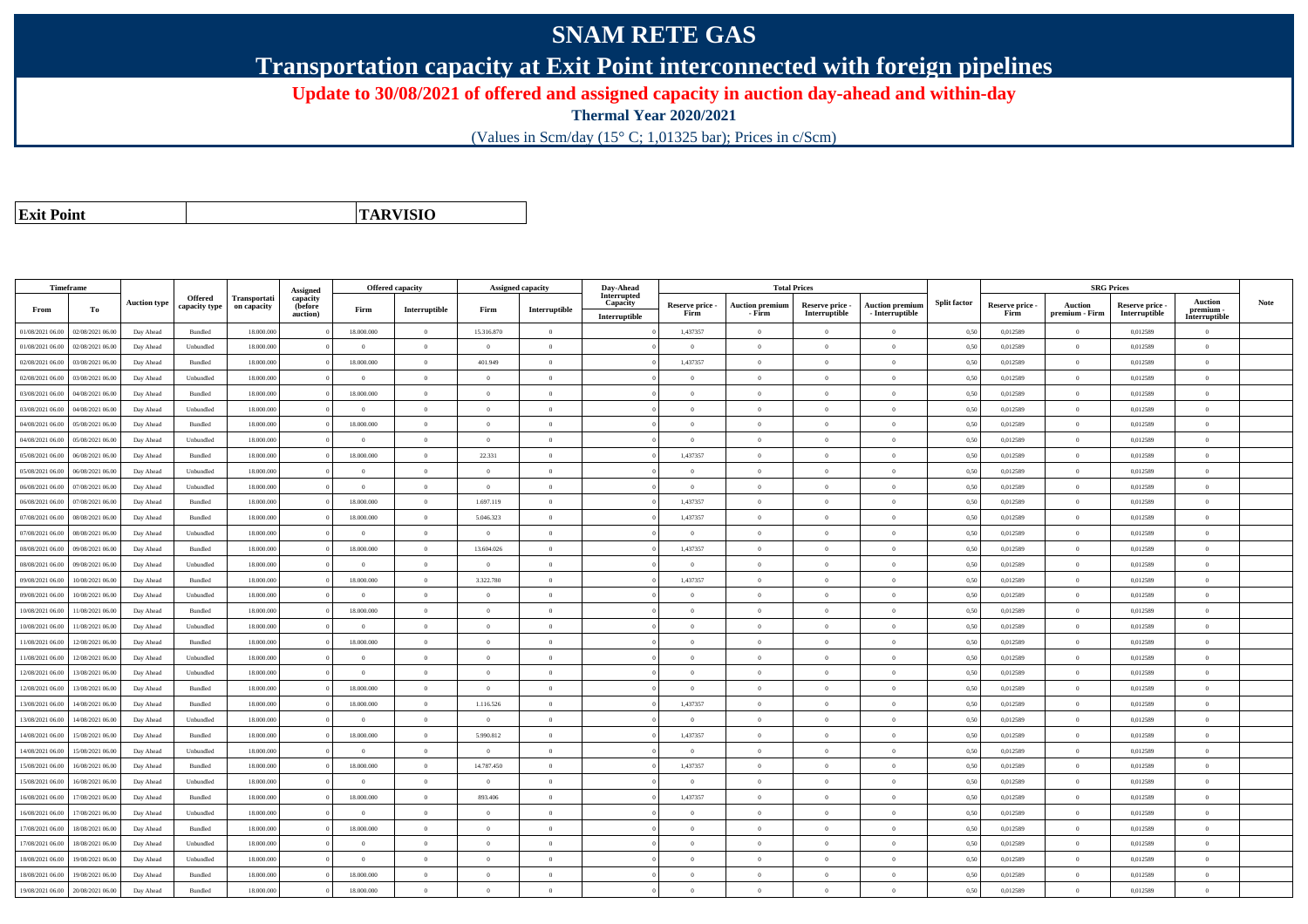| 19/08/2021 06:00 20/08/2021 06:00    | Day Ahead  | Unbundled | 18.000.000 |            | $\overline{0}$          | $\overline{0}$ | $\overline{0}$ | $\Omega$       | $\Omega$       | $\theta$       | $\Omega$       | $\overline{0}$ | 0,50 | 0,012589 | $\theta$       | 0,012589       | $\theta$       |  |
|--------------------------------------|------------|-----------|------------|------------|-------------------------|----------------|----------------|----------------|----------------|----------------|----------------|----------------|------|----------|----------------|----------------|----------------|--|
| 20/08/2021 06:00<br>21/08/2021 06:00 | Day Ahead  | Bundled   | 18.000.000 |            | 18.000.000              | $\overline{0}$ | 5.564.857      | $\overline{0}$ | 1,437357       | $\theta$       | $\overline{0}$ | $\bf{0}$       | 0,50 | 0,012589 | $\theta$       | 0,012589       | $\overline{0}$ |  |
| 20/08/2021 06:00<br>21/08/2021 06:00 | Day Ahead  | Unbundled | 18.000.000 |            | $\overline{0}$          | $\overline{0}$ | $\overline{0}$ | $\overline{0}$ | $\overline{0}$ | $\bf{0}$       | $\overline{0}$ | $\bf{0}$       | 0,50 | 0,012589 | $\bf{0}$       | 0,012589       | $\overline{0}$ |  |
| 21/08/2021 06:00<br>22/08/2021 06:00 | Day Ahead  | Bundled   | 18.000.000 |            | 18.000.000              | $\overline{0}$ | 9.648.549      | $\overline{0}$ | 1,437357       | $\overline{0}$ | $\overline{0}$ | $\overline{0}$ | 0.50 | 0.012589 | $\overline{0}$ | 0.012589       | $\overline{0}$ |  |
| 21/08/2021 06:00<br>22/08/2021 06:00 | Day Ahead  | Unbundled | 18.000.000 |            | $\overline{0}$          | $\overline{0}$ | $\overline{0}$ | $\overline{0}$ | $\overline{0}$ | $\overline{0}$ | $\overline{0}$ | $\bf{0}$       | 0,50 | 0,012589 | $\theta$       | 0,012589       | $\overline{0}$ |  |
| 22/08/2021 06:00<br>23/08/2021 06:00 | Day Ahead  | Bundled   | 18.000.000 |            | 18.000.000              | $\overline{0}$ | 9.450.458      | $\overline{0}$ | 1,437357       | $\overline{0}$ | $\overline{0}$ | $\bf{0}$       | 0,50 | 0,012589 | $\bf{0}$       | 0,012589       | $\bf{0}$       |  |
| 22/08/2021 06:00<br>23/08/2021 06:00 | Day Ahead  | Unbundled | 18.000.000 |            | $\bf{0}$                | $\overline{0}$ | $\overline{0}$ | $\overline{0}$ | $\overline{0}$ | $\overline{0}$ | $\overline{0}$ | $\overline{0}$ | 0.5( | 0,012589 | $\overline{0}$ | 0.012589       | $\overline{0}$ |  |
|                                      |            |           |            |            |                         |                |                |                |                |                |                |                |      |          |                |                |                |  |
| 23/08/2021 06:00<br>24/08/2021 06:00 | Day Ahead  | Bundled   | 18.000.000 |            | 18.000.000              | $\overline{0}$ | 954.444        | $\overline{0}$ | 1,437357       | $\overline{0}$ | $\overline{0}$ | $\bf{0}$       | 0,50 | 0,012589 | $\,$ 0 $\,$    | 0,012589       | $\overline{0}$ |  |
| 23/08/2021 06:00<br>24/08/2021 06.00 | Day Ahead  | Unbundled | 18.000.000 |            | $\overline{0}$          | $\overline{0}$ | $\bf{0}$       | $\overline{0}$ | $\overline{0}$ | $\overline{0}$ | $\bf{0}$       | $\bf{0}$       | 0,50 | 0,012589 | $\bf{0}$       | 0,012589       | $\overline{0}$ |  |
| 24/08/2021 06:00<br>25/08/2021 06:00 | Day Ahead  | Unbundled | 18.000.000 |            | $\bf{0}$                | $\overline{0}$ | $\overline{0}$ | $\overline{0}$ | $\overline{0}$ | $\overline{0}$ | $\overline{0}$ | $\bf{0}$       | 0.5( | 0,012589 | $\overline{0}$ | 0,012589       | $\overline{0}$ |  |
| 24/08/2021 06:00<br>25/08/2021 06:00 | Day Ahead  | Bundled   | 18.000.000 |            | 18.000.000              | $\overline{0}$ | $\overline{0}$ | $\overline{0}$ | $\overline{0}$ | $\theta$       | $\overline{0}$ | $\bf{0}$       | 0,50 | 0,012589 | $\,$ 0 $\,$    | 0,012589       | $\overline{0}$ |  |
| 25/08/2021 06:00<br>26/08/2021 06:00 | Day Ahead  | Bundled   | 18.000.000 |            | 18.000.000              | $\overline{0}$ | $\bf{0}$       | $\overline{0}$ | $\overline{0}$ | $\bf{0}$       | $\overline{0}$ | $\bf{0}$       | 0,50 | 0,012589 | $\bf{0}$       | 0,012589       | $\overline{0}$ |  |
| 25/08/2021 06:00<br>26/08/2021 06:00 | Day Ahead  | Unbundled | 18.000.000 |            | $\bf{0}$                | $\overline{0}$ | $\overline{0}$ | $\overline{0}$ | $\overline{0}$ | $\overline{0}$ | $\overline{0}$ | $\overline{0}$ | 0.5( | 0.012589 | $\overline{0}$ | 0.012589       | $\overline{0}$ |  |
| 26/08/2021 06:00<br>27/08/2021 06:00 | Day Ahead  | Bundled   | 18.000.000 |            | 18.000.000              | $\overline{0}$ | $\theta$       | $\overline{0}$ | $\overline{0}$ | $\overline{0}$ | $\overline{0}$ | $\bf{0}$       | 0,50 | 0,012589 | $\,$ 0 $\,$    | 0,012589       | $\overline{0}$ |  |
| 26/08/2021 06:00<br>27/08/2021 06:00 | Day Ahead  | Unbundled | 18.000.000 |            | $\bf{0}$                | $\overline{0}$ | $\overline{0}$ | $\overline{0}$ | $\overline{0}$ | $\overline{0}$ | $\overline{0}$ | $\bf{0}$       | 0,50 | 0,012589 | $\overline{0}$ | 0,012589       | $\bf{0}$       |  |
| 27/08/2021 06:00<br>28/08/2021 06:00 | Day Ahead  | Bundled   | 18.000.000 |            | 18.000.000              | $\overline{0}$ | $\overline{0}$ | $\overline{0}$ | $\overline{0}$ | $\overline{0}$ | $\overline{0}$ | $\overline{0}$ | 0.5( | 0,012589 | $\overline{0}$ | 0.012589       | $\overline{0}$ |  |
| 27/08/2021 06:00<br>28/08/2021 06:00 | Day Ahead  | Unbundled | 18.000.000 |            | $\overline{0}$          | $\overline{0}$ | $\overline{0}$ | $\overline{0}$ | $\overline{0}$ | $\theta$       | $\overline{0}$ | $\bf{0}$       | 0,50 | 0,012589 | $\theta$       | 0,012589       | $\overline{0}$ |  |
| 28/08/2021 06:00<br>29/08/2021 06:00 | Day Ahead  | Bundled   | 18.000.000 |            | 18.000.000              | $\overline{0}$ | 1.451.483      | $\overline{0}$ | 1,437357       | $\overline{0}$ | $\bf{0}$       | $\bf{0}$       | 0,50 | 0,012589 | $\overline{0}$ | 0,012589       | $\overline{0}$ |  |
| 28/08/2021 06:00<br>29/08/2021 06:00 | Day Ahead  | Unbundled | 18.000.000 |            | $\bf{0}$                | $\overline{0}$ | $\overline{0}$ | $\overline{0}$ | $\overline{0}$ | $\overline{0}$ | $\overline{0}$ | $\overline{0}$ | 0.5( | 0,012589 | $\overline{0}$ | 0.012589       | $\overline{0}$ |  |
| 29/08/2021 06:00<br>30/08/2021 06:00 | Day Ahead  | Bundled   | 18.000.000 |            | 18.000.000              | $\overline{0}$ | 9.282.793      | $\overline{0}$ | 1,437357       | $\overline{0}$ | $\overline{0}$ | $\bf{0}$       | 0,50 | 0,012589 | $\,$ 0 $\,$    | 0,012589       | $\overline{0}$ |  |
|                                      |            |           |            |            |                         |                |                |                |                |                |                |                |      |          |                |                |                |  |
| 29/08/2021 06:00<br>30/08/2021 06:00 | Day Ahead  | Unbundled | 18.000.000 |            | $\overline{0}$          | $\overline{0}$ | $\bf{0}$       | $\overline{0}$ | $\overline{0}$ | $\bf{0}$       | $\overline{0}$ | $\bf{0}$       | 0,50 | 0,012589 | $\overline{0}$ | 0,012589       | $\overline{0}$ |  |
| 30/08/2021 06:00<br>31/08/2021 06:00 | Day Ahead  | Unbundled | 18.000.000 |            | $\bf{0}$                | $\overline{0}$ | $\overline{0}$ | $\overline{0}$ | $\overline{0}$ | $\overline{0}$ | $\overline{0}$ | $\overline{0}$ | 0.50 | 0.012589 | $\overline{0}$ | 0.012589       | $\overline{0}$ |  |
| 30/08/2021 06:00<br>31/08/2021 06:00 | Day Ahead  | Bundled   | 18.000.000 |            | 18.000.000              | $\bf{0}$       | 2.552.377      | $\overline{0}$ | 1,437357       | $\theta$       | $\overline{0}$ | $\bf{0}$       | 0,50 | 0,012589 | $\theta$       | 0,012589       | $\overline{0}$ |  |
| 31/08/2021 06:00<br>01/09/2021 06:00 | Day Ahead  | Bundled   | 18.000.000 |            | 18.000.000              | $\overline{0}$ | $\bf{0}$       | $\overline{0}$ | $\overline{0}$ | $\overline{0}$ | $\overline{0}$ | $\bf{0}$       | 0,50 | 0,012589 | $\overline{0}$ | 0,012589       | $\bf{0}$       |  |
| 31/08/2021 06:00<br>01/09/2021 06:00 | Day Ahead  | Unbundled | 18.000.000 |            | $\overline{\mathbf{0}}$ | $\overline{0}$ | $\overline{0}$ | $\overline{0}$ | $\overline{0}$ | $\overline{0}$ | $\overline{0}$ | $\overline{0}$ | 0.5( | 0,012589 | $\overline{0}$ | 0.012589       | $\overline{0}$ |  |
| 01/08/2021 06:00<br>02/08/2021 06:00 | Within Day | Bundled   | 18.000.000 | 15.316.870 | 2.683.129               | $\bf{0}$       | $\overline{0}$ | $\overline{0}$ | $\overline{0}$ | $\theta$       | $\overline{0}$ | $\bf{0}$       | 0,50 | 1,258857 | $\theta$       | $\theta$       | $\overline{0}$ |  |
| 01/08/2021 07:00<br>02/08/2021 06:00 | Within Day | Bundled   | 18.000.000 | 15.316.870 | 2.571.332               | $\overline{0}$ | $\bf{0}$       | $\overline{0}$ | $\overline{0}$ | $\overline{0}$ | $\bf{0}$       | $\bf{0}$       | 0,50 | 1,258856 | $\bf{0}$       | $\overline{0}$ | $\overline{0}$ |  |
| 01/08/2021 08:00<br>02/08/2021 06:00 | Within Day | Bundled   | 18.000.000 | 15.316.870 | 2.459.535               | $\overline{0}$ | $\overline{0}$ | $\overline{0}$ | $\overline{0}$ | $\overline{0}$ | $\overline{0}$ | $\overline{0}$ | 0.5( | 1.258856 | $\overline{0}$ | $\theta$       | $\overline{0}$ |  |
| 01/08/2021 09:00<br>02/08/2021 06:00 | Within Day | Bundled   | 18.000.000 | 15.316.870 | 2.347.738               | $\bf{0}$       | $\overline{0}$ | $\overline{0}$ | $\overline{0}$ | $\theta$       | $\overline{0}$ | $\bf{0}$       | 0,50 | 1,258857 | $\,$ 0 $\,$    | $\theta$       | $\overline{0}$ |  |
| 01/08/2021 11:00<br>02/08/2021 06:00 | Within Day | Bundled   | 18.000.000 | 15.316.870 | 2.124.143               | $\overline{0}$ | $\bf{0}$       | $\overline{0}$ | $\overline{0}$ | $\bf{0}$       | $\overline{0}$ | $\bf{0}$       | 0,50 | 1,258857 | $\bf{0}$       | $\overline{0}$ | $\bf{0}$       |  |
| 01/08/2021 12:00<br>02/08/2021 06:00 | Within Day | Bundled   | 18,000,00  | 15.316.870 | 2.012.346               | $\overline{0}$ | $\overline{0}$ | $\overline{0}$ | $\Omega$       | $\Omega$       | $\Omega$       | $\overline{0}$ | 0.50 | 1,258856 | $\bf{0}$       | $\overline{0}$ | $\theta$       |  |
| 01/08/2021 13:00<br>02/08/2021 06:00 | Within Day | Bundled   | 18.000.000 | 15.316.870 | 1.900.549               | $\bf{0}$       | $\theta$       | $\overline{0}$ | $\overline{0}$ | $\overline{0}$ | $\overline{0}$ | $\bf{0}$       | 0,50 | 1,258856 | $\theta$       | $\theta$       | $\overline{0}$ |  |
| 01/08/2021 14:00<br>02/08/2021 06:00 | Within Day | Bundled   | 18.000.000 | 15.316.870 | 1.788.752               | $\overline{0}$ | $\bf{0}$       | $\overline{0}$ | $\overline{0}$ | $\overline{0}$ | $\overline{0}$ | $\bf{0}$       | 0,50 | 1,258857 | $\overline{0}$ | $\overline{0}$ | $\bf{0}$       |  |
| 01/08/2021 15:00<br>02/08/2021 06:00 | Within Day | Bundled   | 18,000,00  | 15.316.87  | 1.676.955               | $\overline{0}$ | $\overline{0}$ | $\Omega$       | $\Omega$       | $\overline{0}$ | $\Omega$       | $\overline{0}$ | 0.50 | 1,258857 | $\bf{0}$       | $\theta$       | $\theta$       |  |
| 01/08/2021 16:00<br>02/08/2021 06:00 | Within Day | Bundled   | 18.000.000 | 15.316.870 | 1.565.158               | $\bf{0}$       | $\overline{0}$ | $\overline{0}$ | $\overline{0}$ | $\theta$       | $\overline{0}$ | $\bf{0}$       | 0,50 | 1,258856 | $\theta$       | $\theta$       | $\overline{0}$ |  |
|                                      |            |           |            |            |                         |                |                |                |                |                |                |                |      |          |                |                |                |  |
| 01/08/2021 17:00<br>02/08/2021 06:00 | Within Day | Bundled   | 18.000.000 | 15.316.870 | 1.453.361               | $\overline{0}$ | $\overline{0}$ | $\overline{0}$ | $\overline{0}$ | $\overline{0}$ | $\overline{0}$ | $\bf{0}$       | 0,50 | 1,258856 | $\bf{0}$       | $\overline{0}$ | $\bf{0}$       |  |
| 01/08/2021 18:00<br>02/08/2021 06:00 | Within Day | Bundled   | 18,000,00  | 15.316.870 | 1.341.564               | $\overline{0}$ | 456,844        | $\Omega$       | 1.496917       | $\Omega$       | $\Omega$       | $\overline{0}$ | 0.50 | 1,258857 | $\bf{0}$       | $\theta$       | $\theta$       |  |
| 01/08/2021 19:00<br>02/08/2021 06:00 | Within Day | Bundled   | 18.000.000 | 15.773.714 | 810.993                 | $\bf{0}$       | $\overline{0}$ | $\overline{0}$ | $\overline{0}$ | $\theta$       | $\overline{0}$ | $\bf{0}$       | 0,50 | 1,258857 | $\,$ 0 $\,$    | $\theta$       | $\overline{0}$ |  |
| 01/08/2021 20:00<br>02/08/2021 06:00 | Within Day | Bundled   | 18.000.000 | 15.773.714 | 737.266                 | $\overline{0}$ | $\overline{0}$ | $\overline{0}$ | $\overline{0}$ | $\overline{0}$ | $\overline{0}$ | $\bf{0}$       | 0,50 | 1,258857 | $\bf{0}$       | $\overline{0}$ | $\bf{0}$       |  |
| 01/08/2021 21:00<br>02/08/2021 06:00 | Within Day | Bundled   | 18,000,00  | 15.773.714 | 663.540                 | $\overline{0}$ | 125.609        | $\overline{0}$ | 1,496857       | $\Omega$       | $\Omega$       | $\overline{0}$ | 0.50 | 1,258856 | $\bf{0}$       | $\overline{0}$ | $\theta$       |  |
| 01/08/2021 22:00<br>02/08/2021 06:00 | Within Day | Bundled   | 18.000.000 | 15.899.323 | 478.160                 | $\bf{0}$       | $\overline{0}$ | $\overline{0}$ | $\overline{0}$ | $\overline{0}$ | $\overline{0}$ | $\bf{0}$       | 0,50 | 1,258856 | $\,$ 0 $\,$    | $\theta$       | $\overline{0}$ |  |
| 01/08/2021 23:00<br>02/08/2021 06:00 | Within Day | Bundled   | 18.000.000 | 15.899.323 | 418.390                 | $\overline{0}$ | $\bf{0}$       | $\overline{0}$ | $\overline{0}$ | $\overline{0}$ | $\overline{0}$ | $\bf{0}$       | 0,50 | 1,258857 | $\overline{0}$ | $\overline{0}$ | $\bf{0}$       |  |
| 02/08/2021 00:00<br>02/08/2021 06:00 | Within Day | Bundled   | 18,000,00  | 15.899.32  | 358.620                 | $\overline{0}$ | $\overline{0}$ | $\Omega$       | $\Omega$       | $\Omega$       | $\theta$       | $\overline{0}$ | 0.50 | 1,258857 | $\theta$       | $\overline{0}$ | $\theta$       |  |
| 02/08/2021 01:00 02/08/2021 06:00    | Within Day | Bundled   | 18.000.000 | 15.899.323 | 298.850                 | $\overline{0}$ | $\bf{0}$       | $\overline{0}$ | $\overline{0}$ | $\overline{0}$ | $\overline{0}$ | $\bf{0}$       | 0,50 | 1,258857 | $\bf{0}$       | $\,$ 0 $\,$    | $\overline{0}$ |  |
| 02/08/2021 02:00 02/08/2021 06:00    | Within Day | Bundled   | 18.000.000 | 15.899.323 | 239.080                 | $\bf{0}$       | 111.653        |                | 1,496916       |                |                |                | 0,50 | 1,258856 | $\bf{0}$       | $\bf{0}$       |                |  |
| 02/08/2021 03:00 02/08/2021 06:00    | Within Day | Bundled   | 18,000,000 | 16.010.97  | 95.570                  | $\Omega$       | $\overline{0}$ | $\Omega$       | $\theta$       | $\Omega$       | $\theta$       | $\overline{0}$ | 0.50 | 1,258855 | $\theta$       | $\theta$       | $\theta$       |  |
| 02/08/2021 04:00<br>02/08/2021 06:00 | Within Day | Bundled   | 18.000.000 | 16.010.975 | 63.713                  | $\overline{0}$ | $\overline{0}$ | $\overline{0}$ | $\overline{0}$ | $\,$ 0 $\,$    | $\overline{0}$ | $\,$ 0 $\,$    | 0,50 | 1,258859 | $\,$ 0 $\,$    | $\,$ 0 $\,$    | $\bf{0}$       |  |
| 02/08/2021 06:00<br>03/08/2021 06:00 | Within Day | Bundled   | 18.000.000 | 401.949    | 17.598.050              | $\overline{0}$ | $\overline{0}$ | $\overline{0}$ | $\overline{0}$ | $\overline{0}$ | $\overline{0}$ | $\bf{0}$       | 0,50 | 1,258857 | $\overline{0}$ | $\bf{0}$       | $\overline{0}$ |  |
| 02/08/2021 10:00<br>03/08/2021 06:00 | Within Day | Bundled   | 18,000,000 | 401.949    | 14.665.042              | $\overline{0}$ | $\overline{0}$ | $\overline{0}$ | $\overline{0}$ | $\overline{0}$ | $\overline{0}$ | $\bf{0}$       | 0,50 | 1,258857 | $\bf{0}$       | $\theta$       | $\overline{0}$ |  |
| 02/08/2021 11:00<br>03/08/2021 06:00 | Within Day | Bundled   | 18.000.000 | 401.949    | 13.931.789              | $\overline{0}$ | $\overline{0}$ | $\overline{0}$ | $\overline{0}$ | $\overline{0}$ | $\overline{0}$ | $\bf{0}$       | 0,50 | 1,258857 | $\,$ 0 $\,$    | $\theta$       | $\overline{0}$ |  |
|                                      |            |           |            |            |                         |                |                |                |                |                |                |                |      |          |                |                |                |  |
| 02/08/2021 12:00 03/08/2021 06:00    | Within Day | Bundled   | 18.000.000 | 401.949    | 13.198.537              | $\overline{0}$ | $\overline{0}$ | $\overline{0}$ | $\overline{0}$ | $\bf{0}$       | $\overline{0}$ | $\bf{0}$       | 0,50 | 1,258856 | $\overline{0}$ | $\overline{0}$ | $\overline{0}$ |  |
| 02/08/2021 13:00<br>03/08/2021 06:00 | Within Day | Bundled   | 18,000,000 | 401.949    | 12.465.285              | $\overline{0}$ | $\overline{0}$ | $\overline{0}$ | $\overline{0}$ | $\overline{0}$ | $\overline{0}$ | $\bf{0}$       | 0.50 | 1,258856 | $\overline{0}$ | $\theta$       | $\overline{0}$ |  |
| 02/08/2021 14:00<br>03/08/2021 06:00 | Within Day | Bundled   | 18.000.000 | 401.949    | 11.732.033              | $\overline{0}$ | $\bf{0}$       | $\overline{0}$ | $\overline{0}$ | $\overline{0}$ | $\overline{0}$ | $\bf{0}$       | 0,50 | 1,258857 | $\,$ 0 $\,$    | $\theta$       | $\overline{0}$ |  |
| 02/08/2021 15:00 03/08/2021 06:00    | Within Day | Bundled   | 18.000.000 | 401.949    | 10.998.781              | $\overline{0}$ | $\bf{0}$       | $\overline{0}$ | $\overline{0}$ | $\overline{0}$ | $\overline{0}$ | $\bf{0}$       | 0,50 | 1,258857 | $\overline{0}$ | $\overline{0}$ | $\bf{0}$       |  |
| 02/08/2021 16:00<br>03/08/2021 06:00 | Within Day | Bundled   | 18,000,000 | 401.949    | 10.265.529              | $\overline{0}$ | $\overline{0}$ | $\overline{0}$ | $\overline{0}$ | $\overline{0}$ | $\overline{0}$ | $\bf{0}$       | 0.50 | 1,258856 | $\overline{0}$ | $\theta$       | $\overline{0}$ |  |
| 02/08/2021 17:00<br>03/08/2021 06:00 | Within Day | Bundled   | 18.000.000 | 401.949    | 9.532.277               | $\overline{0}$ | $\,$ 0         | $\overline{0}$ | $\overline{0}$ | $\bf{0}$       | $\bf{0}$       | $\bf{0}$       | 0,50 | 1,258856 | $\,$ 0 $\,$    | $\,$ 0 $\,$    | $\bf{0}$       |  |
| 02/08/2021 18:00 03/08/2021 06:00    | Within Day | Bundled   | 18.000.000 | 401.949    | 8.799.025               | $\overline{0}$ | $\bf{0}$       | $\overline{0}$ | $\overline{0}$ | $\overline{0}$ | $\overline{0}$ | $\bf{0}$       | 0,50 | 1,258857 | $\overline{0}$ | $\bf{0}$       | $\overline{0}$ |  |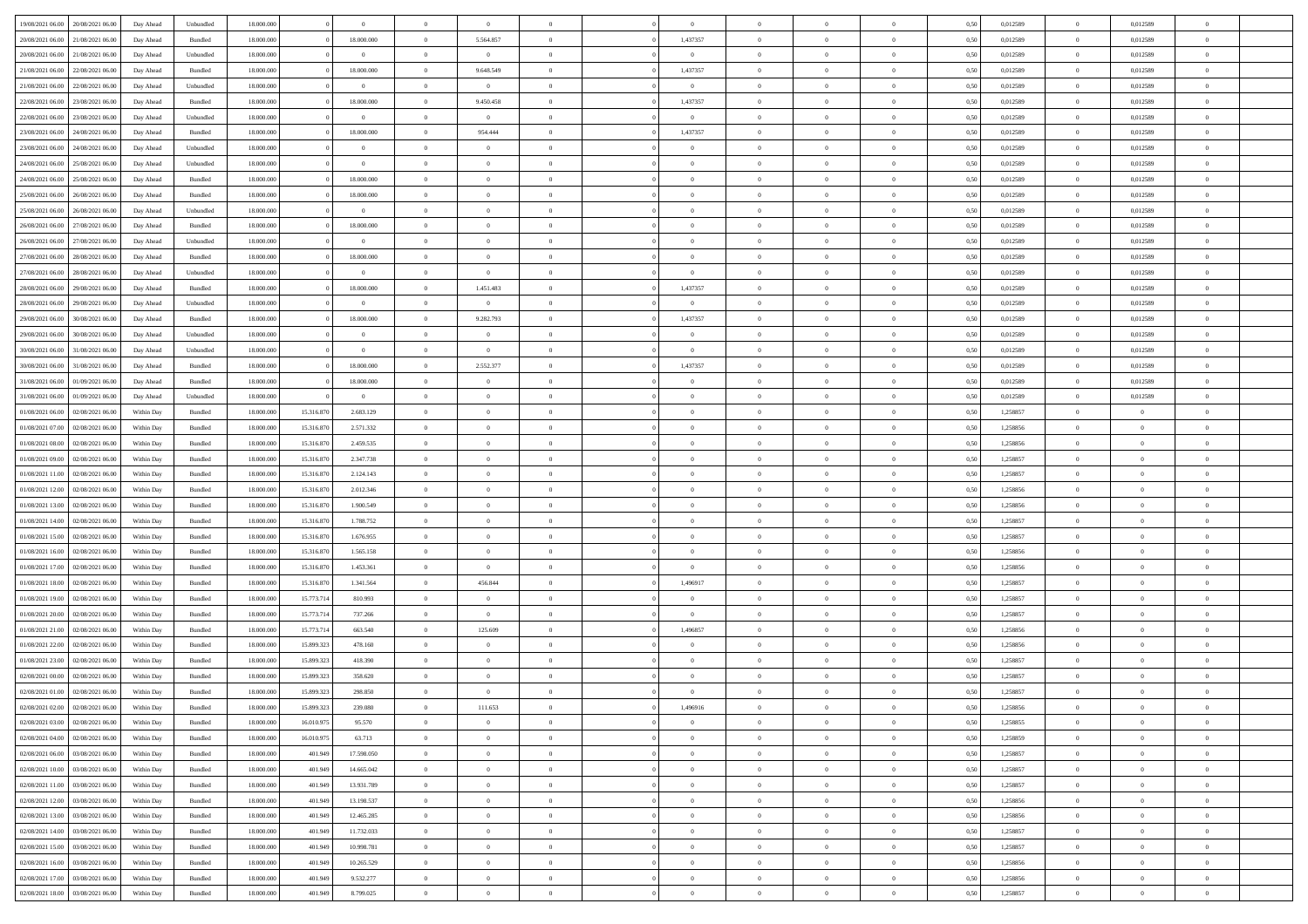| 02/08/2021 19:00 03/08/2021 06:00    | Within Day | Bundled   | 18.000.000 | 401.949 | 8.065.773  | $\overline{0}$ | $\overline{0}$ | $\Omega$       | $\Omega$       | $\theta$       | $\Omega$       | $\theta$       | 0,50 | 1,258857 | $\theta$       | $\theta$       | $\theta$       |  |
|--------------------------------------|------------|-----------|------------|---------|------------|----------------|----------------|----------------|----------------|----------------|----------------|----------------|------|----------|----------------|----------------|----------------|--|
| 02/08/2021 20:00<br>03/08/2021 06:00 | Within Day | Bundled   | 18.000.000 | 401.949 | 7.332.521  | $\overline{0}$ | $\overline{0}$ | $\overline{0}$ | $\overline{0}$ | $\theta$       | $\overline{0}$ | $\,$ 0 $\,$    | 0,50 | 1,258857 | $\theta$       | $\theta$       | $\overline{0}$ |  |
| 02/08/2021 21:00<br>03/08/2021 06:00 | Within Day | Bundled   | 18.000.000 | 401.949 | 6.599.268  | $\overline{0}$ | $\bf{0}$       | $\overline{0}$ | $\overline{0}$ | $\overline{0}$ | $\overline{0}$ | $\bf{0}$       | 0,50 | 1,258856 | $\bf{0}$       | $\overline{0}$ | $\overline{0}$ |  |
| 02/08/2021 22:00<br>03/08/2021 06:00 | Within Day | Bundled   | 18.000.000 | 401.949 | 5.866,016  | $\overline{0}$ | $\overline{0}$ | $\overline{0}$ | $\overline{0}$ | $\overline{0}$ | $\overline{0}$ | $\overline{0}$ | 0.50 | 1.258856 | $\theta$       | $\theta$       | $\overline{0}$ |  |
| 02/08/2021 23:00<br>03/08/2021 06:00 | Within Day | Bundled   | 18.000.000 | 401.949 | 5.132.764  | $\overline{0}$ | $\overline{0}$ | $\overline{0}$ | $\overline{0}$ | $\theta$       | $\overline{0}$ | $\bf{0}$       | 0,50 | 1,258857 | $\theta$       | $\theta$       | $\overline{0}$ |  |
|                                      |            |           |            |         |            |                |                |                |                |                |                |                |      |          |                |                |                |  |
| 03/08/2021 00:00<br>03/08/2021 06:00 | Within Day | Bundled   | 18.000.000 | 401.949 | 4.399.512  | $\overline{0}$ | $\bf{0}$       | $\overline{0}$ | $\overline{0}$ | $\overline{0}$ | $\overline{0}$ | $\bf{0}$       | 0,50 | 1,258857 | $\bf{0}$       | $\overline{0}$ | $\bf{0}$       |  |
| 03/08/2021 01:00<br>03/08/2021 06:00 | Within Day | Bundled   | 18.000.000 | 401.949 | 3.666.260  | $\overline{0}$ | $\overline{0}$ | $\overline{0}$ | $\overline{0}$ | $\overline{0}$ | $\overline{0}$ | $\overline{0}$ | 0.5( | 1,258857 | $\theta$       | $\theta$       | $\overline{0}$ |  |
| 03/08/2021 02:00<br>03/08/2021 06:00 | Within Day | Bundled   | 18.000.000 | 401.949 | 2.933.008  | $\bf{0}$       | $\theta$       | $\overline{0}$ | $\overline{0}$ | $\theta$       | $\overline{0}$ | $\bf{0}$       | 0,50 | 1,258856 | $\theta$       | $\theta$       | $\overline{0}$ |  |
| 03/08/2021 03:00<br>03/08/2021 06:00 | Within Day | Bundled   | 18.000.000 | 401.949 | 2.199.756  | $\overline{0}$ | $\bf{0}$       | $\overline{0}$ | $\overline{0}$ | $\overline{0}$ | $\bf{0}$       | $\bf{0}$       | 0,50 | 1,258855 | $\bf{0}$       | $\bf{0}$       | $\overline{0}$ |  |
| 03/08/2021 04:00<br>03/08/2021 06:00 | Within Day | Bundled   | 18.000.000 | 401.949 | 1.466.504  | $\overline{0}$ | $\overline{0}$ | $\overline{0}$ | $\overline{0}$ | $\overline{0}$ | $\overline{0}$ | $\overline{0}$ | 0.50 | 1.258859 | $\theta$       | $\theta$       | $\overline{0}$ |  |
| 03/08/2021 05:00<br>03/08/2021 06:00 | Within Day | Bundled   | 18.000.000 | 401.949 | 733.252    | $\bf{0}$       | $\overline{0}$ | $\overline{0}$ | $\overline{0}$ | $\theta$       | $\overline{0}$ | $\bf{0}$       | 0,50 | 1,258859 | $\theta$       | $\theta$       | $\overline{0}$ |  |
| 03/08/2021 06:00<br>04/08/2021 06:00 | Within Day | Bundled   | 18.000.000 |         | 17.999.999 | $\overline{0}$ | $\bf{0}$       | $\overline{0}$ | $\overline{0}$ | $\bf{0}$       | $\overline{0}$ | $\bf{0}$       | 0,50 | 1,258857 | $\bf{0}$       | $\overline{0}$ | $\overline{0}$ |  |
| 03/08/2021 07:00<br>04/08/2021 06:00 | Within Day | Bundled   | 18.000.000 |         | 17.249.999 | $\overline{0}$ | $\overline{0}$ | $\overline{0}$ | $\overline{0}$ | $\overline{0}$ | $\overline{0}$ | $\overline{0}$ | 0.5( | 1.258856 | $\theta$       | $\theta$       | $\overline{0}$ |  |
| 03/08/2021 09:00<br>04/08/2021 06:00 | Within Day | Bundled   | 18.000.000 |         | 15.749.999 | $\overline{0}$ | $\overline{0}$ | $\overline{0}$ | $\overline{0}$ | $\theta$       | $\overline{0}$ | $\,$ 0 $\,$    | 0,50 | 1,258857 | $\theta$       | $\theta$       | $\overline{0}$ |  |
| 03/08/2021 10:00<br>04/08/2021 06:00 | Within Day | Bundled   | 18.000.000 |         | 14.999.999 | $\overline{0}$ | $\bf{0}$       | $\overline{0}$ | $\overline{0}$ | $\bf{0}$       | $\overline{0}$ | $\bf{0}$       | 0,50 | 1,258857 | $\bf{0}$       | $\overline{0}$ | $\bf{0}$       |  |
| 03/08/2021 11:00<br>04/08/2021 06:00 | Within Day | Bundled   | 18.000.000 |         | 14.249.999 | $\overline{0}$ | $\overline{0}$ | $\overline{0}$ | $\overline{0}$ | $\overline{0}$ | $\overline{0}$ | $\overline{0}$ | 0.5( | 1,258857 | $\theta$       | $\theta$       | $\overline{0}$ |  |
| 03/08/2021 12:00<br>04/08/2021 06:00 | Within Day | Bundled   | 18.000.000 |         | 13.499.999 | $\bf{0}$       | $\theta$       | $\overline{0}$ | $\overline{0}$ | $\theta$       | $\overline{0}$ | $\bf{0}$       | 0,50 | 1,258856 | $\theta$       | $\theta$       | $\overline{0}$ |  |
|                                      |            |           |            |         |            |                |                |                |                |                |                |                |      |          |                |                |                |  |
| 03/08/2021 13:00<br>04/08/2021 06:00 | Within Day | Bundled   | 18.000.000 |         | 12.749.999 | $\overline{0}$ | $\bf{0}$       | $\bf{0}$       | $\overline{0}$ | $\overline{0}$ | $\bf{0}$       | $\bf{0}$       | 0,50 | 1,258856 | $\bf{0}$       | $\overline{0}$ | $\overline{0}$ |  |
| 03/08/2021 14:00<br>04/08/2021 06:00 | Within Day | Bundled   | 18.000.000 |         | 11.999.999 | $\overline{0}$ | $\overline{0}$ | $\overline{0}$ | $\overline{0}$ | $\overline{0}$ | $\overline{0}$ | $\overline{0}$ | 0.50 | 1,258857 | $\theta$       | $\theta$       | $\overline{0}$ |  |
| 03/08/2021 15:00<br>04/08/2021 06:00 | Within Day | Bundled   | 18.000.000 |         | 11.249.999 | $\bf{0}$       | $\overline{0}$ | $\overline{0}$ | $\overline{0}$ | $\theta$       | $\overline{0}$ | $\bf{0}$       | 0,50 | 1,258857 | $\theta$       | $\theta$       | $\overline{0}$ |  |
| 03/08/2021 16:00<br>04/08/2021 06:00 | Within Day | Bundled   | 18.000.000 |         | 10.499.999 | $\overline{0}$ | $\bf{0}$       | $\overline{0}$ | $\overline{0}$ | $\bf{0}$       | $\overline{0}$ | $\bf{0}$       | 0,50 | 1,258856 | $\bf{0}$       | $\overline{0}$ | $\overline{0}$ |  |
| 03/08/2021 17:00<br>04/08/2021 06:00 | Within Day | Bundled   | 18.000.000 |         | 9.749.999  | $\overline{0}$ | $\overline{0}$ | $\overline{0}$ | $\overline{0}$ | $\overline{0}$ | $\overline{0}$ | $\overline{0}$ | 0.50 | 1.258856 | $\theta$       | $\theta$       | $\overline{0}$ |  |
| 03/08/2021 18:00<br>04/08/2021 06:00 | Within Day | Bundled   | 18.000.000 |         | 8.999.999  | $\overline{0}$ | $\overline{0}$ | $\overline{0}$ | $\overline{0}$ | $\theta$       | $\overline{0}$ | $\bf{0}$       | 0,50 | 1,258857 | $\theta$       | $\theta$       | $\overline{0}$ |  |
| 03/08/2021 19:00<br>04/08/2021 06:00 | Within Day | Bundled   | 18.000.000 |         | 8.249.999  | $\overline{0}$ | $\bf{0}$       | $\overline{0}$ | $\overline{0}$ | $\overline{0}$ | $\overline{0}$ | $\bf{0}$       | 0,50 | 1,258857 | $\bf{0}$       | $\overline{0}$ | $\bf{0}$       |  |
| 03/08/2021 20:00<br>04/08/2021 06:00 | Within Day | Bundled   | 18.000.000 |         | 7.499.999  | $\overline{0}$ | $\overline{0}$ | $\overline{0}$ | $\overline{0}$ | $\overline{0}$ | $\overline{0}$ | $\overline{0}$ | 0.5( | 1,258857 | $\theta$       | $\theta$       | $\overline{0}$ |  |
| 03/08/2021 21:00<br>04/08/2021 06:00 | Within Day | Bundled   | 18.000.000 |         | 6.749.999  | $\overline{0}$ | $\overline{0}$ | $\overline{0}$ | $\overline{0}$ | $\theta$       | $\overline{0}$ | $\bf{0}$       | 0,50 | 1,258856 | $\theta$       | $\theta$       | $\overline{0}$ |  |
| 03/08/2021 22:00<br>04/08/2021 06:00 | Within Day | Bundled   | 18.000.000 |         | 5.999.999  | $\overline{0}$ | $\bf{0}$       | $\overline{0}$ | $\overline{0}$ | $\overline{0}$ | $\bf{0}$       | $\bf{0}$       | 0,50 | 1,258856 | $\bf{0}$       | $\bf{0}$       | $\overline{0}$ |  |
| 03/08/2021 23:00<br>04/08/2021 06:00 | Within Day | Bundled   | 18.000.000 |         | 5.249.999  | $\overline{0}$ | $\overline{0}$ | $\overline{0}$ | $\overline{0}$ | $\overline{0}$ | $\overline{0}$ | $\overline{0}$ | 0.5( | 1,258857 | $\theta$       | $\theta$       | $\overline{0}$ |  |
| 04/08/2021 00:00<br>04/08/2021 06:00 | Within Day | Bundled   | 18.000.000 |         | 4.499.999  | $\bf{0}$       | $\overline{0}$ | $\overline{0}$ | $\overline{0}$ | $\theta$       | $\overline{0}$ | $\bf{0}$       | 0,50 | 1,258857 | $\theta$       | $\theta$       | $\overline{0}$ |  |
| 04/08/2021 01:00<br>04/08/2021 06:00 | Within Day | Bundled   | 18.000.000 |         | 3.749.999  | $\overline{0}$ | $\bf{0}$       | $\overline{0}$ | $\overline{0}$ | $\overline{0}$ | $\overline{0}$ | $\bf{0}$       | 0,50 | 1,258857 | $\bf{0}$       | $\overline{0}$ | $\overline{0}$ |  |
| 04/08/2021 02:00<br>04/08/2021 06:00 |            | Bundled   | 18,000,000 |         | 2.999.999  | $\overline{0}$ | $\overline{0}$ | $\Omega$       | $\Omega$       | $\Omega$       | $\theta$       | $\overline{0}$ | 0.50 | 1,258856 | $\,$ 0 $\,$    | $\overline{0}$ | $\theta$       |  |
|                                      | Within Day |           |            |         |            |                | $\overline{0}$ | $\overline{0}$ | $\overline{0}$ | $\theta$       | $\overline{0}$ |                |      |          | $\theta$       | $\theta$       | $\overline{0}$ |  |
| 04/08/2021 03:00<br>04/08/2021 06:00 | Within Day | Bundled   | 18.000.000 |         | 2.249.999  | $\bf{0}$       |                |                |                |                |                | $\bf{0}$       | 0,50 | 1,258855 |                |                |                |  |
| 04/08/2021 04:00<br>04/08/2021 06:00 | Within Day | Bundled   | 18.000.000 |         | 1.499.999  | $\overline{0}$ | $\bf{0}$       | $\overline{0}$ | $\overline{0}$ | $\bf{0}$       | $\overline{0}$ | $\bf{0}$       | 0,50 | 1,258859 | $\bf{0}$       | $\overline{0}$ | $\bf{0}$       |  |
| 04/08/2021 05:00<br>04/08/2021 06:00 | Within Day | Bundled   | 18,000,000 |         | 749.999    | $\overline{0}$ | $\overline{0}$ | $\Omega$       | $\Omega$       | $\overline{0}$ | $\Omega$       | $\overline{0}$ | 0.50 | 1,258859 | $\bf{0}$       | $\overline{0}$ | $\theta$       |  |
| 04/08/2021 06:00<br>05/08/2021 06:00 | Within Day | Bundled   | 18.000.000 |         | 17.999.999 | $\bf{0}$       | $\overline{0}$ | $\overline{0}$ | $\overline{0}$ | $\theta$       | $\overline{0}$ | $\bf{0}$       | 0,50 | 1,258857 | $\theta$       | $\theta$       | $\overline{0}$ |  |
| 04/08/2021 07:00<br>05/08/2021 06:00 | Within Day | Bundled   | 18.000.000 |         | 17.249.999 | $\overline{0}$ | $\bf{0}$       | $\overline{0}$ | $\overline{0}$ | $\overline{0}$ | $\bf{0}$       | $\bf{0}$       | 0,50 | 1,258856 | $\bf{0}$       | $\bf{0}$       | $\overline{0}$ |  |
| 04/08/2021 08:00<br>05/08/2021 06:00 | Within Day | Bundled   | 18,000,000 |         | 16.499.999 | $\overline{0}$ | $\overline{0}$ | $\Omega$       | $\Omega$       | $\Omega$       | $\Omega$       | $\overline{0}$ | 0.50 | 1,258856 | $\theta$       | $\Omega$       | $\theta$       |  |
| 04/08/2021 09:00<br>05/08/2021 06:00 | Within Day | Bundled   | 18.000.000 |         | 15.749.999 | $\bf{0}$       | $\overline{0}$ | $\overline{0}$ | $\overline{0}$ | $\theta$       | $\overline{0}$ | $\bf{0}$       | 0,50 | 1,258857 | $\theta$       | $\theta$       | $\overline{0}$ |  |
| 04/08/2021 10:00<br>05/08/2021 06:00 | Within Day | Bundled   | 18.000.000 |         | 14.999.999 | $\overline{0}$ | $\bf{0}$       | $\overline{0}$ | $\overline{0}$ | $\overline{0}$ | $\overline{0}$ | $\bf{0}$       | 0,50 | 1,258857 | $\bf{0}$       | $\overline{0}$ | $\overline{0}$ |  |
| 04/08/2021 11:00<br>05/08/2021 06:00 | Within Day | Bundled   | 18,000,000 |         | 14.249.999 | $\overline{0}$ | $\overline{0}$ | $\Omega$       | $\Omega$       | $\theta$       | $\theta$       | $\overline{0}$ | 0.50 | 1,258857 | $\,$ 0 $\,$    | $\overline{0}$ | $\theta$       |  |
| 04/08/2021 12:00<br>05/08/2021 06:00 | Within Day | Bundled   | 18.000.000 |         | 13.499.999 | $\bf{0}$       | $\overline{0}$ | $\overline{0}$ | $\overline{0}$ | $\theta$       | $\overline{0}$ | $\bf{0}$       | 0,50 | 1,258856 | $\theta$       | $\theta$       | $\overline{0}$ |  |
| 04/08/2021 13:00<br>05/08/2021 06:00 | Within Day | Bundled   | 18.000.000 |         | 12.749.999 | $\overline{0}$ | $\bf{0}$       | $\overline{0}$ | $\overline{0}$ | $\bf{0}$       | $\overline{0}$ | $\bf{0}$       | 0,50 | 1,258856 | $\bf{0}$       | $\overline{0}$ | $\bf{0}$       |  |
| 04/08/2021 14:00<br>05/08/2021 06:00 | Within Day | Bundled   | 18,000,000 |         | 11.999.999 | $\overline{0}$ | $\Omega$       | $\Omega$       | $\Omega$       | $\Omega$       | $\theta$       | $\overline{0}$ | 0.50 | 1,258857 | $\theta$       | $\overline{0}$ | $\theta$       |  |
| 04/08/2021 15:00<br>05/08/2021 06:00 | Within Day | Bundled   | 18.000.000 |         | 11.249.999 | $\bf{0}$       | $\bf{0}$       | $\overline{0}$ | $\overline{0}$ | $\overline{0}$ | $\bf{0}$       | $\bf{0}$       | 0,50 | 1,258857 | $\bf{0}$       | $\,$ 0 $\,$    | $\overline{0}$ |  |
| 04/08/2021 16:00 05/08/2021 06:00    | Within Day | Bundled   | 18.000.000 |         | 10.499.999 | $\bf{0}$       | $\bf{0}$       |                | $\bf{0}$       |                |                |                | 0,50 | 1,258856 | $\bf{0}$       | $\bf{0}$       |                |  |
| 04/08/2021 17:00 05/08/2021 06:00    | Within Day | Bundled   | 18,000,000 |         | 9.749.999  | $\Omega$       | $\overline{0}$ | $\Omega$       | $\theta$       | $\Omega$       | $\theta$       | $\overline{0}$ | 0.50 |          | $\theta$       | $\theta$       | $\theta$       |  |
|                                      |            |           |            |         |            |                | $\overline{0}$ |                |                | $\overline{0}$ |                |                |      | 1,258856 | $\,$ 0 $\,$    | $\,$ 0 $\,$    | $\,$ 0         |  |
| 04/08/2021 18:00<br>05/08/2021 06:00 | Within Day | Unbundled | 18.000.000 |         | 8.999.999  | $\overline{0}$ |                | $\overline{0}$ | $\overline{0}$ |                | $\overline{0}$ | $\,$ 0 $\,$    | 0,50 | 1,258857 |                |                |                |  |
| 04/08/2021 19:00  05/08/2021 06:00   | Within Day | Bundled   | 18.000.000 |         | 8.249.999  | $\overline{0}$ | $\overline{0}$ | $\overline{0}$ | $\overline{0}$ | $\overline{0}$ | $\overline{0}$ | $\bf{0}$       | 0,50 | 1,258857 | $\overline{0}$ | $\bf{0}$       | $\overline{0}$ |  |
| 05/08/2021 06:00<br>04/08/2021 20:00 | Within Day | Bundled   | 18.000.000 |         | 7.499.999  | $\overline{0}$ | $\bf{0}$       | $\overline{0}$ | $\overline{0}$ | $\overline{0}$ | $\overline{0}$ | $\bf{0}$       | 0,50 | 1,258857 | $\bf{0}$       | $\theta$       | $\overline{0}$ |  |
| 04/08/2021 21:00<br>05/08/2021 06:00 | Within Day | Bundled   | 18.000.000 |         | 6.749.999  | $\overline{0}$ | $\overline{0}$ | $\overline{0}$ | $\overline{0}$ | $\overline{0}$ | $\overline{0}$ | $\bf{0}$       | 0,50 | 1,258856 | $\,$ 0 $\,$    | $\,$ 0 $\,$    | $\overline{0}$ |  |
| 04/08/2021 22:00<br>05/08/2021 06:00 | Within Day | Bundled   | 18.000.000 |         | 5.999.999  | $\overline{0}$ | $\overline{0}$ | $\overline{0}$ | $\overline{0}$ | $\bf{0}$       | $\overline{0}$ | $\bf{0}$       | 0,50 | 1,258856 | $\overline{0}$ | $\overline{0}$ | $\overline{0}$ |  |
| 04/08/2021 23:00<br>05/08/2021 06:00 | Within Day | Bundled   | 18,000,000 |         | 5.249.999  | $\overline{0}$ | $\overline{0}$ | $\overline{0}$ | $\overline{0}$ | $\overline{0}$ | $\overline{0}$ | $\bf{0}$       | 0.50 | 1,258857 | $\overline{0}$ | $\theta$       | $\overline{0}$ |  |
| 05/08/2021 00:00<br>05/08/2021 06:00 | Within Day | Bundled   | 18.000.000 |         | 4.499.999  | $\overline{0}$ | $\overline{0}$ | $\overline{0}$ | $\overline{0}$ | $\overline{0}$ | $\overline{0}$ | $\bf{0}$       | 0,50 | 1,258857 | $\,$ 0 $\,$    | $\bf{0}$       | $\overline{0}$ |  |
| 05/08/2021 06:00<br>05/08/2021 01:00 | Within Day | Bundled   | 18.000.000 |         | 3.749.999  | $\overline{0}$ | $\bf{0}$       | $\overline{0}$ | $\overline{0}$ | $\overline{0}$ | $\overline{0}$ | $\bf{0}$       | 0,50 | 1,258857 | $\overline{0}$ | $\overline{0}$ | $\bf{0}$       |  |
| 05/08/2021 02:00<br>05/08/2021 06:00 | Within Day | Bundled   | 18,000,000 |         | 2.999.999  | $\overline{0}$ | $\overline{0}$ | $\overline{0}$ | $\overline{0}$ | $\overline{0}$ | $\overline{0}$ | $\bf{0}$       | 0.50 | 1,258856 | $\overline{0}$ | $\overline{0}$ | $\overline{0}$ |  |
| 05/08/2021 03:00<br>05/08/2021 06:00 | Within Day | Bundled   | 18.000.000 |         | 2.249.999  | $\overline{0}$ | $\,$ 0         | $\overline{0}$ | $\overline{0}$ | $\overline{0}$ | $\overline{0}$ | $\bf{0}$       | 0,50 | 1,258855 | $\,$ 0 $\,$    | $\,$ 0 $\,$    | $\bf{0}$       |  |
| 05/08/2021 04:00 05/08/2021 06:00    | Within Day | Bundled   | 18.000.000 |         | 1.499.999  | $\overline{0}$ | $\bf{0}$       | $\overline{0}$ | $\overline{0}$ | $\overline{0}$ | $\overline{0}$ | $\bf{0}$       | 0,50 | 1,258859 | $\overline{0}$ | $\bf{0}$       | $\overline{0}$ |  |
|                                      |            |           |            |         |            |                |                |                |                |                |                |                |      |          |                |                |                |  |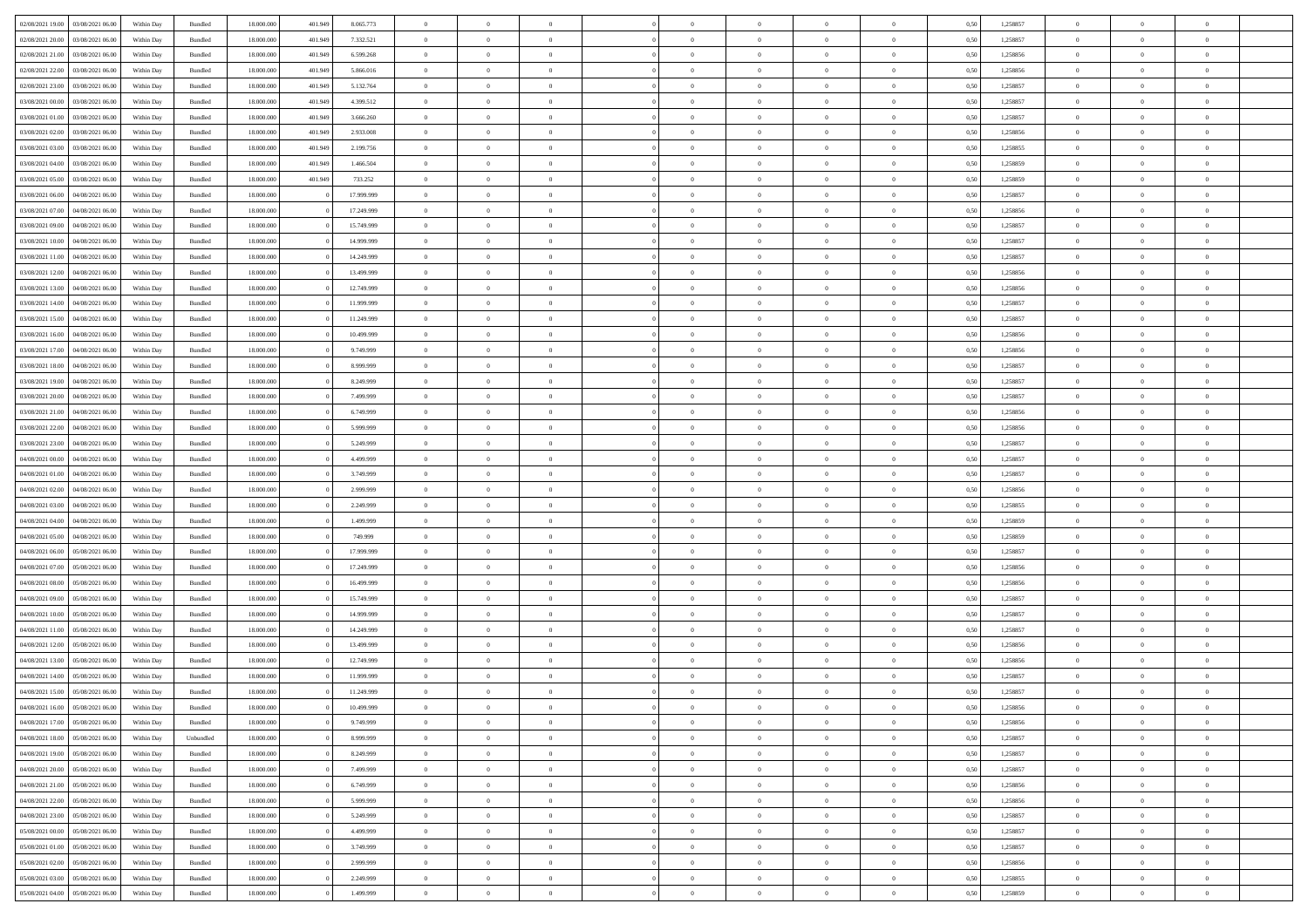| 05/08/2021 05:00 05/08/2021 06:00    | Within Day | Bundled | 18.000.000 |           | 749.999    | $\overline{0}$ | $\theta$       | $\Omega$       | $\Omega$       | $\theta$       | $\theta$       | $\theta$       | 0,50 | 1,258859 | $\theta$                   | $\Omega$       | $\theta$       |  |
|--------------------------------------|------------|---------|------------|-----------|------------|----------------|----------------|----------------|----------------|----------------|----------------|----------------|------|----------|----------------------------|----------------|----------------|--|
| 05/08/2021 06:00<br>06/08/2021 06:00 | Within Day | Bundled | 18.000.000 | 22.331    | 17.977.669 | $\overline{0}$ | $\overline{0}$ | $\overline{0}$ | $\overline{0}$ | $\theta$       | $\overline{0}$ | $\bf{0}$       | 0,50 | 1,258857 | $\theta$                   | $\theta$       | $\overline{0}$ |  |
| 05/08/2021 07:00<br>06/08/2021 06:00 | Within Day | Bundled | 18.000.000 | 22.331    | 17.228.599 | $\overline{0}$ | $\bf{0}$       | $\overline{0}$ | $\overline{0}$ | $\bf{0}$       | $\overline{0}$ | $\bf{0}$       | 0,50 | 1,258856 | $\bf{0}$                   | $\overline{0}$ | $\overline{0}$ |  |
| 05/08/2021 09:00<br>06/08/2021 06:00 | Within Day | Bundled | 18.000.000 | 22.33     | 15.730.460 | $\overline{0}$ | $\overline{0}$ | $\overline{0}$ | $\overline{0}$ | $\overline{0}$ | $\overline{0}$ | $\overline{0}$ | 0.50 | 1.258857 | $\theta$                   | $\theta$       | $\overline{0}$ |  |
| 05/08/2021 10:00<br>06/08/2021 06:00 | Within Day | Bundled | 18.000.000 | 22.331    | 14.981.390 | $\overline{0}$ | $\overline{0}$ | $\overline{0}$ | $\overline{0}$ | $\theta$       | $\overline{0}$ | $\bf{0}$       | 0,50 | 1,258857 | $\theta$                   | $\theta$       | $\overline{0}$ |  |
|                                      |            |         |            |           |            |                | $\bf{0}$       |                |                |                |                |                |      |          |                            | $\overline{0}$ | $\bf{0}$       |  |
| 05/08/2021 11:00<br>06/08/2021 06:00 | Within Day | Bundled | 18.000.000 | 22.331    | 14.232.321 | $\overline{0}$ | $\overline{0}$ | $\overline{0}$ | $\overline{0}$ | $\overline{0}$ | $\overline{0}$ | $\bf{0}$       | 0,50 | 1,258857 | $\overline{0}$<br>$\theta$ | $\theta$       | $\overline{0}$ |  |
| 05/08/2021 12:00<br>06/08/2021 06:00 | Within Dav | Bundled | 18.000.000 | 22.33     | 13.483.251 | $\overline{0}$ |                | $\overline{0}$ | $\overline{0}$ | $\overline{0}$ | $\overline{0}$ | $\overline{0}$ | 0.5( | 1.258856 |                            |                |                |  |
| 05/08/2021 13:00<br>06/08/2021 06:00 | Within Day | Bundled | 18.000.000 | 22.331    | 12.734.182 | $\bf{0}$       | $\overline{0}$ | $\overline{0}$ | $\overline{0}$ | $\overline{0}$ | $\overline{0}$ | $\bf{0}$       | 0,50 | 1,258856 | $\theta$                   | $\theta$       | $\overline{0}$ |  |
| 05/08/2021 14:00<br>06/08/2021 06:00 | Within Day | Bundled | 18.000.000 | 22.331    | 11.985.112 | $\overline{0}$ | $\bf{0}$       | $\overline{0}$ | $\overline{0}$ | $\overline{0}$ | $\overline{0}$ | $\bf{0}$       | 0,50 | 1,258857 | $\bf{0}$                   | $\overline{0}$ | $\overline{0}$ |  |
| 05/08/2021 15:00<br>06/08/2021 06:00 | Within Day | Bundled | 18.000.000 | 22.33     | 11.236.043 | $\overline{0}$ | $\overline{0}$ | $\overline{0}$ | $\overline{0}$ | $\overline{0}$ | $\overline{0}$ | $\bf{0}$       | 0.5( | 1,258857 | $\theta$                   | $\theta$       | $\overline{0}$ |  |
| 05/08/2021 16:00<br>06/08/2021 06:00 | Within Day | Bundled | 18.000.000 | 22.331    | 10.486.973 | $\bf{0}$       | $\overline{0}$ | $\overline{0}$ | $\overline{0}$ | $\theta$       | $\overline{0}$ | $\bf{0}$       | 0,50 | 1,258856 | $\theta$                   | $\theta$       | $\overline{0}$ |  |
| 05/08/2021 17:00<br>06/08/2021 06:00 | Within Day | Bundled | 18.000.000 | 22.331    | 9.737.904  | $\overline{0}$ | $\bf{0}$       | $\overline{0}$ | $\overline{0}$ | $\overline{0}$ | $\overline{0}$ | $\bf{0}$       | 0,50 | 1,258856 | $\bf{0}$                   | $\overline{0}$ | $\overline{0}$ |  |
| 05/08/2021 18:00<br>06/08/2021 06:00 | Within Day | Bundled | 18.000.000 | 22.33     | 8.988.834  | $\overline{0}$ | $\overline{0}$ | $\overline{0}$ | $\overline{0}$ | $\overline{0}$ | $\overline{0}$ | $\overline{0}$ | 0.5( | 1.258857 | $\theta$                   | $\theta$       | $\overline{0}$ |  |
| 05/08/2021 19:00<br>06/08/2021 06:00 | Within Day | Bundled | 18.000.000 | 22.331    | 8.239.765  | $\bf{0}$       | 766.588        | $\overline{0}$ | 1,496868       | $\theta$       | $\overline{0}$ | $\bf{0}$       | 0,50 | 1,258857 | $\theta$                   | $\theta$       | $\overline{0}$ |  |
| 05/08/2021 20:00<br>06/08/2021 06:00 | Within Day | Bundled | 18.000.000 | 788.918   | 6.793.797  | $\overline{0}$ | 693.176        | $\overline{0}$ | 1,496917       | $\bf{0}$       | $\overline{0}$ | $\bf{0}$       | 0,50 | 1,258857 | $\bf{0}$                   | $\overline{0}$ | $\bf{0}$       |  |
| 05/08/2021 21:00<br>06/08/2021 06:00 | Within Day | Bundled | 18.000.000 | 1.482.09  | 5.490.559  | $\overline{0}$ | 528,396        | $\overline{0}$ | 1,496857       | $\overline{0}$ | $\overline{0}$ | $\overline{0}$ | 0.5( | 1.258856 | $\overline{0}$             | $\overline{0}$ | $\overline{0}$ |  |
| 05/08/2021 22:00<br>06/08/2021 06:00 | Within Day | Bundled | 18.000.000 | 2.010.490 | 4.410.811  | $\overline{0}$ | 73.691         | $\overline{0}$ | 1,496916       | $\theta$       | $\overline{0}$ | $\bf{0}$       | 0,50 | 1,258856 | $\theta$                   | $\theta$       | $\overline{0}$ |  |
| 05/08/2021 23:00<br>06/08/2021 06:00 | Within Day | Bundled | 18.000.000 | 2.084.181 | 3.794.981  | $\overline{0}$ | $\overline{0}$ | $\overline{0}$ | $\overline{0}$ | $\overline{0}$ | $\overline{0}$ | $\bf{0}$       | 0,50 | 1,258857 | $\bf{0}$                   | $\overline{0}$ | $\overline{0}$ |  |
|                                      |            |         |            |           |            |                |                |                |                | $\overline{0}$ |                |                |      |          | $\theta$                   | $\theta$       | $\overline{0}$ |  |
| 06/08/2021 00:00<br>06/08/2021 06:00 | Within Day | Bundled | 18.000.000 | 2.084.18  | 3.252.840  | $\overline{0}$ | 167.479        | $\overline{0}$ | 1,496917       |                | $\overline{0}$ | $\overline{0}$ | 0.5( | 1,258857 |                            |                |                |  |
| 06/08/2021 01:00<br>06/08/2021 06:00 | Within Day | Bundled | 18.000.000 | 2.251.660 | 2.571.135  | $\bf{0}$       | $\overline{0}$ | $\overline{0}$ | $\overline{0}$ | $\theta$       | $\overline{0}$ | $\bf{0}$       | 0,50 | 1,258857 | $\theta$                   | $\theta$       | $\overline{0}$ |  |
| 06/08/2021 02:00<br>06/08/2021 06:00 | Within Day | Bundled | 18.000.000 | 2.251.660 | 2.056.908  | $\overline{0}$ | 74.435         | $\overline{0}$ | 1,496916       | $\overline{0}$ | $\overline{0}$ | $\bf{0}$       | 0,50 | 1,258856 | $\bf{0}$                   | $\overline{0}$ | $\overline{0}$ |  |
| 06/08/2021 03:00<br>06/08/2021 06:00 | Within Day | Bundled | 18.000.000 | 2.326.09  | 1.486.854  | $\overline{0}$ | $\overline{0}$ | $\overline{0}$ | $\overline{0}$ | $\overline{0}$ | $\overline{0}$ | $\overline{0}$ | 0.50 | 1.258855 | $\overline{0}$             | $\overline{0}$ | $\overline{0}$ |  |
| 06/08/2021 04:00<br>06/08/2021 06:00 | Within Day | Bundled | 18.000.000 | 2.326.095 | 991.236    | $\bf{0}$       | $\overline{0}$ | $\overline{0}$ | $\overline{0}$ | $\theta$       | $\overline{0}$ | $\bf{0}$       | 0,50 | 1,258859 | $\theta$                   | $\theta$       | $\overline{0}$ |  |
| 06/08/2021 05:00<br>06/08/2021 06:00 | Within Day | Bundled | 18.000.000 | 2.326.095 | 495.618    | $\overline{0}$ | $\overline{0}$ | $\overline{0}$ | $\overline{0}$ | $\bf{0}$       | $\overline{0}$ | $\bf{0}$       | 0,50 | 1,258859 | $\overline{0}$             | $\overline{0}$ | $\bf{0}$       |  |
| 06/08/2021 06:00<br>07/08/2021 06:00 | Within Day | Bundled | 18.000.000 | 1.697.119 | 16,302,880 | $\overline{0}$ | 1.563.136      | $\overline{0}$ | 1,496872       | $\overline{0}$ | $\overline{0}$ | $\overline{0}$ | 0.5( | 1,258857 | $\overline{0}$             | $\theta$       | $\overline{0}$ |  |
| 06/08/2021 07:00<br>07/08/2021 06:00 | Within Day | Bundled | 18.000.000 | 3.260.254 | 14.125.588 | $\bf{0}$       | $\overline{0}$ | $\overline{0}$ | $\overline{0}$ | $\overline{0}$ | $\overline{0}$ | $\bf{0}$       | 0,50 | 1,258856 | $\theta$                   | $\theta$       | $\overline{0}$ |  |
| 06/08/2021 08:00<br>07/08/2021 06:00 | Within Day | Bundled | 18.000.000 | 3.260.254 | 13.511.432 | $\overline{0}$ | $\bf{0}$       | $\overline{0}$ | $\overline{0}$ | $\overline{0}$ | $\overline{0}$ | $\bf{0}$       | 0,50 | 1,258856 | $\bf{0}$                   | $\bf{0}$       | $\overline{0}$ |  |
| 06/08/2021 09:00<br>07/08/2021 06:00 | Within Day | Bundled | 18.000.000 | 3.260.25  | 12.897.276 | $\overline{0}$ | $\overline{0}$ | $\overline{0}$ | $\overline{0}$ | $\overline{0}$ | $\overline{0}$ | $\overline{0}$ | 0.5( | 1,258857 | $\theta$                   | $\theta$       | $\overline{0}$ |  |
| 06/08/2021 10:00<br>07/08/2021 06:00 | Within Day | Bundled | 18.000.000 | 3.260.254 | 12.283.120 | $\bf{0}$       | $\overline{0}$ | $\overline{0}$ | $\overline{0}$ | $\theta$       | $\overline{0}$ | $\bf{0}$       | 0,50 | 1,258857 | $\,$ 0 $\,$                | $\theta$       | $\overline{0}$ |  |
| 06/08/2021 11:00<br>07/08/2021 06:00 | Within Day | Bundled | 18.000.000 | 3.260.254 | 11.668.964 | $\overline{0}$ | $\bf{0}$       | $\overline{0}$ | $\overline{0}$ | $\overline{0}$ | $\overline{0}$ | $\bf{0}$       | 0,50 | 1,258857 | $\bf{0}$                   | $\overline{0}$ | $\overline{0}$ |  |
| 06/08/2021 12:00<br>07/08/2021 06:00 | Within Day | Bundled | 18,000,000 | 3.260.254 | 11.054.808 | $\overline{0}$ | $\overline{0}$ | $\overline{0}$ | $\Omega$       | $\theta$       | $\Omega$       | $\bf{0}$       | 0.50 | 1,258856 | $\,$ 0 $\,$                | $\overline{0}$ | $\theta$       |  |
| 06/08/2021 13:00<br>07/08/2021 06:00 | Within Day | Bundled | 18.000.000 | 3.260.254 | 10.440.652 | $\bf{0}$       | $\overline{0}$ | $\overline{0}$ | $\overline{0}$ | $\theta$       | $\overline{0}$ | $\bf{0}$       | 0,50 | 1,258856 | $\theta$                   | $\theta$       | $\overline{0}$ |  |
|                                      |            |         |            |           |            |                |                |                |                |                |                |                |      |          |                            |                |                |  |
| 06/08/2021 14:00<br>07/08/2021 06:00 | Within Day | Bundled | 18.000.000 | 3.260.254 | 9.826.496  | $\overline{0}$ | 935.648        | $\overline{0}$ | 1,496850       | $\bf{0}$       | $\overline{0}$ | $\bf{0}$       | 0,50 | 1,258857 | $\bf{0}$                   | $\overline{0}$ | $\bf{0}$       |  |
| 06/08/2021 15:00<br>07/08/2021 06:00 | Within Day | Bundled | 18,000,000 | 4.195.90  | 8.335.170  | $\overline{0}$ | 1.046.743      | $\overline{0}$ | 1.496881       | $\overline{0}$ | $\Omega$       | $\overline{0}$ | 0.50 | 1,258857 | $\bf{0}$                   | $\theta$       | $\theta$       |  |
| 06/08/2021 16:00<br>07/08/2021 06:00 | Within Day | Bundled | 18.000.000 | 5.242.645 | 6.802.532  | $\bf{0}$       | 379.060        | $\overline{0}$ | 1,496840       | $\theta$       | $\overline{0}$ | $\bf{0}$       | 0,50 | 1,258856 | $\theta$                   | $\theta$       | $\overline{0}$ |  |
| 06/08/2021 17:00<br>07/08/2021 06:00 | Within Day | Bundled | 18.000.000 | 5.621.706 | 5.964.652  | $\overline{0}$ | $\overline{0}$ | $\overline{0}$ | $\overline{0}$ | $\overline{0}$ | $\bf{0}$       | $\bf{0}$       | 0,50 | 1,258856 | $\bf{0}$                   | $\overline{0}$ | $\overline{0}$ |  |
| 06/08/2021 18:00<br>07/08/2021 06:00 | Within Day | Bundled | 18,000,000 | 5.621.70  | 5.505.833  | $\overline{0}$ | 111.653        | $\Omega$       | 1.496917       | $\Omega$       | $\theta$       | $\overline{0}$ | 0.50 | 1,258857 | $\,$ 0 $\,$                | $\theta$       | $\theta$       |  |
| 06/08/2021 19:00<br>07/08/2021 06:00 | Within Day | Bundled | 18.000.000 | 5.733.358 | 4.944.665  | $\bf{0}$       | $\overline{0}$ | $\overline{0}$ | $\overline{0}$ | $\theta$       | $\overline{0}$ | $\bf{0}$       | 0,50 | 1,258857 | $\,$ 0 $\,$                | $\bf{0}$       | $\overline{0}$ |  |
| 06/08/2021 20:00<br>07/08/2021 06:00 | Within Day | Bundled | 18.000.000 | 5.733.358 | 4.495.150  | $\overline{0}$ | $\overline{0}$ | $\overline{0}$ | $\overline{0}$ | $\overline{0}$ | $\overline{0}$ | $\bf{0}$       | 0,50 | 1,258857 | $\bf{0}$                   | $\overline{0}$ | $\overline{0}$ |  |
| 06/08/2021 21:00<br>07/08/2021 06:00 | Within Day | Bundled | 18,000,000 | 5.733.358 | 4.045.635  | $\overline{0}$ | 251.218        | $\overline{0}$ | 1,496857       | $\theta$       | $\Omega$       | $\bf{0}$       | 0.50 | 1,258856 | $\bf{0}$                   | $\overline{0}$ | $\theta$       |  |
| 06/08/2021 22:00<br>07/08/2021 06:00 | Within Day | Bundled | 18.000.000 | 5.984.57  | 3.372.815  | $\bf{0}$       | $\overline{0}$ | $\overline{0}$ | $\overline{0}$ | $\overline{0}$ | $\overline{0}$ | $\bf{0}$       | 0,50 | 1,258856 | $\,$ 0 $\,$                | $\theta$       | $\overline{0}$ |  |
| 06/08/2021 23:00<br>07/08/2021 06:00 | Within Day | Bundled | 18.000.000 | 5.984.577 | 2.951.213  | $\overline{0}$ | $\bf{0}$       | $\overline{0}$ | $\overline{0}$ | $\overline{0}$ | $\overline{0}$ | $\bf{0}$       | 0,50 | 1,258857 | $\overline{0}$             | $\overline{0}$ | $\bf{0}$       |  |
| 07/08/2021 00:00<br>07/08/2021 06:00 | Within Day | Bundled | 18,000,00  | 5.984.57  | 2.529.611  | $\overline{0}$ | $\overline{0}$ | $\Omega$       | $\Omega$       | $\Omega$       | $\theta$       | $\overline{0}$ | 0.50 | 1,258857 | $\theta$                   | $\overline{0}$ | $\theta$       |  |
| 07/08/2021 01:00 07/08/2021 06:00    | Within Day | Bundled | 18.000.000 | 5.984.57  | 2.108.009  | $\bf{0}$       | $\bf{0}$       | $\overline{0}$ | $\overline{0}$ | $\bf{0}$       | $\overline{0}$ | $\bf{0}$       | 0,50 | 1,258857 | $\bf{0}$                   | $\,$ 0 $\,$    | $\overline{0}$ |  |
| 07/08/2021 02:00 07/08/2021 06:00    | Within Day | Bundled | 18.000.000 | 5.984.577 | 1.686.407  |                |                |                |                |                |                |                | 0,50 | 1,258856 | $\bf{0}$                   | $\bf{0}$       |                |  |
| 07/08/2021 03:00 07/08/2021 06:00    | Within Day | Bundled | 18,000,000 | 5.984.577 | 1.264.805  | $\Omega$       | $\overline{0}$ | $\Omega$       | $\theta$       | $\Omega$       | $\theta$       | $\overline{0}$ | 0.50 | 1,258855 | $\theta$                   | $\Omega$       | $\theta$       |  |
|                                      |            |         |            |           |            |                | $\overline{0}$ |                |                | $\,$ 0 $\,$    |                |                |      |          | $\,$ 0 $\,$                | $\,$ 0 $\,$    |                |  |
| 07/08/2021 04:00<br>07/08/2021 06:00 | Within Day | Bundled | 18.000.000 | 5.984.57  | 843.203    | $\overline{0}$ |                | $\overline{0}$ | $\overline{0}$ |                | $\overline{0}$ | $\,$ 0 $\,$    | 0,50 | 1,258859 |                            |                | $\bf{0}$       |  |
| 07/08/2021 05:00 07/08/2021 06:00    | Within Day | Bundled | 18.000.000 | 5.984.577 | 421.601    | $\overline{0}$ | $\overline{0}$ | $\overline{0}$ | $\overline{0}$ | $\overline{0}$ | $\overline{0}$ | $\bf{0}$       | 0,50 | 1,258859 | $\overline{0}$             | $\bf{0}$       | $\overline{0}$ |  |
| 07/08/2021 06:00<br>08/08/2021 06:00 | Within Day | Bundled | 18,000,000 | 5.046.323 | 12.953.677 | $\overline{0}$ | 4.202.602      | $\overline{0}$ | 1,496872       | $\overline{0}$ | $\overline{0}$ | $\bf{0}$       | 0,50 | 1,258857 | $\bf{0}$                   | $\theta$       | $\overline{0}$ |  |
| 07/08/2021 07:00<br>08/08/2021 06:00 | Within Day | Bundled | 18.000.000 | 9.248.925 | 8.386.446  | $\overline{0}$ | $\overline{0}$ | $\overline{0}$ | $\overline{0}$ | $\overline{0}$ | $\overline{0}$ | $\bf{0}$       | 0,50 | 1,258856 | $\,$ 0 $\,$                | $\theta$       | $\overline{0}$ |  |
| 07/08/2021 08:00<br>08/08/2021 06:00 | Within Day | Bundled | 18.000.000 | 9.248.925 | 8.021.818  | $\overline{0}$ | $\overline{0}$ | $\overline{0}$ | $\overline{0}$ | $\overline{0}$ | $\overline{0}$ | $\bf{0}$       | 0,50 | 1,258856 | $\overline{0}$             | $\overline{0}$ | $\overline{0}$ |  |
| 07/08/2021 09:00<br>08/08/2021 06:00 | Within Day | Bundled | 18.000.000 | 9.248.925 | 7.657.190  | $\overline{0}$ | $\overline{0}$ | $\overline{0}$ | $\overline{0}$ | $\overline{0}$ | $\overline{0}$ | $\bf{0}$       | 0.50 | 1,258857 | $\overline{0}$             | $\theta$       | $\overline{0}$ |  |
| 07/08/2021 10:00<br>08/08/2021 06:00 | Within Day | Bundled | 18.000.000 | 9.248.925 | 7.292.562  | $\overline{0}$ | $\bf{0}$       | $\overline{0}$ | $\overline{0}$ | $\overline{0}$ | $\overline{0}$ | $\bf{0}$       | 0,50 | 1,258857 | $\,$ 0 $\,$                | $\theta$       | $\overline{0}$ |  |
| 07/08/2021 11:00  08/08/2021 06:00   | Within Day | Bundled | 18.000.000 | 9.248.925 | 6.927.934  | $\overline{0}$ | $\bf{0}$       | $\overline{0}$ | $\overline{0}$ | $\overline{0}$ | $\overline{0}$ | $\bf{0}$       | 0,50 | 1,258857 | $\bf{0}$                   | $\overline{0}$ | $\bf{0}$       |  |
| 07/08/2021 12:00<br>08/08/2021 06:00 | Within Day | Bundled | 18,000,000 | 9.248.925 | 6.563.306  | $\overline{0}$ | $\overline{0}$ | $\overline{0}$ | $\overline{0}$ | $\overline{0}$ | $\overline{0}$ | $\bf{0}$       | 0.50 | 1,258856 | $\overline{0}$             | $\theta$       | $\overline{0}$ |  |
| 07/08/2021 13:00<br>08/08/2021 06:00 | Within Day | Bundled | 18.000.000 | 9.248.925 | 6.198.678  | $\overline{0}$ | $\,$ 0         | $\overline{0}$ | $\overline{0}$ | $\bf{0}$       | $\bf{0}$       | $\bf{0}$       | 0,50 | 1,258856 | $\,$ 0 $\,$                | $\,$ 0 $\,$    | $\bf{0}$       |  |
| 07/08/2021 14:00  08/08/2021 06:00   | Within Day | Bundled | 18.000.000 | 9.248.925 | 5.834.049  | $\overline{0}$ | $\bf{0}$       | $\overline{0}$ | $\overline{0}$ | $\overline{0}$ | $\overline{0}$ | $\bf{0}$       | 0,50 | 1,258857 | $\overline{0}$             | $\bf{0}$       | $\overline{0}$ |  |
|                                      |            |         |            |           |            |                |                |                |                |                |                |                |      |          |                            |                |                |  |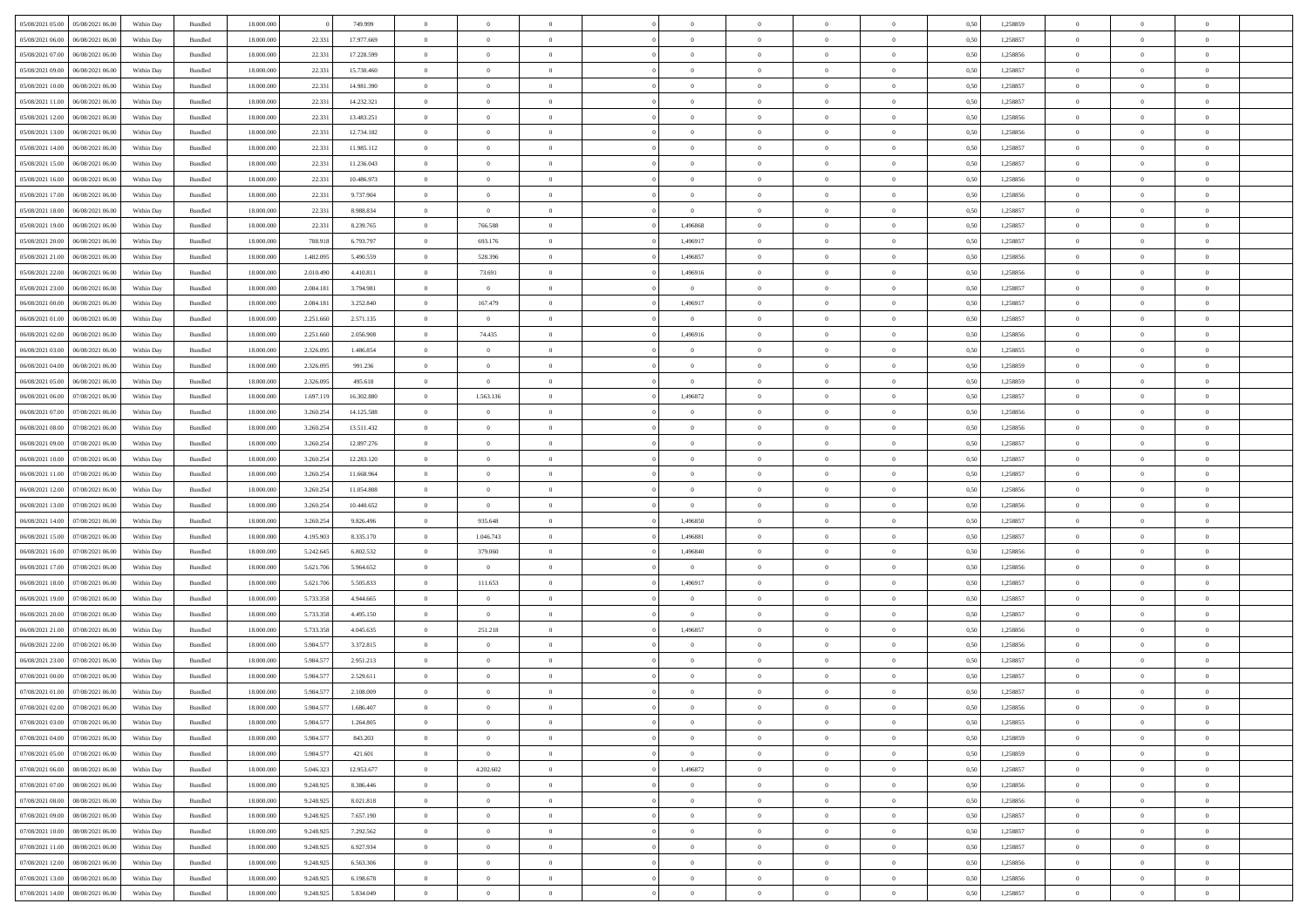| 07/08/2021 15:00 | 08/08/2021 06:00 | Within Day | Bundled            | 18.000.000 | 9.248.925  | 5.469.421  | $\overline{0}$ | 135.379        |                | 1,496881       | $\bf{0}$       | $\overline{0}$ | $\theta$       | 0,50 | 1,258857 | $\theta$       | $\theta$       | $\overline{0}$           |  |
|------------------|------------------|------------|--------------------|------------|------------|------------|----------------|----------------|----------------|----------------|----------------|----------------|----------------|------|----------|----------------|----------------|--------------------------|--|
| 07/08/2021 16:00 | 08/08/2021 06:00 | Within Day | Bundled            | 18.000.000 | 9.384.303  | 4.978.440  | $\overline{0}$ | $\overline{0}$ | $\overline{0}$ | $\overline{0}$ | $\,$ 0         | $\bf{0}$       | $\bf{0}$       | 0,50 | 1,258856 | $\,$ 0 $\,$    | $\overline{0}$ | $\overline{0}$           |  |
|                  |                  |            |                    |            |            |            |                |                |                |                |                |                |                |      |          |                |                |                          |  |
| 07/08/2021 17:00 | 08/08/2021 06:00 | Within Day | Bundled            | 18,000,000 | 9.384.303  | 4.622.837  | $\overline{0}$ | $\overline{0}$ | $\overline{0}$ | $\overline{0}$ | $\bf{0}$       | $\overline{0}$ | $\mathbf{0}$   | 0.50 | 1,258856 | $\bf{0}$       | $\overline{0}$ | $\overline{0}$           |  |
| 07/08/2021 18:00 | 08/08/2021 06:00 | Within Day | Bundled            | 18.000.000 | 9.384.303  | 4.267.234  | $\overline{0}$ | $\overline{0}$ | $\overline{0}$ | $\overline{0}$ | $\bf{0}$       | $\overline{0}$ | $\overline{0}$ | 0,50 | 1,258857 | $\,$ 0 $\,$    | $\overline{0}$ | $\overline{0}$           |  |
| 07/08/2021 19:00 | 08/08/2021 06:00 | Within Day | Bundled            | 18.000.000 | 9.384.303  | 3.911.631  | $\overline{0}$ | $\theta$       | $\overline{0}$ |                | $\overline{0}$ | $\overline{0}$ | $\bf{0}$       | 0,50 | 1,258857 | $\,$ 0 $\,$    | $\overline{0}$ | $\overline{0}$           |  |
| 07/08/2021 20:00 | 08/08/2021 06:00 | Within Day | Bundled            | 18,000,000 | 9.384.303  | 3.556.028  | $\overline{0}$ | $\overline{0}$ | $\overline{0}$ | $\overline{0}$ | $\bf{0}$       | $\overline{0}$ | $\overline{0}$ | 0.50 | 1.258857 | $\,0\,$        | $\theta$       | $\overline{0}$           |  |
| 07/08/2021 21:00 | 08/08/2021 06:00 | Within Day | Bundled            | 18.000.000 | 9.384.303  | 3.200.425  | $\overline{0}$ | $\overline{0}$ | $\overline{0}$ | $\overline{0}$ | $\bf{0}$       | $\overline{0}$ | $\overline{0}$ | 0,50 | 1,258856 | $\,$ 0 $\,$    | $\theta$       | $\overline{0}$           |  |
| 07/08/2021 22.00 | 08/08/2021 06:00 | Within Day | Bundled            | 18.000.000 | 9.384.303  | 2.844.822  | $\overline{0}$ | $\theta$       | $\overline{0}$ | $\overline{0}$ | $\,$ 0         | $\bf{0}$       | $\bf{0}$       | 0,50 | 1,258856 | $\,$ 0 $\,$    | $\overline{0}$ | $\overline{0}$           |  |
| 07/08/2021 23:00 | 08/08/2021 06:00 | Within Day | Bundled            | 18,000,000 | 9.384.303  | 2.489.220  | $\overline{0}$ | $\overline{0}$ | $\overline{0}$ | $\overline{0}$ | $\bf{0}$       | $\overline{0}$ | $\bf{0}$       | 0.50 | 1.258857 | $\,0\,$        | $\overline{0}$ | $\overline{0}$           |  |
| 08/08/2021 00:00 | 08/08/2021 06:00 | Within Day | Bundled            | 18.000.000 | 9.384.303  | 2.133.617  | $\overline{0}$ | $\overline{0}$ | $\overline{0}$ | $\overline{0}$ | $\bf{0}$       | $\overline{0}$ | $\bf{0}$       | 0,50 | 1,258857 | $\,$ 0 $\,$    | $\overline{0}$ | $\overline{0}$           |  |
| 08/08/2021 01:00 | 08/08/2021 06:00 | Within Day | Bundled            | 18.000.000 | 9.384.303  | 1.778.014  | $\overline{0}$ | $\theta$       | $\overline{0}$ | $\overline{0}$ | $\,$ 0         | $\overline{0}$ | $\bf{0}$       | 0,50 | 1,258857 | $\,$ 0 $\,$    | $\overline{0}$ | $\overline{0}$           |  |
| 08/08/2021 02:00 | 08/08/2021 06:00 |            | Bundled            | 18,000,000 |            | 1.422.411  | $\overline{0}$ | $\overline{0}$ | $\overline{0}$ | $\overline{0}$ | $\bf{0}$       | $\overline{0}$ |                | 0.50 | 1.258856 | $\,$ 0 $\,$    | $\overline{0}$ | $\bf{0}$                 |  |
|                  |                  | Within Day |                    |            | 9.384.303  |            |                |                |                |                |                |                | $\mathbf{0}$   |      |          |                |                |                          |  |
| 08/08/2021 03:00 | 08/08/2021 06:00 | Within Day | Bundled            | 18.000.000 | 9.384.303  | 1.066.808  | $\overline{0}$ | $\overline{0}$ | $\overline{0}$ | $\overline{0}$ | $\,$ 0         | $\overline{0}$ | $\overline{0}$ | 0,50 | 1,258855 | $\,$ 0 $\,$    | $\theta$       | $\overline{0}$           |  |
| 08/08/2021 04:00 | 08/08/2021 06:00 | Within Day | Bundled            | 18.000.000 | 9.384.303  | 711.205    | $\overline{0}$ | $\theta$       | $\overline{0}$ | $\overline{0}$ | $\bf{0}$       | $\overline{0}$ | $\bf{0}$       | 0,50 | 1,258859 | $\,$ 0 $\,$    | $\overline{0}$ | $\overline{0}$           |  |
| 08/08/2021 05:00 | 08/08/2021 06:00 | Within Day | Bundled            | 18,000,000 | 9.384.303  | 355,602    | $\overline{0}$ | $\overline{0}$ | $\overline{0}$ | $\overline{0}$ | $\bf{0}$       | $\overline{0}$ | $\overline{0}$ | 0.50 | 1.258859 | $\,0\,$        | $\theta$       | $\overline{0}$           |  |
| 08/08/2021 06:00 | 09/08/2021 06:00 | Within Day | Bundled            | 18.000.000 | 13.604.026 | 4.395.973  | $\overline{0}$ | $\overline{0}$ | $\overline{0}$ | $\overline{0}$ | $\bf{0}$       | $\overline{0}$ | $\overline{0}$ | 0,50 | 1,258857 | $\,$ 0 $\,$    | $\theta$       | $\overline{0}$           |  |
| 08/08/2021 07:00 | 09/08/2021 06.00 | Within Day | Bundled            | 18.000.000 | 13.604.026 | 4.212.807  | $\overline{0}$ | $\theta$       | $\overline{0}$ | $\overline{0}$ | $\,$ 0         | $\overline{0}$ | $\bf{0}$       | 0,50 | 1,258856 | $\,$ 0 $\,$    | $\overline{0}$ | $\overline{0}$           |  |
| 08/08/2021 08:00 | 09/08/2021 06:00 | Within Day | Bundled            | 18,000,000 | 13,604,026 | 4.029.642  | $\overline{0}$ | $\overline{0}$ | $\overline{0}$ | $\overline{0}$ | $\bf{0}$       | $\overline{0}$ | $\bf{0}$       | 0.50 | 1.258856 | $\,0\,$        | $\overline{0}$ | $\overline{\phantom{a}}$ |  |
| 08/08/2021 09:00 | 09/08/2021 06:00 | Within Day | Bundled            | 18.000.000 | 13.604.026 | 3.846.476  | $\overline{0}$ | $\overline{0}$ | $\overline{0}$ | $\overline{0}$ | $\bf{0}$       | $\overline{0}$ | $\bf{0}$       | 0,50 | 1,258857 | $\,$ 0 $\,$    | $\overline{0}$ | $\overline{0}$           |  |
| 08/08/2021 11:00 | 09/08/2021 06.00 | Within Day | Bundled            | 18.000.000 | 13.604.026 | 3.480.145  | $\bf{0}$       | $\overline{0}$ | $\overline{0}$ | $\overline{0}$ | $\,$ 0         | $\overline{0}$ | $\bf{0}$       | 0,50 | 1,258857 | $\,$ 0 $\,$    | $\overline{0}$ | $\overline{0}$           |  |
| 08/08/2021 12:00 | 09/08/2021 06:00 | Within Day | Bundled            | 18,000,000 | 13,604,026 | 3.296.979  | $\overline{0}$ | $\overline{0}$ | $\overline{0}$ | $\overline{0}$ | $\bf{0}$       | $\overline{0}$ | $\mathbf{0}$   | 0.50 | 1.258856 | $\,$ 0 $\,$    | $\overline{0}$ | $\overline{0}$           |  |
| 08/08/2021 13:00 | 09/08/2021 06:00 | Within Day | Bundled            | 18.000.000 | 13.604.026 | 3.113.814  | $\overline{0}$ | $\overline{0}$ | $\overline{0}$ | $\overline{0}$ | $\bf{0}$       | $\overline{0}$ | $\overline{0}$ | 0,50 | 1,258856 | $\,$ 0 $\,$    | $\overline{0}$ | $\overline{0}$           |  |
|                  |                  |            |                    |            |            |            |                |                |                |                |                |                |                |      |          |                |                |                          |  |
| 08/08/2021 14:00 | 09/08/2021 06.00 | Within Day | Bundled            | 18.000.000 | 13.604.026 | 2.930.648  | $\overline{0}$ | $\theta$       | $\overline{0}$ | $\overline{0}$ | $\,$ 0         | $\overline{0}$ | $\bf{0}$       | 0,50 | 1,258857 | $\,$ 0 $\,$    | $\overline{0}$ | $\overline{0}$           |  |
| 08/08/2021 15:00 | 09/08/2021 06:00 | Within Day | Bundled            | 18,000,000 | 13,604,026 | 2.747.483  | $\overline{0}$ | $\overline{0}$ | $\overline{0}$ | $\overline{0}$ | $\bf{0}$       | $\overline{0}$ | $\overline{0}$ | 0.50 | 1.258857 | $\,0\,$        | $\theta$       | $\overline{0}$           |  |
| 08/08/2021 16:00 | 09/08/2021 06:00 | Within Day | Bundled            | 18.000.000 | 13.604.026 | 2.564.317  | $\overline{0}$ | $\overline{0}$ | $\overline{0}$ | $\overline{0}$ | $\bf{0}$       | $\overline{0}$ | $\overline{0}$ | 0,50 | 1,258856 | $\,0\,$        | $\theta$       | $\overline{0}$           |  |
| 08/08/2021 17:00 | 09/08/2021 06.00 | Within Day | Bundled            | 18.000.000 | 13.604.026 | 2.381.152  | $\overline{0}$ | $\theta$       | $\overline{0}$ | $\overline{0}$ | $\,$ 0         | $\overline{0}$ | $\bf{0}$       | 0,50 | 1,258856 | $\,$ 0 $\,$    | $\overline{0}$ | $\overline{0}$           |  |
| 08/08/2021 18:00 | 09/08/2021 06:00 | Within Day | Bundled            | 18,000,000 | 13,604,026 | 2.197.986  | $\overline{0}$ | $\overline{0}$ | $\overline{0}$ | $\overline{0}$ | $\bf{0}$       | $\overline{0}$ | $\bf{0}$       | 0.50 | 1.258857 | $\,0\,$        | $\theta$       | $\overline{0}$           |  |
| 08/08/2021 19:00 | 09/08/2021 06:00 | Within Day | Bundled            | 18.000.000 | 13.604.026 | 2.014.821  | $\overline{0}$ | $\overline{0}$ | $\overline{0}$ | $\overline{0}$ | $\bf{0}$       | $\overline{0}$ | $\bf{0}$       | 0,50 | 1,258857 | $\,$ 0 $\,$    | $\theta$       | $\overline{0}$           |  |
| 08/08/2021 20:00 | 09/08/2021 06.00 | Within Day | Bundled            | 18.000.000 | 13.604.026 | 1.831.655  | $\overline{0}$ | $\overline{0}$ | $\overline{0}$ | $\overline{0}$ | $\bf{0}$       | $\overline{0}$ | $\bf{0}$       | 0,50 | 1,258857 | $\,$ 0 $\,$    | $\overline{0}$ | $\overline{0}$           |  |
| 08/08/2021 21:00 | 09/08/2021 06:00 | Within Day | Bundled            | 18,000,000 | 13,604,026 | 1.648.489  | $\overline{0}$ | $\overline{0}$ | $\overline{0}$ | $\overline{0}$ | $\bf{0}$       | $\overline{0}$ | $\mathbf{0}$   | 0.50 | 1.258856 | $\,$ 0 $\,$    | $\overline{0}$ | $\bf{0}$                 |  |
| 08/08/2021 22:00 | 09/08/2021 06:00 | Within Dav | Bundled            | 18.000.000 | 13.604.026 | 1.465.324  | $\overline{0}$ | 186.088        | $\overline{0}$ | 1,496916       | $\overline{0}$ | $\overline{0}$ | $\overline{0}$ | 0.50 | 1,258856 | $\theta$       | $\overline{0}$ | $\overline{0}$           |  |
| 08/08/2021 23:00 | 09/08/2021 06.00 | Within Day | Bundled            | 18.000.000 | 13.790.11  | 1.119.332  | $\overline{0}$ | $\overline{0}$ | $\overline{0}$ | $\overline{0}$ | $\,$ 0         | $\overline{0}$ | $\bf{0}$       | 0,50 | 1,258857 | $\,$ 0 $\,$    | $\overline{0}$ | $\overline{0}$           |  |
| 09/08/2021 00:00 | 09/08/2021 06:00 | Within Day | Bundled            | 18,000,000 | 13.790.113 | 959.427    | $\overline{0}$ | 157.430        | $\overline{0}$ | 1.496917       | $\overline{0}$ | $\overline{0}$ | $\bf{0}$       | 0.50 | 1.258857 | $\,0\,$        | $\theta$       | $\overline{0}$           |  |
|                  |                  |            |                    |            |            |            |                |                |                |                |                |                |                |      |          |                |                |                          |  |
| 09/08/2021 01:00 | 09/08/2021 06:00 | Within Dav | Bundled            | 18.000.000 | 13.947.543 | 668,331    | $\overline{0}$ | 55.826         | $\Omega$       | 1,496809       | $\bf{0}$       | $\overline{0}$ | $\overline{0}$ | 0,50 | 1,258857 | $\theta$       | $\overline{0}$ | $\overline{0}$           |  |
| 09/08/2021 02:00 | 09/08/2021 06.00 | Within Day | Bundled            | 18.000.000 | 14.003.369 | 490.003    | $\overline{0}$ | $\overline{0}$ | $\overline{0}$ | $\overline{0}$ | $\,$ 0         | $\overline{0}$ | $\bf{0}$       | 0,50 | 1,258856 | $\,$ 0 $\,$    | $\overline{0}$ | $\overline{0}$           |  |
| 09/08/2021 03:00 | 09/08/2021 06:00 | Within Day | Bundled            | 18,000,000 | 14,003,369 | 367.502    | $\overline{0}$ | 56.105         | $\overline{0}$ | 1.496736       | $\bf{0}$       | $\overline{0}$ | $\bf{0}$       | 0.50 | 1.258855 | $\bf{0}$       | $\overline{0}$ | $\overline{0}$           |  |
| 09/08/2021 04:00 | 09/08/2021 06:00 | Within Dav | Bundled            | 18.000.000 | 14.059.475 | 207,598    | $\overline{0}$ | $\overline{0}$ | $\overline{0}$ | $\overline{0}$ | $\overline{0}$ | $\overline{0}$ | $\overline{0}$ | 0.50 | 1,258859 | $\theta$       | $\overline{0}$ | $\overline{0}$           |  |
| 09/08/2021 05:00 | 09/08/2021 06.00 | Within Day | Bundled            | 18.000.000 | 14.059.475 | 103.799    | $\bf{0}$       | $\bf{0}$       | $\overline{0}$ | $\bf{0}$       | $\bf{0}$       | $\bf{0}$       | $\bf{0}$       | 0,50 | 1,258859 | $\,$ 0 $\,$    | $\overline{0}$ | $\overline{0}$           |  |
| 09/08/2021 06:00 | 10/08/2021 06:00 | Within Day | Bundled            | 18,000,000 | 3.322.780  | 14.677.219 | $\overline{0}$ | 457.775        | $\overline{0}$ | 1,496872       | $\bf{0}$       | $\overline{0}$ | $\mathbf{0}$   | 0.50 | 1.258857 | $\,$ 0 $\,$    | $\overline{0}$ | $\overline{0}$           |  |
| 09/08/2021 07:00 | 10/08/2021 06:00 | Within Dav | Bundled            | 18.000.000 | 3.780.555  | 13.626.967 | $\overline{0}$ | $\overline{0}$ | $\Omega$       | $\Omega$       | $\overline{0}$ | $\overline{0}$ | $\overline{0}$ | 0.50 | 1,258856 | $\theta$       | $\overline{0}$ | $\overline{0}$           |  |
| 09/08/2021 08:00 | 10/08/2021 06:00 | Within Day | Bundled            | 18.000.000 | 3.780.555  | 13.034.490 | $\overline{0}$ | $\overline{0}$ | $\overline{0}$ | $\overline{0}$ | $\,$ 0         | $\overline{0}$ | $\bf{0}$       | 0,50 | 1,258856 | $\,$ 0 $\,$    | $\overline{0}$ | $\overline{0}$           |  |
| 09/08/2021 09:00 | 10/08/2021 06:00 | Within Day | Bundled            | 18,000,000 | 3.780.555  | 12.442.013 | $\overline{0}$ | $\overline{0}$ | $\overline{0}$ | $\overline{0}$ | $\bf{0}$       | $\overline{0}$ | $\overline{0}$ | 0.50 | 1.258857 | $\,0\,$        | $\theta$       | $\overline{0}$           |  |
| 09/08/2021 10:00 | 10/08/2021 06:00 | Within Dav | Bundled            | 18.000.000 | 3.780.555  | 11.849.536 | $\overline{0}$ | $\Omega$       | $\Omega$       | $\Omega$       | $\bf{0}$       | $\overline{0}$ | $\overline{0}$ | 0.50 | 1,258857 | $\theta$       | $\overline{0}$ | $\overline{0}$           |  |
| 09/08/2021 11:00 | 10/08/2021 06:00 | Within Day | Bundled            | 18.000.000 | 3.780.555  | 11.257.059 | $\bf{0}$       | $\overline{0}$ | $\overline{0}$ | $\bf{0}$       | $\,$ 0         | $\bf{0}$       | $\bf{0}$       | 0,50 | 1,258857 | $\,$ 0 $\,$    | $\overline{0}$ | $\overline{0}$           |  |
| 09/08/2021 12:00 | 10/08/2021 06:00 |            | $\mathbf B$ undled | 18.000.000 | 3.780.555  | 10 664 583 |                | $\theta$       |                |                |                |                |                | 0,50 | 1,258856 |                | $\theta$       |                          |  |
|                  |                  | Within Day |                    |            |            |            | $\bf{0}$       |                |                |                |                |                |                |      |          | $\bf{0}$       |                |                          |  |
| 09/08/2021 13:00 | 10/08/2021 06:00 | Within Dav | Bundled            | 18.000.000 | 3.780.555  | 10.072.106 | $\Omega$       | $\overline{0}$ | $\overline{0}$ | $\overline{0}$ | $\overline{0}$ | $\overline{0}$ | $\mathbf{0}$   | 0.50 | 1,258856 | $\theta$       | $\theta$       | $\overline{0}$           |  |
| 09/08/2021 14:00 | 10/08/2021 06:00 | Within Day | Bundled            | 18.000.000 | 3.780.555  | 9.479.629  | $\overline{0}$ | 824.740        | $\overline{0}$ | 1,496850       | $\overline{0}$ | $\overline{0}$ | $\bf{0}$       | 0,50 | 1,258857 | $\bf{0}$       | $\overline{0}$ | $\bf{0}$                 |  |
| 09/08/2021 15:00 | 10/08/2021 06:00 | Within Day | Bundled            | 18,000,000 | 4.605.295  | 8.113.958  | $\overline{0}$ | 1.845.058      | $\overline{0}$ | 1,496881       | $\bf{0}$       | $\overline{0}$ | $\mathbf{0}$   | 0.50 | 1.258857 | $\overline{0}$ | $\bf{0}$       | $\bf{0}$                 |  |
| 09/08/2021 16:00 | 10/08/2021 06:00 | Within Dav | Bundled            | 18.000.000 | 6.450.354  | 5.850.973  | $\overline{0}$ | 1.043.393      | $\overline{0}$ | 1,496840       | $\overline{0}$ | $\overline{0}$ | $\mathbf{0}$   | 0.50 | 1,258856 | $\overline{0}$ | $\theta$       | $\overline{0}$           |  |
| 09/08/2021 17:00 | 10/08/2021 06:00 | Within Day | Bundled            | 18.000.000 | 7.493.747  | 4.464.181  | $\bf{0}$       | 725.742        | $\overline{0}$ | 1,496875       | $\bf{0}$       | $\bf{0}$       | $\bf{0}$       | 0,50 | 1,258856 | $\bf{0}$       | $\overline{0}$ | $\overline{0}$           |  |
| 09/08/2021 18:00 | 10/08/2021 06:00 | Within Day | Bundled            | 18,000,000 | 8.219.488  | 3.450.867  | $\overline{0}$ | $\overline{0}$ | $\overline{0}$ | $\overline{0}$ | $\bf{0}$       | $\overline{0}$ | $\mathbf{0}$   | 0.50 | 1.258857 | $\,$ 0 $\,$    | $\overline{0}$ | $\overline{0}$           |  |
| 09/08/2021 19:00 | 10/08/2021 06:00 | Within Day | Bundled            | 18.000.000 | 8.219.488  | 3.163.295  | $\overline{0}$ | $\overline{0}$ | $\overline{0}$ | $\overline{0}$ | $\overline{0}$ | $\overline{0}$ | $\overline{0}$ | 0.50 | 1,258857 | $\overline{0}$ | $\theta$       | $\overline{0}$           |  |
| 09/08/2021 20:00 | 10/08/2021 06:00 | Within Day | Bundled            | 18.000.000 | 8.219.488  | 2.875.723  | $\overline{0}$ | $\overline{0}$ | $\overline{0}$ | $\overline{0}$ | $\,$ 0 $\,$    | $\overline{0}$ | $\bf{0}$       | 0,50 | 1,258857 | $\,$ 0 $\,$    | $\overline{0}$ | $\overline{0}$           |  |
| 09/08/2021 21.00 | 10/08/2021 06:00 | Within Day | Bundled            | 18,000,000 | 8.219.488  | 2.588.150  | $\overline{0}$ | $\overline{0}$ | $\overline{0}$ | $\overline{0}$ | $\bf{0}$       | $\overline{0}$ | $\mathbf{0}$   | 0.50 | 1.258856 | $\mathbf{0}$   | $\bf{0}$       | $\overline{0}$           |  |
|                  |                  |            |                    |            |            |            |                |                |                |                |                |                |                |      |          |                |                |                          |  |
| 09/08/2021 22:00 | 10/08/2021 06:00 | Within Dav | Bundled            | 18.000.000 | 8.219.488  | 2.300.578  | $\overline{0}$ | 306.114        | $\overline{0}$ | 1,496916       | $\overline{0}$ | $\overline{0}$ | $\overline{0}$ | 0,50 | 1,258856 | $\overline{0}$ | $\theta$       | $\overline{0}$           |  |
| 09/08/2021 23.00 | 10/08/2021 06:00 | Within Day | Bundled            | 18.000.000 | 8.525.602  | 1.745.156  | $\overline{0}$ | 293.088        | $\overline{0}$ | 1,496840       | $\bf{0}$       | $\overline{0}$ | $\bf{0}$       | 0,50 | 1,258857 | $\bf{0}$       | $\overline{0}$ | $\bf{0}$                 |  |
| 10/08/2021 00:00 | 10/08/2021 06:00 | Within Day | Bundled            | 18.000.000 | 8.818.690  | 1.244.630  | $\overline{0}$ | $\overline{0}$ | $\overline{0}$ | $\overline{0}$ | $\bf{0}$       | $\overline{0}$ | $\,$ 0 $\,$    | 0,50 | 1,258857 | $\overline{0}$ | $\,$ 0 $\,$    | $\,$ 0 $\,$              |  |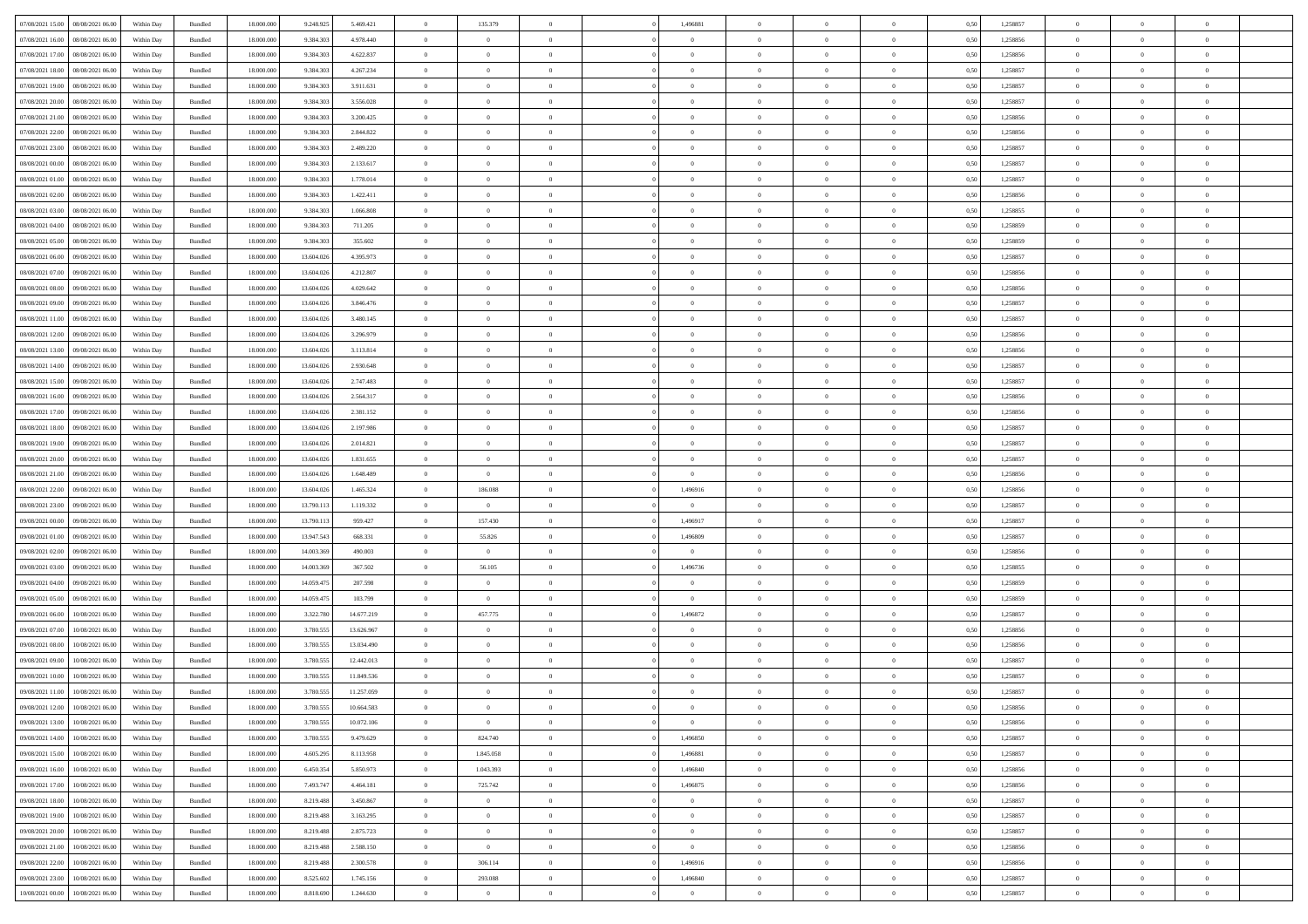| 10/08/2021 01:00 | 10/08/2021 06:00 | Within Day | Bundled            | 18.000.000 | 8.818.690 | 1.037.191  | $\Omega$       | $\overline{0}$ |                | $\Omega$       | $\Omega$       | $\theta$       | $\theta$       | 0.50 | 1,258857 | $\theta$       | $\theta$       | $\theta$       |  |
|------------------|------------------|------------|--------------------|------------|-----------|------------|----------------|----------------|----------------|----------------|----------------|----------------|----------------|------|----------|----------------|----------------|----------------|--|
|                  |                  |            |                    |            |           |            |                |                |                |                |                |                |                |      |          |                |                |                |  |
| 10/08/2021 02:00 | 10/08/2021 06:00 | Within Day | Bundled            | 18.000.000 | 8.818.690 | 829.753    | $\overline{0}$ | 11.537         | $\overline{0}$ | 1,496916       | $\bf{0}$       | $\overline{0}$ | $\overline{0}$ | 0,50 | 1,258856 | $\theta$       | $\theta$       | $\overline{0}$ |  |
| 10/08/2021 03:00 | 10/08/2021 06:00 | Within Day | Bundled            | 18.000.000 | 8.830.228 | 613.661    | $\overline{0}$ | 99.092         | $\overline{0}$ | 1,496736       | $\bf{0}$       | $\overline{0}$ | $\bf{0}$       | 0,50 | 1,258855 | $\overline{0}$ | $\overline{0}$ | $\overline{0}$ |  |
| 10/08/2021 04:00 | 10/08/2021 06:00 | Within Dav | Bundled            | 18.000.000 | 8.929.319 | 343,046    | $\overline{0}$ | $\overline{0}$ | $\overline{0}$ | $\overline{0}$ | $\bf{0}$       | $\overline{0}$ | $\overline{0}$ | 0.50 | 1.258859 | $\theta$       | $\theta$       | $\overline{0}$ |  |
| 10/08/2021 05:00 | 10/08/2021 06:00 | Within Day | Bundled            | 18.000.000 | 8.929.319 | 171.523    | $\overline{0}$ | $\overline{0}$ | $\overline{0}$ | $\overline{0}$ | $\bf{0}$       | $\overline{0}$ | $\bf{0}$       | 0,50 | 1,258859 | $\theta$       | $\theta$       | $\overline{0}$ |  |
| 10/08/2021 06:00 | 11/08/2021 06:00 | Within Day | Bundled            | 18.000.000 |           | 17.999.999 | $\overline{0}$ | 78.715         | $\overline{0}$ | 1,496872       | $\overline{0}$ | $\overline{0}$ | $\mathbf{0}$   | 0,50 | 1,258857 | $\overline{0}$ | $\overline{0}$ | $\bf{0}$       |  |
| 10/08/2021 07:00 | 11/08/2021 06:00 | Within Dav | Bundled            | 18.000.000 | 78.71     | 17.174.564 | $\overline{0}$ | $\overline{0}$ | $\overline{0}$ | $\overline{0}$ | $\overline{0}$ | $\overline{0}$ | $\overline{0}$ | 0.50 | 1,258856 | $\theta$       | $\overline{0}$ | $\overline{0}$ |  |
| 10/08/2021 08:00 | 11/08/2021 06:00 | Within Day | Bundled            | 18.000.000 | 78.715    | 16.427.844 | $\overline{0}$ | $\theta$       | $\overline{0}$ | $\overline{0}$ | $\bf{0}$       | $\overline{0}$ | $\bf{0}$       | 0,50 | 1,258856 | $\theta$       | $\theta$       | $\overline{0}$ |  |
| 10/08/2021 09:00 | 11/08/2021 06:00 | Within Day | Bundled            | 18.000.000 | 78.715    | 15.681.123 | $\overline{0}$ | $\overline{0}$ | $\overline{0}$ | $\overline{0}$ | $\bf{0}$       | $\overline{0}$ | $\bf{0}$       | 0,50 | 1,258857 | $\,0\,$        | $\overline{0}$ | $\overline{0}$ |  |
| 10/08/2021 10:00 | 11/08/2021 06:00 | Within Dav | Bundled            | 18.000.000 | 78.715    | 14.934.403 | $\overline{0}$ | $\overline{0}$ | $\overline{0}$ | $\overline{0}$ | $\overline{0}$ | $\overline{0}$ | $\overline{0}$ | 0.50 | 1,258857 | $\theta$       | $\overline{0}$ | $\overline{0}$ |  |
|                  |                  |            |                    |            |           |            | $\overline{0}$ | $\theta$       | $\overline{0}$ |                | $\bf{0}$       | $\overline{0}$ |                |      |          | $\theta$       | $\theta$       | $\overline{0}$ |  |
| 10/08/2021 11:00 | 11/08/2021 06:00 | Within Day | Bundled            | 18.000.000 | 78.715    | 14.187.683 |                |                |                | $\overline{0}$ |                |                | $\bf{0}$       | 0,50 | 1,258857 |                |                |                |  |
| 10/08/2021 12:00 | 11/08/2021 06:00 | Within Day | Bundled            | 18.000.000 | 78.715    | 13.440.963 | $\overline{0}$ | $\overline{0}$ | $\overline{0}$ | $\overline{0}$ | $\bf{0}$       | $\overline{0}$ | $\bf{0}$       | 0,50 | 1,258856 | $\bf{0}$       | $\overline{0}$ | $\overline{0}$ |  |
| 10/08/2021 13:00 | 11/08/2021 06:00 | Within Dav | Bundled            | 18.000.000 | 78.715    | 12.694.243 | $\overline{0}$ | $\overline{0}$ | $\overline{0}$ | $\overline{0}$ | $\bf{0}$       | $\overline{0}$ | $\overline{0}$ | 0.50 | 1.258856 | $\theta$       | $\theta$       | $\overline{0}$ |  |
| 10/08/2021 14:00 | 11/08/2021 06:00 | Within Day | Bundled            | 18.000.000 | 78.715    | 11.947.523 | $\overline{0}$ | 827.718        | $\overline{0}$ | 1,496850       | $\bf{0}$       | $\overline{0}$ | $\overline{0}$ | 0,50 | 1,258857 | $\theta$       | $\overline{0}$ | $\overline{0}$ |  |
| 10/08/2021 15:00 | 11/08/2021 06:00 | Within Day | Bundled            | 18.000.000 | 906.432   | 10.424.817 | $\overline{0}$ | 615.949        | $\overline{0}$ | 1,496881       | $\bf{0}$       | $\overline{0}$ | $\mathbf{0}$   | 0,50 | 1,258857 | $\bf{0}$       | $\overline{0}$ | $\bf{0}$       |  |
| 10/08/2021 16:00 | 11/08/2021 06:00 | Within Dav | Bundled            | 18.000.000 | 1.522.382 | 9.154.943  | $\overline{0}$ | 25.308         | $\overline{0}$ | 1,496840       | $\overline{0}$ | $\overline{0}$ | $\overline{0}$ | 0.50 | 1,258856 | $\theta$       | $\overline{0}$ | $\overline{0}$ |  |
| 10/08/2021 17:00 | 11/08/2021 06:00 | Within Day | Bundled            | 18.000.000 | 1.547.690 | 8.477.518  | $\overline{0}$ | $\theta$       | $\overline{0}$ | $\overline{0}$ | $\bf{0}$       | $\overline{0}$ | $\bf{0}$       | 0,50 | 1,258856 | $\theta$       | $\theta$       | $\overline{0}$ |  |
| 10/08/2021 18:00 | 11/08/2021 06:00 | Within Day | Bundled            | 18.000.000 | 1.547.690 | 7.825.401  | $\overline{0}$ | $\overline{0}$ | $\overline{0}$ | $\bf{0}$       | $\bf{0}$       | $\bf{0}$       | $\bf{0}$       | 0,50 | 1,258857 | $\,0\,$        | $\overline{0}$ | $\overline{0}$ |  |
| 10/08/2021 19:00 | 11/08/2021 06:00 | Within Dav | Bundled            | 18.000.000 | 1.547.690 | 7.173.284  | $\overline{0}$ | $\overline{0}$ | $\overline{0}$ | $\overline{0}$ | $\overline{0}$ | $\overline{0}$ | $\overline{0}$ | 0.50 | 1,258857 | $\theta$       | $\overline{0}$ | $\overline{0}$ |  |
| 10/08/2021 20:00 | 11/08/2021 06:00 | Within Day | Bundled            | 18.000.000 | 1.547.690 | 6.521.167  | $\overline{0}$ | $\theta$       | $\overline{0}$ | $\overline{0}$ | $\bf{0}$       | $\overline{0}$ | $\bf{0}$       | 0,50 | 1,258857 | $\theta$       | $\theta$       | $\overline{0}$ |  |
| 10/08/2021 21:00 | 11/08/2021 06:00 | Within Day | Bundled            | 18.000.000 | 1.547.690 | 5.869.051  | $\overline{0}$ | $\overline{0}$ | $\overline{0}$ | $\bf{0}$       | $\bf{0}$       | $\bf{0}$       | $\bf{0}$       | 0,50 | 1,258856 | $\,0\,$        | $\overline{0}$ | $\overline{0}$ |  |
| 10/08/2021 22:00 | 11/08/2021 06:00 | Within Day | Bundled            | 18.000.000 | 1.547.690 | 5.216.934  | $\overline{0}$ | $\overline{0}$ | $\overline{0}$ | $\overline{0}$ | $\bf{0}$       | $\overline{0}$ | $\overline{0}$ | 0.50 | 1.258856 | $\theta$       | $\theta$       | $\overline{0}$ |  |
| 10/08/2021 23:00 | 11/08/2021 06:00 | Within Day | Bundled            | 18.000.000 | 1.547.690 | 4.564.817  | $\overline{0}$ | $\theta$       | $\overline{0}$ | $\overline{0}$ | $\bf{0}$       | $\overline{0}$ | $\bf{0}$       | 0,50 | 1,258857 | $\theta$       | $\overline{0}$ | $\overline{0}$ |  |
|                  |                  |            |                    |            |           |            |                |                |                |                |                |                |                |      |          |                |                |                |  |
| 11/08/2021 00:00 | 11/08/2021 06:00 | Within Day | Bundled            | 18.000.000 | 1.547.690 | 3.912.700  | $\overline{0}$ | $\bf{0}$       | $\overline{0}$ | $\bf{0}$       | $\overline{0}$ | $\overline{0}$ | $\mathbf{0}$   | 0,50 | 1,258857 | $\bf{0}$       | $\overline{0}$ | $\bf{0}$       |  |
| 11/08/2021 01:00 | 11/08/2021 06:00 | Within Dav | Bundled            | 18.000.000 | 1.547.690 | 3.260.583  | $\overline{0}$ | $\overline{0}$ | $\overline{0}$ | $\overline{0}$ | $\overline{0}$ | $\overline{0}$ | $\overline{0}$ | 0.50 | 1,258857 | $\theta$       | $\overline{0}$ | $\overline{0}$ |  |
| 11/08/2021 02:00 | 11/08/2021 06:00 | Within Day | Bundled            | 18.000.000 | 1.547.690 | 2.608.467  | $\overline{0}$ | $\theta$       | $\overline{0}$ | $\overline{0}$ | $\bf{0}$       | $\overline{0}$ | $\bf{0}$       | 0,50 | 1,258856 | $\theta$       | $\theta$       | $\overline{0}$ |  |
| 11/08/2021 03:00 | 11/08/2021 06:00 | Within Day | Bundled            | 18.000.000 | 1.547.690 | 1.956.350  | $\overline{0}$ | $\overline{0}$ | $\overline{0}$ | $\bf{0}$       | $\bf{0}$       | $\bf{0}$       | $\bf{0}$       | 0,50 | 1,258855 | $\,0\,$        | $\overline{0}$ | $\overline{0}$ |  |
| 11/08/2021 04:00 | 11/08/2021 06:00 | Within Day | Bundled            | 18.000.000 | 1.547.690 | 1.304.233  | $\overline{0}$ | $\overline{0}$ | $\overline{0}$ | $\overline{0}$ | $\overline{0}$ | $\overline{0}$ | $\overline{0}$ | 0.50 | 1,258859 | $\theta$       | $\overline{0}$ | $\overline{0}$ |  |
| 11/08/2021 05:00 | 11/08/2021 06:00 | Within Day | Bundled            | 18.000.000 | 1.547.690 | 652.116    | $\overline{0}$ | $\theta$       | $\overline{0}$ | $\overline{0}$ | $\bf{0}$       | $\overline{0}$ | $\bf{0}$       | 0,50 | 1,258859 | $\,$ 0 $\,$    | $\theta$       | $\overline{0}$ |  |
| 11/08/2021 06:00 | 12/08/2021 06:00 | Within Day | Bundled            | 18.000.000 |           | 17.999.999 | $\overline{0}$ | $\overline{0}$ | $\overline{0}$ | $\bf{0}$       | $\bf{0}$       | $\bf{0}$       | $\bf{0}$       | 0,50 | 1,258857 | $\bf{0}$       | $\overline{0}$ | $\overline{0}$ |  |
| 11/08/2021 07:00 | 12/08/2021 06:00 | Within Day | Bundled            | 18,000,000 |           | 17.249.999 | $\overline{0}$ | $\Omega$       | $\Omega$       | $\Omega$       | $\Omega$       | $\overline{0}$ | $\overline{0}$ | 0.50 | 1,258856 | $\,0\,$        | $\theta$       | $\theta$       |  |
| 11/08/2021 08:00 | 12/08/2021 06:00 | Within Day | Bundled            | 18.000.000 |           | 16.499.999 | $\overline{0}$ | $\theta$       | $\overline{0}$ | $\overline{0}$ | $\bf{0}$       | $\overline{0}$ | $\bf{0}$       | 0,50 | 1,258856 | $\theta$       | $\overline{0}$ | $\overline{0}$ |  |
| 11/08/2021 09:00 | 12/08/2021 06:00 | Within Day | Bundled            | 18.000.000 |           | 15.749.999 | $\overline{0}$ | $\bf{0}$       | $\overline{0}$ | $\bf{0}$       | $\bf{0}$       | $\overline{0}$ | $\mathbf{0}$   | 0,50 | 1,258857 | $\bf{0}$       | $\overline{0}$ | $\bf{0}$       |  |
| 11/08/2021 10:00 | 12/08/2021 06:00 | Within Day | Bundled            | 18,000,000 |           | 14.999.999 | $\overline{0}$ | $\Omega$       | $\Omega$       | $\Omega$       | $\bf{0}$       | $\overline{0}$ | $\overline{0}$ | 0.50 | 1,258857 | $\,0\,$        | $\theta$       | $\theta$       |  |
| 11/08/2021 11:00 | 12/08/2021 06:00 | Within Day | Bundled            | 18.000.000 |           | 14.249.999 | $\overline{0}$ | $\theta$       | $\overline{0}$ | $\overline{0}$ | $\bf{0}$       | $\overline{0}$ | $\bf{0}$       | 0,50 | 1,258857 | $\theta$       | $\theta$       | $\overline{0}$ |  |
|                  |                  |            |                    |            |           |            |                | $\overline{0}$ |                |                | $\bf{0}$       |                |                |      |          | $\,0\,$        | $\overline{0}$ | $\overline{0}$ |  |
| 11/08/2021 12:00 | 12/08/2021 06:00 | Within Day | Bundled            | 18.000.000 |           | 13.499.999 | $\overline{0}$ |                | $\overline{0}$ | $\bf{0}$       |                | $\bf{0}$       | $\bf{0}$       | 0,50 | 1,258856 |                |                |                |  |
| 11/08/2021 13:00 | 12/08/2021 06:00 | Within Day | Bundled            | 18,000,000 |           | 12.749.999 | $\overline{0}$ | $\Omega$       | $\Omega$       | $\Omega$       | $\theta$       | $\theta$       | $\overline{0}$ | 0.50 | 1,258856 | $\theta$       | $\theta$       | $\theta$       |  |
| 11/08/2021 14:00 | 12/08/2021 06:00 | Within Day | Bundled            | 18.000.000 |           | 11.999.999 | $\overline{0}$ | $\theta$       | $\overline{0}$ | $\overline{0}$ | $\bf{0}$       | $\overline{0}$ | $\bf{0}$       | 0,50 | 1,258857 | $\,$ 0 $\,$    | $\overline{0}$ | $\overline{0}$ |  |
| 11/08/2021 15:00 | 12/08/2021 06:00 | Within Day | Bundled            | 18.000.000 |           | 11.249.999 | $\overline{0}$ | $\overline{0}$ | $\overline{0}$ | $\bf{0}$       | $\bf{0}$       | $\bf{0}$       | $\bf{0}$       | 0,50 | 1,258857 | $\bf{0}$       | $\overline{0}$ | $\overline{0}$ |  |
| 11/08/2021 16:00 | 12/08/2021 06:00 | Within Day | Bundled            | 18,000,000 |           | 10.499.999 | $\overline{0}$ | $\overline{1}$ | $\Omega$       | 1,496840       | $\Omega$       | $\overline{0}$ | $\overline{0}$ | 0.50 | 1,258856 | $\,0\,$        | $\theta$       | $\theta$       |  |
| 11/08/2021 17:00 | 12/08/2021 06:00 | Within Day | Bundled            | 18.000.000 |           | 9.749.998  | $\overline{0}$ | $\theta$       | $\overline{0}$ | $\overline{0}$ | $\,$ 0         | $\overline{0}$ | $\bf{0}$       | 0,50 | 1,258856 | $\,$ 0 $\,$    | $\overline{0}$ | $\overline{0}$ |  |
| 11/08/2021 18:00 | 12/08/2021 06:00 | Within Day | Bundled            | 18.000.000 |           | 8.999.998  | $\overline{0}$ | $\overline{0}$ | $\overline{0}$ | $\overline{0}$ | $\bf{0}$       | $\overline{0}$ | $\mathbf{0}$   | 0,50 | 1,258857 | $\overline{0}$ | $\overline{0}$ | $\bf{0}$       |  |
| 11/08/2021 19:00 | 12/08/2021 06:00 | Within Day | Bundled            | 18,000,000 |           | 8.249.998  | $\overline{0}$ | $\Omega$       | $\Omega$       | $\Omega$       | $\Omega$       | $\Omega$       | $\overline{0}$ | 0.50 | 1,258857 | $\theta$       | $\theta$       | $\theta$       |  |
| 11/08/2021 20:00 | 12/08/2021 06:00 | Within Day | Bundled            | 18.000.000 |           | 7.499.998  | $\overline{0}$ | $\,$ 0 $\,$    | $\overline{0}$ | $\bf{0}$       | $\,$ 0         | $\overline{0}$ | $\bf{0}$       | 0,50 | 1,258857 | $\,0\,$        | $\overline{0}$ | $\overline{0}$ |  |
| 11/08/2021 21:00 | 12/08/2021 06:00 | Within Day | $\mathbf B$ undled | 18.000.000 |           | 6.749.999  | $\bf{0}$       | $\bf{0}$       |                |                |                |                |                | 0,50 | 1,258856 | $\bf{0}$       | $\overline{0}$ |                |  |
| 11/08/2021 22.00 | 12/08/2021 06:00 | Within Day | Bundled            | 18,000,000 |           | 5.999.999  | $\overline{0}$ | $\Omega$       | $\overline{0}$ | $\Omega$       | $\theta$       | $\overline{0}$ | $\overline{0}$ | 0.50 | 1,258856 | $\theta$       | $\theta$       | $\theta$       |  |
| 11/08/2021 23:00 | 12/08/2021 06:00 | Within Day | Bundled            | 18.000.000 |           | 5.249.999  | $\overline{0}$ | $\,$ 0         | $\overline{0}$ | $\overline{0}$ | $\,$ 0 $\,$    | $\overline{0}$ | $\mathbf{0}$   | 0,50 | 1,258857 | $\,$ 0 $\,$    | $\,$ 0 $\,$    | $\,$ 0         |  |
| 12/08/2021 00:00 | 12/08/2021 06:00 | Within Day | Bundled            | 18.000.000 |           | 4.499.999  | $\overline{0}$ | $\overline{0}$ | $\overline{0}$ | $\overline{0}$ | $\overline{0}$ | $\overline{0}$ | $\mathbf{0}$   | 0,50 | 1,258857 | $\overline{0}$ | $\bf{0}$       | $\bf{0}$       |  |
| 12/08/2021 01:00 | 12/08/2021 06:00 | Within Day | Bundled            | 18,000,000 |           | 3.749.999  | $\overline{0}$ | $\overline{0}$ | $\overline{0}$ | $\Omega$       | $\overline{0}$ | $\overline{0}$ | $\bf{0}$       | 0,50 | 1,258857 | $\overline{0}$ | $\theta$       | $\overline{0}$ |  |
| 12/08/2021 02:00 | 12/08/2021 06:00 | Within Day | Bundled            | 18.000.000 |           | 2.999.999  | $\overline{0}$ | $\,$ 0         | $\overline{0}$ | $\overline{0}$ | $\,$ 0 $\,$    | $\overline{0}$ | $\bf{0}$       | 0,50 | 1,258856 | $\,$ 0 $\,$    | $\overline{0}$ | $\overline{0}$ |  |
|                  |                  |            |                    |            |           |            |                |                |                |                |                |                |                |      |          |                |                |                |  |
| 12/08/2021 03:00 | 12/08/2021 06:00 | Within Day | Bundled            | 18.000.000 |           | 2.249.999  | $\overline{0}$ | $\overline{0}$ | $\overline{0}$ | $\overline{0}$ | $\overline{0}$ | $\overline{0}$ | $\mathbf{0}$   | 0,50 | 1,258855 | $\overline{0}$ | $\overline{0}$ | $\bf{0}$       |  |
| 12/08/2021 04:00 | 12/08/2021 06:00 | Within Day | Bundled            | 18,000,000 |           | 1.499.999  | $\overline{0}$ | $\overline{0}$ | $\overline{0}$ | $\Omega$       | $\overline{0}$ | $\overline{0}$ | $\bf{0}$       | 0.50 | 1,258859 | $\overline{0}$ | $\theta$       | $\overline{0}$ |  |
| 12/08/2021 05:00 | 12/08/2021 06:00 | Within Day | Bundled            | 18.000.000 |           | 749.999    | $\overline{0}$ | $\,$ 0         | $\overline{0}$ | $\overline{0}$ | $\bf{0}$       | $\overline{0}$ | $\bf{0}$       | 0,50 | 1,258859 | $\,$ 0 $\,$    | $\overline{0}$ | $\overline{0}$ |  |
| 12/08/2021 06:00 | 13/08/2021 06:00 | Within Day | Bundled            | 18.000.000 |           | 17.999.999 | $\overline{0}$ | $\bf{0}$       | $\overline{0}$ | $\overline{0}$ | $\overline{0}$ | $\overline{0}$ | $\mathbf{0}$   | 0,50 | 1,258857 | $\overline{0}$ | $\overline{0}$ | $\bf{0}$       |  |
| 12/08/2021 07:00 | 13/08/2021 06:00 | Within Day | Bundled            | 18,000,000 |           | 17.249.999 | $\overline{0}$ | $\overline{0}$ | $\overline{0}$ | $\Omega$       | $\overline{0}$ | $\overline{0}$ | $\bf{0}$       | 0.50 | 1,258856 | $\overline{0}$ | $\overline{0}$ | $\overline{0}$ |  |
| 12/08/2021 08:00 | 13/08/2021 06:00 | Within Day | Bundled            | 18.000.000 |           | 16.499.999 | $\overline{0}$ | $\bf{0}$       | $\overline{0}$ | $\overline{0}$ | $\bf{0}$       | $\overline{0}$ | $\bf{0}$       | 0,50 | 1,258856 | $\,$ 0 $\,$    | $\,$ 0 $\,$    | $\bf{0}$       |  |
| 12/08/2021 09:00 | 13/08/2021 06:00 | Within Day | Bundled            | 18.000.000 |           | 15.749.999 | $\overline{0}$ | $\overline{0}$ | $\overline{0}$ | $\overline{0}$ | $\bf{0}$       | $\bf{0}$       | $\mathbf{0}$   | 0,50 | 1,258857 | $\overline{0}$ | $\bf{0}$       | $\bf{0}$       |  |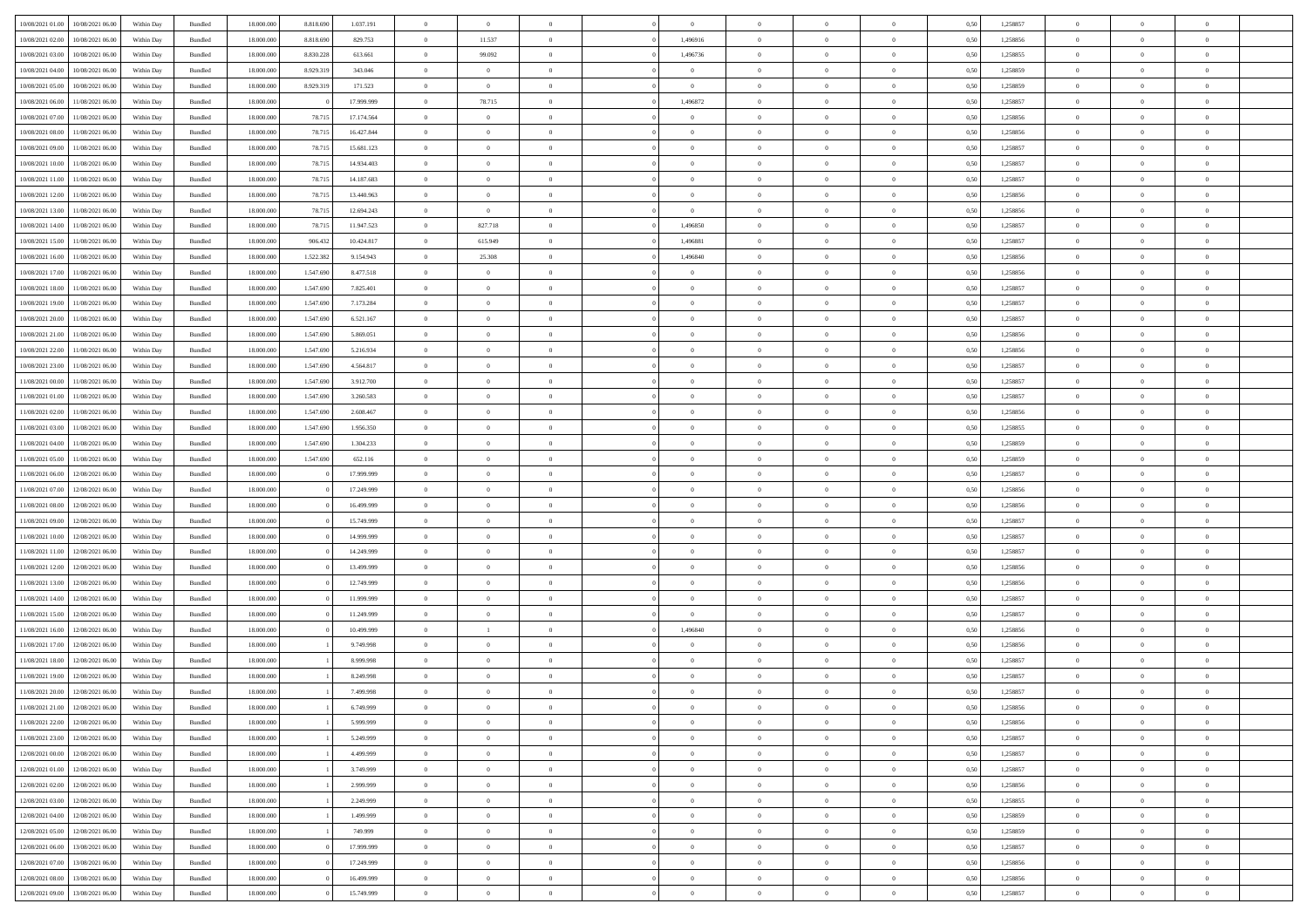| 12/08/2021 10:00                  | 13/08/2021 06:00 | Within Dav | Bundled            | 18.000.000 |            | 14.999.999 | $\overline{0}$ | 78.157         |                | 1,496863       | $\Omega$       | $\Omega$       | $\theta$       | 0.50 | 1,258857 | $\theta$       | $\theta$       | $\theta$       |  |
|-----------------------------------|------------------|------------|--------------------|------------|------------|------------|----------------|----------------|----------------|----------------|----------------|----------------|----------------|------|----------|----------------|----------------|----------------|--|
|                                   |                  |            |                    |            |            |            |                |                |                |                |                |                |                |      |          |                |                |                |  |
| 12/08/2021 11:00                  | 13/08/2021 06:00 | Within Day | Bundled            | 18.000.000 | 78.156     | 14.175.750 | $\overline{0}$ | $\theta$       | $\overline{0}$ | $\overline{0}$ | $\bf{0}$       | $\overline{0}$ | $\bf{0}$       | 0,50 | 1,258857 | $\theta$       | $\overline{0}$ | $\overline{0}$ |  |
| 12/08/2021 12:00                  | 13/08/2021 06:00 | Within Day | Bundled            | 18.000.000 | 78.156     | 13.429.658 | $\overline{0}$ | $\overline{0}$ | $\overline{0}$ | $\bf{0}$       | $\bf{0}$       | $\bf{0}$       | $\mathbf{0}$   | 0,50 | 1,258856 | $\overline{0}$ | $\overline{0}$ | $\overline{0}$ |  |
| 12/08/2021 13:00                  | 13/08/2021 06:00 | Within Dav | Bundled            | 18.000.000 | 78.156     | 12.683.566 | $\overline{0}$ | $\overline{0}$ | $\overline{0}$ | $\overline{0}$ | $\bf{0}$       | $\overline{0}$ | $\overline{0}$ | 0.50 | 1.258856 | $\theta$       | $\theta$       | $\overline{0}$ |  |
| 12/08/2021 14:00                  | 13/08/2021 06:00 | Within Day | Bundled            | 18.000.000 | 78.156     | 11.937.474 | $\overline{0}$ | $\theta$       | $\overline{0}$ | $\overline{0}$ | $\bf{0}$       | $\overline{0}$ | $\bf{0}$       | 0,50 | 1,258857 | $\theta$       | $\overline{0}$ | $\overline{0}$ |  |
| 12/08/2021 15:00                  | 13/08/2021 06:00 | Within Day | Bundled            | 18.000.000 | 78.156     | 11.191.382 | $\overline{0}$ | $\overline{0}$ | $\overline{0}$ | $\bf{0}$       | $\overline{0}$ | $\overline{0}$ | $\mathbf{0}$   | 0,50 | 1,258857 | $\overline{0}$ | $\overline{0}$ | $\bf{0}$       |  |
| 12/08/2021 16:00                  | 13/08/2021 06:00 | Within Dav | Bundled            | 18.000.000 | 78.156     | 10.445.290 | $\overline{0}$ | $\overline{0}$ | $\overline{0}$ | $\overline{0}$ | $\overline{0}$ | $\overline{0}$ | $\overline{0}$ | 0.50 | 1,258856 | $\theta$       | $\overline{0}$ | $\overline{0}$ |  |
|                                   |                  |            |                    |            |            |            |                |                |                |                |                |                |                |      |          |                |                |                |  |
| 12/08/2021 17:00                  | 13/08/2021 06:00 | Within Day | Bundled            | 18.000.000 | 78.156     | 9.699.197  | $\overline{0}$ | $\theta$       | $\overline{0}$ | $\overline{0}$ | $\,$ 0         | $\overline{0}$ | $\bf{0}$       | 0,50 | 1,258856 | $\,$ 0 $\,$    | $\theta$       | $\overline{0}$ |  |
| 12/08/2021 18:00                  | 13/08/2021 06:00 | Within Day | Bundled            | 18.000.000 | 78.156     | 8.953.105  | $\overline{0}$ | $\overline{0}$ | $\overline{0}$ | $\bf{0}$       | $\bf{0}$       | $\bf{0}$       | $\mathbf{0}$   | 0,50 | 1,258857 | $\,0\,$        | $\overline{0}$ | $\overline{0}$ |  |
| 12/08/2021 19:00                  | 13/08/2021 06:00 | Within Dav | Bundled            | 18.000.000 | 78.156     | 8.207.013  | $\overline{0}$ | $\overline{0}$ | $\overline{0}$ | $\overline{0}$ | $\overline{0}$ | $\overline{0}$ | $\overline{0}$ | 0.50 | 1,258857 | $\theta$       | $\overline{0}$ | $\overline{0}$ |  |
| 12/08/2021 20:00                  | 13/08/2021 06:00 | Within Day | Bundled            | 18.000.000 | 78.156     | 7.460.921  | $\overline{0}$ | $\theta$       | $\overline{0}$ | $\overline{0}$ | $\bf{0}$       | $\overline{0}$ | $\bf{0}$       | 0,50 | 1,258857 | $\,$ 0 $\,$    | $\overline{0}$ | $\overline{0}$ |  |
| 12/08/2021 21:00                  | 13/08/2021 06:00 | Within Day | Bundled            | 18.000.000 | 78.156     | 6.714.829  | $\overline{0}$ | $\bf{0}$       | $\overline{0}$ | $\bf{0}$       | $\bf{0}$       | $\bf{0}$       | $\mathbf{0}$   | 0,50 | 1,258856 | $\overline{0}$ | $\overline{0}$ | $\bf{0}$       |  |
| 12/08/2021 22:00                  | 13/08/2021 06:00 | Within Day | Bundled            | 18.000.000 | 78.156     | 5.968.737  | $\overline{0}$ | $\overline{0}$ | $\overline{0}$ | $\overline{0}$ | $\overline{0}$ | $\overline{0}$ | $\overline{0}$ | 0.50 | 1.258856 | $\theta$       | $\theta$       | $\overline{0}$ |  |
| 12/08/2021 23:00                  | 13/08/2021 06:00 |            |                    | 18.000.000 | 78.156     | 5.222.645  | $\overline{0}$ | $\theta$       | $\overline{0}$ | $\overline{0}$ | $\bf{0}$       | $\overline{0}$ |                |      | 1,258857 | $\,$ 0 $\,$    | $\overline{0}$ | $\overline{0}$ |  |
|                                   |                  | Within Day | Bundled            |            |            |            |                |                |                |                |                |                | $\bf{0}$       | 0,50 |          |                |                |                |  |
| 13/08/2021 00:00                  | 13/08/2021 06:00 | Within Day | Bundled            | 18.000.000 | 78.156     | 4.476.552  | $\overline{0}$ | $\overline{0}$ | $\overline{0}$ | $\bf{0}$       | $\overline{0}$ | $\overline{0}$ | $\mathbf{0}$   | 0,50 | 1,258857 | $\overline{0}$ | $\overline{0}$ | $\bf{0}$       |  |
| 13/08/2021 01:00                  | 13/08/2021 06:00 | Within Dav | Bundled            | 18.000.000 | 78.156     | 3.730.460  | $\overline{0}$ | $\overline{0}$ | $\overline{0}$ | $\overline{0}$ | $\overline{0}$ | $\overline{0}$ | $\overline{0}$ | 0.50 | 1,258857 | $\theta$       | $\overline{0}$ | $\overline{0}$ |  |
| 13/08/2021 02:00                  | 13/08/2021 06:00 | Within Day | Bundled            | 18.000.000 | 78.156     | 2.984.368  | $\overline{0}$ | $\theta$       | $\overline{0}$ | $\overline{0}$ | $\bf{0}$       | $\overline{0}$ | $\bf{0}$       | 0,50 | 1,258856 | $\,$ 0 $\,$    | $\theta$       | $\overline{0}$ |  |
| 13/08/2021 03:00                  | 13/08/2021 06:00 | Within Day | Bundled            | 18.000.000 | 78.156     | 2.238.276  | $\overline{0}$ | $\overline{0}$ | $\overline{0}$ | $\bf{0}$       | $\bf{0}$       | $\bf{0}$       | $\mathbf{0}$   | 0,50 | 1,258855 | $\,0\,$        | $\overline{0}$ | $\overline{0}$ |  |
| 13/08/2021 04:00                  | 13/08/2021 06:00 | Within Dav | Bundled            | 18.000.000 | 78.156     | 1.492.184  | $\overline{0}$ | $\overline{0}$ | $\overline{0}$ | $\overline{0}$ | $\overline{0}$ | $\overline{0}$ | $\overline{0}$ | 0.50 | 1,258859 | $\theta$       | $\overline{0}$ | $\overline{0}$ |  |
| 13/08/2021 05:00                  | 13/08/2021 06:00 | Within Day | Bundled            | 18.000.000 | 78.156     | 746.092    | $\overline{0}$ | $\theta$       | $\overline{0}$ | $\overline{0}$ | $\bf{0}$       | $\overline{0}$ | $\bf{0}$       | 0,50 | 1,258859 | $\,$ 0 $\,$    | $\overline{0}$ | $\overline{0}$ |  |
|                                   |                  |            |                    |            |            |            |                |                |                |                |                |                |                |      |          |                |                |                |  |
| 13/08/2021 06:00                  | 14/08/2021 06:00 | Within Day | Bundled            | 18.000.000 | 1.116.526  | 16.883.474 | $\overline{0}$ | $\overline{0}$ | $\overline{0}$ | $\overline{0}$ | $\bf{0}$       | $\overline{0}$ | $\mathbf{0}$   | 0,50 | 1,258857 | $\overline{0}$ | $\overline{0}$ | $\overline{0}$ |  |
| 13/08/2021 07:00                  | 14/08/2021 06:00 | Within Day | Bundled            | 18.000.000 | 1.116.526  | 16.179.995 | $\overline{0}$ | $\overline{0}$ | $\overline{0}$ | $\overline{0}$ | $\overline{0}$ | $\overline{0}$ | $\overline{0}$ | 0.50 | 1.258856 | $\theta$       | $\overline{0}$ | $\overline{0}$ |  |
| 13/08/2021 08:00                  | 14/08/2021 06:00 | Within Day | Bundled            | 18.000.000 | 1.116.526  | 15.476.517 | $\overline{0}$ | $\theta$       | $\overline{0}$ | $\overline{0}$ | $\bf{0}$       | $\overline{0}$ | $\,$ 0 $\,$    | 0,50 | 1,258856 | $\,$ 0 $\,$    | $\overline{0}$ | $\overline{0}$ |  |
| 13/08/2021 09:00                  | 14/08/2021 06:00 | Within Day | Bundled            | 18.000.000 | 1.116.526  | 14.773.039 | $\overline{0}$ | $\overline{0}$ | $\overline{0}$ | $\overline{0}$ | $\overline{0}$ | $\overline{0}$ | $\mathbf{0}$   | 0,50 | 1,258857 | $\overline{0}$ | $\overline{0}$ | $\bf{0}$       |  |
| 13/08/2021 10:00                  | 14/08/2021 06:00 | Within Dav | Bundled            | 18.000.000 | 1.116.526  | 14.069.561 | $\overline{0}$ | $\overline{0}$ | $\overline{0}$ | $\overline{0}$ | $\overline{0}$ | $\overline{0}$ | $\overline{0}$ | 0.50 | 1,258857 | $\theta$       | $\overline{0}$ | $\overline{0}$ |  |
| 13/08/2021 11:00                  | 14/08/2021 06:00 | Within Day | Bundled            | 18.000.000 | 1.116.526  | 13.366.083 | $\overline{0}$ | $\theta$       | $\overline{0}$ | $\overline{0}$ | $\,$ 0         | $\overline{0}$ | $\bf{0}$       | 0,50 | 1,258857 | $\,$ 0 $\,$    | $\theta$       | $\overline{0}$ |  |
| 13/08/2021 12:00                  | 14/08/2021 06:00 | Within Day | Bundled            | 18.000.000 | 1.116.526  | 12.662.605 | $\overline{0}$ | $\overline{0}$ | $\overline{0}$ | $\bf{0}$       | $\bf{0}$       | $\overline{0}$ | $\mathbf{0}$   | 0,50 | 1,258856 | $\,0\,$        | $\overline{0}$ | $\overline{0}$ |  |
|                                   |                  |            |                    |            |            |            |                |                |                |                |                |                |                |      |          |                |                |                |  |
| 13/08/2021 13:00                  | 14/08/2021 06:00 | Within Day | Bundled            | 18.000.000 | 1.116.526  | 11.959.127 | $\overline{0}$ | $\overline{0}$ | $\overline{0}$ | $\overline{0}$ | $\overline{0}$ | $\overline{0}$ | $\overline{0}$ | 0.50 | 1,258856 | $\theta$       | $\overline{0}$ | $\overline{0}$ |  |
| 13/08/2021 14:00                  | 14/08/2021 06:00 | Within Day | Bundled            | 18.000.000 | 1.116.526  | 11.255.649 | $\overline{0}$ | $\theta$       | $\overline{0}$ | $\overline{0}$ | $\bf{0}$       | $\overline{0}$ | $\bf{0}$       | 0,50 | 1,258857 | $\,$ 0 $\,$    | $\overline{0}$ | $\overline{0}$ |  |
| 13/08/2021 15:00                  | 14/08/2021 06:00 | Within Day | Bundled            | 18.000.000 | 1.116.526  | 10.552.171 | $\overline{0}$ | $\overline{0}$ | $\overline{0}$ | $\overline{0}$ | $\bf{0}$       | $\overline{0}$ | $\mathbf{0}$   | 0,50 | 1,258857 | $\bf{0}$       | $\overline{0}$ | $\overline{0}$ |  |
| 13/08/2021 16:00                  | 14/08/2021 06:00 | Within Day | Bundled            | 18.000.000 | 1.116.526  | 9.848.693  | $\overline{0}$ | $\theta$       | $\overline{0}$ | $\Omega$       | $\bf{0}$       | $\overline{0}$ | $\overline{0}$ | 0.50 | 1,258856 | $\,0\,$        | $\theta$       | $\theta$       |  |
| 13/08/2021 17:00                  | 14/08/2021 06:00 | Within Day | Bundled            | 18.000.000 | 1.116.526  | 9.145.215  | $\overline{0}$ | $\theta$       | $\overline{0}$ | $\overline{0}$ | $\bf{0}$       | $\overline{0}$ | $\bf{0}$       | 0,50 | 1,258856 | $\,$ 0 $\,$    | $\overline{0}$ | $\overline{0}$ |  |
| 13/08/2021 18:00                  | 14/08/2021 06:00 | Within Day | Bundled            | 18.000.000 | 1.116.526  | 8.441.737  | $\overline{0}$ | $\overline{0}$ | $\overline{0}$ | $\overline{0}$ | $\overline{0}$ | $\overline{0}$ | $\mathbf{0}$   | 0,50 | 1,258857 | $\overline{0}$ | $\overline{0}$ | $\bf{0}$       |  |
| 13/08/2021 19:00                  | 14/08/2021 06:00 |            | Bundled            | 18,000,000 | 1.116.526  | 7.738.258  | $\overline{0}$ | $\overline{0}$ | $\overline{0}$ | $\Omega$       | $\overline{0}$ | $\overline{0}$ | $\overline{0}$ | 0.50 | 1,258857 | $\,0\,$        | $\theta$       | $\overline{0}$ |  |
|                                   |                  | Within Day |                    |            |            |            |                |                |                |                |                |                |                |      |          |                |                |                |  |
| 13/08/2021 20:00                  | 14/08/2021 06:00 | Within Day | Bundled            | 18.000.000 | 1.116.526  | 7.034.780  | $\overline{0}$ | $\theta$       | $\overline{0}$ | $\overline{0}$ | $\bf{0}$       | $\overline{0}$ | $\bf{0}$       | 0,50 | 1,258857 | $\,$ 0 $\,$    | $\overline{0}$ | $\overline{0}$ |  |
| 13/08/2021 21.00                  | 14/08/2021 06:00 | Within Day | Bundled            | 18.000.000 | 1.116.526  | 6.331.302  | $\overline{0}$ | $\overline{0}$ | $\overline{0}$ | $\overline{0}$ | $\bf{0}$       | $\overline{0}$ | $\mathbf{0}$   | 0,50 | 1,258856 | $\,0\,$        | $\overline{0}$ | $\overline{0}$ |  |
| 13/08/2021 22.00                  | 14/08/2021 06:00 | Within Day | Bundled            | 18,000,000 | 1.116.526  | 5.627.824  | $\overline{0}$ | $\overline{0}$ | $\overline{0}$ | $\Omega$       | $\overline{0}$ | $\overline{0}$ | $\overline{0}$ | 0.50 | 1,258856 | $\,$ 0 $\,$    | $\theta$       | $\theta$       |  |
| 13/08/2021 23:00                  | 14/08/2021 06:00 | Within Day | Bundled            | 18.000.000 | 1.116.526  | 4.924.346  | $\overline{0}$ | $\theta$       | $\overline{0}$ | $\overline{0}$ | $\,$ 0         | $\overline{0}$ | $\bf{0}$       | 0,50 | 1,258857 | $\,$ 0 $\,$    | $\overline{0}$ | $\overline{0}$ |  |
| 14/08/2021 00:00                  | 14/08/2021 06:00 | Within Day | Bundled            | 18.000.000 | 1.116.526  | 4.220.868  | $\overline{0}$ | $\bf{0}$       | $\overline{0}$ | $\bf{0}$       | $\bf{0}$       | $\bf{0}$       | $\mathbf{0}$   | 0,50 | 1,258857 | $\overline{0}$ | $\overline{0}$ | $\overline{0}$ |  |
| 14/08/2021 01:00                  | 14/08/2021 06:00 | Within Day | Bundled            | 18.000.000 | 1.116.526  | 3.517.390  | $\overline{0}$ | $\theta$       | $\overline{0}$ | $\Omega$       | $\bf{0}$       | $\overline{0}$ | $\overline{0}$ | 0.50 | 1,258857 | $\,0\,$        | $\theta$       | $\overline{0}$ |  |
| 14/08/2021 02:00                  | 14/08/2021 06:00 | Within Day | Bundled            | 18.000.000 | 1.116.526  | 2.813.912  | $\overline{0}$ | $\overline{0}$ | $\overline{0}$ | $\overline{0}$ | $\,$ 0         | $\overline{0}$ | $\bf{0}$       | 0,50 | 1,258856 | $\,$ 0 $\,$    | $\overline{0}$ | $\overline{0}$ |  |
|                                   |                  |            |                    |            |            |            |                |                |                |                |                |                |                |      |          |                |                |                |  |
| 14/08/2021 03:00                  | 14/08/2021 06:00 | Within Day | Bundled            | 18.000.000 | 1.116.526  | 2.110.434  | $\overline{0}$ | $\overline{0}$ | $\overline{0}$ | $\bf{0}$       | $\bf{0}$       | $\overline{0}$ | $\mathbf{0}$   | 0,50 | 1,258855 | $\overline{0}$ | $\overline{0}$ | $\bf{0}$       |  |
| 14/08/2021 04:00                  | 14/08/2021 06:00 | Within Day | Bundled            | 18,000,000 | 1.116.52   | 1.406.956  | $\overline{0}$ | $\Omega$       | $\overline{0}$ | $\Omega$       | $\Omega$       | $\overline{0}$ | $\overline{0}$ | 0.50 | 1,258859 | $\,0\,$        | $\theta$       | $\theta$       |  |
| 14/08/2021 05:00                  | 14/08/2021 06:00 | Within Day | Bundled            | 18.000.000 | 1.116.526  | 703.478    | $\overline{0}$ | $\overline{0}$ | $\overline{0}$ | $\overline{0}$ | $\,$ 0         | $\bf{0}$       | $\bf{0}$       | 0,50 | 1,258859 | $\,0\,$        | $\,$ 0 $\,$    | $\overline{0}$ |  |
| 14/08/2021 06:00                  | 15/08/2021 06:00 | Within Day | $\mathbf B$ undled | 18.000.000 | 5.990.812  | 12.009.188 | $\bf{0}$       | 6.799.641      |                | 1,496872       |                |                |                | 0,50 | 1,258857 | $\bf{0}$       | $\overline{0}$ |                |  |
| 14/08/2021 07:00                  | 15/08/2021 06:00 | Within Day | Bundled            | 18,000,000 | 12.790.452 | 4.992.482  | $\overline{0}$ | $\Omega$       | $\Omega$       | $\Omega$       | $\theta$       | $\overline{0}$ | $\overline{0}$ | 0.50 | 1,258856 | $\theta$       | $\theta$       | $\theta$       |  |
| 14/08/2021 08:00                  | 15/08/2021 06:00 | Within Day | Bundled            | 18.000.000 | 12.790.452 | 4.775.418  | $\overline{0}$ | $\,$ 0         | $\overline{0}$ | $\bf{0}$       | $\,$ 0 $\,$    | $\overline{0}$ | $\mathbf{0}$   | 0,50 | 1,258856 | $\,$ 0 $\,$    | $\,$ 0 $\,$    | $\bf{0}$       |  |
| 14/08/2021 09:00                  | 15/08/2021 06:00 | Within Day | Bundled            | 18.000.000 | 12.790.452 | 4.558.353  | $\overline{0}$ | $\overline{0}$ | $\overline{0}$ | $\overline{0}$ | $\overline{0}$ | $\overline{0}$ | $\mathbf{0}$   | 0,50 | 1,258857 | $\overline{0}$ | $\bf{0}$       | $\bf{0}$       |  |
|                                   |                  |            |                    |            |            |            |                |                |                |                |                |                |                |      |          |                |                |                |  |
| 14/08/2021 10:00                  | 15/08/2021 06:00 | Within Day | Bundled            | 18.000.000 | 12.790.452 | 4.341.289  | $\overline{0}$ | $\overline{0}$ | $\overline{0}$ | $\Omega$       | $\overline{0}$ | $\overline{0}$ | $\bf{0}$       | 0,50 | 1,258857 | $\overline{0}$ | $\theta$       | $\overline{0}$ |  |
| 14/08/2021 11:00                  | 15/08/2021 06:00 | Within Day | Bundled            | 18.000.000 | 12.790.452 | 4.124.225  | $\overline{0}$ | $\,$ 0         | $\overline{0}$ | $\overline{0}$ | $\,$ 0 $\,$    | $\overline{0}$ | $\mathbf{0}$   | 0,50 | 1,258857 | $\,$ 0 $\,$    | $\overline{0}$ | $\overline{0}$ |  |
| 14/08/2021 12:00                  | 15/08/2021 06:00 | Within Day | Bundled            | 18.000.000 | 12.790.452 | 3.907.160  | $\overline{0}$ | $\overline{0}$ | $\overline{0}$ | $\overline{0}$ | $\overline{0}$ | $\overline{0}$ | $\mathbf{0}$   | 0,50 | 1,258856 | $\overline{0}$ | $\overline{0}$ | $\bf{0}$       |  |
| 14/08/2021 13:00                  | 15/08/2021 06:00 | Within Day | Bundled            | 18.000.000 | 12.790.452 | 3.690.096  | $\overline{0}$ | $\overline{0}$ | $\overline{0}$ | $\Omega$       | $\overline{0}$ | $\overline{0}$ | $\bf{0}$       | 0.50 | 1,258856 | $\overline{0}$ | $\theta$       | $\overline{0}$ |  |
| 14/08/2021 14:00                  | 15/08/2021 06:00 | Within Day | Bundled            | 18.000.000 | 12.790.452 | 3.473.031  | $\overline{0}$ | $\overline{0}$ | $\overline{0}$ | $\bf{0}$       | $\bf{0}$       | $\bf{0}$       | $\bf{0}$       | 0,50 | 1,258857 | $\,$ 0 $\,$    | $\overline{0}$ | $\overline{0}$ |  |
| 14/08/2021 15:00                  | 15/08/2021 06:00 | Within Day | Bundled            | 18.000.000 | 12.790.452 | 3.255.967  | $\overline{0}$ | $\bf{0}$       | $\overline{0}$ | $\overline{0}$ | $\overline{0}$ | $\bf{0}$       | $\mathbf{0}$   | 0,50 | 1,258857 | $\overline{0}$ | $\overline{0}$ | $\bf{0}$       |  |
| 14/08/2021 16:00                  | 15/08/2021 06:00 | Within Day | Bundled            | 18.000.000 | 12.790.452 | 3.038.902  | $\overline{0}$ | $\overline{0}$ | $\overline{0}$ | $\Omega$       | $\overline{0}$ | $\overline{0}$ | $\overline{0}$ | 0.50 | 1,258856 | $\overline{0}$ | $\theta$       | $\overline{0}$ |  |
|                                   |                  |            |                    |            |            |            |                |                |                |                |                |                |                |      |          |                |                |                |  |
| 14/08/2021 17:00                  | 15/08/2021 06:00 | Within Day | Bundled            | 18.000.000 | 12.790.452 | 2.821.838  | $\overline{0}$ | $\bf{0}$       | $\overline{0}$ | $\overline{0}$ | $\bf{0}$       | $\bf{0}$       | $\mathbf{0}$   | 0,50 | 1,258856 | $\,$ 0 $\,$    | $\,$ 0 $\,$    | $\bf{0}$       |  |
| 14/08/2021 18:00 15/08/2021 06:00 |                  | Within Day | Bundled            | 18.000.000 | 12.790.452 | 2.604.773  | $\overline{0}$ | $\overline{0}$ | $\overline{0}$ | $\overline{0}$ | $\bf{0}$       | $\bf{0}$       | $\mathbf{0}$   | 0,50 | 1,258857 | $\overline{0}$ | $\bf{0}$       | $\bf{0}$       |  |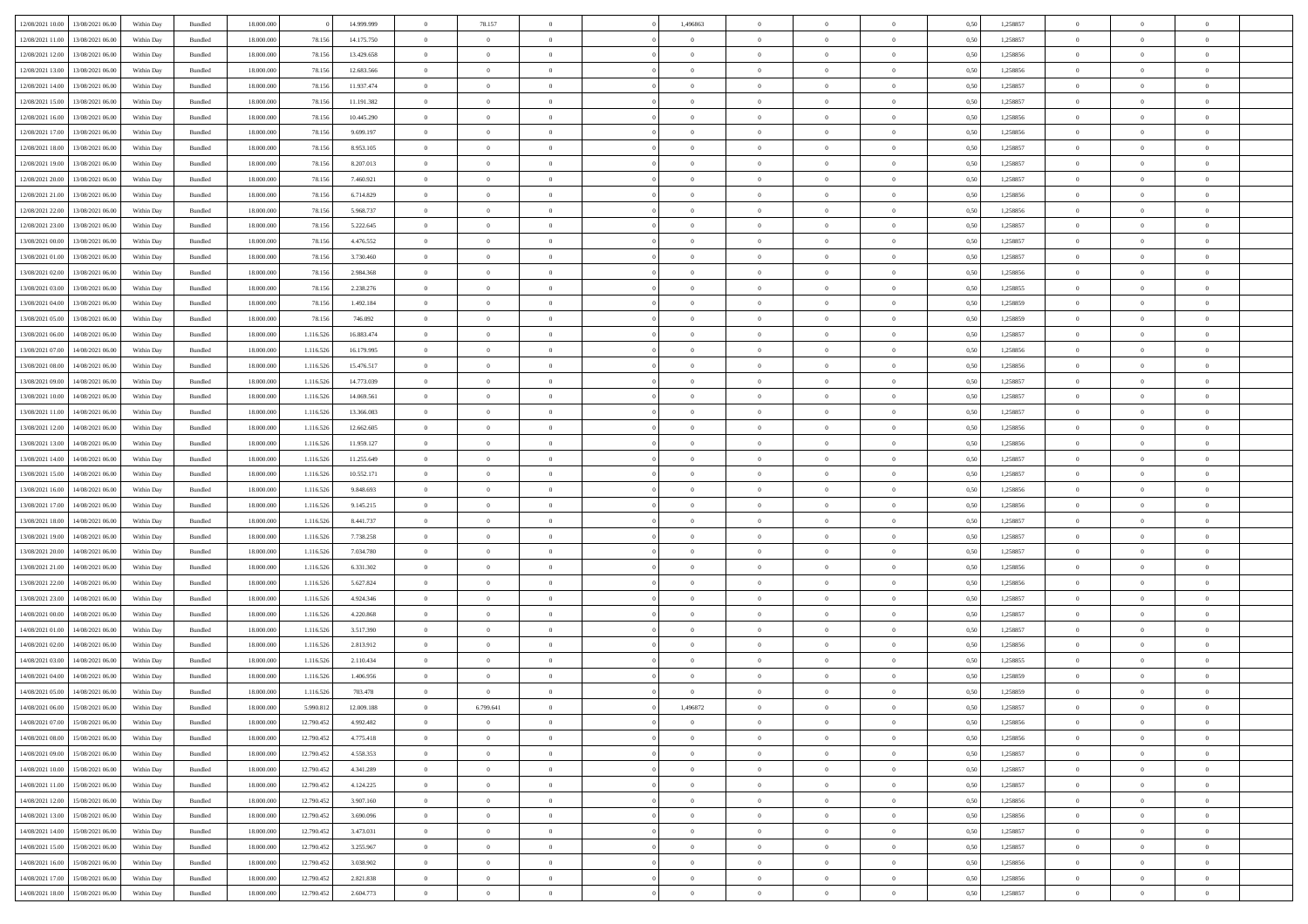| 14/08/2021 19:00                  | 15/08/2021 06:00                  | Within Day | Bundled | 18.000.000 | 12.790.452 | 2.387.709  | $\overline{0}$ | $\theta$       |                | $\overline{0}$ | $\bf{0}$       | $\overline{0}$ | $\theta$       | 0,50 | 1,258857 | $\theta$       | $\theta$       | $\overline{0}$           |  |
|-----------------------------------|-----------------------------------|------------|---------|------------|------------|------------|----------------|----------------|----------------|----------------|----------------|----------------|----------------|------|----------|----------------|----------------|--------------------------|--|
| 14/08/2021 20:00                  | 15/08/2021 06.00                  | Within Day | Bundled | 18.000.000 | 12.790.452 | 2.170.644  | $\overline{0}$ | $\overline{0}$ | $\overline{0}$ | $\overline{0}$ | $\,$ 0         | $\overline{0}$ | $\bf{0}$       | 0,50 | 1,258857 | $\,$ 0 $\,$    | $\overline{0}$ | $\overline{0}$           |  |
|                                   |                                   |            |         |            |            |            |                |                |                |                |                |                |                |      |          |                |                |                          |  |
| 14/08/2021 21:00                  | 15/08/2021 06:00                  | Within Day | Bundled | 18,000,000 | 12.790.452 | 1.953.580  | $\overline{0}$ | $\overline{0}$ | $\overline{0}$ | $\overline{0}$ | $\bf{0}$       | $\overline{0}$ | $\mathbf{0}$   | 0.50 | 1,258856 | $\bf{0}$       | $\overline{0}$ | $\overline{0}$           |  |
| 14/08/2021 22:00                  | 15/08/2021 06:00                  | Within Day | Bundled | 18.000.000 | 12.790.452 | 1.736.515  | $\overline{0}$ | $\overline{0}$ | $\overline{0}$ | $\overline{0}$ | $\,$ 0         | $\overline{0}$ | $\overline{0}$ | 0,50 | 1,258856 | $\,$ 0 $\,$    | $\overline{0}$ | $\overline{0}$           |  |
| 14/08/2021 23:00                  | 15/08/2021 06.00                  | Within Day | Bundled | 18.000.000 | 12.790.452 | 1.519.451  | $\overline{0}$ | $\theta$       | $\overline{0}$ |                | $\bf{0}$       | $\overline{0}$ | $\bf{0}$       | 0,50 | 1,258857 | $\,$ 0 $\,$    | $\overline{0}$ | $\overline{0}$           |  |
| 15/08/2021 00:00                  | 15/08/2021 06:00                  | Within Day | Bundled | 18,000,000 | 12.790.452 | 1.302.386  | $\overline{0}$ | $\overline{0}$ | $\overline{0}$ | $\overline{0}$ | $\bf{0}$       | $\overline{0}$ | $\bf{0}$       | 0.50 | 1.258857 | $\,0\,$        | $\theta$       | $\overline{0}$           |  |
| 15/08/2021 01:00                  | 15/08/2021 06:00                  | Within Day | Bundled | 18.000.000 | 12.790.452 | 1.085.322  | $\overline{0}$ | $\overline{0}$ | $\overline{0}$ | $\overline{0}$ | $\bf{0}$       | $\overline{0}$ | $\overline{0}$ | 0,50 | 1,258857 | $\,$ 0 $\,$    | $\theta$       | $\overline{0}$           |  |
| 15/08/2021 02:00                  | 15/08/2021 06.00                  | Within Day | Bundled | 18.000.000 | 12.790.452 | 868.257    | $\overline{0}$ | $\theta$       | $\overline{0}$ | $\overline{0}$ | $\,$ 0         | $\overline{0}$ | $\bf{0}$       | 0,50 | 1,258856 | $\,$ 0 $\,$    | $\overline{0}$ | $\overline{0}$           |  |
| 15/08/2021 03:00                  | 15/08/2021 06:00                  | Within Day | Bundled | 18,000,000 | 12.790.452 | 651.193    | $\overline{0}$ | $\overline{0}$ | $\overline{0}$ | $\overline{0}$ | $\bf{0}$       | $\overline{0}$ | $\bf{0}$       | 0.50 | 1.258855 | $\,0\,$        | $\overline{0}$ | $\overline{0}$           |  |
| 15/08/2021 04:00                  | 15/08/2021 06:00                  | Within Day | Bundled | 18.000.000 | 12.790.452 | 434.128    | $\overline{0}$ | $\overline{0}$ | $\overline{0}$ | $\overline{0}$ | $\bf{0}$       | $\overline{0}$ | $\bf{0}$       | 0,50 | 1,258859 | $\,$ 0 $\,$    | $\overline{0}$ | $\overline{0}$           |  |
| 15/08/2021 05:00                  | 15/08/2021 06.00                  | Within Day | Bundled | 18.000.000 | 12.790.452 | 217.064    | $\overline{0}$ | $\theta$       | $\overline{0}$ | $\overline{0}$ | $\,$ 0         | $\overline{0}$ | $\bf{0}$       | 0,50 | 1,258859 | $\,$ 0 $\,$    | $\overline{0}$ | $\overline{0}$           |  |
|                                   |                                   |            |         |            |            |            |                |                |                |                |                |                |                |      |          |                |                |                          |  |
| 15/08/2021 06:00                  | 16/08/2021 06:00                  | Within Day | Bundled | 18,000,000 | 14,787,450 | 3.212.549  | $\overline{0}$ | $\overline{0}$ | $\overline{0}$ | $\overline{0}$ | $\bf{0}$       | $\overline{0}$ | $\mathbf{0}$   | 0.50 | 1.258857 | $\,$ 0 $\,$    | $\overline{0}$ | $\bf{0}$                 |  |
| 15/08/2021 07:00                  | 16/08/2021 06:00                  | Within Day | Bundled | 18.000.000 | 14.787.450 | 3.078.693  | $\overline{0}$ | $\overline{0}$ | $\overline{0}$ | $\overline{0}$ | $\,$ 0         | $\overline{0}$ | $\overline{0}$ | 0,50 | 1,258856 | $\,$ 0 $\,$    | $\overline{0}$ | $\overline{0}$           |  |
| 15/08/2021 08:00                  | 16/08/2021 06.00                  | Within Day | Bundled | 18.000.00  | 14.787.450 | 2.944.837  | $\overline{0}$ | $\theta$       | $\overline{0}$ | $\overline{0}$ | $\,$ 0         | $\overline{0}$ | $\bf{0}$       | 0,50 | 1,258856 | $\,$ 0 $\,$    | $\overline{0}$ | $\overline{0}$           |  |
| 15/08/2021 09:00                  | 16/08/2021 06:00                  | Within Day | Bundled | 18,000,000 | 14,787.450 | 2.810.981  | $\overline{0}$ | $\overline{0}$ | $\overline{0}$ | $\overline{0}$ | $\bf{0}$       | $\overline{0}$ | $\bf{0}$       | 0.50 | 1.258857 | $\,0\,$        | $\theta$       | $\overline{0}$           |  |
| 15/08/2021 11:00                  | 16/08/2021 06:00                  | Within Day | Bundled | 18.000.000 | 14.787.450 | 2.543.268  | $\overline{0}$ | $\overline{0}$ | $\overline{0}$ | $\overline{0}$ | $\bf{0}$       | $\overline{0}$ | $\overline{0}$ | 0,50 | 1,258857 | $\,$ 0 $\,$    | $\theta$       | $\overline{0}$           |  |
| 15/08/2021 12:00                  | 16/08/2021 06.00                  | Within Day | Bundled | 18.000.000 | 14.787.450 | 2.409.412  | $\overline{0}$ | $\theta$       | $\overline{0}$ | $\overline{0}$ | $\,$ 0         | $\overline{0}$ | $\bf{0}$       | 0,50 | 1,258856 | $\,$ 0 $\,$    | $\overline{0}$ | $\overline{0}$           |  |
| 15/08/2021 13:00                  | 16/08/2021 06:00                  | Within Day | Bundled | 18,000,000 | 14,787.450 | 2.275.556  | $\overline{0}$ | $\overline{0}$ | $\overline{0}$ | $\overline{0}$ | $\bf{0}$       | $\overline{0}$ | $\bf{0}$       | 0.50 | 1.258856 | $\,0\,$        | $\overline{0}$ | $\overline{\phantom{a}}$ |  |
| 15/08/2021 14:00                  | 16/08/2021 06:00                  | Within Day | Bundled | 18.000.000 | 14.787.450 | 2.141.699  | $\overline{0}$ | $\overline{0}$ | $\overline{0}$ | $\overline{0}$ | $\bf{0}$       | $\overline{0}$ | $\bf{0}$       | 0,50 | 1,258857 | $\,$ 0 $\,$    | $\overline{0}$ | $\overline{0}$           |  |
| 15/08/2021 15:00                  | 16/08/2021 06.00                  | Within Day | Bundled | 18.000.00  | 14.787.450 | 2.007.843  | $\bf{0}$       | $\overline{0}$ | $\overline{0}$ | $\overline{0}$ | $\,$ 0         | $\overline{0}$ | $\bf{0}$       | 0,50 | 1,258857 | $\,$ 0 $\,$    | $\overline{0}$ | $\overline{0}$           |  |
|                                   |                                   |            |         |            |            |            |                |                |                |                |                |                |                |      |          |                |                |                          |  |
| 15/08/2021 16:00                  | 16/08/2021 06:00                  | Within Day | Bundled | 18,000,000 | 14,787,450 | 1.873.987  | $\overline{0}$ | $\overline{0}$ | $\overline{0}$ | $\overline{0}$ | $\bf{0}$       | $\overline{0}$ | $\mathbf{0}$   | 0.50 | 1.258856 | $\,$ 0 $\,$    | $\overline{0}$ | $\overline{\phantom{a}}$ |  |
| 15/08/2021 17:00                  | 16/08/2021 06:00                  | Within Day | Bundled | 18.000.000 | 14.787.450 | 1.740.131  | $\overline{0}$ | $\overline{0}$ | $\overline{0}$ | $\overline{0}$ | $\,$ 0         | $\overline{0}$ | $\overline{0}$ | 0,50 | 1,258856 | $\,$ 0 $\,$    | $\overline{0}$ | $\overline{0}$           |  |
| 15/08/2021 18:00                  | 16/08/2021 06:00                  | Within Day | Bundled | 18.000.000 | 14.787.450 | 1.606.274  | $\overline{0}$ | $\theta$       | $\overline{0}$ | $\overline{0}$ | $\,$ 0         | $\overline{0}$ | $\bf{0}$       | 0,50 | 1,258857 | $\,$ 0 $\,$    | $\overline{0}$ | $\overline{0}$           |  |
| 15/08/2021 19:00                  | 16/08/2021 06:00                  | Within Day | Bundled | 18,000,000 | 14,787.450 | 1.472.418  | $\overline{0}$ | $\overline{0}$ | $\overline{0}$ | $\overline{0}$ | $\bf{0}$       | $\overline{0}$ | $\bf{0}$       | 0.50 | 1.258857 | $\,0\,$        | $\theta$       | $\overline{0}$           |  |
| 15/08/2021 20:00                  | 16/08/2021 06:00                  | Within Day | Bundled | 18.000.000 | 14.787.450 | 1.338.562  | $\overline{0}$ | $\overline{0}$ | $\overline{0}$ | $\overline{0}$ | $\,$ 0         | $\overline{0}$ | $\overline{0}$ | 0,50 | 1,258857 | $\,0\,$        | $\theta$       | $\overline{0}$           |  |
| 15/08/2021 21:00                  | 16/08/2021 06.00                  | Within Day | Bundled | 18.000.000 | 14.787.450 | 1.204.706  | $\overline{0}$ | $\theta$       | $\overline{0}$ |                | $\,$ 0         | $\overline{0}$ | $\bf{0}$       | 0,50 | 1,258856 | $\,$ 0 $\,$    | $\overline{0}$ | $\overline{0}$           |  |
| 15/08/2021 22:00                  | 16/08/2021 06:00                  | Within Day | Bundled | 18,000,000 | 14,787.450 | 1.070.849  | $\overline{0}$ | $\overline{0}$ | $\overline{0}$ | $\overline{0}$ | $\bf{0}$       | $\overline{0}$ | $\bf{0}$       | 0.50 | 1.258856 | $\,0\,$        | $\overline{0}$ | $\overline{0}$           |  |
| 15/08/2021 23:00                  | 16/08/2021 06:00                  | Within Day | Bundled | 18.000.000 | 14.787.450 | 936.993    | $\overline{0}$ | $\overline{0}$ | $\overline{0}$ | $\overline{0}$ | $\bf{0}$       | $\overline{0}$ | $\bf{0}$       | 0,50 | 1,258857 | $\,$ 0 $\,$    | $\overline{0}$ | $\overline{0}$           |  |
| 16/08/2021 00:00                  | 16/08/2021 06.00                  | Within Day | Bundled | 18.000.000 | 14.787.450 | 803.137    | $\overline{0}$ | $\overline{0}$ | $\overline{0}$ | $\overline{0}$ | $\bf{0}$       | $\bf{0}$       | $\bf{0}$       | 0,50 | 1,258857 | $\,$ 0 $\,$    | $\overline{0}$ | $\overline{0}$           |  |
|                                   |                                   |            |         |            |            |            |                |                |                |                |                |                |                |      |          |                |                |                          |  |
| 16/08/2021 01:00                  | 16/08/2021 06:00                  | Within Day | Bundled | 18,000,000 | 14,787,450 | 669.281    | $\overline{0}$ | $\bf{0}$       | $\overline{0}$ | $\overline{0}$ | $\bf{0}$       | $\overline{0}$ | $\mathbf{0}$   | 0.50 | 1.258857 | $\,$ 0 $\,$    | $\overline{0}$ | $\bf{0}$                 |  |
| 16/08/2021 02:00                  | 16/08/2021 06:00                  | Within Dav | Bundled | 18.000.000 | 14.787.450 | 535.424    | $\overline{0}$ | $\overline{0}$ | $\overline{0}$ | $\overline{0}$ | $\overline{0}$ | $\overline{0}$ | $\overline{0}$ | 0.50 | 1,258856 | $\theta$       | $\overline{0}$ | $\overline{0}$           |  |
| 16/08/2021 03:00                  | 16/08/2021 06.00                  | Within Day | Bundled | 18.000.000 | 14.787.450 | 401.568    | $\overline{0}$ | $\theta$       | $\overline{0}$ | $\overline{0}$ | $\,$ 0         | $\overline{0}$ | $\bf{0}$       | 0,50 | 1,258855 | $\,$ 0 $\,$    | $\overline{0}$ | $\overline{0}$           |  |
| 16/08/2021 04:00                  | 16/08/2021 06:00                  | Within Day | Bundled | 18,000,000 | 14,787.450 | 267.712    | $\overline{0}$ | $\overline{0}$ | $\overline{0}$ | $\overline{0}$ | $\bf{0}$       | $\overline{0}$ | $\bf{0}$       | 0.50 | 1.258859 | $\,0\,$        | $\overline{0}$ | $\overline{0}$           |  |
| 16/08/2021 05:00                  | 16/08/2021 06:00                  | Within Dav | Bundled | 18.000.000 | 14.787.450 | 133,856    | $\overline{0}$ | $\overline{0}$ | $\Omega$       | $\overline{0}$ | $\mathbf{0}$   | $\overline{0}$ | $\overline{0}$ | 0.50 | 1,258859 | $\theta$       | $\overline{0}$ | $\overline{0}$           |  |
| 16/08/2021 06:00                  | 17/08/2021 06.00                  | Within Day | Bundled | 18.000.000 | 893.406    | 17.106.593 | $\overline{0}$ | $\theta$       | $\overline{0}$ | $\overline{0}$ | $\,$ 0         | $\overline{0}$ | $\bf{0}$       | 0,50 | 1,258857 | $\,$ 0 $\,$    | $\overline{0}$ | $\overline{0}$           |  |
| 16/08/2021 07:00                  | 17/08/2021 06:00                  | Within Day | Bundled | 18,000,000 | 893,406    | 16.393.819 | $\overline{0}$ | $\bf{0}$       | $\overline{0}$ | $\overline{0}$ | $\bf{0}$       | $\overline{0}$ | $\bf{0}$       | 0.50 | 1.258856 | $\bf{0}$       | $\overline{0}$ | $\overline{\phantom{a}}$ |  |
| 16/08/2021 08:00                  | 17/08/2021 06:00                  | Within Dav | Bundled | 18.000.000 | 893,406    | 15.681.044 | $\overline{0}$ | $\overline{0}$ | $\overline{0}$ | $\overline{0}$ | $\overline{0}$ | $\overline{0}$ | $\overline{0}$ | 0.50 | 1,258856 | $\theta$       | $\overline{0}$ | $\overline{0}$           |  |
| 16/08/2021 09:00                  | 17/08/2021 06.00                  | Within Day | Bundled | 18.000.000 | 893.406    | 14.968.269 | $\overline{0}$ | $\overline{0}$ | $\overline{0}$ | $\bf{0}$       | $\bf{0}$       | $\bf{0}$       | $\bf{0}$       | 0,50 | 1,258857 | $\,$ 0 $\,$    | $\overline{0}$ | $\overline{0}$           |  |
| 16/08/2021 10:00                  | 17/08/2021 06:00                  | Within Day | Bundled | 18,000,000 | 893,406    | 14.255.494 | $\overline{0}$ | $\overline{0}$ | $\overline{0}$ | $\overline{0}$ | $\bf{0}$       | $\overline{0}$ | $\mathbf{0}$   | 0.50 | 1.258857 | $\,$ 0 $\,$    | $\,$ 0 $\,$    | $\overline{\phantom{a}}$ |  |
|                                   |                                   |            |         |            |            |            |                |                |                |                |                |                |                |      |          |                |                |                          |  |
| 16/08/2021 11:00                  | 17/08/2021 06:00                  | Within Dav | Bundled | 18.000.000 | 893.406    | 13.542.720 | $\overline{0}$ | $\overline{0}$ | $\Omega$       | $\overline{0}$ | $\mathbf{0}$   | $\overline{0}$ | $\overline{0}$ | 0.50 | 1,258857 | $\theta$       | $\overline{0}$ | $\overline{0}$           |  |
| 16/08/2021 12:00                  | 17/08/2021 06.00                  | Within Day | Bundled | 18.000.000 | 893.406    | 12.829.945 | $\overline{0}$ | $\overline{0}$ | $\overline{0}$ | $\overline{0}$ | $\,$ 0         | $\bf{0}$       | $\bf{0}$       | 0,50 | 1,258856 | $\,$ 0 $\,$    | $\overline{0}$ | $\overline{0}$           |  |
| 16/08/2021 13:00                  | 17/08/2021 06:00                  | Within Day | Bundled | 18,000,000 | 893,406    | 12.117.170 | $\overline{0}$ | $\overline{0}$ | $\overline{0}$ | $\overline{0}$ | $\bf{0}$       | $\overline{0}$ | $\overline{0}$ | 0.50 | 1.258856 | $\,0\,$        | $\theta$       | $\overline{0}$           |  |
| 16/08/2021 14:00                  | 17/08/2021 06:00                  | Within Dav | Bundled | 18.000.000 | 893,406    | 11.404.395 | $\overline{0}$ | $\overline{0}$ | $\Omega$       | $\overline{0}$ | $\bf{0}$       | $\overline{0}$ | $\overline{0}$ | 0.50 | 1,258857 | $\theta$       | $\overline{0}$ | $\overline{0}$           |  |
| 16/08/2021 15:00                  | 17/08/2021 06:00                  | Within Day | Bundled | 18.000.000 | 893.406    | 10.691.621 | $\overline{0}$ | 485.689        | $\overline{0}$ | 1,496881       | $\,$ 0         | $\bf{0}$       | $\bf{0}$       | 0,50 | 1,258857 | $\,$ 0 $\,$    | $\overline{0}$ | $\overline{0}$           |  |
| 16/08/2021 16:00                  | 17/08/2021 06:00                  | Within Day | Bundled | 18.000.000 | 1.379.094  | 9.525.537  | $\bf{0}$       | 653.912        |                | 1496840        | $\Omega$       |                |                | 0,50 | 1,258856 | $\,$ 0         | $\theta$       |                          |  |
| 16/08/2021 17:00 17/08/2021 06:00 |                                   | Within Day | Bundled | 18.000.000 | 2.033.006  | 8.237.937  | $\overline{0}$ | 725.742        | $\overline{0}$ | 1,496875       | $\overline{0}$ | $\overline{0}$ | $\overline{0}$ | 0,50 | 1,258856 | $\theta$       | $\overline{0}$ | $\overline{0}$           |  |
| 16/08/2021 18:00                  | 17/08/2021 06:00                  | Within Day | Bundled | 18.000.000 | 2.758.748  | 6.934.334  | $\overline{0}$ | 60.292         | $\overline{0}$ | 1,496917       | $\overline{0}$ | $\overline{0}$ | $\bf{0}$       | 0,50 | 1,258857 | $\overline{0}$ | $\overline{0}$ | $\bf{0}$                 |  |
| 16/08/2021 19:00                  | 17/08/2021 06:00                  | Within Day | Bundled | 18,000,000 | 2.819.040  | 6.301.205  | $\overline{0}$ | 1.917.262      | $\overline{0}$ | 1,496868       | $\bf{0}$       | $\overline{0}$ | $\mathbf{0}$   | 0.50 | 1.258857 | $\overline{0}$ | $\bf{0}$       | $\bf{0}$                 |  |
|                                   |                                   |            |         |            |            |            |                |                |                |                |                |                |                |      |          |                |                |                          |  |
| 16/08/2021 20:00                  | 17/08/2021 06:00                  | Within Day | Bundled | 18.000.000 | 4.736.302  | 3.985.403  | $\overline{0}$ | 1.763.571      | $\overline{0}$ | 1,496917       | $\overline{0}$ | $\overline{0}$ | $\overline{0}$ | 0.50 | 1,258857 | $\overline{0}$ | $\theta$       | $\overline{0}$           |  |
| 16/08/2021 21:00                  | 17/08/2021 06:00                  | Within Day | Bundled | 18.000.000 | 6.499.872  | 1.999.649  | $\overline{0}$ | 676.336        | $\overline{0}$ | 1,496857       | $\bf{0}$       | $\overline{0}$ | $\bf{0}$       | 0,50 | 1,258856 | $\bf{0}$       | $\overline{0}$ | $\overline{0}$           |  |
| 16/08/2021 22:00                  | 17/08/2021 06:00                  | Within Day | Bundled | 18,000,000 | 7.176.208  | 1.176.279  | $\overline{0}$ | 83.739         | $\overline{0}$ | 1.496916       | $\bf{0}$       | $\overline{0}$ | $\mathbf{0}$   | 0.50 | 1.258856 | $\,$ 0 $\,$    | $\overline{0}$ | $\overline{0}$           |  |
| 16/08/2021 23:00                  | 17/08/2021 06:00                  | Within Day | Bundled | 18.000.000 | 7.259.947  | 955.972    | $\overline{0}$ | $\overline{0}$ | $\overline{0}$ | $\overline{0}$ | $\overline{0}$ | $\overline{0}$ | $\overline{0}$ | 0.50 | 1,258857 | $\overline{0}$ | $\theta$       | $\overline{0}$           |  |
| 17/08/2021 00:00                  | 17/08/2021 06:00                  | Within Day | Bundled | 18.000.000 | 7.259.947  | 819.404    | $\overline{0}$ | $\,$ 0         | $\overline{0}$ | $\bf{0}$       | $\,$ 0 $\,$    | $\overline{0}$ | $\bf{0}$       | 0,50 | 1,258857 | $\,$ 0 $\,$    | $\overline{0}$ | $\overline{0}$           |  |
| 17/08/2021 01:00                  | 17/08/2021 06:00                  | Within Day | Bundled | 18,000,000 | 7.259.947  | 682.837    | $\overline{0}$ | $\overline{0}$ | $\overline{0}$ | $\overline{0}$ | $\bf{0}$       | $\overline{0}$ | $\mathbf{0}$   | 0.50 | 1.258857 | $\mathbf{0}$   | $\bf{0}$       | $\overline{0}$           |  |
| 17/08/2021 02:00                  | 17/08/2021 06:00                  | Within Dav | Bundled | 18.000.000 | 7.259.947  | 546.269    | $\overline{0}$ | $\overline{0}$ | $\overline{0}$ | $\overline{0}$ | $\overline{0}$ | $\overline{0}$ | $\overline{0}$ | 0,50 | 1,258856 | $\overline{0}$ | $\theta$       | $\overline{0}$           |  |
| 17/08/2021 03:00                  | 17/08/2021 06:00                  | Within Day | Bundled | 18.000.000 | 7.259.947  | 409.702    | $\overline{0}$ | $\overline{0}$ | $\overline{0}$ | $\bf{0}$       | $\bf{0}$       | $\overline{0}$ | $\bf{0}$       | 0,50 | 1,258855 | $\overline{0}$ | $\overline{0}$ | $\bf{0}$                 |  |
|                                   |                                   |            |         |            |            |            |                |                |                |                |                |                |                |      |          |                |                |                          |  |
|                                   | 17/08/2021 04:00 17/08/2021 06:00 | Within Day | Bundled | 18.000.000 | 7.259.947  | 273.134    | $\overline{0}$ | $\overline{0}$ | $\overline{0}$ | $\overline{0}$ | $\bf{0}$       | $\overline{0}$ | $\,$ 0 $\,$    | 0,50 | 1,258859 | $\overline{0}$ | $\,$ 0 $\,$    | $\,$ 0 $\,$              |  |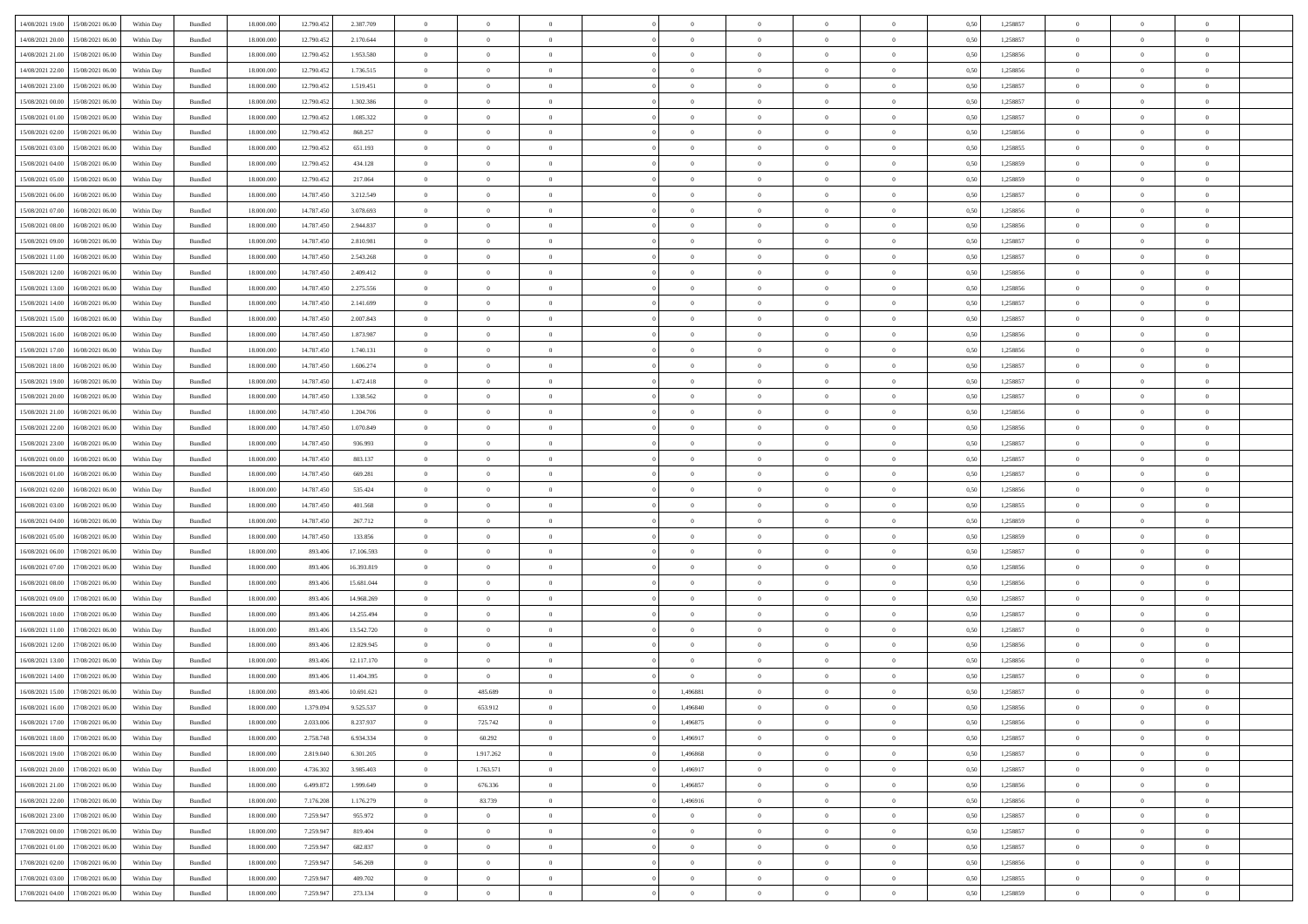| 17/08/2021 05:00                  | 17/08/2021 06:00 | Within Day | Bundled | 18.000.000 | 7.259.947 | 136.567    | $\overline{0}$ | $\theta$       |                | $\overline{0}$ | $\bf{0}$       | $\overline{0}$ | $\theta$       | 0,50 | 1,258859 | $\theta$       | $\theta$       | $\overline{0}$           |  |
|-----------------------------------|------------------|------------|---------|------------|-----------|------------|----------------|----------------|----------------|----------------|----------------|----------------|----------------|------|----------|----------------|----------------|--------------------------|--|
| 17/08/2021 06:00                  | 18/08/2021 06:00 | Within Day | Bundled | 18.000.000 |           | 17.999.999 | $\overline{0}$ | 431.443        | $\overline{0}$ | 1,496872       | $\,$ 0         | $\overline{0}$ | $\bf{0}$       | 0,50 | 1,258857 | $\,$ 0 $\,$    | $\overline{0}$ | $\overline{0}$           |  |
|                                   |                  |            |         |            |           |            |                |                |                |                |                |                |                |      |          |                |                |                          |  |
| 17/08/2021 07:00                  | 18/08/2021 06:00 | Within Day | Bundled | 18,000,000 | 431.443   | 16.836.533 | $\overline{0}$ | $\overline{0}$ | $\overline{0}$ | $\overline{0}$ | $\bf{0}$       | $\overline{0}$ | $\mathbf{0}$   | 0.50 | 1,258856 | $\bf{0}$       | $\overline{0}$ | $\overline{0}$           |  |
| 17/08/2021 08:00                  | 18/08/2021 06:00 | Within Day | Bundled | 18.000.000 | 431.443   | 16.104.509 | $\overline{0}$ | $\overline{0}$ | $\overline{0}$ | $\overline{0}$ | $\bf{0}$       | $\overline{0}$ | $\overline{0}$ | 0,50 | 1,258856 | $\,$ 0 $\,$    | $\overline{0}$ | $\overline{0}$           |  |
| 17/08/2021 09:00                  | 18/08/2021 06:00 | Within Day | Bundled | 18.000.000 | 431.443   | 15.372.486 | $\overline{0}$ | $\theta$       | $\overline{0}$ | $\overline{0}$ | $\overline{0}$ | $\overline{0}$ | $\bf{0}$       | 0,50 | 1,258857 | $\,$ 0 $\,$    | $\overline{0}$ | $\overline{0}$           |  |
| 17/08/2021 10:00                  | 18/08/2021 06:00 | Within Day | Bundled | 18,000,000 | 431.443   | 14.640.463 | $\overline{0}$ | $\overline{0}$ | $\overline{0}$ | $\overline{0}$ | $\bf{0}$       | $\overline{0}$ | $\overline{0}$ | 0.50 | 1.258857 | $\,0\,$        | $\theta$       | $\overline{0}$           |  |
| 17/08/2021 11:00                  | 18/08/2021 06:00 | Within Day | Bundled | 18.000.000 | 431.443   | 13.908.440 | $\overline{0}$ | $\overline{0}$ | $\overline{0}$ | $\overline{0}$ | $\,$ 0         | $\overline{0}$ | $\overline{0}$ | 0,50 | 1,258857 | $\,0\,$        | $\theta$       | $\overline{0}$           |  |
| 17/08/2021 12:00                  | 18/08/2021 06:00 | Within Day | Bundled | 18.000.000 | 431.443   | 13.176.417 | $\overline{0}$ | $\theta$       | $\overline{0}$ | $\overline{0}$ | $\,$ 0         | $\bf{0}$       | $\bf{0}$       | 0,50 | 1,258856 | $\,$ 0 $\,$    | $\overline{0}$ | $\overline{0}$           |  |
| 17/08/2021 13:00                  | 18/08/2021 06:00 | Within Day | Bundled | 18,000,000 | 431.443   | 12.444.394 | $\overline{0}$ | $\overline{0}$ | $\overline{0}$ | $\overline{0}$ | $\bf{0}$       | $\overline{0}$ | $\bf{0}$       | 0.50 | 1.258856 | $\,0\,$        | $\overline{0}$ | $\overline{0}$           |  |
| 17/08/2021 14:00                  | 18/08/2021 06:00 | Within Day | Bundled | 18.000.000 | 431.443   | 11.712.370 | $\overline{0}$ | $\overline{0}$ | $\overline{0}$ | $\overline{0}$ | $\,$ 0         | $\overline{0}$ | $\bf{0}$       | 0,50 | 1,258857 | $\,$ 0 $\,$    | $\overline{0}$ | $\overline{0}$           |  |
| 17/08/2021 15:00                  | 18/08/2021 06:00 | Within Day | Bundled | 18.000.000 | 431.443   | 10.980.347 | $\overline{0}$ | $\theta$       | $\overline{0}$ | $\overline{0}$ | $\,$ 0         | $\overline{0}$ | $\bf{0}$       | 0,50 | 1,258857 | $\,$ 0 $\,$    | $\overline{0}$ | $\overline{0}$           |  |
|                                   |                  |            |         |            |           |            |                |                |                |                |                |                |                |      |          |                |                |                          |  |
| 17/08/2021 16:00                  | 18/08/2021 06:00 | Within Day | Bundled | 18,000,000 | 431.443   | 10.248.324 | $\overline{0}$ | $\overline{0}$ | $\overline{0}$ | $\overline{0}$ | $\bf{0}$       | $\overline{0}$ | $\mathbf{0}$   | 0.50 | 1,258856 | $\bf{0}$       | $\overline{0}$ | $\bf{0}$                 |  |
| 17/08/2021 17:00                  | 18/08/2021 06:00 | Within Day | Bundled | 18.000.000 | 431.443   | 9.516.301  | $\overline{0}$ | $\overline{0}$ | $\overline{0}$ | $\overline{0}$ | $\bf{0}$       | $\overline{0}$ | $\mathbf{0}$   | 0,50 | 1,258856 | $\,$ 0 $\,$    | $\theta$       | $\overline{0}$           |  |
| 17/08/2021 18:00                  | 18/08/2021 06:00 | Within Day | Bundled | 18.000.000 | 431.443   | 8.784.278  | $\overline{0}$ | 341.657        | $\overline{0}$ | 1,496917       | $\overline{0}$ | $\overline{0}$ | $\bf{0}$       | 0,50 | 1,258857 | $\,$ 0 $\,$    | $\overline{0}$ | $\overline{0}$           |  |
| 17/08/2021 19:00                  | 18/08/2021 06:00 | Within Day | Bundled | 18,000,000 | 773.100   | 7.739.069  | $\overline{0}$ | 1.615.054      | $\overline{0}$ | 1.496868       | $\overline{0}$ | $\overline{0}$ | $\overline{0}$ | 0.50 | 1.258857 | $\theta$       | $\theta$       | $\overline{0}$           |  |
| 17/08/2021 20:00                  | 18/08/2021 06:00 | Within Day | Bundled | 18.000.000 | 2.388.154 | 5.567.286  | $\overline{0}$ | $\overline{0}$ | $\overline{0}$ | $\overline{0}$ | $\bf{0}$       | $\overline{0}$ | $\overline{0}$ | 0,50 | 1,258857 | $\theta$       | $\theta$       | $\overline{0}$           |  |
| 17/08/2021 21:00                  | 18/08/2021 06:00 | Within Day | Bundled | 18.000.000 | 2.388.154 | 5.010.558  | $\overline{0}$ | $\theta$       | $\overline{0}$ | $\overline{0}$ | $\bf{0}$       | $\overline{0}$ | $\bf{0}$       | 0,50 | 1,258856 | $\,$ 0 $\,$    | $\overline{0}$ | $\overline{0}$           |  |
| 17/08/2021 22:00                  | 18/08/2021 06:00 | Within Day | Bundled | 18,000,000 | 2.388.154 | 4.453.829  | $\overline{0}$ | $\overline{0}$ | $\overline{0}$ | $\overline{0}$ | $\bf{0}$       | $\overline{0}$ | $\bf{0}$       | 0.50 | 1.258856 | $\,0\,$        | $\overline{0}$ | $\overline{\phantom{a}}$ |  |
| 17/08/2021 23:00                  | 18/08/2021 06:00 | Within Day | Bundled | 18.000.000 | 2.388.154 | 3.897.100  | $\overline{0}$ | $\overline{0}$ | $\overline{0}$ | $\overline{0}$ | $\,$ 0         | $\overline{0}$ | $\bf{0}$       | 0,50 | 1,258857 | $\,$ 0 $\,$    | $\overline{0}$ | $\overline{0}$           |  |
| 18/08/2021 00:00                  | 18/08/2021 06:00 | Within Day | Bundled | 18.000.000 | 2.388.154 | 3.340.372  | $\bf{0}$       | $\theta$       | $\overline{0}$ | $\overline{0}$ | $\,$ 0         | $\bf{0}$       | $\bf{0}$       | 0,50 | 1,258857 | $\,$ 0 $\,$    | $\overline{0}$ | $\overline{0}$           |  |
|                                   |                  |            |         |            |           |            |                |                |                |                |                |                |                |      |          |                |                |                          |  |
| 18/08/2021 01:00                  | 18/08/2021 06:00 | Within Day | Bundled | 18,000,000 | 2.388.154 | 2.783.643  | $\overline{0}$ | $\overline{0}$ | $\overline{0}$ | $\overline{0}$ | $\bf{0}$       | $\overline{0}$ | $\mathbf{0}$   | 0.50 | 1.258857 | $\bf{0}$       | $\overline{0}$ | $\overline{\phantom{a}}$ |  |
| 18/08/2021 02:00                  | 18/08/2021 06:00 | Within Day | Bundled | 18.000.000 | 2.388.154 | 2.226.914  | $\overline{0}$ | $\overline{0}$ | $\overline{0}$ | $\overline{0}$ | $\bf{0}$       | $\overline{0}$ | $\overline{0}$ | 0,50 | 1,258856 | $\theta$       | $\overline{0}$ | $\overline{0}$           |  |
| 18/08/2021 03:00                  | 18/08/2021 06:00 | Within Day | Bundled | 18.000.000 | 2.388.154 | 1.670.186  | $\overline{0}$ | $\theta$       | $\overline{0}$ | $\overline{0}$ | $\,$ 0         | $\overline{0}$ | $\bf{0}$       | 0,50 | 1,258855 | $\,$ 0 $\,$    | $\overline{0}$ | $\overline{0}$           |  |
| 18/08/2021 04:00                  | 18/08/2021 06:00 | Within Day | Bundled | 18,000,000 | 2.388.154 | 1.113.457  | $\overline{0}$ | $\overline{0}$ | $\overline{0}$ | $\overline{0}$ | $\bf{0}$       | $\overline{0}$ | $\overline{0}$ | 0.50 | 1.258859 | $\,0\,$        | $\theta$       | $\overline{0}$           |  |
| 18/08/2021 05:00                  | 18/08/2021 06:00 | Within Day | Bundled | 18.000.000 | 2.388.154 | 556.728    | $\overline{0}$ | $\overline{0}$ | $\overline{0}$ | $\overline{0}$ | $\,$ 0         | $\overline{0}$ | $\overline{0}$ | 0,50 | 1,258859 | $\,0\,$        | $\theta$       | $\overline{0}$           |  |
| 18/08/2021 06:00                  | 19/08/2021 06.00 | Within Day | Bundled | 18.000.000 |           | 17.999.999 | $\overline{0}$ | $\theta$       | $\overline{0}$ |                | $\,$ 0         | $\overline{0}$ | $\bf{0}$       | 0,50 | 1,258857 | $\,$ 0 $\,$    | $\overline{0}$ | $\overline{0}$           |  |
| 18/08/2021 07:00                  | 19/08/2021 06:00 | Within Day | Bundled | 18,000,000 |           | 17.249.999 | $\overline{0}$ | $\overline{0}$ | $\overline{0}$ | $\overline{0}$ | $\bf{0}$       | $\overline{0}$ | $\bf{0}$       | 0.50 | 1.258856 | $\,0\,$        | $\overline{0}$ | $\overline{0}$           |  |
| 18/08/2021 08:00                  | 19/08/2021 06:00 | Within Day | Bundled | 18.000.000 |           | 16.499.999 | $\overline{0}$ | $\overline{0}$ | $\overline{0}$ | $\overline{0}$ | $\bf{0}$       | $\overline{0}$ | $\bf{0}$       | 0,50 | 1,258856 | $\,$ 0 $\,$    | $\overline{0}$ | $\overline{0}$           |  |
|                                   | 19/08/2021 06.00 | Within Day | Bundled | 18.000.000 |           | 15.749.999 | $\overline{0}$ | $\overline{0}$ | $\overline{0}$ | $\overline{0}$ | $\bf{0}$       | $\bf{0}$       | $\bf{0}$       | 0,50 | 1,258857 | $\,$ 0 $\,$    | $\overline{0}$ | $\overline{0}$           |  |
| 18/08/2021 09:00                  |                  |            |         |            |           |            |                |                |                |                |                |                |                |      |          |                |                |                          |  |
| 18/08/2021 10:00                  | 19/08/2021 06:00 | Within Day | Bundled | 18,000,000 |           | 14,999,999 | $\overline{0}$ | $\overline{0}$ | $\overline{0}$ | $\overline{0}$ | $\bf{0}$       | $\overline{0}$ | $\mathbf{0}$   | 0.50 | 1.258857 | $\bf{0}$       | $\overline{0}$ | $\bf{0}$                 |  |
| 18/08/2021 11:00                  | 19/08/2021 06:00 | Within Dav | Bundled | 18.000.000 |           | 14.249.999 | $\overline{0}$ | $\overline{0}$ | $\overline{0}$ | $\overline{0}$ | $\mathbf{0}$   | $\overline{0}$ | $\overline{0}$ | 0.50 | 1,258857 | $\theta$       | $\overline{0}$ | $\overline{0}$           |  |
| 18/08/2021 12:00                  | 19/08/2021 06.00 | Within Day | Bundled | 18.000.000 |           | 13.499.999 | $\overline{0}$ | $\theta$       | $\overline{0}$ | $\overline{0}$ | $\bf{0}$       | $\overline{0}$ | $\bf{0}$       | 0,50 | 1,258856 | $\,$ 0 $\,$    | $\overline{0}$ | $\overline{0}$           |  |
| 18/08/2021 13:00                  | 19/08/2021 06:00 | Within Day | Bundled | 18,000,000 |           | 12.749.999 | $\overline{0}$ | $\overline{0}$ | $\overline{0}$ | $\overline{0}$ | $\,$ 0         | $\overline{0}$ | $\bf{0}$       | 0.50 | 1.258856 | $\,0\,$        | $\theta$       | $\overline{0}$           |  |
| 18/08/2021 14:00                  | 19/08/2021 06:00 | Within Dav | Bundled | 18.000.000 |           | 11.999.999 | $\overline{0}$ | $\overline{0}$ | $\Omega$       | $\overline{0}$ | $\bf{0}$       | $\overline{0}$ | $\overline{0}$ | 0.50 | 1,258857 | $\theta$       | $\overline{0}$ | $\overline{0}$           |  |
| 18/08/2021 15:00                  | 19/08/2021 06.00 | Within Day | Bundled | 18.000.000 |           | 11.249.999 | $\overline{0}$ | 4.502.389      | $\overline{0}$ | 1,496881       | $\,$ 0         | $\overline{0}$ | $\bf{0}$       | 0,50 | 1,258857 | $\,$ 0 $\,$    | $\overline{0}$ | $\overline{0}$           |  |
| 18/08/2021 16:00                  | 19/08/2021 06:00 | Within Day | Bundled | 18,000,000 | 4.502.389 | 6.297.769  | $\overline{0}$ | 111.652        | $\overline{0}$ | 1,496840       | $\bf{0}$       | $\overline{0}$ | $\bf{0}$       | 0.50 | 1.258856 | $\,0\,$        | $\overline{0}$ | $\overline{0}$           |  |
| 18/08/2021 17:00                  | 19/08/2021 06:00 | Within Dav | Bundled | 18.000.000 | 4.614.041 | 5.744.252  | $\overline{0}$ | 130.261        | $\overline{0}$ | 1,496875       | $\overline{0}$ | $\overline{0}$ | $\overline{0}$ | 0.50 | 1,258856 | $\theta$       | $\overline{0}$ | $\overline{0}$           |  |
| 18/08/2021 18:00                  | 19/08/2021 06.00 | Within Day | Bundled | 18.000.000 | 4.744.302 | 5.182.145  | $\overline{0}$ | 200.975        | $\overline{0}$ | 1,496917       | $\bf{0}$       | $\overline{0}$ | $\bf{0}$       | 0,50 | 1,258857 | $\,$ 0 $\,$    | $\overline{0}$ | $\overline{0}$           |  |
| 18/08/2021 19:00                  | 19/08/2021 06:00 | Within Day | Bundled | 18,000,000 |           | 4.566.073  |                | $\overline{0}$ | $\overline{0}$ | $\overline{0}$ | $\bf{0}$       | $\overline{0}$ |                | 0.50 | 1.258857 | $\bf{0}$       | $\overline{0}$ | $\overline{0}$           |  |
|                                   |                  |            |         |            | 4.945.276 |            | $\overline{0}$ |                |                |                |                |                | $\mathbf{0}$   |      |          |                |                |                          |  |
| 18/08/2021 20:00                  | 19/08/2021 06:00 | Within Dav | Bundled | 18.000.000 | 4.945.276 | 4.150.975  | $\overline{0}$ | $\overline{0}$ | $\Omega$       | $\overline{0}$ | $\bf{0}$       | $\overline{0}$ | $\overline{0}$ | 0.50 | 1,258857 | $\theta$       | $\overline{0}$ | $\overline{0}$           |  |
| 18/08/2021 21:00                  | 19/08/2021 06.00 | Within Day | Bundled | 18.000.000 | 4.945.276 | 3.735.878  | $\overline{0}$ | $\overline{0}$ | $\overline{0}$ | $\overline{0}$ | $\,$ 0         | $\overline{0}$ | $\bf{0}$       | 0,50 | 1,258856 | $\,$ 0 $\,$    | $\overline{0}$ | $\overline{0}$           |  |
| 18/08/2021 22:00                  | 19/08/2021 06:00 | Within Day | Bundled | 18,000,000 | 4.945.276 | 3.320.780  | $\overline{0}$ | $\overline{0}$ | $\overline{0}$ | $\overline{0}$ | $\bf{0}$       | $\Omega$       | $\overline{0}$ | 0.50 | 1.258856 | $\,0\,$        | $\theta$       | $\overline{0}$           |  |
| 18/08/2021 23:00                  | 19/08/2021 06:00 | Within Dav | Bundled | 18.000.000 | 4.945.276 | 2.905.683  | $\overline{0}$ | $\overline{0}$ | $\Omega$       | $\overline{0}$ | $\bf{0}$       | $\overline{0}$ | $\overline{0}$ | 0.50 | 1,258857 | $\theta$       | $\overline{0}$ | $\overline{0}$           |  |
| 19/08/2021 00:00                  | 19/08/2021 06:00 | Within Day | Bundled | 18.000.000 | 4.945.276 | 2.490.585  | $\overline{0}$ | 203.766        | $\overline{0}$ | 1,496917       | $\,$ 0         | $\overline{0}$ | $\bf{0}$       | 0,50 | 1,258857 | $\,$ 0 $\,$    | $\overline{0}$ | $\overline{0}$           |  |
| 19/08/2021 01:00                  | 19/08/2021 06:00 | Within Day | Bundled | 18.000.000 | 5.149.042 | 1.905.683  | $\bf{0}$       | 111.653        |                | 1.496809       | $\bf{0}$       |                |                | 0,50 | 1.258857 | $\bf{0}$       | $\theta$       |                          |  |
| 19/08/2021 02:00                  | 19/08/2021 06:00 | Within Day | Bundled | 18.000.000 | 5.260.695 | 1.435.224  | $\overline{0}$ | 74.435         | $\overline{0}$ | 1,496916       | $\overline{0}$ | $\overline{0}$ | $\overline{0}$ | 0,50 | 1,258856 | $\theta$       | $\overline{0}$ | $\overline{0}$           |  |
| 19/08/2021 03:00                  | 19/08/2021 06:00 | Within Day | Bundled | 18.000.000 | 5.335.130 | 1.020.591  | $\overline{0}$ | $\bf{0}$       | $\overline{0}$ | $\bf{0}$       | $\overline{0}$ | $\overline{0}$ | $\mathbf{0}$   | 0,50 | 1,258855 | $\overline{0}$ | $\overline{0}$ | $\bf{0}$                 |  |
| 19/08/2021 04:00                  | 19/08/2021 06:00 | Within Day | Bundled | 18,000,000 | 5.335.130 | 680.394    | $\overline{0}$ | $\overline{0}$ | $\overline{0}$ | $\overline{0}$ | $\overline{0}$ | $\overline{0}$ | $\mathbf{0}$   | 0.50 | 1,258859 | $\overline{0}$ | $\bf{0}$       | $\bf{0}$                 |  |
|                                   |                  |            |         |            |           |            |                |                |                |                |                |                |                |      |          |                |                |                          |  |
| 19/08/2021 05:00                  | 19/08/2021 06:00 | Within Day | Bundled | 18.000.000 | 5.335.130 | 340.197    | $\overline{0}$ | $\overline{0}$ | $\overline{0}$ | $\overline{0}$ | $\overline{0}$ | $\overline{0}$ | $\mathbf{0}$   | 0,50 | 1,258859 | $\overline{0}$ | $\theta$       | $\overline{0}$           |  |
| 19/08/2021 06:00                  | 20/08/2021 06:00 | Within Day | Bundled | 18.000.000 |           | 17.999.999 | $\overline{0}$ | 382.689        | $\overline{0}$ | 1,496872       | $\bf{0}$       | $\bf{0}$       | $\bf{0}$       | 0,50 | 1,258857 | $\bf{0}$       | $\overline{0}$ | $\overline{0}$           |  |
| 19/08/2021 07:00                  | 20/08/2021 06:00 | Within Day | Bundled | 18,000,000 | 382.689   | 16.883.255 | $\overline{0}$ | $\overline{0}$ | $\overline{0}$ | $\overline{0}$ | $\bf{0}$       | $\overline{0}$ | $\mathbf{0}$   | 0.50 | 1.258856 | $\,$ 0 $\,$    | $\overline{0}$ | $\overline{0}$           |  |
| 19/08/2021 08:00                  | 20/08/2021 06:00 | Within Day | Bundled | 18.000.000 | 382.689   | 16.149.201 | $\overline{0}$ | $\overline{0}$ | $\overline{0}$ | $\overline{0}$ | $\overline{0}$ | $\overline{0}$ | $\overline{0}$ | 0.50 | 1,258856 | $\overline{0}$ | $\theta$       | $\overline{0}$           |  |
| 19/08/2021 09:00                  | 20/08/2021 06:00 | Within Day | Bundled | 18.000.000 | 382.689   | 15.415.146 | $\overline{0}$ | $\,$ 0         | $\overline{0}$ | $\bf{0}$       | $\bf{0}$       | $\overline{0}$ | $\bf{0}$       | 0,50 | 1,258857 | $\,$ 0 $\,$    | $\overline{0}$ | $\overline{0}$           |  |
| 19/08/2021 10:00                  | 20/08/2021 06:00 | Within Day | Bundled | 18,000,000 | 382.689   | 14.681.092 | $\overline{0}$ | $\overline{0}$ | $\overline{0}$ | $\overline{0}$ | $\bf{0}$       | $\overline{0}$ | $\mathbf{0}$   | 0.50 | 1.258857 | $\mathbf{0}$   | $\bf{0}$       | $\overline{0}$           |  |
| 19/08/2021 11:00                  | 20/08/2021 06:00 | Within Dav | Bundled | 18.000.000 | 382.689   | 13.947.037 | $\overline{0}$ | $\overline{0}$ | $\overline{0}$ | $\overline{0}$ | $\overline{0}$ | $\overline{0}$ | $\overline{0}$ | 0,50 | 1,258857 | $\overline{0}$ | $\theta$       | $\overline{0}$           |  |
| 19/08/2021 12:00                  | 20/08/2021 06:00 | Within Day | Bundled | 18.000.000 | 382.689   | 13.212.982 | $\overline{0}$ | $\bf{0}$       | $\overline{0}$ | $\bf{0}$       | $\bf{0}$       | $\bf{0}$       | $\bf{0}$       | 0,50 | 1,258856 | $\overline{0}$ | $\overline{0}$ | $\bf{0}$                 |  |
|                                   |                  |            |         |            |           |            |                |                |                |                |                |                |                |      |          |                |                |                          |  |
| 19/08/2021 13:00 20/08/2021 06:00 |                  | Within Day | Bundled | 18.000.000 | 382.689   | 12.478.928 | $\overline{0}$ | $\,$ 0 $\,$    | $\overline{0}$ | $\overline{0}$ | $\,$ 0 $\,$    | $\overline{0}$ | $\,$ 0 $\,$    | 0,50 | 1,258856 | $\overline{0}$ | $\,$ 0 $\,$    | $\,$ 0 $\,$              |  |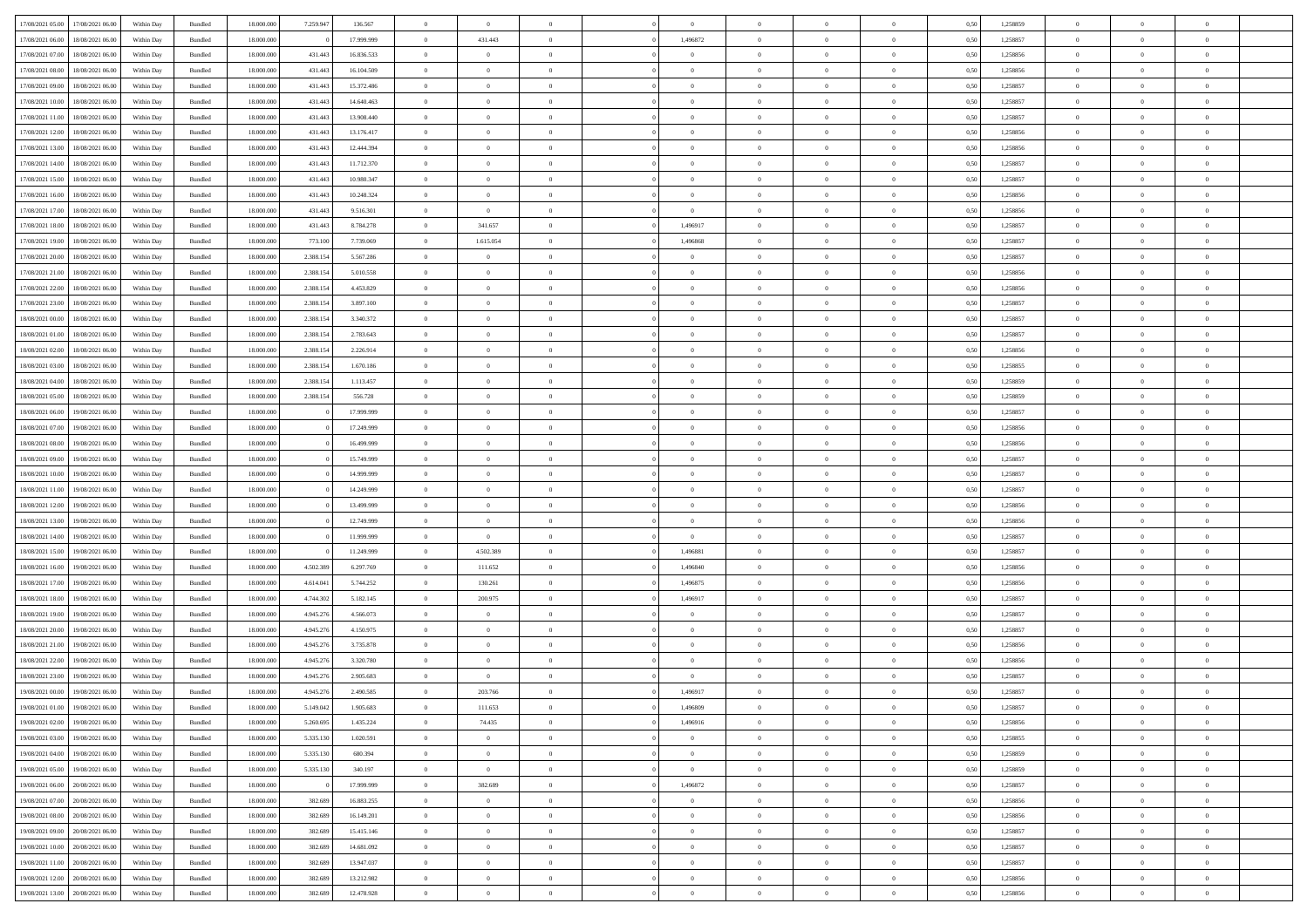| 19/08/2021 14:00                  | 20/08/2021 06:00 | Within Dav | Bundled            | 18.000.000 | 382.689   | 11.744.873 | $\theta$       | $\theta$       |                | $\Omega$       | $\Omega$       | $\Omega$       | $\theta$       | 0,50 | 1,258857 | $\theta$       | $\theta$       | $\sqrt{ }$     |  |
|-----------------------------------|------------------|------------|--------------------|------------|-----------|------------|----------------|----------------|----------------|----------------|----------------|----------------|----------------|------|----------|----------------|----------------|----------------|--|
|                                   |                  |            |                    |            |           |            |                |                |                |                |                |                |                |      |          |                |                |                |  |
| 19/08/2021 15:00                  | 20/08/2021 06:00 | Within Day | Bundled            | 18.000.000 | 382.689   | 11.010.819 | $\overline{0}$ | 3.907.933      | $\overline{0}$ | 1,496881       | $\bf{0}$       | $\overline{0}$ | $\overline{0}$ | 0,50 | 1,258857 | $\theta$       | $\theta$       | $\overline{0}$ |  |
| 19/08/2021 16:00                  | 20/08/2021 06:00 | Within Day | Bundled            | 18.000.000 | 4.290.622 | 6.629.360  | $\overline{0}$ | $\overline{0}$ | $\overline{0}$ | $\bf{0}$       | $\bf{0}$       | $\bf{0}$       | $\mathbf{0}$   | 0,50 | 1,258856 | $\overline{0}$ | $\overline{0}$ | $\overline{0}$ |  |
| 19/08/2021 17:00                  | 20/08/2021 06:00 | Within Dav | Bundled            | 18.000.000 | 4.290.622 | 6.155.834  | $\overline{0}$ | $\overline{0}$ | $\overline{0}$ | $\overline{0}$ | $\bf{0}$       | $\overline{0}$ | $\overline{0}$ | 0.50 | 1.258856 | $\theta$       | $\theta$       | $\overline{0}$ |  |
|                                   |                  |            |                    |            |           |            |                |                |                |                |                |                |                |      |          |                |                |                |  |
| 19/08/2021 18:00                  | 20/08/2021 06:00 | Within Day | Bundled            | 18.000.000 | 4.290.622 | 5.682.308  | $\overline{0}$ | 2.109.117      | $\overline{0}$ | 1,496917       | $\bf{0}$       | $\overline{0}$ | $\bf{0}$       | 0,50 | 1,258857 | $\theta$       | $\theta$       | $\overline{0}$ |  |
| 19/08/2021 19:00                  | 20/08/2021 06:00 | Within Day | Bundled            | 18.000.000 | 6.399.738 | 3.275.426  | $\overline{0}$ | 1.936.613      | $\overline{0}$ | 1,496868       | $\bf{0}$       | $\overline{0}$ | $\mathbf{0}$   | 0,50 | 1,258857 | $\overline{0}$ | $\overline{0}$ | $\bf{0}$       |  |
| 19/08/2021 20:00                  | 20/08/2021 06:00 | Within Dav | Bundled            | 18.000.000 | 8.336.351 | 1.217.103  | $\overline{0}$ | 328,352        | $\overline{0}$ | 1,496917       | $\overline{0}$ | $\overline{0}$ | $\overline{0}$ | 0.50 | 1,258857 | $\theta$       | $\overline{0}$ | $\overline{0}$ |  |
| 19/08/2021 21:00                  | 20/08/2021 06:00 | Within Day | Bundled            | 18.000.000 | 8.664.703 | 799.876    | $\overline{0}$ | 167.479        | $\overline{0}$ | 1,496857       | $\bf{0}$       | $\overline{0}$ | $\bf{0}$       | 0,50 | 1,258856 | $\theta$       | $\theta$       | $\overline{0}$ |  |
|                                   |                  |            |                    |            |           |            |                |                |                |                |                |                |                |      |          |                |                |                |  |
| 19/08/2021 22:00                  | 20/08/2021 06:00 | Within Day | Bundled            | 18.000.000 | 8.832.181 | 562.131    | $\overline{0}$ | 260.523        | $\overline{0}$ | 1,496916       | $\bf{0}$       | $\bf{0}$       | $\bf{0}$       | 0,50 | 1,258856 | $\,0\,$        | $\overline{0}$ | $\overline{0}$ |  |
| 19/08/2021 23:00                  | 20/08/2021 06:00 | Within Dav | Bundled            | 18.000.000 | 9.092.704 | 263,907    | $\overline{0}$ | $\overline{0}$ | $\overline{0}$ | $\overline{0}$ | $\overline{0}$ | $\overline{0}$ | $\overline{0}$ | 0.50 | 1,258857 | $\theta$       | $\overline{0}$ | $\overline{0}$ |  |
| 20/08/2021 00:00                  | 20/08/2021 06:00 | Within Day | Bundled            | 18.000.000 | 9.092.704 | 226.206    | $\overline{0}$ | $\theta$       | $\overline{0}$ | $\overline{0}$ | $\bf{0}$       | $\overline{0}$ | $\bf{0}$       | 0,50 | 1,258857 | $\,$ 0 $\,$    | $\theta$       | $\overline{0}$ |  |
| 20/08/2021 01:00                  | 20/08/2021 06:00 | Within Day | Bundled            | 18.000.000 | 9.092.704 | 188.505    | $\overline{0}$ | $\bf{0}$       | $\overline{0}$ | $\overline{0}$ | $\bf{0}$       | $\overline{0}$ | $\mathbf{0}$   | 0,50 | 1,258857 | $\overline{0}$ | $\overline{0}$ | $\overline{0}$ |  |
| 20/08/2021 02:00                  | 20/08/2021 06:00 | Within Dav | Bundled            | 18.000.000 | 9.092.704 | 150,804    | $\overline{0}$ | $\overline{0}$ | $\overline{0}$ | $\overline{0}$ | $\bf{0}$       | $\overline{0}$ | $\overline{0}$ | 0.50 | 1.258856 | $\theta$       | $\theta$       | $\overline{0}$ |  |
|                                   |                  |            |                    |            |           |            |                |                |                |                |                |                |                |      |          |                |                |                |  |
| 20/08/2021 03:00                  | 20/08/2021 06:00 | Within Day | Bundled            | 18.000.000 | 9.092.704 | 113.103    | $\overline{0}$ | $\theta$       | $\overline{0}$ | $\overline{0}$ | $\bf{0}$       | $\overline{0}$ | $\bf{0}$       | 0,50 | 1,258855 | $\theta$       | $\overline{0}$ | $\overline{0}$ |  |
| 20/08/2021 04:00                  | 20/08/2021 06:00 | Within Day | Bundled            | 18.000.000 | 9.092.704 | 75.402     | $\overline{0}$ | $\overline{0}$ | $\overline{0}$ | $\overline{0}$ | $\overline{0}$ | $\overline{0}$ | $\mathbf{0}$   | 0,50 | 1,258859 | $\overline{0}$ | $\overline{0}$ | $\bf{0}$       |  |
| 20/08/2021 05:00                  | 20/08/2021 06:00 | Within Dav | Bundled            | 18.000.000 | 9.092.704 | 37.701     | $\overline{0}$ | $\overline{0}$ | $\overline{0}$ | $\overline{0}$ | $\bf{0}$       | $\overline{0}$ | $\overline{0}$ | 0.50 | 1.258859 | $\theta$       | $\overline{0}$ | $\overline{0}$ |  |
| 20/08/2021 06:00                  | 21/08/2021 06:00 | Within Day | Bundled            | 18.000.000 | 5.564.857 | 12.435.142 | $\overline{0}$ | 1.165.653      | $\overline{0}$ | 1,496872       | $\bf{0}$       | $\overline{0}$ | $\bf{0}$       | 0,50 | 1,258857 | $\theta$       | $\theta$       | $\overline{0}$ |  |
| 20/08/2021 07:00                  | 21/08/2021 06:00 | Within Day | Bundled            | 18.000.000 | 6.730.509 | 10.799.927 | $\overline{0}$ | $\overline{0}$ | $\overline{0}$ | $\overline{0}$ | $\bf{0}$       | $\overline{0}$ | $\mathbf{0}$   | 0,50 | 1,258856 | $\,0\,$        | $\overline{0}$ | $\overline{0}$ |  |
|                                   |                  |            |                    |            |           |            |                |                |                |                |                |                |                |      |          |                |                |                |  |
| 20/08/2021 08:00                  | 21/08/2021 06:00 | Within Dav | Bundled            | 18.000.000 | 6.730.509 | 10.330.365 | $\overline{0}$ | $\overline{0}$ | $\overline{0}$ | $\overline{0}$ | $\overline{0}$ | $\overline{0}$ | $\overline{0}$ | 0.50 | 1,258856 | $\theta$       | $\overline{0}$ | $\overline{0}$ |  |
| 20/08/2021 09:00                  | 21/08/2021 06:00 | Within Day | Bundled            | 18.000.000 | 6.730.509 | 9.860.803  | $\overline{0}$ | $\theta$       | $\overline{0}$ | $\overline{0}$ | $\bf{0}$       | $\overline{0}$ | $\bf{0}$       | 0,50 | 1,258857 | $\,$ 0 $\,$    | $\theta$       | $\overline{0}$ |  |
| 20/08/2021 10:00                  | 21/08/2021 06:00 | Within Day | Bundled            | 18.000.000 | 6.730.509 | 9.391.241  | $\overline{0}$ | $\overline{0}$ | $\overline{0}$ | $\bf{0}$       | $\bf{0}$       | $\overline{0}$ | $\bf{0}$       | 0,50 | 1,258857 | $\bf{0}$       | $\overline{0}$ | $\overline{0}$ |  |
| 20/08/2021 11:00                  | 21/08/2021 06:00 | Within Dav | Bundled            | 18.000.000 | 6.730.509 | 8.921.679  | $\overline{0}$ | $\overline{0}$ | $\overline{0}$ | $\overline{0}$ | $\overline{0}$ | $\overline{0}$ | $\overline{0}$ | 0.50 | 1.258857 | $\theta$       | $\theta$       | $\overline{0}$ |  |
|                                   |                  |            |                    |            |           |            |                |                |                |                |                |                |                |      |          |                |                |                |  |
| 20/08/2021 12:00                  | 21/08/2021 06:00 | Within Day | Bundled            | 18.000.000 | 6.730.509 | 8.452.117  | $\overline{0}$ | $\theta$       | $\overline{0}$ | $\overline{0}$ | $\bf{0}$       | $\overline{0}$ | $\bf{0}$       | 0,50 | 1,258856 | $\theta$       | $\overline{0}$ | $\overline{0}$ |  |
| 20/08/2021 13:00                  | 21/08/2021 06:00 | Within Day | Bundled            | 18.000.000 | 6.730.509 | 7.982.555  | $\overline{0}$ | $\overline{0}$ | $\overline{0}$ | $\overline{0}$ | $\bf{0}$       | $\overline{0}$ | $\mathbf{0}$   | 0,50 | 1,258856 | $\overline{0}$ | $\overline{0}$ | $\bf{0}$       |  |
| 20/08/2021 14:00                  | 21/08/2021 06:00 | Within Dav | Bundled            | 18.000.000 | 6.730.509 | 7.512.993  | $\overline{0}$ | $\overline{0}$ | $\overline{0}$ | $\overline{0}$ | $\overline{0}$ | $\overline{0}$ | $\overline{0}$ | 0.50 | 1,258857 | $\theta$       | $\overline{0}$ | $\overline{0}$ |  |
| 20/08/2021 15:00                  | 21/08/2021 06:00 | Within Day | Bundled            | 18.000.000 | 6.730.509 | 7.043.431  | $\overline{0}$ | 1.992.998      | $\overline{0}$ | 1,496881       | $\bf{0}$       | $\overline{0}$ | $\bf{0}$       | 0,50 | 1,258857 | $\theta$       | $\theta$       | $\overline{0}$ |  |
| 20/08/2021 16:00                  | 21/08/2021 06:00 | Within Day | Bundled            | 18.000.000 | 8.723.507 | 4.713.737  | $\overline{0}$ | $\bf{0}$       | $\overline{0}$ | $\bf{0}$       | $\bf{0}$       | $\bf{0}$       | $\bf{0}$       | 0,50 | 1,258856 | $\,0\,$        | $\overline{0}$ | $\overline{0}$ |  |
|                                   |                  |            |                    |            |           |            |                |                |                |                |                |                |                |      |          |                |                |                |  |
| 20/08/2021 17:00                  | 21/08/2021 06:00 | Within Day | Bundled            | 18.000.000 | 8.723.507 | 4.377.041  | $\overline{0}$ | 52.105         | $\overline{0}$ | 1,496875       | $\bf{0}$       | $\overline{0}$ | $\overline{0}$ | 0.50 | 1,258856 | $\theta$       | $\overline{0}$ | $\overline{0}$ |  |
| 20/08/2021 18:00                  | 21/08/2021 06:00 | Within Day | Bundled            | 18.000.000 | 8.775.612 | 3.992.249  | $\overline{0}$ | $\overline{0}$ | $\overline{0}$ | $\overline{0}$ | $\bf{0}$       | $\overline{0}$ | $\bf{0}$       | 0,50 | 1,258857 | $\,$ 0 $\,$    | $\theta$       | $\overline{0}$ |  |
| 20/08/2021 19:00                  | 21/08/2021 06:00 | Within Day | Bundled            | 18.000.000 | 8.775.612 | 3.659.562  | $\overline{0}$ | 44.947         | $\overline{0}$ | 1,496868       | $\bf{0}$       | $\bf{0}$       | $\bf{0}$       | 0,50 | 1,258857 | $\bf{0}$       | $\overline{0}$ | $\overline{0}$ |  |
| 20/08/2021 20:00                  | 21/08/2021 06:00 | Within Day | Bundled            | 18,000,000 | 8.820.559 | 3.286.013  | $\overline{0}$ | 125.888        | $\Omega$       | 1,496917       | $\Omega$       | $\overline{0}$ | $\overline{0}$ | 0.50 | 1,258857 | $\,0\,$        | $\theta$       | $\theta$       |  |
| 20/08/2021 21:00                  | 21/08/2021 06:00 | Within Day | Bundled            | 18.000.000 | 8.946.447 | 2.844.112  | $\overline{0}$ | 315.698        | $\overline{0}$ | 1,496857       | $\bf{0}$       | $\overline{0}$ | $\bf{0}$       | 0,50 | 1,258856 | $\theta$       | $\overline{0}$ | $\overline{0}$ |  |
|                                   |                  |            |                    |            |           |            |                |                |                |                |                |                |                |      |          |                |                |                |  |
| 20/08/2021 22:00                  | 21/08/2021 06:00 | Within Day | Bundled            | 18.000.000 | 9.262.145 | 2.247.480  | $\overline{0}$ | $\overline{0}$ | $\overline{0}$ | $\bf{0}$       | $\bf{0}$       | $\overline{0}$ | $\mathbf{0}$   | 0,50 | 1,258856 | $\overline{0}$ | $\overline{0}$ | $\bf{0}$       |  |
| 20/08/2021 23:00                  | 21/08/2021 06:00 | Within Day | Bundled            | 18,000,000 | 9.262.145 | 1.966.545  | $\overline{0}$ | $\overline{0}$ | $\Omega$       | $\Omega$       | $\bf{0}$       | $\overline{0}$ | $\overline{0}$ | 0.50 | 1,258857 | $\,0\,$        | $\theta$       | $\theta$       |  |
| 21/08/2021 00:00                  | 21/08/2021 06:00 | Within Day | Bundled            | 18.000.000 | 9.262.145 | 1.685.610  | $\overline{0}$ | $\theta$       | $\overline{0}$ | $\overline{0}$ | $\bf{0}$       | $\overline{0}$ | $\bf{0}$       | 0,50 | 1,258857 | $\theta$       | $\theta$       | $\overline{0}$ |  |
| 21/08/2021 01:00                  | 21/08/2021 06:00 | Within Day | Bundled            | 18.000.000 | 9.262.145 | 1.404.675  | $\overline{0}$ | $\overline{0}$ | $\overline{0}$ | $\bf{0}$       | $\bf{0}$       | $\bf{0}$       | $\bf{0}$       | 0,50 | 1,258857 | $\,0\,$        | $\overline{0}$ | $\overline{0}$ |  |
|                                   |                  |            |                    |            |           |            |                |                |                |                |                |                |                |      |          |                |                |                |  |
| 21/08/2021 02:00                  | 21/08/2021 06:00 | Within Day | Bundled            | 18,000,000 | 9.262.145 | 1.123.740  | $\overline{0}$ | $\Omega$       | $\overline{0}$ | $\Omega$       | $\Omega$       | $\theta$       | $\overline{0}$ | 0.50 | 1,258856 | $\,$ 0 $\,$    | $\theta$       | $\theta$       |  |
| 21/08/2021 03:00                  | 21/08/2021 06:00 | Within Day | Bundled            | 18.000.000 | 9.262.145 | 842.805    | $\overline{0}$ | $\theta$       | $\overline{0}$ | $\overline{0}$ | $\bf{0}$       | $\overline{0}$ | $\bf{0}$       | 0,50 | 1,258855 | $\,$ 0 $\,$    | $\overline{0}$ | $\overline{0}$ |  |
| 21/08/2021 04:00                  | 21/08/2021 06:00 | Within Day | Bundled            | 18.000.000 | 9.262.145 | 561.870    | $\overline{0}$ | $\overline{0}$ | $\overline{0}$ | $\bf{0}$       | $\bf{0}$       | $\bf{0}$       | $\bf{0}$       | 0,50 | 1,258859 | $\overline{0}$ | $\overline{0}$ | $\overline{0}$ |  |
| 21/08/2021 05:00                  | 21/08/2021 06:00 | Within Day | Bundled            | 18,000,000 | 9.262.145 | 280.935    | $\overline{0}$ | $\Omega$       | $\overline{0}$ | $\Omega$       | $\overline{0}$ | $\overline{0}$ | $\overline{0}$ | 0.50 | 1,258859 | $\,0\,$        | $\theta$       | $\theta$       |  |
| 21/08/2021 06:00                  | 22/08/2021 06:00 | Within Day | Bundled            | 18.000.000 | 9.648.549 | 8.351.450  | $\overline{0}$ | $\theta$       | $\overline{0}$ | $\overline{0}$ | $\bf{0}$       | $\overline{0}$ | $\bf{0}$       | 0,50 | 1,258857 | $\,$ 0 $\,$    | $\overline{0}$ | $\overline{0}$ |  |
|                                   |                  |            |                    |            |           |            |                |                |                |                |                |                |                |      |          |                |                |                |  |
| 21/08/2021 07:00                  | 22/08/2021 06:00 | Within Day | Bundled            | 18.000.000 | 9.648.549 | 8.003.473  | $\overline{0}$ | $\overline{0}$ | $\overline{0}$ | $\bf{0}$       | $\bf{0}$       | $\bf{0}$       | $\mathbf{0}$   | 0,50 | 1,258856 | $\overline{0}$ | $\overline{0}$ | $\bf{0}$       |  |
| 21/08/2021 08:00                  | 22/08/2021 06:00 | Within Day | Bundled            | 18,000,000 | 9.648.549 | 7.655.496  | $\overline{0}$ | $\Omega$       | $\Omega$       | $\Omega$       | $\Omega$       | $\Omega$       | $\overline{0}$ | 0.50 | 1,258856 | $\theta$       | $\theta$       | $\theta$       |  |
| 21/08/2021 09:00                  | 22/08/2021 06:00 | Within Day | Bundled            | 18.000.000 | 9.648.549 | 7.307.519  | $\overline{0}$ | $\overline{0}$ | $\overline{0}$ | $\bf{0}$       | $\,$ 0         | $\bf{0}$       | $\bf{0}$       | 0,50 | 1,258857 | $\,0\,$        | $\,$ 0 $\,$    | $\overline{0}$ |  |
| 21/08/2021 10:00 22/08/2021 06:00 |                  | Within Day | $\mathbf B$ undled | 18.000.000 | 9.648.549 | 6.959.541  | $\bf{0}$       | $\bf{0}$       |                |                |                |                |                | 0,50 | 1,258857 | $\bf{0}$       | $\overline{0}$ |                |  |
|                                   | 22/08/2021 06:00 |            |                    | 18,000,000 | 9.648.549 | 6.611.564  | $\overline{0}$ | $\Omega$       | $\Omega$       | $\Omega$       | $\theta$       | $\overline{0}$ |                | 0.50 |          | $\theta$       | $\theta$       | $\theta$       |  |
| 21/08/2021 11:00                  |                  | Within Day | Bundled            |            |           |            |                |                |                |                |                |                | $\overline{0}$ |      | 1,258857 |                |                |                |  |
| 21/08/2021 12:00                  | 22/08/2021 06:00 | Within Day | Bundled            | 18.000.000 | 9.648.549 | 6.263.587  | $\overline{0}$ | $\bf{0}$       | $\overline{0}$ | $\bf{0}$       | $\,$ 0 $\,$    | $\overline{0}$ | $\mathbf{0}$   | 0,50 | 1,258856 | $\,$ 0 $\,$    | $\,$ 0 $\,$    | $\bf{0}$       |  |
| 21/08/2021 13:00                  | 22/08/2021 06:00 | Within Day | Bundled            | 18.000.000 | 9.648.549 | 5.915.610  | $\overline{0}$ | $\overline{0}$ | $\overline{0}$ | $\overline{0}$ | $\overline{0}$ | $\overline{0}$ | $\mathbf{0}$   | 0,50 | 1,258856 | $\overline{0}$ | $\bf{0}$       | $\bf{0}$       |  |
| 21/08/2021 14:00                  | 22/08/2021 06:00 | Within Day | Bundled            | 18.000.000 | 9.648.549 | 5.567.633  | $\overline{0}$ | $\overline{0}$ | $\overline{0}$ | $\Omega$       | $\overline{0}$ | $\overline{0}$ | $\overline{0}$ | 0,50 | 1,258857 | $\overline{0}$ | $\theta$       | $\overline{0}$ |  |
| 21/08/2021 15:00                  | 22/08/2021 06:00 | Within Day | Bundled            | 18.000.000 | 9.648.549 | 5.219.656  | $\overline{0}$ | $\,$ 0         | $\overline{0}$ | $\overline{0}$ | $\,$ 0 $\,$    | $\overline{0}$ | $\mathbf{0}$   | 0,50 | 1,258857 | $\,$ 0 $\,$    | $\overline{0}$ | $\overline{0}$ |  |
|                                   |                  |            |                    |            |           |            |                |                |                |                |                |                |                |      |          |                |                |                |  |
| 21/08/2021 16:00                  | 22/08/2021 06:00 | Within Day | Bundled            | 18.000.000 | 9.648.549 | 4.871.679  | $\overline{0}$ | $\overline{0}$ | $\overline{0}$ | $\overline{0}$ | $\overline{0}$ | $\overline{0}$ | $\mathbf{0}$   | 0,50 | 1,258856 | $\overline{0}$ | $\overline{0}$ | $\bf{0}$       |  |
| 21/08/2021 17:00                  | 22/08/2021 06:00 | Within Day | Bundled            | 18.000.000 | 9.648.549 | 4.523.702  | $\overline{0}$ | $\overline{0}$ | $\overline{0}$ | $\Omega$       | $\overline{0}$ | $\overline{0}$ | $\bf{0}$       | 0.50 | 1,258856 | $\overline{0}$ | $\theta$       | $\overline{0}$ |  |
| 21/08/2021 18:00                  | 22/08/2021 06:00 | Within Day | Bundled            | 18.000.000 | 9.648.549 | 4.175.725  | $\overline{0}$ | $\overline{0}$ | $\overline{0}$ | $\overline{0}$ | $\bf{0}$       | $\overline{0}$ | $\bf{0}$       | 0,50 | 1,258857 | $\,$ 0 $\,$    | $\overline{0}$ | $\overline{0}$ |  |
| 21/08/2021 19:00                  | 22/08/2021 06:00 | Within Day | Bundled            | 18.000.000 | 9.648.549 | 3.827.748  | $\overline{0}$ | $\bf{0}$       | $\overline{0}$ | $\overline{0}$ | $\overline{0}$ | $\overline{0}$ | $\mathbf{0}$   | 0,50 | 1,258857 | $\overline{0}$ | $\overline{0}$ | $\bf{0}$       |  |
| 21/08/2021 20:00                  | 22/08/2021 06:00 | Within Day | Bundled            | 18,000,000 | 9.648.549 | 3.479.770  | $\overline{0}$ | $\overline{0}$ | $\overline{0}$ | $\Omega$       | $\overline{0}$ | $\overline{0}$ | $\overline{0}$ | 0.50 | 1,258857 | $\overline{0}$ | $\theta$       | $\overline{0}$ |  |
|                                   |                  |            |                    |            |           |            |                |                |                |                |                |                |                |      |          |                |                |                |  |
| 21/08/2021 21:00                  | 22/08/2021 06:00 | Within Day | Bundled            | 18.000.000 | 9.648.549 | 3.131.793  | $\overline{0}$ | $\bf{0}$       | $\overline{0}$ | $\overline{0}$ | $\bf{0}$       | $\overline{0}$ | $\mathbf{0}$   | 0,50 | 1,258856 | $\,$ 0 $\,$    | $\,$ 0 $\,$    | $\bf{0}$       |  |
| 21/08/2021 22.00 22/08/2021 06:00 |                  | Within Day | Bundled            | 18.000.000 | 9.648.549 | 2.783.816  | $\overline{0}$ | $\overline{0}$ | $\overline{0}$ | $\overline{0}$ | $\overline{0}$ | $\overline{0}$ | $\mathbf{0}$   | 0,50 | 1,258856 | $\overline{0}$ | $\bf{0}$       | $\overline{0}$ |  |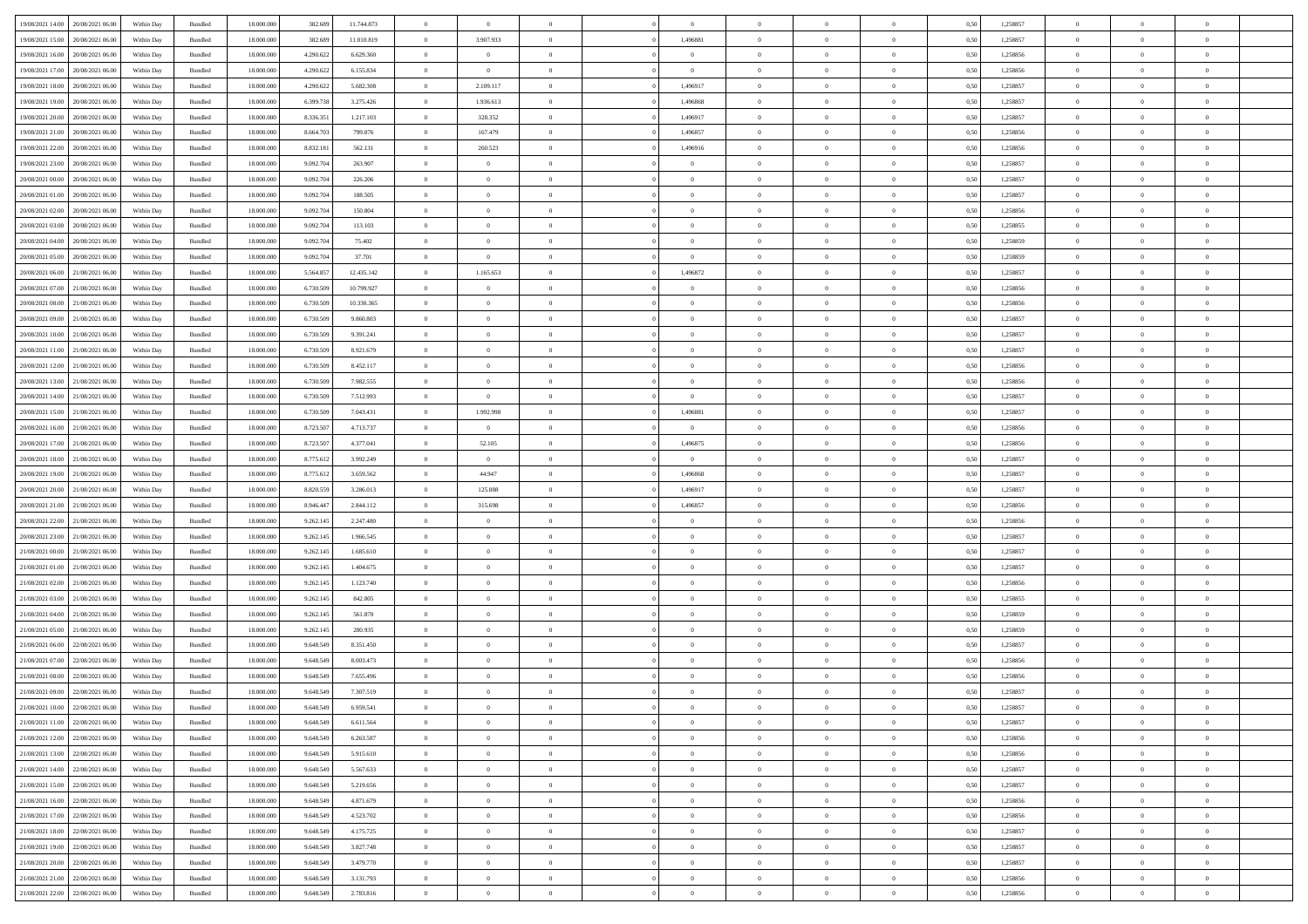| 21/08/2021 23:00 22/08/2021 06:00 |                                   | Within Day | Bundled            | 18.000.000 | 9.648.549 | 2.435.839  | $\overline{0}$ | $\theta$       |                | $\overline{0}$ | $\overline{0}$ | $\overline{0}$ | $\theta$       | 0,50 | 1,258857 | $\theta$       | $\theta$       | $\sqrt{a}$               |  |
|-----------------------------------|-----------------------------------|------------|--------------------|------------|-----------|------------|----------------|----------------|----------------|----------------|----------------|----------------|----------------|------|----------|----------------|----------------|--------------------------|--|
| 22/08/2021 00:00                  | 22/08/2021 06.00                  | Within Day | Bundled            | 18.000.000 | 9.648.549 | 2.087.862  | $\overline{0}$ | $\overline{0}$ | $\overline{0}$ | $\overline{0}$ | $\,$ 0         | $\overline{0}$ | $\bf{0}$       | 0,50 | 1,258857 | $\,$ 0 $\,$    | $\overline{0}$ | $\overline{0}$           |  |
|                                   |                                   |            |                    |            |           |            |                |                |                |                |                |                |                |      |          |                |                |                          |  |
| 22/08/2021 01:00                  | 22/08/2021 06:00                  | Within Day | Bundled            | 18,000,000 | 9.648.549 | 1.739.885  | $\overline{0}$ | $\overline{0}$ | $\overline{0}$ | $\overline{0}$ | $\bf{0}$       | $\overline{0}$ | $\mathbf{0}$   | 0.50 | 1,258857 | $\bf{0}$       | $\overline{0}$ | $\overline{0}$           |  |
| 22/08/2021 02:00                  | 22/08/2021 06:00                  | Within Day | Bundled            | 18.000.000 | 9.648.549 | 1.391.908  | $\overline{0}$ | $\overline{0}$ | $\overline{0}$ | $\overline{0}$ | $\,$ 0         | $\overline{0}$ | $\overline{0}$ | 0,50 | 1,258856 | $\,$ 0 $\,$    | $\overline{0}$ | $\overline{0}$           |  |
| 22/08/2021 03:00                  | 22/08/2021 06.00                  | Within Day | Bundled            | 18.000.000 | 9.648.549 | 1.043.931  | $\overline{0}$ | $\theta$       | $\overline{0}$ |                | $\overline{0}$ | $\overline{0}$ | $\bf{0}$       | 0,50 | 1,258855 | $\,$ 0 $\,$    | $\overline{0}$ | $\overline{0}$           |  |
| 22/08/2021 04:00                  | 22/08/2021 06:00                  | Within Day | Bundled            | 18,000,000 | 9.648.549 | 695.954    | $\overline{0}$ | $\overline{0}$ | $\overline{0}$ | $\overline{0}$ | $\bf{0}$       | $\overline{0}$ | $\bf{0}$       | 0.50 | 1.258859 | $\,0\,$        | $\theta$       | $\overline{0}$           |  |
| 22/08/2021 05:00                  | 22/08/2021 06:00                  | Within Day | Bundled            | 18.000.000 | 9.648.549 | 347.977    | $\overline{0}$ | $\overline{0}$ | $\overline{0}$ | $\overline{0}$ | $\bf{0}$       | $\overline{0}$ | $\overline{0}$ | 0,50 | 1,258859 | $\,$ 0 $\,$    | $\theta$       | $\overline{0}$           |  |
| 22/08/2021 06:00                  | 23/08/2021 06.00                  | Within Day | Bundled            | 18.000.000 | 9.450.458 | 8.549.542  | $\overline{0}$ | $\theta$       | $\overline{0}$ | $\overline{0}$ | $\,$ 0         | $\overline{0}$ | $\bf{0}$       | 0,50 | 1,258857 | $\,$ 0 $\,$    | $\overline{0}$ | $\overline{0}$           |  |
| 22/08/2021 07:00                  | 23/08/2021 06:00                  | Within Day | Bundled            | 18,000,000 | 9.450.458 | 8.193.311  | $\overline{0}$ | $\overline{0}$ | $\overline{0}$ | $\overline{0}$ | $\bf{0}$       | $\overline{0}$ | $\bf{0}$       | 0.50 | 1.258856 | $\,0\,$        | $\overline{0}$ | $\overline{0}$           |  |
| 22/08/2021 08:00                  | 23/08/2021 06:00                  | Within Day | Bundled            | 18.000.000 | 9.450.458 | 7.837.080  | $\overline{0}$ | $\overline{0}$ | $\overline{0}$ | $\overline{0}$ | $\bf{0}$       | $\overline{0}$ | $\bf{0}$       | 0,50 | 1,258856 | $\,$ 0 $\,$    | $\overline{0}$ | $\overline{0}$           |  |
| 22/08/2021 09:00                  | 23/08/2021 06.00                  | Within Day | Bundled            | 18.000.000 | 9.450.458 | 7.480.849  | $\bf{0}$       | $\theta$       | $\overline{0}$ | $\overline{0}$ | $\,$ 0         | $\overline{0}$ | $\bf{0}$       | 0,50 | 1,258857 | $\,$ 0 $\,$    | $\overline{0}$ | $\overline{0}$           |  |
|                                   |                                   |            |                    |            |           |            |                |                |                |                |                |                |                |      |          |                |                |                          |  |
| 22/08/2021 11:00                  | 23/08/2021 06:00                  | Within Day | Bundled            | 18,000,000 | 9.450.458 | 6.768.387  | $\overline{0}$ | $\overline{0}$ | $\overline{0}$ | $\overline{0}$ | $\bf{0}$       | $\overline{0}$ | $\mathbf{0}$   | 0.50 | 1.258857 | $\,$ 0 $\,$    | $\overline{0}$ | $\bf{0}$                 |  |
| 22/08/2021 12:00                  | 23/08/2021 06:00                  | Within Day | Bundled            | 18.000.000 | 9.450.458 | 6.412.156  | $\overline{0}$ | $\overline{0}$ | $\overline{0}$ | $\overline{0}$ | $\,$ 0         | $\overline{0}$ | $\overline{0}$ | 0,50 | 1,258856 | $\,$ 0 $\,$    | $\overline{0}$ | $\overline{0}$           |  |
| 22/08/2021 13:00                  | 23/08/2021 06:00                  | Within Day | Bundled            | 18.000.000 | 9.450.458 | 6.055.925  | $\overline{0}$ | $\theta$       | $\overline{0}$ |                | $\bf{0}$       | $\overline{0}$ | $\bf{0}$       | 0,50 | 1,258856 | $\,$ 0 $\,$    | $\overline{0}$ | $\overline{0}$           |  |
| 22/08/2021 14:00                  | 23/08/2021 06:00                  | Within Day | Bundled            | 18,000,000 | 9.450.458 | 5.699.694  | $\overline{0}$ | $\overline{0}$ | $\overline{0}$ | $\overline{0}$ | $\bf{0}$       | $\overline{0}$ | $\bf{0}$       | 0.50 | 1.258857 | $\,0\,$        | $\theta$       | $\overline{0}$           |  |
| 22/08/2021 15:00                  | 23/08/2021 06:00                  | Within Day | Bundled            | 18.000.000 | 9.450.458 | 5.343.463  | $\overline{0}$ | $\overline{0}$ | $\overline{0}$ | $\overline{0}$ | $\,$ 0         | $\overline{0}$ | $\overline{0}$ | 0,50 | 1,258857 | $\,$ 0 $\,$    | $\theta$       | $\overline{0}$           |  |
| 22/08/2021 16:00                  | 23/08/2021 06.00                  | Within Day | Bundled            | 18.000.000 | 9.450.458 | 4.987.232  | $\overline{0}$ | $\theta$       | $\overline{0}$ |                | $\,$ 0         | $\overline{0}$ | $\bf{0}$       | 0,50 | 1,258856 | $\,$ 0 $\,$    | $\overline{0}$ | $\overline{0}$           |  |
| 22/08/2021 17:00                  | 23/08/2021 06:00                  | Within Day | Bundled            | 18,000,000 | 9.450.458 | 4.631.001  | $\overline{0}$ | $\overline{0}$ | $\overline{0}$ | $\overline{0}$ | $\bf{0}$       | $\overline{0}$ | $\bf{0}$       | 0.50 | 1.258856 | $\,0\,$        | $\overline{0}$ | $\overline{\phantom{a}}$ |  |
| 22/08/2021 18:00                  | 23/08/2021 06:00                  | Within Day | Bundled            | 18.000.000 | 9.450.458 | 4.274.771  | $\overline{0}$ | $\overline{0}$ | $\overline{0}$ | $\overline{0}$ | $\,$ 0         | $\overline{0}$ | $\bf{0}$       | 0,50 | 1,258857 | $\,$ 0 $\,$    | $\overline{0}$ | $\overline{0}$           |  |
| 22/08/2021 19:00                  | 23/08/2021 06.00                  | Within Day | Bundled            | 18.000.000 | 9.450.458 | 3.918.540  | $\bf{0}$       | $\overline{0}$ | $\overline{0}$ | $\overline{0}$ | $\,$ 0         | $\overline{0}$ | $\bf{0}$       | 0,50 | 1,258857 | $\,$ 0 $\,$    | $\overline{0}$ | $\overline{0}$           |  |
|                                   |                                   |            |                    |            |           |            |                |                |                |                |                |                |                |      |          |                |                |                          |  |
| 22/08/2021 20:00                  | 23/08/2021 06:00                  | Within Day | Bundled            | 18,000,000 | 9.450.458 | 3.562.309  | $\overline{0}$ | $\overline{0}$ | $\overline{0}$ | $\overline{0}$ | $\bf{0}$       | $\overline{0}$ | $\mathbf{0}$   | 0.50 | 1.258857 | $\,$ 0 $\,$    | $\overline{0}$ | $\overline{\phantom{a}}$ |  |
| 22/08/2021 21:00                  | 23/08/2021 06:00                  | Within Day | Bundled            | 18.000.000 | 9.450.458 | 3.206.078  | $\overline{0}$ | $\overline{0}$ | $\overline{0}$ | $\overline{0}$ | $\,$ 0         | $\overline{0}$ | $\overline{0}$ | 0,50 | 1,258856 | $\,$ 0 $\,$    | $\overline{0}$ | $\overline{0}$           |  |
| 22/08/2021 22:00                  | 23/08/2021 06.00                  | Within Day | Bundled            | 18.000.000 | 9.450.458 | 2.849.847  | $\overline{0}$ | $\theta$       | $\overline{0}$ | $\overline{0}$ | $\,$ 0         | $\overline{0}$ | $\bf{0}$       | 0,50 | 1,258856 | $\,$ 0 $\,$    | $\overline{0}$ | $\overline{0}$           |  |
| 22/08/2021 23:00                  | 23/08/2021 06:00                  | Within Day | Bundled            | 18,000,000 | 9.450.458 | 2.493.616  | $\overline{0}$ | $\overline{0}$ | $\overline{0}$ | $\overline{0}$ | $\bf{0}$       | $\overline{0}$ | $\bf{0}$       | 0.50 | 1.258857 | $\,0\,$        | $\theta$       | $\overline{0}$           |  |
| 23/08/2021 00:00                  | 23/08/2021 06:00                  | Within Day | Bundled            | 18.000.000 | 9.450.458 | 2.137.385  | $\overline{0}$ | $\overline{0}$ | $\overline{0}$ | $\overline{0}$ | $\,$ 0         | $\overline{0}$ | $\overline{0}$ | 0,50 | 1,258857 | $\,0\,$        | $\theta$       | $\overline{0}$           |  |
| 23/08/2021 01:00                  | 23/08/2021 06:00                  | Within Day | Bundled            | 18.000.000 | 9.450.458 | 1.781.154  | $\overline{0}$ | $\theta$       | $\overline{0}$ |                | $\,$ 0         | $\overline{0}$ | $\bf{0}$       | 0,50 | 1,258857 | $\,$ 0 $\,$    | $\overline{0}$ | $\overline{0}$           |  |
| 23/08/2021 02:00                  | 23/08/2021 06:00                  | Within Day | Bundled            | 18,000,000 | 9.450.458 | 1.424.923  | $\overline{0}$ | $\overline{0}$ | $\overline{0}$ | $\overline{0}$ | $\bf{0}$       | $\overline{0}$ | $\bf{0}$       | 0.50 | 1.258856 | $\,0\,$        | $\overline{0}$ | $\overline{0}$           |  |
| 23/08/2021 03:00                  | 23/08/2021 06:00                  | Within Day | Bundled            | 18.000.000 | 9.450.458 | 1.068.692  | $\overline{0}$ | $\overline{0}$ | $\overline{0}$ | $\overline{0}$ | $\bf{0}$       | $\overline{0}$ | $\bf{0}$       | 0,50 | 1,258855 | $\,$ 0 $\,$    | $\overline{0}$ | $\overline{0}$           |  |
| 23/08/2021 04:00                  | 23/08/2021 06.00                  | Within Day | Bundled            | 18.000.000 | 9.450.458 | 712.461    | $\bf{0}$       | $\overline{0}$ | $\overline{0}$ | $\overline{0}$ | $\bf{0}$       | $\bf{0}$       | $\bf{0}$       | 0,50 | 1,258859 | $\,$ 0 $\,$    | $\overline{0}$ | $\overline{0}$           |  |
|                                   |                                   |            |                    |            |           |            |                |                |                |                |                |                |                |      |          |                |                |                          |  |
| 23/08/2021 05:00                  | 23/08/2021 06:00                  | Within Day | Bundled            | 18,000,000 | 9.450.458 | 356.230    | $\overline{0}$ | $\bf{0}$       | $\overline{0}$ | $\overline{0}$ | $\bf{0}$       | $\overline{0}$ | $\mathbf{0}$   | 0.50 | 1.258859 | $\,$ 0 $\,$    | $\overline{0}$ | $\bf{0}$                 |  |
| 23/08/2021 06:00                  | 24/08/2021 06:00                  | Within Dav | Bundled            | 18.000.000 | 954,444   | 17.045.555 | $\overline{0}$ | $\overline{0}$ | $\overline{0}$ | $\overline{0}$ | $\overline{0}$ | $\overline{0}$ | $\overline{0}$ | 0.50 | 1,258857 | $\theta$       | $\overline{0}$ | $\overline{0}$           |  |
| 23/08/2021 07:00                  | 24/08/2021 06.00                  | Within Day | Bundled            | 18.000.000 | 954,444   | 16.335.324 | $\overline{0}$ | $\theta$       | $\overline{0}$ | $\overline{0}$ | $\,$ 0         | $\overline{0}$ | $\bf{0}$       | 0,50 | 1,258856 | $\,$ 0 $\,$    | $\overline{0}$ | $\overline{0}$           |  |
| 23/08/2021 08:00                  | 24/08/2021 06:00                  | Within Day | Bundled            | 18,000,000 | 954.444   | 15.625.092 | $\overline{0}$ | $\overline{0}$ | $\overline{0}$ | $\overline{0}$ | $\bf{0}$       | $\overline{0}$ | $\bf{0}$       | 0.50 | 1.258856 | $\,0\,$        | $\theta$       | $\overline{0}$           |  |
| 23/08/2021 09:00                  | 24/08/2021 06:00                  | Within Dav | Bundled            | 18.000.000 | 954,444   | 14.914.861 | $\overline{0}$ | $\overline{0}$ | $\Omega$       | $\Omega$       | $\mathbf{0}$   | $\overline{0}$ | $\overline{0}$ | 0.50 | 1,258857 | $\theta$       | $\overline{0}$ | $\overline{0}$           |  |
| 23/08/2021 10:00                  | 24/08/2021 06.00                  | Within Day | Bundled            | 18.000.000 | 954,444   | 14.204.629 | $\overline{0}$ | $\theta$       | $\overline{0}$ | $\overline{0}$ | $\,$ 0         | $\overline{0}$ | $\bf{0}$       | 0,50 | 1,258857 | $\,$ 0 $\,$    | $\overline{0}$ | $\overline{0}$           |  |
| 23/08/2021 11:00                  | 24/08/2021 06:00                  | Within Day | Bundled            | 18,000,000 | 954.444   | 13,494,398 | $\overline{0}$ | $\overline{0}$ | $\overline{0}$ | $\overline{0}$ | $\bf{0}$       | $\overline{0}$ | $\bf{0}$       | 0.50 | 1.258857 | $\,0\,$        | $\overline{0}$ | $\overline{0}$           |  |
| 23/08/2021 12:00                  | 24/08/2021 06:00                  | Within Dav | Bundled            | 18.000.000 | 954,444   | 12.784.166 | $\overline{0}$ | $\overline{0}$ | $\overline{0}$ | $\overline{0}$ | $\mathbf{0}$   | $\overline{0}$ | $\overline{0}$ | 0.50 | 1,258856 | $\theta$       | $\overline{0}$ | $\overline{0}$           |  |
| 23/08/2021 13:00                  | 24/08/2021 06.00                  | Within Day | Bundled            | 18.000.000 | 954,444   | 12.073.935 | $\overline{0}$ | $\bf{0}$       | $\overline{0}$ | $\bf{0}$       | $\,$ 0         | $\bf{0}$       | $\bf{0}$       | 0,50 | 1,258856 | $\,$ 0 $\,$    | $\overline{0}$ | $\overline{0}$           |  |
| 23/08/2021 14:00                  | 24/08/2021 06:00                  | Within Day | Bundled            | 18,000,000 | 954.444   | 11.363.703 | $\overline{0}$ | 3.047.278      | $\overline{0}$ | 1.496850       | $\bf{0}$       | $\overline{0}$ | $\mathbf{0}$   | 0.50 | 1.258857 | $\,$ 0 $\,$    | $\overline{0}$ | $\overline{0}$           |  |
|                                   |                                   |            |                    |            |           |            |                |                |                |                |                |                |                |      |          |                |                |                          |  |
| 23/08/2021 15:00                  | 24/08/2021 06:00                  | Within Dav | Bundled            | 18.000.000 | 4.001.722 | 7.796.649  | $\overline{0}$ | 859.725        | $\Omega$       | 1,496881       | $\overline{0}$ | $\overline{0}$ | $\overline{0}$ | 0.50 | 1,258857 | $\theta$       | $\overline{0}$ | $\overline{0}$           |  |
| 23/08/2021 16:00                  | 24/08/2021 06.00                  | Within Day | Bundled            | 18.000.000 | 4.861.446 | 6.474.462  | $\overline{0}$ | $\theta$       | $\overline{0}$ |                | $\,$ 0         | $\overline{0}$ | $\bf{0}$       | 0,50 | 1,258856 | $\,$ 0 $\,$    | $\overline{0}$ | $\overline{0}$           |  |
| 23/08/2021 17:00                  | 24/08/2021 06:00                  | Within Day | Bundled            | 18,000,000 | 4.861.446 | 6.012.001  | $\overline{0}$ | $\overline{0}$ | $\overline{0}$ | $\overline{0}$ | $\bf{0}$       | $\overline{0}$ | $\overline{0}$ | 0.50 | 1.258856 | $\,0\,$        | $\theta$       | $\overline{0}$           |  |
| 23/08/2021 18:00                  | 24/08/2021 06:00                  | Within Dav | Bundled            | 18.000.000 | 4.861.446 | 5.549.539  | $\overline{0}$ | $\theta$       | $\Omega$       | $\Omega$       | $\bf{0}$       | $\overline{0}$ | $\bf{0}$       | 0.50 | 1,258857 | $\theta$       | $\overline{0}$ | $\overline{0}$           |  |
| 23/08/2021 19:00                  | 24/08/2021 06:00                  | Within Day | Bundled            | 18.000.000 | 4.861.446 | 5.087.077  | $\bf{0}$       | $\overline{0}$ | $\overline{0}$ | $\bf{0}$       | $\,$ 0         | $\bf{0}$       | $\bf{0}$       | 0,50 | 1,258857 | $\,$ 0 $\,$    | $\overline{0}$ | $\overline{0}$           |  |
| 23/08/2021 20:00                  | 24/08/2021 06:00                  | Within Day | $\mathbf B$ undled | 18.000.000 | 4.861.446 | 4 624 616  | $\bf{0}$       | $\theta$       |                |                |                |                |                | 0,50 | 1,258857 | $\bf{0}$       | $\theta$       |                          |  |
| 23/08/2021 21:00 24/08/2021 06:00 |                                   | Within Day | Bundled            | 18.000.000 | 4.861.446 | 4.162.154  | $\overline{0}$ | $\overline{0}$ | $\overline{0}$ | $\Omega$       | $\mathbf{0}$   | $\overline{0}$ | $\mathbf{0}$   | 0,50 | 1,258856 | $\theta$       | $\overline{0}$ | $\overline{0}$           |  |
| 23/08/2021 22:00                  | 24/08/2021 06:00                  | Within Day | Bundled            | 18.000.000 | 4.861.446 | 3.699.693  | $\bf{0}$       | $\bf{0}$       | $\overline{0}$ | $\bf{0}$       | $\overline{0}$ | $\overline{0}$ | $\mathbf{0}$   | 0,50 | 1,258856 | $\bf{0}$       | $\overline{0}$ | $\bf{0}$                 |  |
| 23/08/2021 23:00                  | 24/08/2021 06:00                  | Within Day | Bundled            | 18,000,000 | 4.861.446 | 3.237.231  | $\overline{0}$ | $\overline{0}$ | $\overline{0}$ | $\overline{0}$ | $\overline{0}$ | $\overline{0}$ | $\mathbf{0}$   | 0.50 | 1.258857 | $\overline{0}$ | $\bf{0}$       | $\bf{0}$                 |  |
|                                   |                                   |            |                    |            |           |            |                |                |                |                |                |                |                |      |          |                |                |                          |  |
| 24/08/2021 00:00                  | 24/08/2021 06:00                  | Within Day | Bundled            | 18.000.000 | 4.861.446 | 2.774.769  | $\overline{0}$ | $\overline{0}$ | $\overline{0}$ | $\overline{0}$ | $\overline{0}$ | $\overline{0}$ | $\mathbf{0}$   | 0,50 | 1,258857 | $\overline{0}$ | $\theta$       | $\overline{0}$           |  |
| 24/08/2021 01:00                  | 24/08/2021 06:00                  | Within Day | Bundled            | 18.000.000 | 4.861.446 | 2.312.308  | $\bf{0}$       | $\overline{0}$ | $\overline{0}$ | $\overline{0}$ | $\bf{0}$       | $\bf{0}$       | $\bf{0}$       | 0,50 | 1,258857 | $\bf{0}$       | $\overline{0}$ | $\overline{0}$           |  |
| 24/08/2021 02:00                  | 24/08/2021 06:00                  | Within Day | Bundled            | 18,000,000 | 4.861.446 | 1.849.846  | $\overline{0}$ | $\overline{0}$ | $\overline{0}$ | $\overline{0}$ | $\bf{0}$       | $\overline{0}$ | $\mathbf{0}$   | 0.50 | 1.258856 | $\,$ 0 $\,$    | $\overline{0}$ | $\overline{0}$           |  |
| 24/08/2021 03:00                  | 24/08/2021 06:00                  | Within Day | Bundled            | 18.000.000 | 4.861.446 | 1.387.384  | $\overline{0}$ | $\overline{0}$ | $\overline{0}$ | $\overline{0}$ | $\overline{0}$ | $\overline{0}$ | $\overline{0}$ | 0,50 | 1,258855 | $\overline{0}$ | $\theta$       | $\overline{0}$           |  |
| 24/08/2021 04:00                  | 24/08/2021 06:00                  | Within Day | Bundled            | 18.000.000 | 4.861.446 | 924.923    | $\overline{0}$ | $\,$ 0         | $\overline{0}$ | $\bf{0}$       | $\,$ 0 $\,$    | $\overline{0}$ | $\bf{0}$       | 0,50 | 1,258859 | $\,$ 0 $\,$    | $\overline{0}$ | $\,$ 0                   |  |
| 24/08/2021 05:00                  | 24/08/2021 06:00                  | Within Day | Bundled            | 18,000,000 | 4.861.446 | 462.461    | $\overline{0}$ | $\overline{0}$ | $\overline{0}$ | $\overline{0}$ | $\bf{0}$       | $\overline{0}$ | $\mathbf{0}$   | 0.50 | 1.258859 | $\mathbf{0}$   | $\,$ 0 $\,$    | $\overline{0}$           |  |
| 24/08/2021 06:00                  | 25/08/2021 06:00                  | Within Dav | Bundled            | 18.000.000 |           | 17.999.999 | $\overline{0}$ | $\overline{0}$ | $\overline{0}$ | $\overline{0}$ | $\overline{0}$ | $\overline{0}$ | $\overline{0}$ | 0,50 | 1,258857 | $\overline{0}$ | $\theta$       | $\overline{0}$           |  |
| 24/08/2021 07:00                  | 25/08/2021 06:00                  | Within Day | Bundled            | 18.000.000 |           | 17.249.999 | $\overline{0}$ | $\overline{0}$ | $\overline{0}$ | $\bf{0}$       | $\bf{0}$       | $\overline{0}$ | $\bf{0}$       | 0,50 | 1,258856 | $\bf{0}$       | $\overline{0}$ | $\bf{0}$                 |  |
|                                   |                                   |            |                    |            |           |            |                |                |                |                |                |                |                |      |          |                |                |                          |  |
|                                   | 24/08/2021 09:00 25/08/2021 06:00 | Within Day | Bundled            | 18.000.000 |           | 15.749.999 | $\overline{0}$ | $\,$ 0 $\,$    | $\overline{0}$ | $\overline{0}$ | $\,$ 0 $\,$    | $\overline{0}$ | $\,$ 0 $\,$    | 0,50 | 1,258857 | $\overline{0}$ | $\,$ 0 $\,$    | $\,$ 0 $\,$              |  |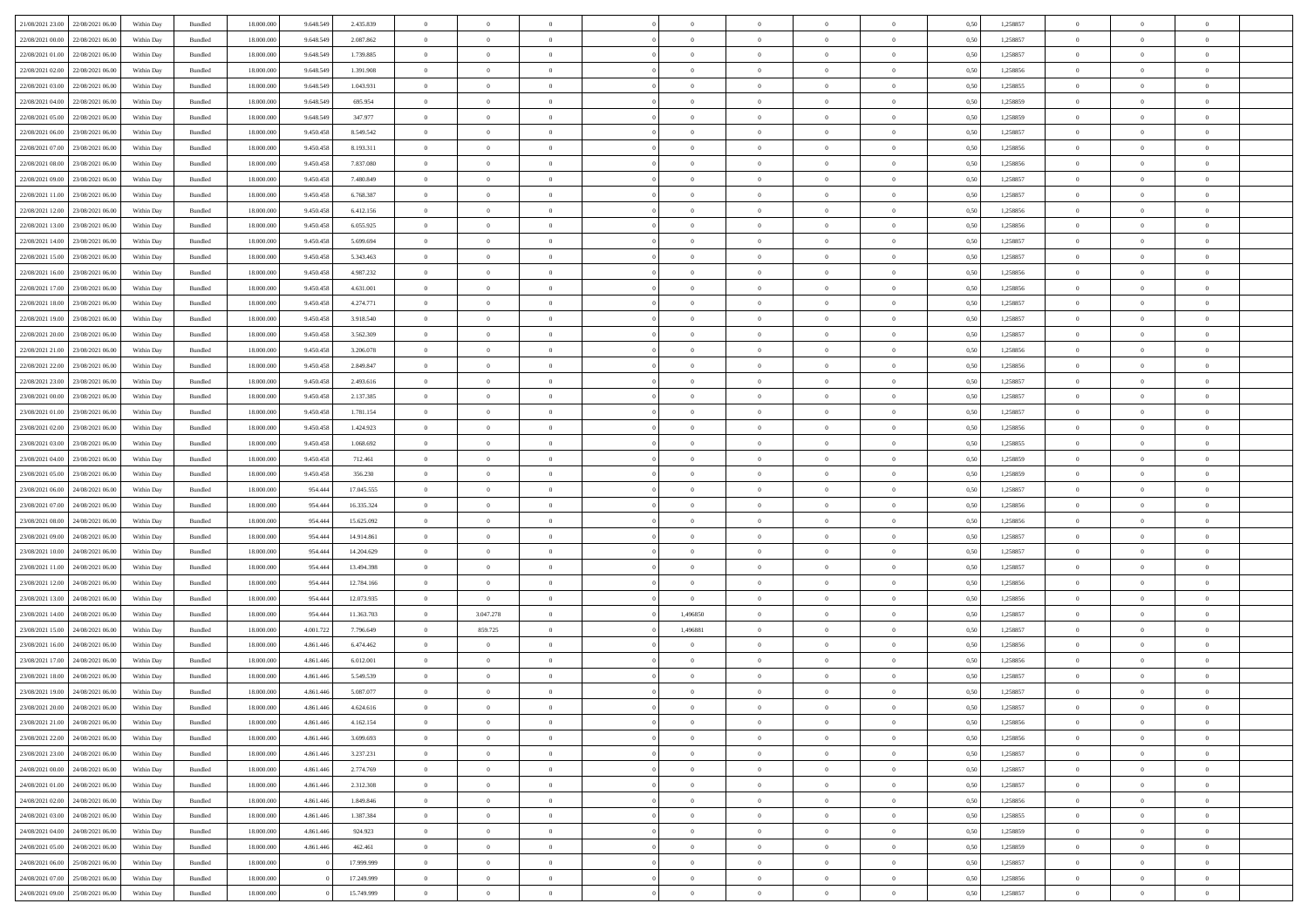|                                   |                  |            |                    |            |            | $\overline{0}$ | $\Omega$       |                |                | $\Omega$       | $\Omega$       |                |      |          | $\theta$       |                | $\theta$       |  |
|-----------------------------------|------------------|------------|--------------------|------------|------------|----------------|----------------|----------------|----------------|----------------|----------------|----------------|------|----------|----------------|----------------|----------------|--|
| 24/08/2021 10:00                  | 25/08/2021 06:00 | Within Dav | Bundled            | 18.000.000 | 14.999.999 |                |                |                | $\Omega$       |                |                | $\Omega$       | 0.50 | 1,258857 |                | $\theta$       |                |  |
| 24/08/2021 11:00                  | 25/08/2021 06:00 | Within Day | Bundled            | 18.000.000 | 14.249.999 | $\overline{0}$ | $\theta$       | $\overline{0}$ | $\overline{0}$ | $\bf{0}$       | $\overline{0}$ | $\overline{0}$ | 0,50 | 1,258857 | $\theta$       | $\theta$       | $\overline{0}$ |  |
| 24/08/2021 12:00                  | 25/08/2021 06:00 | Within Day | Bundled            | 18.000.000 | 13.499.999 | $\overline{0}$ | $\overline{0}$ | $\overline{0}$ | $\bf{0}$       | $\bf{0}$       | $\overline{0}$ | $\bf{0}$       | 0,50 | 1,258856 | $\bf{0}$       | $\overline{0}$ | $\overline{0}$ |  |
| 24/08/2021 13:00                  | 25/08/2021 06:00 | Within Dav | Bundled            | 18.000.000 | 12.749.999 | $\overline{0}$ | $\theta$       | $\overline{0}$ | $\overline{0}$ | $\bf{0}$       | $\overline{0}$ | $\overline{0}$ | 0.50 | 1.258856 | $\theta$       | $\theta$       | $\overline{0}$ |  |
| 24/08/2021 14:00                  | 25/08/2021 06:00 | Within Day | Bundled            | 18.000.000 | 11.999.999 | $\overline{0}$ | $\theta$       | $\overline{0}$ | $\overline{0}$ | $\bf{0}$       | $\overline{0}$ | $\bf{0}$       | 0,50 | 1,258857 | $\theta$       | $\theta$       | $\overline{0}$ |  |
|                                   |                  |            |                    |            |            |                |                |                |                |                |                |                |      |          |                |                |                |  |
| 24/08/2021 15:00                  | 25/08/2021 06:00 | Within Day | Bundled            | 18.000.000 | 11.249.999 | $\overline{0}$ | $\bf{0}$       | $\overline{0}$ | $\bf{0}$       | $\overline{0}$ | $\bf{0}$       | $\mathbf{0}$   | 0,50 | 1,258857 | $\bf{0}$       | $\overline{0}$ | $\bf{0}$       |  |
| 24/08/2021 16:00                  | 25/08/2021 06:00 | Within Dav | Bundled            | 18.000.000 | 10.499.999 | $\overline{0}$ | $\overline{0}$ | $\overline{0}$ | $\overline{0}$ | $\bf{0}$       | $\overline{0}$ | $\overline{0}$ | 0.50 | 1,258856 | $\theta$       | $\theta$       | $\overline{0}$ |  |
| 24/08/2021 17:00                  | 25/08/2021 06:00 | Within Day | Bundled            | 18.000.000 | 9.749.999  | $\overline{0}$ | $\theta$       | $\overline{0}$ | $\overline{0}$ | $\bf{0}$       | $\overline{0}$ | $\bf{0}$       | 0,50 | 1,258856 | $\theta$       | $\theta$       | $\overline{0}$ |  |
| 24/08/2021 18:00                  | 25/08/2021 06:00 | Within Day | Bundled            | 18.000.000 | 8.999.999  | $\overline{0}$ | $\overline{0}$ | $\overline{0}$ | $\bf{0}$       | $\bf{0}$       | $\bf{0}$       | $\bf{0}$       | 0,50 | 1,258857 | $\,0\,$        | $\overline{0}$ | $\overline{0}$ |  |
| 24/08/2021 19:00                  | 25/08/2021 06:00 | Within Dav | Bundled            | 18.000.000 | 8.249.999  | $\overline{0}$ | $\overline{0}$ | $\overline{0}$ | $\overline{0}$ | $\overline{0}$ | $\overline{0}$ | $\overline{0}$ | 0.50 | 1,258857 | $\theta$       | $\overline{0}$ | $\overline{0}$ |  |
| 24/08/2021 20:00                  | 25/08/2021 06:00 | Within Day | Bundled            | 18.000.000 | 7.499.999  | $\overline{0}$ | $\theta$       | $\overline{0}$ | $\overline{0}$ | $\bf{0}$       | $\overline{0}$ | $\bf{0}$       | 0,50 | 1,258857 | $\theta$       | $\theta$       | $\overline{0}$ |  |
| 24/08/2021 21:00                  | 25/08/2021 06:00 | Within Day | Bundled            | 18.000.000 | 6.749.999  | $\overline{0}$ | $\overline{0}$ | $\overline{0}$ | $\bf{0}$       | $\bf{0}$       | $\bf{0}$       | $\bf{0}$       | 0,50 | 1,258856 | $\bf{0}$       | $\overline{0}$ | $\overline{0}$ |  |
|                                   |                  |            |                    |            |            |                |                |                |                |                |                |                |      |          | $\theta$       |                |                |  |
| 24/08/2021 22:00                  | 25/08/2021 06:00 | Within Day | Bundled            | 18.000.000 | 5.999.999  | $\overline{0}$ | $\theta$       | $\overline{0}$ | $\overline{0}$ | $\bf{0}$       | $\overline{0}$ | $\overline{0}$ | 0.50 | 1.258856 |                | $\theta$       | $\overline{0}$ |  |
| 24/08/2021 23:00                  | 25/08/2021 06:00 | Within Day | Bundled            | 18.000.000 | 5.249.999  | $\overline{0}$ | $\theta$       | $\overline{0}$ | $\overline{0}$ | $\bf{0}$       | $\overline{0}$ | $\overline{0}$ | 0,50 | 1,258857 | $\theta$       | $\theta$       | $\overline{0}$ |  |
| 25/08/2021 00:00                  | 25/08/2021 06:00 | Within Day | Bundled            | 18.000.000 | 4.499.999  | $\overline{0}$ | $\overline{0}$ | $\overline{0}$ | $\bf{0}$       | $\overline{0}$ | $\bf{0}$       | $\mathbf{0}$   | 0,50 | 1,258857 | $\bf{0}$       | $\overline{0}$ | $\bf{0}$       |  |
| 25/08/2021 01:00                  | 25/08/2021 06:00 | Within Dav | Bundled            | 18.000.000 | 3.749.999  | $\overline{0}$ | $\overline{0}$ | $\overline{0}$ | $\overline{0}$ | $\bf{0}$       | $\overline{0}$ | $\overline{0}$ | 0.50 | 1,258857 | $\theta$       | $\overline{0}$ | $\overline{0}$ |  |
| 25/08/2021 02:00                  | 25/08/2021 06:00 | Within Day | Bundled            | 18.000.000 | 2.999.999  | $\overline{0}$ | $\theta$       | $\overline{0}$ | $\overline{0}$ | $\bf{0}$       | $\overline{0}$ | $\bf{0}$       | 0,50 | 1,258856 | $\theta$       | $\theta$       | $\overline{0}$ |  |
| 25/08/2021 03:00                  | 25/08/2021 06:00 | Within Day | Bundled            | 18.000.000 | 2.249.999  | $\overline{0}$ | $\overline{0}$ | $\overline{0}$ | $\overline{0}$ | $\bf{0}$       | $\overline{0}$ | $\bf{0}$       | 0,50 | 1,258855 | $\,0\,$        | $\overline{0}$ | $\overline{0}$ |  |
| 25/08/2021 04:00                  | 25/08/2021 06:00 | Within Dav | Bundled            | 18.000.000 | 1.499.999  | $\overline{0}$ | $\overline{0}$ | $\overline{0}$ | $\overline{0}$ | $\overline{0}$ | $\overline{0}$ | $\overline{0}$ | 0.50 | 1,258859 | $\theta$       | $\overline{0}$ | $\overline{0}$ |  |
|                                   |                  |            |                    |            |            |                |                |                |                |                |                |                |      |          |                |                |                |  |
| 25/08/2021 05:00                  | 25/08/2021 06:00 | Within Day | Bundled            | 18.000.000 | 749.999    | $\overline{0}$ | $\theta$       | $\overline{0}$ | $\overline{0}$ | $\bf{0}$       | $\overline{0}$ | $\bf{0}$       | 0,50 | 1,258859 | $\theta$       | $\theta$       | $\overline{0}$ |  |
| 25/08/2021 06:00                  | 26/08/2021 06:00 | Within Day | Bundled            | 18.000.000 | 17.999.999 | $\overline{0}$ | $\overline{0}$ | $\overline{0}$ | $\overline{0}$ | $\bf{0}$       | $\overline{0}$ | $\bf{0}$       | 0,50 | 1,258857 | $\,0\,$        | $\overline{0}$ | $\overline{0}$ |  |
| 25/08/2021 07:00                  | 26/08/2021 06:00 | Within Day | Bundled            | 18.000.000 | 17.249.999 | $\overline{0}$ | $\overline{0}$ | $\overline{0}$ | $\overline{0}$ | $\bf{0}$       | $\overline{0}$ | $\overline{0}$ | 0.50 | 1.258856 | $\theta$       | $\theta$       | $\overline{0}$ |  |
| 25/08/2021 08:00                  | 26/08/2021 06:00 | Within Day | Bundled            | 18.000.000 | 16.499.999 | $\overline{0}$ | $\theta$       | $\overline{0}$ | $\overline{0}$ | $\bf{0}$       | $\overline{0}$ | $\bf{0}$       | 0,50 | 1,258856 | $\theta$       | $\theta$       | $\overline{0}$ |  |
| 25/08/2021 09:00                  | 26/08/2021 06:00 | Within Day | Bundled            | 18.000.000 | 15.749.999 | $\overline{0}$ | $\overline{0}$ | $\overline{0}$ | $\overline{0}$ | $\overline{0}$ | $\overline{0}$ | $\mathbf{0}$   | 0,50 | 1,258857 | $\overline{0}$ | $\overline{0}$ | $\bf{0}$       |  |
| 25/08/2021 10:00                  | 26/08/2021 06:00 | Within Dav | Bundled            | 18.000.000 | 14.999.999 | $\overline{0}$ | $\overline{0}$ | $\overline{0}$ | $\overline{0}$ | $\overline{0}$ | $\overline{0}$ | $\overline{0}$ | 0.50 | 1,258857 | $\theta$       | $\theta$       | $\overline{0}$ |  |
| 25/08/2021 11:00                  | 26/08/2021 06:00 |            |                    | 18.000.000 | 14.249.999 | $\overline{0}$ | $\theta$       | $\overline{0}$ | $\overline{0}$ | $\bf{0}$       | $\overline{0}$ |                |      | 1,258857 | $\theta$       | $\theta$       | $\overline{0}$ |  |
|                                   |                  | Within Day | Bundled            |            |            |                |                |                |                |                |                | $\bf{0}$       | 0,50 |          |                |                |                |  |
| 25/08/2021 12:00                  | 26/08/2021 06:00 | Within Day | Bundled            | 18.000.000 | 13.499.999 | $\overline{0}$ | $\overline{0}$ | $\overline{0}$ | $\overline{0}$ | $\bf{0}$       | $\overline{0}$ | $\bf{0}$       | 0,50 | 1,258856 | $\,0\,$        | $\overline{0}$ | $\overline{0}$ |  |
| 25/08/2021 13:00                  | 26/08/2021 06:00 | Within Day | Bundled            | 18.000.000 | 12.749.999 | $\overline{0}$ | $\overline{0}$ | $\overline{0}$ | $\overline{0}$ | $\bf{0}$       | $\overline{0}$ | $\overline{0}$ | 0.50 | 1,258856 | $\theta$       | $\theta$       | $\overline{0}$ |  |
| 25/08/2021 14:00                  | 26/08/2021 06:00 | Within Day | Bundled            | 18.000.000 | 11.999.999 | $\overline{0}$ | $\theta$       | $\overline{0}$ | $\overline{0}$ | $\bf{0}$       | $\overline{0}$ | $\bf{0}$       | 0,50 | 1,258857 | $\,$ 0 $\,$    | $\theta$       | $\overline{0}$ |  |
| 25/08/2021 15:00                  | 26/08/2021 06:00 | Within Day | Bundled            | 18.000.000 | 11.249.999 | $\overline{0}$ | $\overline{0}$ | $\overline{0}$ | $\overline{0}$ | $\bf{0}$       | $\overline{0}$ | $\bf{0}$       | 0,50 | 1,258857 | $\bf{0}$       | $\overline{0}$ | $\overline{0}$ |  |
| 25/08/2021 16:00                  | 26/08/2021 06:00 | Within Day | Bundled            | 18.000.000 | 10.499.999 | $\overline{0}$ | $\Omega$       | $\Omega$       | $\Omega$       | $\Omega$       | $\Omega$       | $\overline{0}$ | 0.50 | 1,258856 | $\,0\,$        | $\Omega$       | $\theta$       |  |
| 25/08/2021 17:00                  | 26/08/2021 06:00 | Within Day | Bundled            | 18.000.000 | 9.749.999  | $\overline{0}$ | $\theta$       | $\overline{0}$ | $\overline{0}$ | $\bf{0}$       | $\overline{0}$ | $\bf{0}$       | 0,50 | 1,258856 | $\theta$       | $\theta$       | $\overline{0}$ |  |
|                                   |                  |            |                    |            |            |                |                |                |                |                |                |                |      |          |                |                |                |  |
| 25/08/2021 18:00                  | 26/08/2021 06:00 | Within Day | Bundled            | 18.000.000 | 8.999.999  | $\overline{0}$ | $\bf{0}$       | $\overline{0}$ | $\overline{0}$ | $\bf{0}$       | $\overline{0}$ | $\mathbf{0}$   | 0,50 | 1,258857 | $\overline{0}$ | $\overline{0}$ | $\bf{0}$       |  |
| 25/08/2021 19:00                  | 26/08/2021 06:00 | Within Day | Bundled            | 18,000,000 | 8.249.999  | $\overline{0}$ | $\Omega$       | $\Omega$       | $\Omega$       | $\Omega$       | $\Omega$       | $\overline{0}$ | 0.50 | 1,258857 | $\theta$       | $\theta$       | $\theta$       |  |
| 25/08/2021 20:00                  | 26/08/2021 06:00 | Within Day | Bundled            | 18.000.000 | 7.499.999  | $\overline{0}$ | $\theta$       | $\overline{0}$ | $\overline{0}$ | $\bf{0}$       | $\overline{0}$ | $\bf{0}$       | 0,50 | 1,258857 | $\theta$       | $\theta$       | $\overline{0}$ |  |
| 25/08/2021 21:00                  | 26/08/2021 06:00 | Within Day | Bundled            | 18.000.000 | 6.749.999  | $\overline{0}$ | $\overline{0}$ | $\overline{0}$ | $\bf{0}$       | $\bf{0}$       | $\bf{0}$       | $\bf{0}$       | 0,50 | 1,258856 | $\,0\,$        | $\overline{0}$ | $\overline{0}$ |  |
| 25/08/2021 22.00                  | 26/08/2021 06:00 | Within Day | Bundled            | 18,000,000 | 5.999.999  | $\overline{0}$ | $\Omega$       | $\Omega$       | $\Omega$       | $\Omega$       | $\Omega$       | $\overline{0}$ | 0.50 | 1,258856 | $\theta$       | $\theta$       | $\theta$       |  |
| 25/08/2021 23:00                  | 26/08/2021 06:00 | Within Day | Bundled            | 18.000.000 | 5.249.999  | $\overline{0}$ | $\theta$       | $\overline{0}$ | $\overline{0}$ | $\bf{0}$       | $\overline{0}$ | $\bf{0}$       | 0,50 | 1,258857 | $\,$ 0 $\,$    | $\theta$       | $\overline{0}$ |  |
| 26/08/2021 00:00                  | 26/08/2021 06:00 | Within Day | Bundled            | 18.000.000 | 4.499.999  | $\overline{0}$ | $\overline{0}$ | $\overline{0}$ | $\bf{0}$       | $\bf{0}$       | $\bf{0}$       | $\bf{0}$       | 0,50 | 1,258857 | $\overline{0}$ | $\overline{0}$ | $\overline{0}$ |  |
|                                   |                  |            |                    | 18.000.000 |            | $\overline{0}$ | $\Omega$       | $\Omega$       | $\Omega$       | $\Omega$       | $\Omega$       | $\overline{0}$ | 0.50 |          | $\,0\,$        | $\theta$       | $\theta$       |  |
| 26/08/2021 01:00                  | 26/08/2021 06:00 | Within Day | Bundled            |            | 3.749.999  |                |                |                |                |                |                |                |      | 1,258857 |                |                |                |  |
| 26/08/2021 02:00                  | 26/08/2021 06:00 | Within Day | Bundled            | 18.000.000 | 2.999.999  | $\overline{0}$ | $\theta$       | $\overline{0}$ | $\overline{0}$ | $\bf{0}$       | $\overline{0}$ | $\bf{0}$       | 0,50 | 1,258856 | $\,$ 0 $\,$    | $\theta$       | $\overline{0}$ |  |
| 26/08/2021 03:00                  | 26/08/2021 06:00 | Within Day | Bundled            | 18.000.000 | 2.249.999  | $\overline{0}$ | $\overline{0}$ | $\overline{0}$ | $\bf{0}$       | $\bf{0}$       | $\bf{0}$       | $\mathbf{0}$   | 0,50 | 1,258855 | $\bf{0}$       | $\overline{0}$ | $\bf{0}$       |  |
| 26/08/2021 04:00                  | 26/08/2021 06:00 | Within Day | Bundled            | 18,000,000 | 1.499.999  | $\overline{0}$ | $\Omega$       | $\Omega$       | $\Omega$       | $\Omega$       | $\Omega$       | $\overline{0}$ | 0.50 | 1,258859 | $\theta$       | $\Omega$       | $\theta$       |  |
| 26/08/2021 05:00                  | 26/08/2021 06:00 | Within Day | Bundled            | 18.000.000 | 749.999    | $\overline{0}$ | $\overline{0}$ | $\overline{0}$ | $\bf{0}$       | $\,$ 0         | $\bf{0}$       | $\bf{0}$       | 0,50 | 1,258859 | $\,0\,$        | $\overline{0}$ | $\overline{0}$ |  |
| 26/08/2021 06:00                  | 27/08/2021 06:00 | Within Day | $\mathbf B$ undled | 18.000.000 | 17.999.999 | $\bf{0}$       | $\bf{0}$       |                |                | $\bf{0}$       |                |                | 0,50 | 1,258857 | $\bf{0}$       | $\overline{0}$ |                |  |
| 26/08/2021 07:00                  | 27/08/2021 06:00 | Within Day | Bundled            | 18,000,000 | 17.249.999 | $\overline{0}$ | $\overline{0}$ | $\overline{0}$ | $\Omega$       | $\theta$       | $\overline{0}$ | $\overline{0}$ | 0.50 | 1,258856 | $\theta$       | $\theta$       | $\theta$       |  |
| 26/08/2021 08:00                  | 27/08/2021 06:00 | Within Day | Bundled            | 18.000.000 | 16.499.999 | $\overline{0}$ | $\,$ 0         | $\overline{0}$ | $\bf{0}$       | $\,$ 0 $\,$    | $\overline{0}$ | $\mathbf{0}$   | 0,50 | 1,258856 | $\,$ 0 $\,$    | $\overline{0}$ | $\,$ 0         |  |
|                                   |                  |            |                    |            |            |                |                |                |                |                |                |                |      |          |                |                |                |  |
| 26/08/2021 09:00                  | 27/08/2021 06:00 | Within Day | Bundled            | 18.000.000 | 15.749.999 | $\overline{0}$ | $\overline{0}$ | $\overline{0}$ | $\overline{0}$ | $\overline{0}$ | $\overline{0}$ | $\mathbf{0}$   | 0,50 | 1,258857 | $\overline{0}$ | $\bf{0}$       | $\bf{0}$       |  |
| 26/08/2021 10:00                  | 27/08/2021 06:00 | Within Day | Bundled            | 18,000,000 | 14.999.999 | $\overline{0}$ | $\theta$       | $\overline{0}$ | $\Omega$       | $\overline{0}$ | $\overline{0}$ | $\bf{0}$       | 0,50 | 1,258857 | $\bf{0}$       | $\theta$       | $\overline{0}$ |  |
| 26/08/2021 11:00                  | 27/08/2021 06:00 | Within Day | Bundled            | 18.000.000 | 14.249.999 | $\overline{0}$ | $\,$ 0         | $\overline{0}$ | $\overline{0}$ | $\overline{0}$ | $\overline{0}$ | $\bf{0}$       | 0,50 | 1,258857 | $\,$ 0 $\,$    | $\overline{0}$ | $\overline{0}$ |  |
| 26/08/2021 12:00                  | 27/08/2021 06:00 | Within Day | Bundled            | 18.000.000 | 13.499.999 | $\overline{0}$ | $\overline{0}$ | $\overline{0}$ | $\overline{0}$ | $\overline{0}$ | $\overline{0}$ | $\mathbf{0}$   | 0,50 | 1,258856 | $\overline{0}$ | $\bf{0}$       | $\bf{0}$       |  |
| 26/08/2021 13:00                  | 27/08/2021 06:00 | Within Day | Bundled            | 18,000,000 | 12.749.999 | $\overline{0}$ | $\overline{0}$ | $\overline{0}$ | $\Omega$       | $\overline{0}$ | $\overline{0}$ | $\bf{0}$       | 0.50 | 1,258856 | $\overline{0}$ | $\theta$       | $\overline{0}$ |  |
| 26/08/2021 14:00                  | 27/08/2021 06:00 | Within Day | Bundled            | 18.000.000 | 11.999.999 | $\overline{0}$ | $\,$ 0         | $\overline{0}$ | $\bf{0}$       | $\bf{0}$       | $\bf{0}$       | $\bf{0}$       | 0,50 | 1,258857 | $\,$ 0 $\,$    | $\overline{0}$ | $\overline{0}$ |  |
|                                   |                  |            |                    |            |            |                | $\bf{0}$       |                |                |                |                |                |      |          |                | $\overline{0}$ | $\bf{0}$       |  |
| 26/08/2021 15:00                  | 27/08/2021 06:00 | Within Day | Bundled            | 18.000.000 | 11.249.999 | $\overline{0}$ |                | $\overline{0}$ | $\overline{0}$ | $\overline{0}$ | $\overline{0}$ | $\mathbf{0}$   | 0,50 | 1,258857 | $\overline{0}$ |                |                |  |
| 26/08/2021 16:00                  | 27/08/2021 06:00 | Within Day | Bundled            | 18,000,000 | 10.499.999 | $\overline{0}$ | $\overline{0}$ | $\overline{0}$ | $\Omega$       | $\overline{0}$ | $\overline{0}$ | $\bf{0}$       | 0.50 | 1,258856 | $\overline{0}$ | $\overline{0}$ | $\overline{0}$ |  |
| 26/08/2021 17:00                  | 27/08/2021 06:00 | Within Day | Bundled            | 18.000.000 | 9.749.999  | $\overline{0}$ | $\,$ 0 $\,$    | $\overline{0}$ | $\overline{0}$ | $\bf{0}$       | $\overline{0}$ | $\bf{0}$       | 0,50 | 1,258856 | $\,$ 0 $\,$    | $\overline{0}$ | $\overline{0}$ |  |
| 26/08/2021 18:00 27/08/2021 06:00 |                  | Within Day | Bundled            | 18.000.000 | 8.999.999  | $\overline{0}$ | $\bf{0}$       | $\overline{0}$ | $\bf{0}$       | $\bf{0}$       | $\overline{0}$ | $\bf{0}$       | 0,50 | 1,258857 | $\overline{0}$ | $\overline{0}$ | $\bf{0}$       |  |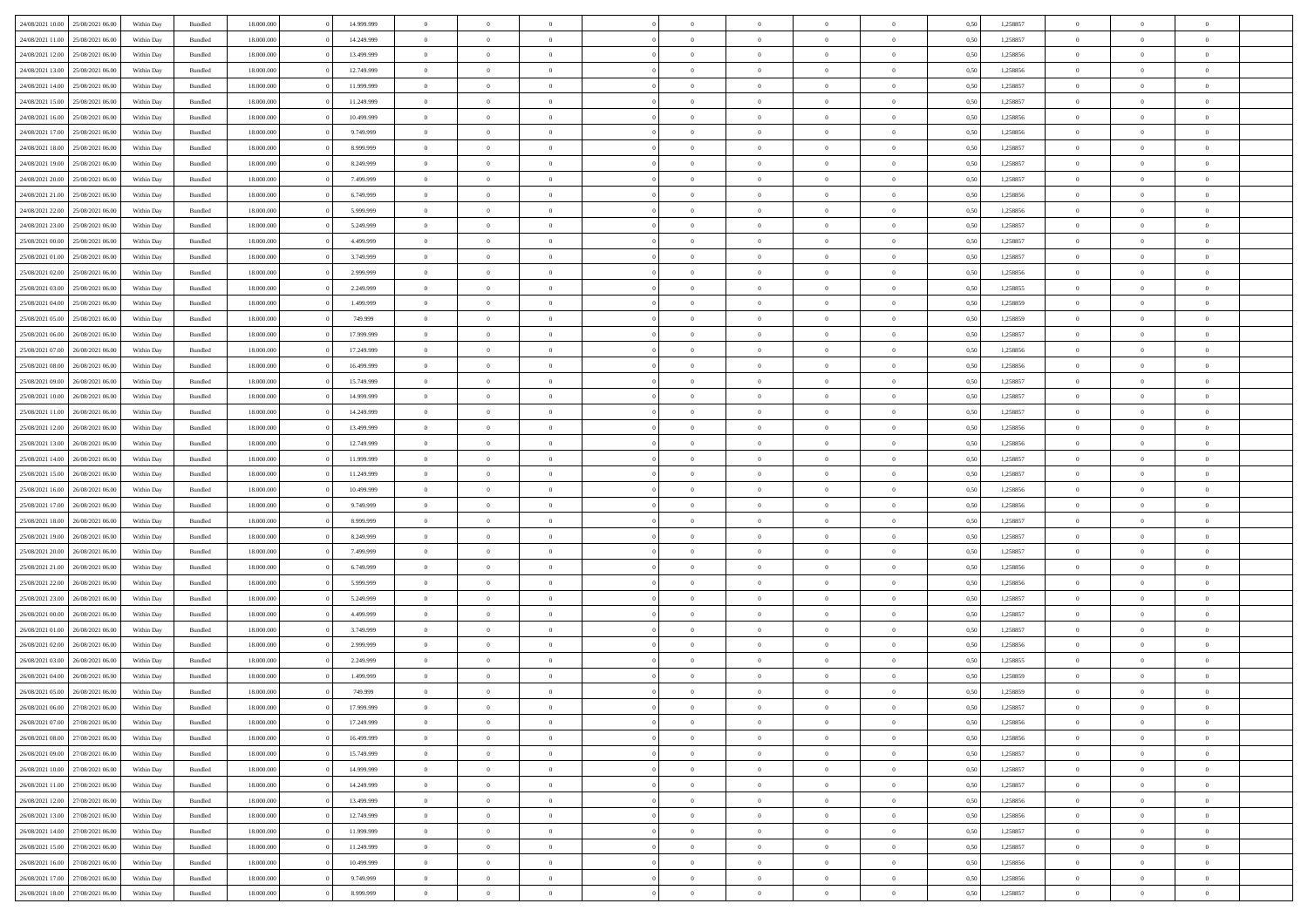| 26/08/2021 19:00 | 27/08/2021 06:00 | Within Day | Bundled            | 18.000.000 |           | 8.249.999  | $\Omega$       | $\Omega$       |                | $\Omega$       | $\Omega$       | $\Omega$       | $\Omega$       | 0.50 | 1,258857 | $\theta$       | $\theta$       | $\theta$       |  |
|------------------|------------------|------------|--------------------|------------|-----------|------------|----------------|----------------|----------------|----------------|----------------|----------------|----------------|------|----------|----------------|----------------|----------------|--|
|                  |                  |            |                    |            |           |            |                |                |                |                |                |                |                |      |          |                |                |                |  |
| 26/08/2021 20:00 | 27/08/2021 06:00 | Within Day | Bundled            | 18.000.000 |           | 7.499.999  | $\overline{0}$ | $\theta$       | $\overline{0}$ | $\overline{0}$ | $\bf{0}$       | $\overline{0}$ | $\overline{0}$ | 0,50 | 1,258857 | $\theta$       | $\theta$       | $\overline{0}$ |  |
| 26/08/2021 21:00 | 27/08/2021 06:00 | Within Day | Bundled            | 18.000.000 |           | 6.749.999  | $\overline{0}$ | $\overline{0}$ | $\overline{0}$ | $\bf{0}$       | $\bf{0}$       | $\overline{0}$ | $\bf{0}$       | 0,50 | 1,258856 | $\bf{0}$       | $\overline{0}$ | $\overline{0}$ |  |
| 26/08/2021 22:00 | 27/08/2021 06:00 | Within Dav | Bundled            | 18.000.000 |           | 5.999.999  | $\overline{0}$ | $\theta$       | $\Omega$       | $\overline{0}$ | $\bf{0}$       | $\overline{0}$ | $\overline{0}$ | 0.50 | 1.258856 | $\theta$       | $\theta$       | $\overline{0}$ |  |
|                  |                  |            |                    |            |           |            |                |                |                |                |                |                |                |      |          |                |                |                |  |
| 26/08/2021 23:00 | 27/08/2021 06:00 | Within Day | Bundled            | 18.000.000 |           | 5.249.999  | $\overline{0}$ | $\theta$       | $\overline{0}$ | $\overline{0}$ | $\bf{0}$       | $\overline{0}$ | $\overline{0}$ | 0,50 | 1,258857 | $\theta$       | $\theta$       | $\overline{0}$ |  |
| 27/08/2021 00:00 | 27/08/2021 06:00 | Within Day | Bundled            | 18.000.000 |           | 4.499.999  | $\overline{0}$ | $\bf{0}$       | $\overline{0}$ | $\overline{0}$ | $\overline{0}$ | $\overline{0}$ | $\mathbf{0}$   | 0,50 | 1,258857 | $\overline{0}$ | $\overline{0}$ | $\bf{0}$       |  |
| 27/08/2021 01:00 | 27/08/2021 06:00 | Within Dav | Bundled            | 18.000.000 |           | 3.749.999  | $\overline{0}$ | $\theta$       | $\overline{0}$ | $\overline{0}$ | $\bf{0}$       | $\overline{0}$ | $\overline{0}$ | 0.50 | 1,258857 | $\theta$       | $\theta$       | $\overline{0}$ |  |
| 27/08/2021 02:00 | 27/08/2021 06:00 | Within Day | Bundled            | 18.000.000 |           | 2.999.999  | $\overline{0}$ | $\theta$       | $\overline{0}$ | $\overline{0}$ | $\bf{0}$       | $\overline{0}$ | $\overline{0}$ | 0,50 | 1,258856 | $\theta$       | $\theta$       | $\overline{0}$ |  |
|                  |                  |            |                    |            |           |            |                | $\overline{0}$ |                | $\bf{0}$       | $\bf{0}$       |                |                |      |          | $\,0\,$        | $\overline{0}$ | $\overline{0}$ |  |
| 27/08/2021 03:00 | 27/08/2021 06:00 | Within Day | Bundled            | 18.000.000 |           | 2.249.999  | $\overline{0}$ |                | $\overline{0}$ |                |                | $\overline{0}$ | $\bf{0}$       | 0,50 | 1,258855 |                |                |                |  |
| 27/08/2021 04:00 | 27/08/2021 06:00 | Within Dav | Bundled            | 18.000.000 |           | 1.499.999  | $\overline{0}$ | $\overline{0}$ | $\overline{0}$ | $\overline{0}$ | $\overline{0}$ | $\overline{0}$ | $\overline{0}$ | 0.50 | 1,258859 | $\theta$       | $\overline{0}$ | $\overline{0}$ |  |
| 27/08/2021 05:00 | 27/08/2021 06:00 | Within Day | Bundled            | 18.000.000 |           | 749.999    | $\overline{0}$ | $\theta$       | $\overline{0}$ | $\overline{0}$ | $\bf{0}$       | $\overline{0}$ | $\bf{0}$       | 0,50 | 1,258859 | $\theta$       | $\theta$       | $\overline{0}$ |  |
| 27/08/2021 06:00 | 28/08/2021 06:00 | Within Day | Bundled            | 18.000.000 |           | 17.999.999 | $\overline{0}$ | $\overline{0}$ | $\overline{0}$ | $\overline{0}$ | $\bf{0}$       | $\overline{0}$ | $\bf{0}$       | 0,50 | 1,258857 | $\bf{0}$       | $\overline{0}$ | $\overline{0}$ |  |
| 27/08/2021 07:00 | 28/08/2021 06:00 | Within Dav | Bundled            | 18.000.000 |           | 17.249.999 | $\overline{0}$ | $\theta$       | $\overline{0}$ | $\overline{0}$ | $\bf{0}$       | $\overline{0}$ | $\overline{0}$ | 0.50 | 1.258856 | $\theta$       | $\theta$       | $\overline{0}$ |  |
|                  |                  |            |                    |            |           |            | $\overline{0}$ | $\theta$       | $\overline{0}$ |                | $\bf{0}$       | $\overline{0}$ | $\overline{0}$ |      |          | $\theta$       | $\theta$       | $\overline{0}$ |  |
| 27/08/2021 08:00 | 28/08/2021 06:00 | Within Day | Bundled            | 18.000.000 |           | 16.499.999 |                |                |                | $\overline{0}$ |                |                |                | 0,50 | 1,258856 |                |                |                |  |
| 27/08/2021 09:00 | 28/08/2021 06:00 | Within Day | Bundled            | 18.000.000 |           | 15.749.999 | $\overline{0}$ | $\overline{0}$ | $\overline{0}$ | $\overline{0}$ | $\overline{0}$ | $\overline{0}$ | $\mathbf{0}$   | 0,50 | 1,258857 | $\overline{0}$ | $\overline{0}$ | $\bf{0}$       |  |
| 27/08/2021 10:00 | 28/08/2021 06:00 | Within Dav | Bundled            | 18.000.000 |           | 14.999.999 | $\overline{0}$ | $\overline{0}$ | $\overline{0}$ | $\overline{0}$ | $\bf{0}$       | $\overline{0}$ | $\overline{0}$ | 0.50 | 1,258857 | $\theta$       | $\theta$       | $\overline{0}$ |  |
| 27/08/2021 11:00 | 28/08/2021 06:00 | Within Day | Bundled            | 18.000.000 |           | 14.249.999 | $\overline{0}$ | $\theta$       | $\overline{0}$ | $\overline{0}$ | $\bf{0}$       | $\overline{0}$ | $\bf{0}$       | 0,50 | 1,258857 | $\theta$       | $\theta$       | $\overline{0}$ |  |
| 27/08/2021 12:00 | 28/08/2021 06:00 | Within Day | Bundled            | 18.000.000 |           | 13.499.999 | $\overline{0}$ | $\overline{0}$ | $\overline{0}$ | $\bf{0}$       | $\bf{0}$       | $\bf{0}$       | $\bf{0}$       | 0,50 | 1,258856 | $\,0\,$        | $\overline{0}$ | $\overline{0}$ |  |
|                  |                  |            |                    |            |           |            |                |                |                |                |                |                |                |      |          |                |                |                |  |
| 27/08/2021 13:00 | 28/08/2021 06:00 | Within Dav | Bundled            | 18.000.000 |           | 12.749.999 | $\overline{0}$ | $\overline{0}$ | $\overline{0}$ | $\overline{0}$ | $\overline{0}$ | $\overline{0}$ | $\overline{0}$ | 0.50 | 1,258856 | $\theta$       | $\theta$       | $\overline{0}$ |  |
| 27/08/2021 14:00 | 28/08/2021 06:00 | Within Day | Bundled            | 18.000.000 |           | 11.999.999 | $\overline{0}$ | $\theta$       | $\overline{0}$ | $\overline{0}$ | $\bf{0}$       | $\overline{0}$ | $\bf{0}$       | 0,50 | 1,258857 | $\theta$       | $\theta$       | $\overline{0}$ |  |
| 27/08/2021 15:00 | 28/08/2021 06:00 | Within Day | Bundled            | 18.000.000 |           | 11.249.999 | $\overline{0}$ | $\overline{0}$ | $\overline{0}$ | $\bf{0}$       | $\bf{0}$       | $\bf{0}$       | $\bf{0}$       | 0,50 | 1,258857 | $\,0\,$        | $\overline{0}$ | $\overline{0}$ |  |
| 27/08/2021 16:00 | 28/08/2021 06:00 | Within Dav | Bundled            | 18.000.000 |           | 10.499.999 | $\overline{0}$ | $\theta$       | $\overline{0}$ | $\overline{0}$ | $\bf{0}$       | $\overline{0}$ | $\overline{0}$ | 0.50 | 1.258856 | $\theta$       | $\theta$       | $\overline{0}$ |  |
| 27/08/2021 17:00 | 28/08/2021 06:00 |            |                    | 18.000.000 |           | 9.749.999  | $\overline{0}$ | $\theta$       | $\overline{0}$ | $\overline{0}$ | $\bf{0}$       | $\overline{0}$ |                |      | 1,258856 | $\theta$       | $\theta$       | $\overline{0}$ |  |
|                  |                  | Within Day | Bundled            |            |           |            |                |                |                |                |                |                | $\bf{0}$       | 0,50 |          |                |                |                |  |
| 27/08/2021 18:00 | 28/08/2021 06:00 | Within Day | Bundled            | 18.000.000 |           | 8.999.999  | $\overline{0}$ | $\overline{0}$ | $\overline{0}$ | $\bf{0}$       | $\bf{0}$       | $\bf{0}$       | $\mathbf{0}$   | 0,50 | 1,258857 | $\overline{0}$ | $\overline{0}$ | $\bf{0}$       |  |
| 27/08/2021 19:00 | 28/08/2021 06:00 | Within Dav | Bundled            | 18.000.000 |           | 8.249.999  | $\overline{0}$ | $\overline{0}$ | $\overline{0}$ | $\overline{0}$ | $\overline{0}$ | $\overline{0}$ | $\overline{0}$ | 0.50 | 1,258857 | $\theta$       | $\theta$       | $\overline{0}$ |  |
| 27/08/2021 20:00 | 28/08/2021 06:00 | Within Day | Bundled            | 18.000.000 |           | 7.499.999  | $\overline{0}$ | $\theta$       | $\overline{0}$ | $\overline{0}$ | $\bf{0}$       | $\overline{0}$ | $\bf{0}$       | 0,50 | 1,258857 | $\theta$       | $\theta$       | $\overline{0}$ |  |
| 27/08/2021 21:00 | 28/08/2021 06:00 | Within Day | Bundled            | 18.000.000 |           | 6.749.999  | $\overline{0}$ | 46.894         | $\overline{0}$ | 1,496857       | $\bf{0}$       | $\bf{0}$       | $\bf{0}$       | 0,50 | 1,258856 | $\,0\,$        | $\overline{0}$ | $\overline{0}$ |  |
|                  |                  |            |                    |            |           |            |                |                |                |                |                |                |                |      |          | $\theta$       |                |                |  |
| 27/08/2021 22:00 | 28/08/2021 06:00 | Within Day | Bundled            | 18.000.000 | 46.894    | 5.958.316  | $\overline{0}$ | 224.794        | $\overline{0}$ | 1,496916       | $\bf{0}$       | $\overline{0}$ | $\overline{0}$ | 0.50 | 1,258856 |                | $\theta$       | $\overline{0}$ |  |
| 27/08/2021 23:00 | 28/08/2021 06:00 | Within Day | Bundled            | 18.000.000 | 271.687   | 5.016.832  | $\overline{0}$ | $\theta$       | $\overline{0}$ | $\overline{0}$ | $\bf{0}$       | $\overline{0}$ | $\bf{0}$       | 0,50 | 1,258857 | $\theta$       | $\theta$       | $\overline{0}$ |  |
| 28/08/2021 00:00 | 28/08/2021 06:00 | Within Day | Bundled            | 18.000.000 | 271.687   | 4.300.141  | $\overline{0}$ | $\overline{0}$ | $\overline{0}$ | $\bf{0}$       | $\bf{0}$       | $\bf{0}$       | $\bf{0}$       | 0,50 | 1,258857 | $\,0\,$        | $\overline{0}$ | $\overline{0}$ |  |
| 28/08/2021 01:00 | 28/08/2021 06:00 | Within Day | Bundled            | 18.000.000 | 271.687   | 3.583.451  | $\overline{0}$ | $\Omega$       | $\Omega$       | $\Omega$       | $\Omega$       | $\Omega$       | $\overline{0}$ | 0.50 | 1,258857 | $\,0\,$        | $\Omega$       | $\theta$       |  |
| 28/08/2021 02:00 | 28/08/2021 06:00 | Within Day | Bundled            | 18.000.000 | 271.687   | 2.866.761  | $\overline{0}$ | 186.088        | $\overline{0}$ | 1,496916       | $\bf{0}$       | $\overline{0}$ | $\overline{0}$ | 0,50 | 1,258856 | $\theta$       | $\theta$       | $\overline{0}$ |  |
|                  |                  |            |                    |            |           |            |                |                |                |                |                |                |                |      |          |                |                |                |  |
| 28/08/2021 03:00 | 28/08/2021 06:00 | Within Day | Bundled            | 18.000.000 | 457.775   | 2.010.505  | $\overline{0}$ | $\overline{0}$ | $\overline{0}$ | $\bf{0}$       | $\bf{0}$       | $\bf{0}$       | $\mathbf{0}$   | 0,50 | 1,258855 | $\bf{0}$       | $\overline{0}$ | $\bf{0}$       |  |
| 28/08/2021 04:00 | 28/08/2021 06:00 | Within Day | Bundled            | 18,000,000 | 457.775   | 1.340.336  | $\overline{0}$ | $\Omega$       | $\Omega$       | $\Omega$       | $\Omega$       | $\Omega$       | $\overline{0}$ | 0.50 | 1,258859 | $\theta$       | $\theta$       | $\theta$       |  |
| 28/08/2021 05:00 | 28/08/2021 06:00 | Within Day | Bundled            | 18.000.000 | 457.775   | 670.168    | $\overline{0}$ | $\overline{0}$ | $\overline{0}$ | $\overline{0}$ | $\bf{0}$       | $\overline{0}$ | $\bf{0}$       | 0,50 | 1,258859 | $\theta$       | $\theta$       | $\overline{0}$ |  |
| 28/08/2021 06:00 | 29/08/2021 06:00 | Within Day | Bundled            | 18.000.000 | 1.451.483 | 16.548.516 | $\overline{0}$ | 3.802.886      | $\overline{0}$ | 1,496872       | $\bf{0}$       | $\bf{0}$       | $\bf{0}$       | 0,50 | 1,258857 | $\,0\,$        | $\overline{0}$ | $\overline{0}$ |  |
|                  |                  |            |                    |            |           |            |                |                |                |                | $\Omega$       |                |                |      |          |                | $\theta$       | $\theta$       |  |
| 28/08/2021 07:00 | 29/08/2021 06:00 | Within Day | Bundled            | 18,000,000 | 5.254.369 | 12.214.562 | $\overline{0}$ | $\Omega$       | $\Omega$       | $\Omega$       |                | $\Omega$       | $\overline{0}$ | 0.50 | 1,258856 | $\theta$       |                |                |  |
| 28/08/2021 08:00 | 29/08/2021 06:00 | Within Day | Bundled            | 18.000.000 | 5.254.369 | 11.683.494 | $\overline{0}$ | $\theta$       | $\overline{0}$ | $\overline{0}$ | $\bf{0}$       | $\overline{0}$ | $\bf{0}$       | 0,50 | 1,258856 | $\theta$       | $\theta$       | $\overline{0}$ |  |
| 28/08/2021 09:00 | 29/08/2021 06:00 | Within Day | Bundled            | 18.000.000 | 5.254.369 | 11.152.426 | $\overline{0}$ | $\overline{0}$ | $\overline{0}$ | $\bf{0}$       | $\bf{0}$       | $\bf{0}$       | $\bf{0}$       | 0,50 | 1,258857 | $\bf{0}$       | $\overline{0}$ | $\overline{0}$ |  |
| 28/08/2021 12:00 | 29/08/2021 06:00 | Within Day | Bundled            | 18.000.000 | 5.254.369 | 9.559.222  | $\overline{0}$ | $\Omega$       | $\Omega$       | $\Omega$       | $\Omega$       | $\Omega$       | $\overline{0}$ | 0.50 | 1,258856 | $\,0\,$        | $\theta$       | $\theta$       |  |
| 28/08/2021 13:00 | 29/08/2021 06:00 | Within Day | Bundled            | 18.000.000 | 5.254.369 | 9.028.154  | $\overline{0}$ | $\theta$       | $\overline{0}$ | $\overline{0}$ | $\bf{0}$       | $\overline{0}$ | $\bf{0}$       | 0,50 | 1,258856 | $\theta$       | $\theta$       | $\overline{0}$ |  |
|                  |                  |            |                    |            |           |            |                |                |                |                |                |                |                |      |          |                |                |                |  |
| 28/08/2021 14:00 | 29/08/2021 06:00 | Within Day | Bundled            | 18.000.000 | 5.254.369 | 8.497.086  | $\overline{0}$ | $\overline{0}$ | $\overline{0}$ | $\bf{0}$       | $\bf{0}$       | $\overline{0}$ | $\mathbf{0}$   | 0,50 | 1,258857 | $\overline{0}$ | $\overline{0}$ | $\bf{0}$       |  |
| 28/08/2021 15:00 | 29/08/2021 06:00 | Within Day | Bundled            | 18,000,000 | 5.254.369 | 7.966.018  | $\Omega$       | $\Omega$       | $\Omega$       | $\Omega$       | $\Omega$       | $\Omega$       | $\Omega$       | 0.50 | 1,258857 | $\theta$       | $\Omega$       | $\theta$       |  |
| 28/08/2021 16:00 | 29/08/2021 06:00 | Within Day | Bundled            | 18.000.000 | 5.254.369 | 7.434.951  | $\overline{0}$ | 1.646.503      | $\overline{0}$ | 1,496840       | $\,$ 0         | $\overline{0}$ | $\bf{0}$       | 0,50 | 1,258856 | $\,0\,$        | $\overline{0}$ | $\overline{0}$ |  |
| 28/08/2021 17:00 | 29/08/2021 06:00 | Within Day | $\mathbf B$ undled | 18.000.000 | 6.900.872 | 5.374.987  | $\bf{0}$       | 759.610        |                | 1,496875       |                |                |                | 0,50 | 1,258856 | $\bf{0}$       | $\overline{0}$ |                |  |
| 28/08/2021 18:00 | 29/08/2021 06:00 | Within Day | Bundled            | 18,000,000 | 7.660.481 | 4.260.348  | $\overline{0}$ | $\overline{0}$ | $\overline{0}$ | $\Omega$       | $\overline{0}$ | $\overline{0}$ | $\overline{0}$ | 0.50 | 1,258857 | $\theta$       | $\theta$       | $\theta$       |  |
|                  |                  |            |                    |            |           |            |                |                |                |                |                |                |                |      |          |                |                |                |  |
| 28/08/2021 19:00 | 29/08/2021 06:00 | Within Day | Bundled            | 18.000.000 | 7.660.481 | 3.905.319  | $\overline{0}$ | 359.242        | $\overline{0}$ | 1,496868       | $\bf{0}$       | $\overline{0}$ | $\mathbf{0}$   | 0,50 | 1,258857 | $\,$ 0 $\,$    | $\,$ 0 $\,$    | $\,$ 0         |  |
| 28/08/2021 20:00 | 29/08/2021 06:00 | Within Day | Bundled            | 18.000.000 | 8.019.723 | 3.223.706  | $\overline{0}$ | 241.914        | $\overline{0}$ | 1,496917       | $\overline{0}$ | $\overline{0}$ | $\mathbf{0}$   | 0,50 | 1,258857 | $\overline{0}$ | $\bf{0}$       | $\bf{0}$       |  |
| 28/08/2021 21:00 | 29/08/2021 06:00 | Within Day | Bundled            | 18.000.000 | 8.261.637 | 2.683.613  | $\overline{0}$ | 41.870         | $\overline{0}$ | 1,496857       | $\overline{0}$ | $\overline{0}$ | $\overline{0}$ | 0,50 | 1,258856 | $\overline{0}$ | $\theta$       | $\overline{0}$ |  |
| 28/08/2021 22:00 | 29/08/2021 06:00 | Within Day | Bundled            | 18.000.000 | 8.303.507 | 2.348.216  | $\overline{0}$ | 205.534        | $\overline{0}$ | 1,496916       | $\,$ 0 $\,$    | $\overline{0}$ | $\mathbf{0}$   | 0,50 | 1,258856 | $\,$ 0 $\,$    | $\overline{0}$ | $\overline{0}$ |  |
| 28/08/2021 23:00 | 29/08/2021 06:00 | Within Day | Bundled            | 18.000.000 | 8.509.040 | 1.874.847  | $\overline{0}$ | $\sim$ 0       | $\overline{0}$ | $\overline{0}$ | $\overline{0}$ | $\overline{0}$ | $\mathbf{0}$   | 0,50 | 1,258857 | $\overline{0}$ | $\overline{0}$ | $\overline{0}$ |  |
|                  |                  |            |                    |            |           |            |                |                |                |                |                |                |                |      |          |                |                |                |  |
| 29/08/2021 00:00 | 29/08/2021 06:00 | Within Day | Bundled            | 18.000.000 | 8,509,040 | 1.607.012  | $\overline{0}$ | $\overline{0}$ | $\overline{0}$ | $\overline{0}$ | $\overline{0}$ | $\overline{0}$ | $\bf{0}$       | 0.50 | 1,258857 | $\overline{0}$ | $\theta$       | $\overline{0}$ |  |
| 29/08/2021 01:00 | 29/08/2021 06:00 | Within Day | Bundled            | 18.000.000 | 8.509.040 | 1.339.177  | $\overline{0}$ | $\,$ 0         | $\overline{0}$ | $\overline{0}$ | $\bf{0}$       | $\overline{0}$ | $\bf{0}$       | 0,50 | 1,258857 | $\,$ 0 $\,$    | $\overline{0}$ | $\overline{0}$ |  |
| 29/08/2021 02:00 | 29/08/2021 06:00 | Within Day | Bundled            | 18.000.000 | 8.509.040 | 1.071.341  | $\overline{0}$ | $\overline{0}$ | $\overline{0}$ | $\overline{0}$ | $\overline{0}$ | $\overline{0}$ | $\mathbf{0}$   | 0,50 | 1,258856 | $\overline{0}$ | $\overline{0}$ | $\bf{0}$       |  |
| 29/08/2021 03:00 | 29/08/2021 06:00 | Within Day | Bundled            | 18.000.000 | 8,509,040 | 803,506    | $\overline{0}$ | 231.679        | $\overline{0}$ | 1.496736       | $\overline{0}$ | $\overline{0}$ | $\overline{0}$ | 0.50 | 1,258855 | $\overline{0}$ | $\theta$       | $\overline{0}$ |  |
| 29/08/2021 04:00 | 29/08/2021 06:00 | Within Day | Bundled            | 18.000.000 | 8.740.720 | 381.218    | $\overline{0}$ | $\bf{0}$       | $\overline{0}$ | $\overline{0}$ | $\bf{0}$       | $\overline{0}$ | $\mathbf{0}$   | 0,50 | 1,258859 | $\,$ 0 $\,$    | $\,$ 0 $\,$    | $\bf{0}$       |  |
|                  |                  |            |                    |            |           |            |                |                |                |                |                |                |                |      |          |                |                |                |  |
| 29/08/2021 05:00 | 29/08/2021 06:00 | Within Day | Bundled            | 18.000.000 | 8.740.720 | 190.609    | $\overline{0}$ | $\overline{0}$ | $\overline{0}$ | $\overline{0}$ | $\overline{0}$ | $\overline{0}$ | $\mathbf{0}$   | 0,50 | 1,258859 | $\overline{0}$ | $\bf{0}$       | $\bf{0}$       |  |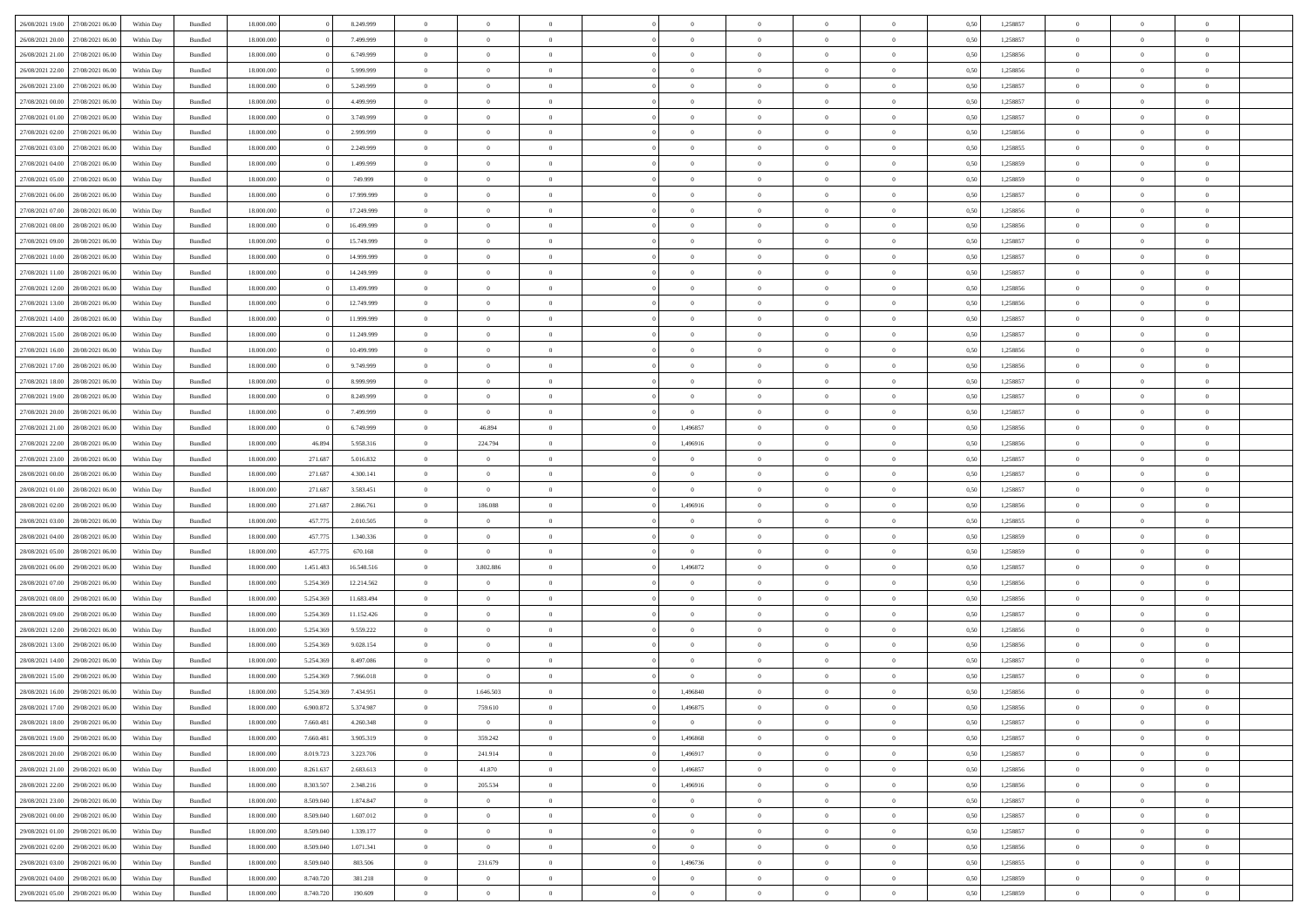| 29/08/2021 06:00 | 30/08/2021 06:00 | Within Day | Unbundled          | 18.000.000 | 9.282.793  | 2.294.951  | $\overline{0}$ | $\overline{0}$ |                | $\Omega$       | $\bf{0}$       | $\Omega$       |                | 0.50 | 1,258857 | $\overline{0}$ | $\Omega$       |                |  |
|------------------|------------------|------------|--------------------|------------|------------|------------|----------------|----------------|----------------|----------------|----------------|----------------|----------------|------|----------|----------------|----------------|----------------|--|
| 29/08/2021 06:00 | 30/08/2021 06:00 | Within Day | Bundled            | 18.000.000 | 9.282.79   | 8.717.206  | $\overline{0}$ | 480.106        | $\overline{0}$ | 1,496872       | $\,$ 0 $\,$    | $\overline{0}$ | $\overline{0}$ | 0,50 | 1,258857 | $\overline{0}$ | $\overline{0}$ | $\mathbf{0}$   |  |
| 29/08/2021 07:00 | 30/08/2021 06:00 | Within Day | Bundled            | 18,000,000 | 9.762.89   | 7.893.887  | $\overline{0}$ | $\overline{0}$ | $\overline{0}$ | $\Omega$       | $\overline{0}$ | $\theta$       | $\theta$       | 0.50 | 1.258856 | $\overline{0}$ | $\overline{0}$ | $\theta$       |  |
| 29/08/2021 08:00 | 30/08/2021 06:00 | Within Day | <b>Bundled</b>     | 18 000 000 | 9.762.89   | 7.550.675  | $\overline{0}$ | $\theta$       | $\Omega$       | $\Omega$       | $\theta$       | $\Omega$       | $\overline{0}$ | 0.50 | 1.258856 | $\theta$       | $\theta$       | $\theta$       |  |
| 29/08/2021 09:00 | 30/08/2021 06:00 | Within Day | Bundled            | 18,000,000 | 9.762.89   | 7.207.462  | $\bf{0}$       | $\overline{0}$ | $\overline{0}$ | $\Omega$       | $\overline{0}$ | $\overline{0}$ | $\overline{0}$ | 0.50 | 1,258857 | $\overline{0}$ | $\overline{0}$ | $\theta$       |  |
| 29/08/2021 11:00 | 30/08/2021 06.00 | Within Day | Bundled            | 18.000.000 | 9.762.89   | 6.521.037  | $\overline{0}$ | $\overline{0}$ | $\overline{0}$ | $\overline{0}$ | $\bf{0}$       | $\theta$       | $\overline{0}$ | 0,50 | 1,258857 | $\,$ 0 $\,$    | $\overline{0}$ |                |  |
| 29/08/2021 12:00 | 30/08/2021 06:00 | Within Day | Bundled            | 18.000.000 | 9.762.898  | 6.177.825  | $\,$ 0 $\,$    | 1.675          | $\overline{0}$ | 1,496857       | $\overline{0}$ | $\overline{0}$ | $\overline{0}$ | 0,50 | 1,258856 | $\overline{0}$ | $\overline{0}$ |                |  |
| 29/08/2021 13:00 | 30/08/2021 06:00 | Within Day | <b>Bundled</b>     | 18.000.000 | 9 764 57   | 5.833.030  | $\Omega$       | $\Omega$       | $\Omega$       | $\sqrt{2}$     | $\theta$       | $\Omega$       | $\mathbf{a}$   | 0.50 | 1.258856 | $\Omega$       | $\Omega$       |                |  |
| 29/08/2021 14:00 | 30/08/2021 06:00 | Within Day | Bundled            | 18,000,000 | 9.764.57   | 5.489.911  | $\overline{0}$ | $\overline{0}$ | $\overline{0}$ | $\overline{0}$ | $\bf{0}$       | $\overline{0}$ | $\overline{0}$ | 0.50 | 1.258857 | $\overline{0}$ | $\overline{0}$ | $\overline{0}$ |  |
| 29/08/2021 15:00 | 30/08/2021 06:00 | Within Day | Bundled            | 18,000,000 | 9.764.57   | 5.146.791  | $\overline{0}$ | 40.474         | $\overline{0}$ | 1.496881       | $\bf{0}$       | $\theta$       | $\theta$       | 0.50 | 1,258857 | $\overline{0}$ | $\Omega$       | $\theta$       |  |
| 29/08/2021 16:00 | 30/08/2021 06:00 | Within Day | Bundled            | 18.000.000 | 9.805.04   | 4.765.896  | $\overline{0}$ | 386.876        | $\overline{0}$ | 1.496840       | $\,$ 0 $\,$    | $\overline{0}$ | $\overline{0}$ | 0,50 | 1,258856 | $\overline{0}$ | $\overline{0}$ | $\overline{0}$ |  |
| 29/08/2021 17:00 | 30/08/2021 06:00 | Within Dav | Bundled            | 18,000,000 | 10.191.92  | 4.066.233  | $\overline{0}$ | 396.739        | $\overline{0}$ | 1.496875       | $\overline{0}$ | $\theta$       | $\theta$       | 0.50 | 1.258856 | $\overline{0}$ | $\overline{0}$ | $\sqrt{2}$     |  |
| 29/08/2021 18:00 | 30/08/2021 06:00 | Within Dav | <b>Bundled</b>     | 18.000.000 | 10.588.66  | 3 387 225  | $\Omega$       | $\theta$       | $\theta$       | $\Omega$       | $\theta$       | $\theta$       | $\overline{0}$ | 0.50 | 1.258857 | $\theta$       | $\Omega$       | $\theta$       |  |
| 29/08/2021 19:00 | 30/08/2021 06:00 | Within Day | Bundled            | 18.000.000 | 10.588.662 | 3.104.957  | $\,$ 0 $\,$    | $\overline{0}$ | $\overline{0}$ | $\Omega$       | $\,$ 0 $\,$    | $\overline{0}$ | $\overline{0}$ | 0,50 | 1,258857 | $\overline{0}$ | $\overline{0}$ | $\theta$       |  |
| 29/08/2021 20:00 | 30/08/2021 06.00 | Within Day | Bundled            | 18.000.000 | 10.588.662 | 2.822.688  | $\overline{0}$ | 777.846        | $\overline{0}$ | 1,496917       | $\overline{0}$ | $\overline{0}$ | $\overline{0}$ | 0,50 | 1,258857 | $\theta$       | $\overline{0}$ |                |  |
| 29/08/2021 21:00 | 30/08/2021 06:00 | Within Day | Bundled            | 18.000.000 | 11.366.508 | 1.840.357  | $\,$ 0 $\,$    | $\overline{0}$ | $\overline{0}$ | $\overline{0}$ | $\overline{0}$ | $\,$ 0 $\,$    | $\overline{0}$ | 0,50 | 1,258856 | $\overline{0}$ | $\overline{0}$ |                |  |
| 29/08/2021 22:00 | 30/08/2021 06:00 | Within Day | <b>Bundled</b>     | 18 000 000 | 11.366.508 | 1.635.873  | $\Omega$       | 168.223        | $\Omega$       | 1.496916       | $\theta$       | $\Omega$       | $\mathbf{a}$   | 0.50 | 1.258856 | $\Omega$       | $\Omega$       |                |  |
| 29/08/2021 23:00 | 30/08/2021 06:00 | Within Day | Bundled            | 18,000,000 | 11.534.73  | 1.284.194  | $\overline{0}$ | 488.852        | $\overline{0}$ | 1,496840       | $\bf{0}$       | $\bf{0}$       | $\overline{0}$ | 0.50 | 1.258857 | $\overline{0}$ | $\overline{0}$ | $\overline{0}$ |  |
| 30/08/2021 00:00 | 30/08/2021 06:00 | Within Day | $\mathbf B$ undled | 18.000.000 | 12.023.58  | 681.722    | $\overline{0}$ | 55.826         | $\overline{0}$ | 1,496917       | $\,$ 0 $\,$    | $\theta$       | $\theta$       | 0,50 | 1,258857 | $\overline{0}$ | $\overline{0}$ | $\theta$       |  |
| 30/08/2021 01:00 | 30/08/2021 06:00 | Within Day | Bundled            | 18.000.000 | 12.079.410 | 521.579    | $\,$ 0 $\,$    | $\overline{0}$ | $\overline{0}$ | $\overline{0}$ | $\bf{0}$       | $\overline{0}$ | $\overline{0}$ | 0,50 | 1,258857 | $\overline{0}$ | $\overline{0}$ | $\overline{0}$ |  |
| 30/08/2021 02:00 | 30/08/2021 06:00 | Within Day | <b>Bundled</b>     | 18 000 000 | 12.079.410 | 417.263    | $\overline{0}$ | 20.284         | $\theta$       | 1.496916       | $\theta$       | $\Omega$       | $\theta$       | 0.50 | 1.258856 | $\Omega$       | $\Omega$       | $\sqrt{2}$     |  |
| 30/08/2021 03:00 | 30/08/2021 06:00 | Within Dav | <b>Bundled</b>     | 18.000.000 | 12.099.693 | 297 735    | $\theta$       | 92.300         | $\theta$       | 1496736        | $\theta$       | $\Omega$       | $\overline{0}$ | 0.50 | 1.258855 | $\theta$       | $\theta$       | $\theta$       |  |
| 30/08/2021 04:00 | 30/08/2021 06.00 | Within Day | Bundled            | 18.000.000 | 12.191.99  | 136.957    | $\bf{0}$       | $\overline{0}$ | $\overline{0}$ | $\overline{0}$ | $\,$ 0 $\,$    | $\overline{0}$ | $\,$ 0         | 0,50 | 1,258859 | $\overline{0}$ | $\overline{0}$ |                |  |
| 30/08/2021 05:00 | 30/08/2021 06:00 | Within Day | Bundled            | 18.000.000 | 12.191.99  | 68.478     | $\overline{0}$ | $\overline{0}$ | $\overline{0}$ |                | $\bf{0}$       | $\theta$       | $\overline{0}$ | 0,50 | 1,258859 | $\theta$       | $\overline{0}$ |                |  |
| 30/08/2021 06:00 | 31/08/2021 06:00 | Within Day | Bundled            | 18.000.000 | 2.552.377  | 15.447.622 | $\,$ 0 $\,$    | $\overline{0}$ | $\overline{0}$ | $\Omega$       | $\overline{0}$ | $\theta$       | $\theta$       | 0,50 | 1,258857 | $\overline{0}$ | $\Omega$       |                |  |
| 30/08/2021 07:00 | 31/08/2021 06:00 | Within Day | <b>Bundled</b>     | 18 000 000 | 2.552.37   | 14 803 971 | $\theta$       | $\Omega$       | $\Omega$       | $\sqrt{2}$     | $\theta$       | $\Omega$       | $\theta$       | 0.50 | 1.258856 | $\Omega$       | $\Omega$       |                |  |
| 30/08/2021 08:00 | 31/08/2021 06:00 | Within Day | Bundled            | 18,000,000 | 2.552.37   | 14.160.320 | $\overline{0}$ | $\overline{0}$ | $\overline{0}$ | $\overline{0}$ | $\,$ 0 $\,$    | $\overline{0}$ | $\overline{0}$ | 0.50 | 1.258856 | $\overline{0}$ | $\overline{0}$ | $\overline{0}$ |  |
| 30/08/2021 09:00 | 31/08/2021 06:00 | Within Day | Bundled            | 18.000.000 | 2.552.37   | 13.516.669 | $\overline{0}$ | $\overline{0}$ | $\overline{0}$ | $\overline{0}$ | $\bf{0}$       | $\overline{0}$ | $\overline{0}$ | 0,50 | 1,258857 | $\overline{0}$ | $\overline{0}$ | $\overline{0}$ |  |
| 30/08/2021 10:00 | 31/08/2021 06:00 | Within Day | Bundled            | 18.000.000 | 2.552.37   | 12.873.018 | $\,$ 0 $\,$    | $\bf{0}$       | $\overline{0}$ | $\overline{0}$ | $\,$ 0 $\,$    | $\overline{0}$ | $\overline{0}$ | 0,50 | 1,258857 | $\overline{0}$ | $\overline{0}$ | $\overline{0}$ |  |
| 30/08/2021 11:00 | 31/08/2021 06:00 | Within Day | <b>Bundled</b>     | 18 000 000 | 2.552.37   | 12.229.367 | $\overline{0}$ | $\Omega$       | $\theta$       | $\sqrt{2}$     | $\theta$       | $\Omega$       | $\theta$       | 0.50 | 1.258857 | $\Omega$       | $\Omega$       | $\sqrt{2}$     |  |
| 30/08/2021 12:00 | 31/08/2021 06.00 | Within Day | Bundled            | 18.000.000 | 2.552.37   | 11.585.716 | $\,$ 0 $\,$    | $\overline{0}$ | $\overline{0}$ | $\Omega$       | $\,$ 0 $\,$    | $\theta$       | $\overline{0}$ | 0,50 | 1,258856 | $\overline{0}$ | $\overline{0}$ | $\theta$       |  |
| 30/08/2021 13:00 | 31/08/2021 06.00 | Within Day | Bundled            | 18.000.000 | 2.552.37   | 10.942.065 | $\bf{0}$       | $\bf{0}$       | $\overline{0}$ | $\overline{0}$ | $\,$ 0 $\,$    | $\overline{0}$ | $\,$ 0         | 0,50 | 1,258856 | $\overline{0}$ | $\,$ 0 $\,$    |                |  |
| 30/08/2021 14:00 | 31/08/2021 06.00 | Within Day | Bundled            | 18.000.000 | 2.552.37   | 10.298.414 | $\overline{0}$ | $\overline{0}$ | $\overline{0}$ |                | $\bf{0}$       | $\theta$       | $\overline{0}$ | 0,50 | 1,258857 | $\theta$       | $\overline{0}$ |                |  |
| 30/08/2021 15:00 | 31/08/2021 06:00 | Within Day | <b>Bundled</b>     | 18 000 000 | 2.552.37   | 9.654.763  | $\overline{0}$ | $\Omega$       | $\theta$       | $\theta$       | $\theta$       | $\Omega$       | $\theta$       | 0.50 | 1.258857 | $\Omega$       | $\Omega$       | $\theta$       |  |
| 30/08/2021 16:00 | 31/08/2021 06:00 | Within Day | <b>Bundled</b>     | 18 000 000 | 2.552.37   | 9.011.112  | $\Omega$       | $\Omega$       | $\Omega$       | $\theta$       | $\theta$       | $\Omega$       | $\theta$       | 0.50 | 1.258856 | $\overline{0}$ | $\Omega$       |                |  |
| 30/08/2021 17:00 | 31/08/2021 06:00 | Within Day | Bundled            | 18.000.000 | 2.552.37   | 8.367.462  | $\,$ 0 $\,$    | $\,$ 0         | $\overline{0}$ | $\overline{0}$ | $\bf{0}$       | $\overline{0}$ | $\overline{0}$ | 0,50 | 1,258856 | $\overline{0}$ | $\overline{0}$ | $\mathbf{0}$   |  |
| 30/08/2021 18:00 | 31/08/2021 06:00 | Within Day | Bundled            | 18.000.000 | 2.552.37   | 7.723.811  | $\overline{0}$ | $\overline{0}$ | $\overline{0}$ | $\overline{0}$ | $\overline{0}$ | $\theta$       | $\overline{0}$ | 0,50 | 1,258857 | $\overline{0}$ | $\overline{0}$ | $\overline{0}$ |  |
| 30/08/2021 19:00 | 31/08/2021 06:00 | Within Day | Bundled            | 18.000.000 | 2.552.37   | 7.080.160  | $\,$ 0 $\,$    | $\overline{0}$ | $\overline{0}$ | $\Omega$       | $\,$ 0 $\,$    | $\theta$       | $\theta$       | 0,50 | 1,258857 | $\overline{0}$ | $\Omega$       | $\theta$       |  |
| 30/08/2021 20:00 | 31/08/2021 06:00 | Within Day | <b>Bundled</b>     | 18.000.000 | 2.552.37   | 6.436.509  | $\Omega$       | $\theta$       | $\theta$       | $\sqrt{2}$     | $\theta$       | $\Omega$       | $\theta$       | 0.50 | 1.258857 | $\theta$       | $\Omega$       | $\theta$       |  |
| 30/08/2021 21:00 | 31/08/2021 06.00 | Within Day | Bundled            | 18.000.000 | 2.552.37   | 5.792.858  | $\,$ 0 $\,$    | $\overline{0}$ | $\overline{0}$ | $\overline{0}$ | $\,$ 0 $\,$    | $\overline{0}$ | $\bf{0}$       | 0,50 | 1,258856 | $\overline{0}$ | $\overline{0}$ | $\overline{0}$ |  |
| 30/08/2021 22.00 | 31/08/2021 06.00 | Within Day | Bundled            | 18.000.000 | 2.552.37   | 5.149.207  | $\bf{0}$       | $\bf{0}$       | $\overline{0}$ | $\overline{0}$ | $\overline{0}$ | $\overline{0}$ | $\bf{0}$       | 0,50 | 1,258856 | $\overline{0}$ | $\bf{0}$       |                |  |
| 30/08/2021 23:00 | 31/08/2021 06.00 | Within Day | Bundled            | 18.000.000 | 2.552.37   | 4.505.556  | $\overline{0}$ | $\theta$       | $\Omega$       |                | $\theta$       | $\theta$       | $\theta$       | 0,50 | 1,258857 | $\overline{0}$ | $\Omega$       |                |  |
| 31/08/2021 00:00 | 31/08/2021 06:00 | Within Day | <b>Bundled</b>     | 18 000 000 | 2.552.37   | 3.861.905  | $\Omega$       | $\Omega$       | $\theta$       | $\theta$       | $\theta$       | $\Omega$       | $\theta$       | 0.50 | 1.258857 | $\overline{0}$ | $\Omega$       | $\theta$       |  |
| 31/08/2021 01:00 | 31/08/2021 06:00 | Within Day | <b>Bundled</b>     | 18 000 000 | 2.552.37   | 3.218.254  | $\Omega$       | $\Omega$       | $\theta$       | $\Omega$       | $\theta$       | $\Omega$       | $\mathbf{a}$   | 0.50 | 1.258857 | $\overline{0}$ | $\Omega$       |                |  |
| 31/08/2021 02:00 | 31/08/2021 06:00 | Within Day | Bundled            | 18.000.000 | 2.552.37   | 2.574.603  | $\overline{0}$ | $\overline{0}$ | $\overline{0}$ | $\overline{0}$ | $\bf{0}$       | $\overline{0}$ | $\bf{0}$       | 0,50 | 1,258856 | $\overline{0}$ | $\overline{0}$ | $\bf{0}$       |  |
| 31/08/2021 03:00 | 31/08/2021 06:00 | Within Day | Bundled            | 18.000.000 | 2.552.37   | 1.930.952  | $\overline{0}$ | $\overline{0}$ | $\theta$       | $\overline{0}$ | $\overline{0}$ | $\overline{0}$ |                | 0,50 | 1,258855 | $\overline{0}$ | $\overline{0}$ |                |  |
| 31/08/2021 04:00 | 31/08/2021 06:00 | Within Day | Bundled            | 18.000.000 | 2.552.37   | 1.287.301  | $\overline{0}$ | $\overline{0}$ | $\Omega$       | $\Omega$       | $\bf{0}$       | $\theta$       | $\theta$       | 0,50 | 1,258859 | $\overline{0}$ | $\Omega$       | $\theta$       |  |
| 31/08/2021 06:00 | 01/09/2021 06:00 | Within Day | <b>Bundled</b>     | 18 000 000 |            | 17 999 999 | $\theta$       | $\theta$       | $\Omega$       | $\sqrt{2}$     | $\theta$       | $\Omega$       |                | 0,50 | 1,258857 | $\Omega$       | $\Omega$       |                |  |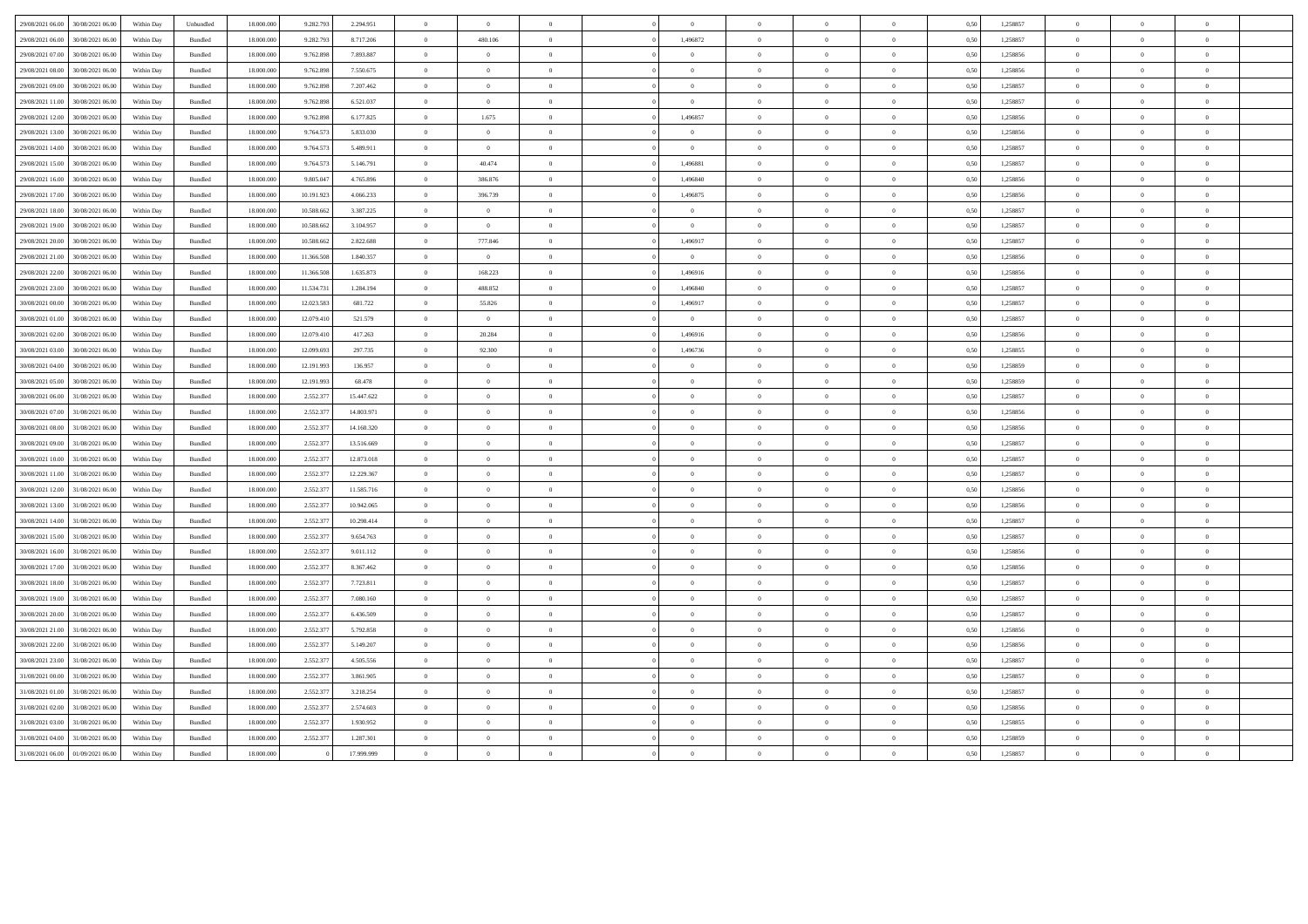## **SNAM RETE GAS**

**Transportation capacity at Exit Point interconnected with foreign pipelines**

**Update to 30/08/2021 of offered and assigned capacity in auction day-ahead and within-day**

**Thermal Year 2020/2021**

(Values in Ncm/day (0° C; 1,01325 bar) - 1 Scm=0,94794378 Ncm; Prices in c/Ncm)

**Exit Point**

**TARVISIO**

|                  | Timeframe        |                     |                |              |                      |                | Offered capacity |                | Assigned capacity |                         | Day-Ahead<br><b>Total Prices</b> |                                  |                                  |                                           | <b>SRG Prices</b>   |                         |                                  |                                  |                            |      |
|------------------|------------------|---------------------|----------------|--------------|----------------------|----------------|------------------|----------------|-------------------|-------------------------|----------------------------------|----------------------------------|----------------------------------|-------------------------------------------|---------------------|-------------------------|----------------------------------|----------------------------------|----------------------------|------|
|                  |                  | <b>Auction type</b> | <b>Offered</b> | Transportati | Assigned<br>capacity |                |                  |                |                   | Interrupted<br>Capacity |                                  |                                  |                                  |                                           | <b>Split factor</b> |                         |                                  |                                  | <b>Auction</b>             | Note |
| From             | To               |                     | capacity type  | on capacity  | (before<br>auction)  | Firm           | Interruptible    | Firm           | Interruptible     | Interruptible           | Reserve price -<br>Firm          | <b>Auction premium</b><br>- Firm | Reserve price -<br>Interruptible | <b>Auction premium</b><br>- Interruptible |                     | Reserve price -<br>Firm | <b>Auction</b><br>premium - Firm | Reserve price -<br>Interruptible | premium -<br>Interruptible |      |
| 01/08/2021 06:00 | 02/08/2021 06:00 | Day Ahead           | Bundled        | 18.988.468   |                      | 18.988.468     | $\overline{0}$   | 16.157.994     | $\overline{0}$    |                         | 1,362533                         | $\Omega$                         | $\theta$                         | $\theta$                                  | 0.50                | 0,011933                | $\theta$                         | 0,011933                         | $\Omega$                   |      |
| 01/08/2021 06:00 | 02/08/2021 06:00 | Day Ahead           | Unbundled      | 18.988.468   |                      | $\Omega$       | $\overline{0}$   | $\Omega$       | $\theta$          |                         | $\theta$                         | $\theta$                         | $\Omega$                         | $\Omega$                                  | 0,50                | 0,011933                | $\overline{0}$                   | 0,011933                         | $\theta$                   |      |
| 02/08/2021 06:00 | 03/08/2021 06:00 | Day Ahead           | Bundled        | 18.988.468   |                      | 18.988.468     | $\overline{0}$   | 424.022        | $\theta$          |                         | 1,362533                         | $\Omega$                         | $\Omega$                         | $\theta$                                  | 0,50                | 0,011933                | $\overline{0}$                   | 0,011933                         | $\Omega$                   |      |
| 02/08/2021 06.00 | 03/08/2021 06.0  | Day Ahead           | Unbundled      | 18.988.468   |                      | $\Omega$       | $\overline{0}$   | $\Omega$       | $\overline{0}$    |                         | $\theta$                         | $\Omega$                         | $\Omega$                         | $\theta$                                  | 0,50                | 0,011933                | $\overline{0}$                   | 0,011933                         | $\Omega$                   |      |
| 03/08/2021 06:00 | 04/08/2021 06:00 | Day Ahead           | Bundled        | 18.988.468   |                      | 18.988.468     | $\overline{0}$   | $\Omega$       | $\overline{0}$    |                         | $\overline{0}$                   | $\theta$                         | $\overline{0}$                   | $\overline{0}$                            | 0,50                | 0,011933                | $\overline{0}$                   | 0,011933                         | $\Omega$                   |      |
| 03/08/2021 06:00 | 04/08/2021 06:00 | Day Ahead           | Unbundled      | 18,988,468   |                      | $\theta$       | $\overline{0}$   | $\theta$       | $\overline{0}$    |                         | $\overline{0}$                   | $\Omega$                         | $\theta$                         | $\overline{0}$                            | 0.50                | 0.011933                | $\overline{0}$                   | 0.011933                         | $\theta$                   |      |
| 04/08/2021 06.00 | 05/08/2021 06.00 | Day Ahead           | Bundled        | 18.988.468   |                      | 18.988.468     | $\overline{0}$   | $\overline{0}$ | $\overline{0}$    |                         | $\overline{0}$                   | $\Omega$                         | $\theta$                         | $\overline{0}$                            | 0,50                | 0,011933                | $\overline{0}$                   | 0,011933                         | $\Omega$                   |      |
| 04/08/2021 06:00 | 05/08/2021 06.00 | Day Ahead           | Unbundled      | 18.988.468   |                      | $\Omega$       | $\overline{0}$   | $\Omega$       | $\overline{0}$    |                         | $\overline{0}$                   | $\theta$                         | $\overline{0}$                   | $\overline{0}$                            | 0,50                | 0,011933                | $\overline{0}$                   | 0,011933                         | $\Omega$                   |      |
| 05/08/2021 06:00 | 06/08/2021 06:00 | Day Ahead           | Bundled        | 18,988,468   |                      | 18.988.468     | $\Omega$         | 23,557         | $\overline{0}$    |                         | 1.362533                         | $\Omega$                         | $\Omega$                         | $\theta$                                  | 0.50                | 0.011933                | $\overline{0}$                   | 0.011933                         | $\theta$                   |      |
| 05/08/2021 06.00 | 06/08/2021 06.00 | Day Ahead           | Unbundled      | 18.988.46    |                      | $\bf{0}$       | $\overline{0}$   | $\overline{0}$ | $\overline{0}$    |                         | $\theta$                         |                                  | $\overline{0}$                   | $\theta$                                  | 0,50                | 0,011933                | $\overline{0}$                   | 0,011933                         | $\bf{0}$                   |      |
| 06/08/2021 06:00 | 07/08/2021 06:00 | Day Ahead           | Unbundled      | 18.988.468   |                      | $\overline{0}$ | $\overline{0}$   | $\overline{0}$ | $\overline{0}$    |                         | $\overline{0}$                   | $\Omega$                         | $\overline{0}$                   | $\overline{0}$                            | 0,50                | 0,011933                | $\overline{0}$                   | 0,011933                         | $\Omega$                   |      |
| 06/08/2021 06:00 | 07/08/2021 06:00 | Day Ahead           | Bundled        | 18,988,468   |                      | 18,988,468     | $\overline{0}$   | 1.790.316      | $\overline{0}$    |                         | 1.362533                         | $\Omega$                         | $\theta$                         | $\overline{0}$                            | 0.50                | 0.011933                | $\overline{0}$                   | 0.011933                         | $\Omega$                   |      |
| 07/08/2021 06:00 | 08/08/2021 06:00 | Day Ahead           | Bundled        | 18.988.468   |                      | 18.988.468     | $\overline{0}$   | 5.323.441      | $\overline{0}$    |                         | 1,362533                         | $\theta$                         | $\theta$                         | $\overline{0}$                            | 0.50                | 0,011933                | $\overline{0}$                   | 0,011933                         | $\theta$                   |      |
| 07/08/2021 06:00 | 08/08/2021 06:00 | Day Ahead           | Unbundled      | 18.988.468   |                      | $\bf{0}$       | $\overline{0}$   | $\overline{0}$ | $\overline{0}$    |                         | $\overline{0}$                   | $\theta$                         | $\overline{0}$                   | $\overline{0}$                            | 0,50                | 0,011933                | $\overline{0}$                   | 0,011933                         | $\bf{0}$                   |      |
| 08/08/2021 06:00 | 09/08/2021 06:00 | Day Ahead           | Bundled        | 18.988.468   |                      | 18.988.468     | $\overline{0}$   | 14.351.089     | $\theta$          |                         | 1,362533                         | $\Omega$                         | $\Omega$                         | $\theta$                                  | 0,50                | 0,011933                | $\overline{0}$                   | 0,011933                         | $\Omega$                   |      |
| 08/08/2021 06:00 | 09/08/2021 06.00 | Day Ahead           | Unbundled      | 18.988.468   |                      | $\Omega$       | $\overline{0}$   | $\overline{0}$ | $\theta$          |                         | $\Omega$                         |                                  | $\Omega$                         | $\theta$                                  | 0,50                | 0,011933                | $\theta$                         | 0,011933                         | $\Omega$                   |      |
| 09/08/2021 06:00 | 10/08/2021 06:00 | Day Ahead           | Bundled        | 18.988.468   |                      | 18.988.468     | $\overline{0}$   | 3.505.250      | $\overline{0}$    |                         | 1,362533                         | $\Omega$                         | $\overline{0}$                   | $\overline{0}$                            | 0,50                | 0,011933                | $\overline{0}$                   | 0,011933                         | $\bf{0}$                   |      |
| 09/08/2021 06.00 | 10/08/2021 06:00 | Day Ahead           | Unbundled      | 18.988.468   |                      | $\overline{0}$ | $\overline{0}$   | $\overline{0}$ | $\overline{0}$    |                         | $\overline{0}$                   | $\Omega$                         | $\overline{0}$                   | $\,$ 0                                    | 0,50                | 0,011933                | $\overline{0}$                   | 0,011933                         | $\bf{0}$                   |      |
| 0/08/2021 06:00  | 11/08/2021 06:00 | Day Ahead           | Bundled        | 18.988.468   |                      | 18.988.468     | $\overline{0}$   | $\overline{0}$ | $\overline{0}$    |                         | $\overline{0}$                   |                                  | $\overline{0}$                   | $\overline{0}$                            | 0,50                | 0,011933                | $\overline{0}$                   | 0,011933                         | $\Omega$                   |      |
| 10/08/2021 06:00 | 11/08/2021 06:00 | Day Ahead           | Unbundled      | 18,988,468   |                      | $\bf{0}$       | $\overline{0}$   | $\overline{0}$ | $\overline{0}$    |                         | $\overline{0}$                   | $\theta$                         | $\theta$                         | $\overline{0}$                            | 0.50                | 0.011933                | $\overline{0}$                   | 0.011933                         | $\bf{0}$                   |      |
| 11/08/2021 06:00 | 12/08/2021 06:00 | Day Ahead           | Bundled        | 18.988.468   |                      | 18.988.468     | $\theta$         | $\Omega$       | $\overline{0}$    |                         | $\overline{0}$                   | $\Omega$                         | $\overline{0}$                   | $\overline{0}$                            | 0,50                | 0,011933                | $\overline{0}$                   | 0,011933                         | $\Omega$                   |      |
| 1/08/2021 06.00  | 12/08/2021 06:00 | Day Ahead           | Unbundled      | 18.988.468   |                      | $\theta$       | $\Omega$         | $\Omega$       | $\Omega$          |                         | $\Omega$                         |                                  | $\Omega$                         | $\theta$                                  | 0,50                | 0,011933                | $\Omega$                         | 0,011933                         | $\theta$                   |      |
| 12/08/2021 06:00 | 13/08/2021 06:00 | Day Ahead           | Unbundled      | 18,988,468   |                      | $\theta$       | $\overline{0}$   | $\theta$       | $\overline{0}$    |                         | $\Omega$                         | $\theta$                         | $\Omega$                         | $\overline{0}$                            | 0,50                | 0,011933                | $\overline{0}$                   | 0.011933                         | $\theta$                   |      |
| 12/08/2021 06:00 | 13/08/2021 06:00 | Day Ahead           | Bundled        | 18.988.468   |                      | 18.988.468     | $\overline{0}$   | $\overline{0}$ | $\overline{0}$    |                         | $\overline{0}$                   | $\overline{0}$                   | $\bf{0}$                         | $\bf{0}$                                  | 0,50                | 0,011933                | $\overline{0}$                   | 0,011933                         | $\,$ 0                     |      |
| 13/08/2021 06.00 | 14/08/2021 06.00 | Day Ahead           | Bundled        | 18.988.468   |                      | 18.988.468     | $\overline{0}$   | 1.177.840      | $\overline{0}$    |                         | 1,362533                         |                                  | $\overline{0}$                   | $\overline{0}$                            | 0,50                | 0,011933                | $\overline{0}$                   | 0,011933                         | $\Omega$                   |      |
| 13/08/2021 06:00 | 14/08/2021 06:00 | Day Ahead           | Unbundled      | 18,988,468   |                      | $\theta$       | $\overline{0}$   | $\theta$       | $\overline{0}$    |                         | $\Omega$                         | $\theta$                         | $\Omega$                         | $\theta$                                  | 0.50                | 0.011933                | $\overline{0}$                   | 0.011933                         | $\theta$                   |      |
| 14/08/2021 06:00 | 15/08/2021 06:00 | Day Ahead           | Bundled        | 18.988.468   |                      | 18.988.468     | $\overline{0}$   | 6.319.797      | $\theta$          |                         | 1,362533                         | $\theta$                         | $\overline{0}$                   | $\Omega$                                  | 0,50                | 0,011933                | $\overline{0}$                   | 0,011933                         | $\Omega$                   |      |
| 14/08/2021 06.00 | 15/08/2021 06.00 | Day Ahead           | Unbundled      | 18.988.468   |                      | $\Omega$       | $\overline{0}$   | $\overline{0}$ | $\overline{0}$    |                         | $\theta$                         |                                  | $\Omega$                         | $\theta$                                  | 0,50                | 0,011933                | $\overline{0}$                   | 0,011933                         | $\theta$                   |      |
| 15/08/2021 06:00 | 16/08/2021 06:00 | Day Ahead           | Bundled        | 18.988.468   |                      | 18.988.468     | $\overline{0}$   | 15.599.501     | $\overline{0}$    |                         | 1,362533                         | $\theta$                         | $\theta$                         | $\overline{0}$                            | 0,50                | 0,011933                | $\overline{0}$                   | 0,011933                         | $\theta$                   |      |
| 15/08/2021 06:00 | 16/08/2021 06:00 | Day Ahead           | Unbundled      | 18.988.468   |                      | $\overline{0}$ | $\overline{0}$   | $\overline{0}$ | $\overline{0}$    |                         | $\overline{0}$                   | $\theta$                         | $\theta$                         | $\overline{0}$                            | 0,50                | 0,011933                | $\overline{0}$                   | 0,011933                         | $\bf{0}$                   |      |
| 6/08/2021 06:00  | 17/08/2021 06:00 | Day Ahead           | Bundled        | 18,988,468   |                      | 18,988,468     | $\overline{0}$   | 942.467        | $\overline{0}$    |                         | 1.362533                         |                                  | $\overline{0}$                   | $\overline{0}$                            | 0.50                | 0.011933                | $\overline{0}$                   | 0.011933                         | $\theta$                   |      |
| 16/08/2021 06:00 | 17/08/2021 06.00 | Day Ahead           | Unbundled      | 18,988,468   |                      | $\theta$       | $\overline{0}$   | $\theta$       | $\overline{0}$    |                         | $\Omega$                         | $\theta$                         | $\Omega$                         | $\overline{0}$                            | 0.50                | 0,011933                | $\overline{0}$                   | 0.011933                         | $\Omega$                   |      |
| 17/08/2021 06:00 | 18/08/2021 06:00 | Day Ahead           | Bundled        | 18.988.468   |                      | 18.988.468     | $\theta$         | $\overline{0}$ | $\overline{0}$    |                         | $\overline{0}$                   | $\Omega$                         | $\overline{0}$                   | $\Omega$                                  | 0,50                | 0,011933                | $\overline{0}$                   | 0,011933                         | $\Omega$                   |      |
| 17/08/2021 06:00 | 18/08/2021 06:00 | Day Ahead           | Unbundled      | 18,988,468   |                      | $\theta$       | $\overline{0}$   | $\theta$       | $\theta$          |                         | $\Omega$                         | $\Omega$                         | $\Omega$                         | $\theta$                                  | 0.50                | 0.011933                | $\theta$                         | 0.011933                         | $\theta$                   |      |
| 18/08/2021 06:00 | 19/08/2021 06:00 | Day Ahead           | Unbundled      | 18.988.468   |                      | $\overline{0}$ | $\overline{0}$   | $\overline{0}$ | $\overline{0}$    |                         | $\overline{0}$                   | $\theta$                         | $\theta$                         | $\hspace{0.1mm}$ 0                        | 0,50                | 0,011933                | $\overline{0}$                   | 0,011933                         | $\bf{0}$                   |      |
| 18/08/2021 06:00 | 19/08/2021 06:00 | Day Ahead           | Bundled        | 18.988.468   |                      | 18.988.468     | $\overline{0}$   | $\overline{0}$ | $\overline{0}$    |                         | $\overline{0}$                   | $\Omega$                         | $\overline{0}$                   | $\overline{0}$                            | 0,50                | 0,011933                | $\overline{0}$                   | 0,011933                         | $\bf{0}$                   |      |
| 19/08/2021 06:00 | 20/08/2021 06:00 | Day Ahead           | Bundled        | 18,988,468   |                      | 18,988,468     | $\theta$         | $\Omega$       | $\Omega$          |                         | $\Omega$                         |                                  | $\Omega$                         | $\Omega$                                  | 0,50                | 0.011933                | $\theta$                         | 0.011933                         | $\theta$                   |      |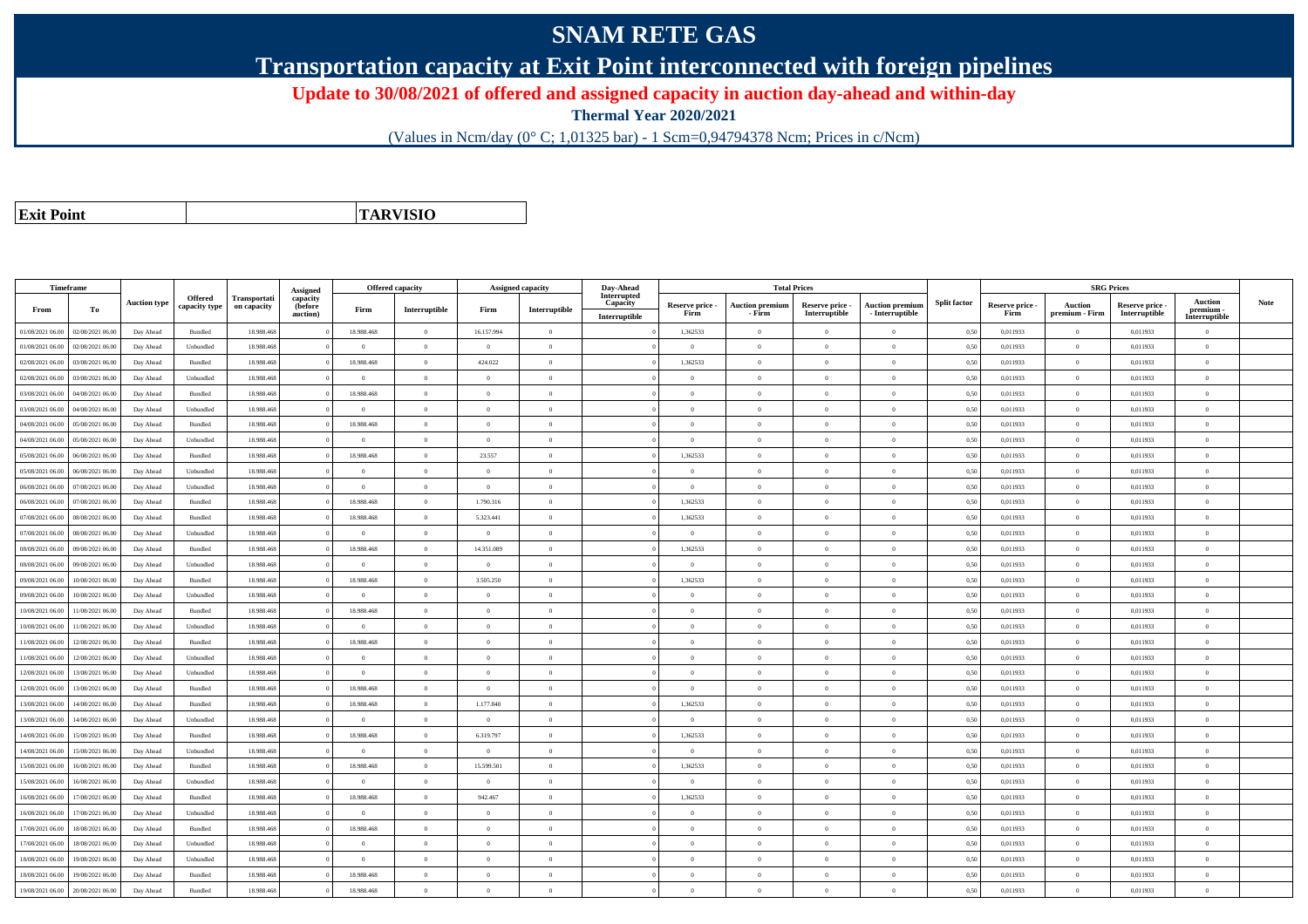| 19/08/2021 06:00 20/08/2021 06:00    | Day Ahead  | Unbundled | 18.988.468 |            | $\overline{0}$ | $\overline{0}$ | $\overline{0}$ | $\Omega$       | $\Omega$       | $\theta$       | $\Omega$       | $\overline{0}$ | 0,50 | 0,011933 | $\theta$       | 0,011933       | $\theta$       |  |
|--------------------------------------|------------|-----------|------------|------------|----------------|----------------|----------------|----------------|----------------|----------------|----------------|----------------|------|----------|----------------|----------------|----------------|--|
| 20/08/2021 06:00<br>21/08/2021 06:00 | Day Ahead  | Bundled   | 18.988.468 |            | 18.988.468     | $\overline{0}$ | 5.870.450      | $\overline{0}$ | 1,362533       | $\theta$       | $\overline{0}$ | $\bf{0}$       | 0,50 | 0,011933 | $\theta$       | 0,011933       | $\overline{0}$ |  |
| 20/08/2021 06:00<br>21/08/2021 06:00 | Day Ahead  | Unbundled | 18.988.468 |            | $\overline{0}$ | $\overline{0}$ | $\overline{0}$ | $\overline{0}$ | $\overline{0}$ | $\overline{0}$ | $\overline{0}$ | $\bf{0}$       | 0,50 | 0,011933 | $\overline{0}$ | 0,011933       | $\overline{0}$ |  |
| 21/08/2021 06:00<br>22/08/2021 06:00 | Day Ahead  | Bundled   | 18.988.468 |            | 18.988.468     | $\overline{0}$ | 10.178.398     | $\overline{0}$ | 1,362533       | $\overline{0}$ | $\overline{0}$ | $\overline{0}$ | 0.50 | 0,011933 | $\overline{0}$ | 0.011933       | $\overline{0}$ |  |
| 21/08/2021 06:00<br>22/08/2021 06:00 | Day Ahead  | Unbundled | 18.988.468 |            | $\overline{0}$ | $\overline{0}$ | $\overline{0}$ | $\overline{0}$ | $\overline{0}$ | $\theta$       | $\overline{0}$ | $\bf{0}$       | 0,50 | 0,011933 | $\theta$       | 0,011933       | $\overline{0}$ |  |
| 22/08/2021 06:00<br>23/08/2021 06:00 | Day Ahead  | Bundled   | 18.988.468 |            | 18.988.468     | $\overline{0}$ | 9.969.429      | $\overline{0}$ | 1,362533       | $\overline{0}$ | $\overline{0}$ | $\bf{0}$       | 0,50 | 0,011933 | $\overline{0}$ | 0,011933       | $\bf{0}$       |  |
| 22/08/2021 06:00<br>23/08/2021 06:00 | Day Ahead  | Unbundled | 18.988.468 |            | $\bf{0}$       | $\overline{0}$ | $\overline{0}$ | $\overline{0}$ | $\overline{0}$ | $\overline{0}$ | $\overline{0}$ | $\overline{0}$ | 0.5( | 0,011933 | $\overline{0}$ | 0,011933       | $\overline{0}$ |  |
|                                      |            |           |            |            |                |                |                |                |                |                |                |                |      |          |                |                |                |  |
| 23/08/2021 06:00<br>24/08/2021 06:00 | Day Ahead  | Bundled   | 18.988.468 |            | 18.988.468     | $\overline{0}$ | 1.006.857      | $\overline{0}$ | 1,362533       | $\overline{0}$ | $\overline{0}$ | $\bf{0}$       | 0,50 | 0,011933 | $\theta$       | 0,011933       | $\overline{0}$ |  |
| 23/08/2021 06:00<br>24/08/2021 06.00 | Day Ahead  | Unbundled | 18.988.468 |            | $\overline{0}$ | $\overline{0}$ | $\bf{0}$       | $\overline{0}$ | $\overline{0}$ | $\overline{0}$ | $\bf{0}$       | $\bf{0}$       | 0,50 | 0,011933 | $\overline{0}$ | 0,011933       | $\overline{0}$ |  |
| 24/08/2021 06:00<br>25/08/2021 06:00 | Day Ahead  | Unbundled | 18.988.468 |            | $\bf{0}$       | $\overline{0}$ | $\overline{0}$ | $\overline{0}$ | $\overline{0}$ | $\overline{0}$ | $\overline{0}$ | $\bf{0}$       | 0.5( | 0,011933 | $\overline{0}$ | 0,011933       | $\overline{0}$ |  |
| 24/08/2021 06:00<br>25/08/2021 06:00 | Day Ahead  | Bundled   | 18.988.468 |            | 18.988.468     | $\overline{0}$ | $\overline{0}$ | $\overline{0}$ | $\overline{0}$ | $\theta$       | $\overline{0}$ | $\bf{0}$       | 0,50 | 0,011933 | $\,$ 0 $\,$    | 0,011933       | $\overline{0}$ |  |
| 25/08/2021 06:00<br>26/08/2021 06:00 | Day Ahead  | Bundled   | 18.988.468 |            | 18.988.468     | $\overline{0}$ | $\bf{0}$       | $\overline{0}$ | $\overline{0}$ | $\bf{0}$       | $\overline{0}$ | $\bf{0}$       | 0,50 | 0,011933 | $\overline{0}$ | 0,011933       | $\overline{0}$ |  |
| 25/08/2021 06:00<br>26/08/2021 06:00 | Day Ahead  | Unbundled | 18.988.468 |            | $\bf{0}$       | $\overline{0}$ | $\overline{0}$ | $\overline{0}$ | $\overline{0}$ | $\overline{0}$ | $\overline{0}$ | $\overline{0}$ | 0.5( | 0.011933 | $\overline{0}$ | 0.011933       | $\overline{0}$ |  |
| 26/08/2021 06:00<br>27/08/2021 06:00 | Day Ahead  | Bundled   | 18.988.468 |            | 18.988.468     | $\overline{0}$ | $\theta$       | $\overline{0}$ | $\overline{0}$ | $\theta$       | $\overline{0}$ | $\bf{0}$       | 0,50 | 0,011933 | $\,$ 0 $\,$    | 0,011933       | $\overline{0}$ |  |
| 26/08/2021 06:00<br>27/08/2021 06:00 | Day Ahead  | Unbundled | 18.988.468 |            | $\bf{0}$       | $\overline{0}$ | $\overline{0}$ | $\overline{0}$ | $\overline{0}$ | $\overline{0}$ | $\overline{0}$ | $\bf{0}$       | 0,50 | 0,011933 | $\overline{0}$ | 0,011933       | $\bf{0}$       |  |
| 27/08/2021 06:00<br>28/08/2021 06:00 | Day Ahead  | Bundled   | 18.988.468 |            | 18.988.468     | $\overline{0}$ | $\overline{0}$ | $\overline{0}$ | $\overline{0}$ | $\overline{0}$ | $\overline{0}$ | $\overline{0}$ | 0.5( | 0,011933 | $\overline{0}$ | 0,011933       | $\overline{0}$ |  |
| 27/08/2021 06:00<br>28/08/2021 06:00 | Day Ahead  | Unbundled | 18.988.468 |            | $\bf{0}$       | $\overline{0}$ | $\overline{0}$ | $\overline{0}$ | $\overline{0}$ | $\theta$       | $\overline{0}$ | $\bf{0}$       | 0,50 | 0,011933 | $\theta$       | 0,011933       | $\overline{0}$ |  |
| 28/08/2021 06:00<br>29/08/2021 06:00 | Day Ahead  | Bundled   | 18.988.468 |            | 18.988.468     | $\overline{0}$ | 1.531.191      | $\overline{0}$ | 1,362533       | $\overline{0}$ | $\bf{0}$       | $\bf{0}$       | 0,50 | 0,011933 | $\overline{0}$ | 0,011933       | $\overline{0}$ |  |
| 28/08/2021 06:00<br>29/08/2021 06:00 | Day Ahead  | Unbundled | 18.988.468 |            | $\bf{0}$       | $\overline{0}$ | $\overline{0}$ | $\overline{0}$ | $\overline{0}$ | $\overline{0}$ | $\overline{0}$ | $\overline{0}$ | 0.5( | 0,011933 | $\overline{0}$ | 0,011933       | $\overline{0}$ |  |
|                                      |            |           |            |            |                | $\overline{0}$ |                | $\overline{0}$ |                | $\overline{0}$ | $\overline{0}$ |                |      |          | $\,$ 0 $\,$    |                | $\overline{0}$ |  |
| 29/08/2021 06:00<br>30/08/2021 06:00 | Day Ahead  | Bundled   | 18.988.468 |            | 18.988.468     |                | 9.792.556      |                | 1,362533       |                |                | $\bf{0}$       | 0,50 | 0,011933 |                | 0,011933       |                |  |
| 29/08/2021 06:00<br>30/08/2021 06:00 | Day Ahead  | Unbundled | 18.988.468 |            | $\overline{0}$ | $\overline{0}$ | $\bf{0}$       | $\overline{0}$ | $\overline{0}$ | $\bf{0}$       | $\overline{0}$ | $\bf{0}$       | 0,50 | 0,011933 | $\overline{0}$ | 0,011933       | $\overline{0}$ |  |
| 30/08/2021 06:00<br>31/08/2021 06:00 | Day Ahead  | Unbundled | 18.988.468 |            | $\bf{0}$       | $\overline{0}$ | $\overline{0}$ | $\overline{0}$ | $\overline{0}$ | $\overline{0}$ | $\overline{0}$ | $\overline{0}$ | 0.5( | 0,011933 | $\overline{0}$ | 0.011933       | $\overline{0}$ |  |
| 30/08/2021 06:00<br>31/08/2021 06:00 | Day Ahead  | Bundled   | 18.988.468 |            | 18.988.468     | $\bf{0}$       | 2.692.540      | $\overline{0}$ | 1,362533       | $\theta$       | $\overline{0}$ | $\bf{0}$       | 0,50 | 0,011933 | $\,$ 0 $\,$    | 0,011933       | $\overline{0}$ |  |
| 31/08/2021 06:00<br>01/09/2021 06:00 | Day Ahead  | Bundled   | 18.988.468 |            | 18.988.468     | $\overline{0}$ | $\bf{0}$       | $\overline{0}$ | $\overline{0}$ | $\overline{0}$ | $\overline{0}$ | $\bf{0}$       | 0,50 | 0,011933 | $\overline{0}$ | 0,011933       | $\bf{0}$       |  |
| 31/08/2021 06:00<br>01/09/2021 06:00 | Day Ahead  | Unbundled | 18.988.468 |            | $\mathbf{0}$   | $\overline{0}$ | $\overline{0}$ | $\overline{0}$ | $\overline{0}$ | $\overline{0}$ | $\overline{0}$ | $\overline{0}$ | 0.5( | 0,011933 | $\overline{0}$ | 0,011933       | $\overline{0}$ |  |
| 01/08/2021 06:00<br>02/08/2021 06:00 | Within Day | Bundled   | 18.988.468 | 16.157.99  | 2.830.473      | $\bf{0}$       | $\overline{0}$ | $\overline{0}$ | $\overline{0}$ | $\theta$       | $\overline{0}$ | $\bf{0}$       | 0,50 | 1,193325 | $\theta$       | $\theta$       | $\overline{0}$ |  |
| 01/08/2021 07:00<br>02/08/2021 06:00 | Within Day | Bundled   | 18.988.468 | 16.157.994 | 2.712.536      | $\overline{0}$ | $\bf{0}$       | $\overline{0}$ | $\overline{0}$ | $\overline{0}$ | $\bf{0}$       | $\bf{0}$       | 0,50 | 1,193325 | $\bf{0}$       | $\overline{0}$ | $\overline{0}$ |  |
| 01/08/2021 08:00<br>02/08/2021 06:00 | Within Day | Bundled   | 18.988.468 | 16.157.99  | 2.594.600      | $\overline{0}$ | $\overline{0}$ | $\overline{0}$ | $\overline{0}$ | $\overline{0}$ | $\overline{0}$ | $\overline{0}$ | 0.5( | 1,193325 | $\overline{0}$ | $\theta$       | $\overline{0}$ |  |
| 01/08/2021 09:00<br>02/08/2021 06:00 | Within Day | Bundled   | 18.988.46  | 16.157.994 | 2.476.664      | $\bf{0}$       | $\overline{0}$ | $\overline{0}$ | $\overline{0}$ | $\theta$       | $\overline{0}$ | $\bf{0}$       | 0,50 | 1,193325 | $\,$ 0 $\,$    | $\theta$       | $\overline{0}$ |  |
| 01/08/2021 11:00<br>02/08/2021 06:00 | Within Day | Bundled   | 18.988.46  | 16.157.994 | 2.240.790      | $\overline{0}$ | $\bf{0}$       | $\overline{0}$ | $\overline{0}$ | $\bf{0}$       | $\overline{0}$ | $\bf{0}$       | 0,50 | 1,193325 | $\bf{0}$       | $\overline{0}$ | $\bf{0}$       |  |
| 01/08/2021 12:00<br>02/08/2021 06:00 | Within Day | Bundled   | 18.988.46  | 16.157.99  | 2.122.854      | $\overline{0}$ | $\overline{0}$ | $\overline{0}$ | $\Omega$       | $\Omega$       | $\Omega$       | $\overline{0}$ | 0.50 | 1,193325 | $\bf{0}$       | $\overline{0}$ | $\theta$       |  |
| 01/08/2021 13:00<br>02/08/2021 06:00 | Within Day | Bundled   | 18.988.46  | 16.157.994 | 2.004.917      | $\overline{0}$ | $\theta$       | $\overline{0}$ | $\overline{0}$ | $\theta$       | $\overline{0}$ | $\bf{0}$       | 0,50 | 1,193325 | $\theta$       | $\theta$       | $\overline{0}$ |  |
| 01/08/2021 14:00<br>02/08/2021 06:00 | Within Day | Bundled   | 18.988.468 | 16.157.994 | 1.886.981      | $\overline{0}$ | $\bf{0}$       | $\overline{0}$ | $\overline{0}$ | $\overline{0}$ | $\overline{0}$ | $\bf{0}$       | 0,50 | 1,193325 | $\bf{0}$       | $\overline{0}$ | $\bf{0}$       |  |
|                                      |            |           | 18,988,46  |            |                | $\overline{0}$ | $\overline{0}$ | $\Omega$       | $\Omega$       | $\overline{0}$ | $\Omega$       |                |      |          |                | $\theta$       | $\theta$       |  |
| 01/08/2021 15:00<br>02/08/2021 06:00 | Within Day | Bundled   |            | 16.157.99  | 1.769.045      |                |                |                |                |                |                | $\overline{0}$ | 0.50 | 1,193325 | $\bf{0}$       |                |                |  |
| 01/08/2021 16:00<br>02/08/2021 06:00 | Within Day | Bundled   | 18.988.46  | 16.157.994 | 1.651.108      | $\bf{0}$       | $\overline{0}$ | $\overline{0}$ | $\overline{0}$ | $\theta$       | $\overline{0}$ | $\bf{0}$       | 0,50 | 1,193325 | $\theta$       | $\theta$       | $\overline{0}$ |  |
| 01/08/2021 17:00<br>02/08/2021 06:00 | Within Day | Bundled   | 18.988.468 | 16.157.994 | 1.533.172      | $\overline{0}$ | $\overline{0}$ | $\overline{0}$ | $\overline{0}$ | $\overline{0}$ | $\overline{0}$ | $\bf{0}$       | 0,50 | 1,193325 | $\bf{0}$       | $\overline{0}$ | $\overline{0}$ |  |
| 01/08/2021 18:00<br>02/08/2021 06:00 | Within Day | Bundled   | 18.988.46  | 16.157.99  | 1.415.236      | $\overline{0}$ | 481.932        | $\Omega$       | 1,418993       | $\Omega$       | $\theta$       | $\overline{0}$ | 0.50 | 1,193326 | $\bf{0}$       | $\theta$       | $\theta$       |  |
| 01/08/2021 19:00<br>02/08/2021 06:00 | Within Day | Bundled   | 18.988.46  | 16.639.926 | 855.529        | $\bf{0}$       | $\overline{0}$ | $\overline{0}$ | $\overline{0}$ | $\theta$       | $\overline{0}$ | $\bf{0}$       | 0,50 | 1,193326 | $\,$ 0 $\,$    | $\theta$       | $\overline{0}$ |  |
| 01/08/2021 20:00<br>02/08/2021 06:00 | Within Day | Bundled   | 18.988.46  | 16.639.926 | 777.753        | $\overline{0}$ | $\overline{0}$ | $\overline{0}$ | $\overline{0}$ | $\overline{0}$ | $\overline{0}$ | $\bf{0}$       | 0,50 | 1,193325 | $\bf{0}$       | $\overline{0}$ | $\overline{0}$ |  |
| 01/08/2021 21:00<br>02/08/2021 06:00 | Within Day | Bundled   | 18.988.46  | 16.639.926 | 699.978        | $\overline{0}$ | 132.507        | $\overline{0}$ | 1,418936       | $\theta$       | $\Omega$       | $\overline{0}$ | 0.50 | 1,193325 | $\bf{0}$       | $\overline{0}$ | $\theta$       |  |
| 01/08/2021 22:00<br>02/08/2021 06:00 | Within Day | Bundled   | 18.988.46  | 16.772.432 | 504.418        | $\bf{0}$       | $\overline{0}$ | $\overline{0}$ | $\overline{0}$ | $\overline{0}$ | $\overline{0}$ | $\bf{0}$       | 0,50 | 1,193325 | $\,$ 0 $\,$    | $\theta$       | $\overline{0}$ |  |
| 01/08/2021 23:00<br>02/08/2021 06:00 | Within Day | Bundled   | 18.988.468 | 16.772.432 | 441.366        | $\overline{0}$ | $\bf{0}$       | $\overline{0}$ | $\overline{0}$ | $\overline{0}$ | $\overline{0}$ | $\bf{0}$       | 0,50 | 1,193326 | $\bf{0}$       | $\overline{0}$ | $\bf{0}$       |  |
| 02/08/2021 00:00<br>02/08/2021 06:00 | Within Day | Bundled   | 18.988.46  | 16.772.432 | 378.314        | $\overline{0}$ | $\overline{0}$ | $\Omega$       | $\Omega$       | $\Omega$       | $\theta$       | $\overline{0}$ | 0.50 | 1,193326 | $\bf{0}$       | $\overline{0}$ | $\theta$       |  |
| 02/08/2021 01:00 02/08/2021 06:00    | Within Day | Bundled   | 18.988.468 | 16.772.432 | 315.261        | $\bf{0}$       | $\bf{0}$       | $\overline{0}$ | $\overline{0}$ | $\bf{0}$       | $\overline{0}$ | $\bf{0}$       | 0,50 | 1,193325 | $\bf{0}$       | $\,$ 0 $\,$    | $\overline{0}$ |  |
| 02/08/2021 02:00 02/08/2021 06:00    | Within Day | Bundled   | 18.988.468 | 16.772.432 | 252.209        |                | 117.784        |                | 1,418992       |                |                |                | 0,50 | 1,193325 | $\bf{0}$       | $\bf{0}$       |                |  |
| 02/08/2021 03:00 02/08/2021 06:00    | Within Day | Bundled   | 18,988,46  | 16,890.21  | 100.818        | $\Omega$       | $\overline{0}$ | $\Omega$       | $\theta$       | $\Omega$       | $\theta$       | $\overline{0}$ | 0.50 | 1,193324 | $\theta$       | $\theta$       | $\theta$       |  |
| 02/08/2021 04:00<br>02/08/2021 06:00 | Within Day | Bundled   | 18.988.468 | 16.890.216 | 67.212         | $\overline{0}$ | $\overline{0}$ | $\overline{0}$ | $\overline{0}$ | $\,$ 0 $\,$    | $\overline{0}$ | $\,$ 0 $\,$    | 0,50 | 1,193327 | $\,$ 0 $\,$    | $\,$ 0 $\,$    | $\bf{0}$       |  |
| 02/08/2021 06:00<br>03/08/2021 06:00 | Within Day | Bundled   | 18.988.468 | 424.022    | 18.564.445     | $\overline{0}$ | $\overline{0}$ | $\overline{0}$ | $\overline{0}$ | $\overline{0}$ | $\overline{0}$ | $\bf{0}$       | 0,50 | 1,193325 | $\overline{0}$ | $\bf{0}$       | $\overline{0}$ |  |
|                                      |            |           |            |            |                |                |                |                |                |                |                |                |      |          |                |                |                |  |
| 02/08/2021 10:00<br>03/08/2021 06:00 | Within Day | Bundled   | 18.988.468 | 424.022    | 15.470.371     | $\overline{0}$ | $\overline{0}$ | $\overline{0}$ | $\overline{0}$ | $\overline{0}$ | $\overline{0}$ | $\bf{0}$       | 0,50 | 1,193325 | $\bf{0}$       | $\theta$       | $\overline{0}$ |  |
| 02/08/2021 11:00<br>03/08/2021 06:00 | Within Day | Bundled   | 18.988.468 | 424.022    | 14.696.852     | $\overline{0}$ | $\overline{0}$ | $\overline{0}$ | $\overline{0}$ | $\overline{0}$ | $\overline{0}$ | $\bf{0}$       | 0,50 | 1,193325 | $\,$ 0 $\,$    | $\theta$       | $\overline{0}$ |  |
| 02/08/2021 12:00 03/08/2021 06:00    | Within Day | Bundled   | 18.988.468 | 424.022    | 13.923.333     | $\overline{0}$ | $\overline{0}$ | $\overline{0}$ | $\overline{0}$ | $\overline{0}$ | $\overline{0}$ | $\bf{0}$       | 0,50 | 1,193325 | $\overline{0}$ | $\overline{0}$ | $\overline{0}$ |  |
| 02/08/2021 13:00<br>03/08/2021 06:00 | Within Day | Bundled   | 18.988.468 | 424.022    | 13.149.815     | $\overline{0}$ | $\overline{0}$ | $\overline{0}$ | $\overline{0}$ | $\overline{0}$ | $\overline{0}$ | $\bf{0}$       | 0.50 | 1,193325 | $\overline{0}$ | $\theta$       | $\overline{0}$ |  |
| 02/08/2021 14:00<br>03/08/2021 06:00 | Within Day | Bundled   | 18.988.468 | 424.022    | 12.376.296     | $\overline{0}$ | $\bf{0}$       | $\overline{0}$ | $\overline{0}$ | $\overline{0}$ | $\overline{0}$ | $\bf{0}$       | 0,50 | 1,193325 | $\,$ 0 $\,$    | $\theta$       | $\overline{0}$ |  |
| 02/08/2021 15:00 03/08/2021 06:00    | Within Day | Bundled   | 18.988.468 | 424.022    | 11.602.778     | $\overline{0}$ | $\bf{0}$       | $\overline{0}$ | $\overline{0}$ | $\overline{0}$ | $\overline{0}$ | $\bf{0}$       | 0,50 | 1,193325 | $\bf{0}$       | $\overline{0}$ | $\bf{0}$       |  |
| 02/08/2021 16:00<br>03/08/2021 06:00 | Within Day | Bundled   | 18.988.468 | 424.022    | 10.829.259     | $\overline{0}$ | $\overline{0}$ | $\overline{0}$ | $\overline{0}$ | $\overline{0}$ | $\overline{0}$ | $\bf{0}$       | 0.50 | 1,193325 | $\overline{0}$ | $\theta$       | $\overline{0}$ |  |
| 02/08/2021 17:00<br>03/08/2021 06:00 | Within Day | Bundled   | 18.988.468 | 424.022    | 10.055.741     | $\overline{0}$ | $\bf{0}$       | $\overline{0}$ | $\overline{0}$ | $\overline{0}$ | $\overline{0}$ | $\bf{0}$       | 0,50 | 1,193325 | $\,$ 0 $\,$    | $\,$ 0 $\,$    | $\bf{0}$       |  |
| 02/08/2021 18:00 03/08/2021 06:00    | Within Day | Bundled   | 18.988.468 | 424.022    | 9.282.222      | $\overline{0}$ | $\bf{0}$       | $\overline{0}$ | $\overline{0}$ | $\overline{0}$ | $\overline{0}$ | $\bf{0}$       | 0,50 | 1,193326 | $\overline{0}$ | $\bf{0}$       | $\overline{0}$ |  |
|                                      |            |           |            |            |                |                |                |                |                |                |                |                |      |          |                |                |                |  |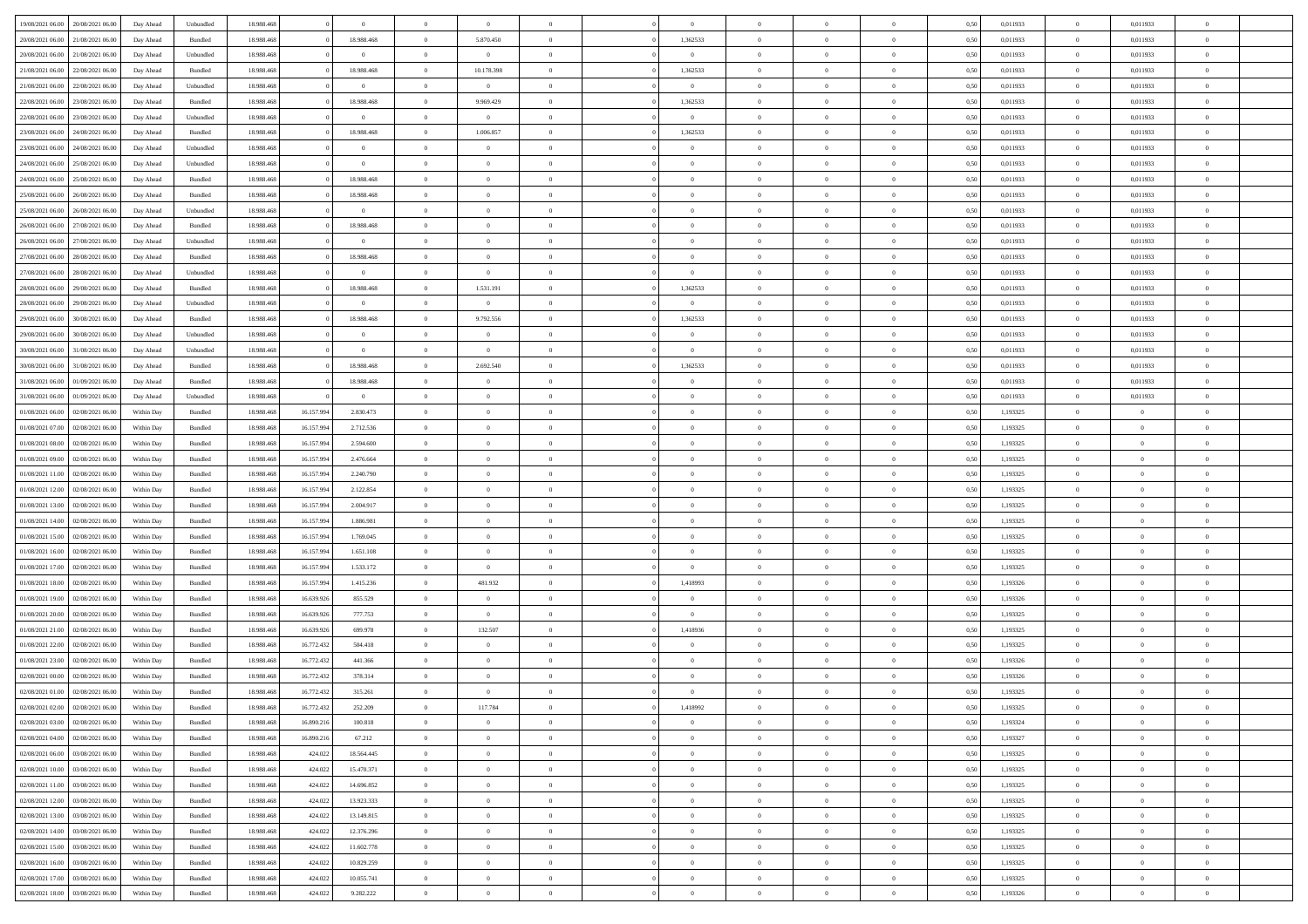| 02/08/2021 19:00 03/08/2021 06:00    | Within Day | Bundled   | 18.988.468 | 424.022 | 8.508.704  | $\overline{0}$ | $\overline{0}$ | $\Omega$       | $\Omega$       | $\theta$       | $\Omega$       | $\overline{0}$ | 0,50 | 1,193326 | $\theta$             | $\theta$       | $\overline{0}$ |  |
|--------------------------------------|------------|-----------|------------|---------|------------|----------------|----------------|----------------|----------------|----------------|----------------|----------------|------|----------|----------------------|----------------|----------------|--|
| 02/08/2021 20:00<br>03/08/2021 06:00 | Within Day | Bundled   | 18.988.46  | 424.022 | 7.735.186  | $\overline{0}$ | $\overline{0}$ | $\overline{0}$ | $\overline{0}$ | $\theta$       | $\overline{0}$ | $\bf{0}$       | 0,50 | 1,193325 | $\theta$             | $\theta$       | $\overline{0}$ |  |
| 02/08/2021 21:00<br>03/08/2021 06:00 | Within Day | Bundled   | 18.988.468 | 424.022 | 6.961.666  | $\overline{0}$ | $\bf{0}$       | $\overline{0}$ | $\overline{0}$ | $\bf{0}$       | $\overline{0}$ | $\bf{0}$       | 0,50 | 1,193325 | $\bf{0}$             | $\overline{0}$ | $\overline{0}$ |  |
| 02/08/2021 22:00<br>03/08/2021 06:00 | Within Day | Bundled   | 18.988.468 | 424.022 | 6.188.148  | $\overline{0}$ | $\overline{0}$ | $\overline{0}$ | $\overline{0}$ | $\overline{0}$ | $\overline{0}$ | $\overline{0}$ | 0.50 | 1,193325 | $\theta$             | $\theta$       | $\overline{0}$ |  |
| 02/08/2021 23:00<br>03/08/2021 06:00 | Within Day | Bundled   | 18.988.468 | 424.022 | 5.414.629  | $\overline{0}$ | $\overline{0}$ | $\overline{0}$ | $\overline{0}$ | $\theta$       | $\overline{0}$ | $\bf{0}$       | 0,50 | 1,193326 | $\theta$             | $\theta$       | $\overline{0}$ |  |
| 03/08/2021 00:00<br>03/08/2021 06:00 | Within Day | Bundled   | 18.988.468 | 424.022 | 4.641.111  | $\overline{0}$ | $\bf{0}$       | $\overline{0}$ | $\overline{0}$ | $\overline{0}$ | $\overline{0}$ | $\bf{0}$       | 0,50 | 1,193326 | $\bf{0}$             | $\overline{0}$ | $\bf{0}$       |  |
| 03/08/2021 01:00<br>03/08/2021 06:00 |            | Bundled   | 18.988.468 | 424.022 | 3.867.592  | $\overline{0}$ | $\overline{0}$ |                | $\overline{0}$ | $\overline{0}$ | $\overline{0}$ | $\overline{0}$ | 0.5( | 1,193325 | $\theta$             | $\theta$       | $\overline{0}$ |  |
|                                      | Within Day |           |            |         |            |                |                | $\overline{0}$ |                |                |                |                |      |          |                      |                |                |  |
| 03/08/2021 02:00<br>03/08/2021 06:00 | Within Day | Bundled   | 18.988.46  | 424.022 | 3.094.074  | $\bf{0}$       | $\theta$       | $\overline{0}$ | $\overline{0}$ | $\theta$       | $\overline{0}$ | $\bf{0}$       | 0,50 | 1,193325 | $\theta$             | $\theta$       | $\overline{0}$ |  |
| 03/08/2021 03:00<br>03/08/2021 06:00 | Within Day | Bundled   | 18.988.468 | 424.022 | 2.320.555  | $\overline{0}$ | $\bf{0}$       | $\overline{0}$ | $\overline{0}$ | $\overline{0}$ | $\overline{0}$ | $\bf{0}$       | 0,50 | 1,193324 | $\bf{0}$             | $\bf{0}$       | $\overline{0}$ |  |
| 03/08/2021 04:00<br>03/08/2021 06:00 | Within Day | Bundled   | 18.988.468 | 424.022 | 1.547.037  | $\overline{0}$ | $\overline{0}$ | $\overline{0}$ | $\overline{0}$ | $\overline{0}$ | $\overline{0}$ | $\bf{0}$       | 0.5( | 1,193327 | $\theta$             | $\theta$       | $\overline{0}$ |  |
| 03/08/2021 05:00<br>03/08/2021 06:00 | Within Day | Bundled   | 18.988.468 | 424.022 | 773.518    | $\bf{0}$       | $\overline{0}$ | $\overline{0}$ | $\overline{0}$ | $\theta$       | $\overline{0}$ | $\bf{0}$       | 0,50 | 1,193327 | $\theta$             | $\theta$       | $\overline{0}$ |  |
| 03/08/2021 06:00<br>04/08/2021 06:00 | Within Day | Bundled   | 18.988.468 |         | 18.988.467 | $\overline{0}$ | $\bf{0}$       | $\overline{0}$ | $\overline{0}$ | $\bf{0}$       | $\overline{0}$ | $\bf{0}$       | 0,50 | 1,193325 | $\bf{0}$             | $\overline{0}$ | $\overline{0}$ |  |
| 03/08/2021 07:00<br>04/08/2021 06:00 | Within Day | Bundled   | 18.988.468 |         | 18.197.281 | $\overline{0}$ | $\overline{0}$ | $\overline{0}$ | $\overline{0}$ | $\overline{0}$ | $\overline{0}$ | $\overline{0}$ | 0.5( | 1,193325 | $\theta$             | $\theta$       | $\overline{0}$ |  |
| 03/08/2021 09:00<br>04/08/2021 06:00 | Within Day | Bundled   | 18.988.468 |         | 16.614.908 | $\overline{0}$ | $\overline{0}$ | $\overline{0}$ | $\overline{0}$ | $\theta$       | $\overline{0}$ | $\,$ 0 $\,$    | 0,50 | 1,193325 | $\theta$             | $\theta$       | $\overline{0}$ |  |
| 03/08/2021 10:00<br>04/08/2021 06:00 | Within Day | Bundled   | 18.988.468 |         | 15.823.722 | $\overline{0}$ | $\bf{0}$       | $\overline{0}$ | $\overline{0}$ | $\bf{0}$       | $\overline{0}$ | $\bf{0}$       | 0,50 | 1,193325 | $\bf{0}$             | $\overline{0}$ | $\bf{0}$       |  |
| 03/08/2021 11:00<br>04/08/2021 06:00 | Within Day | Bundled   | 18.988.468 |         | 15.032.536 | $\overline{0}$ | $\overline{0}$ | $\overline{0}$ | $\overline{0}$ | $\overline{0}$ | $\overline{0}$ | $\overline{0}$ | 0.5( | 1,193325 | $\theta$             | $\overline{0}$ | $\overline{0}$ |  |
| 03/08/2021 12:00<br>04/08/2021 06:00 | Within Day | Bundled   | 18.988.468 |         | 14.241.350 | $\bf{0}$       | $\overline{0}$ | $\overline{0}$ | $\overline{0}$ | $\theta$       | $\overline{0}$ | $\bf{0}$       | 0,50 | 1,193325 | $\theta$             | $\theta$       | $\overline{0}$ |  |
| 03/08/2021 13:00<br>04/08/2021 06:00 | Within Day | Bundled   | 18.988.468 |         | 13.450.164 | $\overline{0}$ | $\bf{0}$       | $\overline{0}$ | $\overline{0}$ | $\overline{0}$ | $\bf{0}$       | $\bf{0}$       | 0,50 | 1,193325 | $\bf{0}$             | $\overline{0}$ | $\overline{0}$ |  |
| 03/08/2021 14:00<br>04/08/2021 06:00 | Within Day | Bundled   | 18.988.468 |         | 12.658.978 | $\overline{0}$ | $\overline{0}$ | $\overline{0}$ | $\overline{0}$ | $\overline{0}$ | $\overline{0}$ | $\bf{0}$       | 0.50 | 1,193325 | $\theta$             | $\theta$       | $\overline{0}$ |  |
| 03/08/2021 15:00<br>04/08/2021 06:00 | Within Day | Bundled   | 18.988.468 |         | 11.867.791 | $\bf{0}$       | $\overline{0}$ | $\overline{0}$ | $\overline{0}$ | $\theta$       | $\overline{0}$ | $\bf{0}$       | 0,50 | 1,193325 | $\theta$             | $\theta$       | $\overline{0}$ |  |
|                                      |            |           |            |         |            |                |                |                |                |                |                |                |      |          |                      |                |                |  |
| 03/08/2021 16:00<br>04/08/2021 06:00 | Within Day | Bundled   | 18.988.468 |         | 11.076.605 | $\overline{0}$ | $\bf{0}$       | $\overline{0}$ | $\overline{0}$ | $\bf{0}$       | $\overline{0}$ | $\bf{0}$       | 0,50 | 1,193325 | $\bf{0}$<br>$\theta$ | $\overline{0}$ | $\overline{0}$ |  |
| 03/08/2021 17:00<br>04/08/2021 06:00 | Within Day | Bundled   | 18.988.468 |         | 10.285.419 | $\overline{0}$ | $\overline{0}$ | $\overline{0}$ | $\overline{0}$ | $\overline{0}$ | $\overline{0}$ | $\overline{0}$ | 0.5( | 1,193325 |                      | $\theta$       | $\overline{0}$ |  |
| 03/08/2021 18:00<br>04/08/2021 06:00 | Within Day | Bundled   | 18.988.468 |         | 9.494.233  | $\bf{0}$       | $\theta$       | $\overline{0}$ | $\overline{0}$ | $\theta$       | $\overline{0}$ | $\bf{0}$       | 0,50 | 1,193326 | $\theta$             | $\theta$       | $\overline{0}$ |  |
| 03/08/2021 19:00<br>04/08/2021 06:00 | Within Day | Bundled   | 18.988.468 |         | 8.703.047  | $\overline{0}$ | $\bf{0}$       | $\overline{0}$ | $\overline{0}$ | $\overline{0}$ | $\overline{0}$ | $\bf{0}$       | 0,50 | 1,193326 | $\overline{0}$       | $\overline{0}$ | $\bf{0}$       |  |
| 03/08/2021 20:00<br>04/08/2021 06:00 | Within Day | Bundled   | 18.988.468 |         | 7.911.861  | $\overline{0}$ | $\overline{0}$ | $\overline{0}$ | $\overline{0}$ | $\overline{0}$ | $\overline{0}$ | $\overline{0}$ | 0.5( | 1,193325 | $\overline{0}$       | $\theta$       | $\overline{0}$ |  |
| 03/08/2021 21:00<br>04/08/2021 06:00 | Within Day | Bundled   | 18.988.468 |         | 7.120.674  | $\bf{0}$       | $\overline{0}$ | $\overline{0}$ | $\overline{0}$ | $\theta$       | $\overline{0}$ | $\bf{0}$       | 0,50 | 1,193325 | $\theta$             | $\theta$       | $\overline{0}$ |  |
| 03/08/2021 22:00<br>04/08/2021 06:00 | Within Day | Bundled   | 18.988.468 |         | 6.329.488  | $\overline{0}$ | $\bf{0}$       | $\overline{0}$ | $\overline{0}$ | $\overline{0}$ | $\bf{0}$       | $\bf{0}$       | 0,50 | 1,193325 | $\bf{0}$             | $\bf{0}$       | $\overline{0}$ |  |
| 03/08/2021 23:00<br>04/08/2021 06:00 | Within Day | Bundled   | 18.988.468 |         | 5.538.302  | $\overline{0}$ | $\overline{0}$ | $\overline{0}$ | $\overline{0}$ | $\overline{0}$ | $\overline{0}$ | $\overline{0}$ | 0.5( | 1,193326 | $\theta$             | $\theta$       | $\overline{0}$ |  |
| 04/08/2021 00:00<br>04/08/2021 06:00 | Within Day | Bundled   | 18.988.468 |         | 4.747.116  | $\bf{0}$       | $\overline{0}$ | $\overline{0}$ | $\overline{0}$ | $\theta$       | $\overline{0}$ | $\bf{0}$       | 0,50 | 1,193326 | $\theta$             | $\theta$       | $\overline{0}$ |  |
| 04/08/2021 01:00<br>04/08/2021 06:00 | Within Day | Bundled   | 18.988.468 |         | 3.955.930  | $\overline{0}$ | $\bf{0}$       | $\overline{0}$ | $\overline{0}$ | $\bf{0}$       | $\overline{0}$ | $\bf{0}$       | 0,50 | 1,193325 | $\bf{0}$             | $\overline{0}$ | $\overline{0}$ |  |
| 04/08/2021 02:00<br>04/08/2021 06:00 | Within Day | Bundled   | 18.988.468 |         | 3.164.744  | $\overline{0}$ | $\overline{0}$ | $\Omega$       | $\Omega$       | $\Omega$       | $\Omega$       | $\overline{0}$ | 0,50 | 1,193325 | $\,$ 0 $\,$          | $\overline{0}$ | $\theta$       |  |
| 04/08/2021 03:00<br>04/08/2021 06:00 | Within Day | Bundled   | 18.988.46  |         | 2.373.557  | $\bf{0}$       | $\overline{0}$ | $\overline{0}$ | $\overline{0}$ | $\theta$       | $\overline{0}$ | $\bf{0}$       | 0,50 | 1,193324 | $\theta$             | $\theta$       | $\overline{0}$ |  |
| 04/08/2021 04:00<br>04/08/2021 06:00 | Within Day | Bundled   | 18.988.468 |         | 1.582.371  | $\overline{0}$ | $\bf{0}$       | $\overline{0}$ | $\overline{0}$ | $\bf{0}$       | $\overline{0}$ | $\bf{0}$       | 0,50 | 1,193327 | $\bf{0}$             | $\overline{0}$ | $\bf{0}$       |  |
| 04/08/2021 05:00<br>04/08/2021 06:00 | Within Day | Bundled   | 18,988,468 |         | 791.185    | $\overline{0}$ | $\overline{0}$ | $\Omega$       | $\Omega$       | $\overline{0}$ | $\Omega$       | $\overline{0}$ | 0.50 | 1,193327 | $\bf{0}$             | $\theta$       | $\theta$       |  |
| 04/08/2021 06:00<br>05/08/2021 06:00 | Within Day | Bundled   | 18.988.468 |         | 18.988.467 | $\bf{0}$       | $\overline{0}$ | $\overline{0}$ | $\overline{0}$ | $\theta$       | $\overline{0}$ | $\bf{0}$       | 0,50 | 1,193325 | $\theta$             | $\theta$       | $\overline{0}$ |  |
| 04/08/2021 07:00<br>05/08/2021 06:00 | Within Day | Bundled   | 18.988.468 |         | 18.197.281 | $\overline{0}$ | $\bf{0}$       | $\overline{0}$ | $\overline{0}$ | $\overline{0}$ | $\bf{0}$       | $\bf{0}$       | 0,50 | 1,193325 | $\bf{0}$             | $\overline{0}$ | $\overline{0}$ |  |
| 05/08/2021 06:00                     |            |           | 18,988,46  |         | 17,406,094 | $\overline{0}$ | $\overline{0}$ | $\Omega$       | $\Omega$       | $\Omega$       | $\theta$       | $\overline{0}$ | 0.50 |          | $\bf{0}$             | $\theta$       | $\theta$       |  |
| 04/08/2021 08:00                     | Within Day | Bundled   |            |         |            |                |                |                |                |                |                |                |      | 1,193325 |                      |                |                |  |
| 04/08/2021 09:00<br>05/08/2021 06:00 | Within Day | Bundled   | 18.988.468 |         | 16.614.908 | $\bf{0}$       | $\bf{0}$       | $\overline{0}$ | $\bf{0}$       | $\theta$       | $\overline{0}$ | $\bf{0}$       | 0,50 | 1,193325 | $\theta$             | $\,$ 0 $\,$    | $\overline{0}$ |  |
| 04/08/2021 10:00<br>05/08/2021 06:00 | Within Day | Bundled   | 18.988.468 |         | 15.823.722 | $\overline{0}$ | $\bf{0}$       | $\overline{0}$ | $\overline{0}$ | $\bf{0}$       | $\overline{0}$ | $\bf{0}$       | 0,50 | 1,193325 | $\bf{0}$             | $\overline{0}$ | $\overline{0}$ |  |
| 04/08/2021 11:00<br>05/08/2021 06:00 | Within Day | Bundled   | 18.988.468 |         | 15.032.536 | $\overline{0}$ | $\overline{0}$ | $\Omega$       | $\Omega$       | $\theta$       | $\Omega$       | $\bf{0}$       | 0,50 | 1,193325 | $\,$ 0 $\,$          | $\overline{0}$ | $\theta$       |  |
| 04/08/2021 12:00<br>05/08/2021 06:00 | Within Day | Bundled   | 18.988.46  |         | 14.241.350 | $\bf{0}$       | $\overline{0}$ | $\overline{0}$ | $\overline{0}$ | $\theta$       | $\overline{0}$ | $\bf{0}$       | 0,50 | 1,193325 | $\theta$             | $\theta$       | $\overline{0}$ |  |
| 04/08/2021 13:00<br>05/08/2021 06:00 | Within Day | Bundled   | 18.988.468 |         | 13.450.164 | $\overline{0}$ | $\bf{0}$       | $\overline{0}$ | $\overline{0}$ | $\bf{0}$       | $\overline{0}$ | $\bf{0}$       | 0,50 | 1,193325 | $\overline{0}$       | $\overline{0}$ | $\bf{0}$       |  |
| 04/08/2021 14:00<br>05/08/2021 06:00 | Within Day | Bundled   | 18,988,46  |         | 12.658.978 | $\overline{0}$ | $\overline{0}$ | $\Omega$       | $\Omega$       | $\Omega$       | $\theta$       | $\overline{0}$ | 0.50 | 1,193325 | $\theta$             | $\overline{0}$ | $\theta$       |  |
| 04/08/2021 15:00<br>05/08/2021 06:00 | Within Day | Bundled   | 18.988.468 |         | 11.867.791 | $\bf{0}$       | $\bf{0}$       | $\overline{0}$ | $\overline{0}$ | $\overline{0}$ | $\bf{0}$       | $\bf{0}$       | 0,50 | 1,193325 | $\bf{0}$             | $\,$ 0 $\,$    | $\overline{0}$ |  |
| 04/08/2021 16:00 05/08/2021 06:00    | Within Day | Bundled   | 18.988.468 |         | 11.076.605 | $\bf{0}$       |                |                |                |                |                |                | 0,50 | 1,193325 | $\bf{0}$             | $\bf{0}$       |                |  |
| 04/08/2021 17:00 05/08/2021 06:00    | Within Day | Bundled   | 18,988,468 |         | 10.285.419 | $\Omega$       | $\overline{0}$ | $\Omega$       | $\theta$       | $\Omega$       | $\theta$       | $\overline{0}$ | 0.50 | 1,193325 | $\theta$             | $\theta$       | $\theta$       |  |
| 04/08/2021 18:00<br>05/08/2021 06:00 | Within Day | Unbundled | 18.988.468 |         | 9.494.233  | $\bf{0}$       | $\,$ 0         | $\overline{0}$ | $\overline{0}$ | $\overline{0}$ | $\overline{0}$ | $\,$ 0 $\,$    | 0,50 | 1,193326 | $\,$ 0 $\,$          | $\,$ 0 $\,$    | $\,$ 0         |  |
| 04/08/2021 19:00  05/08/2021 06:00   | Within Day | Bundled   | 18.988.468 |         | 8.703.047  | $\overline{0}$ | $\overline{0}$ | $\overline{0}$ | $\overline{0}$ | $\overline{0}$ | $\overline{0}$ | $\bf{0}$       | 0,50 | 1,193326 | $\overline{0}$       | $\bf{0}$       | $\overline{0}$ |  |
| 05/08/2021 06:00<br>04/08/2021 20:00 | Within Day | Bundled   | 18.988.468 |         | 7.911.861  | $\overline{0}$ | $\bf{0}$       | $\overline{0}$ | $\overline{0}$ | $\overline{0}$ | $\overline{0}$ | $\bf{0}$       | 0,50 | 1,193325 | $\bf{0}$             | $\theta$       | $\overline{0}$ |  |
| 04/08/2021 21:00<br>05/08/2021 06:00 | Within Day | Bundled   | 18.988.468 |         | 7.120.674  | $\overline{0}$ | $\,$ 0         | $\overline{0}$ | $\overline{0}$ | $\overline{0}$ | $\overline{0}$ | $\bf{0}$       | 0,50 | 1,193325 | $\,$ 0 $\,$          | $\,$ 0 $\,$    | $\overline{0}$ |  |
| 04/08/2021 22:00<br>05/08/2021 06:00 | Within Day | Bundled   | 18.988.468 |         | 6.329.488  | $\overline{0}$ | $\overline{0}$ | $\overline{0}$ | $\overline{0}$ | $\mathbf{0}$   | $\overline{0}$ | $\bf{0}$       | 0,50 | 1,193325 | $\overline{0}$       | $\overline{0}$ | $\overline{0}$ |  |
| 04/08/2021 23:00<br>05/08/2021 06:00 | Within Day | Bundled   | 18.988.468 |         | 5.538.302  | $\overline{0}$ | $\overline{0}$ | $\overline{0}$ | $\overline{0}$ | $\overline{0}$ | $\overline{0}$ | $\bf{0}$       | 0.50 | 1,193326 | $\overline{0}$       | $\theta$       | $\overline{0}$ |  |
| 05/08/2021 00:00<br>05/08/2021 06:00 | Within Day | Bundled   | 18.988.468 |         | 4.747.116  | $\overline{0}$ | $\,$ 0         | $\overline{0}$ | $\overline{0}$ | $\overline{0}$ | $\overline{0}$ | $\bf{0}$       | 0,50 | 1,193326 | $\,$ 0 $\,$          | $\bf{0}$       | $\overline{0}$ |  |
| 05/08/2021 06:00<br>05/08/2021 01:00 | Within Day | Bundled   | 18.988.468 |         | 3.955.930  | $\overline{0}$ | $\bf{0}$       | $\overline{0}$ | $\overline{0}$ | $\overline{0}$ | $\overline{0}$ | $\bf{0}$       | 0,50 | 1,193325 | $\bf{0}$             | $\overline{0}$ | $\bf{0}$       |  |
|                                      |            | Bundled   | 18,988,468 |         | 3.164.744  | $\overline{0}$ | $\overline{0}$ | $\overline{0}$ | $\overline{0}$ | $\overline{0}$ | $\overline{0}$ |                | 0.50 |          | $\overline{0}$       | $\overline{0}$ | $\overline{0}$ |  |
| 05/08/2021 02:00<br>05/08/2021 06:00 | Within Day |           |            |         |            |                |                |                |                |                |                | $\bf{0}$       |      | 1,193325 |                      |                |                |  |
| 05/08/2021 03:00<br>05/08/2021 06:00 | Within Day | Bundled   | 18.988.468 |         | 2.373.557  | $\overline{0}$ | $\,$ 0         | $\overline{0}$ | $\overline{0}$ | $\overline{0}$ | $\overline{0}$ | $\bf{0}$       | 0,50 | 1,193324 | $\,$ 0 $\,$          | $\,$ 0 $\,$    | $\overline{0}$ |  |
| 05/08/2021 04:00 05/08/2021 06:00    | Within Day | Bundled   | 18.988.468 |         | 1.582.371  | $\overline{0}$ | $\bf{0}$       | $\overline{0}$ | $\overline{0}$ | $\bf{0}$       | $\overline{0}$ | $\bf{0}$       | 0,50 | 1,193327 | $\overline{0}$       | $\bf{0}$       | $\overline{0}$ |  |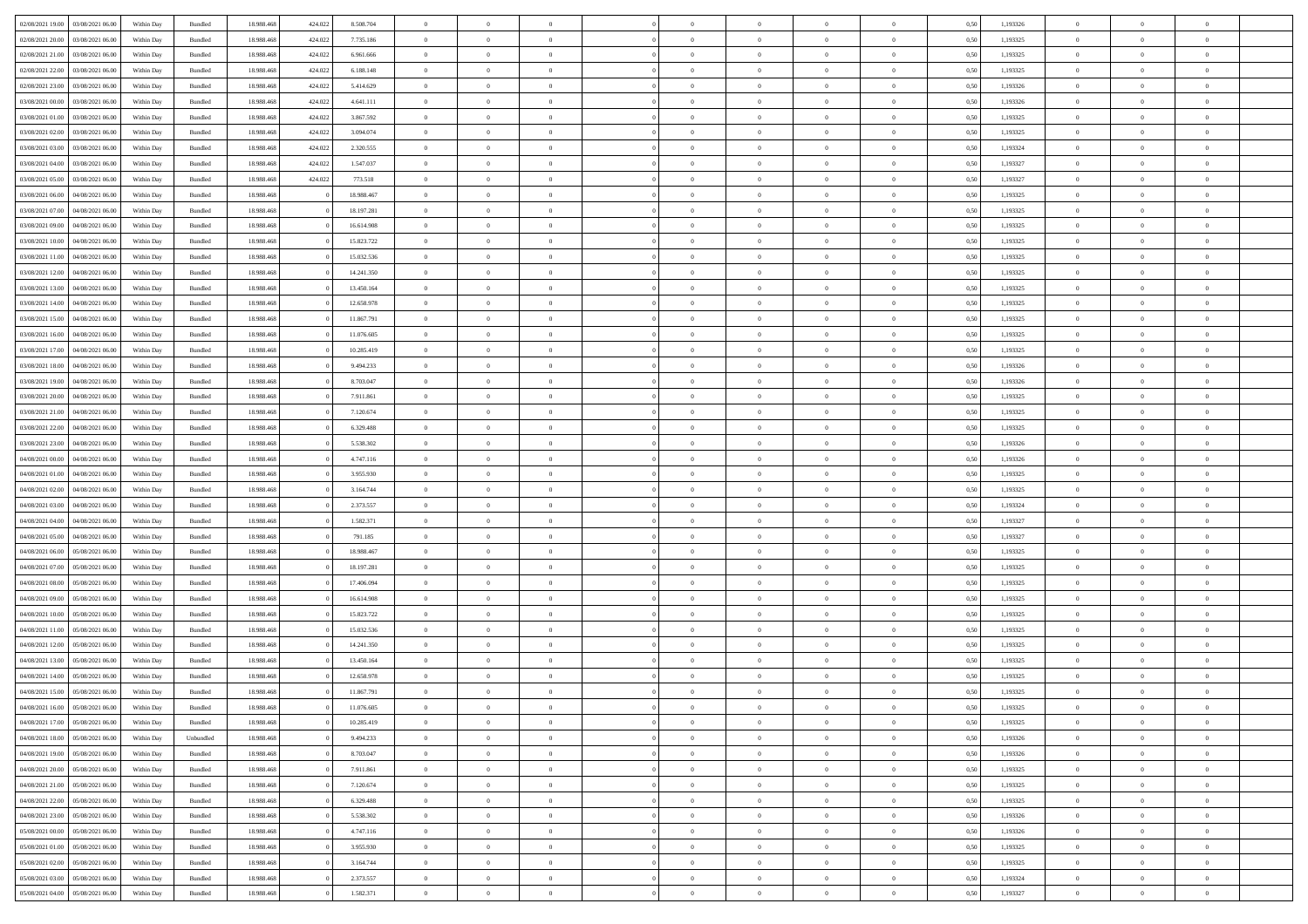| 05/08/2021 05:00 05/08/2021 06:00    | Within Day | Bundled | 18.988.468 |           | 791.185    | $\overline{0}$ | $\theta$       | $\Omega$       | $\Omega$       | $\theta$       | $\theta$       | $\theta$       | 0,50 | 1,193327 | $\theta$       | $\Omega$       | $\theta$       |  |
|--------------------------------------|------------|---------|------------|-----------|------------|----------------|----------------|----------------|----------------|----------------|----------------|----------------|------|----------|----------------|----------------|----------------|--|
| 05/08/2021 06:00<br>06/08/2021 06:00 | Within Day | Bundled | 18.988.46  | 23.557    | 18.964.911 | $\overline{0}$ | $\overline{0}$ | $\overline{0}$ | $\overline{0}$ | $\theta$       | $\overline{0}$ | $\bf{0}$       | 0,50 | 1,193325 | $\theta$       | $\theta$       | $\overline{0}$ |  |
| 05/08/2021 07:00<br>06/08/2021 06:00 | Within Day | Bundled | 18.988.468 | 23.557    | 18.174.705 | $\overline{0}$ | $\bf{0}$       | $\overline{0}$ | $\overline{0}$ | $\overline{0}$ | $\overline{0}$ | $\bf{0}$       | 0,50 | 1,193325 | $\bf{0}$       | $\overline{0}$ | $\overline{0}$ |  |
| 05/08/2021 09:00<br>06/08/2021 06:00 | Within Day | Bundled | 18.988.468 | 23.55     | 16.594.296 | $\overline{0}$ | $\overline{0}$ | $\overline{0}$ | $\overline{0}$ | $\overline{0}$ | $\overline{0}$ | $\overline{0}$ | 0.50 | 1,193325 | $\theta$       | $\theta$       | $\overline{0}$ |  |
| 05/08/2021 10:00<br>06/08/2021 06:00 | Within Day | Bundled | 18.988.468 | 23.557    | 15.804.091 | $\overline{0}$ | $\overline{0}$ | $\overline{0}$ | $\overline{0}$ | $\theta$       | $\overline{0}$ | $\bf{0}$       | 0,50 | 1,193325 | $\theta$       | $\theta$       | $\overline{0}$ |  |
|                                      |            |         |            |           |            |                |                |                |                |                |                |                |      |          |                |                |                |  |
| 05/08/2021 11:00<br>06/08/2021 06:00 | Within Day | Bundled | 18.988.468 | 23.557    | 15.013.887 | $\overline{0}$ | $\bf{0}$       | $\overline{0}$ | $\overline{0}$ | $\overline{0}$ | $\overline{0}$ | $\bf{0}$       | 0,50 | 1,193325 | $\bf{0}$       | $\overline{0}$ | $\bf{0}$       |  |
| 05/08/2021 12:00<br>06/08/2021 06:00 | Within Day | Bundled | 18.988.468 | 23.55     | 14.223.682 | $\overline{0}$ | $\overline{0}$ | $\overline{0}$ | $\overline{0}$ | $\overline{0}$ | $\overline{0}$ | $\overline{0}$ | 0.5( | 1,193325 | $\theta$       | $\theta$       | $\overline{0}$ |  |
| 05/08/2021 13:00<br>06/08/2021 06:00 | Within Day | Bundled | 18.988.46  | 23.557    | 13.433.478 | $\bf{0}$       | $\overline{0}$ | $\overline{0}$ | $\overline{0}$ | $\theta$       | $\overline{0}$ | $\bf{0}$       | 0,50 | 1,193325 | $\theta$       | $\theta$       | $\overline{0}$ |  |
| 05/08/2021 14:00<br>06/08/2021 06:00 | Within Day | Bundled | 18.988.468 | 23.557    | 12.643.273 | $\overline{0}$ | $\bf{0}$       | $\overline{0}$ | $\overline{0}$ | $\overline{0}$ | $\overline{0}$ | $\bf{0}$       | 0,50 | 1,193325 | $\bf{0}$       | $\bf{0}$       | $\overline{0}$ |  |
| 05/08/2021 15:00<br>06/08/2021 06:00 | Within Day | Bundled | 18.988.468 | 23.557    | 11.853.069 | $\overline{0}$ | $\overline{0}$ | $\overline{0}$ | $\overline{0}$ | $\overline{0}$ | $\overline{0}$ | $\bf{0}$       | 0.5( | 1,193325 | $\theta$       | $\theta$       | $\overline{0}$ |  |
| 05/08/2021 16:00<br>06/08/2021 06:00 | Within Day | Bundled | 18.988.468 | 23.557    | 11.062.864 | $\overline{0}$ | $\overline{0}$ | $\overline{0}$ | $\overline{0}$ | $\theta$       | $\overline{0}$ | $\bf{0}$       | 0,50 | 1,193325 | $\theta$       | $\theta$       | $\overline{0}$ |  |
| 05/08/2021 17:00<br>06/08/2021 06:00 | Within Day | Bundled | 18.988.468 | 23.557    | 10.272.660 | $\overline{0}$ | $\bf{0}$       | $\overline{0}$ | $\overline{0}$ | $\overline{0}$ | $\overline{0}$ | $\bf{0}$       | 0,50 | 1,193325 | $\bf{0}$       | $\overline{0}$ | $\overline{0}$ |  |
| 05/08/2021 18:00<br>06/08/2021 06:00 | Within Day | Bundled | 18.988.468 | 23.55     | 9.482.455  | $\overline{0}$ | $\overline{0}$ | $\overline{0}$ | $\overline{0}$ | $\overline{0}$ | $\overline{0}$ | $\overline{0}$ | 0.5( | 1,193326 | $\theta$       | $\theta$       | $\overline{0}$ |  |
| 05/08/2021 19:00<br>06/08/2021 06:00 | Within Day | Bundled | 18.988.468 | 23.557    | 8.692.251  | $\overline{0}$ | 808.685        | $\overline{0}$ | 1,418947       | $\theta$       | $\overline{0}$ | $\bf{0}$       | 0,50 | 1,193326 | $\theta$       | $\theta$       | $\overline{0}$ |  |
| 05/08/2021 20:00<br>06/08/2021 06:00 | Within Day | Bundled | 18.988.468 | 832.241   | 7.166.878  | $\overline{0}$ | 731.242        | $\overline{0}$ | 1,418993       | $\bf{0}$       | $\overline{0}$ | $\bf{0}$       | 0,50 | 1,193325 | $\bf{0}$       | $\overline{0}$ | $\bf{0}$       |  |
|                                      |            |         |            |           |            |                |                |                |                |                |                |                |      |          | $\overline{0}$ | $\overline{0}$ | $\overline{0}$ |  |
| 05/08/2021 21:00<br>06/08/2021 06:00 | Within Day | Bundled | 18.988.468 | 1.563.484 | 5.792.072  | $\overline{0}$ | 557.413        | $\overline{0}$ | 1,418936       | $\overline{0}$ | $\overline{0}$ | $\overline{0}$ | 0.5( | 1,193325 |                |                |                |  |
| 05/08/2021 22:00<br>06/08/2021 06:00 | Within Day | Bundled | 18.988.46  | 2.120.896 | 4.653.030  | $\overline{0}$ | 77.738         | $\overline{0}$ | 1,418992       | $\theta$       | $\overline{0}$ | $\bf{0}$       | 0,50 | 1,193325 | $\theta$       | $\theta$       | $\overline{0}$ |  |
| 05/08/2021 23:00<br>06/08/2021 06:00 | Within Day | Bundled | 18.988.468 | 2.198.634 | 4.003.382  | $\overline{0}$ | $\overline{0}$ | $\bf{0}$       | $\overline{0}$ | $\overline{0}$ | $\overline{0}$ | $\bf{0}$       | 0,50 | 1,193326 | $\bf{0}$       | $\overline{0}$ | $\overline{0}$ |  |
| 06/08/2021 00:00<br>06/08/2021 06:00 | Within Day | Bundled | 18.988.468 | 2.198.63  | 3.431.469  | $\overline{0}$ | 176.676        | $\overline{0}$ | 1,418993       | $\overline{0}$ | $\overline{0}$ | $\overline{0}$ | 0.5( | 1,193326 | $\theta$       | $\theta$       | $\overline{0}$ |  |
| 06/08/2021 01:00<br>06/08/2021 06:00 | Within Day | Bundled | 18.988.46  | 2.375.310 | 2.712.329  | $\bf{0}$       | $\overline{0}$ | $\overline{0}$ | $\overline{0}$ | $\theta$       | $\overline{0}$ | $\bf{0}$       | 0,50 | 1,193325 | $\theta$       | $\theta$       | $\overline{0}$ |  |
| 06/08/2021 02:00<br>06/08/2021 06:00 | Within Day | Bundled | 18.988.46  | 2.375.310 | 2.169.863  | $\overline{0}$ | 78.523         | $\overline{0}$ | 1,418992       | $\overline{0}$ | $\overline{0}$ | $\bf{0}$       | 0,50 | 1,193325 | $\bf{0}$       | $\overline{0}$ | $\overline{0}$ |  |
| 06/08/2021 03:00<br>06/08/2021 06:00 | Within Day | Bundled | 18.988.468 | 2.453.832 | 1.568.504  | $\overline{0}$ | $\overline{0}$ | $\overline{0}$ | $\overline{0}$ | $\overline{0}$ | $\overline{0}$ | $\overline{0}$ | 0.5( | 1,193324 | $\overline{0}$ | $\theta$       | $\overline{0}$ |  |
| 06/08/2021 04:00<br>06/08/2021 06:00 | Within Day | Bundled | 18.988.46  | 2.453.832 | 1.045.670  | $\overline{0}$ | $\overline{0}$ | $\overline{0}$ | $\overline{0}$ | $\theta$       | $\overline{0}$ | $\bf{0}$       | 0,50 | 1,193327 | $\theta$       | $\theta$       | $\overline{0}$ |  |
| 06/08/2021 05:00<br>06/08/2021 06:00 | Within Day | Bundled | 18.988.468 | 2.453.832 | 522.835    | $\overline{0}$ | $\overline{0}$ | $\overline{0}$ | $\overline{0}$ | $\overline{0}$ | $\overline{0}$ | $\bf{0}$       | 0,50 | 1,193327 | $\bf{0}$       | $\overline{0}$ | $\bf{0}$       |  |
| 06/08/2021 06:00<br>07/08/2021 06:00 | Within Day | Bundled | 18.988.468 | 1.790.31  | 17.198.151 | $\overline{0}$ | 1.648.975      | $\overline{0}$ | 1,418950       | $\overline{0}$ | $\overline{0}$ | $\overline{0}$ | 0.5( | 1,193325 | $\overline{0}$ | $\theta$       | $\overline{0}$ |  |
| 06/08/2021 07:00<br>07/08/2021 06:00 | Within Day | Bundled | 18.988.46  | 3.439.290 | 14.901.293 | $\bf{0}$       | $\overline{0}$ | $\overline{0}$ | $\overline{0}$ | $\theta$       | $\overline{0}$ | $\bf{0}$       | 0,50 | 1,193325 | $\theta$       | $\theta$       | $\overline{0}$ |  |
|                                      |            |         |            |           |            |                |                |                |                |                |                |                |      |          |                |                |                |  |
| 06/08/2021 08:00<br>07/08/2021 06:00 | Within Day | Bundled | 18.988.468 | 3.439.290 | 14.253.411 | $\overline{0}$ | $\bf{0}$       | $\bf{0}$       | $\overline{0}$ | $\overline{0}$ | $\overline{0}$ | $\bf{0}$       | 0,50 | 1,193325 | $\bf{0}$       | $\bf{0}$       | $\overline{0}$ |  |
| 06/08/2021 09:00<br>07/08/2021 06:00 | Within Day | Bundled | 18.988.468 | 3.439.290 | 13.605.528 | $\overline{0}$ | $\overline{0}$ | $\overline{0}$ | $\overline{0}$ | $\overline{0}$ | $\overline{0}$ | $\overline{0}$ | 0.5( | 1,193325 | $\theta$       | $\theta$       | $\overline{0}$ |  |
| 06/08/2021 10:00<br>07/08/2021 06:00 | Within Day | Bundled | 18.988.468 | 3.439.290 | 12.957.646 | $\bf{0}$       | $\overline{0}$ | $\overline{0}$ | $\overline{0}$ | $\theta$       | $\overline{0}$ | $\bf{0}$       | 0,50 | 1,193325 | $\theta$       | $\theta$       | $\overline{0}$ |  |
| 06/08/2021 11:00<br>07/08/2021 06:00 | Within Day | Bundled | 18.988.468 | 3.439.290 | 12.309.764 | $\overline{0}$ | $\bf{0}$       | $\overline{0}$ | $\overline{0}$ | $\overline{0}$ | $\overline{0}$ | $\bf{0}$       | 0,50 | 1,193325 | $\bf{0}$       | $\overline{0}$ | $\overline{0}$ |  |
| 06/08/2021 12:00<br>07/08/2021 06:00 | Within Day | Bundled | 18.988.468 | 3.439.290 | 11.661.881 | $\overline{0}$ | $\overline{0}$ | $\overline{0}$ | $\Omega$       | $\Omega$       | $\theta$       | $\overline{0}$ | 0,50 | 1,193325 | $\,$ 0 $\,$    | $\overline{0}$ | $\theta$       |  |
| 06/08/2021 13:00<br>07/08/2021 06:00 | Within Day | Bundled | 18.988.46  | 3.439.290 | 11.013.999 | $\bf{0}$       | $\overline{0}$ | $\overline{0}$ | $\overline{0}$ | $\theta$       | $\overline{0}$ | $\bf{0}$       | 0,50 | 1,193325 | $\theta$       | $\theta$       | $\overline{0}$ |  |
| 06/08/2021 14:00<br>07/08/2021 06:00 | Within Day | Bundled | 18.988.468 | 3.439.290 | 10.366.117 | $\overline{0}$ | 987.029        | $\overline{0}$ | 1,418929       | $\overline{0}$ | $\overline{0}$ | $\bf{0}$       | 0,50 | 1,193325 | $\bf{0}$       | $\overline{0}$ | $\bf{0}$       |  |
| 06/08/2021 15:00<br>07/08/2021 06:00 | Within Day | Bundled | 18.988.468 | 4.426.321 | 8.792.895  | $\overline{0}$ | 1.104.225      | $\overline{0}$ | 1.418959       | $\overline{0}$ | $\theta$       | $\overline{0}$ | 0.50 | 1,193325 | $\bf{0}$       | $\theta$       | $\theta$       |  |
| 06/08/2021 16:00<br>07/08/2021 06:00 | Within Day | Bundled | 18.988.46  | 5.530.544 | 7.176.092  | $\bf{0}$       | 399.876        | $\overline{0}$ | 1,418920       | $\theta$       | $\overline{0}$ | $\bf{0}$       | 0,50 | 1,193325 | $\theta$       | $\theta$       | $\overline{0}$ |  |
| 06/08/2021 17:00<br>07/08/2021 06:00 | Within Day | Bundled | 18.988.468 | 5.930.421 | 6.292.200  | $\overline{0}$ | $\overline{0}$ | $\bf{0}$       | $\overline{0}$ | $\overline{0}$ | $\overline{0}$ | $\bf{0}$       | 0,50 | 1,193325 | $\bf{0}$       | $\bf{0}$       | $\overline{0}$ |  |
| 06/08/2021 18:00<br>07/08/2021 06:00 | Within Day | Bundled | 18,988,46  | 5.930.42  | 5.808.185  | $\overline{0}$ | 117.784        | $\Omega$       | 1.418993       | $\Omega$       | $\theta$       | $\overline{0}$ | 0.50 | 1,193326 | $\bf{0}$       | $\theta$       | $\theta$       |  |
| 06/08/2021 19:00<br>07/08/2021 06:00 | Within Day | Bundled | 18.988.46  | 6.048.205 | 5.216.201  | $\bf{0}$       | $\overline{0}$ | $\overline{0}$ | $\overline{0}$ | $\theta$       | $\overline{0}$ | $\bf{0}$       | 0,50 | 1,193326 | $\,$ 0 $\,$    | $\theta$       | $\overline{0}$ |  |
| 06/08/2021 20:00<br>07/08/2021 06:00 | Within Day | Bundled | 18.988.468 | 6.048.205 | 4.742.001  | $\overline{0}$ | $\overline{0}$ | $\overline{0}$ | $\overline{0}$ | $\overline{0}$ | $\overline{0}$ | $\bf{0}$       | 0,50 | 1,193325 | $\bf{0}$       | $\overline{0}$ | $\overline{0}$ |  |
|                                      |            |         |            |           |            |                |                |                |                |                |                |                |      |          |                |                |                |  |
| 06/08/2021 21:00<br>07/08/2021 06:00 | Within Day | Bundled | 18.988.468 | 6.048.205 | 4.267.801  | $\overline{0}$ | 265.014        | $\overline{0}$ | 1,418936       | $\Omega$       | $\theta$       | $\bf{0}$       | 0,50 | 1,193325 | $\bf{0}$       | $\overline{0}$ | $\theta$       |  |
| 06/08/2021 22:00<br>07/08/2021 06:00 | Within Day | Bundled | 18.988.46  | 6.313.219 | 3.558.033  | $\bf{0}$       | $\overline{0}$ | $\overline{0}$ | $\overline{0}$ | $\overline{0}$ | $\overline{0}$ | $\bf{0}$       | 0,50 | 1,193325 | $\theta$       | $\theta$       | $\overline{0}$ |  |
| 06/08/2021 23:00<br>07/08/2021 06:00 | Within Day | Bundled | 18.988.468 | 6.313.219 | 3.113.279  | $\overline{0}$ | $\bf{0}$       | $\overline{0}$ | $\overline{0}$ | $\overline{0}$ | $\overline{0}$ | $\bf{0}$       | 0,50 | 1,193326 | $\bf{0}$       | $\overline{0}$ | $\bf{0}$       |  |
| 07/08/2021 00:00<br>07/08/2021 06:00 | Within Day | Bundled | 18.988.46  | 6.313.219 | 2.668.524  | $\overline{0}$ | $\overline{0}$ | $\Omega$       | $\Omega$       | $\Omega$       | $\theta$       | $\overline{0}$ | 0.50 | 1,193326 | $\theta$       | $\overline{0}$ | $\theta$       |  |
| 07/08/2021 01:00 07/08/2021 06:00    | Within Day | Bundled | 18.988.468 | 6.313.219 | 2.223.770  | $\bf{0}$       | $\bf{0}$       | $\overline{0}$ | $\overline{0}$ | $\bf{0}$       | $\overline{0}$ | $\bf{0}$       | 0,50 | 1,193325 | $\bf{0}$       | $\,$ 0 $\,$    | $\overline{0}$ |  |
| 07/08/2021 02:00 07/08/2021 06:00    | Within Day | Bundled | 18.988.468 | 6.313.219 | 1.779.016  |                |                |                |                |                |                |                | 0,50 | 1,193325 | $\bf{0}$       | $\bf{0}$       |                |  |
| 07/08/2021 03:00 07/08/2021 06:00    | Within Day | Bundled | 18,988,46  | 6.313.219 | 1.334.262  | $\Omega$       | $\overline{0}$ | $\Omega$       | $\theta$       | $\overline{0}$ | $\theta$       | $\overline{0}$ | 0.50 | 1,193324 | $\theta$       | $\Omega$       | $\theta$       |  |
| 07/08/2021 04:00<br>07/08/2021 06:00 | Within Day | Bundled | 18.988.468 | 6.313.219 | 889.507    | $\overline{0}$ | $\overline{0}$ | $\overline{0}$ | $\overline{0}$ | $\,$ 0 $\,$    | $\overline{0}$ | $\,$ 0 $\,$    | 0,50 | 1,193327 | $\,$ 0 $\,$    | $\,$ 0 $\,$    | $\bf{0}$       |  |
| 07/08/2021 05:00 07/08/2021 06:00    | Within Day | Bundled | 18.988.468 | 6.313.219 | 444.753    | $\overline{0}$ | $\overline{0}$ | $\overline{0}$ | $\overline{0}$ | $\overline{0}$ | $\overline{0}$ | $\bf{0}$       | 0,50 | 1,193327 | $\overline{0}$ | $\bf{0}$       | $\overline{0}$ |  |
| 07/08/2021 06:00<br>08/08/2021 06:00 | Within Day | Bundled | 18.988.468 | 5.323.441 | 13.665.027 | $\overline{0}$ | 4.433.387      | $\overline{0}$ | 1,418950       | $\overline{0}$ | $\overline{0}$ | $\bf{0}$       | 0,50 | 1,193325 | $\bf{0}$       | $\theta$       | $\overline{0}$ |  |
| 07/08/2021 07:00<br>08/08/2021 06:00 | Within Day | Bundled | 18.988.468 | 9.756.829 | 8.846.987  | $\overline{0}$ | $\bf{0}$       | $\overline{0}$ | $\overline{0}$ | $\overline{0}$ | $\overline{0}$ | $\bf{0}$       | 0,50 | 1,193325 | $\,$ 0 $\,$    | $\theta$       | $\overline{0}$ |  |
|                                      |            |         |            |           |            |                |                |                |                |                |                |                |      |          |                |                |                |  |
| 07/08/2021 08:00<br>08/08/2021 06:00 | Within Day | Bundled | 18.988.468 | 9.756.829 | 8.462.335  | $\overline{0}$ | $\overline{0}$ | $\overline{0}$ | $\overline{0}$ | $\overline{0}$ | $\overline{0}$ | $\bf{0}$       | 0,50 | 1,193325 | $\overline{0}$ | $\overline{0}$ | $\overline{0}$ |  |
| 07/08/2021 09:00<br>08/08/2021 06:00 | Within Day | Bundled | 18.988.468 | 9.756.829 | 8.077.684  | $\overline{0}$ | $\overline{0}$ | $\overline{0}$ | $\overline{0}$ | $\overline{0}$ | $\overline{0}$ | $\bf{0}$       | 0.50 | 1,193325 | $\overline{0}$ | $\theta$       | $\overline{0}$ |  |
| 07/08/2021 10:00<br>08/08/2021 06:00 | Within Day | Bundled | 18.988.468 | 9.756.829 | 7.693.032  | $\overline{0}$ | $\bf{0}$       | $\overline{0}$ | $\overline{0}$ | $\overline{0}$ | $\overline{0}$ | $\bf{0}$       | 0,50 | 1,193325 | $\,$ 0 $\,$    | $\theta$       | $\overline{0}$ |  |
| 07/08/2021 11:00<br>08/08/2021 06:00 | Within Day | Bundled | 18.988.468 | 9.756.829 | 7.308.381  | $\overline{0}$ | $\bf{0}$       | $\overline{0}$ | $\overline{0}$ | $\overline{0}$ | $\overline{0}$ | $\bf{0}$       | 0,50 | 1,193325 | $\overline{0}$ | $\overline{0}$ | $\bf{0}$       |  |
| 07/08/2021 12:00<br>08/08/2021 06:00 | Within Day | Bundled | 18.988.468 | 9.756.829 | 6.923.729  | $\overline{0}$ | $\overline{0}$ | $\overline{0}$ | $\overline{0}$ | $\overline{0}$ | $\overline{0}$ | $\bf{0}$       | 0.50 | 1,193325 | $\overline{0}$ | $\theta$       | $\overline{0}$ |  |
| 07/08/2021 13:00<br>08/08/2021 06:00 | Within Day | Bundled | 18.988.468 | 9.756.829 | 6.539.078  | $\overline{0}$ | $\bf{0}$       | $\overline{0}$ | $\overline{0}$ | $\bf{0}$       | $\bf{0}$       | $\bf{0}$       | 0,50 | 1,193325 | $\,$ 0 $\,$    | $\,$ 0 $\,$    | $\bf{0}$       |  |
| 07/08/2021 14:00  08/08/2021 06:00   | Within Day | Bundled | 18.988.468 | 9.756.829 | 6.154.425  | $\overline{0}$ | $\bf{0}$       | $\overline{0}$ | $\overline{0}$ | $\overline{0}$ | $\overline{0}$ | $\bf{0}$       | 0,50 | 1,193325 | $\overline{0}$ | $\bf{0}$       | $\overline{0}$ |  |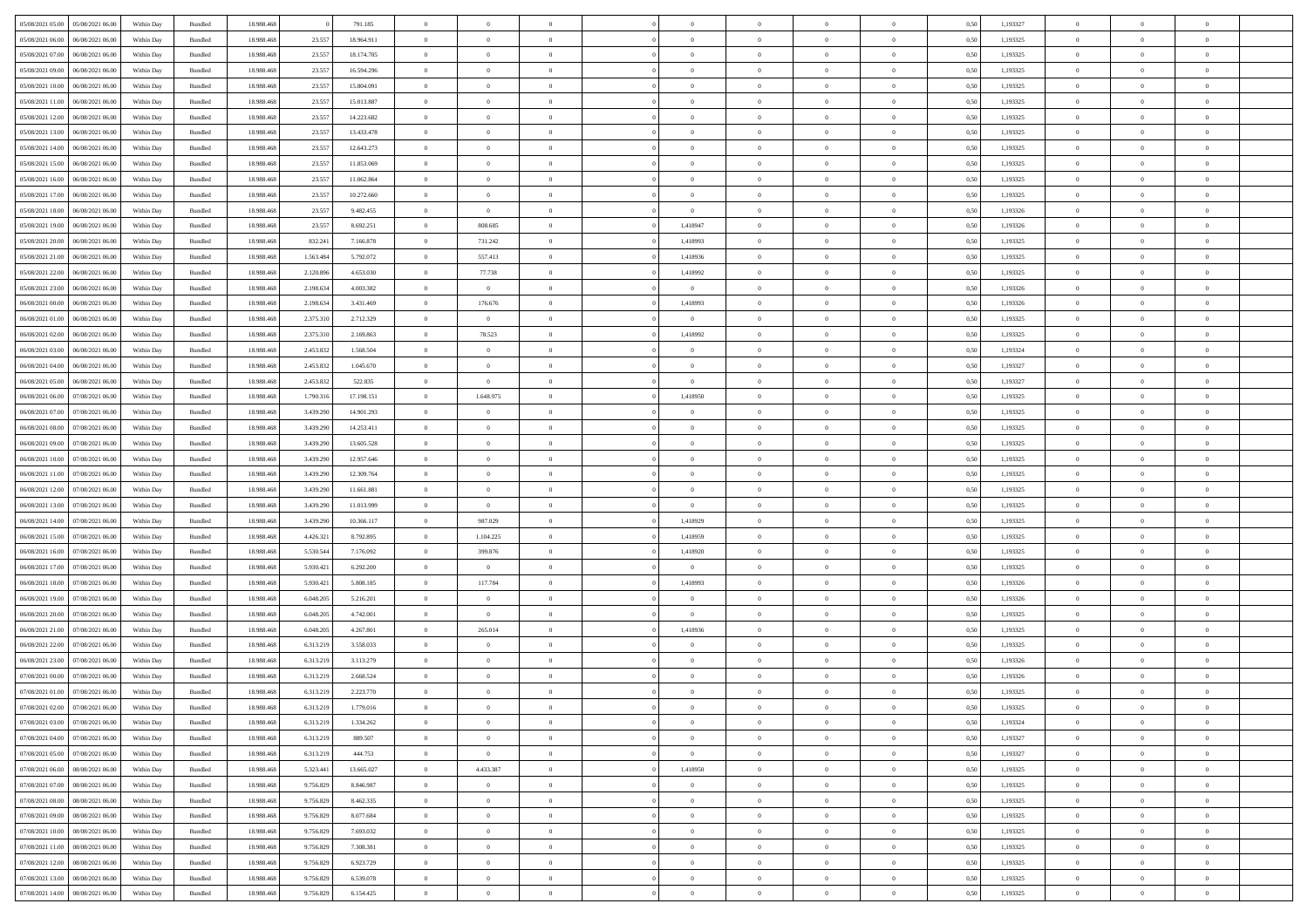| 07/08/2021 15:00 | 08/08/2021 06:00 | Within Day | Bundled | 18.988.468 | 9.756.829  | 5.769.774  | $\overline{0}$ | 142.813        |                | 1,418959       | $\bf{0}$       | $\overline{0}$ | $\theta$       | 0,50 | 1,193325 | $\theta$       | $\theta$       | $\overline{0}$           |  |
|------------------|------------------|------------|---------|------------|------------|------------|----------------|----------------|----------------|----------------|----------------|----------------|----------------|------|----------|----------------|----------------|--------------------------|--|
| 07/08/2021 16:00 | 08/08/2021 06:00 | Within Day | Bundled | 18.988.468 | 9.899.641  | 5.251.830  | $\overline{0}$ | $\theta$       | $\overline{0}$ | $\overline{0}$ | $\,$ 0         | $\bf{0}$       | $\bf{0}$       | 0,50 | 1,193325 | $\,$ 0 $\,$    | $\overline{0}$ | $\overline{0}$           |  |
|                  |                  |            |         |            |            |            |                |                |                |                |                |                |                |      |          |                |                |                          |  |
| 07/08/2021 17:00 | 08/08/2021 06:00 | Within Day | Bundled | 18,988,468 | 9,899.641  | 4.876.700  | $\overline{0}$ | $\overline{0}$ | $\overline{0}$ | $\overline{0}$ | $\bf{0}$       | $\overline{0}$ | $\mathbf{0}$   | 0.50 | 1.193325 | $\bf{0}$       | $\overline{0}$ | $\overline{0}$           |  |
| 07/08/2021 18:00 | 08/08/2021 06:00 | Within Day | Bundled | 18.988.468 | 9.899.641  | 4.501.569  | $\overline{0}$ | $\overline{0}$ | $\overline{0}$ | $\overline{0}$ | $\bf{0}$       | $\overline{0}$ | $\overline{0}$ | 0,50 | 1,193326 | $\,$ 0 $\,$    | $\overline{0}$ | $\overline{0}$           |  |
| 07/08/2021 19:00 | 08/08/2021 06:00 | Within Day | Bundled | 18.988.468 | 9.899.641  | 4.126.438  | $\overline{0}$ | $\theta$       | $\overline{0}$ |                | $\overline{0}$ | $\overline{0}$ | $\bf{0}$       | 0,50 | 1,193326 | $\,$ 0 $\,$    | $\overline{0}$ | $\overline{0}$           |  |
| 07/08/2021 20:00 | 08/08/2021 06:00 | Within Day | Bundled | 18.988.468 | 9,899.641  | 3.751.307  | $\overline{0}$ | $\overline{0}$ | $\overline{0}$ | $\overline{0}$ | $\bf{0}$       | $\overline{0}$ | $\bf{0}$       | 0.50 | 1.193325 | $\,0\,$        | $\theta$       | $\overline{0}$           |  |
| 07/08/2021 21:00 | 08/08/2021 06:00 | Within Day | Bundled | 18.988.468 | 9.899.641  | 3.376.176  | $\overline{0}$ | $\overline{0}$ | $\overline{0}$ | $\overline{0}$ | $\bf{0}$       | $\overline{0}$ | $\overline{0}$ | 0,50 | 1,193325 | $\,$ 0 $\,$    | $\theta$       | $\overline{0}$           |  |
| 07/08/2021 22.00 | 08/08/2021 06:00 | Within Day | Bundled | 18.988.468 | 9.899.641  | 3.001.045  | $\overline{0}$ | $\theta$       | $\overline{0}$ | $\overline{0}$ | $\,$ 0         | $\bf{0}$       | $\bf{0}$       | 0,50 | 1,193325 | $\,$ 0 $\,$    | $\overline{0}$ | $\overline{0}$           |  |
| 07/08/2021 23:00 | 08/08/2021 06:00 | Within Day | Bundled | 18.988.468 | 9,899.641  | 2.625.915  | $\overline{0}$ | $\overline{0}$ | $\overline{0}$ | $\overline{0}$ | $\bf{0}$       | $\overline{0}$ | $\bf{0}$       | 0.50 | 1.193326 | $\,0\,$        | $\overline{0}$ | $\overline{0}$           |  |
| 08/08/2021 00:00 | 08/08/2021 06:00 | Within Day | Bundled | 18.988.468 | 9.899.641  | 2.250.784  | $\overline{0}$ | $\overline{0}$ | $\overline{0}$ | $\overline{0}$ | $\bf{0}$       | $\overline{0}$ | $\bf{0}$       | 0,50 | 1,193326 | $\,$ 0 $\,$    | $\overline{0}$ | $\overline{0}$           |  |
| 08/08/2021 01:00 | 08/08/2021 06:00 | Within Day | Bundled | 18.988.468 | 9.899.641  | 1.875.653  | $\bf{0}$       | $\theta$       | $\overline{0}$ | $\overline{0}$ | $\,$ 0         | $\overline{0}$ | $\bf{0}$       | 0,50 | 1,193325 | $\,$ 0 $\,$    | $\overline{0}$ | $\overline{0}$           |  |
| 08/08/2021 02:00 | 08/08/2021 06:00 |            | Bundled | 18,988,468 | 9,899.641  |            |                | $\overline{0}$ | $\overline{0}$ | $\overline{0}$ |                | $\overline{0}$ |                | 0.50 | 1.193325 | $\,$ 0 $\,$    | $\overline{0}$ | $\bf{0}$                 |  |
|                  |                  | Within Day |         |            |            | 1.500.523  | $\overline{0}$ |                |                |                | $\bf{0}$       |                | $\mathbf{0}$   |      |          |                |                |                          |  |
| 08/08/2021 03:00 | 08/08/2021 06:00 | Within Day | Bundled | 18.988.468 | 9.899.641  | 1.125.392  | $\overline{0}$ | $\overline{0}$ | $\overline{0}$ | $\overline{0}$ | $\,$ 0         | $\overline{0}$ | $\overline{0}$ | 0,50 | 1,193324 | $\,$ 0 $\,$    | $\overline{0}$ | $\overline{0}$           |  |
| 08/08/2021 04:00 | 08/08/2021 06:00 | Within Day | Bundled | 18.988.468 | 9.899.641  | 750.261    | $\overline{0}$ | $\theta$       | $\overline{0}$ | $\overline{0}$ | $\bf{0}$       | $\overline{0}$ | $\bf{0}$       | 0,50 | 1,193327 | $\,$ 0 $\,$    | $\overline{0}$ | $\overline{0}$           |  |
| 08/08/2021 05:00 | 08/08/2021 06:00 | Within Day | Bundled | 18.988.468 | 9,899.641  | 375.130    | $\overline{0}$ | $\overline{0}$ | $\overline{0}$ | $\overline{0}$ | $\bf{0}$       | $\overline{0}$ | $\bf{0}$       | 0.50 | 1.193327 | $\,0\,$        | $\theta$       | $\overline{0}$           |  |
| 08/08/2021 06:00 | 09/08/2021 06:00 | Within Day | Bundled | 18.988.468 | 14.351.089 | 4.637.377  | $\overline{0}$ | $\overline{0}$ | $\overline{0}$ | $\overline{0}$ | $\bf{0}$       | $\overline{0}$ | $\overline{0}$ | 0,50 | 1,193325 | $\,$ 0 $\,$    | $\theta$       | $\overline{0}$           |  |
| 08/08/2021 07:00 | 09/08/2021 06.00 | Within Day | Bundled | 18.988.468 | 14.351.089 | 4,444,153  | $\overline{0}$ | $\theta$       | $\overline{0}$ |                | $\,$ 0         | $\overline{0}$ | $\bf{0}$       | 0,50 | 1,193325 | $\,$ 0 $\,$    | $\overline{0}$ | $\overline{0}$           |  |
| 08/08/2021 08:00 | 09/08/2021 06:00 | Within Day | Bundled | 18.988.468 | 14.351.089 | 4.250.929  | $\overline{0}$ | $\overline{0}$ | $\overline{0}$ | $\overline{0}$ | $\bf{0}$       | $\overline{0}$ | $\bf{0}$       | 0.50 | 1.193325 | $\,0\,$        | $\overline{0}$ | $\overline{\phantom{a}}$ |  |
| 08/08/2021 09:00 | 09/08/2021 06:00 | Within Day | Bundled | 18.988.468 | 14.351.089 | 4.057.705  | $\overline{0}$ | $\overline{0}$ | $\overline{0}$ | $\overline{0}$ | $\bf{0}$       | $\overline{0}$ | $\bf{0}$       | 0,50 | 1,193325 | $\,$ 0 $\,$    | $\overline{0}$ | $\overline{0}$           |  |
| 08/08/2021 11:00 | 09/08/2021 06.00 | Within Day | Bundled | 18.988.468 | 14.351.089 | 3.671.257  | $\bf{0}$       | $\overline{0}$ | $\overline{0}$ | $\overline{0}$ | $\,$ 0         | $\overline{0}$ | $\bf{0}$       | 0,50 | 1,193325 | $\,$ 0 $\,$    | $\overline{0}$ | $\overline{0}$           |  |
| 08/08/2021 12:00 | 09/08/2021 06:00 | Within Day | Bundled | 18,988,468 | 14.351.089 | 3.478.032  | $\overline{0}$ | $\overline{0}$ | $\overline{0}$ | $\overline{0}$ | $\bf{0}$       | $\overline{0}$ | $\mathbf{0}$   | 0.50 | 1.193325 | $\,$ 0 $\,$    | $\overline{0}$ | $\overline{\phantom{a}}$ |  |
| 08/08/2021 13:00 | 09/08/2021 06:00 | Within Day | Bundled | 18.988.468 | 14.351.089 | 3.284.809  | $\overline{0}$ | $\overline{0}$ | $\overline{0}$ | $\overline{0}$ | $\bf{0}$       | $\overline{0}$ | $\overline{0}$ | 0,50 | 1,193325 | $\,$ 0 $\,$    | $\overline{0}$ | $\overline{0}$           |  |
|                  |                  |            |         |            |            |            | $\overline{0}$ | $\theta$       | $\overline{0}$ | $\overline{0}$ | $\,$ 0         | $\overline{0}$ |                |      |          | $\,$ 0 $\,$    | $\overline{0}$ | $\overline{0}$           |  |
| 08/08/2021 14:00 | 09/08/2021 06.00 | Within Day | Bundled | 18.988.468 | 14.351.089 | 3.091.584  |                |                |                |                |                |                | $\bf{0}$       | 0,50 | 1,193325 |                |                |                          |  |
| 08/08/2021 15:00 | 09/08/2021 06:00 | Within Day | Bundled | 18.988.468 | 14.351.089 | 2.898.361  | $\overline{0}$ | $\overline{0}$ | $\overline{0}$ | $\overline{0}$ | $\bf{0}$       | $\overline{0}$ | $\bf{0}$       | 0.50 | 1.193325 | $\,0\,$        | $\theta$       | $\overline{0}$           |  |
| 08/08/2021 16:00 | 09/08/2021 06:00 | Within Day | Bundled | 18.988.468 | 14.351.089 | 2.705.136  | $\overline{0}$ | $\overline{0}$ | $\overline{0}$ | $\overline{0}$ | $\,$ 0         | $\overline{0}$ | $\overline{0}$ | 0,50 | 1,193325 | $\,0\,$        | $\theta$       | $\overline{0}$           |  |
| 08/08/2021 17:00 | 09/08/2021 06.00 | Within Day | Bundled | 18.988.468 | 14.351.08  | 2.511.913  | $\overline{0}$ | $\theta$       | $\overline{0}$ |                | $\,$ 0         | $\overline{0}$ | $\bf{0}$       | 0,50 | 1,193325 | $\,$ 0 $\,$    | $\overline{0}$ | $\overline{0}$           |  |
| 08/08/2021 18:00 | 09/08/2021 06:00 | Within Day | Bundled | 18.988.468 | 14.351.089 | 2.318.688  | $\overline{0}$ | $\overline{0}$ | $\overline{0}$ | $\overline{0}$ | $\bf{0}$       | $\overline{0}$ | $\bf{0}$       | 0.50 | 1.193326 | $\,0\,$        | $\overline{0}$ | $\overline{0}$           |  |
| 08/08/2021 19:00 | 09/08/2021 06:00 | Within Day | Bundled | 18.988.468 | 14.351.089 | 2.125.465  | $\overline{0}$ | $\overline{0}$ | $\overline{0}$ | $\overline{0}$ | $\bf{0}$       | $\overline{0}$ | $\bf{0}$       | 0,50 | 1,193326 | $\,$ 0 $\,$    | $\overline{0}$ | $\overline{0}$           |  |
| 08/08/2021 20:00 | 09/08/2021 06.00 | Within Day | Bundled | 18.988.468 | 14.351.089 | 1.932.240  | $\bf{0}$       | $\overline{0}$ | $\overline{0}$ | $\overline{0}$ | $\bf{0}$       | $\overline{0}$ | $\bf{0}$       | 0,50 | 1,193325 | $\,$ 0 $\,$    | $\overline{0}$ | $\overline{0}$           |  |
| 08/08/2021 21:00 | 09/08/2021 06:00 | Within Day | Bundled | 18.988.468 | 14.351.089 | 1.739.016  | $\overline{0}$ | $\overline{0}$ | $\overline{0}$ | $\overline{0}$ | $\bf{0}$       | $\overline{0}$ | $\mathbf{0}$   | 0.50 | 1.193325 | $\,$ 0 $\,$    | $\overline{0}$ | $\overline{\phantom{a}}$ |  |
| 08/08/2021 22:00 | 09/08/2021 06:00 | Within Dav | Bundled | 18.988.468 | 14.351.089 | 1.545.792  | $\overline{0}$ | 196.307        | $\overline{0}$ | 1,418992       | $\overline{0}$ | $\overline{0}$ | $\overline{0}$ | 0.50 | 1,193325 | $\theta$       | $\overline{0}$ | $\overline{0}$           |  |
| 08/08/2021 23:00 | 09/08/2021 06.00 | Within Day | Bundled | 18.988.468 | 14.547.395 | 1.180.800  | $\overline{0}$ | $\overline{0}$ | $\overline{0}$ | $\overline{0}$ | $\,$ 0         | $\overline{0}$ | $\bf{0}$       | 0,50 | 1,193326 | $\,$ 0 $\,$    | $\overline{0}$ | $\overline{0}$           |  |
| 09/08/2021 00:00 | 09/08/2021 06:00 | Within Day | Bundled | 18.988.468 | 14.547.395 | 1.012.114  | $\overline{0}$ | 166,075        | $\overline{0}$ | 1.418993       | $\,$ 0         | $\overline{0}$ | $\bf{0}$       | 0.50 | 1.193326 | $\,0\,$        | $\theta$       | $\overline{0}$           |  |
| 09/08/2021 01:00 | 09/08/2021 06:00 | Within Dav | Bundled | 18.988.468 | 14.713.471 | 705.032    | $\overline{0}$ | 58.892         | $\Omega$       | 1,418891       | $\bf{0}$       | $\overline{0}$ | $\overline{0}$ | 0.50 | 1,193325 | $\theta$       | $\overline{0}$ | $\overline{0}$           |  |
|                  |                  |            |         |            |            |            |                |                |                |                |                |                |                |      |          |                |                |                          |  |
| 09/08/2021 02:00 | 09/08/2021 06.00 | Within Day | Bundled | 18.988.468 | 14.772.362 | 516.911    | $\overline{0}$ | $\overline{0}$ | $\overline{0}$ | $\overline{0}$ | $\,$ 0         | $\overline{0}$ | $\bf{0}$       | 0,50 | 1,193325 | $\,$ 0 $\,$    | $\overline{0}$ | $\overline{0}$           |  |
| 09/08/2021 03:00 | 09/08/2021 06:00 | Within Day | Bundled | 18.988.468 | 14.772.362 | 387.683    | $\overline{0}$ | 59.186         | $\overline{0}$ | 1,418822       | $\bf{0}$       | $\overline{0}$ | $\bf{0}$       | 0.50 | 1.193324 | $\,0\,$        | $\overline{0}$ | $\overline{0}$           |  |
| 09/08/2021 04:00 | 09/08/2021 06:00 | Within Dav | Bundled | 18.988.468 | 14.831.549 | 218,998    | $\overline{0}$ | $\overline{0}$ | $\overline{0}$ | $\overline{0}$ | $\overline{0}$ | $\overline{0}$ | $\overline{0}$ | 0.50 | 1,193327 | $\theta$       | $\overline{0}$ | $\overline{0}$           |  |
| 09/08/2021 05:00 | 09/08/2021 06.00 | Within Day | Bundled | 18.988.468 | 14.831.549 | 109.499    | $\bf{0}$       | $\bf{0}$       | $\overline{0}$ | $\bf{0}$       | $\bf{0}$       | $\overline{0}$ | $\bf{0}$       | 0,50 | 1,193327 | $\,$ 0 $\,$    | $\overline{0}$ | $\overline{0}$           |  |
| 09/08/2021 06:00 | 10/08/2021 06:00 | Within Day | Bundled | 18,988,468 | 3.505.250  | 15.483.217 | $\overline{0}$ | 482.914        | $\overline{0}$ | 1,418950       | $\bf{0}$       | $\overline{0}$ | $\mathbf{0}$   | 0.50 | 1,193325 | $\,$ 0 $\,$    | $\overline{0}$ | $\overline{0}$           |  |
| 09/08/2021 07:00 | 10/08/2021 06:00 | Within Dav | Bundled | 18.988.468 | 3.988.164  | 14.375.290 | $\overline{0}$ | $\overline{0}$ | $\Omega$       | $\overline{0}$ | $\overline{0}$ | $\overline{0}$ | $\overline{0}$ | 0.50 | 1,193325 | $\theta$       | $\overline{0}$ | $\overline{0}$           |  |
| 09/08/2021 08:00 | 10/08/2021 06:00 | Within Day | Bundled | 18.988.468 | 3.988.164  | 13.750.277 | $\overline{0}$ | $\overline{0}$ | $\overline{0}$ | $\overline{0}$ | $\bf{0}$       | $\overline{0}$ | $\bf{0}$       | 0,50 | 1,193325 | $\,$ 0 $\,$    | $\overline{0}$ | $\overline{0}$           |  |
| 09/08/2021 09:00 | 10/08/2021 06:00 | Within Day | Bundled | 18.988.468 | 3.988.164  | 13.125.265 | $\overline{0}$ | $\overline{0}$ | $\overline{0}$ | $\overline{0}$ | $\bf{0}$       | $\overline{0}$ | $\overline{0}$ | 0.50 | 1,193325 | $\,0\,$        | $\theta$       | $\overline{0}$           |  |
| 09/08/2021 10:00 | 10/08/2021 06:00 | Within Dav | Bundled | 18.988.468 | 3.988.164  | 12.500.252 | $\overline{0}$ | $\Omega$       | $\Omega$       | $\Omega$       | $\bf{0}$       | $\overline{0}$ | $\overline{0}$ | 0.50 | 1,193325 | $\theta$       | $\overline{0}$ | $\overline{0}$           |  |
| 09/08/2021 11:00 | 10/08/2021 06:00 | Within Day | Bundled | 18.988.468 | 3.988.164  | 11.875.239 | $\overline{0}$ | $\,$ 0 $\,$    | $\overline{0}$ | $\bf{0}$       | $\,$ 0         | $\bf{0}$       | $\bf{0}$       | 0,50 | 1,193325 | $\,$ 0 $\,$    | $\overline{0}$ | $\overline{0}$           |  |
| 09/08/2021 12:00 | 10/08/2021 06:00 | Within Day | Bundled | 18.988.468 | 3.988.164  | 11.250.227 | $\bf{0}$       | $\theta$       |                |                |                |                |                | 0,50 | 1,193325 | $\bf{0}$       | $\theta$       |                          |  |
|                  |                  |            |         |            |            |            | $\Omega$       |                |                |                |                |                |                |      |          |                |                |                          |  |
| 09/08/2021 13:00 | 10/08/2021 06:00 | Within Day | Bundled | 18.988.468 | 3.988.164  | 10.625.215 |                | $\overline{0}$ | $\overline{0}$ | $\overline{0}$ | $\overline{0}$ | $\overline{0}$ | $\mathbf{0}$   | 0,50 | 1,193325 | $\theta$       | $\theta$       | $\overline{0}$           |  |
| 09/08/2021 14:00 | 10/08/2021 06:00 | Within Day | Bundled | 18.988.468 | 3.988.164  | 10.000.202 | $\overline{0}$ | 870.030        | $\overline{0}$ | 1,418929       | $\overline{0}$ | $\overline{0}$ | $\bf{0}$       | 0,50 | 1,193325 | $\overline{0}$ | $\overline{0}$ | $\bf{0}$                 |  |
| 09/08/2021 15:00 | 10/08/2021 06:00 | Within Day | Bundled | 18.988.468 | 4.858.194  | 8.559.535  | $\overline{0}$ | 1.946.379      | $\overline{0}$ | 1,418959       | $\bf{0}$       | $\overline{0}$ | $\mathbf{0}$   | 0.50 | 1,193325 | $\overline{0}$ | $\bf{0}$       | $\bf{0}$                 |  |
| 09/08/2021 16:00 | 10/08/2021 06:00 | Within Dav | Bundled | 18.988.468 | 6.804.574  | 6.172.278  | $\overline{0}$ | 1.100.691      | $\overline{0}$ | 1,418920       | $\overline{0}$ | $\overline{0}$ | $\mathbf{0}$   | 0.50 | 1,193325 | $\overline{0}$ | $\theta$       | $\overline{0}$           |  |
| 09/08/2021 17:00 | 10/08/2021 06:00 | Within Day | Bundled | 18.988.468 | 7.905.265  | 4.709.331  | $\overline{0}$ | 765.596        | $\overline{0}$ | 1,418953       | $\bf{0}$       | $\bf{0}$       | $\bf{0}$       | 0,50 | 1,193325 | $\bf{0}$       | $\overline{0}$ | $\overline{0}$           |  |
| 09/08/2021 18:00 | 10/08/2021 06:00 | Within Day | Bundled | 18.988.468 | 8.670.860  | 3.640.371  | $\overline{0}$ | $\overline{0}$ | $\overline{0}$ | $\overline{0}$ | $\bf{0}$       | $\overline{0}$ | $\mathbf{0}$   | 0.50 | 1.193326 | $\,$ 0 $\,$    | $\theta$       | $\overline{0}$           |  |
| 09/08/2021 19:00 | 10/08/2021 06:00 | Within Day | Bundled | 18.988.468 | 8.670.860  | 3.337.007  | $\overline{0}$ | $\overline{0}$ | $\overline{0}$ | $\overline{0}$ | $\overline{0}$ | $\overline{0}$ | $\overline{0}$ | 0,50 | 1,193326 | $\overline{0}$ | $\theta$       | $\overline{0}$           |  |
| 09/08/2021 20:00 | 10/08/2021 06:00 | Within Day | Bundled | 18.988.468 | 8.670.860  | 3.033.643  | $\overline{0}$ | $\overline{0}$ | $\overline{0}$ | $\bf{0}$       | $\bf{0}$       | $\bf{0}$       | $\bf{0}$       | 0,50 | 1,193325 | $\,$ 0 $\,$    | $\overline{0}$ | $\overline{0}$           |  |
| 09/08/2021 21.00 | 10/08/2021 06:00 | Within Day | Bundled | 18,988,468 | 8.670.860  | 2.730.278  | $\overline{0}$ | $\overline{0}$ | $\overline{0}$ | $\overline{0}$ | $\bf{0}$       | $\overline{0}$ | $\mathbf{0}$   | 0.50 | 1.193325 | $\mathbf{0}$   | $\,$ 0 $\,$    | $\overline{0}$           |  |
| 09/08/2021 22:00 | 10/08/2021 06:00 | Within Dav | Bundled | 18.988.468 | 8.670.860  | 2.426.914  | $\overline{0}$ | 322.924        | $\overline{0}$ | 1,418992       | $\overline{0}$ | $\overline{0}$ | $\overline{0}$ | 0,50 | 1,193325 | $\overline{0}$ | $\theta$       | $\overline{0}$           |  |
|                  |                  |            |         |            |            |            |                |                |                |                |                |                |                |      |          |                |                |                          |  |
| 09/08/2021 23.00 | 10/08/2021 06:00 | Within Day | Bundled | 18.988.468 | 8.993.784  | 1.840.991  | $\overline{0}$ | 309.183        | $\overline{0}$ | 1,418921       | $\bf{0}$       | $\bf{0}$       | $\bf{0}$       | 0,50 | 1,193326 | $\bf{0}$       | $\overline{0}$ | $\bf{0}$                 |  |
| 10/08/2021 00:00 | 10/08/2021 06:00 | Within Day | Bundled | 18.988.468 | 9.302.967  | 1.312.979  | $\overline{0}$ | $\overline{0}$ | $\overline{0}$ | $\overline{0}$ | $\bf{0}$       | $\overline{0}$ | $\,$ 0 $\,$    | 0,50 | 1,193326 | $\overline{0}$ | $\,$ 0 $\,$    | $\,$ 0 $\,$              |  |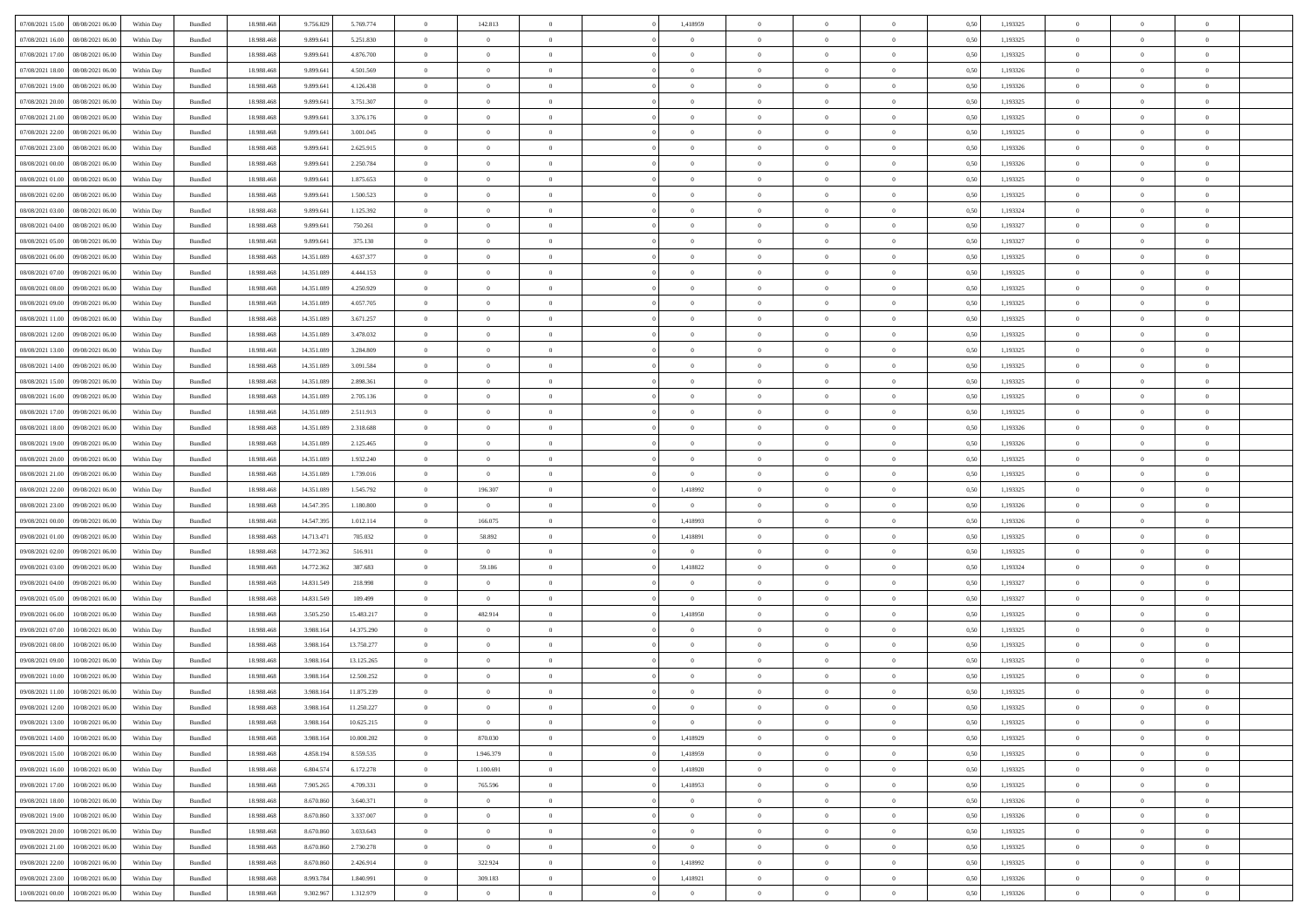| 10/08/2021 01:00 | 10/08/2021 06:00 | Within Day | Bundled            | 18.988.468 | 9.302.967 | 1.094.148  | $\Omega$       | $\overline{0}$ |                | $\Omega$       | $\Omega$       | $\Omega$       | $\theta$       | 0.50 | 1,193325 | $\theta$       | $\theta$       | $\theta$       |  |
|------------------|------------------|------------|--------------------|------------|-----------|------------|----------------|----------------|----------------|----------------|----------------|----------------|----------------|------|----------|----------------|----------------|----------------|--|
|                  |                  |            |                    |            |           |            |                |                |                |                |                |                |                |      |          |                |                |                |  |
| 10/08/2021 02:00 | 10/08/2021 06:00 | Within Day | Bundled            | 18.988.468 | 9.302.967 | 875.319    | $\overline{0}$ | 12.171         | $\overline{0}$ | 1,418992       | $\bf{0}$       | $\overline{0}$ | $\overline{0}$ | 0,50 | 1,193325 | $\theta$       | $\theta$       | $\overline{0}$ |  |
| 10/08/2021 03:00 | 10/08/2021 06:00 | Within Day | Bundled            | 18.988.468 | 9.315.139 | 647.360    | $\overline{0}$ | 104.534        | $\overline{0}$ | 1,418822       | $\bf{0}$       | $\overline{0}$ | $\bf{0}$       | 0,50 | 1,193324 | $\bf{0}$       | $\overline{0}$ | $\overline{0}$ |  |
| 10/08/2021 04:00 | 10/08/2021 06:00 | Within Dav | Bundled            | 18.988.468 | 9.419.67  | 361.884    | $\overline{0}$ | $\overline{0}$ | $\overline{0}$ | $\overline{0}$ | $\bf{0}$       | $\overline{0}$ | $\overline{0}$ | 0.50 | 1,193327 | $\theta$       | $\theta$       | $\overline{0}$ |  |
| 10/08/2021 05:00 | 10/08/2021 06:00 | Within Day | Bundled            | 18.988.468 | 9.419.671 | 180.942    | $\overline{0}$ | $\overline{0}$ | $\overline{0}$ | $\overline{0}$ | $\bf{0}$       | $\overline{0}$ | $\bf{0}$       | 0,50 | 1,193327 | $\theta$       | $\theta$       | $\overline{0}$ |  |
| 10/08/2021 06:00 | 11/08/2021 06:00 | Within Day | Bundled            | 18.988.468 |           | 18.988.467 | $\overline{0}$ | 83.038         | $\overline{0}$ | 1,418950       | $\bf{0}$       | $\overline{0}$ | $\mathbf{0}$   | 0,50 | 1,193325 | $\bf{0}$       | $\overline{0}$ | $\bf{0}$       |  |
|                  |                  |            |                    |            |           |            |                |                |                |                | $\bf{0}$       |                |                |      |          | $\theta$       | $\overline{0}$ | $\overline{0}$ |  |
| 10/08/2021 07:00 | 11/08/2021 06:00 | Within Dav | Bundled            | 18.988.468 | 83,038    | 18.117.703 | $\overline{0}$ | $\overline{0}$ | $\overline{0}$ | $\overline{0}$ |                | $\overline{0}$ | $\overline{0}$ | 0.50 | 1,193325 |                |                |                |  |
| 10/08/2021 08:00 | 11/08/2021 06:00 | Within Day | Bundled            | 18.988.468 | 83.038    | 17.329.977 | $\overline{0}$ | $\theta$       | $\overline{0}$ | $\overline{0}$ | $\bf{0}$       | $\overline{0}$ | $\bf{0}$       | 0,50 | 1,193325 | $\theta$       | $\theta$       | $\overline{0}$ |  |
| 10/08/2021 09:00 | 11/08/2021 06:00 | Within Day | Bundled            | 18.988.468 | 83.038    | 16.542.250 | $\overline{0}$ | $\overline{0}$ | $\overline{0}$ | $\overline{0}$ | $\bf{0}$       | $\overline{0}$ | $\bf{0}$       | 0,50 | 1,193325 | $\,0\,$        | $\overline{0}$ | $\overline{0}$ |  |
| 10/08/2021 10:00 | 11/08/2021 06:00 | Within Dav | Bundled            | 18.988.468 | 83.038    | 15.754.524 | $\overline{0}$ | $\overline{0}$ | $\overline{0}$ | $\overline{0}$ | $\overline{0}$ | $\overline{0}$ | $\overline{0}$ | 0.50 | 1,193325 | $\theta$       | $\overline{0}$ | $\overline{0}$ |  |
| 10/08/2021 11:00 | 11/08/2021 06:00 | Within Day | Bundled            | 18.988.468 | 83.038    | 14.966.798 | $\overline{0}$ | $\theta$       | $\overline{0}$ | $\overline{0}$ | $\bf{0}$       | $\overline{0}$ | $\bf{0}$       | 0,50 | 1,193325 | $\,$ 0 $\,$    | $\theta$       | $\overline{0}$ |  |
| 10/08/2021 12:00 | 11/08/2021 06:00 | Within Day | Bundled            | 18.988.468 | 83.038    | 14.179.072 | $\overline{0}$ | $\overline{0}$ | $\overline{0}$ | $\bf{0}$       | $\bf{0}$       | $\bf{0}$       | $\bf{0}$       | 0,50 | 1,193325 | $\bf{0}$       | $\overline{0}$ | $\overline{0}$ |  |
| 10/08/2021 13:00 | 11/08/2021 06:00 | Within Dav | Bundled            | 18.988.468 | 83,038    | 13.391.346 | $\overline{0}$ | $\overline{0}$ | $\overline{0}$ | $\overline{0}$ | $\bf{0}$       | $\overline{0}$ | $\overline{0}$ | 0.50 | 1,193325 | $\theta$       | $\theta$       | $\overline{0}$ |  |
|                  |                  |            |                    |            |           |            |                |                |                |                |                |                |                |      |          |                |                |                |  |
| 10/08/2021 14:00 | 11/08/2021 06:00 | Within Day | Bundled            | 18.988.468 | 83.038    | 12.603.620 | $\overline{0}$ | 873.172        | $\overline{0}$ | 1,418929       | $\bf{0}$       | $\overline{0}$ | $\overline{0}$ | 0,50 | 1,193325 | $\theta$       | $\overline{0}$ | $\overline{0}$ |  |
| 10/08/2021 15:00 | 11/08/2021 06:00 | Within Day | Bundled            | 18.988.468 | 956.209   | 10.997.295 | $\overline{0}$ | 649.774        | $\overline{0}$ | 1,418959       | $\bf{0}$       | $\overline{0}$ | $\mathbf{0}$   | 0,50 | 1,193325 | $\overline{0}$ | $\overline{0}$ | $\bf{0}$       |  |
| 10/08/2021 16:00 | 11/08/2021 06:00 | Within Dav | Bundled            | 18.988.468 | 1.605.983 | 9.657.686  | $\overline{0}$ | 26.698         | $\overline{0}$ | 1,418920       | $\overline{0}$ | $\overline{0}$ | $\overline{0}$ | 0.50 | 1,193325 | $\theta$       | $\overline{0}$ | $\overline{0}$ |  |
| 10/08/2021 17:00 | 11/08/2021 06:00 | Within Day | Bundled            | 18.988.468 | 1.632.681 | 8.943.060  | $\overline{0}$ | $\theta$       | $\overline{0}$ | $\overline{0}$ | $\bf{0}$       | $\overline{0}$ | $\bf{0}$       | 0,50 | 1,193325 | $\theta$       | $\theta$       | $\overline{0}$ |  |
| 10/08/2021 18:00 | 11/08/2021 06:00 | Within Day | Bundled            | 18.988.468 | 1.632.681 | 8.255.132  | $\overline{0}$ | $\overline{0}$ | $\overline{0}$ | $\bf{0}$       | $\bf{0}$       | $\bf{0}$       | $\bf{0}$       | 0,50 | 1,193326 | $\,0\,$        | $\overline{0}$ | $\overline{0}$ |  |
| 10/08/2021 19:00 | 11/08/2021 06:00 | Within Dav | Bundled            | 18.988.468 | 1.632.681 | 7.567.204  | $\overline{0}$ | $\overline{0}$ | $\overline{0}$ | $\overline{0}$ | $\overline{0}$ | $\overline{0}$ | $\overline{0}$ | 0.50 | 1,193326 | $\theta$       | $\overline{0}$ | $\overline{0}$ |  |
| 10/08/2021 20:00 | 11/08/2021 06:00 | Within Day | Bundled            | 18.988.468 | 1.632.681 | 6.879.276  | $\overline{0}$ | $\theta$       | $\overline{0}$ | $\overline{0}$ | $\bf{0}$       | $\overline{0}$ | $\bf{0}$       | 0,50 | 1,193325 | $\,$ 0 $\,$    | $\theta$       | $\overline{0}$ |  |
|                  |                  |            |                    |            |           |            |                |                |                |                |                |                |                |      |          |                |                |                |  |
| 10/08/2021 21:00 | 11/08/2021 06:00 | Within Day | Bundled            | 18.988.468 | 1.632.681 | 6.191.349  | $\overline{0}$ | $\overline{0}$ | $\overline{0}$ | $\bf{0}$       | $\bf{0}$       | $\bf{0}$       | $\bf{0}$       | 0,50 | 1,193325 | $\,0\,$        | $\overline{0}$ | $\overline{0}$ |  |
| 10/08/2021 22:00 | 11/08/2021 06:00 | Within Dav | Bundled            | 18.988.468 | 1.632.681 | 5.503.421  | $\overline{0}$ | $\overline{0}$ | $\overline{0}$ | $\overline{0}$ | $\bf{0}$       | $\overline{0}$ | $\overline{0}$ | 0.50 | 1,193325 | $\theta$       | $\theta$       | $\overline{0}$ |  |
| 10/08/2021 23:00 | 11/08/2021 06:00 | Within Day | Bundled            | 18.988.468 | 1.632.681 | 4.815.493  | $\overline{0}$ | $\theta$       | $\overline{0}$ | $\overline{0}$ | $\bf{0}$       | $\overline{0}$ | $\bf{0}$       | 0,50 | 1,193326 | $\theta$       | $\overline{0}$ | $\overline{0}$ |  |
| 11/08/2021 00:00 | 11/08/2021 06:00 | Within Day | Bundled            | 18.988.468 | 1.632.681 | 4.127.565  | $\overline{0}$ | $\bf{0}$       | $\overline{0}$ | $\bf{0}$       | $\overline{0}$ | $\overline{0}$ | $\mathbf{0}$   | 0,50 | 1,193326 | $\overline{0}$ | $\overline{0}$ | $\bf{0}$       |  |
| 11/08/2021 01:00 | 11/08/2021 06:00 | Within Dav | Bundled            | 18.988.468 | 1.632.681 | 3.439.638  | $\overline{0}$ | $\overline{0}$ | $\overline{0}$ | $\overline{0}$ | $\overline{0}$ | $\overline{0}$ | $\overline{0}$ | 0.50 | 1,193325 | $\theta$       | $\overline{0}$ | $\overline{0}$ |  |
| 11/08/2021 02:00 | 11/08/2021 06:00 | Within Day | Bundled            | 18.988.468 | 1.632.681 | 2.751.711  | $\overline{0}$ | $\theta$       | $\overline{0}$ | $\overline{0}$ | $\bf{0}$       | $\overline{0}$ | $\bf{0}$       | 0,50 | 1,193325 | $\theta$       | $\theta$       | $\overline{0}$ |  |
| 11/08/2021 03:00 | 11/08/2021 06:00 | Within Day | Bundled            | 18.988.468 | 1.632.681 | 2.063.783  | $\overline{0}$ | $\overline{0}$ | $\overline{0}$ | $\bf{0}$       | $\bf{0}$       | $\bf{0}$       | $\bf{0}$       | 0,50 | 1,193324 | $\,0\,$        | $\overline{0}$ | $\overline{0}$ |  |
|                  |                  |            |                    |            |           |            |                |                |                |                |                |                |                |      |          |                |                |                |  |
| 11/08/2021 04:00 | 11/08/2021 06:00 | Within Day | Bundled            | 18.988.468 | 1.632.681 | 1.375.855  | $\overline{0}$ | $\overline{0}$ | $\overline{0}$ | $\overline{0}$ | $\overline{0}$ | $\overline{0}$ | $\overline{0}$ | 0.50 | 1,193327 | $\theta$       | $\overline{0}$ | $\overline{0}$ |  |
| 11/08/2021 05:00 | 11/08/2021 06:00 | Within Day | Bundled            | 18.988.468 | 1.632.681 | 687.927    | $\overline{0}$ | $\theta$       | $\overline{0}$ | $\overline{0}$ | $\bf{0}$       | $\overline{0}$ | $\bf{0}$       | 0,50 | 1,193327 | $\,$ 0 $\,$    | $\theta$       | $\overline{0}$ |  |
| 11/08/2021 06:00 | 12/08/2021 06:00 | Within Day | Bundled            | 18.988.468 |           | 18.988.467 | $\overline{0}$ | $\overline{0}$ | $\overline{0}$ | $\bf{0}$       | $\bf{0}$       | $\bf{0}$       | $\bf{0}$       | 0,50 | 1,193325 | $\bf{0}$       | $\overline{0}$ | $\overline{0}$ |  |
| 11/08/2021 07:00 | 12/08/2021 06:00 | Within Day | Bundled            | 18.988.468 |           | 18.197.281 | $\overline{0}$ | $\Omega$       | $\Omega$       | $\Omega$       | $\Omega$       | $\Omega$       | $\overline{0}$ | 0,50 | 1,193325 | $\,0\,$        | $\theta$       | $\theta$       |  |
| 11/08/2021 08:00 | 12/08/2021 06:00 | Within Day | Bundled            | 18.988.468 |           | 17.406.094 | $\overline{0}$ | $\theta$       | $\overline{0}$ | $\overline{0}$ | $\bf{0}$       | $\overline{0}$ | $\bf{0}$       | 0,50 | 1,193325 | $\theta$       | $\overline{0}$ | $\overline{0}$ |  |
| 11/08/2021 09:00 | 12/08/2021 06:00 | Within Day | Bundled            | 18.988.468 |           | 16.614.908 | $\overline{0}$ | $\bf{0}$       | $\overline{0}$ | $\bf{0}$       | $\bf{0}$       | $\overline{0}$ | $\mathbf{0}$   | 0,50 | 1,193325 | $\overline{0}$ | $\overline{0}$ | $\bf{0}$       |  |
| 11/08/2021 10:00 | 12/08/2021 06:00 | Within Day | Bundled            | 18.988.468 |           | 15.823.722 | $\overline{0}$ | $\Omega$       | $\Omega$       | $\Omega$       | $\bf{0}$       | $\overline{0}$ | $\overline{0}$ | 0.50 | 1,193325 | $\,0\,$        | $\theta$       | $\theta$       |  |
|                  |                  |            |                    |            |           |            |                |                |                |                |                |                |                |      |          |                |                |                |  |
| 11/08/2021 11:00 | 12/08/2021 06:00 | Within Day | Bundled            | 18.988.468 |           | 15.032.536 | $\overline{0}$ | $\theta$       | $\overline{0}$ | $\overline{0}$ | $\bf{0}$       | $\overline{0}$ | $\bf{0}$       | 0,50 | 1,193325 | $\,$ 0 $\,$    | $\theta$       | $\overline{0}$ |  |
| 11/08/2021 12:00 | 12/08/2021 06:00 | Within Day | Bundled            | 18.988.468 |           | 14.241.350 | $\overline{0}$ | $\overline{0}$ | $\overline{0}$ | $\bf{0}$       | $\bf{0}$       | $\bf{0}$       | $\bf{0}$       | 0,50 | 1,193325 | $\,0\,$        | $\overline{0}$ | $\overline{0}$ |  |
| 11/08/2021 13:00 | 12/08/2021 06:00 | Within Day | Bundled            | 18.988.468 |           | 13.450.164 | $\overline{0}$ | $\Omega$       | $\Omega$       | $\Omega$       | $\Omega$       | $\theta$       | $\overline{0}$ | 0.50 | 1,193325 | $\,$ 0 $\,$    | $\theta$       | $\theta$       |  |
| 11/08/2021 14:00 | 12/08/2021 06:00 | Within Day | Bundled            | 18.988.468 |           | 12.658.978 | $\overline{0}$ | $\theta$       | $\overline{0}$ | $\overline{0}$ | $\bf{0}$       | $\overline{0}$ | $\bf{0}$       | 0,50 | 1,193325 | $\,$ 0 $\,$    | $\overline{0}$ | $\overline{0}$ |  |
| 11/08/2021 15:00 | 12/08/2021 06:00 | Within Day | Bundled            | 18.988.468 |           | 11.867.791 | $\overline{0}$ | $\overline{0}$ | $\overline{0}$ | $\bf{0}$       | $\bf{0}$       | $\bf{0}$       | $\bf{0}$       | 0,50 | 1,193325 | $\bf{0}$       | $\overline{0}$ | $\overline{0}$ |  |
| 11/08/2021 16:00 | 12/08/2021 06:00 | Within Day | Bundled            | 18.988.468 |           | 11.076.605 | $\overline{0}$ | $\overline{1}$ | $\Omega$       | 1,418920       | $\Omega$       | $\overline{0}$ | $\overline{0}$ | 0,50 | 1,193325 | $\,0\,$        | $\theta$       | $\theta$       |  |
| 11/08/2021 17:00 | 12/08/2021 06:00 | Within Day | Bundled            | 18.988.468 |           | 10.285.418 | $\overline{0}$ | $\theta$       | $\overline{0}$ | $\overline{0}$ | $\bf{0}$       | $\overline{0}$ | $\bf{0}$       | 0,50 | 1,193325 | $\,$ 0 $\,$    | $\overline{0}$ | $\overline{0}$ |  |
| 11/08/2021 18:00 | 12/08/2021 06:00 | Within Day | Bundled            | 18.988.468 |           | 9.494.232  | $\overline{0}$ | $\overline{0}$ | $\overline{0}$ | $\bf{0}$       | $\bf{0}$       | $\bf{0}$       | $\mathbf{0}$   | 0,50 | 1,193326 | $\overline{0}$ | $\overline{0}$ | $\bf{0}$       |  |
|                  |                  |            |                    |            |           |            |                |                |                |                |                |                |                |      |          |                |                |                |  |
| 11/08/2021 19:00 | 12/08/2021 06:00 | Within Day | Bundled            | 18.988.468 |           | 8.703.046  | $\overline{0}$ | $\Omega$       | $\Omega$       | $\Omega$       | $\Omega$       | $\Omega$       | $\overline{0}$ | 0.50 | 1,193326 | $\theta$       | $\theta$       | $\theta$       |  |
| 11/08/2021 20:00 | 12/08/2021 06:00 | Within Day | Bundled            | 18.988.468 |           | 7.911.859  | $\overline{0}$ | $\,$ 0 $\,$    | $\overline{0}$ | $\bf{0}$       | $\,$ 0         | $\bf{0}$       | $\bf{0}$       | 0,50 | 1,193325 | $\,0\,$        | $\overline{0}$ | $\overline{0}$ |  |
| 11/08/2021 21:00 | 12/08/2021 06:00 | Within Day | $\mathbf B$ undled | 18.988.468 |           | 7.120.674  | $\bf{0}$       |                |                |                |                |                |                | 0,50 | 1,193325 | $\bf{0}$       | $\bf{0}$       |                |  |
| 11/08/2021 22.00 | 12/08/2021 06:00 | Within Day | Bundled            | 18.988.468 |           | 6.329.488  | $\overline{0}$ | $\Omega$       | $\overline{0}$ | $\Omega$       | $\theta$       | $\overline{0}$ | $\overline{0}$ | 0.50 | 1,193325 | $\theta$       | $\theta$       | $\theta$       |  |
| 11/08/2021 23:00 | 12/08/2021 06:00 | Within Day | Bundled            | 18.988.468 |           | 5.538.302  | $\overline{0}$ | $\,$ 0         | $\overline{0}$ | $\bf{0}$       | $\,$ 0 $\,$    | $\overline{0}$ | $\mathbf{0}$   | 0,50 | 1,193326 | $\,$ 0 $\,$    | $\,$ 0 $\,$    | $\,$ 0         |  |
| 12/08/2021 00:00 | 12/08/2021 06:00 | Within Day | Bundled            | 18.988.468 |           | 4.747.116  | $\overline{0}$ | $\overline{0}$ | $\overline{0}$ | $\overline{0}$ | $\overline{0}$ | $\overline{0}$ | $\mathbf{0}$   | 0,50 | 1,193326 | $\overline{0}$ | $\bf{0}$       | $\bf{0}$       |  |
| 12/08/2021 01:00 | 12/08/2021 06:00 | Within Day | Bundled            | 18.988.468 |           | 3.955.930  | $\overline{0}$ | $\theta$       | $\overline{0}$ | $\Omega$       | $\overline{0}$ | $\overline{0}$ | $\bf{0}$       | 0,50 | 1,193325 | $\overline{0}$ | $\theta$       | $\overline{0}$ |  |
| 12/08/2021 02:00 | 12/08/2021 06:00 | Within Day |                    | 18.988.468 |           | 3.164.744  | $\overline{0}$ | $\,$ 0         | $\overline{0}$ | $\overline{0}$ | $\overline{0}$ |                |                |      | 1,193325 | $\,$ 0 $\,$    | $\overline{0}$ | $\overline{0}$ |  |
|                  |                  |            | Bundled            |            |           |            |                |                |                |                |                | $\overline{0}$ | $\bf{0}$       | 0,50 |          |                |                |                |  |
| 12/08/2021 03:00 | 12/08/2021 06:00 | Within Day | Bundled            | 18.988.468 |           | 2.373.557  | $\overline{0}$ | $\overline{0}$ | $\overline{0}$ | $\overline{0}$ | $\overline{0}$ | $\overline{0}$ | $\mathbf{0}$   | 0,50 | 1,193324 | $\overline{0}$ | $\bf{0}$       | $\bf{0}$       |  |
| 12/08/2021 04:00 | 12/08/2021 06:00 | Within Day | Bundled            | 18.988.468 |           | 1.582.371  | $\overline{0}$ | $\overline{0}$ | $\overline{0}$ | $\Omega$       | $\overline{0}$ | $\overline{0}$ | $\bf{0}$       | 0.50 | 1,193327 | $\overline{0}$ | $\theta$       | $\overline{0}$ |  |
| 12/08/2021 05:00 | 12/08/2021 06:00 | Within Day | Bundled            | 18.988.468 |           | 791.185    | $\overline{0}$ | $\,$ 0         | $\overline{0}$ | $\overline{0}$ | $\bf{0}$       | $\overline{0}$ | $\bf{0}$       | 0,50 | 1,193327 | $\,$ 0 $\,$    | $\overline{0}$ | $\overline{0}$ |  |
| 12/08/2021 06:00 | 13/08/2021 06:00 | Within Day | Bundled            | 18.988.468 |           | 18.988.467 | $\overline{0}$ | $\bf{0}$       | $\overline{0}$ | $\overline{0}$ | $\overline{0}$ | $\overline{0}$ | $\mathbf{0}$   | 0,50 | 1,193325 | $\overline{0}$ | $\overline{0}$ | $\bf{0}$       |  |
| 12/08/2021 07:00 | 13/08/2021 06:00 | Within Day | Bundled            | 18,988,468 |           | 18.197.281 | $\overline{0}$ | $\overline{0}$ | $\overline{0}$ | $\Omega$       | $\overline{0}$ | $\overline{0}$ | $\bf{0}$       | 0.50 | 1,193325 | $\overline{0}$ | $\overline{0}$ | $\overline{0}$ |  |
| 12/08/2021 08:00 | 13/08/2021 06:00 | Within Day | Bundled            | 18.988.468 |           | 17.406.094 | $\overline{0}$ | $\bf{0}$       | $\overline{0}$ | $\overline{0}$ | $\bf{0}$       | $\overline{0}$ | $\bf{0}$       | 0,50 | 1,193325 | $\,$ 0 $\,$    | $\,$ 0 $\,$    | $\bf{0}$       |  |
|                  |                  |            |                    |            |           |            |                |                |                |                |                |                |                |      |          |                |                |                |  |
| 12/08/2021 09:00 | 13/08/2021 06:00 | Within Day | Bundled            | 18.988.468 |           | 16.614.908 | $\overline{0}$ | $\overline{0}$ | $\overline{0}$ | $\overline{0}$ | $\bf{0}$       | $\overline{0}$ | $\mathbf{0}$   | 0,50 | 1,193325 | $\overline{0}$ | $\bf{0}$       | $\bf{0}$       |  |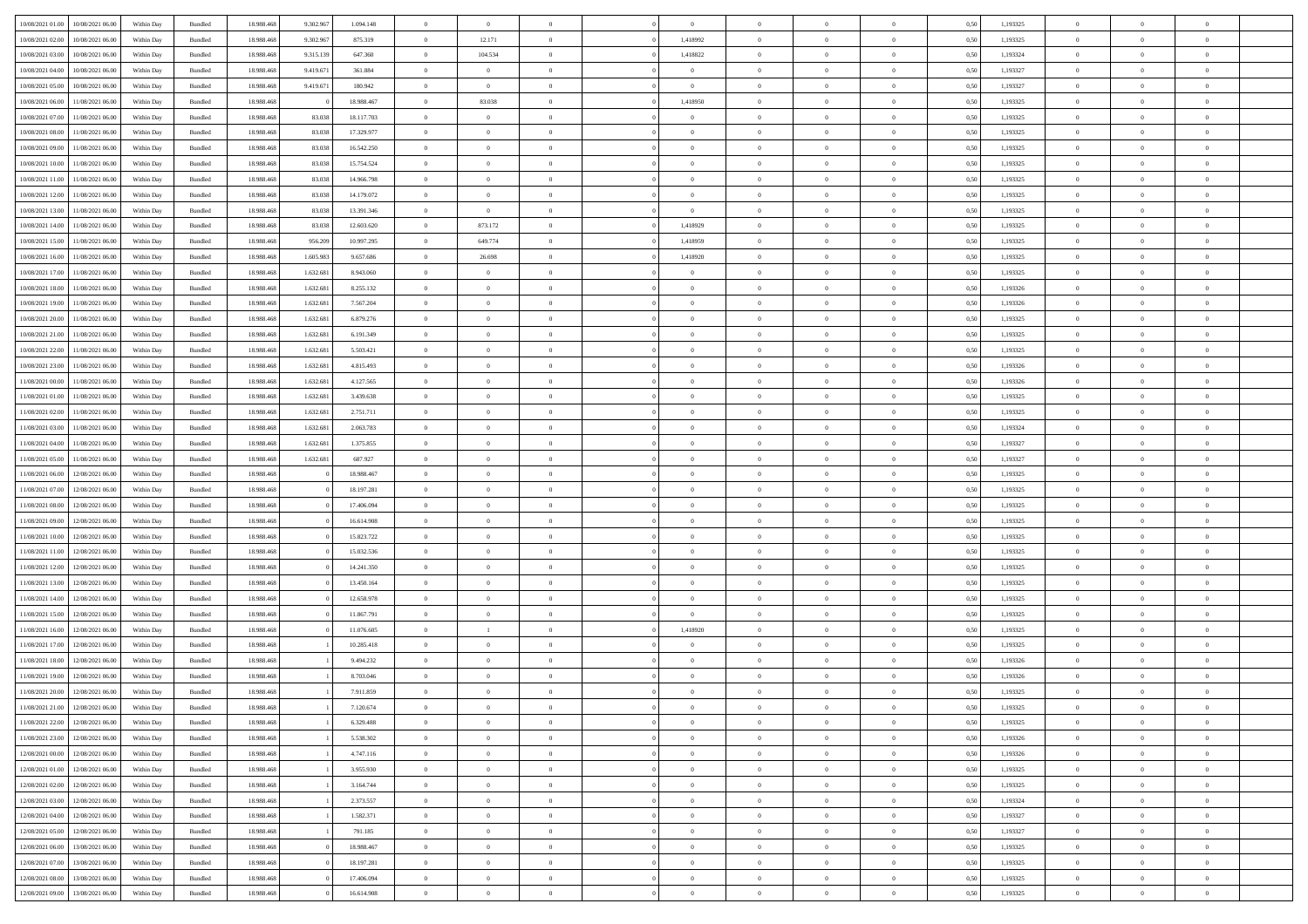| 12/08/2021 10:00                  | 13/08/2021 06:00 | Within Dav | Bundled            | 18.988.468 |            | 15.823.722 | $\overline{0}$ | 82.449         |                | 1,418942       | $\Omega$       | $\Omega$       | $\theta$       | 0.50 | 1,193325 | $\theta$       | $\theta$       | $\theta$       |  |
|-----------------------------------|------------------|------------|--------------------|------------|------------|------------|----------------|----------------|----------------|----------------|----------------|----------------|----------------|------|----------|----------------|----------------|----------------|--|
|                                   |                  |            |                    |            |            |            |                |                |                |                |                |                |                |      |          |                |                |                |  |
| 12/08/2021 11:00                  | 13/08/2021 06:00 | Within Day | Bundled            | 18.988.468 | 82.448     | 14.954.210 | $\overline{0}$ | $\theta$       | $\overline{0}$ | $\overline{0}$ | $\bf{0}$       | $\overline{0}$ | $\bf{0}$       | 0,50 | 1,193325 | $\theta$       | $\overline{0}$ | $\overline{0}$ |  |
| 12/08/2021 12:00                  | 13/08/2021 06:00 | Within Day | Bundled            | 18.988.468 | 82.448     | 14.167.146 | $\overline{0}$ | $\overline{0}$ | $\overline{0}$ | $\bf{0}$       | $\bf{0}$       | $\overline{0}$ | $\mathbf{0}$   | 0,50 | 1,193325 | $\overline{0}$ | $\overline{0}$ | $\overline{0}$ |  |
| 12/08/2021 13:00                  | 13/08/2021 06:00 | Within Dav | Bundled            | 18.988.468 | 82.448     | 13.380.083 | $\overline{0}$ | $\overline{0}$ | $\overline{0}$ |                | $\bf{0}$       | $\overline{0}$ | $\overline{0}$ | 0.50 | 1,193325 | $\theta$       | $\theta$       | $\overline{0}$ |  |
|                                   |                  |            |                    |            |            |            |                |                |                | $\overline{0}$ |                |                |                |      |          |                |                |                |  |
| 12/08/2021 14:00                  | 13/08/2021 06:00 | Within Day | Bundled            | 18.988.468 | 82.448     | 12.593.019 | $\overline{0}$ | $\theta$       | $\overline{0}$ | $\overline{0}$ | $\bf{0}$       | $\overline{0}$ | $\bf{0}$       | 0,50 | 1,193325 | $\theta$       | $\overline{0}$ | $\overline{0}$ |  |
| 12/08/2021 15:00                  | 13/08/2021 06:00 | Within Day | Bundled            | 18.988.468 | 82.448     | 11.805.955 | $\overline{0}$ | $\bf{0}$       | $\overline{0}$ | $\bf{0}$       | $\overline{0}$ | $\overline{0}$ | $\mathbf{0}$   | 0,50 | 1,193325 | $\overline{0}$ | $\overline{0}$ | $\bf{0}$       |  |
| 12/08/2021 16:00                  | 13/08/2021 06:00 | Within Dav | Bundled            | 18.988.468 | 82.448     | 11.018.892 | $\overline{0}$ | $\overline{0}$ | $\overline{0}$ | $\overline{0}$ | $\overline{0}$ | $\overline{0}$ | $\overline{0}$ | 0.50 | 1,193325 | $\theta$       | $\overline{0}$ | $\overline{0}$ |  |
|                                   |                  |            |                    |            |            |            |                |                |                |                |                |                |                |      |          |                |                |                |  |
| 12/08/2021 17:00                  | 13/08/2021 06:00 | Within Day | Bundled            | 18.988.468 | 82.448     | 10.231.827 | $\overline{0}$ | $\theta$       | $\overline{0}$ | $\overline{0}$ | $\bf{0}$       | $\overline{0}$ | $\bf{0}$       | 0,50 | 1,193325 | $\,$ 0 $\,$    | $\theta$       | $\overline{0}$ |  |
| 12/08/2021 18:00                  | 13/08/2021 06:00 | Within Day | Bundled            | 18.988.468 | 82.448     | 9.444.764  | $\overline{0}$ | $\overline{0}$ | $\overline{0}$ | $\bf{0}$       | $\bf{0}$       | $\bf{0}$       | $\mathbf{0}$   | 0,50 | 1,193326 | $\,0\,$        | $\overline{0}$ | $\overline{0}$ |  |
| 12/08/2021 19:00                  | 13/08/2021 06:00 | Within Dav | Bundled            | 18.988.468 | 82.448     | 8.657.700  | $\overline{0}$ | $\overline{0}$ | $\overline{0}$ | $\overline{0}$ | $\overline{0}$ | $\overline{0}$ | $\overline{0}$ | 0.50 | 1,193326 | $\theta$       | $\overline{0}$ | $\overline{0}$ |  |
| 12/08/2021 20:00                  | 13/08/2021 06:00 | Within Day | Bundled            | 18.988.468 | 82.448     | 7.870.637  | $\overline{0}$ | $\theta$       | $\overline{0}$ | $\overline{0}$ | $\bf{0}$       | $\overline{0}$ | $\bf{0}$       | 0,50 | 1,193325 | $\,$ 0 $\,$    | $\overline{0}$ | $\overline{0}$ |  |
|                                   |                  |            |                    |            |            |            |                |                |                |                |                |                |                |      |          |                |                |                |  |
| 12/08/2021 21:00                  | 13/08/2021 06:00 | Within Day | Bundled            | 18.988.468 | 82.448     | 7.083.573  | $\overline{0}$ | $\overline{0}$ | $\overline{0}$ | $\bf{0}$       | $\bf{0}$       | $\bf{0}$       | $\mathbf{0}$   | 0,50 | 1,193325 | $\overline{0}$ | $\overline{0}$ | $\overline{0}$ |  |
| 12/08/2021 22:00                  | 13/08/2021 06:00 | Within Day | Bundled            | 18.988.468 | 82.448     | 6.296.509  | $\overline{0}$ | $\overline{0}$ | $\overline{0}$ | $\overline{0}$ | $\overline{0}$ | $\overline{0}$ | $\overline{0}$ | 0.50 | 1,193325 | $\theta$       | $\theta$       | $\overline{0}$ |  |
| 12/08/2021 23:00                  | 13/08/2021 06:00 | Within Day | Bundled            | 18.988.468 | 82.448     | 5.509.446  | $\overline{0}$ | $\theta$       | $\overline{0}$ | $\overline{0}$ | $\bf{0}$       | $\overline{0}$ | $\bf{0}$       | 0,50 | 1,193326 | $\theta$       | $\overline{0}$ | $\overline{0}$ |  |
|                                   |                  |            |                    |            |            |            |                |                |                |                |                |                |                |      |          |                | $\overline{0}$ | $\bf{0}$       |  |
| 13/08/2021 00:00                  | 13/08/2021 06:00 | Within Day | Bundled            | 18.988.468 | 82.448     | 4.722.381  | $\overline{0}$ | $\overline{0}$ | $\overline{0}$ | $\bf{0}$       | $\overline{0}$ | $\overline{0}$ | $\mathbf{0}$   | 0,50 | 1,193326 | $\overline{0}$ |                |                |  |
| 13/08/2021 01:00                  | 13/08/2021 06:00 | Within Dav | Bundled            | 18.988.468 | 82.448     | 3.935.318  | $\overline{0}$ | $\overline{0}$ | $\overline{0}$ | $\overline{0}$ | $\overline{0}$ | $\overline{0}$ | $\overline{0}$ | 0.50 | 1,193325 | $\theta$       | $\overline{0}$ | $\overline{0}$ |  |
| 13/08/2021 02:00                  | 13/08/2021 06:00 | Within Day | Bundled            | 18.988.468 | 82.448     | 3.148.254  | $\overline{0}$ | $\theta$       | $\overline{0}$ | $\overline{0}$ | $\bf{0}$       | $\overline{0}$ | $\bf{0}$       | 0,50 | 1,193325 | $\,$ 0 $\,$    | $\theta$       | $\overline{0}$ |  |
| 13/08/2021 03:00                  | 13/08/2021 06:00 | Within Day | Bundled            | 18.988.468 | 82.448     | 2.361.191  | $\overline{0}$ | $\overline{0}$ | $\overline{0}$ | $\bf{0}$       | $\bf{0}$       | $\bf{0}$       | $\mathbf{0}$   | 0,50 | 1,193324 | $\,0\,$        | $\overline{0}$ | $\overline{0}$ |  |
| 13/08/2021 04:00                  | 13/08/2021 06:00 | Within Dav | Bundled            | 18.988.468 | 82.448     | 1.574.127  | $\overline{0}$ | $\overline{0}$ | $\overline{0}$ | $\overline{0}$ | $\overline{0}$ | $\overline{0}$ | $\overline{0}$ | 0.50 | 1,193327 | $\theta$       | $\overline{0}$ | $\overline{0}$ |  |
|                                   |                  |            |                    |            |            |            |                |                |                |                |                |                |                |      |          |                |                |                |  |
| 13/08/2021 05:00                  | 13/08/2021 06:00 | Within Day | Bundled            | 18.988.468 | 82.448     | 787.064    | $\overline{0}$ | $\theta$       | $\overline{0}$ | $\overline{0}$ | $\bf{0}$       | $\overline{0}$ | $\bf{0}$       | 0,50 | 1,193327 | $\,$ 0 $\,$    | $\overline{0}$ | $\overline{0}$ |  |
| 13/08/2021 06:00                  | 14/08/2021 06:00 | Within Day | Bundled            | 18.988.468 | 1.177.840  | 17.810.628 | $\overline{0}$ | $\overline{0}$ | $\overline{0}$ | $\bf{0}$       | $\bf{0}$       | $\bf{0}$       | $\mathbf{0}$   | 0,50 | 1,193325 | $\bf{0}$       | $\overline{0}$ | $\overline{0}$ |  |
| 13/08/2021 07:00                  | 14/08/2021 06:00 | Within Day | Bundled            | 18.988.468 | 1.177.840  | 17,068,518 | $\overline{0}$ | $\overline{0}$ | $\overline{0}$ | $\overline{0}$ | $\overline{0}$ | $\overline{0}$ | $\overline{0}$ | 0.50 | 1,193325 | $\theta$       | $\overline{0}$ | $\overline{0}$ |  |
| 13/08/2021 08:00                  | 14/08/2021 06:00 | Within Day | Bundled            | 18.988.468 | 1.177.840  | 16.326.408 | $\overline{0}$ | $\theta$       | $\overline{0}$ | $\overline{0}$ | $\bf{0}$       | $\overline{0}$ | $\,$ 0 $\,$    | 0,50 | 1,193325 | $\,$ 0 $\,$    | $\overline{0}$ | $\overline{0}$ |  |
|                                   |                  |            |                    |            |            |            |                |                |                |                |                |                |                |      |          |                |                |                |  |
| 13/08/2021 09:00                  | 14/08/2021 06:00 | Within Day | Bundled            | 18.988.468 | 1.177.840  | 15.584.299 | $\overline{0}$ | $\bf{0}$       | $\overline{0}$ | $\bf{0}$       | $\overline{0}$ | $\overline{0}$ | $\mathbf{0}$   | 0,50 | 1,193325 | $\bf{0}$       | $\overline{0}$ | $\bf{0}$       |  |
| 13/08/2021 10:00                  | 14/08/2021 06:00 | Within Dav | Bundled            | 18.988.468 | 1.177.840  | 14.842.189 | $\overline{0}$ | $\overline{0}$ | $\overline{0}$ | $\overline{0}$ | $\overline{0}$ | $\overline{0}$ | $\overline{0}$ | 0.50 | 1,193325 | $\theta$       | $\overline{0}$ | $\overline{0}$ |  |
| 13/08/2021 11:00                  | 14/08/2021 06:00 | Within Day | Bundled            | 18.988.468 | 1.177.840  | 14.100.080 | $\overline{0}$ | $\theta$       | $\overline{0}$ | $\overline{0}$ | $\bf{0}$       | $\overline{0}$ | $\bf{0}$       | 0,50 | 1,193325 | $\,$ 0 $\,$    | $\theta$       | $\overline{0}$ |  |
| 13/08/2021 12:00                  | 14/08/2021 06:00 | Within Day | Bundled            | 18.988.468 | 1.177.840  | 13.357.970 | $\overline{0}$ | $\overline{0}$ | $\overline{0}$ | $\bf{0}$       | $\bf{0}$       | $\overline{0}$ | $\mathbf{0}$   | 0,50 | 1,193325 | $\,0\,$        | $\overline{0}$ | $\overline{0}$ |  |
|                                   |                  |            |                    |            |            |            |                |                |                |                |                |                |                |      |          |                |                |                |  |
| 13/08/2021 13:00                  | 14/08/2021 06:00 | Within Day | Bundled            | 18.988.468 | 1.177.840  | 12.615.861 | $\overline{0}$ | $\overline{0}$ | $\overline{0}$ | $\overline{0}$ | $\overline{0}$ | $\overline{0}$ | $\overline{0}$ | 0.50 | 1,193325 | $\theta$       | $\overline{0}$ | $\overline{0}$ |  |
| 13/08/2021 14:00                  | 14/08/2021 06:00 | Within Day | Bundled            | 18.988.468 | 1.177.840  | 11.873.752 | $\overline{0}$ | $\theta$       | $\overline{0}$ | $\overline{0}$ | $\bf{0}$       | $\overline{0}$ | $\bf{0}$       | 0,50 | 1,193325 | $\,$ 0 $\,$    | $\overline{0}$ | $\overline{0}$ |  |
| 13/08/2021 15:00                  | 14/08/2021 06:00 | Within Day | Bundled            | 18.988.468 | 1.177.840  | 11.131.642 | $\overline{0}$ | $\overline{0}$ | $\overline{0}$ | $\overline{0}$ | $\bf{0}$       | $\overline{0}$ | $\mathbf{0}$   | 0,50 | 1,193325 | $\bf{0}$       | $\overline{0}$ | $\overline{0}$ |  |
| 13/08/2021 16:00                  | 14/08/2021 06:00 | Within Day | Bundled            | 18.988.468 | 1.177.840  | 10.389.533 | $\bf{0}$       | $\theta$       | $\overline{0}$ | $\Omega$       | $\overline{0}$ | $\overline{0}$ | $\overline{0}$ | 0,50 | 1,193325 | $\,0\,$        | $\theta$       | $\theta$       |  |
|                                   |                  |            |                    |            |            |            |                |                |                |                |                |                |                |      |          |                |                |                |  |
| 13/08/2021 17:00                  | 14/08/2021 06:00 | Within Day | Bundled            | 18.988.468 | 1.177.840  | 9.647.423  | $\overline{0}$ | $\theta$       | $\overline{0}$ | $\overline{0}$ | $\bf{0}$       | $\overline{0}$ | $\bf{0}$       | 0,50 | 1,193325 | $\,$ 0 $\,$    | $\overline{0}$ | $\overline{0}$ |  |
| 13/08/2021 18:00                  | 14/08/2021 06:00 | Within Day | Bundled            | 18.988.468 | 1.177.840  | 8.905.314  | $\overline{0}$ | $\overline{0}$ | $\overline{0}$ | $\overline{0}$ | $\overline{0}$ | $\overline{0}$ | $\mathbf{0}$   | 0,50 | 1,193326 | $\overline{0}$ | $\overline{0}$ | $\bf{0}$       |  |
| 13/08/2021 19:00                  | 14/08/2021 06:00 | Within Day | Bundled            | 18.988.468 | 1.177.840  | 8.163.204  | $\overline{0}$ | $\overline{0}$ | $\overline{0}$ | $\Omega$       | $\overline{0}$ | $\overline{0}$ | $\overline{0}$ | 0.50 | 1,193326 | $\,0\,$        | $\theta$       | $\overline{0}$ |  |
| 13/08/2021 20:00                  | 14/08/2021 06:00 | Within Day | Bundled            | 18.988.468 | 1.177.840  | 7.421.094  | $\overline{0}$ | $\theta$       | $\overline{0}$ | $\overline{0}$ | $\bf{0}$       | $\overline{0}$ | $\bf{0}$       | 0,50 | 1,193325 | $\,$ 0 $\,$    | $\theta$       | $\overline{0}$ |  |
|                                   |                  |            |                    |            |            |            |                |                |                |                |                |                |                |      |          |                |                |                |  |
| 13/08/2021 21.00                  | 14/08/2021 06:00 | Within Day | Bundled            | 18.988.468 | 1.177.840  | 6.678.985  | $\overline{0}$ | $\overline{0}$ | $\overline{0}$ | $\bf{0}$       | $\bf{0}$       | $\bf{0}$       | $\mathbf{0}$   | 0,50 | 1,193325 | $\,0\,$        | $\overline{0}$ | $\overline{0}$ |  |
| 13/08/2021 22.00                  | 14/08/2021 06:00 | Within Day | Bundled            | 18.988.468 | 1.177.840  | 5.936.875  | $\overline{0}$ | $\overline{0}$ | $\overline{0}$ | $\Omega$       | $\overline{0}$ | $\overline{0}$ | $\overline{0}$ | 0.50 | 1,193325 | $\,$ 0 $\,$    | $\theta$       | $\theta$       |  |
| 13/08/2021 23:00                  | 14/08/2021 06:00 | Within Day | Bundled            | 18.988.468 | 1.177.840  | 5.194.766  | $\overline{0}$ | $\theta$       | $\overline{0}$ | $\overline{0}$ | $\,$ 0         | $\overline{0}$ | $\bf{0}$       | 0,50 | 1,193326 | $\,$ 0 $\,$    | $\overline{0}$ | $\overline{0}$ |  |
| 14/08/2021 00:00                  | 14/08/2021 06:00 | Within Day | Bundled            | 18.988.468 | 1.177.840  | 4.452.656  | $\overline{0}$ | $\overline{0}$ | $\overline{0}$ | $\bf{0}$       | $\bf{0}$       | $\bf{0}$       | $\mathbf{0}$   | 0,50 | 1,193326 | $\overline{0}$ | $\overline{0}$ | $\overline{0}$ |  |
|                                   |                  |            |                    |            |            |            |                |                |                | $\Omega$       | $\bf{0}$       |                |                |      |          |                | $\theta$       | $\overline{0}$ |  |
| 14/08/2021 01:00                  | 14/08/2021 06:00 | Within Day | Bundled            | 18.988.468 | 1.177.840  | 3.710.547  | $\overline{0}$ | $\theta$       | $\overline{0}$ |                |                | $\overline{0}$ | $\overline{0}$ | 0,50 | 1,193325 | $\,0\,$        |                |                |  |
| 14/08/2021 02:00                  | 14/08/2021 06:00 | Within Day | Bundled            | 18.988.468 | 1.177.840  | 2.968.438  | $\overline{0}$ | $\theta$       | $\overline{0}$ | $\overline{0}$ | $\,$ 0         | $\overline{0}$ | $\bf{0}$       | 0,50 | 1,193325 | $\,$ 0 $\,$    | $\overline{0}$ | $\overline{0}$ |  |
| 14/08/2021 03:00                  | 14/08/2021 06:00 | Within Day | Bundled            | 18.988.468 | 1.177.840  | 2.226.328  | $\overline{0}$ | $\overline{0}$ | $\overline{0}$ | $\bf{0}$       | $\bf{0}$       | $\overline{0}$ | $\mathbf{0}$   | 0,50 | 1,193324 | $\overline{0}$ | $\overline{0}$ | $\bf{0}$       |  |
| 14/08/2021 04:00                  | 14/08/2021 06:00 | Within Day | Bundled            | 18.988.468 | 1.177.840  | 1.484.219  | $\overline{0}$ | $\Omega$       | $\overline{0}$ | $\Omega$       | $\bf{0}$       | $\overline{0}$ | $\overline{0}$ | 0.50 | 1,193327 | $\,0\,$        | $\theta$       | $\overline{0}$ |  |
| 14/08/2021 05:00                  | 14/08/2021 06:00 | Within Day | Bundled            | 18.988.468 | 1.177.840  | 742.109    | $\overline{0}$ | $\overline{0}$ | $\overline{0}$ | $\overline{0}$ | $\,$ 0         | $\bf{0}$       | $\bf{0}$       | 0,50 | 1,193327 | $\,0\,$        | $\,$ 0 $\,$    | $\overline{0}$ |  |
|                                   |                  |            |                    |            |            |            |                |                |                |                |                |                |                |      |          |                |                |                |  |
| 14/08/2021 06:00                  | 15/08/2021 06:00 | Within Day | $\mathbf B$ undled | 18.988.468 | 6.319.797  | 12.668.671 | $\bf{0}$       | 7.173.042      |                | 1,418950       |                |                |                | 0,50 | 1,193325 | $\bf{0}$       | $\overline{0}$ |                |  |
| 14/08/2021 07:00                  | 15/08/2021 06:00 | Within Day | Bundled            | 18.988.468 | 13.492.838 | 5.266.644  | $\overline{0}$ | $\Omega$       | $\Omega$       | $\Omega$       | $\theta$       | $\overline{0}$ | $\overline{0}$ | 0.50 | 1,193325 | $\theta$       | $\theta$       | $\theta$       |  |
| 14/08/2021 08:00                  | 15/08/2021 06:00 | Within Day | Bundled            | 18.988.468 | 13.492.838 | 5.037.660  | $\overline{0}$ | $\,$ 0         | $\overline{0}$ | $\bf{0}$       | $\,$ 0 $\,$    | $\overline{0}$ | $\mathbf{0}$   | 0,50 | 1,193325 | $\,$ 0 $\,$    | $\,$ 0 $\,$    | $\bf{0}$       |  |
| 14/08/2021 09:00                  | 15/08/2021 06:00 | Within Day | Bundled            | 18.988.468 | 13.492.838 | 4.808.674  | $\overline{0}$ | $\overline{0}$ | $\overline{0}$ | $\overline{0}$ | $\overline{0}$ | $\overline{0}$ | $\mathbf{0}$   | 0,50 | 1,193325 | $\overline{0}$ | $\bf{0}$       | $\bf{0}$       |  |
|                                   |                  |            |                    |            |            |            |                |                |                |                |                |                |                |      |          |                |                |                |  |
| 14/08/2021 10:00                  | 15/08/2021 06:00 | Within Day | Bundled            | 18.988.468 | 13.492.838 | 4.579.690  | $\overline{0}$ | $\overline{0}$ | $\overline{0}$ | $\Omega$       | $\overline{0}$ | $\overline{0}$ | $\bf{0}$       | 0,50 | 1,193325 | $\overline{0}$ | $\theta$       | $\overline{0}$ |  |
| 14/08/2021 11:00                  | 15/08/2021 06:00 | Within Day | Bundled            | 18.988.468 | 13.492.838 | 4.350.706  | $\overline{0}$ | $\overline{0}$ | $\overline{0}$ | $\overline{0}$ | $\,$ 0 $\,$    | $\overline{0}$ | $\mathbf{0}$   | 0,50 | 1,193325 | $\,$ 0 $\,$    | $\overline{0}$ | $\overline{0}$ |  |
| 14/08/2021 12:00                  | 15/08/2021 06:00 | Within Day | Bundled            | 18.988.468 | 13.492.838 | 4.121.721  | $\overline{0}$ | $\overline{0}$ | $\overline{0}$ | $\overline{0}$ | $\overline{0}$ | $\overline{0}$ | $\mathbf{0}$   | 0,50 | 1,193325 | $\overline{0}$ | $\overline{0}$ | $\bf{0}$       |  |
| 14/08/2021 13:00                  | 15/08/2021 06:00 | Within Day | Bundled            | 18.988.468 | 13.492.838 | 3.892.737  | $\overline{0}$ | $\overline{0}$ | $\overline{0}$ | $\Omega$       | $\overline{0}$ | $\overline{0}$ | $\bf{0}$       | 0.50 | 1,193325 | $\overline{0}$ | $\theta$       | $\overline{0}$ |  |
|                                   |                  |            |                    |            |            |            |                |                |                |                |                |                |                |      |          |                |                |                |  |
| 14/08/2021 14:00                  | 15/08/2021 06:00 | Within Day | Bundled            | 18.988.468 | 13.492.838 | 3.663.752  | $\overline{0}$ | $\overline{0}$ | $\overline{0}$ | $\bf{0}$       | $\bf{0}$       | $\bf{0}$       | $\bf{0}$       | 0,50 | 1,193325 | $\,$ 0 $\,$    | $\overline{0}$ | $\overline{0}$ |  |
| 14/08/2021 15:00                  | 15/08/2021 06:00 | Within Day | Bundled            | 18.988.468 | 13.492.838 | 3.434.768  | $\overline{0}$ | $\bf{0}$       | $\overline{0}$ | $\overline{0}$ | $\overline{0}$ | $\bf{0}$       | $\mathbf{0}$   | 0,50 | 1,193325 | $\overline{0}$ | $\overline{0}$ | $\bf{0}$       |  |
| 14/08/2021 16:00                  | 15/08/2021 06:00 | Within Day | Bundled            | 18.988.468 | 13.492.838 | 3.205.783  | $\overline{0}$ | $\overline{0}$ | $\overline{0}$ | $\Omega$       | $\overline{0}$ | $\overline{0}$ | $\overline{0}$ | 0.50 | 1,193325 | $\overline{0}$ | $\theta$       | $\overline{0}$ |  |
| 14/08/2021 17:00                  | 15/08/2021 06:00 | Within Day | Bundled            | 18.988.468 | 13.492.838 | 2.976.799  | $\overline{0}$ | $\bf{0}$       | $\overline{0}$ | $\overline{0}$ | $\bf{0}$       | $\bf{0}$       | $\mathbf{0}$   | 0,50 | 1,193325 | $\,$ 0 $\,$    | $\,$ 0 $\,$    | $\bf{0}$       |  |
|                                   |                  |            |                    |            |            |            |                |                |                |                |                |                |                |      |          |                |                |                |  |
| 14/08/2021 18:00 15/08/2021 06:00 |                  | Within Day | Bundled            | 18.988.468 | 13.492.838 | 2.747.814  | $\overline{0}$ | $\overline{0}$ | $\overline{0}$ | $\overline{0}$ | $\bf{0}$       | $\overline{0}$ | $\mathbf{0}$   | 0,50 | 1,193326 | $\overline{0}$ | $\bf{0}$       | $\bf{0}$       |  |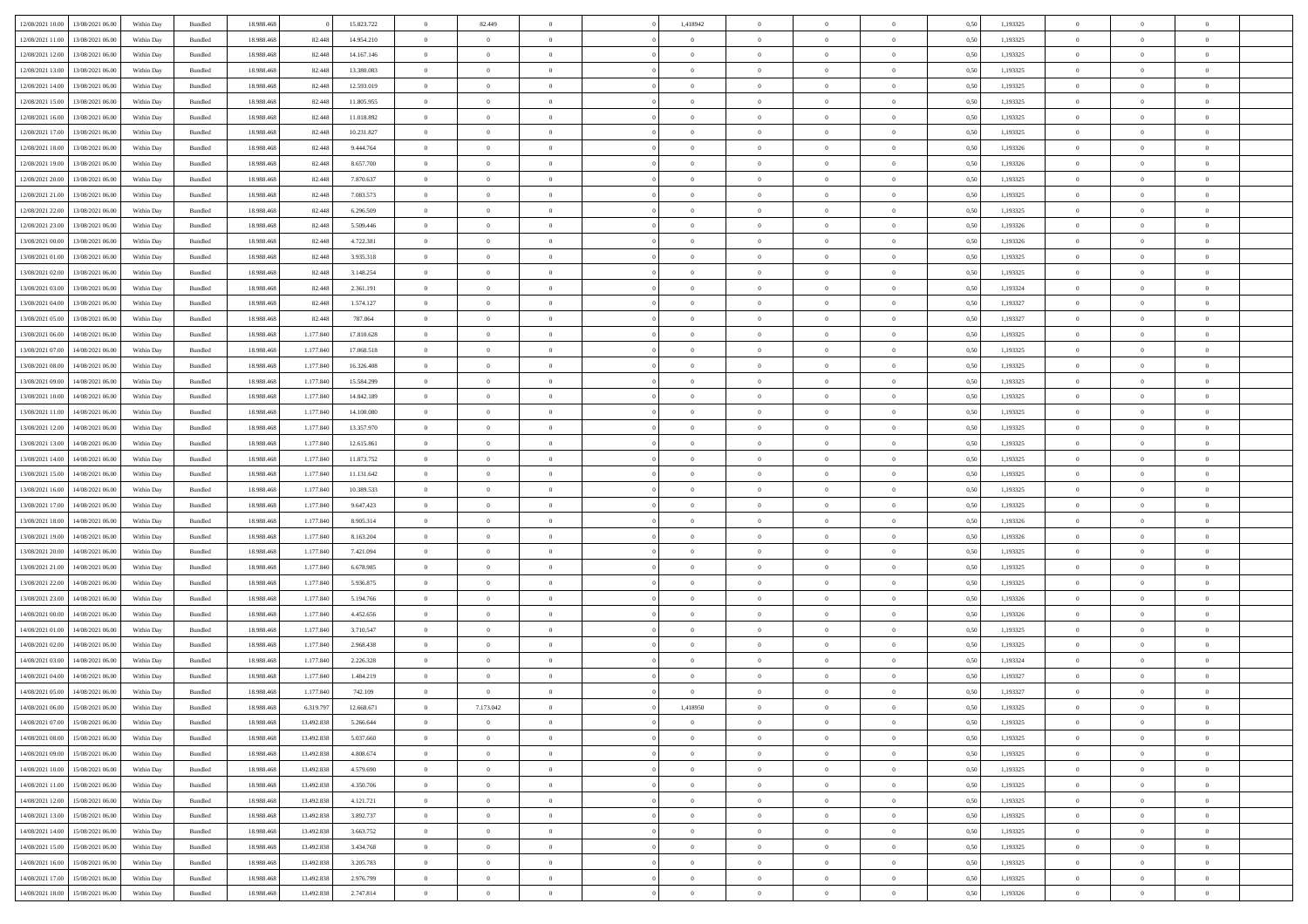| 14/08/2021 19:00 | 15/08/2021 06:00                  | Within Day | Bundled | 18.988.468 | 13.492.838 | 2.518.830  | $\overline{0}$ | $\theta$       |                | $\overline{0}$ | $\bf{0}$       | $\overline{0}$ | $\theta$       | 0,50 | 1,193326 | $\theta$       | $\theta$       | $\overline{0}$           |  |
|------------------|-----------------------------------|------------|---------|------------|------------|------------|----------------|----------------|----------------|----------------|----------------|----------------|----------------|------|----------|----------------|----------------|--------------------------|--|
|                  |                                   |            |         |            |            |            | $\overline{0}$ | $\overline{0}$ | $\overline{0}$ | $\overline{0}$ | $\,$ 0         |                |                |      |          | $\,$ 0 $\,$    | $\overline{0}$ | $\overline{0}$           |  |
| 14/08/2021 20:00 | 15/08/2021 06.00                  | Within Day | Bundled | 18.988.46  | 13.492.838 | 2.289.845  |                |                |                |                |                | $\overline{0}$ | $\bf{0}$       | 0,50 | 1,193325 |                |                |                          |  |
| 14/08/2021 21:00 | 15/08/2021 06:00                  | Within Day | Bundled | 18.988.468 | 13.492.838 | 2.060.861  | $\overline{0}$ | $\overline{0}$ | $\overline{0}$ | $\overline{0}$ | $\bf{0}$       | $\overline{0}$ | $\mathbf{0}$   | 0.50 | 1,193325 | $\bf{0}$       | $\overline{0}$ | $\overline{0}$           |  |
| 14/08/2021 22:00 | 15/08/2021 06:00                  | Within Day | Bundled | 18.988.468 | 13.492.838 | 1.831.876  | $\overline{0}$ | $\overline{0}$ | $\overline{0}$ | $\overline{0}$ | $\bf{0}$       | $\overline{0}$ | $\overline{0}$ | 0,50 | 1,193325 | $\,$ 0 $\,$    | $\overline{0}$ | $\overline{0}$           |  |
| 14/08/2021 23:00 | 15/08/2021 06.00                  | Within Day | Bundled | 18.988.46  | 13.492.838 | 1.602.891  | $\overline{0}$ | $\theta$       | $\overline{0}$ | $\overline{0}$ | $\,$ 0         | $\overline{0}$ | $\bf{0}$       | 0,50 | 1,193326 | $\,$ 0 $\,$    | $\overline{0}$ | $\overline{0}$           |  |
| 15/08/2021 00:00 | 15/08/2021 06:00                  | Within Day | Bundled | 18.988.468 | 13.492.838 | 1.373.906  | $\overline{0}$ | $\overline{0}$ | $\overline{0}$ | $\overline{0}$ | $\bf{0}$       | $\overline{0}$ | $\bf{0}$       | 0.50 | 1.193326 | $\,0\,$        | $\theta$       | $\overline{0}$           |  |
| 15/08/2021 01:00 | 15/08/2021 06:00                  | Within Day | Bundled | 18.988.468 | 13.492.838 | 1.144.922  | $\overline{0}$ | $\overline{0}$ | $\overline{0}$ | $\overline{0}$ | $\bf{0}$       | $\overline{0}$ | $\overline{0}$ | 0,50 | 1,193325 | $\,$ 0 $\,$    | $\theta$       | $\overline{0}$           |  |
| 15/08/2021 02:00 | 15/08/2021 06.00                  | Within Day | Bundled | 18.988.468 | 13.492.838 | 915.937    | $\overline{0}$ | $\overline{0}$ | $\overline{0}$ | $\overline{0}$ | $\,$ 0         | $\overline{0}$ | $\bf{0}$       | 0,50 | 1,193325 | $\,$ 0 $\,$    | $\overline{0}$ | $\overline{0}$           |  |
| 15/08/2021 03:00 | 15/08/2021 06:00                  | Within Day | Bundled | 18.988.468 | 13,492.838 | 686,953    | $\overline{0}$ | $\overline{0}$ | $\overline{0}$ | $\overline{0}$ | $\bf{0}$       | $\overline{0}$ | $\bf{0}$       | 0.50 | 1.193324 | $\,0\,$        | $\overline{0}$ | $\overline{0}$           |  |
|                  |                                   |            |         |            |            |            |                |                |                |                |                |                |                |      |          |                |                |                          |  |
| 15/08/2021 04:00 | 15/08/2021 06:00                  | Within Day | Bundled | 18.988.468 | 13.492.838 | 457.968    | $\overline{0}$ | $\overline{0}$ | $\overline{0}$ | $\overline{0}$ | $\bf{0}$       | $\overline{0}$ | $\bf{0}$       | 0,50 | 1,193327 | $\,$ 0 $\,$    | $\overline{0}$ | $\overline{0}$           |  |
| 15/08/2021 05:00 | 15/08/2021 06.00                  | Within Day | Bundled | 18.988.468 | 13.492.838 | 228.984    | $\bf{0}$       | $\theta$       | $\overline{0}$ | $\overline{0}$ | $\,$ 0         | $\bf{0}$       | $\bf{0}$       | 0,50 | 1,193327 | $\,$ 0 $\,$    | $\overline{0}$ | $\overline{0}$           |  |
| 15/08/2021 06:00 | 16/08/2021 06:00                  | Within Day | Bundled | 18.988.468 | 15,599.501 | 3.388.966  | $\overline{0}$ | $\overline{0}$ | $\overline{0}$ | $\overline{0}$ | $\bf{0}$       | $\overline{0}$ | $\mathbf{0}$   | 0.50 | 1.193325 | $\,$ 0 $\,$    | $\overline{0}$ | $\bf{0}$                 |  |
| 15/08/2021 07:00 | 16/08/2021 06:00                  | Within Day | Bundled | 18.988.468 | 15.599.501 | 3.247.759  | $\overline{0}$ | $\overline{0}$ | $\overline{0}$ | $\overline{0}$ | $\,$ 0         | $\overline{0}$ | $\overline{0}$ | 0,50 | 1,193325 | $\,$ 0 $\,$    | $\overline{0}$ | $\overline{0}$           |  |
| 15/08/2021 08:00 | 16/08/2021 06.00                  | Within Day | Bundled | 18.988.468 | 15.599.501 | 3.106.552  | $\overline{0}$ | $\theta$       | $\overline{0}$ | $\overline{0}$ | $\,$ 0         | $\overline{0}$ | $\bf{0}$       | 0,50 | 1,193325 | $\,$ 0 $\,$    | $\overline{0}$ | $\overline{0}$           |  |
| 15/08/2021 09:00 | 16/08/2021 06:00                  | Within Day | Bundled | 18.988.468 | 15,599.501 | 2.965.346  | $\overline{0}$ | $\overline{0}$ | $\overline{0}$ | $\overline{0}$ | $\bf{0}$       | $\overline{0}$ | $\bf{0}$       | 0.50 | 1.193325 | $\,0\,$        | $\theta$       | $\overline{0}$           |  |
| 15/08/2021 11:00 | 16/08/2021 06:00                  | Within Day | Bundled | 18.988.468 | 15.599.501 | 2.682.931  | $\overline{0}$ | $\overline{0}$ | $\overline{0}$ | $\overline{0}$ | $\,$ 0         | $\overline{0}$ | $\overline{0}$ | 0,50 | 1,193325 | $\,$ 0 $\,$    | $\theta$       | $\overline{0}$           |  |
| 15/08/2021 12:00 | 16/08/2021 06.00                  | Within Day | Bundled | 18.988.468 | 15.599.501 | 2.541.725  | $\overline{0}$ | $\theta$       | $\overline{0}$ | $\overline{0}$ | $\,$ 0         | $\overline{0}$ | $\bf{0}$       | 0,50 | 1,193325 | $\,$ 0 $\,$    | $\overline{0}$ | $\overline{0}$           |  |
| 15/08/2021 13:00 | 16/08/2021 06:00                  | Within Day | Bundled | 18.988.468 | 15,599.501 | 2.400.518  | $\overline{0}$ | $\overline{0}$ | $\overline{0}$ | $\overline{0}$ | $\bf{0}$       | $\overline{0}$ | $\bf{0}$       | 0.50 | 1.193325 | $\,0\,$        | $\overline{0}$ | $\overline{\phantom{a}}$ |  |
|                  |                                   |            |         |            |            |            |                |                |                |                |                |                |                |      |          |                |                |                          |  |
| 15/08/2021 14:00 | 16/08/2021 06:00                  | Within Day | Bundled | 18.988.468 | 15.599.501 | 2.259.310  | $\overline{0}$ | $\overline{0}$ | $\overline{0}$ | $\overline{0}$ | $\bf{0}$       | $\overline{0}$ | $\bf{0}$       | 0,50 | 1,193325 | $\,$ 0 $\,$    | $\overline{0}$ | $\overline{0}$           |  |
| 15/08/2021 15:00 | 16/08/2021 06.00                  | Within Day | Bundled | 18.988.468 | 15.599.501 | 2.118.103  | $\bf{0}$       | $\overline{0}$ | $\overline{0}$ | $\overline{0}$ | $\,$ 0         | $\bf{0}$       | $\bf{0}$       | 0,50 | 1,193325 | $\,$ 0 $\,$    | $\overline{0}$ | $\overline{0}$           |  |
| 15/08/2021 16:00 | 16/08/2021 06:00                  | Within Day | Bundled | 18.988.468 | 15,599.501 | 1.976.897  | $\overline{0}$ | $\overline{0}$ | $\overline{0}$ | $\overline{0}$ | $\bf{0}$       | $\overline{0}$ | $\mathbf{0}$   | 0.50 | 1.193325 | $\,$ 0 $\,$    | $\overline{0}$ | $\overline{\phantom{a}}$ |  |
| 15/08/2021 17:00 | 16/08/2021 06:00                  | Within Day | Bundled | 18.988.468 | 15.599.501 | 1.835.690  | $\overline{0}$ | $\overline{0}$ | $\overline{0}$ | $\overline{0}$ | $\bf{0}$       | $\overline{0}$ | $\overline{0}$ | 0,50 | 1,193325 | $\,$ 0 $\,$    | $\overline{0}$ | $\overline{0}$           |  |
| 15/08/2021 18:00 | 16/08/2021 06.00                  | Within Day | Bundled | 18.988.468 | 15.599.501 | 1.694.482  | $\overline{0}$ | $\theta$       | $\overline{0}$ | $\overline{0}$ | $\,$ 0         | $\overline{0}$ | $\bf{0}$       | 0,50 | 1,193326 | $\,$ 0 $\,$    | $\overline{0}$ | $\overline{0}$           |  |
| 15/08/2021 19:00 | 16/08/2021 06:00                  | Within Day | Bundled | 18.988.468 | 15,599.501 | 1.553.276  | $\overline{0}$ | $\overline{0}$ | $\overline{0}$ | $\overline{0}$ | $\bf{0}$       | $\overline{0}$ | $\bf{0}$       | 0.50 | 1.193326 | $\,0\,$        | $\theta$       | $\overline{0}$           |  |
| 15/08/2021 20:00 | 16/08/2021 06:00                  | Within Day | Bundled | 18.988.468 | 15.599.501 | 1.412.069  | $\overline{0}$ | $\overline{0}$ | $\overline{0}$ | $\overline{0}$ | $\,$ 0         | $\overline{0}$ | $\overline{0}$ | 0,50 | 1,193325 | $\,0\,$        | $\theta$       | $\overline{0}$           |  |
| 15/08/2021 21:00 | 16/08/2021 06.00                  | Within Day | Bundled | 18.988.468 | 15.599.501 | 1.270.862  | $\overline{0}$ | $\theta$       | $\overline{0}$ |                | $\,$ 0         | $\overline{0}$ | $\bf{0}$       | 0,50 | 1,193325 | $\,$ 0 $\,$    | $\overline{0}$ | $\overline{0}$           |  |
| 15/08/2021 22:00 | 16/08/2021 06:00                  | Within Day | Bundled | 18.988.468 | 15,599.501 | 1.129.655  | $\overline{0}$ | $\overline{0}$ | $\overline{0}$ | $\overline{0}$ | $\bf{0}$       | $\overline{0}$ | $\bf{0}$       | 0.50 | 1.193325 | $\,0\,$        | $\overline{0}$ | $\overline{0}$           |  |
| 15/08/2021 23:00 | 16/08/2021 06:00                  | Within Day | Bundled | 18.988.468 | 15.599.501 | 988.448    | $\overline{0}$ | $\overline{0}$ | $\overline{0}$ | $\overline{0}$ | $\bf{0}$       | $\overline{0}$ | $\bf{0}$       | 0,50 | 1,193326 | $\,$ 0 $\,$    | $\overline{0}$ | $\overline{0}$           |  |
|                  |                                   |            |         |            |            |            |                |                |                |                |                |                |                |      |          |                |                |                          |  |
| 16/08/2021 00:00 | 16/08/2021 06.00                  | Within Day | Bundled | 18.988.468 | 15.599.501 | 847.241    | $\overline{0}$ | $\overline{0}$ | $\overline{0}$ | $\overline{0}$ | $\bf{0}$       | $\bf{0}$       | $\bf{0}$       | 0,50 | 1,193326 | $\,$ 0 $\,$    | $\overline{0}$ | $\overline{0}$           |  |
| 16/08/2021 01:00 | 16/08/2021 06:00                  | Within Day | Bundled | 18.988.468 | 15,599.501 | 706,034    | $\overline{0}$ | $\bf{0}$       | $\overline{0}$ | $\overline{0}$ | $\bf{0}$       | $\overline{0}$ | $\mathbf{0}$   | 0.50 | 1.193325 | $\,$ 0 $\,$    | $\,$ 0 $\,$    | $\bf{0}$                 |  |
| 16/08/2021 02:00 | 16/08/2021 06:00                  | Within Dav | Bundled | 18.988.468 | 15.599.501 | 564,827    | $\overline{0}$ | $\overline{0}$ | $\overline{0}$ | $\overline{0}$ | $\overline{0}$ | $\overline{0}$ | $\overline{0}$ | 0.50 | 1,193325 | $\theta$       | $\overline{0}$ | $\overline{0}$           |  |
| 16/08/2021 03:00 | 16/08/2021 06.00                  | Within Day | Bundled | 18.988.468 | 15.599.501 | 423.620    | $\overline{0}$ | $\theta$       | $\overline{0}$ | $\overline{0}$ | $\,$ 0         | $\overline{0}$ | $\bf{0}$       | 0,50 | 1,193324 | $\,$ 0 $\,$    | $\overline{0}$ | $\overline{0}$           |  |
| 16/08/2021 04:00 | 16/08/2021 06:00                  | Within Day | Bundled | 18.988.468 | 15,599.501 | 282.413    | $\overline{0}$ | $\overline{0}$ | $\overline{0}$ | $\overline{0}$ | $\bf{0}$       | $\overline{0}$ | $\bf{0}$       | 0.50 | 1.193327 | $\,0\,$        | $\overline{0}$ | $\overline{0}$           |  |
| 16/08/2021 05:00 | 16/08/2021 06:00                  | Within Dav | Bundled | 18.988.468 | 15.599.501 | 141.207    | $\overline{0}$ | $\overline{0}$ | $\Omega$       | $\overline{0}$ | $\mathbf{0}$   | $\overline{0}$ | $\overline{0}$ | 0.50 | 1,193327 | $\theta$       | $\overline{0}$ | $\overline{0}$           |  |
| 16/08/2021 06:00 | 17/08/2021 06.00                  | Within Day | Bundled | 18.988.468 | 942.467    | 18.046.000 | $\overline{0}$ | $\theta$       | $\overline{0}$ | $\overline{0}$ | $\,$ 0         | $\bf{0}$       | $\bf{0}$       | 0,50 | 1,193325 | $\,$ 0 $\,$    | $\overline{0}$ | $\overline{0}$           |  |
| 16/08/2021 07:00 | 17/08/2021 06:00                  | Within Day | Bundled | 18,988,468 | 942.467    | 17.294.084 | $\overline{0}$ | $\overline{0}$ | $\overline{0}$ | $\overline{0}$ | $\bf{0}$       | $\overline{0}$ | $\bf{0}$       | 0.50 | 1.193325 | $\,0\,$        | $\overline{0}$ | $\overline{0}$           |  |
| 16/08/2021 08:00 | 17/08/2021 06:00                  | Within Dav | Bundled | 18.988.468 | 942.46     | 16.542.167 | $\overline{0}$ | $\overline{0}$ | $\overline{0}$ | $\overline{0}$ | $\overline{0}$ | $\overline{0}$ | $\overline{0}$ | 0.50 | 1,193325 | $\theta$       | $\overline{0}$ | $\overline{0}$           |  |
| 16/08/2021 09:00 | 17/08/2021 06.00                  | Within Day | Bundled | 18.988.468 | 942.467    | 15.790.250 | $\overline{0}$ | $\overline{0}$ | $\overline{0}$ | $\bf{0}$       | $\bf{0}$       | $\bf{0}$       | $\bf{0}$       | 0,50 | 1,193325 | $\,$ 0 $\,$    | $\overline{0}$ | $\overline{0}$           |  |
|                  |                                   |            |         |            |            |            |                |                |                |                |                |                |                |      |          |                |                |                          |  |
| 16/08/2021 10:00 | 17/08/2021 06:00                  | Within Day | Bundled | 18,988,468 | 942.467    | 15.038.333 | $\overline{0}$ | $\overline{0}$ | $\overline{0}$ | $\overline{0}$ | $\bf{0}$       | $\overline{0}$ | $\mathbf{0}$   | 0.50 | 1,193325 | $\,$ 0 $\,$    | $\overline{0}$ | $\overline{0}$           |  |
| 16/08/2021 11:00 | 17/08/2021 06:00                  | Within Dav | Bundled | 18.988.468 | 942.467    | 14.286.417 | $\overline{0}$ | $\overline{0}$ | $\Omega$       | $\overline{0}$ | $\mathbf{0}$   | $\overline{0}$ | $\overline{0}$ | 0.50 | 1,193325 | $\theta$       | $\overline{0}$ | $\overline{0}$           |  |
| 16/08/2021 12:00 | 17/08/2021 06.00                  | Within Day | Bundled | 18.988.468 | 942.467    | 13.534.500 | $\overline{0}$ | $\overline{0}$ | $\overline{0}$ | $\overline{0}$ | $\,$ 0         | $\bf{0}$       | $\bf{0}$       | 0,50 | 1,193325 | $\,$ 0 $\,$    | $\overline{0}$ | $\overline{0}$           |  |
| 16/08/2021 13:00 | 17/08/2021 06:00                  | Within Day | Bundled | 18,988,468 | 942.467    | 12.782.583 | $\overline{0}$ | $\overline{0}$ | $\overline{0}$ | $\overline{0}$ | $\bf{0}$       | $\overline{0}$ | $\bf{0}$       | 0.50 | 1,193325 | $\,0\,$        | $\theta$       | $\overline{0}$           |  |
| 16/08/2021 14:00 | 17/08/2021 06:00                  | Within Dav | Bundled | 18.988.468 | 942.46     | 12.030.666 | $\overline{0}$ | $\overline{0}$ | $\Omega$       | $\overline{0}$ | $\bf{0}$       | $\overline{0}$ | $\overline{0}$ | 0.50 | 1,193325 | $\theta$       | $\overline{0}$ | $\overline{0}$           |  |
| 16/08/2021 15:00 | 17/08/2021 06:00                  | Within Day | Bundled | 18.988.468 | 942.467    | 11.278.750 | $\overline{0}$ | 512.361        | $\overline{0}$ | 1,418959       | $\,$ 0         | $\bf{0}$       | $\bf{0}$       | 0,50 | 1,193325 | $\,$ 0 $\,$    | $\overline{0}$ | $\overline{0}$           |  |
| 16/08/2021 16:00 | 17/08/2021 06:00                  | Within Day | Bundled | 18.988.468 | 1.454.827  | 10.048.631 | $\bf{0}$       | 689.821        |                | 1.418920       | $\Omega$       |                |                | 0,50 | 1,193325 | $\bf{0}$       | $\theta$       |                          |  |
| 16/08/2021 17:00 | 17/08/2021 06:00                  | Within Day | Bundled | 18.988.468 | 2.144.648  | 8.690.322  | $\overline{0}$ | 765.596        | $\overline{0}$ | 1,418953       | $\overline{0}$ | $\overline{0}$ | $\mathbf{0}$   | 0,50 | 1,193325 | $\theta$       | $\theta$       | $\overline{0}$           |  |
| 16/08/2021 18:00 | 17/08/2021 06:00                  | Within Day | Bundled | 18.988.468 | 2.910.244  | 7.315.132  | $\bf{0}$       | 63.603         | $\overline{0}$ | 1,418993       | $\overline{0}$ | $\overline{0}$ | $\bf{0}$       | 0,50 | 1,193326 | $\bf{0}$       | $\overline{0}$ | $\bf{0}$                 |  |
| 16/08/2021 19:00 | 17/08/2021 06:00                  | Within Day | Bundled | 18,988,468 | 2.973.847  | 6.647.235  | $\overline{0}$ | 2.022.548      | $\overline{0}$ | 1,418947       | $\bf{0}$       | $\overline{0}$ | $\mathbf{0}$   | 0.50 | 1,193326 | $\overline{0}$ | $\bf{0}$       | $\bf{0}$                 |  |
|                  |                                   |            |         |            |            |            |                |                |                |                |                |                |                |      |          |                |                |                          |  |
| 16/08/2021 20:00 | 17/08/2021 06:00                  | Within Day | Bundled | 18.988.468 | 4.996.395  | 4.204.261  | $\overline{0}$ | 1.860.417      | $\overline{0}$ | 1,418993       | $\overline{0}$ | $\overline{0}$ | $\mathbf{0}$   | 0.50 | 1,193325 | $\overline{0}$ | $\theta$       | $\overline{0}$           |  |
| 16/08/2021 21:00 | 17/08/2021 06:00                  | Within Day | Bundled | 18.988.468 | 6.856.812  | 2.109.459  | $\bf{0}$       | 713.477        | $\overline{0}$ | 1,418936       | $\bf{0}$       | $\bf{0}$       | $\bf{0}$       | 0,50 | 1,193325 | $\bf{0}$       | $\overline{0}$ | $\overline{0}$           |  |
| 16/08/2021 22:00 | 17/08/2021 06:00                  | Within Day | Bundled | 18.988.468 | 7.570.289  | 1.240.874  | $\overline{0}$ | 88.338         | $\overline{0}$ | 1.418992       | $\bf{0}$       | $\overline{0}$ | $\mathbf{0}$   | 0.50 | 1.193325 | $\,$ 0 $\,$    | $\theta$       | $\overline{0}$           |  |
| 16/08/2021 23:00 | 17/08/2021 06:00                  | Within Day | Bundled | 18.988.468 | 7.658.626  | 1.008.469  | $\overline{0}$ | $\overline{0}$ | $\overline{0}$ | $\overline{0}$ | $\overline{0}$ | $\overline{0}$ | $\overline{0}$ | 0.50 | 1,193326 | $\overline{0}$ | $\theta$       | $\overline{0}$           |  |
| 17/08/2021 00:00 | 17/08/2021 06:00                  | Within Day | Bundled | 18.988.468 | 7.658.626  | 864.401    | $\overline{0}$ | $\overline{0}$ | $\overline{0}$ | $\bf{0}$       | $\,$ 0 $\,$    | $\bf{0}$       | $\bf{0}$       | 0,50 | 1,193326 | $\,$ 0 $\,$    | $\overline{0}$ | $\overline{0}$           |  |
| 17/08/2021 01:00 | 17/08/2021 06:00                  | Within Day | Bundled | 18,988,468 | 7.658.626  | 720.335    | $\overline{0}$ | $\overline{0}$ | $\overline{0}$ | $\overline{0}$ | $\bf{0}$       | $\overline{0}$ | $\mathbf{0}$   | 0.50 | 1.193325 | $\mathbf{0}$   | $\,$ 0 $\,$    | $\overline{0}$           |  |
| 17/08/2021 02:00 | 17/08/2021 06:00                  | Within Dav | Bundled | 18.988.468 | 7.658.626  | 576.267    | $\overline{0}$ | $\overline{0}$ | $\overline{0}$ | $\overline{0}$ | $\overline{0}$ | $\overline{0}$ | $\overline{0}$ | 0,50 | 1,193325 | $\overline{0}$ | $\theta$       | $\overline{0}$           |  |
| 17/08/2021 03:00 | 17/08/2021 06:00                  | Within Day | Bundled | 18.988.468 | 7.658.626  | 432.201    | $\overline{0}$ | $\overline{0}$ | $\overline{0}$ | $\bf{0}$       | $\bf{0}$       | $\bf{0}$       | $\bf{0}$       | 0,50 | 1,193324 | $\bf{0}$       | $\overline{0}$ | $\bf{0}$                 |  |
|                  |                                   |            |         |            |            |            |                |                |                |                |                |                |                |      |          |                |                |                          |  |
|                  | 17/08/2021 04:00 17/08/2021 06:00 | Within Day | Bundled | 18.988.468 | 7.658.626  | 288.133    | $\overline{0}$ | $\overline{0}$ | $\overline{0}$ | $\overline{0}$ | $\bf{0}$       | $\overline{0}$ | $\,$ 0 $\,$    | 0,50 | 1,193327 | $\overline{0}$ | $\,$ 0 $\,$    | $\,$ 0 $\,$              |  |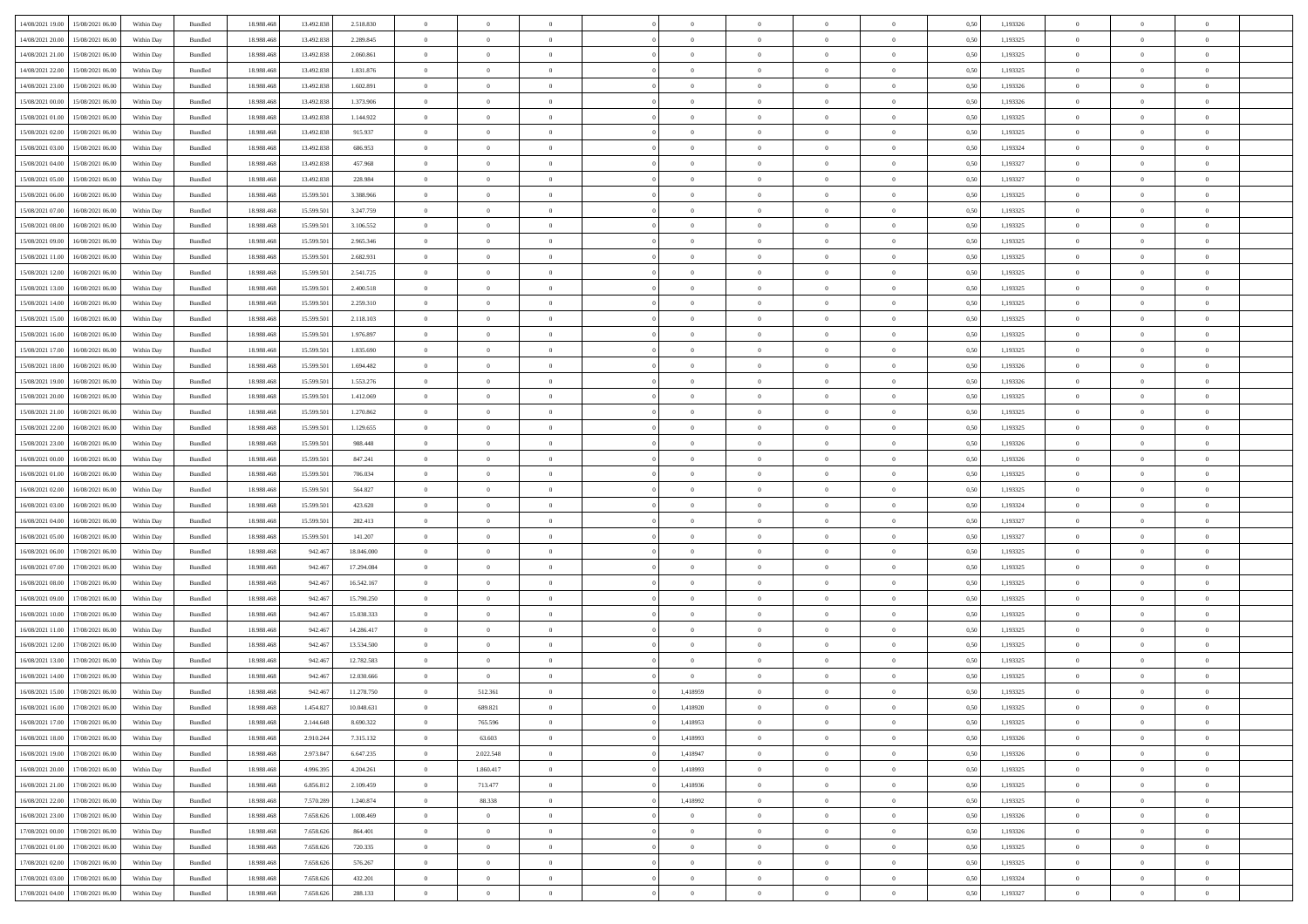| 17/08/2021 05:00                  | 17/08/2021 06:00 | Within Day | Bundled | 18.988.468 | 7.658.626 | 144.067    | $\overline{0}$ | $\theta$       |                | $\overline{0}$ | $\bf{0}$       | $\overline{0}$ | $\theta$       | 0,50 | 1,193327 | $\theta$       | $\theta$       | $\overline{0}$           |  |
|-----------------------------------|------------------|------------|---------|------------|-----------|------------|----------------|----------------|----------------|----------------|----------------|----------------|----------------|------|----------|----------------|----------------|--------------------------|--|
| 17/08/2021 06:00                  | 18/08/2021 06:00 | Within Day | Bundled | 18.988.468 |           | 18.988.467 | $\overline{0}$ | 455.136        | $\overline{0}$ | 1,418950       | $\,$ 0         | $\bf{0}$       | $\bf{0}$       | 0,50 | 1,193325 | $\,$ 0 $\,$    | $\overline{0}$ | $\overline{0}$           |  |
|                                   |                  |            |         |            |           |            |                |                |                |                |                |                |                |      |          |                |                |                          |  |
| 17/08/2021 07:00                  | 18/08/2021 06:00 | Within Day | Bundled | 18,988,468 | 455.136   | 17.761.109 | $\overline{0}$ | $\overline{0}$ | $\overline{0}$ | $\overline{0}$ | $\bf{0}$       | $\overline{0}$ | $\mathbf{0}$   | 0.50 | 1,193325 | $\bf{0}$       | $\overline{0}$ | $\overline{0}$           |  |
| 17/08/2021 08:00                  | 18/08/2021 06:00 | Within Day | Bundled | 18.988.468 | 455.136   | 16.988.886 | $\overline{0}$ | $\overline{0}$ | $\overline{0}$ | $\overline{0}$ | $\bf{0}$       | $\overline{0}$ | $\overline{0}$ | 0,50 | 1,193325 | $\,$ 0 $\,$    | $\overline{0}$ | $\overline{0}$           |  |
| 17/08/2021 09:00                  | 18/08/2021 06:00 | Within Day | Bundled | 18.988.468 | 455.136   | 16.216.664 | $\overline{0}$ | $\theta$       | $\overline{0}$ | $\overline{0}$ | $\overline{0}$ | $\overline{0}$ | $\bf{0}$       | 0,50 | 1,193325 | $\,$ 0 $\,$    | $\overline{0}$ | $\overline{0}$           |  |
| 17/08/2021 10:00                  | 18/08/2021 06:00 | Within Day | Bundled | 18,988,468 | 455.136   | 15.444.442 | $\overline{0}$ | $\overline{0}$ | $\overline{0}$ | $\overline{0}$ | $\bf{0}$       | $\overline{0}$ | $\overline{0}$ | 0.50 | 1.193325 | $\,0\,$        | $\theta$       | $\overline{0}$           |  |
| 17/08/2021 11:00                  | 18/08/2021 06:00 | Within Day | Bundled | 18.988.468 | 455.136   | 14.672.220 | $\overline{0}$ | $\overline{0}$ | $\overline{0}$ | $\overline{0}$ | $\,$ 0         | $\overline{0}$ | $\overline{0}$ | 0,50 | 1,193325 | $\,0\,$        | $\theta$       | $\overline{0}$           |  |
| 17/08/2021 12:00                  | 18/08/2021 06:00 | Within Day | Bundled | 18.988.468 | 455.136   | 13.899.998 | $\overline{0}$ | $\theta$       | $\overline{0}$ | $\overline{0}$ | $\,$ 0         | $\bf{0}$       | $\bf{0}$       | 0,50 | 1,193325 | $\,$ 0 $\,$    | $\overline{0}$ | $\overline{0}$           |  |
| 17/08/2021 13:00                  | 18/08/2021 06:00 | Within Day | Bundled | 18,988,468 | 455.136   | 13.127.776 | $\overline{0}$ | $\overline{0}$ | $\overline{0}$ | $\overline{0}$ | $\bf{0}$       | $\overline{0}$ | $\bf{0}$       | 0.50 | 1.193325 | $\,0\,$        | $\overline{0}$ | $\overline{0}$           |  |
| 17/08/2021 14:00                  | 18/08/2021 06:00 | Within Day | Bundled | 18.988.468 | 455.136   | 12.355.553 | $\overline{0}$ | $\overline{0}$ | $\overline{0}$ | $\overline{0}$ | $\,$ 0         | $\overline{0}$ | $\bf{0}$       | 0,50 | 1,193325 | $\,$ 0 $\,$    | $\overline{0}$ | $\overline{0}$           |  |
| 17/08/2021 15:00                  | 18/08/2021 06:00 | Within Day | Bundled | 18.988.468 | 455.136   | 11.583.331 | $\overline{0}$ | $\theta$       | $\overline{0}$ | $\overline{0}$ | $\,$ 0         | $\overline{0}$ | $\bf{0}$       | 0,50 | 1,193325 | $\,$ 0 $\,$    | $\overline{0}$ | $\overline{0}$           |  |
| 17/08/2021 16:00                  | 18/08/2021 06:00 | Within Day | Bundled | 18,988,468 | 455.136   | 10.811.109 | $\overline{0}$ | $\overline{0}$ | $\overline{0}$ | $\overline{0}$ | $\bf{0}$       | $\overline{0}$ | $\mathbf{0}$   | 0.50 | 1.193325 | $\bf{0}$       | $\overline{0}$ | $\overline{\phantom{a}}$ |  |
|                                   |                  |            |         |            |           |            |                | $\overline{0}$ |                |                |                |                |                |      |          |                | $\overline{0}$ |                          |  |
| 17/08/2021 17:00                  | 18/08/2021 06:00 | Within Day | Bundled | 18.988.468 | 455.136   | 10.038.888 | $\overline{0}$ |                | $\overline{0}$ | $\overline{0}$ | $\bf{0}$       | $\overline{0}$ | $\overline{0}$ | 0,50 | 1,193325 | $\,$ 0 $\,$    |                | $\overline{0}$           |  |
| 17/08/2021 18:00                  | 18/08/2021 06:00 | Within Day | Bundled | 18.988.468 | 455.136   | 9.266.666  | $\overline{0}$ | 360.419        | $\overline{0}$ | 1,418993       | $\overline{0}$ | $\overline{0}$ | $\bf{0}$       | 0,50 | 1,193326 | $\,$ 0 $\,$    | $\overline{0}$ | $\overline{0}$           |  |
| 17/08/2021 19:00                  | 18/08/2021 06:00 | Within Day | Bundled | 18,988,468 | 815.555   | 8.164.059  | $\overline{0}$ | 1.703.744      | $\overline{0}$ | 1.418947       | $\bf{0}$       | $\overline{0}$ | $\overline{0}$ | 0.50 | 1.193326 | $\theta$       | $\theta$       | $\overline{0}$           |  |
| 17/08/2021 20:00                  | 18/08/2021 06:00 | Within Day | Bundled | 18.988.468 | 2.519.299 | 5.873.013  | $\overline{0}$ | $\overline{0}$ | $\overline{0}$ | $\overline{0}$ | $\bf{0}$       | $\overline{0}$ | $\overline{0}$ | 0,50 | 1,193325 | $\,0\,$        | $\theta$       | $\overline{0}$           |  |
| 17/08/2021 21:00                  | 18/08/2021 06:00 | Within Day | Bundled | 18.988.468 | 2.519.299 | 5.285.712  | $\overline{0}$ | $\theta$       | $\overline{0}$ | $\overline{0}$ | $\bf{0}$       | $\overline{0}$ | $\bf{0}$       | 0,50 | 1,193325 | $\,$ 0 $\,$    | $\overline{0}$ | $\overline{0}$           |  |
| 17/08/2021 22:00                  | 18/08/2021 06:00 | Within Day | Bundled | 18.988.468 | 2.519.299 | 4.698.410  | $\overline{0}$ | $\overline{0}$ | $\overline{0}$ | $\overline{0}$ | $\bf{0}$       | $\overline{0}$ | $\bf{0}$       | 0.50 | 1.193325 | $\,0\,$        | $\overline{0}$ | $\overline{0}$           |  |
| 17/08/2021 23:00                  | 18/08/2021 06:00 | Within Day | Bundled | 18.988.468 | 2.519.299 | 4.111.109  | $\overline{0}$ | $\overline{0}$ | $\overline{0}$ | $\overline{0}$ | $\,$ 0         | $\overline{0}$ | $\bf{0}$       | 0,50 | 1,193326 | $\,$ 0 $\,$    | $\overline{0}$ | $\overline{0}$           |  |
| 18/08/2021 00:00                  | 18/08/2021 06:00 | Within Day | Bundled | 18.988.468 | 2.519.299 | 3.523.808  | $\overline{0}$ | $\theta$       | $\overline{0}$ | $\overline{0}$ | $\,$ 0         | $\bf{0}$       | $\bf{0}$       | 0,50 | 1,193326 | $\,$ 0 $\,$    | $\overline{0}$ | $\overline{0}$           |  |
| 18/08/2021 01:00                  | 18/08/2021 06:00 | Within Day | Bundled | 18,988,468 | 2.519.299 | 2.936.506  | $\overline{0}$ | $\overline{0}$ | $\overline{0}$ | $\overline{0}$ | $\bf{0}$       | $\overline{0}$ | $\mathbf{0}$   | 0.50 | 1.193325 | $\bf{0}$       | $\overline{0}$ | $\overline{0}$           |  |
| 18/08/2021 02:00                  | 18/08/2021 06:00 | Within Day | Bundled | 18.988.468 | 2.519.299 | 2.349.205  | $\overline{0}$ | $\overline{0}$ | $\overline{0}$ | $\overline{0}$ | $\bf{0}$       | $\overline{0}$ | $\overline{0}$ | 0,50 | 1,193325 | $\,$ 0 $\,$    | $\overline{0}$ | $\overline{0}$           |  |
|                                   | 18/08/2021 06:00 | Within Day | Bundled | 18.988.468 | 2.519.299 | 1.761.904  | $\overline{0}$ | $\theta$       | $\overline{0}$ | $\overline{0}$ | $\,$ 0         | $\overline{0}$ | $\bf{0}$       | 0,50 | 1,193324 | $\,$ 0 $\,$    | $\overline{0}$ | $\overline{0}$           |  |
| 18/08/2021 03:00                  |                  |            |         |            |           |            |                |                |                |                |                |                |                |      |          |                |                |                          |  |
| 18/08/2021 04:00                  | 18/08/2021 06:00 | Within Day | Bundled | 18.988.468 | 2.519.299 | 1.174.602  | $\overline{0}$ | $\overline{0}$ | $\overline{0}$ | $\overline{0}$ | $\bf{0}$       | $\overline{0}$ | $\bf{0}$       | 0.50 | 1.193327 | $\,0\,$        | $\theta$       | $\overline{0}$           |  |
| 18/08/2021 05:00                  | 18/08/2021 06:00 | Within Day | Bundled | 18.988.468 | 2.519.299 | 587.301    | $\overline{0}$ | $\overline{0}$ | $\overline{0}$ | $\overline{0}$ | $\bf{0}$       | $\overline{0}$ | $\overline{0}$ | 0,50 | 1,193327 | $\,0\,$        | $\theta$       | $\overline{0}$           |  |
| 18/08/2021 06:00                  | 19/08/2021 06.00 | Within Day | Bundled | 18.988.468 |           | 18.988.467 | $\overline{0}$ | $\theta$       | $\overline{0}$ |                | $\bf{0}$       | $\overline{0}$ | $\bf{0}$       | 0,50 | 1,193325 | $\,$ 0 $\,$    | $\overline{0}$ | $\overline{0}$           |  |
| 18/08/2021 07:00                  | 19/08/2021 06:00 | Within Day | Bundled | 18,988,468 |           | 18.197.281 | $\overline{0}$ | $\overline{0}$ | $\overline{0}$ | $\overline{0}$ | $\bf{0}$       | $\overline{0}$ | $\bf{0}$       | 0.50 | 1.193325 | $\,0\,$        | $\overline{0}$ | $\overline{0}$           |  |
| 18/08/2021 08:00                  | 19/08/2021 06:00 | Within Day | Bundled | 18.988.468 |           | 17.406.094 | $\overline{0}$ | $\overline{0}$ | $\overline{0}$ | $\overline{0}$ | $\bf{0}$       | $\overline{0}$ | $\bf{0}$       | 0,50 | 1,193325 | $\,$ 0 $\,$    | $\theta$       | $\overline{0}$           |  |
| 18/08/2021 09:00                  | 19/08/2021 06.00 | Within Day | Bundled | 18.988.468 |           | 16.614.908 | $\overline{0}$ | $\theta$       | $\overline{0}$ | $\overline{0}$ | $\bf{0}$       | $\bf{0}$       | $\bf{0}$       | 0,50 | 1,193325 | $\,$ 0 $\,$    | $\overline{0}$ | $\overline{0}$           |  |
| 18/08/2021 10:00                  | 19/08/2021 06:00 | Within Day | Bundled | 18,988,468 |           | 15.823.722 | $\overline{0}$ | $\overline{0}$ | $\overline{0}$ | $\overline{0}$ | $\bf{0}$       | $\overline{0}$ | $\mathbf{0}$   | 0.50 | 1.193325 | $\bf{0}$       | $\overline{0}$ | $\overline{\phantom{a}}$ |  |
| 18/08/2021 11:00                  | 19/08/2021 06:00 | Within Dav | Bundled | 18.988.468 |           | 15.032.536 | $\overline{0}$ | $\overline{0}$ | $\overline{0}$ | $\overline{0}$ | $\bf{0}$       | $\overline{0}$ | $\overline{0}$ | 0.50 | 1,193325 | $\theta$       | $\overline{0}$ | $\overline{0}$           |  |
| 18/08/2021 12:00                  | 19/08/2021 06.00 | Within Day | Bundled | 18.988.468 |           | 14.241.350 | $\overline{0}$ | $\theta$       | $\overline{0}$ | $\overline{0}$ | $\,$ 0         | $\overline{0}$ | $\bf{0}$       | 0,50 | 1,193325 | $\,$ 0 $\,$    | $\overline{0}$ | $\overline{0}$           |  |
| 18/08/2021 13:00                  | 19/08/2021 06:00 | Within Day | Bundled | 18,988,468 |           | 13.450.164 | $\overline{0}$ | $\overline{0}$ | $\overline{0}$ | $\overline{0}$ | $\,$ 0         | $\overline{0}$ | $\bf{0}$       | 0.50 | 1.193325 | $\,0\,$        | $\theta$       | $\overline{0}$           |  |
| 18/08/2021 14:00                  | 19/08/2021 06:00 | Within Dav | Bundled | 18.988.468 |           | 12.658.978 | $\overline{0}$ | $\overline{0}$ | $\Omega$       | $\overline{0}$ | $\bf{0}$       | $\overline{0}$ | $\overline{0}$ | 0.50 | 1,193325 | $\theta$       | $\overline{0}$ | $\overline{0}$           |  |
|                                   |                  |            |         |            |           |            | $\overline{0}$ |                | $\overline{0}$ |                |                | $\overline{0}$ |                |      |          |                |                | $\overline{0}$           |  |
| 18/08/2021 15:00                  | 19/08/2021 06.00 | Within Day | Bundled | 18.988.468 |           | 11.867.791 |                | 4.749.637      |                | 1,418959       | $\,$ 0         |                | $\bf{0}$       | 0,50 | 1,193325 | $\,$ 0 $\,$    | $\overline{0}$ |                          |  |
| 18/08/2021 16:00                  | 19/08/2021 06:00 | Within Day | Bundled | 18,988,468 | 4.749.637 | 6.643.610  | $\overline{0}$ | 117.783        | $\overline{0}$ | 1.418920       | $\bf{0}$       | $\overline{0}$ | $\bf{0}$       | 0.50 | 1.193325 | $\,0\,$        | $\overline{0}$ | $\overline{0}$           |  |
| 18/08/2021 17:00                  | 19/08/2021 06:00 | Within Dav | Bundled | 18.988.468 | 4.867.421 | 6.059.697  | $\overline{0}$ | 137.414        | $\overline{0}$ | 1,418953       | $\overline{0}$ | $\overline{0}$ | $\overline{0}$ | 0.50 | 1,193325 | $\theta$       | $\overline{0}$ | $\overline{0}$           |  |
| 18/08/2021 18:00                  | 19/08/2021 06.00 | Within Day | Bundled | 18.988.468 | 5.004.835 | 5.466.722  | $\overline{0}$ | 212.012        | $\overline{0}$ | 1,418993       | $\bf{0}$       | $\bf{0}$       | $\bf{0}$       | 0,50 | 1,193326 | $\,$ 0 $\,$    | $\overline{0}$ | $\overline{0}$           |  |
| 18/08/2021 19:00                  | 19/08/2021 06:00 | Within Day | Bundled | 18,988,468 | 5.216.845 | 4.816.818  | $\overline{0}$ | $\overline{0}$ | $\overline{0}$ | $\overline{0}$ | $\bf{0}$       | $\overline{0}$ | $\mathbf{0}$   | 0.50 | 1.193326 | $\bf{0}$       | $\overline{0}$ | $\overline{0}$           |  |
| 18/08/2021 20:00                  | 19/08/2021 06:00 | Within Dav | Bundled | 18.988.468 | 5.216.845 | 4.378.925  | $\overline{0}$ | $\overline{0}$ | $\Omega$       | $\overline{0}$ | $\bf{0}$       | $\overline{0}$ | $\overline{0}$ | 0.50 | 1,193325 | $\theta$       | $\overline{0}$ | $\overline{0}$           |  |
| 18/08/2021 21:00                  | 19/08/2021 06.00 | Within Day | Bundled | 18.988.468 | 5.216.845 | 3.941.033  | $\overline{0}$ | $\overline{0}$ | $\overline{0}$ | $\overline{0}$ | $\,$ 0         | $\overline{0}$ | $\bf{0}$       | 0,50 | 1,193325 | $\,$ 0 $\,$    | $\overline{0}$ | $\overline{0}$           |  |
| 18/08/2021 22:00                  | 19/08/2021 06:00 | Within Day | Bundled | 18.988.468 | 5.216.845 | 3.503.140  | $\overline{0}$ | $\overline{0}$ | $\overline{0}$ | $\overline{0}$ | $\,$ 0         | $\Omega$       | $\overline{0}$ | 0.50 | 1,193325 | $\,0\,$        | $\theta$       | $\overline{0}$           |  |
| 18/08/2021 23:00                  | 19/08/2021 06:00 | Within Dav | Bundled | 18.988.468 | 5.216.845 | 3.065.248  | $\overline{0}$ | $\overline{0}$ | $\Omega$       | $\overline{0}$ | $\bf{0}$       | $\overline{0}$ | $\overline{0}$ | 0.50 | 1,193326 | $\theta$       | $\overline{0}$ | $\overline{0}$           |  |
| 19/08/2021 00:00                  | 19/08/2021 06:00 | Within Day | Bundled | 18.988.468 | 5.216.845 | 2.627.355  | $\overline{0}$ | 214.956        | $\overline{0}$ | 1,418993       | $\,$ 0         | $\bf{0}$       | $\bf{0}$       | 0,50 | 1,193326 | $\,$ 0 $\,$    | $\overline{0}$ | $\overline{0}$           |  |
| 19/08/2021 01:00                  | 19/08/2021 06:00 | Within Day | Bundled | 18.988.468 | 5.431.801 | 2.010.333  | $\bf{0}$       | 117.784        |                | 1.418891       | $\bf{0}$       |                |                | 0,50 | 1,193325 | $\bf{0}$       | $\theta$       |                          |  |
| 19/08/2021 02:00                  | 19/08/2021 06:00 | Within Day | Bundled | 18.988.468 | 5.549.585 | 1.514.039  | $\overline{0}$ | 78.523         | $\overline{0}$ | 1,418992       | $\overline{0}$ | $\overline{0}$ | $\mathbf{0}$   | 0,50 | 1,193325 | $\theta$       | $\overline{0}$ | $\overline{0}$           |  |
|                                   |                  |            |         |            |           |            |                |                |                |                |                |                |                |      |          |                |                |                          |  |
| 19/08/2021 03:00                  | 19/08/2021 06:00 | Within Day | Bundled | 18.988.468 | 5.628.108 | 1.076.637  | $\overline{0}$ | $\bf{0}$       | $\overline{0}$ | $\bf{0}$       | $\overline{0}$ | $\overline{0}$ | $\mathbf{0}$   | 0,50 | 1,193324 | $\overline{0}$ | $\overline{0}$ | $\bf{0}$                 |  |
| 19/08/2021 04:00                  | 19/08/2021 06:00 | Within Day | Bundled | 18.988.468 | 5.628.108 | 717.758    | $\overline{0}$ | $\overline{0}$ | $\overline{0}$ | $\overline{0}$ | $\overline{0}$ | $\overline{0}$ | $\mathbf{0}$   | 0.50 | 1.193327 | $\overline{0}$ | $\bf{0}$       | $\overline{0}$           |  |
| 19/08/2021 05:00                  | 19/08/2021 06:00 | Within Dav | Bundled | 18.988.468 | 5.628.108 | 358.879    | $\overline{0}$ | $\overline{0}$ | $\overline{0}$ | $\overline{0}$ | $\overline{0}$ | $\overline{0}$ | $\mathbf{0}$   | 0.50 | 1,193327 | $\overline{0}$ | $\theta$       | $\overline{0}$           |  |
| 19/08/2021 06:00                  | 20/08/2021 06:00 | Within Day | Bundled | 18.988.468 |           | 18.988.467 | $\overline{0}$ | 403.704        | $\overline{0}$ | 1,418950       | $\bf{0}$       | $\bf{0}$       | $\bf{0}$       | 0,50 | 1,193325 | $\bf{0}$       | $\overline{0}$ | $\overline{0}$           |  |
| 19/08/2021 07:00                  | 20/08/2021 06:00 | Within Day | Bundled | 18,988,468 | 403.704   | 17.810.397 | $\overline{0}$ | $\overline{0}$ | $\overline{0}$ | $\overline{0}$ | $\bf{0}$       | $\overline{0}$ | $\mathbf{0}$   | 0.50 | 1.193325 | $\,$ 0 $\,$    | $\overline{0}$ | $\overline{0}$           |  |
| 19/08/2021 08:00                  | 20/08/2021 06:00 | Within Day | Bundled | 18.988.468 | 403.704   | 17.036.032 | $\overline{0}$ | $\overline{0}$ | $\overline{0}$ | $\overline{0}$ | $\overline{0}$ | $\overline{0}$ | $\overline{0}$ | 0,50 | 1,193325 | $\overline{0}$ | $\theta$       | $\overline{0}$           |  |
| 19/08/2021 09:00                  | 20/08/2021 06:00 | Within Day | Bundled | 18.988.468 | 403.704   | 16.261.667 | $\overline{0}$ | $\,$ 0         | $\overline{0}$ | $\bf{0}$       | $\,$ 0 $\,$    | $\overline{0}$ | $\bf{0}$       | 0,50 | 1,193325 | $\,$ 0 $\,$    | $\overline{0}$ | $\overline{0}$           |  |
| 19/08/2021 10:00                  | 20/08/2021 06:00 | Within Day | Bundled | 18,988,468 | 403,704   | 15,487,302 | $\overline{0}$ | $\overline{0}$ | $\overline{0}$ | $\overline{0}$ | $\bf{0}$       | $\overline{0}$ | $\mathbf{0}$   | 0.50 | 1.193325 | $\mathbf{0}$   | $\bf{0}$       | $\overline{0}$           |  |
| 19/08/2021 11:00                  | 20/08/2021 06:00 | Within Dav | Bundled | 18.988.468 | 403.704   | 14.712.937 | $\overline{0}$ | $\overline{0}$ | $\overline{0}$ | $\overline{0}$ | $\overline{0}$ | $\overline{0}$ | $\overline{0}$ | 0,50 | 1,193325 | $\overline{0}$ | $\theta$       | $\overline{0}$           |  |
| 19/08/2021 12:00                  | 20/08/2021 06:00 | Within Day | Bundled | 18.988.468 | 403.704   | 13.938.571 | $\overline{0}$ | $\bf{0}$       | $\overline{0}$ | $\bf{0}$       | $\bf{0}$       | $\bf{0}$       | $\bf{0}$       | 0,50 | 1,193325 | $\overline{0}$ | $\overline{0}$ | $\bf{0}$                 |  |
|                                   |                  |            |         |            |           |            |                |                |                |                |                |                |                |      |          |                |                |                          |  |
| 19/08/2021 13:00 20/08/2021 06:00 |                  | Within Day | Bundled | 18.988.468 | 403.704   | 13.164.207 | $\overline{0}$ | $\,$ 0 $\,$    | $\overline{0}$ | $\overline{0}$ | $\,$ 0 $\,$    | $\overline{0}$ | $\,$ 0 $\,$    | 0,50 | 1,193325 | $\overline{0}$ | $\,$ 0 $\,$    | $\,$ 0 $\,$              |  |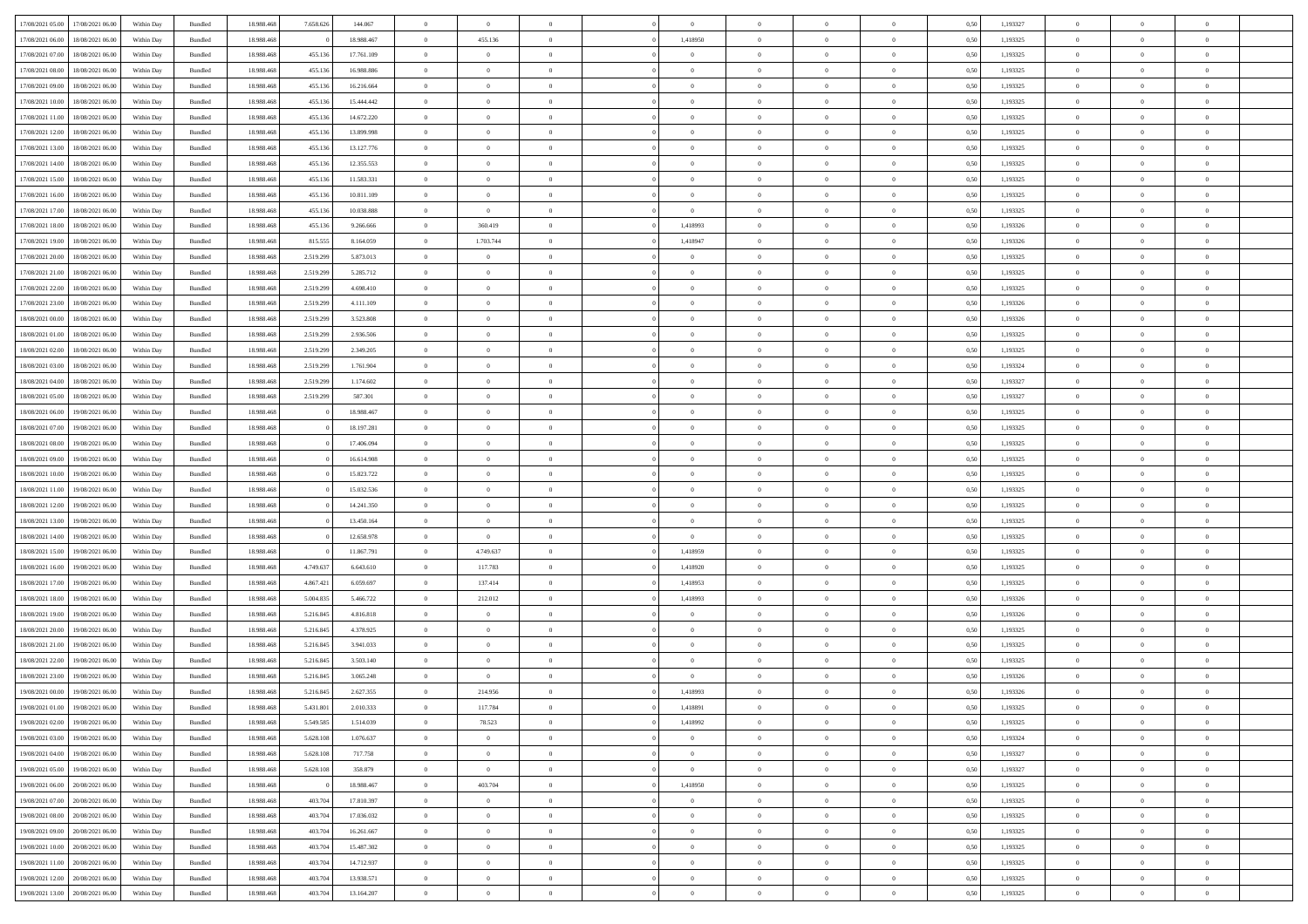| 19/08/2021 14:00                  | 20/08/2021 06:00 | Within Day | Bundled | 18.988.468 | 403.704    | 12.389.841 | $\overline{0}$ | $\overline{0}$ |                | $\overline{0}$ | $\bf{0}$       | $\overline{0}$ | $\theta$       | 0,50 | 1,193325 | $\theta$       | $\theta$       | $\sqrt{a}$               |  |
|-----------------------------------|------------------|------------|---------|------------|------------|------------|----------------|----------------|----------------|----------------|----------------|----------------|----------------|------|----------|----------------|----------------|--------------------------|--|
| 19/08/2021 15:00                  | 20/08/2021 06:00 | Within Day | Bundled | 18.988.468 | 403.704    | 11.615.477 | $\overline{0}$ | 4.122.537      | $\overline{0}$ | 1,418959       | $\,$ 0         | $\bf{0}$       | $\bf{0}$       | 0,50 | 1,193325 | $\,$ 0 $\,$    | $\overline{0}$ | $\overline{0}$           |  |
|                                   |                  |            |         |            |            |            |                |                |                |                |                |                |                |      |          |                |                |                          |  |
| 19/08/2021 16:00                  | 20/08/2021 06:00 | Within Day | Bundled | 18,988,468 | 4.526.241  | 6.993.411  | $\overline{0}$ | $\overline{0}$ | $\overline{0}$ | $\overline{0}$ | $\bf{0}$       | $\overline{0}$ | $\mathbf{0}$   | 0.50 | 1.193325 | $\bf{0}$       | $\overline{0}$ | $\overline{0}$           |  |
| 19/08/2021 17:00                  | 20/08/2021 06:00 | Within Day | Bundled | 18.988.468 | 4.526.241  | 6.493.881  | $\overline{0}$ | $\overline{0}$ | $\overline{0}$ | $\overline{0}$ | $\bf{0}$       | $\overline{0}$ | $\overline{0}$ | 0,50 | 1,193325 | $\,$ 0 $\,$    | $\overline{0}$ | $\overline{0}$           |  |
| 19/08/2021 18:00                  | 20/08/2021 06:00 | Within Day | Bundled | 18.988.468 | 4.526.241  | 5.994.351  | $\overline{0}$ | 2.224.939      | $\overline{0}$ | 1,418993       | $\overline{0}$ | $\overline{0}$ | $\bf{0}$       | 0,50 | 1,193326 | $\,$ 0 $\,$    | $\overline{0}$ | $\overline{0}$           |  |
| 19/08/2021 19:00                  | 20/08/2021 06:00 | Within Day | Bundled | 18.988.468 | 6.751.179  | 3.455.296  | $\overline{0}$ | 2.042.962      | $\overline{0}$ | 1.418947       | $\overline{0}$ | $\overline{0}$ | $\overline{0}$ | 0.50 | 1.193326 | $\,0\,$        | $\theta$       | $\overline{0}$           |  |
| 19/08/2021 20:00                  | 20/08/2021 06:00 | Within Day | Bundled | 18.988.468 | 8.794.141  | 1.283.940  | $\overline{0}$ | 346.383        | $\overline{0}$ | 1,418993       | $\bf{0}$       | $\overline{0}$ | $\overline{0}$ | 0,50 | 1,193325 | $\,0\,$        | $\theta$       | $\overline{0}$           |  |
| 19/08/2021 21:00                  | 20/08/2021 06:00 | Within Day | Bundled | 18.988.468 | 9.140.524  | 843.801    | $\overline{0}$ | 176.676        | $\overline{0}$ | 1,418936       | $\bf{0}$       | $\overline{0}$ | $\bf{0}$       | 0,50 | 1,193325 | $\,$ 0 $\,$    | $\overline{0}$ | $\overline{0}$           |  |
| 19/08/2021 22:00                  | 20/08/2021 06:00 | Within Day | Bundled | 18.988.468 | 9.317.199  | 593,000    | $\overline{0}$ | 274.830        | $\overline{0}$ | 1.418992       | $\bf{0}$       | $\overline{0}$ | $\bf{0}$       | 0.50 | 1.193325 | $\,0\,$        | $\overline{0}$ | $\overline{0}$           |  |
| 19/08/2021 23:00                  | 20/08/2021 06:00 | Within Day | Bundled | 18.988.468 | 9.592.029  | 278.399    | $\overline{0}$ | $\overline{0}$ | $\overline{0}$ | $\overline{0}$ | $\bf{0}$       | $\overline{0}$ | $\bf{0}$       | 0,50 | 1,193326 | $\,$ 0 $\,$    | $\overline{0}$ | $\overline{0}$           |  |
| 20/08/2021 00:00                  | 20/08/2021 06:00 | Within Day | Bundled | 18.988.468 | 9.592.029  | 238.628    | $\bf{0}$       | $\theta$       | $\overline{0}$ | $\overline{0}$ | $\,$ 0         | $\overline{0}$ | $\bf{0}$       | 0,50 | 1,193326 | $\,$ 0 $\,$    | $\overline{0}$ | $\overline{0}$           |  |
| 20/08/2021 01:00                  | 20/08/2021 06:00 |            | Bundled | 18,988,468 |            | 198,857    |                | $\overline{0}$ | $\overline{0}$ | $\overline{0}$ | $\bf{0}$       | $\overline{0}$ |                | 0.50 | 1.193325 | $\bf{0}$       | $\overline{0}$ | $\bf{0}$                 |  |
|                                   |                  | Within Day |         |            | 9.592.029  |            | $\overline{0}$ |                |                |                |                |                | $\mathbf{0}$   |      |          |                |                |                          |  |
| 20/08/2021 02:00                  | 20/08/2021 06:00 | Within Day | Bundled | 18.988.468 | 9.592.029  | 159.085    | $\overline{0}$ | $\overline{0}$ | $\overline{0}$ | $\overline{0}$ | $\bf{0}$       | $\overline{0}$ | $\overline{0}$ | 0,50 | 1,193325 | $\,$ 0 $\,$    | $\theta$       | $\overline{0}$           |  |
| 20/08/2021 03:00                  | 20/08/2021 06:00 | Within Day | Bundled | 18.988.468 | 9.592.029  | 119.314    | $\overline{0}$ | $\theta$       | $\overline{0}$ | $\overline{0}$ | $\overline{0}$ | $\overline{0}$ | $\bf{0}$       | 0,50 | 1,193324 | $\,$ 0 $\,$    | $\overline{0}$ | $\overline{0}$           |  |
| 20/08/2021 04:00                  | 20/08/2021 06:00 | Within Day | Bundled | 18.988.468 | 9.592.029  | 79.543     | $\overline{0}$ | $\overline{0}$ | $\overline{0}$ | $\overline{0}$ | $\,$ 0         | $\overline{0}$ | $\bf{0}$       | 0.50 | 1.193327 | $\,0\,$        | $\theta$       | $\overline{0}$           |  |
| 20/08/2021 05:00                  | 20/08/2021 06:00 | Within Day | Bundled | 18.988.468 | 9.592.029  | 39.771     | $\overline{0}$ | $\overline{0}$ | $\overline{0}$ | $\overline{0}$ | $\bf{0}$       | $\overline{0}$ | $\overline{0}$ | 0,50 | 1,193327 | $\,0\,$        | $\theta$       | $\overline{0}$           |  |
| 20/08/2021 06:00                  | 21/08/2021 06.00 | Within Day | Bundled | 18.988.468 | 5.870.450  | 13.118.016 | $\overline{0}$ | 1.229.665      | $\overline{0}$ | 1,418950       | $\bf{0}$       | $\overline{0}$ | $\bf{0}$       | 0,50 | 1,193325 | $\,$ 0 $\,$    | $\overline{0}$ | $\overline{0}$           |  |
| 20/08/2021 07:00                  | 21/08/2021 06:00 | Within Day | Bundled | 18.988.468 | 7.100.114  | 11.393.004 | $\overline{0}$ | $\overline{0}$ | $\overline{0}$ | $\overline{0}$ | $\bf{0}$       | $\overline{0}$ | $\bf{0}$       | 0.50 | 1.193325 | $\,0\,$        | $\overline{0}$ | $\overline{0}$           |  |
| 20/08/2021 08:00                  | 21/08/2021 06:00 | Within Day | Bundled | 18.988.468 | 7.100.114  | 10.897.656 | $\overline{0}$ | $\overline{0}$ | $\overline{0}$ | $\overline{0}$ | $\bf{0}$       | $\overline{0}$ | $\overline{0}$ | 0,50 | 1,193325 | $\,$ 0 $\,$    | $\overline{0}$ | $\overline{0}$           |  |
| 20/08/2021 09:00                  | 21/08/2021 06.00 | Within Day | Bundled | 18.988.468 | 7.100.11   | 10.402.308 | $\bf{0}$       | $\theta$       | $\overline{0}$ | $\overline{0}$ | $\,$ 0         | $\bf{0}$       | $\bf{0}$       | 0,50 | 1,193325 | $\,$ 0 $\,$    | $\overline{0}$ | $\overline{0}$           |  |
| 20/08/2021 10:00                  | 21/08/2021 06:00 | Within Day | Bundled | 18,988,468 | 7.100.114  | 9.906.960  | $\overline{0}$ | $\overline{0}$ | $\overline{0}$ | $\overline{0}$ | $\bf{0}$       | $\overline{0}$ | $\mathbf{0}$   | 0.50 | 1.193325 | $\bf{0}$       | $\overline{0}$ | $\overline{0}$           |  |
| 20/08/2021 11:00                  | 21/08/2021 06:00 | Within Day | Bundled | 18.988.468 | 7.100.114  | 9.411.612  | $\overline{0}$ | $\overline{0}$ | $\overline{0}$ | $\overline{0}$ | $\bf{0}$       | $\overline{0}$ | $\overline{0}$ | 0,50 | 1,193325 | $\,$ 0 $\,$    | $\overline{0}$ | $\overline{0}$           |  |
| 20/08/2021 12:00                  | 21/08/2021 06.00 | Within Day | Bundled | 18.988.468 | 7.100.11   | 8.916.264  | $\overline{0}$ | $\theta$       | $\overline{0}$ | $\overline{0}$ | $\,$ 0         | $\overline{0}$ | $\bf{0}$       | 0,50 | 1,193325 | $\,$ 0 $\,$    | $\overline{0}$ | $\overline{0}$           |  |
|                                   |                  |            |         |            |            |            |                |                |                |                |                |                |                |      |          |                |                |                          |  |
| 20/08/2021 13:00                  | 21/08/2021 06:00 | Within Day | Bundled | 18.988.468 | 7.100.114  | 8.420.916  | $\overline{0}$ | $\overline{0}$ | $\overline{0}$ | $\overline{0}$ | $\bf{0}$       | $\overline{0}$ | $\overline{0}$ | 0.50 | 1.193325 | $\,0\,$        | $\theta$       | $\overline{0}$           |  |
| 20/08/2021 14:00                  | 21/08/2021 06:00 | Within Day | Bundled | 18.988.468 | 7.100.114  | 7.925.568  | $\overline{0}$ | $\overline{0}$ | $\overline{0}$ | $\overline{0}$ | $\bf{0}$       | $\overline{0}$ | $\overline{0}$ | 0,50 | 1,193325 | $\,0\,$        | $\theta$       | $\overline{0}$           |  |
| 20/08/2021 15:00                  | 21/08/2021 06.00 | Within Day | Bundled | 18.988.468 | 7.100.11   | 7.430.220  | $\overline{0}$ | 2.102.443      | $\overline{0}$ | 1,418959       | $\bf{0}$       | $\overline{0}$ | $\bf{0}$       | 0,50 | 1,193325 | $\,$ 0 $\,$    | $\overline{0}$ | $\overline{0}$           |  |
| 20/08/2021 16:00                  | 21/08/2021 06:00 | Within Day | Bundled | 18.988.468 | 9.202.557  | 4.972.591  | $\overline{0}$ | $\overline{0}$ | $\overline{0}$ | $\overline{0}$ | $\bf{0}$       | $\overline{0}$ | $\bf{0}$       | 0.50 | 1.193325 | $\,0\,$        | $\overline{0}$ | $\overline{0}$           |  |
| 20/08/2021 17:00                  | 21/08/2021 06:00 | Within Day | Bundled | 18.988.468 | 9.202.557  | 4.617.406  | $\overline{0}$ | 54.966         | $\overline{0}$ | 1,418953       | $\bf{0}$       | $\overline{0}$ | $\bf{0}$       | 0,50 | 1,193325 | $\,$ 0 $\,$    | $\overline{0}$ | $\overline{0}$           |  |
| 20/08/2021 18:00                  | 21/08/2021 06.00 | Within Day | Bundled | 18.988.468 | 9.257.524  | 4.211.483  | $\bf{0}$       | $\overline{0}$ | $\overline{0}$ | $\overline{0}$ | $\bf{0}$       | $\bf{0}$       | $\bf{0}$       | 0,50 | 1,193326 | $\,$ 0 $\,$    | $\overline{0}$ | $\overline{0}$           |  |
| 20/08/2021 19:00                  | 21/08/2021 06:00 | Within Day | Bundled | 18,988,468 | 9.257.524  | 3.860.526  | $\overline{0}$ | 47.415         | $\overline{0}$ | 1,418947       | $\bf{0}$       | $\overline{0}$ | $\mathbf{0}$   | 0.50 | 1.193326 | $\bf{0}$       | $\overline{0}$ | $\overline{\phantom{a}}$ |  |
| 20/08/2021 20:00                  | 21/08/2021 06:00 | Within Dav | Bundled | 18.988.468 | 9.304.939  | 3.466.464  | $\overline{0}$ | 132.801        | $\overline{0}$ | 1,418993       | $\bf{0}$       | $\overline{0}$ | $\overline{0}$ | 0.50 | 1,193325 | $\theta$       | $\overline{0}$ | $\overline{0}$           |  |
| 20/08/2021 21:00                  | 21/08/2021 06.00 | Within Day | Bundled | 18.988.468 | 9.437.740  | 3.000.296  | $\overline{0}$ | 333.035        | $\overline{0}$ | 1,418936       | $\bf{0}$       | $\overline{0}$ | $\bf{0}$       | 0,50 | 1,193325 | $\,$ 0 $\,$    | $\overline{0}$ | $\overline{0}$           |  |
| 20/08/2021 22:00                  | 21/08/2021 06:00 | Within Day | Bundled | 18.988.468 | 9.770.775  | 2.370.900  | $\overline{0}$ | $\overline{0}$ | $\overline{0}$ | $\overline{0}$ | $\,$ 0         | $\overline{0}$ | $\bf{0}$       | 0.50 | 1.193325 | $\,0\,$        | $\theta$       | $\overline{0}$           |  |
| 20/08/2021 23:00                  | 21/08/2021 06:00 | Within Dav | Bundled | 18.988.468 | 9.770.775  | 2.074.538  | $\overline{0}$ | $\overline{0}$ | $\Omega$       | $\overline{0}$ | $\bf{0}$       | $\overline{0}$ | $\overline{0}$ | 0.50 | 1,193326 | $\theta$       | $\overline{0}$ | $\overline{0}$           |  |
| 21/08/2021 00:00                  | 21/08/2021 06.00 | Within Day | Bundled | 18.988.468 | 9.770.775  | 1.778.175  | $\overline{0}$ | $\theta$       | $\overline{0}$ | $\overline{0}$ | $\,$ 0         | $\overline{0}$ | $\bf{0}$       | 0,50 | 1,193326 | $\,$ 0 $\,$    | $\overline{0}$ | $\overline{0}$           |  |
|                                   | 21/08/2021 06:00 |            |         | 18.988.468 | 9.770.77   | 1.481.813  |                | $\overline{0}$ |                |                |                | $\overline{0}$ |                |      | 1.193325 |                | $\overline{0}$ |                          |  |
| 21/08/2021 01:00                  |                  | Within Day | Bundled |            |            |            | $\overline{0}$ |                | $\overline{0}$ | $\overline{0}$ | $\bf{0}$       |                | $\bf{0}$       | 0.50 |          | $\,0\,$        |                | $\overline{0}$           |  |
| 21/08/2021 02:00                  | 21/08/2021 06:00 | Within Dav | Bundled | 18.988.468 | 9.770.775  | 1.185.450  | $\overline{0}$ | $\overline{0}$ | $\overline{0}$ | $\overline{0}$ | $\overline{0}$ | $\overline{0}$ | $\overline{0}$ | 0.50 | 1,193325 | $\theta$       | $\overline{0}$ | $\overline{0}$           |  |
| 21/08/2021 03:00                  | 21/08/2021 06.00 | Within Day | Bundled | 18.988.468 | 9.770.77   | 889.088    | $\overline{0}$ | $\overline{0}$ | $\overline{0}$ | $\overline{0}$ | $\bf{0}$       | $\bf{0}$       | $\bf{0}$       | 0,50 | 1,193324 | $\,$ 0 $\,$    | $\overline{0}$ | $\overline{0}$           |  |
| 21/08/2021 04:00                  | 21/08/2021 06:00 | Within Day | Bundled | 18,988,468 | 9.770.775  | 592.725    | $\overline{0}$ | $\overline{0}$ | $\overline{0}$ | $\overline{0}$ | $\bf{0}$       | $\overline{0}$ | $\mathbf{0}$   | 0.50 | 1.193327 | $\,$ 0 $\,$    | $\overline{0}$ | $\overline{0}$           |  |
| 21/08/2021 05:00                  | 21/08/2021 06:00 | Within Dav | Bundled | 18.988.468 | 9.770.775  | 296,363    | $\overline{0}$ | $\overline{0}$ | $\Omega$       | $\overline{0}$ | $\mathbf{0}$   | $\overline{0}$ | $\overline{0}$ | 0.50 | 1,193327 | $\theta$       | $\overline{0}$ | $\overline{0}$           |  |
| 21/08/2021 06:00                  | 22/08/2021 06.00 | Within Day | Bundled | 18.988.468 | 10.178.398 | 8.810.069  | $\overline{0}$ | $\overline{0}$ | $\overline{0}$ | $\overline{0}$ | $\,$ 0         | $\overline{0}$ | $\bf{0}$       | 0,50 | 1,193325 | $\,$ 0 $\,$    | $\overline{0}$ | $\overline{0}$           |  |
| 21/08/2021 07:00                  | 22/08/2021 06:00 | Within Day | Bundled | 18.988.468 | 10.178.398 | 8.442.983  | $\overline{0}$ | $\overline{0}$ | $\overline{0}$ | $\overline{0}$ | $\bf{0}$       | $\Omega$       | $\overline{0}$ | 0.50 | 1.193325 | $\,0\,$        | $\theta$       | $\overline{0}$           |  |
| 21/08/2021 08:00                  | 22/08/2021 06:00 | Within Dav | Bundled | 18.988.468 | 10.178.398 | 8.075.897  | $\overline{0}$ | $\Omega$       | $\Omega$       | $\Omega$       | $\bf{0}$       | $\overline{0}$ | $\Omega$       | 0.50 | 1,193325 | $\theta$       | $\theta$       | $\overline{0}$           |  |
| 21/08/2021 09:00                  | 22/08/2021 06:00 | Within Day | Bundled | 18.988.468 | 10.178.398 | 7.708.811  | $\bf{0}$       | $\,$ 0 $\,$    | $\overline{0}$ | $\overline{0}$ | $\,$ 0         | $\bf{0}$       | $\bf{0}$       | 0,50 | 1,193325 | $\,$ 0 $\,$    | $\overline{0}$ | $\overline{0}$           |  |
| 21/08/2021 10:00                  | 22/08/2021 06:00 | Within Day | Bundled | 18.988.468 | 10.178.398 | 7.341.723  | $\bf{0}$       | $\Omega$       |                |                |                |                |                | 0,50 | 1,193325 | $\bf{0}$       | $\theta$       |                          |  |
| 21/08/2021 11:00 22/08/2021 06:00 |                  | Within Day | Bundled | 18.988.468 | 10.178.398 | 6.974.637  | $\Omega$       | $\overline{0}$ | $\overline{0}$ | $\Omega$       | $\mathbf{0}$   | $\overline{0}$ | $\mathbf{0}$   | 0,50 | 1,193325 | $\theta$       | $\theta$       | $\overline{0}$           |  |
| 21/08/2021 12:00                  | 22/08/2021 06:00 | Within Day | Bundled | 18.988.468 | 10.178.398 | 6.607.551  | $\bf{0}$       | $\bf{0}$       | $\overline{0}$ | $\bf{0}$       | $\overline{0}$ | $\overline{0}$ | $\mathbf{0}$   | 0,50 | 1,193325 | $\bf{0}$       | $\overline{0}$ | $\bf{0}$                 |  |
| 21/08/2021 13:00                  | 22/08/2021 06:00 | Within Day | Bundled | 18,988,468 | 10.178.398 | 6.240.465  | $\overline{0}$ | $\overline{0}$ | $\overline{0}$ | $\overline{0}$ | $\overline{0}$ | $\overline{0}$ | $\mathbf{0}$   | 0.50 | 1,193325 | $\overline{0}$ | $\bf{0}$       | $\bf{0}$                 |  |
|                                   |                  |            |         |            |            |            |                |                |                |                |                |                |                |      |          |                |                |                          |  |
| 21/08/2021 14:00                  | 22/08/2021 06:00 | Within Day | Bundled | 18.988.468 | 10.178.398 | 5.873.379  | $\overline{0}$ | $\overline{0}$ | $\overline{0}$ | $\overline{0}$ | $\overline{0}$ | $\overline{0}$ | $\mathbf{0}$   | 0.50 | 1,193325 | $\overline{0}$ | $\theta$       | $\overline{0}$           |  |
| 21/08/2021 15:00                  | 22/08/2021 06:00 | Within Day | Bundled | 18.988.468 | 10.178.398 | 5.506.293  | $\bf{0}$       | $\overline{0}$ | $\overline{0}$ | $\overline{0}$ | $\bf{0}$       | $\bf{0}$       | $\bf{0}$       | 0,50 | 1,193325 | $\bf{0}$       | $\overline{0}$ | $\overline{0}$           |  |
| 21/08/2021 16:00                  | 22/08/2021 06:00 | Within Day | Bundled | 18.988.468 | 10.178.398 | 5.139.207  | $\overline{0}$ | $\overline{0}$ | $\overline{0}$ | $\overline{0}$ | $\bf{0}$       | $\overline{0}$ | $\mathbf{0}$   | 0.50 | 1.193325 | $\,$ 0 $\,$    | $\overline{0}$ | $\overline{0}$           |  |
| 21/08/2021 17:00                  | 22/08/2021 06:00 | Within Day | Bundled | 18.988.468 | 10.178.398 | 4.772.121  | $\overline{0}$ | $\overline{0}$ | $\overline{0}$ | $\overline{0}$ | $\overline{0}$ | $\overline{0}$ | $\overline{0}$ | 0,50 | 1,193325 | $\overline{0}$ | $\theta$       | $\overline{0}$           |  |
| 21/08/2021 18:00                  | 22/08/2021 06:00 | Within Day | Bundled | 18.988.468 | 10.178.398 | 4.405.034  | $\overline{0}$ | $\,$ 0         | $\overline{0}$ | $\bf{0}$       | $\,$ 0 $\,$    | $\overline{0}$ | $\bf{0}$       | 0,50 | 1,193326 | $\,$ 0 $\,$    | $\overline{0}$ | $\overline{0}$           |  |
| 21/08/2021 19:00                  | 22/08/2021 06:00 | Within Day | Bundled | 18.988.468 | 10.178.398 | 4.037.948  | $\overline{0}$ | $\overline{0}$ | $\overline{0}$ | $\overline{0}$ | $\bf{0}$       | $\overline{0}$ | $\mathbf{0}$   | 0.50 | 1.193326 | $\mathbf{0}$   | $\bf{0}$       | $\overline{0}$           |  |
| 21/08/2021 20:00                  | 22/08/2021 06:00 | Within Dav | Bundled | 18.988.468 | 10.178.398 | 3.670.861  | $\overline{0}$ | $\overline{0}$ | $\overline{0}$ | $\overline{0}$ | $\overline{0}$ | $\overline{0}$ | $\overline{0}$ | 0,50 | 1,193325 | $\overline{0}$ | $\theta$       | $\overline{0}$           |  |
| 21/08/2021 21:00                  | 22/08/2021 06:00 | Within Day | Bundled | 18.988.468 | 10.178.398 | 3.303.775  | $\overline{0}$ | $\overline{0}$ | $\overline{0}$ | $\bf{0}$       | $\bf{0}$       | $\bf{0}$       | $\bf{0}$       | 0,50 | 1,193325 | $\overline{0}$ | $\overline{0}$ | $\bf{0}$                 |  |
| 21/08/2021 22:00 22/08/2021 06:00 |                  | Within Day | Bundled | 18.988.468 | 10.178.398 | 2.936.689  | $\overline{0}$ | $\,$ 0 $\,$    | $\overline{0}$ | $\overline{0}$ | $\,$ 0 $\,$    | $\overline{0}$ | $\,$ 0 $\,$    | 0,50 | 1,193325 | $\overline{0}$ | $\,$ 0 $\,$    | $\,$ 0 $\,$              |  |
|                                   |                  |            |         |            |            |            |                |                |                |                |                |                |                |      |          |                |                |                          |  |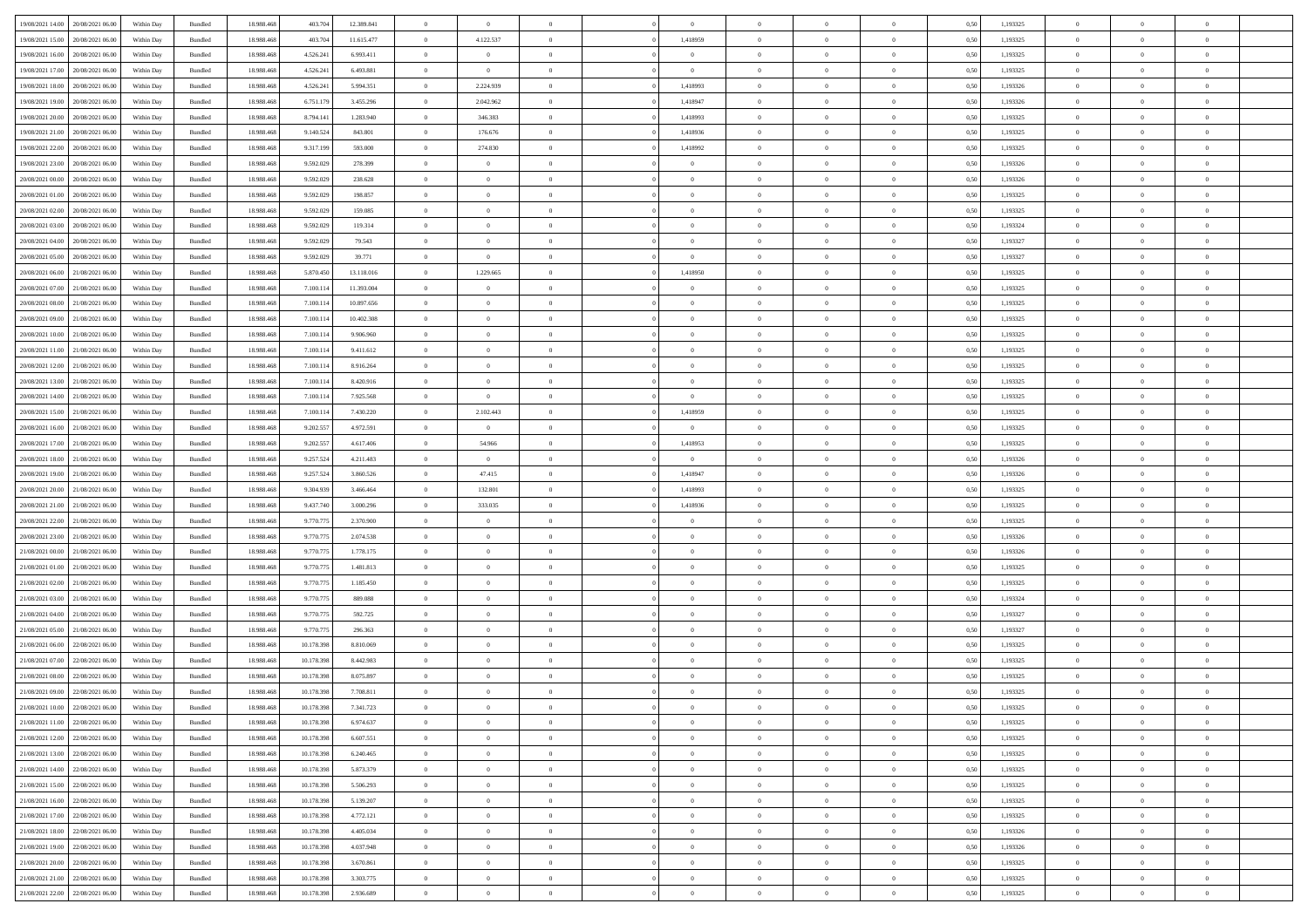| 21/08/2021 23:00 22/08/2021 06:00 |                                   | Within Day | Bundled            | 18.988.468 | 10.178.398 | 2.569.603  | $\overline{0}$ | $\theta$       |                | $\overline{0}$ | $\bf{0}$       | $\overline{0}$ | $\theta$       | 0,50 | 1,193326 | $\theta$       | $\theta$       | $\overline{0}$           |  |
|-----------------------------------|-----------------------------------|------------|--------------------|------------|------------|------------|----------------|----------------|----------------|----------------|----------------|----------------|----------------|------|----------|----------------|----------------|--------------------------|--|
|                                   |                                   |            |                    |            |            |            | $\overline{0}$ |                |                |                |                |                |                |      |          |                |                |                          |  |
| 22/08/2021 00:00                  | 22/08/2021 06.00                  | Within Day | Bundled            | 18.988.46  | 10.178.39  | 2.202.517  |                | $\overline{0}$ | $\overline{0}$ | $\overline{0}$ | $\,$ 0         | $\bf{0}$       | $\bf{0}$       | 0,50 | 1,193326 | $\,$ 0 $\,$    | $\overline{0}$ | $\overline{0}$           |  |
| 22/08/2021 01:00                  | 22/08/2021 06:00                  | Within Day | Bundled            | 18,988,468 | 10.178.398 | 1.835.431  | $\overline{0}$ | $\overline{0}$ | $\overline{0}$ | $\overline{0}$ | $\bf{0}$       | $\overline{0}$ | $\mathbf{0}$   | 0.50 | 1,193325 | $\bf{0}$       | $\overline{0}$ | $\overline{0}$           |  |
| 22/08/2021 02:00                  | 22/08/2021 06:00                  | Within Day | Bundled            | 18.988.468 | 10.178.398 | 1.468.344  | $\overline{0}$ | $\overline{0}$ | $\overline{0}$ | $\overline{0}$ | $\,$ 0         | $\overline{0}$ | $\overline{0}$ | 0,50 | 1,193325 | $\,$ 0 $\,$    | $\overline{0}$ | $\overline{0}$           |  |
| 22/08/2021 03:00                  | 22/08/2021 06.00                  | Within Day | Bundled            | 18.988.468 | 10.178.398 | 1.101.258  | $\overline{0}$ | $\theta$       | $\overline{0}$ |                | $\overline{0}$ | $\overline{0}$ | $\bf{0}$       | 0,50 | 1,193324 | $\,$ 0 $\,$    | $\overline{0}$ | $\overline{0}$           |  |
| 22/08/2021 04:00                  | 22/08/2021 06:00                  | Within Day | Bundled            | 18.988.468 | 10.178.398 | 734.172    | $\overline{0}$ | $\overline{0}$ | $\overline{0}$ | $\overline{0}$ | $\bf{0}$       | $\overline{0}$ | $\bf{0}$       | 0.50 | 1.193327 | $\,0\,$        | $\theta$       | $\overline{0}$           |  |
| 22/08/2021 05:00                  | 22/08/2021 06:00                  | Within Day | Bundled            | 18.988.468 | 10.178.398 | 367.086    | $\overline{0}$ | $\overline{0}$ | $\overline{0}$ | $\overline{0}$ | $\,$ 0         | $\overline{0}$ | $\overline{0}$ | 0,50 | 1,193327 | $\,$ 0 $\,$    | $\theta$       | $\overline{0}$           |  |
| 22/08/2021 06:00                  | 23/08/2021 06.00                  | Within Day | Bundled            | 18.988.468 | 9.969.429  | 9.019.039  | $\overline{0}$ | $\theta$       | $\overline{0}$ | $\overline{0}$ | $\,$ 0         | $\bf{0}$       | $\bf{0}$       | 0,50 | 1,193325 | $\,$ 0 $\,$    | $\overline{0}$ | $\overline{0}$           |  |
| 22/08/2021 07:00                  | 23/08/2021 06:00                  | Within Day | Bundled            | 18.988.468 | 9.969.429  | 8.643.246  | $\overline{0}$ | $\overline{0}$ | $\overline{0}$ | $\overline{0}$ | $\bf{0}$       | $\overline{0}$ | $\bf{0}$       | 0.50 | 1.193325 | $\,0\,$        | $\overline{0}$ | $\overline{0}$           |  |
|                                   |                                   |            |                    |            |            |            |                |                |                |                |                |                |                |      |          |                |                |                          |  |
| 22/08/2021 08:00                  | 23/08/2021 06:00                  | Within Day | Bundled            | 18.988.468 | 9.969.429  | 8.267.452  | $\overline{0}$ | $\overline{0}$ | $\overline{0}$ | $\overline{0}$ | $\bf{0}$       | $\overline{0}$ | $\bf{0}$       | 0,50 | 1,193325 | $\,$ 0 $\,$    | $\overline{0}$ | $\overline{0}$           |  |
| 22/08/2021 09:00                  | 23/08/2021 06.00                  | Within Day | Bundled            | 18.988.468 | 9.969.429  | 7.891.659  | $\bf{0}$       | $\theta$       | $\overline{0}$ | $\overline{0}$ | $\,$ 0         | $\overline{0}$ | $\bf{0}$       | 0,50 | 1,193325 | $\,$ 0 $\,$    | $\overline{0}$ | $\overline{0}$           |  |
| 22/08/2021 11:00                  | 23/08/2021 06:00                  | Within Day | Bundled            | 18,988,468 | 9.969.429  | 7.140.072  | $\overline{0}$ | $\overline{0}$ | $\overline{0}$ | $\overline{0}$ | $\bf{0}$       | $\overline{0}$ | $\mathbf{0}$   | 0.50 | 1.193325 | $\bf{0}$       | $\overline{0}$ | $\overline{\phantom{a}}$ |  |
| 22/08/2021 12:00                  | 23/08/2021 06:00                  | Within Day | Bundled            | 18.988.468 | 9.969.429  | 6.764.279  | $\overline{0}$ | $\overline{0}$ | $\overline{0}$ | $\overline{0}$ | $\,$ 0         | $\overline{0}$ | $\overline{0}$ | 0,50 | 1,193325 | $\,$ 0 $\,$    | $\overline{0}$ | $\overline{0}$           |  |
| 22/08/2021 13:00                  | 23/08/2021 06.00                  | Within Day | Bundled            | 18.988.468 | 9.969.429  | 6.388.485  | $\overline{0}$ | $\theta$       | $\overline{0}$ | $\overline{0}$ | $\bf{0}$       | $\overline{0}$ | $\bf{0}$       | 0,50 | 1,193325 | $\,$ 0 $\,$    | $\overline{0}$ | $\overline{0}$           |  |
| 22/08/2021 14:00                  | 23/08/2021 06:00                  | Within Day | Bundled            | 18.988.468 | 9.969.429  | 6.012.692  | $\overline{0}$ | $\overline{0}$ | $\overline{0}$ | $\overline{0}$ | $\bf{0}$       | $\overline{0}$ | $\bf{0}$       | 0.50 | 1.193325 | $\,0\,$        | $\theta$       | $\overline{0}$           |  |
| 22/08/2021 15:00                  | 23/08/2021 06:00                  | Within Day | Bundled            | 18.988.468 | 9.969.429  | 5.636.899  | $\overline{0}$ | $\overline{0}$ | $\overline{0}$ | $\overline{0}$ | $\,$ 0         | $\overline{0}$ | $\overline{0}$ | 0,50 | 1,193325 | $\,$ 0 $\,$    | $\theta$       | $\overline{0}$           |  |
|                                   |                                   |            |                    |            |            |            |                |                |                |                |                |                |                |      |          |                |                |                          |  |
| 22/08/2021 16:00                  | 23/08/2021 06.00                  | Within Day | Bundled            | 18.988.468 | 9.969.429  | 5.261.105  | $\overline{0}$ | $\theta$       | $\overline{0}$ |                | $\,$ 0         | $\overline{0}$ | $\bf{0}$       | 0,50 | 1,193325 | $\,$ 0 $\,$    | $\overline{0}$ | $\overline{0}$           |  |
| 22/08/2021 17:00                  | 23/08/2021 06:00                  | Within Day | Bundled            | 18.988.468 | 9.969.429  | 4.885.312  | $\overline{0}$ | $\overline{0}$ | $\overline{0}$ | $\overline{0}$ | $\bf{0}$       | $\overline{0}$ | $\bf{0}$       | 0.50 | 1.193325 | $\,0\,$        | $\overline{0}$ | $\overline{\phantom{a}}$ |  |
| 22/08/2021 18:00                  | 23/08/2021 06:00                  | Within Day | Bundled            | 18.988.468 | 9.969.429  | 4.509.520  | $\overline{0}$ | $\overline{0}$ | $\overline{0}$ | $\overline{0}$ | $\,$ 0         | $\overline{0}$ | $\bf{0}$       | 0,50 | 1,193326 | $\,$ 0 $\,$    | $\overline{0}$ | $\overline{0}$           |  |
| 22/08/2021 19:00                  | 23/08/2021 06.00                  | Within Day | Bundled            | 18.988.468 | 9.969.429  | 4.133.726  | $\bf{0}$       | $\overline{0}$ | $\overline{0}$ | $\overline{0}$ | $\,$ 0         | $\bf{0}$       | $\bf{0}$       | 0,50 | 1,193326 | $\,$ 0 $\,$    | $\overline{0}$ | $\overline{0}$           |  |
| 22/08/2021 20:00                  | 23/08/2021 06:00                  | Within Day | Bundled            | 18,988,468 | 9.969.429  | 3.757.933  | $\overline{0}$ | $\overline{0}$ | $\overline{0}$ | $\overline{0}$ | $\bf{0}$       | $\overline{0}$ | $\mathbf{0}$   | 0.50 | 1.193325 | $\,$ 0 $\,$    | $\overline{0}$ | $\overline{0}$           |  |
| 22/08/2021 21:00                  | 23/08/2021 06:00                  | Within Day | Bundled            | 18.988.468 | 9.969.429  | 3.382.139  | $\overline{0}$ | $\overline{0}$ | $\overline{0}$ | $\overline{0}$ | $\bf{0}$       | $\overline{0}$ | $\overline{0}$ | 0,50 | 1,193325 | $\,$ 0 $\,$    | $\overline{0}$ | $\overline{0}$           |  |
| 22/08/2021 22:00                  | 23/08/2021 06.00                  | Within Day | Bundled            | 18.988.468 | 9.969.429  | 3.006.346  | $\overline{0}$ | $\theta$       | $\overline{0}$ | $\overline{0}$ | $\,$ 0         | $\overline{0}$ | $\bf{0}$       | 0,50 | 1,193325 | $\,$ 0 $\,$    | $\overline{0}$ | $\overline{0}$           |  |
| 22/08/2021 23:00                  | 23/08/2021 06:00                  |            |                    | 18.988.468 | 9.969.429  | 2.630.553  |                | $\overline{0}$ | $\overline{0}$ | $\overline{0}$ | $\bf{0}$       | $\overline{0}$ |                | 0.50 | 1.193326 | $\,0\,$        | $\theta$       | $\overline{0}$           |  |
|                                   |                                   | Within Day | Bundled            |            |            |            | $\overline{0}$ |                |                |                |                |                | $\bf{0}$       |      |          |                |                |                          |  |
| 23/08/2021 00:00                  | 23/08/2021 06:00                  | Within Day | Bundled            | 18.988.468 | 9.969.429  | 2.254.759  | $\overline{0}$ | $\overline{0}$ | $\overline{0}$ | $\overline{0}$ | $\,$ 0         | $\overline{0}$ | $\overline{0}$ | 0,50 | 1,193326 | $\,0\,$        | $\theta$       | $\overline{0}$           |  |
| 23/08/2021 01:00                  | 23/08/2021 06.00                  | Within Day | Bundled            | 18.988.468 | 9.969.429  | 1.878.966  | $\overline{0}$ | $\theta$       | $\overline{0}$ |                | $\,$ 0         | $\overline{0}$ | $\bf{0}$       | 0,50 | 1,193325 | $\,$ 0 $\,$    | $\overline{0}$ | $\overline{0}$           |  |
| 23/08/2021 02:00                  | 23/08/2021 06:00                  | Within Day | Bundled            | 18,988,468 | 9.969.429  | 1.503.172  | $\overline{0}$ | $\overline{0}$ | $\overline{0}$ | $\overline{0}$ | $\bf{0}$       | $\overline{0}$ | $\bf{0}$       | 0.50 | 1.193325 | $\,0\,$        | $\overline{0}$ | $\overline{0}$           |  |
| 23/08/2021 03:00                  | 23/08/2021 06:00                  | Within Day | Bundled            | 18.988.468 | 9.969.429  | 1.127.379  | $\overline{0}$ | $\overline{0}$ | $\overline{0}$ | $\overline{0}$ | $\bf{0}$       | $\overline{0}$ | $\bf{0}$       | 0,50 | 1,193324 | $\,$ 0 $\,$    | $\overline{0}$ | $\overline{0}$           |  |
| 23/08/2021 04:00                  | 23/08/2021 06.00                  | Within Day | Bundled            | 18.988.468 | 9.969.429  | 751.586    | $\bf{0}$       | $\overline{0}$ | $\overline{0}$ | $\overline{0}$ | $\bf{0}$       | $\bf{0}$       | $\bf{0}$       | 0,50 | 1,193327 | $\,$ 0 $\,$    | $\overline{0}$ | $\overline{0}$           |  |
| 23/08/2021 05:00                  | 23/08/2021 06:00                  | Within Day | Bundled            | 18,988,468 | 9.969.429  | 375.792    | $\overline{0}$ | $\bf{0}$       | $\overline{0}$ | $\overline{0}$ | $\bf{0}$       | $\overline{0}$ | $\mathbf{0}$   | 0.50 | 1.193327 | $\bf{0}$       | $\overline{0}$ | $\overline{\phantom{a}}$ |  |
| 23/08/2021 06:00                  | 24/08/2021 06:00                  | Within Dav | Bundled            | 18.988.468 | 1.006.857  | 17.981.610 | $\overline{0}$ | $\overline{0}$ | $\overline{0}$ | $\overline{0}$ | $\overline{0}$ | $\overline{0}$ | $\overline{0}$ | 0.50 | 1,193325 | $\theta$       | $\overline{0}$ | $\overline{0}$           |  |
| 23/08/2021 07:00                  | 24/08/2021 06.00                  | Within Day | Bundled            | 18.988.468 | 1.006.857  | 17.232.376 | $\overline{0}$ | $\theta$       | $\overline{0}$ | $\overline{0}$ | $\,$ 0         | $\overline{0}$ | $\bf{0}$       | 0,50 | 1,193325 | $\,$ 0 $\,$    | $\overline{0}$ | $\overline{0}$           |  |
|                                   |                                   |            |                    |            |            |            |                |                |                |                |                |                |                |      |          |                |                |                          |  |
| 23/08/2021 08:00                  | 24/08/2021 06:00                  | Within Day | Bundled            | 18,988,468 | 1.006.857  | 16.483.142 | $\overline{0}$ | $\overline{0}$ | $\overline{0}$ | $\overline{0}$ | $\bf{0}$       | $\overline{0}$ | $\bf{0}$       | 0.50 | 1.193325 | $\,0\,$        | $\theta$       | $\overline{0}$           |  |
| 23/08/2021 09:00                  | 24/08/2021 06:00                  | Within Dav | Bundled            | 18.988.468 | 1.006.857  | 15.733.909 | $\overline{0}$ | $\overline{0}$ | $\Omega$       | $\Omega$       | $\mathbf{0}$   | $\overline{0}$ | $\overline{0}$ | 0.50 | 1,193325 | $\theta$       | $\overline{0}$ | $\overline{0}$           |  |
| 23/08/2021 10:00                  | 24/08/2021 06.00                  | Within Day | Bundled            | 18.988.468 | 1.006.857  | 14.984.675 | $\overline{0}$ | $\theta$       | $\overline{0}$ | $\overline{0}$ | $\,$ 0         | $\overline{0}$ | $\bf{0}$       | 0,50 | 1,193325 | $\,$ 0 $\,$    | $\overline{0}$ | $\overline{0}$           |  |
| 23/08/2021 11:00                  | 24/08/2021 06:00                  | Within Day | Bundled            | 18,988,468 | 1.006.857  | 14.235.441 | $\overline{0}$ | $\overline{0}$ | $\overline{0}$ | $\overline{0}$ | $\bf{0}$       | $\overline{0}$ | $\bf{0}$       | 0.50 | 1.193325 | $\,0\,$        | $\overline{0}$ | $\overline{0}$           |  |
| 23/08/2021 12:00                  | 24/08/2021 06:00                  | Within Dav | Bundled            | 18.988.468 | 1.006.857  | 13.486.207 | $\overline{0}$ | $\overline{0}$ | $\overline{0}$ | $\overline{0}$ | $\mathbf{0}$   | $\overline{0}$ | $\overline{0}$ | 0.50 | 1,193325 | $\theta$       | $\overline{0}$ | $\overline{0}$           |  |
| 23/08/2021 13:00                  | 24/08/2021 06.00                  | Within Day | Bundled            | 18.988.468 | 1.006.857  | 12.736.974 | $\overline{0}$ | $\bf{0}$       | $\overline{0}$ | $\bf{0}$       | $\bf{0}$       | $\bf{0}$       | $\bf{0}$       | 0,50 | 1,193325 | $\,$ 0 $\,$    | $\overline{0}$ | $\overline{0}$           |  |
| 23/08/2021 14:00                  | 24/08/2021 06:00                  | Within Day | Bundled            | 18,988,468 | 1.006.857  | 11.987.739 | $\overline{0}$ | 3.214.619      | $\overline{0}$ | 1,418929       | $\bf{0}$       | $\overline{0}$ | $\mathbf{0}$   | 0.50 | 1,193325 | $\,$ 0 $\,$    | $\overline{0}$ | $\overline{0}$           |  |
| 23/08/2021 15:00                  | 24/08/2021 06:00                  | Within Dav | Bundled            | 18.988.468 | 4.221.476  | 8.224.801  | $\overline{0}$ | 906.937        | $\Omega$       | 1,418959       | $\overline{0}$ | $\overline{0}$ | $\overline{0}$ | 0.50 | 1,193325 | $\theta$       | $\overline{0}$ | $\overline{0}$           |  |
|                                   | 24/08/2021 06.00                  | Within Day | Bundled            | 18.988.468 | 5.128.412  | 6.830.006  | $\overline{0}$ | $\theta$       | $\overline{0}$ |                | $\,$ 0         | $\overline{0}$ | $\bf{0}$       | 0,50 | 1,193325 | $\,$ 0 $\,$    | $\overline{0}$ | $\overline{0}$           |  |
| 23/08/2021 16:00                  |                                   |            |                    |            |            |            |                |                |                |                |                |                |                |      |          |                |                |                          |  |
| 23/08/2021 17:00                  | 24/08/2021 06:00                  | Within Day | Bundled            | 18.988.468 | 5.128.412  | 6.342.149  | $\overline{0}$ | $\overline{0}$ | $\overline{0}$ | $\overline{0}$ | $\,$ 0         | $\overline{0}$ | $\overline{0}$ | 0.50 | 1.193325 | $\,0\,$        | $\theta$       | $\overline{0}$           |  |
| 23/08/2021 18:00                  | 24/08/2021 06:00                  | Within Dav | Bundled            | 18.988.468 | 5.128.41   | 5.854.291  | $\overline{0}$ | $\Omega$       | $\Omega$       | $\Omega$       | $\bf{0}$       | $\overline{0}$ | $\mathbf{0}$   | 0.50 | 1,193326 | $\theta$       | $\overline{0}$ | $\overline{0}$           |  |
| 23/08/2021 19:00                  | 24/08/2021 06:00                  | Within Day | Bundled            | 18.988.468 | 5.128.412  | 5.366.433  | $\overline{0}$ | $\,$ 0 $\,$    | $\overline{0}$ | $\bf{0}$       | $\,$ 0         | $\bf{0}$       | $\bf{0}$       | 0,50 | 1,193326 | $\,$ 0 $\,$    | $\overline{0}$ | $\overline{0}$           |  |
| 23/08/2021 20:00                  | 24/08/2021 06:00                  | Within Day | $\mathbf B$ undled | 18.988.468 | 5.128.412  | 4.878,576  | $\bf{0}$       | $\theta$       |                |                |                |                |                | 0,50 | 1,193325 | $\bf{0}$       | $\theta$       |                          |  |
| 23/08/2021 21:00 24/08/2021 06:00 |                                   | Within Day | Bundled            | 18.988.468 | 5.128.412  | 4.390.718  | $\Omega$       | $\overline{0}$ | $\overline{0}$ | $\Omega$       | $\mathbf{0}$   | $\overline{0}$ | $\mathbf{0}$   | 0,50 | 1,193325 | $\theta$       | $\theta$       | $\overline{0}$           |  |
| 23/08/2021 22:00                  | 24/08/2021 06:00                  | Within Day | Bundled            | 18.988.468 | 5.128.412  | 3.902.861  | $\bf{0}$       | $\overline{0}$ | $\overline{0}$ | $\bf{0}$       | $\overline{0}$ | $\overline{0}$ | $\mathbf{0}$   | 0,50 | 1,193325 | $\bf{0}$       | $\overline{0}$ | $\bf{0}$                 |  |
| 23/08/2021 23:00                  | 24/08/2021 06:00                  | Within Day | Bundled            | 18,988,468 | 5.128.412  | 3.415.003  | $\overline{0}$ | $\overline{0}$ | $\overline{0}$ | $\overline{0}$ | $\overline{0}$ | $\overline{0}$ | $\mathbf{0}$   | 0.50 | 1,193326 | $\overline{0}$ | $\bf{0}$       | $\bf{0}$                 |  |
| 24/08/2021 00:00                  | 24/08/2021 06:00                  | Within Day | Bundled            | 18.988.468 | 5.128.412  | 2.927.145  | $\overline{0}$ | $\overline{0}$ | $\overline{0}$ | $\overline{0}$ | $\overline{0}$ | $\overline{0}$ | $\overline{0}$ | 0.50 | 1,193326 | $\overline{0}$ | $\theta$       | $\overline{0}$           |  |
|                                   |                                   |            |                    |            |            |            |                |                |                |                |                |                |                |      |          |                |                |                          |  |
| 24/08/2021 01:00                  | 24/08/2021 06:00                  | Within Day | Bundled            | 18.988.468 | 5.128.412  | 2.439.288  | $\bf{0}$       | $\overline{0}$ | $\overline{0}$ | $\overline{0}$ | $\bf{0}$       | $\overline{0}$ | $\bf{0}$       | 0,50 | 1,193325 | $\bf{0}$       | $\overline{0}$ | $\overline{0}$           |  |
| 24/08/2021 02:00                  | 24/08/2021 06:00                  | Within Day | Bundled            | 18.988.468 | 5.128.412  | 1.951.430  | $\overline{0}$ | $\overline{0}$ | $\overline{0}$ | $\overline{0}$ | $\bf{0}$       | $\overline{0}$ | $\mathbf{0}$   | 0.50 | 1.193325 | $\,$ 0 $\,$    | $\theta$       | $\overline{0}$           |  |
| 24/08/2021 03:00                  | 24/08/2021 06:00                  | Within Day | Bundled            | 18.988.468 | 5.128.412  | 1.463.572  | $\overline{0}$ | $\overline{0}$ | $\overline{0}$ | $\overline{0}$ | $\overline{0}$ | $\overline{0}$ | $\overline{0}$ | 0,50 | 1,193324 | $\overline{0}$ | $\theta$       | $\overline{0}$           |  |
| 24/08/2021 04:00                  | 24/08/2021 06:00                  | Within Day | Bundled            | 18.988.468 | 5.128.412  | 975.715    | $\overline{0}$ | $\,$ 0         | $\overline{0}$ | $\bf{0}$       | $\,$ 0 $\,$    | $\bf{0}$       | $\bf{0}$       | 0,50 | 1,193327 | $\,$ 0 $\,$    | $\overline{0}$ | $\,$ 0                   |  |
| 24/08/2021 05:00                  | 24/08/2021 06:00                  | Within Day | Bundled            | 18,988,468 | 5.128.412  | 487.857    | $\overline{0}$ | $\overline{0}$ | $\overline{0}$ | $\overline{0}$ | $\bf{0}$       | $\overline{0}$ | $\mathbf{0}$   | 0.50 | 1.193327 | $\mathbf{0}$   | $\,$ 0 $\,$    | $\overline{0}$           |  |
| 24/08/2021 06:00                  | 25/08/2021 06:00                  | Within Dav | Bundled            | 18.988.468 |            | 18.988.467 | $\overline{0}$ | $\overline{0}$ | $\overline{0}$ | $\overline{0}$ | $\overline{0}$ | $\overline{0}$ | $\overline{0}$ | 0,50 | 1,193325 | $\overline{0}$ | $\theta$       | $\overline{0}$           |  |
| 24/08/2021 07:00                  | 25/08/2021 06:00                  | Within Day | Bundled            | 18.988.468 |            | 18.197.281 | $\overline{0}$ | $\overline{0}$ | $\overline{0}$ | $\bf{0}$       | $\bf{0}$       | $\bf{0}$       | $\bf{0}$       | 0,50 | 1,193325 | $\bf{0}$       | $\overline{0}$ | $\bf{0}$                 |  |
|                                   |                                   |            |                    |            |            |            |                |                |                |                |                |                |                |      |          |                |                |                          |  |
|                                   | 24/08/2021 09:00 25/08/2021 06:00 | Within Day | Bundled            | 18.988.468 |            | 16.614.908 | $\overline{0}$ | $\,$ 0 $\,$    | $\overline{0}$ | $\overline{0}$ | $\,$ 0 $\,$    | $\overline{0}$ | $\,$ 0 $\,$    | 0,50 | 1,193325 | $\overline{0}$ | $\,$ 0 $\,$    | $\,$ 0 $\,$              |  |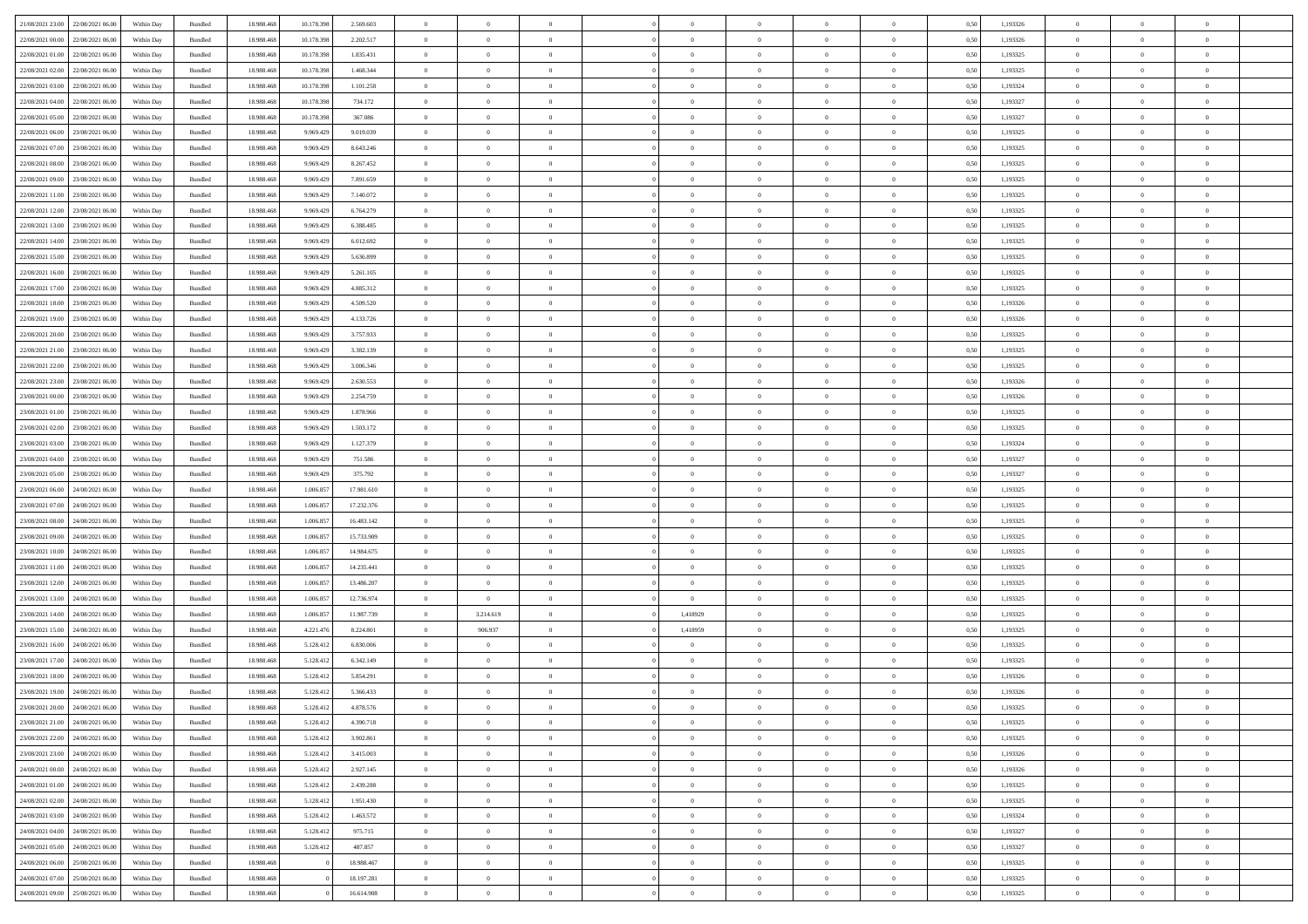| 24/08/2021 10:00                  | 25/08/2021 06:00 | Within Day | Bundled            | 18.988.468 | 15.823.722 | $\overline{0}$ | $\Omega$       |                | $\Omega$       | $\Omega$       | $\Omega$       | $\theta$       | 0.50 | 1,193325 | $\theta$       | $\theta$       | $\theta$       |  |
|-----------------------------------|------------------|------------|--------------------|------------|------------|----------------|----------------|----------------|----------------|----------------|----------------|----------------|------|----------|----------------|----------------|----------------|--|
| 24/08/2021 11:00                  | 25/08/2021 06:00 | Within Day | Bundled            | 18.988.468 | 15.032.536 | $\overline{0}$ | $\theta$       | $\overline{0}$ | $\overline{0}$ | $\bf{0}$       | $\overline{0}$ | $\overline{0}$ | 0,50 | 1,193325 | $\theta$       | $\theta$       | $\overline{0}$ |  |
| 24/08/2021 12:00                  | 25/08/2021 06:00 | Within Day | Bundled            | 18.988.468 | 14.241.350 | $\overline{0}$ | $\overline{0}$ | $\overline{0}$ | $\bf{0}$       | $\bf{0}$       | $\bf{0}$       | $\bf{0}$       | 0,50 | 1,193325 | $\bf{0}$       | $\overline{0}$ | $\overline{0}$ |  |
|                                   |                  |            |                    |            |            |                |                |                |                |                |                |                |      |          | $\theta$       |                |                |  |
| 24/08/2021 13:00                  | 25/08/2021 06:00 | Within Dav | Bundled            | 18.988.468 | 13.450.164 | $\overline{0}$ | $\theta$       | $\overline{0}$ | $\overline{0}$ | $\bf{0}$       | $\overline{0}$ | $\overline{0}$ | 0.50 | 1,193325 |                | $\theta$       | $\overline{0}$ |  |
| 24/08/2021 14:00                  | 25/08/2021 06:00 | Within Day | Bundled            | 18.988.468 | 12.658.978 | $\overline{0}$ | $\theta$       | $\overline{0}$ | $\overline{0}$ | $\bf{0}$       | $\overline{0}$ | $\bf{0}$       | 0,50 | 1,193325 | $\theta$       | $\theta$       | $\overline{0}$ |  |
| 24/08/2021 15:00                  | 25/08/2021 06:00 | Within Day | Bundled            | 18.988.468 | 11.867.791 | $\overline{0}$ | $\bf{0}$       | $\overline{0}$ | $\bf{0}$       | $\overline{0}$ | $\overline{0}$ | $\mathbf{0}$   | 0,50 | 1,193325 | $\bf{0}$       | $\overline{0}$ | $\bf{0}$       |  |
| 24/08/2021 16:00                  | 25/08/2021 06:00 | Within Dav | Bundled            | 18.988.468 | 11.076.605 | $\overline{0}$ | $\overline{0}$ | $\overline{0}$ | $\overline{0}$ | $\bf{0}$       | $\overline{0}$ | $\overline{0}$ | 0.50 | 1,193325 | $\theta$       | $\overline{0}$ | $\overline{0}$ |  |
|                                   |                  |            |                    |            |            |                |                |                |                |                |                |                |      |          |                |                |                |  |
| 24/08/2021 17:00                  | 25/08/2021 06:00 | Within Day | Bundled            | 18.988.468 | 10.285.419 | $\overline{0}$ | $\theta$       | $\overline{0}$ | $\overline{0}$ | $\bf{0}$       | $\overline{0}$ | $\bf{0}$       | 0,50 | 1,193325 | $\theta$       | $\theta$       | $\overline{0}$ |  |
| 24/08/2021 18:00                  | 25/08/2021 06:00 | Within Day | Bundled            | 18.988.468 | 9.494.233  | $\overline{0}$ | $\overline{0}$ | $\overline{0}$ | $\bf{0}$       | $\bf{0}$       | $\bf{0}$       | $\bf{0}$       | 0,50 | 1,193326 | $\,0\,$        | $\overline{0}$ | $\overline{0}$ |  |
| 24/08/2021 19:00                  | 25/08/2021 06:00 | Within Dav | Bundled            | 18.988.468 | 8.703.047  | $\overline{0}$ | $\overline{0}$ | $\overline{0}$ | $\overline{0}$ | $\overline{0}$ | $\overline{0}$ | $\overline{0}$ | 0.50 | 1,193326 | $\theta$       | $\overline{0}$ | $\overline{0}$ |  |
| 24/08/2021 20:00                  | 25/08/2021 06:00 |            | Bundled            | 18.988.468 | 7.911.861  | $\overline{0}$ | $\theta$       | $\overline{0}$ | $\overline{0}$ | $\bf{0}$       | $\overline{0}$ |                |      | 1,193325 | $\theta$       | $\theta$       | $\overline{0}$ |  |
|                                   |                  | Within Day |                    |            |            |                |                |                |                |                |                | $\bf{0}$       | 0,50 |          |                |                |                |  |
| 24/08/2021 21.00                  | 25/08/2021 06:00 | Within Day | Bundled            | 18.988.468 | 7.120.674  | $\overline{0}$ | $\overline{0}$ | $\overline{0}$ | $\bf{0}$       | $\bf{0}$       | $\bf{0}$       | $\bf{0}$       | 0,50 | 1,193325 | $\bf{0}$       | $\overline{0}$ | $\overline{0}$ |  |
| 24/08/2021 22:00                  | 25/08/2021 06:00 | Within Day | Bundled            | 18.988.468 | 6.329.488  | $\overline{0}$ | $\theta$       | $\overline{0}$ | $\overline{0}$ | $\bf{0}$       | $\overline{0}$ | $\overline{0}$ | 0.50 | 1,193325 | $\theta$       | $\theta$       | $\overline{0}$ |  |
| 24/08/2021 23:00                  | 25/08/2021 06:00 | Within Day | Bundled            | 18.988.468 | 5.538.302  | $\overline{0}$ | $\theta$       | $\overline{0}$ | $\overline{0}$ | $\bf{0}$       | $\overline{0}$ | $\overline{0}$ | 0,50 | 1,193326 | $\theta$       | $\theta$       | $\overline{0}$ |  |
|                                   |                  |            |                    |            |            |                |                |                |                |                |                |                |      |          |                |                |                |  |
| 25/08/2021 00:00                  | 25/08/2021 06:00 | Within Day | Bundled            | 18.988.468 | 4.747.116  | $\overline{0}$ | $\overline{0}$ | $\overline{0}$ | $\bf{0}$       | $\overline{0}$ | $\bf{0}$       | $\mathbf{0}$   | 0,50 | 1,193326 | $\overline{0}$ | $\overline{0}$ | $\bf{0}$       |  |
| 25/08/2021 01:00                  | 25/08/2021 06:00 | Within Dav | Bundled            | 18.988.468 | 3.955.930  | $\overline{0}$ | $\overline{0}$ | $\overline{0}$ | $\overline{0}$ | $\bf{0}$       | $\overline{0}$ | $\overline{0}$ | 0.50 | 1,193325 | $\theta$       | $\overline{0}$ | $\overline{0}$ |  |
| 25/08/2021 02:00                  | 25/08/2021 06:00 | Within Day | Bundled            | 18.988.468 | 3.164.744  | $\overline{0}$ | $\theta$       | $\overline{0}$ | $\overline{0}$ | $\bf{0}$       | $\overline{0}$ | $\bf{0}$       | 0,50 | 1,193325 | $\theta$       | $\theta$       | $\overline{0}$ |  |
| 25/08/2021 03:00                  | 25/08/2021 06:00 | Within Day | Bundled            | 18.988.468 | 2.373.557  | $\overline{0}$ | $\overline{0}$ | $\overline{0}$ | $\bf{0}$       | $\bf{0}$       | $\bf{0}$       | $\bf{0}$       | 0,50 | 1,193324 | $\,0\,$        | $\overline{0}$ | $\overline{0}$ |  |
|                                   |                  |            |                    |            |            |                | $\overline{0}$ |                |                | $\overline{0}$ |                |                |      |          | $\theta$       | $\overline{0}$ | $\overline{0}$ |  |
| 25/08/2021 04:00                  | 25/08/2021 06:00 | Within Day | Bundled            | 18.988.468 | 1.582.371  | $\overline{0}$ |                | $\overline{0}$ | $\overline{0}$ |                | $\overline{0}$ | $\overline{0}$ | 0.50 | 1,193327 |                |                |                |  |
| 25/08/2021 05:00                  | 25/08/2021 06:00 | Within Day | Bundled            | 18.988.468 | 791.185    | $\overline{0}$ | $\theta$       | $\overline{0}$ | $\overline{0}$ | $\bf{0}$       | $\overline{0}$ | $\bf{0}$       | 0,50 | 1,193327 | $\theta$       | $\theta$       | $\overline{0}$ |  |
| 25/08/2021 06:00                  | 26/08/2021 06:00 | Within Day | Bundled            | 18.988.468 | 18.988.467 | $\overline{0}$ | $\overline{0}$ | $\overline{0}$ | $\bf{0}$       | $\bf{0}$       | $\bf{0}$       | $\bf{0}$       | 0,50 | 1,193325 | $\,0\,$        | $\overline{0}$ | $\overline{0}$ |  |
| 25/08/2021 07:00                  | 26/08/2021 06:00 | Within Day | Bundled            | 18.988.468 | 18.197.281 | $\overline{0}$ | $\overline{0}$ | $\overline{0}$ | $\overline{0}$ | $\bf{0}$       | $\overline{0}$ | $\overline{0}$ | 0.50 | 1,193325 | $\theta$       | $\theta$       | $\overline{0}$ |  |
|                                   |                  |            |                    |            |            |                |                |                |                |                |                |                |      |          |                |                |                |  |
| 25/08/2021 08:00                  | 26/08/2021 06:00 | Within Day | Bundled            | 18.988.468 | 17.406.094 | $\overline{0}$ | $\theta$       | $\overline{0}$ | $\overline{0}$ | $\bf{0}$       | $\overline{0}$ | $\bf{0}$       | 0,50 | 1,193325 | $\theta$       | $\overline{0}$ | $\overline{0}$ |  |
| 25/08/2021 09:00                  | 26/08/2021 06:00 | Within Day | Bundled            | 18.988.468 | 16.614.908 | $\overline{0}$ | $\overline{0}$ | $\overline{0}$ | $\overline{0}$ | $\overline{0}$ | $\overline{0}$ | $\mathbf{0}$   | 0,50 | 1,193325 | $\bf{0}$       | $\overline{0}$ | $\bf{0}$       |  |
| 25/08/2021 10:00                  | 26/08/2021 06:00 | Within Dav | Bundled            | 18.988.468 | 15.823.722 | $\overline{0}$ | $\overline{0}$ | $\overline{0}$ | $\overline{0}$ | $\overline{0}$ | $\overline{0}$ | $\overline{0}$ | 0.50 | 1,193325 | $\theta$       | $\theta$       | $\overline{0}$ |  |
| 25/08/2021 11:00                  | 26/08/2021 06:00 | Within Day | Bundled            | 18.988.468 | 15.032.536 | $\overline{0}$ | $\theta$       | $\overline{0}$ | $\overline{0}$ | $\bf{0}$       | $\overline{0}$ | $\bf{0}$       | 0,50 | 1,193325 | $\theta$       | $\theta$       | $\overline{0}$ |  |
|                                   |                  |            |                    |            |            |                |                |                |                |                |                |                |      |          |                |                |                |  |
| 25/08/2021 12:00                  | 26/08/2021 06:00 | Within Day | Bundled            | 18.988.468 | 14.241.350 | $\overline{0}$ | $\overline{0}$ | $\overline{0}$ | $\overline{0}$ | $\bf{0}$       | $\overline{0}$ | $\bf{0}$       | 0,50 | 1,193325 | $\,0\,$        | $\overline{0}$ | $\overline{0}$ |  |
| 25/08/2021 13:00                  | 26/08/2021 06:00 | Within Day | Bundled            | 18.988.468 | 13.450.164 | $\overline{0}$ | $\overline{0}$ | $\overline{0}$ | $\overline{0}$ | $\bf{0}$       | $\overline{0}$ | $\overline{0}$ | 0.50 | 1,193325 | $\theta$       | $\overline{0}$ | $\overline{0}$ |  |
| 25/08/2021 14:00                  | 26/08/2021 06:00 | Within Day | Bundled            | 18.988.468 | 12.658.978 | $\overline{0}$ | $\theta$       | $\overline{0}$ | $\overline{0}$ | $\bf{0}$       | $\overline{0}$ | $\bf{0}$       | 0,50 | 1,193325 | $\,$ 0 $\,$    | $\theta$       | $\overline{0}$ |  |
| 25/08/2021 15:00                  | 26/08/2021 06:00 | Within Day | Bundled            | 18.988.468 | 11.867.791 | $\overline{0}$ | $\overline{0}$ | $\overline{0}$ | $\overline{0}$ | $\bf{0}$       | $\overline{0}$ | $\bf{0}$       | 0,50 | 1,193325 | $\bf{0}$       | $\overline{0}$ | $\overline{0}$ |  |
|                                   |                  |            |                    |            |            | $\overline{0}$ | $\Omega$       | $\Omega$       | $\Omega$       | $\Omega$       | $\Omega$       |                |      |          |                | $\Omega$       | $\theta$       |  |
| 25/08/2021 16:00                  | 26/08/2021 06:00 | Within Day | Bundled            | 18.988.468 | 11.076.605 |                |                |                |                |                |                | $\overline{0}$ | 0.50 | 1,193325 | $\,0\,$        |                |                |  |
| 25/08/2021 17:00                  | 26/08/2021 06:00 | Within Day | Bundled            | 18.988.468 | 10.285.419 | $\overline{0}$ | $\theta$       | $\overline{0}$ | $\overline{0}$ | $\bf{0}$       | $\overline{0}$ | $\bf{0}$       | 0,50 | 1,193325 | $\theta$       | $\theta$       | $\overline{0}$ |  |
| 25/08/2021 18:00                  | 26/08/2021 06:00 | Within Day | Bundled            | 18.988.468 | 9.494.233  | $\overline{0}$ | $\bf{0}$       | $\overline{0}$ | $\overline{0}$ | $\bf{0}$       | $\overline{0}$ | $\mathbf{0}$   | 0,50 | 1,193326 | $\bf{0}$       | $\overline{0}$ | $\bf{0}$       |  |
| 25/08/2021 19:00                  | 26/08/2021 06:00 | Within Day | Bundled            | 18.988.468 | 8,703,047  | $\overline{0}$ | $\Omega$       | $\Omega$       | $\Omega$       | $\Omega$       | $\Omega$       | $\overline{0}$ | 0.50 | 1,193326 | $\theta$       | $\theta$       | $\theta$       |  |
| 25/08/2021 20:00                  | 26/08/2021 06:00 |            |                    | 18.988.468 | 7.911.861  | $\overline{0}$ | $\theta$       | $\overline{0}$ | $\overline{0}$ | $\bf{0}$       | $\overline{0}$ |                |      | 1,193325 | $\theta$       | $\theta$       | $\overline{0}$ |  |
|                                   |                  | Within Day | Bundled            |            |            |                |                |                |                |                |                | $\bf{0}$       | 0,50 |          |                |                |                |  |
| 25/08/2021 21:00                  | 26/08/2021 06:00 | Within Day | Bundled            | 18.988.468 | 7.120.674  | $\overline{0}$ | $\overline{0}$ | $\overline{0}$ | $\overline{0}$ | $\bf{0}$       | $\overline{0}$ | $\bf{0}$       | 0,50 | 1,193325 | $\,0\,$        | $\overline{0}$ | $\overline{0}$ |  |
| 25/08/2021 22.00                  | 26/08/2021 06:00 | Within Day | Bundled            | 18.988.468 | 6.329.488  | $\overline{0}$ | $\Omega$       | $\Omega$       | $\Omega$       | $\Omega$       | $\theta$       | $\overline{0}$ | 0.50 | 1,193325 | $\theta$       | $\theta$       | $\theta$       |  |
| 25/08/2021 23:00                  | 26/08/2021 06:00 | Within Day | Bundled            | 18.988.468 | 5.538.302  | $\overline{0}$ | $\theta$       | $\overline{0}$ | $\overline{0}$ | $\bf{0}$       | $\overline{0}$ | $\bf{0}$       | 0,50 | 1,193326 | $\theta$       | $\theta$       | $\overline{0}$ |  |
|                                   |                  |            |                    |            |            |                |                |                |                |                |                |                |      |          |                |                |                |  |
| 26/08/2021 00:00                  | 26/08/2021 06:00 | Within Day | Bundled            | 18.988.468 | 4.747.116  | $\overline{0}$ | $\overline{0}$ | $\overline{0}$ | $\overline{0}$ | $\bf{0}$       | $\overline{0}$ | $\bf{0}$       | 0,50 | 1,193326 | $\,0\,$        | $\overline{0}$ | $\overline{0}$ |  |
| 26/08/2021 01:00                  | 26/08/2021 06:00 | Within Day | Bundled            | 18.988.468 | 3.955.930  | $\overline{0}$ | $\Omega$       | $\Omega$       | $\Omega$       | $\Omega$       | $\overline{0}$ | $\overline{0}$ | 0.50 | 1,193325 | $\,0\,$        | $\theta$       | $\theta$       |  |
| 26/08/2021 02:00                  | 26/08/2021 06:00 | Within Day | Bundled            | 18.988.468 | 3.164.744  | $\overline{0}$ | $\theta$       | $\overline{0}$ | $\overline{0}$ | $\bf{0}$       | $\overline{0}$ | $\bf{0}$       | 0,50 | 1,193325 | $\,$ 0 $\,$    | $\theta$       | $\overline{0}$ |  |
| 26/08/2021 03:00                  | 26/08/2021 06:00 | Within Day | Bundled            | 18.988.468 | 2.373.557  | $\overline{0}$ | $\overline{0}$ | $\overline{0}$ | $\overline{0}$ | $\bf{0}$       | $\overline{0}$ | $\mathbf{0}$   | 0,50 | 1,193324 | $\bf{0}$       | $\overline{0}$ | $\bf{0}$       |  |
| 26/08/2021 04:00                  | 26/08/2021 06:00 |            | Bundled            | 18.988.468 | 1.582.371  | $\overline{0}$ | $\Omega$       | $\Omega$       | $\Omega$       | $\Omega$       | $\Omega$       | $\overline{0}$ | 0.50 | 1,193327 | $\theta$       | $\Omega$       | $\theta$       |  |
|                                   |                  | Within Day |                    |            |            |                |                |                |                |                |                |                |      |          |                |                |                |  |
| 26/08/2021 05:00                  | 26/08/2021 06:00 | Within Day | Bundled            | 18.988.468 | 791.185    | $\overline{0}$ | $\,$ 0 $\,$    | $\overline{0}$ | $\bf{0}$       | $\,$ 0         | $\overline{0}$ | $\bf{0}$       | 0,50 | 1,193327 | $\,0\,$        | $\overline{0}$ | $\overline{0}$ |  |
| 26/08/2021 06:00                  | 27/08/2021 06:00 | Within Day | $\mathbf B$ undled | 18.988.468 | 18.988.467 | $\bf{0}$       | $\bf{0}$       |                |                |                |                |                | 0,50 | 1,193325 | $\bf{0}$       | $\overline{0}$ |                |  |
| 26/08/2021 07:00                  | 27/08/2021 06:00 | Within Day | Bundled            | 18.988.468 | 18.197.281 | $\overline{0}$ | $\Omega$       | $\overline{0}$ | $\Omega$       | $\theta$       | $\overline{0}$ | $\overline{0}$ | 0,50 | 1,193325 | $\theta$       | $\theta$       | $\theta$       |  |
| 26/08/2021 08:00                  | 27/08/2021 06:00 | Within Day | Bundled            | 18.988.468 | 17.406.094 | $\overline{0}$ | $\,$ 0         | $\overline{0}$ | $\overline{0}$ | $\,$ 0 $\,$    | $\overline{0}$ | $\mathbf{0}$   | 0,50 | 1,193325 | $\,$ 0 $\,$    | $\overline{0}$ | $\,$ 0         |  |
|                                   |                  |            |                    |            |            |                |                |                |                |                |                |                |      |          |                |                |                |  |
| 26/08/2021 09:00                  | 27/08/2021 06:00 | Within Day | Bundled            | 18.988.468 | 16.614.908 | $\overline{0}$ | $\overline{0}$ | $\overline{0}$ | $\overline{0}$ | $\overline{0}$ | $\overline{0}$ | $\mathbf{0}$   | 0,50 | 1,193325 | $\overline{0}$ | $\bf{0}$       | $\bf{0}$       |  |
| 26/08/2021 10:00                  | 27/08/2021 06:00 | Within Day | Bundled            | 18.988.468 | 15.823.722 | $\overline{0}$ | $\theta$       | $\overline{0}$ | $\Omega$       | $\overline{0}$ | $\overline{0}$ | $\bf{0}$       | 0,50 | 1,193325 | $\overline{0}$ | $\theta$       | $\overline{0}$ |  |
| 26/08/2021 11:00                  | 27/08/2021 06:00 | Within Day | Bundled            | 18.988.468 | 15.032.536 | $\overline{0}$ | $\,$ 0         | $\overline{0}$ | $\overline{0}$ | $\overline{0}$ | $\overline{0}$ | $\bf{0}$       | 0,50 | 1,193325 | $\,$ 0 $\,$    | $\overline{0}$ | $\overline{0}$ |  |
| 26/08/2021 12:00                  | 27/08/2021 06:00 | Within Day | Bundled            | 18.988.468 | 14.241.350 | $\overline{0}$ | $\overline{0}$ | $\overline{0}$ | $\overline{0}$ | $\overline{0}$ | $\overline{0}$ | $\mathbf{0}$   | 0,50 | 1,193325 | $\overline{0}$ | $\overline{0}$ | $\bf{0}$       |  |
|                                   |                  |            |                    |            |            |                |                |                |                |                |                |                |      |          |                |                |                |  |
| 26/08/2021 13:00                  | 27/08/2021 06:00 | Within Day | Bundled            | 18.988.468 | 13.450.164 | $\overline{0}$ | $\overline{0}$ | $\overline{0}$ | $\Omega$       | $\overline{0}$ | $\overline{0}$ | $\bf{0}$       | 0.50 | 1,193325 | $\overline{0}$ | $\theta$       | $\overline{0}$ |  |
| 26/08/2021 14:00                  | 27/08/2021 06:00 | Within Day | Bundled            | 18.988.468 | 12.658.978 | $\overline{0}$ | $\,$ 0         | $\overline{0}$ | $\bf{0}$       | $\bf{0}$       | $\bf{0}$       | $\bf{0}$       | 0,50 | 1,193325 | $\,$ 0 $\,$    | $\overline{0}$ | $\overline{0}$ |  |
| 26/08/2021 15:00                  | 27/08/2021 06:00 | Within Day | Bundled            | 18.988.468 | 11.867.791 | $\overline{0}$ | $\bf{0}$       | $\overline{0}$ | $\overline{0}$ | $\overline{0}$ | $\bf{0}$       | $\mathbf{0}$   | 0,50 | 1,193325 | $\overline{0}$ | $\overline{0}$ | $\bf{0}$       |  |
| 26/08/2021 16:00                  | 27/08/2021 06:00 | Within Day | Bundled            | 18,988,468 | 11.076.605 | $\overline{0}$ | $\overline{0}$ | $\overline{0}$ | $\Omega$       | $\overline{0}$ | $\overline{0}$ | $\bf{0}$       | 0.50 | 1,193325 | $\overline{0}$ | $\theta$       | $\overline{0}$ |  |
|                                   |                  |            |                    |            |            |                |                |                |                |                |                |                |      |          |                |                |                |  |
| 26/08/2021 17:00                  | 27/08/2021 06:00 | Within Day | Bundled            | 18.988.468 | 10.285.419 | $\overline{0}$ | $\,$ 0         | $\overline{0}$ | $\overline{0}$ | $\bf{0}$       | $\bf{0}$       | $\bf{0}$       | 0,50 | 1,193325 | $\,$ 0 $\,$    | $\,$ 0 $\,$    | $\overline{0}$ |  |
| 26/08/2021 18:00 27/08/2021 06:00 |                  | Within Day | Bundled            | 18.988.468 | 9.494.233  | $\overline{0}$ | $\overline{0}$ | $\overline{0}$ | $\overline{0}$ | $\bf{0}$       | $\bf{0}$       | $\mathbf{0}$   | 0,50 | 1,193326 | $\overline{0}$ | $\bf{0}$       | $\bf{0}$       |  |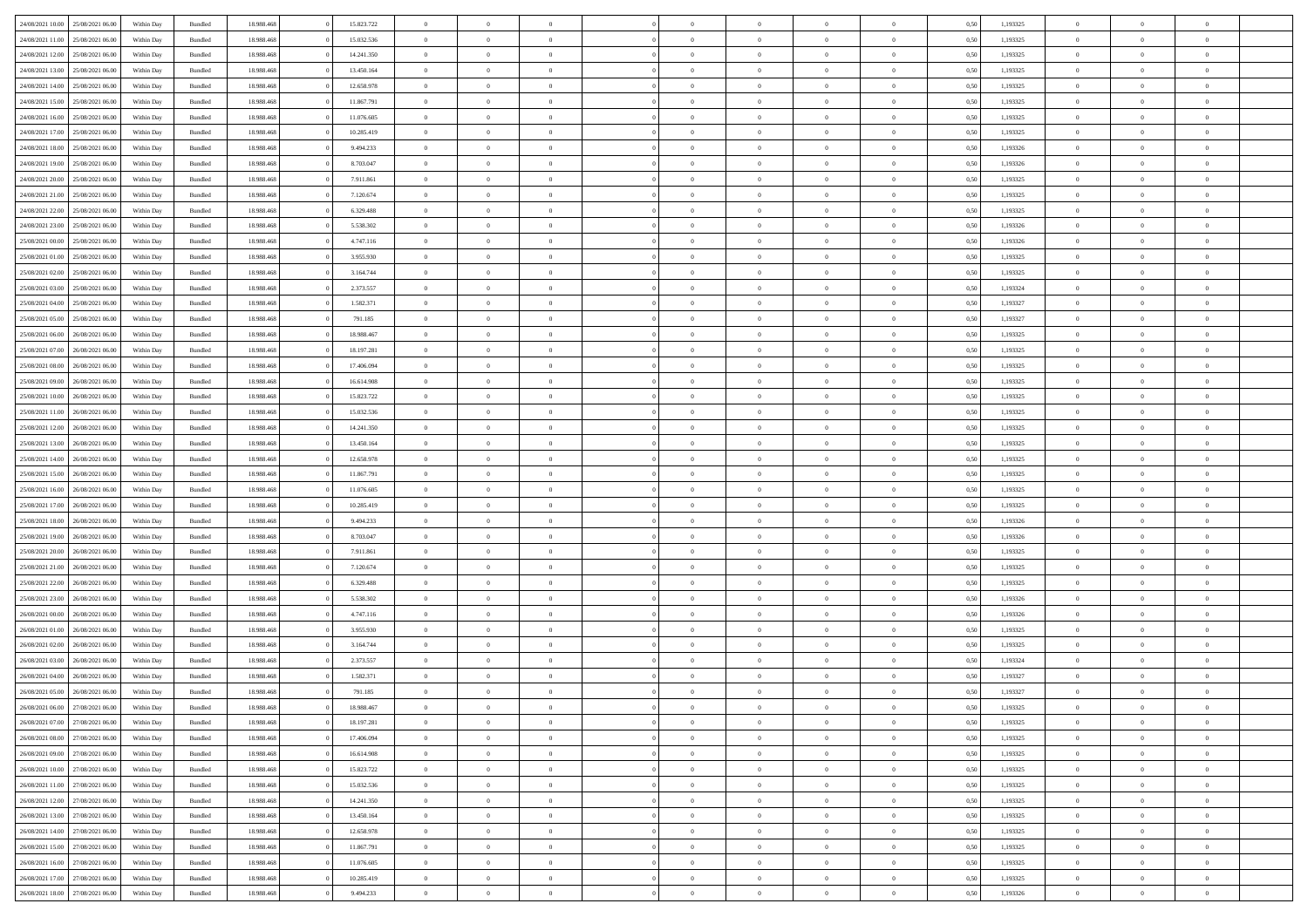|                  |                  |            |                    |            |           |            | $\Omega$       |                |                |                |                |                |                |      |          |                |                |                |  |
|------------------|------------------|------------|--------------------|------------|-----------|------------|----------------|----------------|----------------|----------------|----------------|----------------|----------------|------|----------|----------------|----------------|----------------|--|
| 26/08/2021 19:00 | 27/08/2021 06:00 | Within Day | Bundled            | 18.988.468 |           | 8.703.047  |                | $\Omega$       |                | $\Omega$       | $\Omega$       | $\Omega$       | $\theta$       | 0.50 | 1,193326 | $\theta$       | $\theta$       | $\theta$       |  |
| 26/08/2021 20:00 | 27/08/2021 06:00 | Within Day | Bundled            | 18.988.468 |           | 7.911.861  | $\overline{0}$ | $\theta$       | $\overline{0}$ | $\overline{0}$ | $\bf{0}$       | $\overline{0}$ | $\overline{0}$ | 0,50 | 1,193325 | $\theta$       | $\theta$       | $\overline{0}$ |  |
| 26/08/2021 21:00 | 27/08/2021 06:00 | Within Day | Bundled            | 18.988.468 |           | 7.120.674  | $\overline{0}$ | $\overline{0}$ | $\overline{0}$ | $\bf{0}$       | $\bf{0}$       | $\bf{0}$       | $\bf{0}$       | 0,50 | 1,193325 | $\bf{0}$       | $\overline{0}$ | $\overline{0}$ |  |
| 26/08/2021 22:00 | 27/08/2021 06:00 | Within Dav | Bundled            | 18.988.468 |           | 6.329.488  | $\overline{0}$ | $\theta$       | $\Omega$       | $\overline{0}$ | $\bf{0}$       | $\overline{0}$ | $\overline{0}$ | 0.50 | 1,193325 | $\theta$       | $\theta$       | $\overline{0}$ |  |
| 26/08/2021 23:00 | 27/08/2021 06:00 |            |                    | 18.988.468 |           | 5.538.302  | $\overline{0}$ | $\theta$       | $\overline{0}$ | $\overline{0}$ | $\bf{0}$       | $\overline{0}$ | $\overline{0}$ |      | 1,193326 | $\theta$       | $\theta$       | $\overline{0}$ |  |
|                  |                  | Within Day | Bundled            |            |           |            |                |                |                |                |                |                |                | 0,50 |          |                |                |                |  |
| 27/08/2021 00:00 | 27/08/2021 06:00 | Within Day | Bundled            | 18.988.468 |           | 4.747.116  | $\overline{0}$ | $\overline{0}$ | $\overline{0}$ | $\bf{0}$       | $\overline{0}$ | $\bf{0}$       | $\mathbf{0}$   | 0,50 | 1,193326 | $\overline{0}$ | $\overline{0}$ | $\bf{0}$       |  |
| 27/08/2021 01:00 | 27/08/2021 06:00 | Within Dav | Bundled            | 18.988.468 |           | 3.955.930  | $\overline{0}$ | $\theta$       | $\overline{0}$ | $\overline{0}$ | $\bf{0}$       | $\overline{0}$ | $\overline{0}$ | 0.50 | 1,193325 | $\theta$       | $\theta$       | $\overline{0}$ |  |
| 27/08/2021 02:00 | 27/08/2021 06:00 | Within Day | Bundled            | 18.988.468 |           | 3.164.744  | $\overline{0}$ | $\theta$       | $\overline{0}$ | $\overline{0}$ | $\bf{0}$       | $\overline{0}$ | $\overline{0}$ | 0,50 | 1,193325 | $\theta$       | $\theta$       | $\overline{0}$ |  |
| 27/08/2021 03:00 | 27/08/2021 06:00 | Within Day | Bundled            | 18.988.468 |           | 2.373.557  | $\overline{0}$ | $\overline{0}$ | $\overline{0}$ | $\bf{0}$       | $\bf{0}$       | $\bf{0}$       | $\bf{0}$       | 0,50 | 1,193324 | $\,0\,$        | $\overline{0}$ | $\overline{0}$ |  |
| 27/08/2021 04:00 | 27/08/2021 06:00 | Within Dav | Bundled            | 18.988.468 |           | 1.582.371  | $\overline{0}$ | $\overline{0}$ | $\overline{0}$ | $\overline{0}$ | $\overline{0}$ | $\overline{0}$ | $\overline{0}$ | 0.50 | 1,193327 | $\theta$       | $\overline{0}$ | $\overline{0}$ |  |
|                  |                  |            |                    |            |           |            |                |                |                |                |                |                |                |      |          |                |                |                |  |
| 27/08/2021 05:00 | 27/08/2021 06:00 | Within Day | Bundled            | 18.988.468 |           | 791.185    | $\overline{0}$ | $\theta$       | $\overline{0}$ | $\overline{0}$ | $\bf{0}$       | $\overline{0}$ | $\bf{0}$       | 0,50 | 1,193327 | $\theta$       | $\theta$       | $\overline{0}$ |  |
| 27/08/2021 06:00 | 28/08/2021 06:00 | Within Day | Bundled            | 18.988.468 |           | 18.988.467 | $\overline{0}$ | $\overline{0}$ | $\overline{0}$ | $\bf{0}$       | $\bf{0}$       | $\bf{0}$       | $\bf{0}$       | 0,50 | 1,193325 | $\,0\,$        | $\overline{0}$ | $\overline{0}$ |  |
| 27/08/2021 07:00 | 28/08/2021 06:00 | Within Dav | Bundled            | 18.988.468 |           | 18.197.281 | $\overline{0}$ | $\theta$       | $\overline{0}$ | $\overline{0}$ | $\bf{0}$       | $\overline{0}$ | $\overline{0}$ | 0.50 | 1,193325 | $\theta$       | $\theta$       | $\overline{0}$ |  |
| 27/08/2021 08:00 | 28/08/2021 06:00 | Within Day | Bundled            | 18.988.468 |           | 17.406.094 | $\overline{0}$ | $\theta$       | $\overline{0}$ | $\overline{0}$ | $\bf{0}$       | $\overline{0}$ | $\overline{0}$ | 0,50 | 1,193325 | $\theta$       | $\theta$       | $\overline{0}$ |  |
| 27/08/2021 09:00 | 28/08/2021 06:00 | Within Day | Bundled            | 18.988.468 |           | 16.614.908 | $\overline{0}$ | $\overline{0}$ | $\overline{0}$ | $\bf{0}$       | $\bf{0}$       | $\bf{0}$       | $\mathbf{0}$   | 0,50 | 1,193325 | $\overline{0}$ | $\overline{0}$ | $\bf{0}$       |  |
|                  |                  |            |                    |            |           |            |                |                |                |                |                |                |                |      |          |                |                |                |  |
| 27/08/2021 10:00 | 28/08/2021 06:00 | Within Dav | Bundled            | 18.988.468 |           | 15.823.722 | $\overline{0}$ | $\overline{0}$ | $\overline{0}$ | $\overline{0}$ | $\bf{0}$       | $\overline{0}$ | $\overline{0}$ | 0.50 | 1,193325 | $\theta$       | $\overline{0}$ | $\overline{0}$ |  |
| 27/08/2021 11:00 | 28/08/2021 06:00 | Within Day | Bundled            | 18.988.468 |           | 15.032.536 | $\overline{0}$ | $\theta$       | $\overline{0}$ | $\overline{0}$ | $\bf{0}$       | $\overline{0}$ | $\bf{0}$       | 0,50 | 1,193325 | $\theta$       | $\theta$       | $\overline{0}$ |  |
| 27/08/2021 12:00 | 28/08/2021 06:00 | Within Day | Bundled            | 18.988.468 |           | 14.241.350 | $\overline{0}$ | $\overline{0}$ | $\overline{0}$ | $\overline{0}$ | $\bf{0}$       | $\overline{0}$ | $\bf{0}$       | 0,50 | 1,193325 | $\,0\,$        | $\overline{0}$ | $\overline{0}$ |  |
| 27/08/2021 13:00 | 28/08/2021 06:00 | Within Dav | Bundled            | 18.988.468 |           | 13.450.164 | $\overline{0}$ | $\overline{0}$ | $\overline{0}$ | $\overline{0}$ | $\overline{0}$ | $\overline{0}$ | $\overline{0}$ | 0.50 | 1,193325 | $\theta$       | $\theta$       | $\overline{0}$ |  |
| 27/08/2021 14:00 | 28/08/2021 06:00 | Within Day | Bundled            | 18.988.468 |           | 12.658.978 | $\overline{0}$ | $\theta$       | $\overline{0}$ | $\overline{0}$ | $\bf{0}$       | $\overline{0}$ | $\bf{0}$       | 0,50 | 1,193325 | $\theta$       | $\theta$       | $\overline{0}$ |  |
| 27/08/2021 15:00 | 28/08/2021 06:00 | Within Day | Bundled            | 18.988.468 |           | 11.867.791 | $\overline{0}$ | $\overline{0}$ | $\overline{0}$ | $\bf{0}$       | $\bf{0}$       | $\overline{0}$ | $\bf{0}$       | 0,50 | 1,193325 | $\,0\,$        | $\overline{0}$ | $\overline{0}$ |  |
|                  |                  |            |                    |            |           |            |                |                |                |                |                |                |                |      |          | $\theta$       |                |                |  |
| 27/08/2021 16:00 | 28/08/2021 06:00 | Within Dav | Bundled            | 18.988.468 |           | 11.076.605 | $\overline{0}$ | $\theta$       | $\overline{0}$ | $\overline{0}$ | $\bf{0}$       | $\overline{0}$ | $\overline{0}$ | 0.50 | 1,193325 |                | $\theta$       | $\overline{0}$ |  |
| 27/08/2021 17:00 | 28/08/2021 06:00 | Within Day | Bundled            | 18.988.468 |           | 10.285.419 | $\overline{0}$ | $\theta$       | $\overline{0}$ | $\overline{0}$ | $\bf{0}$       | $\overline{0}$ | $\bf{0}$       | 0,50 | 1,193325 | $\theta$       | $\theta$       | $\overline{0}$ |  |
| 27/08/2021 18:00 | 28/08/2021 06:00 | Within Day | Bundled            | 18.988.468 |           | 9.494.233  | $\overline{0}$ | $\overline{0}$ | $\overline{0}$ | $\overline{0}$ | $\bf{0}$       | $\overline{0}$ | $\mathbf{0}$   | 0,50 | 1,193326 | $\bf{0}$       | $\overline{0}$ | $\bf{0}$       |  |
| 27/08/2021 19:00 | 28/08/2021 06:00 | Within Dav | Bundled            | 18.988.468 |           | 8.703.047  | $\overline{0}$ | $\overline{0}$ | $\overline{0}$ | $\overline{0}$ | $\overline{0}$ | $\overline{0}$ | $\overline{0}$ | 0.50 | 1,193326 | $\theta$       | $\theta$       | $\overline{0}$ |  |
| 27/08/2021 20:00 | 28/08/2021 06:00 | Within Day | Bundled            | 18.988.468 |           | 7.911.861  | $\overline{0}$ | $\theta$       | $\overline{0}$ | $\overline{0}$ | $\bf{0}$       | $\overline{0}$ | $\bf{0}$       | 0,50 | 1,193325 | $\theta$       | $\theta$       | $\overline{0}$ |  |
| 27/08/2021 21:00 | 28/08/2021 06:00 | Within Day | Bundled            | 18.988.468 |           | 7.120.674  | $\overline{0}$ | 49.469         | $\overline{0}$ | 1,418936       | $\bf{0}$       | $\overline{0}$ | $\bf{0}$       | 0,50 | 1,193325 | $\,0\,$        | $\overline{0}$ | $\overline{0}$ |  |
| 27/08/2021 22:00 | 28/08/2021 06:00 |            | Bundled            | 18.988.468 | 49.469    | 6.285.516  | $\overline{0}$ | 237.139        | $\overline{0}$ | 1,418992       | $\overline{0}$ | $\overline{0}$ | $\overline{0}$ | 0.50 | 1,193325 | $\theta$       | $\theta$       | $\overline{0}$ |  |
|                  |                  | Within Day |                    |            |           |            |                |                |                |                |                |                |                |      |          |                |                |                |  |
| 27/08/2021 23:00 | 28/08/2021 06:00 | Within Day | Bundled            | 18.988.468 | 286.607   | 5.292.331  | $\overline{0}$ | $\theta$       | $\overline{0}$ | $\overline{0}$ | $\bf{0}$       | $\overline{0}$ | $\bf{0}$       | 0,50 | 1,193326 | $\theta$       | $\theta$       | $\overline{0}$ |  |
| 28/08/2021 00:00 | 28/08/2021 06:00 | Within Day | Bundled            | 18.988.468 | 286.607   | 4.536.283  | $\overline{0}$ | $\overline{0}$ | $\overline{0}$ | $\overline{0}$ | $\bf{0}$       | $\overline{0}$ | $\bf{0}$       | 0,50 | 1,193326 | $\,0\,$        | $\overline{0}$ | $\overline{0}$ |  |
| 28/08/2021 01:00 | 28/08/2021 06:00 | Within Day | Bundled            | 18.988.468 | 286.60    | 3.780.236  | $\overline{0}$ | $\Omega$       | $\Omega$       | $\Omega$       | $\Omega$       | $\Omega$       | $\overline{0}$ | 0.50 | 1,193325 | $\,0\,$        | $\Omega$       | $\theta$       |  |
| 28/08/2021 02:00 | 28/08/2021 06:00 | Within Day | Bundled            | 18.988.468 | 286.607   | 3.024.189  | $\overline{0}$ | 196.307        | $\overline{0}$ | 1,418992       | $\bf{0}$       | $\overline{0}$ | $\overline{0}$ | 0,50 | 1,193325 | $\theta$       | $\theta$       | $\overline{0}$ |  |
| 28/08/2021 03:00 | 28/08/2021 06:00 | Within Day | Bundled            | 18.988.468 | 482.914   | 2.120.912  | $\overline{0}$ | $\overline{0}$ | $\overline{0}$ | $\overline{0}$ | $\bf{0}$       | $\overline{0}$ | $\mathbf{0}$   | 0,50 | 1,193324 | $\overline{0}$ | $\overline{0}$ | $\bf{0}$       |  |
| 28/08/2021 04:00 | 28/08/2021 06:00 | Within Day | Bundled            | 18.988.468 | 482.914   | 1.413.940  | $\overline{0}$ | $\Omega$       | $\Omega$       | $\Omega$       | $\Omega$       | $\Omega$       | $\overline{0}$ | 0.50 | 1,193327 | $\theta$       | $\theta$       | $\theta$       |  |
|                  |                  |            |                    |            |           |            |                |                |                |                |                |                |                |      |          |                |                |                |  |
| 28/08/2021 05:00 | 28/08/2021 06:00 | Within Day | Bundled            | 18.988.468 | 482.914   | 706.970    | $\overline{0}$ | $\overline{0}$ | $\overline{0}$ | $\overline{0}$ | $\bf{0}$       | $\overline{0}$ | $\bf{0}$       | 0,50 | 1,193327 | $\theta$       | $\theta$       | $\overline{0}$ |  |
| 28/08/2021 06:00 | 29/08/2021 06:00 | Within Day | Bundled            | 18.988.468 | 1.531.191 | 17.457.276 | $\overline{0}$ | 4.011.721      | $\overline{0}$ | 1,418950       | $\bf{0}$       | $\bf{0}$       | $\bf{0}$       | 0,50 | 1,193325 | $\,0\,$        | $\overline{0}$ | $\overline{0}$ |  |
| 28/08/2021 07:00 | 29/08/2021 06:00 | Within Day | Bundled            | 18.988.468 | 5.542.912 | 12.885.323 | $\overline{0}$ | $\Omega$       | $\Omega$       | $\Omega$       | $\Omega$       | $\Omega$       | $\overline{0}$ | 0.50 | 1,193325 | $\theta$       | $\theta$       | $\theta$       |  |
| 28/08/2021 08:00 | 29/08/2021 06:00 | Within Day | Bundled            | 18.988.468 | 5.542.912 | 12.325.092 | $\overline{0}$ | $\theta$       | $\overline{0}$ | $\overline{0}$ | $\bf{0}$       | $\overline{0}$ | $\bf{0}$       | 0,50 | 1,193325 | $\theta$       | $\theta$       | $\overline{0}$ |  |
| 28/08/2021 09:00 | 29/08/2021 06:00 | Within Day | Bundled            | 18.988.468 | 5.542.912 | 11.764.860 | $\overline{0}$ | $\overline{0}$ | $\overline{0}$ | $\bf{0}$       | $\bf{0}$       | $\bf{0}$       | $\bf{0}$       | 0,50 | 1,193325 | $\,0\,$        | $\overline{0}$ | $\overline{0}$ |  |
| 28/08/2021 12:00 | 29/08/2021 06:00 |            |                    | 18.988.468 | 5.542.912 | 10.084.166 | $\overline{0}$ | $\Omega$       | $\Omega$       | $\Omega$       | $\Omega$       | $\Omega$       | $\overline{0}$ | 0.50 | 1,193325 | $\,0\,$        | $\theta$       | $\theta$       |  |
|                  |                  | Within Day | Bundled            |            |           |            |                |                |                |                |                |                |                |      |          | $\theta$       |                |                |  |
| 28/08/2021 13:00 | 29/08/2021 06:00 | Within Day | Bundled            | 18.988.468 | 5.542.912 | 9.523.934  | $\overline{0}$ | $\theta$       | $\overline{0}$ | $\overline{0}$ | $\bf{0}$       | $\overline{0}$ | $\bf{0}$       | 0,50 | 1,193325 |                | $\theta$       | $\overline{0}$ |  |
| 28/08/2021 14:00 | 29/08/2021 06:00 | Within Day | Bundled            | 18.988.468 | 5.542.912 | 8.963.702  | $\overline{0}$ | $\overline{0}$ | $\overline{0}$ | $\bf{0}$       | $\bf{0}$       | $\bf{0}$       | $\mathbf{0}$   | 0,50 | 1,193325 | $\overline{0}$ | $\overline{0}$ | $\bf{0}$       |  |
| 28/08/2021 15:00 | 29/08/2021 06:00 | Within Day | Bundled            | 18.988.468 | 5.542.91  | 8.403.471  | $\Omega$       | $\Omega$       | $\Omega$       | $\Omega$       | $\Omega$       | $\Omega$       | $\Omega$       | 0.50 | 1,193325 | $\theta$       | $\Omega$       | $\theta$       |  |
| 28/08/2021 16:00 | 29/08/2021 06:00 | Within Day | Bundled            | 18.988.468 | 5.542.912 | 7.843.240  | $\overline{0}$ | 1.736.921      | $\overline{0}$ | 1,418920       | $\,$ 0         | $\overline{0}$ | $\bf{0}$       | 0,50 | 1,193325 | $\,0\,$        | $\overline{0}$ | $\overline{0}$ |  |
| 28/08/2021 17:00 | 29/08/2021 06:00 | Within Day | $\mathbf B$ undled | 18.988.468 | 7.279.833 | 5.670.154  | $\bf{0}$       | 801.324        |                | 1,418953       |                |                |                | 0,50 | 1,193325 | $\bf{0}$       | $\bf{0}$       |                |  |
| 28/08/2021 18:00 | 29/08/2021 06:00 | Within Day | Bundled            | 18.988.468 | 8.081.155 | 4.494.305  | $\overline{0}$ | $\overline{0}$ | $\overline{0}$ | $\Omega$       | $\overline{0}$ | $\overline{0}$ | $\overline{0}$ | 0,50 | 1,193326 | $\theta$       | $\theta$       | $\theta$       |  |
| 28/08/2021 19:00 | 29/08/2021 06:00 | Within Day | Bundled            | 18.988.468 | 8.081.155 | 4.119.779  | $\overline{0}$ | 378.970        | $\overline{0}$ | 1,418947       | $\bf{0}$       | $\overline{0}$ | $\mathbf{0}$   | 0,50 | 1,193326 | $\,$ 0 $\,$    | $\,$ 0 $\,$    | $\,$ 0         |  |
|                  |                  |            |                    |            |           |            |                |                |                |                |                |                |                |      |          |                |                |                |  |
| 28/08/2021 20:00 | 29/08/2021 06:00 | Within Day | Bundled            | 18.988.468 | 8.460.125 | 3.400.735  | $\overline{0}$ | 255.199        | $\overline{0}$ | 1,418993       | $\overline{0}$ | $\overline{0}$ | $\mathbf{0}$   | 0,50 | 1,193325 | $\overline{0}$ | $\bf{0}$       | $\bf{0}$       |  |
| 28/08/2021 21:00 | 29/08/2021 06:00 | Within Day | Bundled            | 18.988.468 | 8.715.324 | 2.830.983  | $\overline{0}$ | 44.169         | $\overline{0}$ | 1,418936       | $\overline{0}$ | $\overline{0}$ | $\overline{0}$ | 0,50 | 1,193325 | $\overline{0}$ | $\theta$       | $\overline{0}$ |  |
| 28/08/2021 22:00 | 29/08/2021 06:00 | Within Day | Bundled            | 18.988.468 | 8.759.493 | 2.477.168  | $\overline{0}$ | 216.821        | $\overline{0}$ | 1,418992       | $\,$ 0 $\,$    | $\overline{0}$ | $\mathbf{0}$   | 0,50 | 1,193325 | $\,$ 0 $\,$    | $\overline{0}$ | $\overline{0}$ |  |
| 28/08/2021 23:00 | 29/08/2021 06:00 | Within Day | Bundled            | 18.988.468 | 8.976.313 | 1.977.804  | $\overline{0}$ | $\overline{0}$ | $\overline{0}$ | $\overline{0}$ | $\overline{0}$ | $\overline{0}$ | $\mathbf{0}$   | 0,50 | 1,193326 | $\overline{0}$ | $\overline{0}$ | $\bf{0}$       |  |
| 29/08/2021 00:00 | 29/08/2021 06:00 | Within Day | Bundled            | 18.988.468 | 8.976.313 | 1.695.261  | $\overline{0}$ | $\overline{0}$ | $\overline{0}$ | $\overline{0}$ | $\overline{0}$ | $\overline{0}$ | $\bf{0}$       | 0.50 | 1,193326 | $\overline{0}$ | $\theta$       | $\overline{0}$ |  |
| 29/08/2021 01:00 | 29/08/2021 06:00 | Within Day | Bundled            | 18.988.468 | 8.976.313 | 1.412.718  | $\overline{0}$ | $\,$ 0         | $\overline{0}$ | $\bf{0}$       | $\bf{0}$       | $\bf{0}$       | $\bf{0}$       | 0,50 | 1,193325 | $\,$ 0 $\,$    | $\overline{0}$ | $\overline{0}$ |  |
|                  |                  |            |                    |            |           |            |                |                |                |                |                |                |                |      |          |                |                |                |  |
| 29/08/2021 02:00 | 29/08/2021 06:00 | Within Day | Bundled            | 18.988.468 | 8.976.313 | 1.130.174  | $\overline{0}$ | $\overline{0}$ | $\overline{0}$ | $\overline{0}$ | $\overline{0}$ | $\bf{0}$       | $\mathbf{0}$   | 0,50 | 1,193325 | $\overline{0}$ | $\overline{0}$ | $\bf{0}$       |  |
| 29/08/2021 03:00 | 29/08/2021 06:00 | Within Day | Bundled            | 18.988.468 | 8.976.313 | 847.630    | $\overline{0}$ | 244.402        | $\overline{0}$ | 1.418822       | $\overline{0}$ | $\overline{0}$ | $\bf{0}$       | 0.50 | 1,193324 | $\overline{0}$ | $\theta$       | $\overline{0}$ |  |
| 29/08/2021 04:00 | 29/08/2021 06:00 | Within Day | Bundled            | 18.988.468 | 9.220.716 | 402.153    | $\overline{0}$ | $\bf{0}$       | $\overline{0}$ | $\overline{0}$ | $\bf{0}$       | $\bf{0}$       | $\mathbf{0}$   | 0,50 | 1,193327 | $\,$ 0 $\,$    | $\,$ 0 $\,$    | $\bf{0}$       |  |
| 29/08/2021 05:00 | 29/08/2021 06:00 | Within Day | Bundled            | 18.988.468 | 9.220.716 | 201.076    | $\overline{0}$ | $\overline{0}$ | $\overline{0}$ | $\overline{0}$ | $\overline{0}$ | $\bf{0}$       | $\mathbf{0}$   | 0,50 | 1,193327 | $\overline{0}$ | $\bf{0}$       | $\bf{0}$       |  |